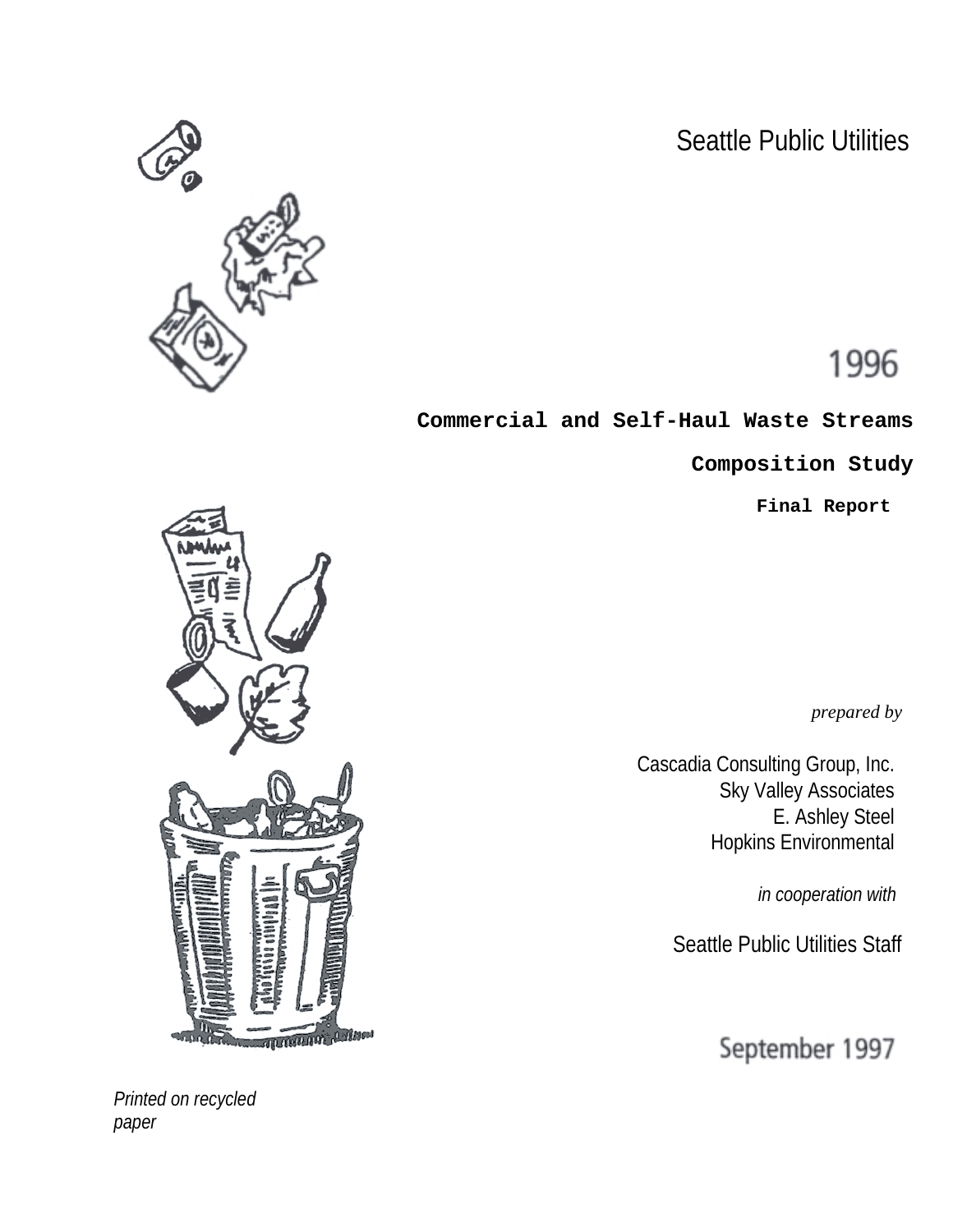# Table of Contents

| 1. OVERVIEW                                                                                                                                                                                                                                                                                                                                  | 1                                                                          |
|----------------------------------------------------------------------------------------------------------------------------------------------------------------------------------------------------------------------------------------------------------------------------------------------------------------------------------------------|----------------------------------------------------------------------------|
| <b>1.1 INTRODUCTION</b>                                                                                                                                                                                                                                                                                                                      | 1                                                                          |
| <b>1.2 SOURCE OF DISPOSED WASTE</b>                                                                                                                                                                                                                                                                                                          | $\overline{2}$                                                             |
| 1.3 SUMMARY OF 1996 SAMPLING RESULTS<br>1.3.1 Commercial Stream<br>1.3.2 Self-Haul Stream                                                                                                                                                                                                                                                    | $\overline{2}$<br>3<br>6                                                   |
| <b>1.4 COMPARISON WITH PREVIOUS STUDIES</b><br>1.4.1 Disposed Tons<br>1.4.2 Waste Proportions                                                                                                                                                                                                                                                | 9<br>9<br>10                                                               |
| 2. THE COMMERCIAL STREAM                                                                                                                                                                                                                                                                                                                     | 13                                                                         |
| <b>2.1 INTRODUCTION</b>                                                                                                                                                                                                                                                                                                                      | 13                                                                         |
| 2.2 OVERALL COMMERCIAL COMPOSITION                                                                                                                                                                                                                                                                                                           | 14                                                                         |
| <b>2.3 COMPOSITION BY SEASON</b><br>2.3.1 Spring<br>2.3.2 Summer<br>2.3.3 Fall<br>2.3.4 Winter                                                                                                                                                                                                                                               | 16<br>16<br>16<br>16<br>16                                                 |
| <b>2.4 COMPOSITION BY VEHICLE TYPE</b><br>2.4.1 Packer Trucks<br>2.4.2 Roll-Offs                                                                                                                                                                                                                                                             | 22<br>22<br>22                                                             |
| <b>2.5 COMPOSITION BY GENERATOR TYPE</b><br>2.5.1 Construction, Demolition & Landclearing<br>2.5.2 Education<br>2.5.3 Health Care<br>2.5.4 Hotel/Motel<br>2.5.5 Manufacturing<br>2.5.6 Office<br>2.5.7 Other Services<br>2.5.8 Restaurant<br>2.5.9 Retail<br>2.5.10 Transportation<br>2.5.11 Wholesale<br>2.5.12 Mixed Commercial Generators | 25<br>25<br>25<br>26<br>26<br>26<br>26<br>27<br>27<br>27<br>27<br>28<br>28 |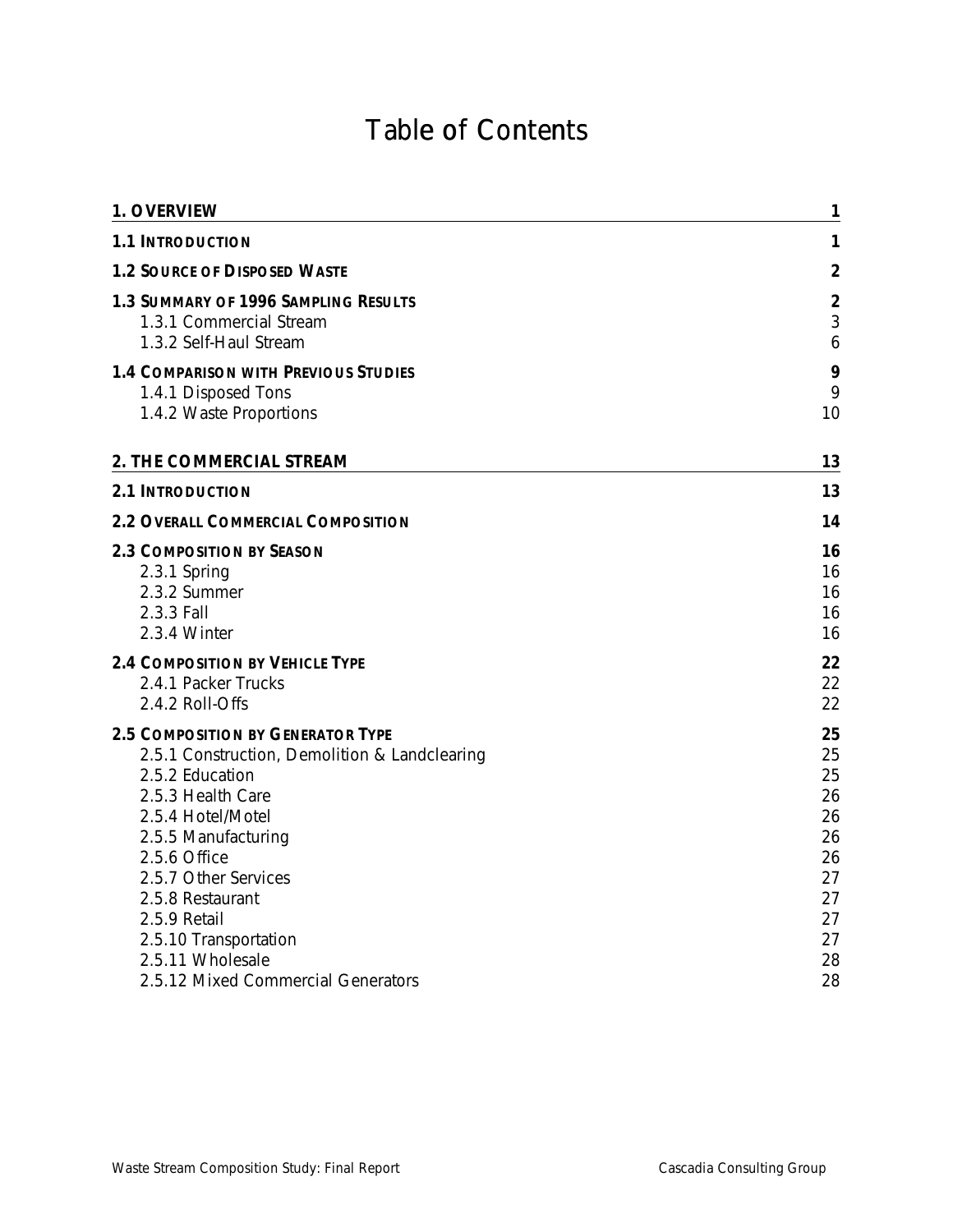| 3. THE SELF-HAUL STREAM                                                     | 45 |
|-----------------------------------------------------------------------------|----|
| <b>3.1 INTRODUCTION</b>                                                     | 45 |
| <b>3.2 OVERALL SELF-HAUL COMPOSITION</b>                                    | 45 |
| <b>3.3 COMPOSITION BY TRANSFER STATION</b>                                  | 47 |
| 3.3.1 North Recycling and Disposal Station                                  | 47 |
| 3.3.2 South Recycling and Disposal Station                                  | 47 |
| <b>3.4 COMPOSITION BY SEASON</b>                                            | 50 |
| 3.4.1 Spring                                                                | 50 |
| 3.4.2 Summer                                                                | 50 |
| 3.4.3 Fall                                                                  | 50 |
| 3.4.4 Winter                                                                | 50 |
| <b>3.5 COMPOSITION BY VEHICLE TYPE</b>                                      | 56 |
| 3.5.1 Automobiles                                                           | 56 |
| 3.5.2 Trucks                                                                | 56 |
| 3.6 COMPOSITION OF WASTES HAULED IN AUTOMOBILES, BY SEASON                  | 59 |
| 3.6.1 Spring                                                                | 59 |
| 3.6.2 Summer                                                                | 59 |
| 3.6.3 Fall                                                                  | 59 |
| 3.6.4 Winter                                                                | 59 |
| 3.7 COMPOSITION OF WASTES HAULED IN TRUCKS, BY GENERATOR TYPE               | 65 |
| <b>3.8 COMPOSITION OF WASTES HAULED IN TRUCKS BY RESIDENTIAL GENERATORS</b> | 65 |
| 3.8.1 Overview                                                              | 65 |
| 3.8.2 Residential Trucks, by Season                                         | 67 |
| 3.9 COMPOSITION OF WASTES HAULED IN TRUCKS BY NON-RESIDENTIAL GENERATORS    | 74 |
| 3.9.1 Overview                                                              | 74 |
| 3.9.2 Non-Residential Trucks, by Season                                     | 76 |

# **Appendix A: Waste Components**

**Appendix B: Sampling Summary**

**Appendix C: Sampling Methodology**

**Appendix D: Calculations**

**Appendix E: Field Forms**

**Appendix F: Year-to-Year Comparison Calculations**

**Appendix G: Database Description**

**Appendix H: Hazardous Wastes, in Detail**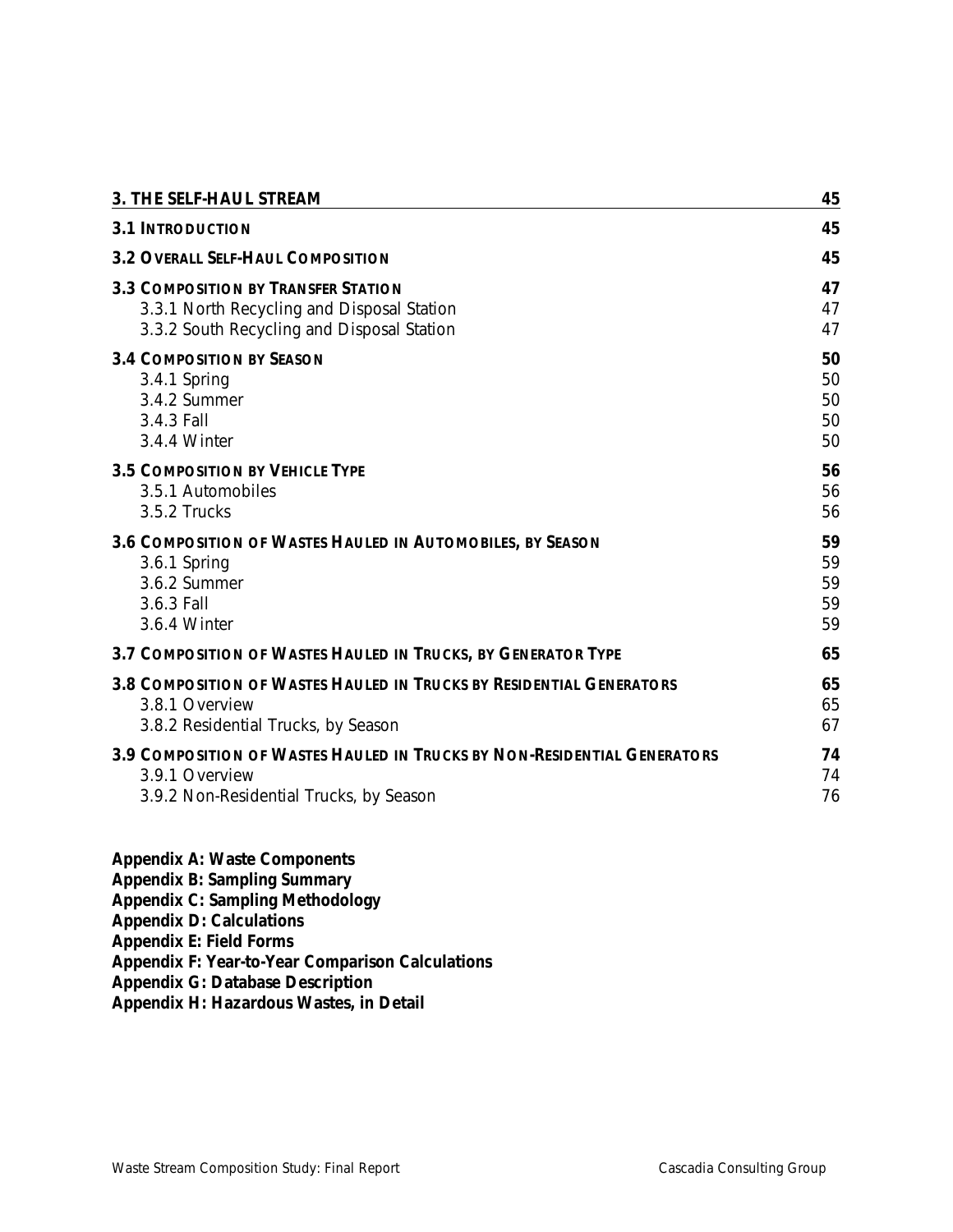# Tables

| Table 1-1 Samples per Study Period, by Substream                         | $\mathbf{1}$   |
|--------------------------------------------------------------------------|----------------|
| Table 1-2 Composition by Weight: Overall Commercial                      | $\overline{4}$ |
| Table 1-3 Largest Waste Components, by Commercial Substream Sector       | 5              |
| Table 1-4 Composition by Weight: Overall Self-Haul                       | $\overline{7}$ |
| Table 1-5 Largest Waste Components, by Self-Haul Substream Sector        | 8              |
| Table 1-6 Tonnage Disposed, by Substream, Year and Selected Materials    | 10             |
| Table 1-7 Statistically Significant Changes in Commercial Composition    | 11             |
| Table 2-1 Number, Average Size and Sum of Samples, by Commercial Sector  | 13             |
| Table 2-2 Composition by Weight: Overall Commercial                      | 15             |
| Table 2-3 Composition by Weight: Commercial in Spring                    | 18             |
| Table 2-4 Composition by Weight: Commercial in Summer                    | 19             |
| Table 2-5 Composition by Weight: Commercial in Fall                      | 20             |
| Table 2-6 Composition by Weight: Commercial in Winter                    | 21             |
| Table 2-7 Composition by Weight: Commercial Packer Trucks                | 23             |
| Table 2-8 Composition by Weight: Commercial Roll-Offs                    | 24             |
| Table 2-9 Composition by Weight: Construction, Demolition & Landclearing | 32             |
| Table 2-10 Composition by Weight: Education                              | 33             |
| Table 2-11 Composition by Weight: Health Care                            | 34             |
| Table 2-12 Composition by Weight: Hotel/Motel                            | 35             |
| Table 2-13 Composition by Weight: Manufacturing                          | 36             |
| Table 2-14 Composition by Weight: Office                                 | 37             |
| Table 2-15 Composition by Weight: Other Services                         | 38             |
| Table 2-16 Composition by Weight: Restaurant                             | 39             |
| Table 2-17 Composition by Weight: Retail                                 | 40             |
| Table 2-18 Composition by Weight: Transportation                         | 41             |
| Table 2-19 Composition by Weight: Wholesale                              | 42             |
| Table 2-20 Composition by Weight: Mixed Commercial Generators            | 43             |
| Table 3-1 Number, Average Size and Sum of Samples, by Self-Haul Sector   | 45             |
| Table 3-2 Composition by Weight: Overall Self-Haul                       | 46             |
| Table 3-3 Composition by Weight: Self-Haul at the NRDS                   | 48             |
| Table 3-4 Composition by Weight: Self-Haul at the SRDS                   | 49             |
| Table 3-5 Composition by Weight: Self-Haul in Spring                     | 52             |
| Table 3-6 Composition by Weight: Self-Haul in Summer                     | 53             |
| Table 3-7 Composition by Weight: Self-Haul in Fall                       | 54             |
| Table 3-8 Composition by Weight: Self-Haul in Winter                     | 55             |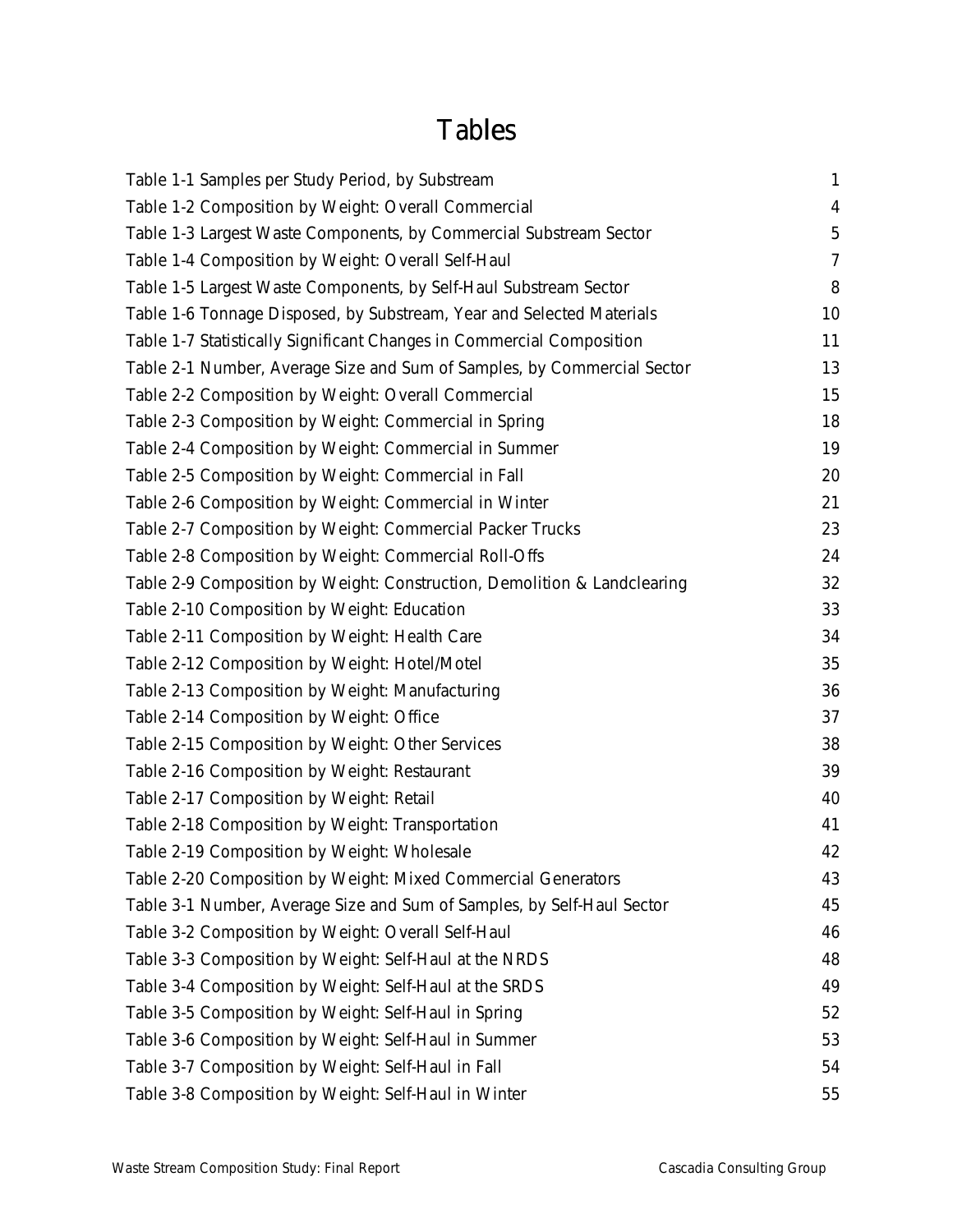# Tables, continued

| Table 3-9 Composition by Weight: Self-Haul Automobiles                        | 57 |
|-------------------------------------------------------------------------------|----|
| Table 3-10 Composition by Weight: Self-Haul Trucks                            | 58 |
| Table 3-11 Composition by Weight: Self-Haul Automobiles in Spring             | 61 |
| Table 3-12 Composition by Weight: Self-Haul Automobiles in Summer             | 62 |
| Table 3-13 Composition by Weight: Self-Haul Automobiles in Fall               | 63 |
| Table 3-14 Composition by Weight: Self-Haul Automobiles in Winter             | 64 |
| Table 3-15 Composition by Weight: Self-Haul Residential Trucks                | 66 |
| Table 3-16 Composition, by Weight: Self-Haul Residential Trucks in Spring     | 70 |
| Table 3-17 Composition, by Weight: Self-Haul Residential Trucks in Summer     | 71 |
| Table 3-18 Composition, by Weight: Self-Haul Residential Trucks in Fall       | 72 |
| Table 3-19 Composition, by Weight: Self-Haul Residential Trucks in Winter     | 73 |
| Table 3-20 Composition, by Weight: Self-Haul Non-Residential Trucks           | 75 |
| Table 3-21 Composition, by Weight: Self-Haul Non-Residential Trucks in Spring | 79 |
| Table 3-22 Composition, by Weight: Self-Haul Non-Residential Trucks in Summer | 80 |
| Table 3-23 Composition, by Weight: Self-Haul Non-Residential Trucks in Fall   | 81 |
| Table 3-24 Composition, by Weight: Self-Haul Non-Residential Trucks in Winter | 82 |
|                                                                               |    |

# Figures

| Figure 1-1 Overview of Composition Estimates, by Substream                                  | 3  |
|---------------------------------------------------------------------------------------------|----|
| Figure 2-1 Overview of Commercial Composition Estimates, by Season                          | 17 |
| Figure 2-2 Overview of Commercial Composition Estimates, by Vehicle Type                    | 22 |
| Figure 2-3 Overview of Commercial Composition Estimates, by Generator Type                  | 29 |
| Figure 3-1 Overview of Self-Haul Composition Estimates, by Transfer Station                 | 47 |
| Figure 3-2 Overview of Self-Haul Composition Estimates, by Season                           | 51 |
| Figure 3-3 Overview of Self-Haul Composition Estimates, by Vehicle Type                     | 56 |
| Figure 3-4 Overview of Self-Haul Automobile Composition Estimates, by Season                | 60 |
| Figure 3-5 Overview of Self-Haul Truck Composition Estimates, by Generator Type             | 65 |
| Figure 3-6 Overview of Self-Haul Residential Trucks Composition Estimates, by<br>Season     | 69 |
| Figure 3-7 Overview of Self-Haul Non-Residential Trucks Composition Estimates, by<br>Season | 78 |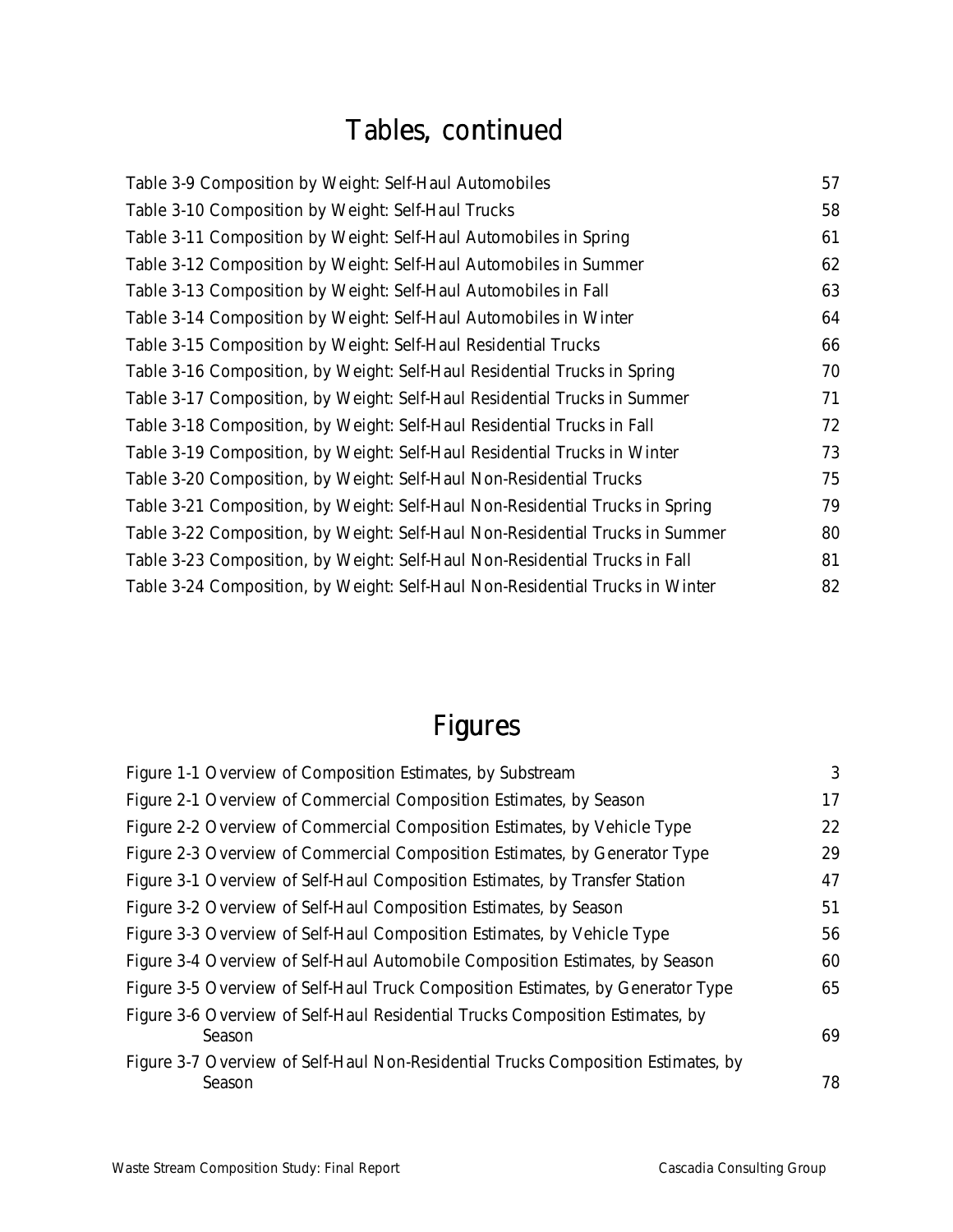# **1. Overview**

# **1.1 Introduction**

Effective solid waste management planning begins with knowing what is in the waste stream—how much of which types of material is disposed by each generator type*.* This basic information is essential to all aspects of policy and program implementation. Thus, Seattle Public Utilities (formerly the Seattle Solid Waste Utility) launched an ongoing waste composition study in 1988. Objectives for the project include:

- obtaining information for characterizing the total waste stream;
- establishing a baseline for continued long-term measurement of system performance;
- obtaining specific data about various waste substreams to enable the City to estimate the recycling potential within each;
- understanding the differences between substreams so that targeted recycling programs can be designed, implemented, and monitored;
- determining waste generation factors for various residential and commercial substreams, thereby enabling the City to forecast future composition; and
- creating a database for ongoing evaluation and analysis of waste composition sampling data.

The number of samples taken throughout the project's history is listed in Table 1-1.

|               |            | <b>Number of Samples</b> |           |         |
|---------------|------------|--------------------------|-----------|---------|
| Year          | Commercial | <b>Residential</b>       | Self-Haul | Overall |
| 1988-89       | 121        | 212                      | 217       | 550     |
| 1990          |            | 114                      | 203       | 317     |
| 1992          | 251        | O                        | 197       | 448     |
| 1994-95       |            | 368                      | 0         | 368     |
| 1996          | 348        |                          | 199       | 547     |
| Study to date | 720        | 694                      | 816       | 2.230   |

|  | Table 1-1 Samples per Study Period, by Substream |  |  |  |
|--|--------------------------------------------------|--|--|--|
|--|--------------------------------------------------|--|--|--|

This report provides waste composition estimates for Seattle's 1996 commercial and self-haul waste streams, based on twelve months of sampling. Cascadia Consulting Group served as the prime contractor for this research, Sky Valley Associates performed the fieldwork, E. Ashley Steel provided statistical advice and Hopkins Environmental performed the data entry.

The report is organized into three segments: Section 1 briefly summarizes the project. Complete results of the commercial sampling are described in Section 2 while the self-haul results are examined in Section 3. Detailed appendices follow the main body of the report.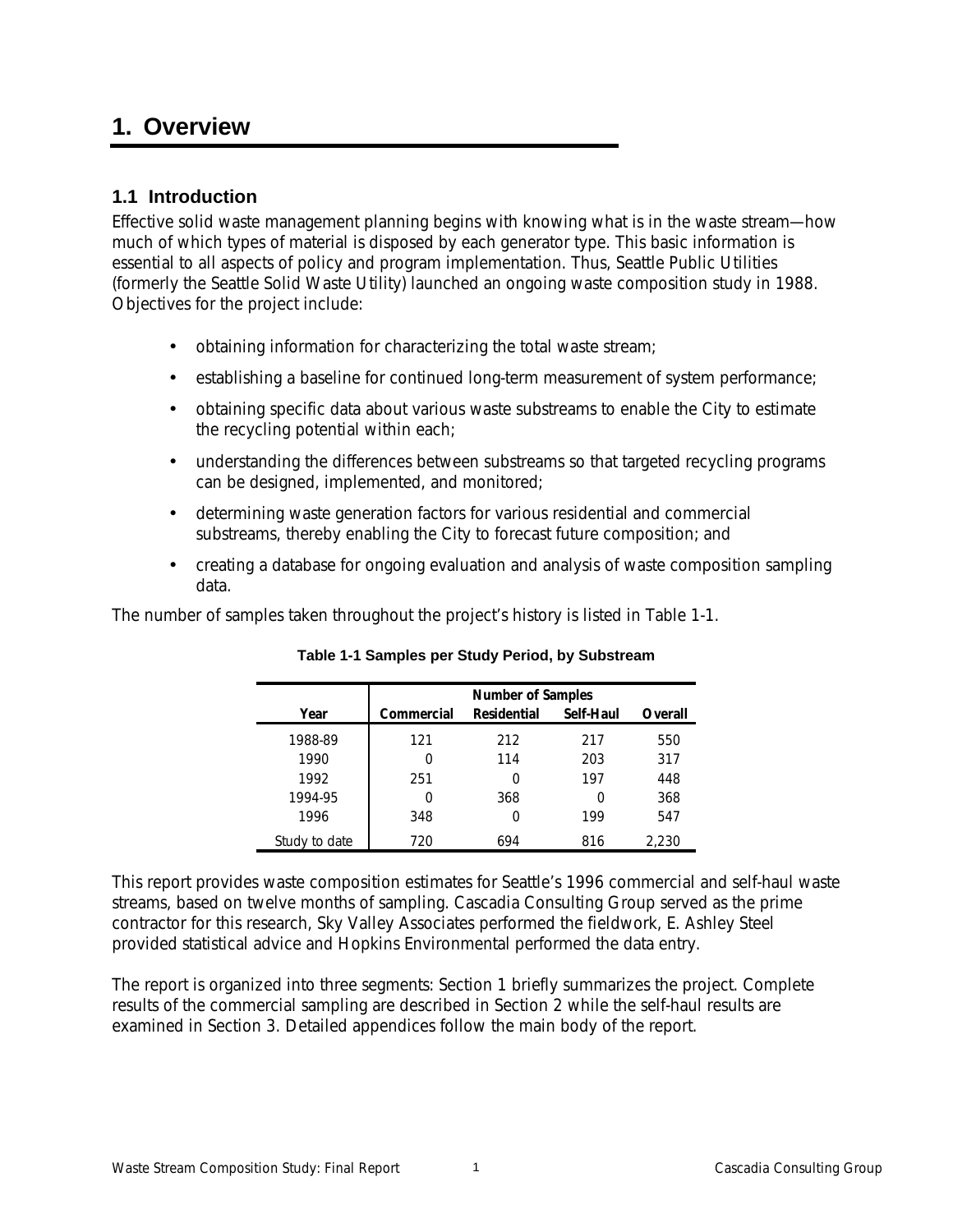# **1.2 Source of Disposed Waste**

For a full account of the project's methodology, please see Appendix C.

It should be noted that this study measures waste disposal, not generation. (Waste generation equals the sum of disposed and recycled amounts.) The samples were taken from loads destined for the landfill and do not include tonnage collected through recycling or yard waste composting programs. This study targets two main substreams:

- The **commercial** substream is comprised of wastes a) generated at businesses and institutions, and b) collected by contracted hauling companies. Commercial wastes generated within Seattle may be hauled to the City-owned transfer stations (North and South Recycling and Disposal Stations—NRDS and SRDS) or three private facilities, one of which is a dedicated construction, demolition and landclearing waste (CDL) site.
- The **self-haul** substream is comprised of wastes a) generated at residences as well as businesses and institutions, and b) hauled by the household or business that generated the waste. All self-haul wastes included in this study were disposed at either the NRDS or SRDS.

Most CDL waste generated in Seattle is disposed separately from the municipal solid waste (MSW). Since this study measures the composition of MSW only, pure CDL loads were excluded. Therefore, no samples were taken from Black River (a dedicated CDL site) and none of the CDLonly loads delivered to the Rabanco transfer facility were included. Occasionally, however, CDLonly loads are disposed in the MSW stream. Using the pre-established sampling schedule, five of the selected commercial vehicles and 27 of the self-haul vehicles were actually carrying pure CDL wastes. Wastes from these vehicles were included in the sampling.<sup>1</sup>

# **1.3 Summary of 1996 Sampling Results**

-

The 1996 phase of Seattle's waste study focused on the commercial and self-haul substreams. Composition results are illustrated in Figure 1-1.<sup>2</sup> As shown, paper and organics account for more

<sup>&</sup>lt;sup>1</sup> Three commercial samples from 3/29/96 (night shift), one from 4/26/96 (day shift) and one from 12/16/96 (day shift) were actually CDL-only loads. Of the 27 CDL-only self-haul loads sampled, 13 were sorted at NRDS and the remaining 14 at SRDS. For more detail regarding Seattle's CDL waste stream, please see the *Construction, Demolition and Landclearing Debris Study Final Report* prepared for Seattle Public Utilities by Cunningham Environmental Consulting and Cascadia Consulting Group (1997).

<sup>&</sup>lt;sup>2</sup> All waste composition results were derived using a 90% confidence level. This means there is a 90% certainty that the actual composition is within the calculated range. In charts throughout this report, the values graphed represent the mean component percentage, not the range.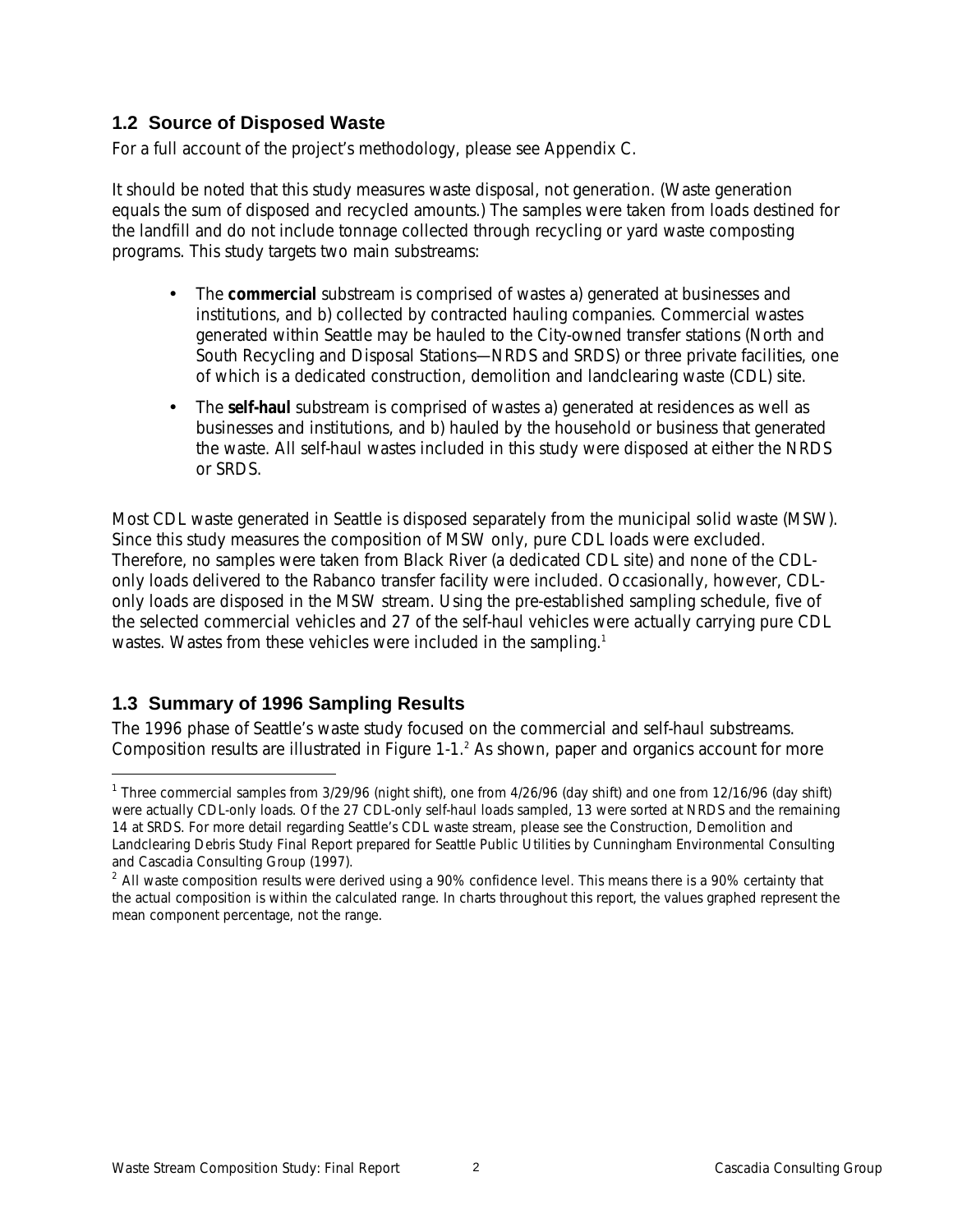than 60% of the commercial substream, while CDL wastes and the miscellaneous "other materials" categories comprise nearly three-quarters of the self-haul substream.<sup>3</sup>



#### **Figure 1-1 Overview of Composition Estimates, by Substream January - December 1996**

### **1.3.1 Commercial Stream**

-

On a more detailed level, Table 1-2 lists the composition percentages, by weight, of each material in the commercial substream. The following four components account for approximately 46% of the commercial tonnage:

• Food 22.2% Mean estimate of 1996 tons: 42,933 • Mixed Low Grade Paper 9.8% Mean estimate of 1996 tons: 19,055 • Compostable/Soiled Paper 7.0% Mean estimate of 1996 tons: 13,525 • Cardboard/Kraft Paper, Unwaxed 6.7% Mean estimate of 1996 tons: 12,945

<sup>&</sup>lt;sup>3</sup> "CDL" (construction, demolition and landclearing) debris includes lumber, soil and gypsum. "Other Materials" includes textiles, carpet/upholstery and rubber. Please refer to Table 1-2 for the complete listing.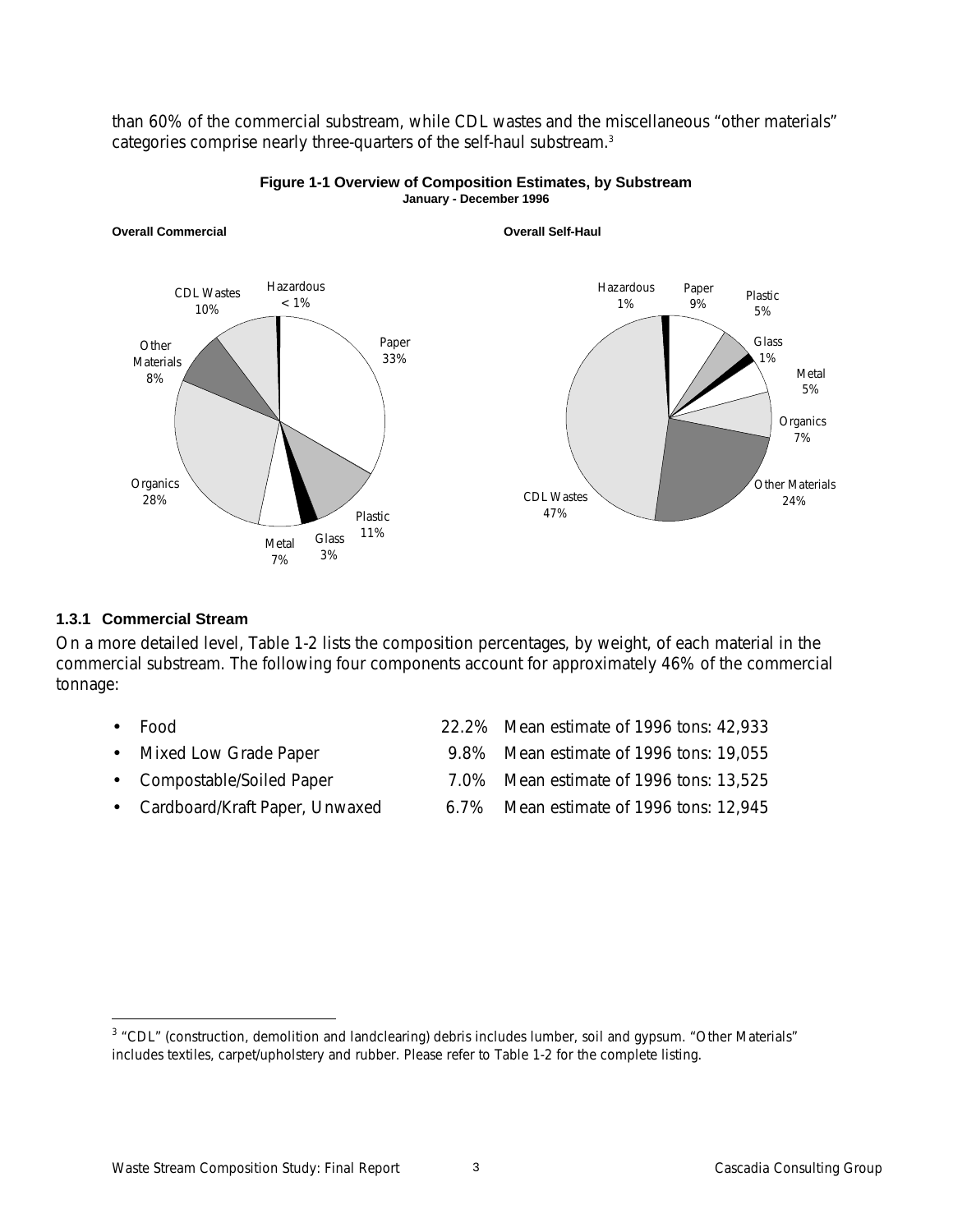#### **Table 1-2 Composition by Weight: Overall Commercial January - December 1996**

*Calculated at 90% confidence interval*

|                              | <b>Tons</b> | Mean  | Low  | <b>High</b> |                                  | <b>Tons</b> | Mean  | Low   | <b>High</b> |
|------------------------------|-------------|-------|------|-------------|----------------------------------|-------------|-------|-------|-------------|
| Paper                        | 64,488      | 33.3% |      |             | <b>Organics</b>                  | 54,389      | 28.1% |       |             |
| Newspaper                    | 5,175       | 2.7%  | 2.5% | 2.8%        | Pallets                          | 4,397       | 2.3%  | 2.0%  | 2.5%        |
| OCC/Kraft, unwaxed           | 12,945      | 6.7%  | 6.4% | 6.9%        | Crates/Boxes                     | 1,892       | 1.0%  | 0.9%  | 1.1%        |
| OCC/Kraft, waxed             | 3,481       | 1.8%  | 1.6% | 2.0%        | Leaves and Grass                 | 4.145       | 2.1%  | 1.9%  | 2.4%        |
| Office Paper                 | 3,135       | 1.6%  | 1.5% | 1.7%        | Prunings                         | 1,022       | 0.5%  | 0.4%  | 0.7%        |
| Computer Paper               | 866         | 0.4%  | 0.4% | 0.5%        | Food                             | 42,933      | 22.2% | 21.3% | 23.0%       |
| Mixed Low Grade              | 19,055      | 9.8%  | 9.5% | 10.2%       | <b>Other Materials</b>           | 15,939      | 8.2%  |       |             |
| <b>Phone Books</b>           | 533         | 0.3%  | 0.2% | 0.3%        | Textiles/Clothing                | 2,989       | 1.5%  | 1.4%  | 1.7%        |
| Milk/Juice Polycoats         | 839         | 0.4%  | 0.4% | 0.5%        | Carpet/Upholstery                | 2,726       | 1.4%  | 1.2%  | 1.6%        |
| Frozen Food Polycoats        | 269         | 0.1%  | 0.1% | 0.2%        | Leather                          | 148         | 0.1%  | 0.1%  | 0.1%        |
| Compostable/Soiled           | 13,525      | 7.0%  | 6.7% | 7.2%        | <b>Disposable Diapers</b>        | 646         | 0.3%  | 0.3%  | 0.4%        |
| Paper/Other Materials        | 3,382       | 1.7%  | 1.6% | 1.9%        | Animal By-Products               | 587         | 0.3%  | 0.3%  | 0.3%        |
| Other Paper                  | 1,284       | 0.7%  | 0.6% | 0.7%        | <b>Rubber Products</b>           | 1,534       | 0.8%  | 0.7%  | 0.9%        |
| <b>Plastic</b>               | 21,357      | 11.0% |      |             | <b>Tires</b>                     | 153         | 0.1%  | 0.1%  | 0.1%        |
| PET Pop & Liquor             | 298         | 0.2%  | 0.1% | 0.2%        | Ash                              | 83          | 0.0%  | 0.0%  | 0.1%        |
| <b>Other PET Bottles</b>     | 155         | 0.1%  | 0.1% | 0.1%        | Furniture                        | 840         | 0.4%  | 0.4%  | 0.5%        |
| <b>HDPE Milk &amp; Juice</b> | 337         | 0.2%  | 0.2% | 0.2%        | Mattresses                       | 337         | 0.2%  | 0.1%  | 0.2%        |
| <b>Other HDPE Bottles</b>    | 472         | 0.2%  | 0.2% | 0.3%        | <b>Small Appliances</b>          | 953         | 0.5%  | 0.4%  | 0.6%        |
| <b>Other Plastic Bottles</b> | 115         | 0.1%  | 0.1% | 0.1%        | A/V Equipment                    | 454         | 0.2%  | 0.2%  | 0.3%        |
| Jars & Tubs                  | 547         | 0.3%  | 0.3% | 0.3%        | Ceramics/Porcelain               | 611         | 0.3%  | 0.3%  | 0.4%        |
| <b>Expanded Polystyrene</b>  | 911         | 0.5%  | 0.4% | 0.5%        | <b>Non-distinct Fines</b>        | 1,322       | 0.7%  | 0.6%  | 0.7%        |
| Other Rigid Packaging        | 1,004       | 0.5%  | 0.5% | 0.5%        | Misc. Organics                   | 1.743       | 0.9%  | 0.8%  | 1.0%        |
| Grocery/Bread Bags           | 884         | 0.5%  | 0.4% | 0.5%        | Misc. Inorganics                 | 813         | 0.4%  | 0.4%  | 0.5%        |
| Garbage Bags                 | 2,874       | 1.5%  | 1.4% | 1.5%        | <b>CDL Wastes</b>                | 19,184      | 9.9%  |       |             |
| Other Film                   | 8,218       | 4.2%  | 4.1% | 4.4%        | <b>Dimension Lumber</b>          | 3,226       | 1.7%  | 1.5%  | 1.8%        |
| <b>Plastic Products</b>      | 2,616       | 1.3%  | 1.2% | 1.5%        | Other Untreated Wood             | 731         | 0.4%  | 0.3%  | 0.4%        |
| Plastic/Other Materials      | 2,926       | 1.5%  | 1.4% | 1.7%        | <b>Treated Wood</b>              | 2,819       | 1.5%  | 1.3%  | 1.6%        |
| Glass                        | 4,815       | 2.5%  |      |             | <b>Contaminated Wood</b>         | 1,901       | 1.0%  | 0.8%  | 1.1%        |
| Clear Beverage               | 2,062       | 1.1%  | 1.0% | 1.1%        | New Gypsum Scrap                 | 220         | 0.1%  | 0.1%  | 0.1%        |
| Green Beverage               | 788         | 0.4%  | 0.4% | 0.4%        | Demo Gypsum Scrap                | 3,002       | 1.5%  | 1.3%  | 1.8%        |
| Brown Beverage               | 831         | 0.4%  | 0.4% | 0.5%        | Fiberglass Insulation            | 197         | 0.1%  | 0.1%  | 0.1%        |
| <b>Container Glass</b>       | 234         | 0.1%  | 0.1% | 0.1%        | Rock/Concrete/Brick              | 1,383       | 0.7%  | 0.6%  | 0.8%        |
| <b>Fluorescent Tubes</b>     | 47          | 0.0%  | 0.0% | 0.0%        | Asphaltic Roofing                | 858         | 0.4%  | 0.3%  | 0.6%        |
| Other Glass                  | 854         | 0.4%  | 0.4% | 0.5%        | <b>Other Construction Debris</b> | 1,390       | 0.7%  | 0.6%  | 0.8%        |
| Metal                        | 12,672      | 6.5%  |      |             | Sand/Soil/Dirt                   | 3,458       | 1.8%  | 1.6%  | 2.0%        |
| Aluminum Cans                | 616         | 0.3%  | 0.3% | 0.3%        | <b>Hazardous</b>                 | 949         | 0.5%  |       |             |
| Alum. Foil/Containers        | 118         | 0.1%  | 0.1% | 0.1%        | <b>Latex Paints</b>              | 204         | 0.1%  | 0.1%  | 0.1%        |
| Other Aluminum               | 240         | 0.1%  | 0.1% | 0.1%        | Hazardous Adhesives/Glues        | 33          | 0.0%  | 0.0%  | 0.0%        |
| Other Nonferrous             | 572         | 0.3%  | 0.2% | 0.3%        | NonHazardous Adhesives/Glues     | 19          | 0.0%  | 0.0%  | 0.0%        |
| Tin Food Cans                | 1,332       | 0.7%  | 0.6% | 0.7%        | Oil-based Paints/Solvents        | 51          | 0.0%  | 0.0%  | 0.0%        |
| <b>Empty Aerosol Cans</b>    | 128         | 0.1%  | 0.1% | 0.1%        | Cleaners                         | 11          | 0.0%  | 0.0%  | 0.0%        |
| Other Ferrous                | 5,929       | 3.1%  | 2.8% | 3.3%        | Pesticides/Herbicides            | 0           | 0.0%  | 0.0%  | 0.0%        |
| Mixed Metals/Materials       | 3,737       | 1.9%  | 1.8% | 2.1%        | <b>Dry-Cell Batteries</b>        | 96          | 0.0%  | 0.0%  | 0.1%        |
|                              |             |       |      |             | Wet-Cell Batteries               | 0           | 0.0%  | 0.0%  | 0.0%        |
|                              |             |       |      |             | Gasoline/Kerosene                | 7           | 0.0%  | 0.0%  | 0.0%        |
|                              |             |       |      |             | Motor Oil/Diesel Oil             | 11          | 0.0%  | 0.0%  | 0.0%        |
|                              |             |       |      |             | Asbestos                         | 0           | 0.0%  | 0.0%  | 0.0%        |
|                              |             |       |      |             | Explosives                       | 0           | 0.0%  | 0.0%  | 0.0%        |
| <b>Total Tons</b>            | 193,793     |       |      |             | Other Hazardous Chemicals        | 394         | 0.2%  | 0.2%  | 0.2%        |
| Sample Count                 | 348         |       |      |             | Other NonHazardous Chemicals     | 124         | 0.1%  | 0.0%  | 0.1%        |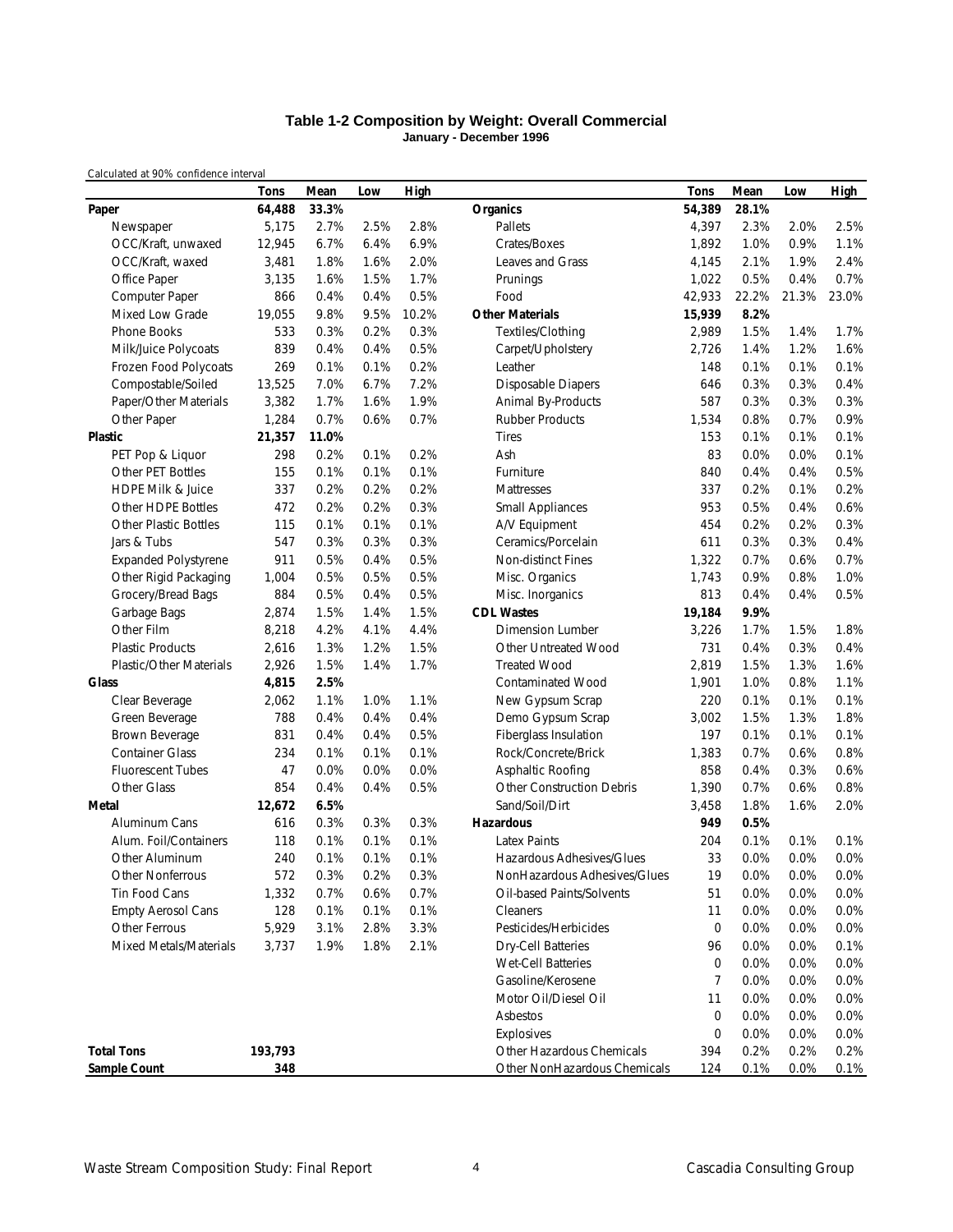Composition estimates for the commercial waste stream were calculated in four ways:

• overall commercial

• by vehicle type

• by season

• by generator type

The largest components (each accounting for more than 5% of the total tonnage) for each sector are shown in Table 1-3. Food, mixed low grade paper, compostable/soiled paper and unwaxed cardboard/Kraft are particularly prevalent. When the data are stratified, (according to generator type, etc.) the sample size for each analysis is smaller—which means that the calculations are subject to a more substantial range of error. Refer to Section 2 for more detail regarding the commercial substream.

|                           | Overall |        | Season |      |                               |      | Vehicle |       |           |               |                       |      |       | <b>Generator Type</b> |       |       |                                                            |       |       |
|---------------------------|---------|--------|--------|------|-------------------------------|------|---------|-------|-----------|---------------|-----------------------|------|-------|-----------------------|-------|-------|------------------------------------------------------------|-------|-------|
|                           |         |        |        |      |                               |      | Roll-   |       |           | Health Hotel/ |                       |      |       | Other                 |       |       |                                                            |       |       |
|                           |         | Spring | Summer | Fall | Winter Packer                 |      | Off     | CDL   | Education | Care          | Motel                 | Mfa  |       |                       |       |       | Office Services Restaurant Retail Transportation Wholesale |       | Mixed |
| Paper                     |         |        |        |      |                               |      |         |       |           |               |                       |      |       |                       |       |       |                                                            |       |       |
| Newspaper                 |         |        |        |      |                               |      |         |       | 5.0%      |               | 11.0%                 |      |       |                       |       |       |                                                            |       |       |
| OCC/Kraft, unwaxed        | 6.7%    | 5.3%   | 7.4%   | 7.6% | 7.0%                          | 6.5% | 7.1%    |       |           |               |                       | 9.3% |       |                       | 8.8%  | 10.9% | 8.3%                                                       | 6.9%  | 6.6%  |
| OCC/Kraft, waxed          |         |        |        |      |                               |      |         |       |           |               |                       |      |       |                       |       | 5.7%  |                                                            | 13.0% |       |
| Office Paper              |         |        |        |      |                               |      |         |       |           |               |                       |      | 6.8%  |                       |       |       |                                                            |       |       |
| Mixed Low Grade           | 9.8%    | 10.5%  | 10.8%  | 8.6% | 10.7%                         | 9.6% | 10.6%   |       | 10.5%     | 12.4%         | 9.2%                  | 5.5% | 18.6% | 20.9%                 | 6.3%  | 6.0%  |                                                            | 11.3% | 9.3%  |
| Compostable/Soiled        | 7.0%    | 7.8%   | 5.8%   | 6.3% | 8.1%                          | 7.0% | 7.0%    |       | 17.3%     | 22.5% 10.2%   |                       |      | 9.4%  | 6.9%                  |       | 6.1%  | 5.8%                                                       |       | 7.0%  |
| Paper/Other Materials     |         |        |        |      |                               |      |         |       |           |               |                       | 8.2% |       |                       |       |       |                                                            |       |       |
| <b>Plastic</b>            |         |        |        |      |                               |      |         |       |           |               |                       |      |       |                       |       |       |                                                            |       |       |
| Garbage Bags              |         |        |        |      |                               |      |         |       |           | 5.0%          |                       |      |       |                       |       |       |                                                            |       |       |
| Other Film                |         |        | 5.5%   | 5.7% |                               |      | 6.4%    |       |           | 7.3%          |                       | 7.0% |       |                       | 13.2% | 5.9%  |                                                            | 15.1% |       |
| <b>Metal</b>              |         |        |        |      |                               |      |         |       |           |               |                       |      |       |                       |       |       |                                                            |       |       |
| <b>Other Ferrous</b>      |         |        |        |      |                               |      |         | 5.4%  |           |               |                       | 6.3% |       |                       |       |       |                                                            |       |       |
| Organics                  |         |        |        |      |                               |      |         |       |           |               |                       |      |       |                       |       |       |                                                            |       |       |
| Pallets                   |         |        |        |      |                               |      |         |       |           |               |                       |      |       | 5.2%                  |       |       | 11.2%                                                      | 6.8%  |       |
| Crates/Boxes              |         |        |        |      |                               |      |         |       |           |               |                       |      |       |                       |       |       | 10.8%                                                      |       |       |
| Food                      | 22.2%   | 20.5%  |        |      | 19.7% 25.0% 18.1% 24.2% 18.2% |      |         |       | 23.0%     |               | 10.9% 42.7% 6.6% 8.2% |      |       | 9.9%                  | 50.8% | 34.1% | 5.9%                                                       | 19.2% | 24.6% |
| <b>Other Materials</b>    |         |        |        |      |                               |      |         |       |           |               |                       |      |       |                       |       |       |                                                            |       |       |
| Textiles/Clothing         |         |        |        |      |                               |      |         |       |           |               |                       |      | 5.4%  |                       |       |       |                                                            |       |       |
| Carpet/Upholstery         |         |        |        |      |                               |      |         | 5.7%  |           |               |                       |      |       |                       |       |       |                                                            |       |       |
| <b>Dimension Lumber</b>   |         |        |        |      |                               |      |         | 6.5%  |           |               |                       | 5.9% |       |                       |       |       |                                                            |       |       |
| <b>Treated Wood</b>       |         |        |        |      |                               |      |         |       |           |               |                       |      |       |                       |       |       | 7.7%                                                       |       |       |
| <b>Contaminated Wood</b>  |         |        |        |      |                               |      |         |       |           |               |                       |      |       |                       |       |       | 5.3%                                                       |       |       |
| New Gypsum Scrap          |         |        |        |      |                               |      |         | 7.8%  |           |               |                       |      |       |                       |       |       |                                                            |       |       |
| Demo Gypsum Scrap         |         |        |        |      |                               |      |         | 36.6% |           |               |                       |      |       |                       |       |       |                                                            |       |       |
| Rock/Concrete/Brick       |         |        |        |      |                               |      |         | 8.2%  |           |               |                       |      |       |                       |       |       |                                                            |       |       |
| Sand/Soil/Dirt            |         |        |        |      |                               |      |         | 8.3%  |           |               |                       |      |       |                       |       |       | 9.4%                                                       |       |       |
| Other Hazardous Chemicals |         |        |        |      |                               |      |         |       |           | 8.2%          |                       |      |       |                       |       |       |                                                            |       |       |
| Number of Samples         | 348     | 89     | 85     | 90   | 84                            | 161  | 187     | 5     | 15        | 9             | 5                     | 25   | 19    | 28                    | 5     | 34    | 10                                                         | 29    | 151   |

#### **Table 1-3 Largest Waste Components, by Commercial Substream Sector January - December 1996**

*Waste Stream Composition Study: Final Report* 5 *Cascadia Consulting Group*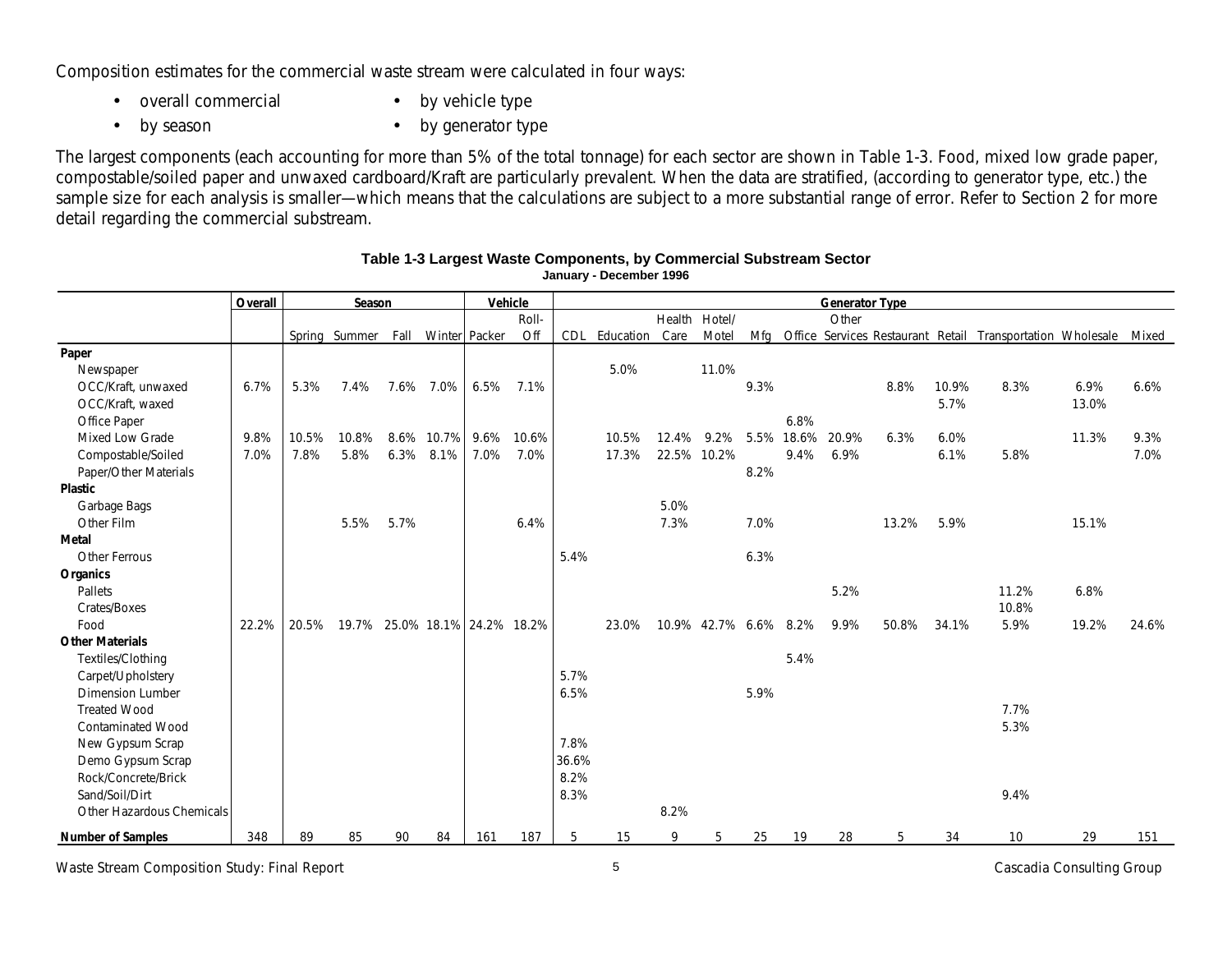# **1.3.2 Self-Haul Stream**

Table 1-4 lists the composition percentages, by weight, of each material in the self-haul substream. As shown, the four most prevalent materials disposed include:

| • Dimension Lumber  |      | Mean estimate of 1996 tons: 8,920 |  |
|---------------------|------|-----------------------------------|--|
| • Treated Wood      | 99%  | Mean estimate of 1996 tons: 8,258 |  |
| • Furniture         | 8.0% | Mean estimate of 1996 tons: 6,706 |  |
| • Asphaltic Roofing | 5.0% | Mean estimate of 1996 tons: 4,223 |  |
|                     |      | 10.6%                             |  |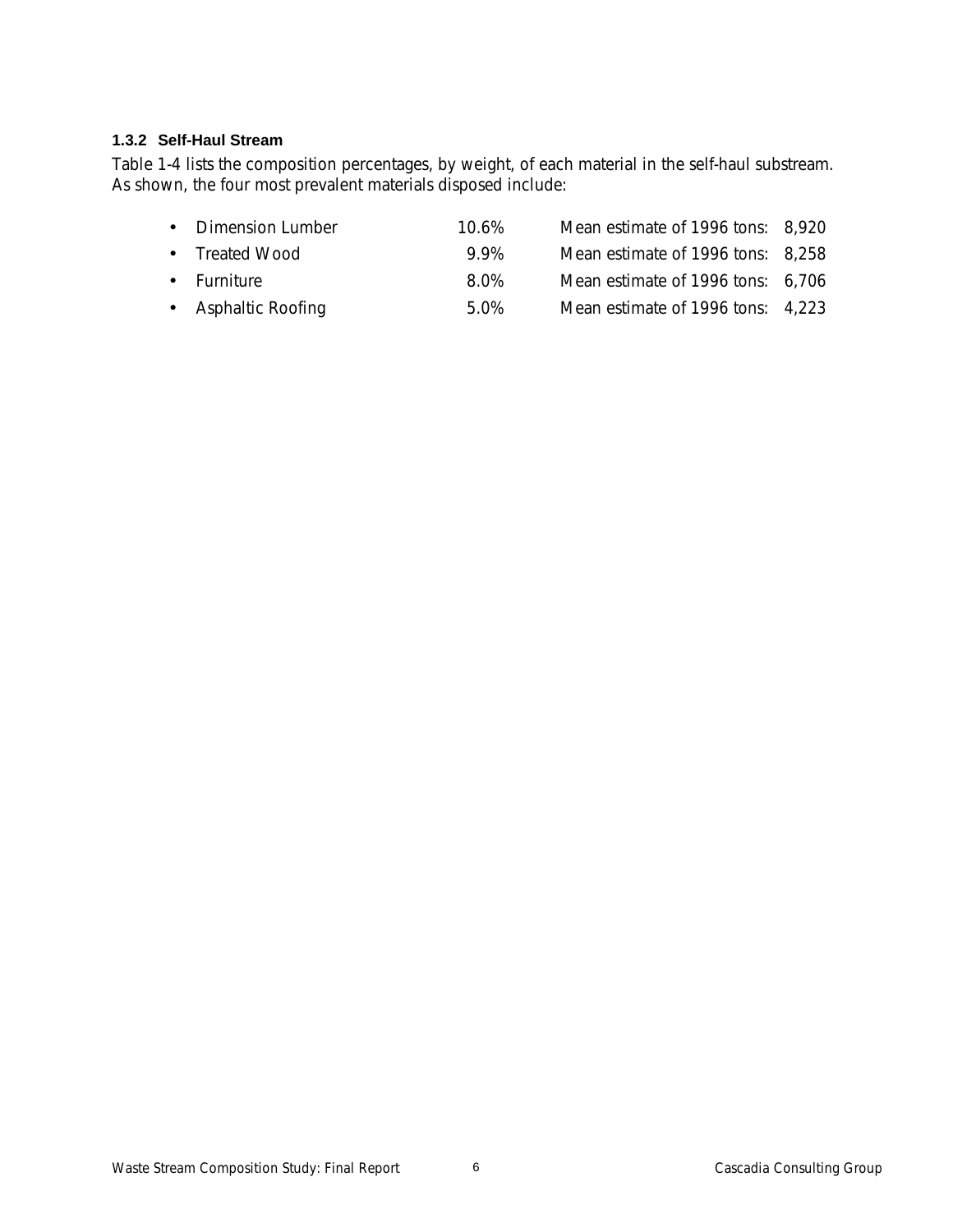#### **Table 1-4 Composition by Weight: Overall Self-Haul January - December 1996**

*Calculated at 90% confidence interval*

|                              | Tons           | Mean | Low  | High |                                  | Tons           | Mean  | Low  | <b>High</b> |
|------------------------------|----------------|------|------|------|----------------------------------|----------------|-------|------|-------------|
| Paper                        | 7,629          | 9.1% |      |      | <b>Organics</b>                  | 5,854          | 7.0%  |      |             |
| Newspaper                    | 433            | 0.5% | 0.4% | 0.6% | Pallets                          | 773            | 0.9%  | 0.6% | 1.3%        |
| OCC/Kraft, unwaxed           | 2,584          | 3.1% | 2.7% | 3.4% | Crates/Boxes                     | 111            | 0.1%  | 0.1% | 0.2%        |
| OCC/Kraft, waxed             | 42             | 0.0% | 0.0% | 0.1% | Leaves and Grass                 | 2,816          | 3.4%  | 2.6% | 4.1%        |
| Office Paper                 | 235            | 0.3% | 0.2% | 0.3% | Prunings                         | 795            | 0.9%  | 0.6% | 1.3%        |
| Computer Paper               | $\overline{2}$ | 0.0% | 0.0% | 0.0% | Food                             | 1,359          | 1.6%  | 1.3% | 1.9%        |
| Mixed Low Grade              | 2,768          | 3.3% | 2.8% | 3.8% | <b>Other Materials</b>           | 20,404         | 24.3% |      |             |
| Phone Books                  | 136            | 0.2% | 0.1% | 0.2% | Textiles/Clothing                | 1,535          | 1.8%  | 1.5% | 2.1%        |
| Milk/Juice Polycoats         | 19             | 0.0% | 0.0% | 0.0% | Carpet/Upholstery                | 4,132          | 4.9%  | 4.1% | 5.8%        |
| Frozen Food Polycoats        | 3              | 0.0% | 0.0% | 0.0% | Leather                          | 225            | 0.3%  | 0.2% | 0.3%        |
| Compostable/Soiled           | 260            | 0.3% | 0.3% | 0.4% | <b>Disposable Diapers</b>        | 105            | 0.1%  | 0.1% | 0.2%        |
| Paper/Other Materials        | 756            | 0.9% | 0.6% | 1.2% | Animal By-Products               | 73             | 0.1%  | 0.1% | 0.1%        |
| Other Paper                  | 393            | 0.5% | 0.2% | 0.8% | <b>Rubber Products</b>           | 464            | 0.6%  | 0.5% | 0.7%        |
| Plastic                      | 4,342          | 5.2% |      |      | <b>Tires</b>                     | 161            | 0.2%  | 0.1% | 0.3%        |
| PET Pop & Liquor             | 24             | 0.0% | 0.0% | 0.0% | Ash                              | 15             | 0.0%  | 0.0% | 0.0%        |
| Other PET Bottles            | 8              | 0.0% | 0.0% | 0.0% | Furniture                        | 6,706          | 8.0%  | 6.7% | 9.3%        |
| <b>HDPE Milk &amp; Juice</b> | 14             | 0.0% | 0.0% | 0.0% | Mattresses                       | 2,928          | 3.5%  | 2.6% | 4.3%        |
| Other HDPE Bottles           | 75             | 0.1% | 0.1% | 0.1% | <b>Small Appliances</b>          | 920            | 1.1%  | 0.8% | 1.4%        |
| <b>Other Plastic Bottles</b> | 13             | 0.0% | 0.0% | 0.0% | A/V Equipment                    | 1,130          | 1.3%  | 1.0% | 1.7%        |
| Jars & Tubs                  | 25             | 0.0% | 0.0% | 0.0% | Ceramics/Porcelain               | 1,061          | 1.3%  | 0.9% | 1.6%        |
| <b>Expanded Polystyrene</b>  | 92             | 0.1% | 0.1% | 0.1% | Non-distinct Fines               | 159            | 0.2%  | 0.1% | 0.2%        |
| Other Rigid Packaging        | 66             | 0.1% | 0.1% | 0.1% | Misc. Organics                   | 620            | 0.7%  | 0.5% | 1.0%        |
| Grocery/Bread Bags           | 72             | 0.1% | 0.1% | 0.1% | Misc. Inorganics                 | 168            | 0.2%  | 0.1% | 0.3%        |
| Garbage Bags                 | 141            | 0.2% | 0.1% | 0.2% | <b>CDL Wastes</b>                | 39,029         | 46.6% |      |             |
| Other Film                   | 395            | 0.5% | 0.4% | 0.6% | <b>Dimension Lumber</b>          | 8,920          | 10.6% | 8.8% | 12.4%       |
| <b>Plastic Products</b>      | 1,763          | 2.1% | 1.7% | 2.5% | <b>Other Untreated Wood</b>      | 3,004          | 3.6%  | 2.5% | 4.7%        |
| Plastic/Other Materials      | 1,655          | 2.0% | 1.6% | 2.3% | <b>Treated Wood</b>              | 8,258          | 9.9%  | 8.2% | 11.5%       |
| Glass                        | 1,029          | 1.2% |      |      | <b>Contaminated Wood</b>         | 3,027          | 3.6%  | 2.6% | 4.6%        |
| Clear Beverage               | 213            | 0.3% | 0.2% | 0.3% | New Gypsum Scrap                 | 2,074          | 2.5%  | 1.5% | 3.5%        |
| Green Beverage               | 81             | 0.1% | 0.1% | 0.1% | Demo Gypsum Scrap                | 2,084          | 2.5%  | 1.7% | 3.2%        |
| Brown Beverage               | 91             | 0.1% | 0.1% | 0.1% | Fiberglass Insulation            | 191            | 0.2%  | 0.2% | 0.3%        |
| <b>Container Glass</b>       | 121            | 0.1% | 0.1% | 0.2% | Rock/Concrete/Brick              | 3,526          | 4.2%  | 3.4% | 5.0%        |
| <b>Fluorescent Tubes</b>     | 12             | 0.0% | 0.0% | 0.0% | Asphaltic Roofing                | 4,223          | 5.0%  | 3.5% | 6.6%        |
| Other Glass                  | 512            | 0.6% | 0.4% | 0.8% | <b>Other Construction Debris</b> | 2,806          | 3.3%  | 2.4% | 4.3%        |
| Metal                        | 4,520          | 5.4% |      |      | Sand/Soil/Dirt                   | 915            | 1.1%  | 0.7% | 1.5%        |
| Aluminum Cans                | 54             | 0.1% | 0.0% | 0.1% | <b>Hazardous</b>                 | 917            | 1.1%  |      |             |
| Alum. Foil/Containers        | 5              | 0.0% | 0.0% | 0.0% | <b>Latex Paints</b>              | 174            | 0.2%  | 0.2% | 0.3%        |
| Other Aluminum               | 165            | 0.2% | 0.1% | 0.3% | Hazardous Adhesives/Glues        | 59             | 0.1%  | 0.1% | 0.1%        |
| Other Nonferrous             | 185            | 0.2% | 0.1% | 0.3% | NonHazardous Adhesives/Glues     | 129            | 0.2%  | 0.1% | 0.2%        |
| Tin Food Cans                | 89             | 0.1% | 0.1% | 0.1% | Oil-based Paints/Solvents        | 76             | 0.1%  | 0.1% | 0.1%        |
| <b>Empty Aerosol Cans</b>    | 14             | 0.0% | 0.0% | 0.0% | Cleaners                         | 15             | 0.0%  | 0.0% | 0.0%        |
| Other Ferrous                | 2,225          | 2.7% | 2.1% | 3.2% | Pesticides/Herbicides            | 57             | 0.1%  | 0.0% | 0.1%        |
| Mixed Metals/Materials       | 1,781          | 2.1% | 1.7% | 2.5% | <b>Dry-Cell Batteries</b>        | 21             | 0.0%  | 0.0% | 0.0%        |
|                              |                |      |      |      | Wet-Cell Batteries               | 0              | 0.0%  | 0.0% | 0.0%        |
|                              |                |      |      |      | Gasoline/Kerosene                | 3              | 0.0%  | 0.0% | 0.0%        |
|                              |                |      |      |      | Motor Oil/Diesel Oil             | 14             | 0.0%  | 0.0% | 0.0%        |
|                              |                |      |      |      | Asbestos                         | 0              | 0.0%  | 0.0% | 0.0%        |
|                              |                |      |      |      | Explosives                       | $\overline{2}$ | 0.0%  | 0.0% | 0.0%        |
| <b>Total Tons</b>            | 83,808         |      |      |      | Other Hazardous Chemicals        | 81             | 0.1%  | 0.1% | 0.1%        |
| Sample Count                 | 199            |      |      |      | Other NonHazardous Chemicals     | 286            | 0.3%  | 0.2% | 0.4%        |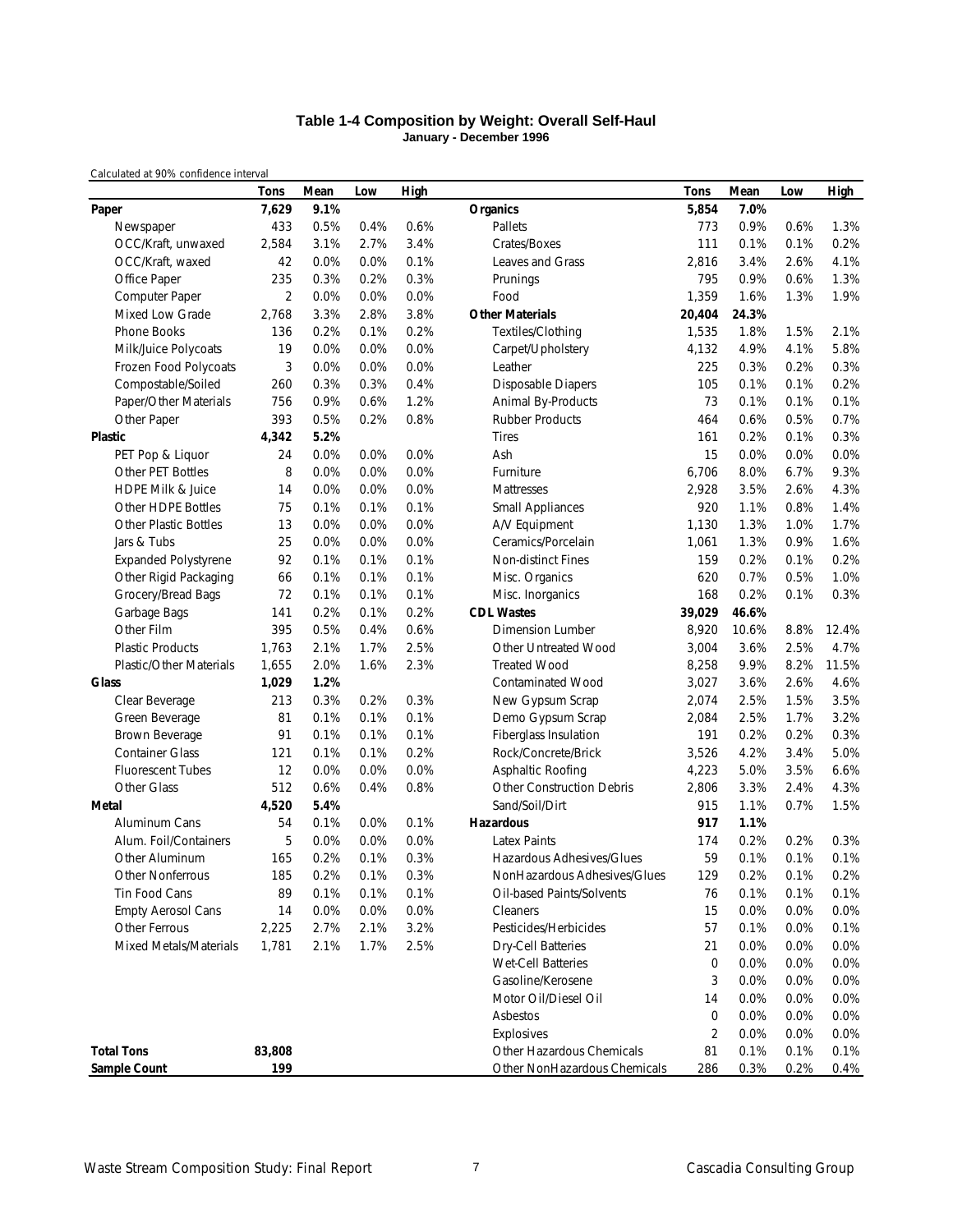Self-haul waste composition figures were also calculated using the following cross-sections of data:

- by transfer station
- by season
- by vehicle type
- by vehicle type and season
- by vehicle type, generator type and season

The largest components (each accounting for more than 5% of the total tonnage) for each sector are shown in Table 1-5. Treated wood, furniture and dimension lumber are particularly prevalent. When the data are stratified, (according to season, etc.) the sample size for each analysis is smaller—which means that the calculations are subject to a more substantial range of error. Please see Section 3 for more detail regarding the self-haul substream.

|                          | <b>Overall Transfer Station</b> |      |            |      |             | Season           |            |      | <b>Vehicle Type</b> |       |      | Automobiles, by Season |      | Trucks, by Generator |                                                                                                                                                              |       | Residential Trucks, by Season |      |       | Non-Residential Trucks, by Season |       |             |       |
|--------------------------|---------------------------------|------|------------|------|-------------|------------------|------------|------|---------------------|-------|------|------------------------|------|----------------------|--------------------------------------------------------------------------------------------------------------------------------------------------------------|-------|-------------------------------|------|-------|-----------------------------------|-------|-------------|-------|
|                          |                                 |      |            |      |             |                  |            |      |                     |       |      |                        |      |                      | North South Spring Summer Fall Winter Autos Trucks Spring Summer Fall Winter Residential Non-Residential Spring Summer Fall Winter Spring Summer Fall Winter |       |                               |      |       |                                   |       |             |       |
| Paper                    |                                 |      |            |      |             |                  |            |      |                     |       |      |                        |      |                      |                                                                                                                                                              |       |                               |      | 6.5%  |                                   |       |             |       |
| OCC/Kraft, unwaxed       |                                 |      |            |      |             |                  |            |      |                     |       |      |                        |      |                      |                                                                                                                                                              |       |                               |      |       |                                   | 8.4%  |             |       |
| Mixed Low Grade          |                                 |      |            |      |             |                  |            | 5.4% |                     | 6.9%  | 5.1% |                        | 7.1% |                      |                                                                                                                                                              |       |                               |      |       |                                   |       |             |       |
| <b>Plastic</b>           |                                 |      |            |      |             |                  |            |      |                     |       |      |                        |      |                      |                                                                                                                                                              |       |                               |      |       |                                   |       |             |       |
| Plastic/Other Materials  |                                 |      |            |      |             |                  |            |      |                     | 11.2% |      |                        |      |                      |                                                                                                                                                              |       |                               |      |       |                                   |       |             |       |
| Metal                    |                                 |      |            |      |             |                  |            |      |                     |       |      |                        |      |                      |                                                                                                                                                              |       |                               |      | 6.6%  |                                   |       |             |       |
| Mixed Metals/Materials   |                                 |      |            |      |             |                  |            |      |                     |       |      |                        |      |                      |                                                                                                                                                              |       |                               |      |       |                                   |       |             |       |
| Organics                 |                                 |      |            |      |             |                  |            |      |                     |       |      |                        |      |                      |                                                                                                                                                              |       | 5.2%                          | 6.1% |       |                                   | 5.8%  |             |       |
| Leaves and Grass         |                                 |      | 5.5%       |      | 6.2%        | 5.8%             |            | 6.0% |                     |       | 8.3% | 12.2%                  |      |                      |                                                                                                                                                              |       |                               |      | 5.2%  |                                   |       |             |       |
| Food                     |                                 |      |            |      |             |                  | 5.4%       |      |                     |       |      |                        | 8.8% |                      |                                                                                                                                                              |       |                               |      |       |                                   |       |             |       |
| <b>Other Materials</b>   |                                 |      |            |      |             |                  |            |      |                     |       |      |                        |      |                      |                                                                                                                                                              |       | 5.0%                          |      |       |                                   | 15.0% |             | 15.6% |
| Carpet/Upholstery        |                                 |      | 6.9%       | 5.3% | 6.1%        |                  | 6.5%       | 5.8% | 5.5%                | 11.7% |      | 8.8%                   |      |                      | 7.9%                                                                                                                                                         | 6.4%  | 5.1%                          |      | 12.2% | 7.9%                              | 5.3%  | 24.2% 14.3% |       |
| Furniture                | 8.0%                            | 5.1% | 9.9%       | 6.1% |             |                  | 13.2% 7.7% |      | 9.7%                |       |      | 11.2%                  |      | 6.3%                 | 14.2%                                                                                                                                                        |       |                               |      |       |                                   | 5.3%  | 7.2%        |       |
| Mattresses               |                                 |      |            |      |             |                  |            |      |                     |       |      |                        |      |                      |                                                                                                                                                              |       |                               |      |       |                                   |       |             |       |
| <b>CDL Wastes</b>        |                                 |      |            |      |             |                  |            |      |                     |       |      |                        |      |                      |                                                                                                                                                              | 7.7%  | 10.9% 10.2% 6.8%              |      |       | 21.7%                             | 22.8% |             |       |
| <b>Dimension Lumber</b>  | 10.6%                           |      | 11.1% 9.2% |      | 12.6% 13.9% |                  |            |      | 8.1% 10.8%          |       |      | 13.0% 10.8%            |      | 9.5%                 | 12.4%                                                                                                                                                        |       |                               |      | 10.2% | 8.2%                              |       |             | 14.7% |
| Other Untreated Wood     |                                 |      |            |      |             |                  | 8.0%       |      |                     |       |      |                        |      |                      | 5.2%                                                                                                                                                         | 10.3% | 16.5% 15.7%                   |      |       | 5.4%                              |       | 6.9%        |       |
| <b>Treated Wood</b>      | 9.9%                            |      | 11.6% 7.3% | 6.7% |             | 10.9% 11.8% 5.0% |            | 8.3% | 9.4%                |       | 8.0% | 12.8% 6.8%             |      | 13.3%                |                                                                                                                                                              |       | 6.8%                          | 5.4% |       | 5.4%                              |       |             |       |
| <b>Contaminated Wood</b> |                                 |      |            |      |             |                  |            |      |                     |       |      |                        |      |                      |                                                                                                                                                              | 9.3%  |                               |      | 6.2%  |                                   |       |             | 11.2% |
| New Gypsum Scrap         |                                 |      |            |      |             |                  | 7.3%       |      |                     |       |      |                        |      |                      |                                                                                                                                                              | 5.7%  |                               |      |       |                                   | 6.0%  | 6.6%        |       |
| Rock/Concrete/Brick      |                                 |      | 5.6%       |      |             |                  | 5.5% 8.1%  | 9.0% |                     |       | 6.7% | 10.2% 14.5%            |      |                      |                                                                                                                                                              | 6.8%  | 10.8%                         | 5.8% |       | 6.5%                              |       |             |       |
| Asphaltic Roofing        | 5.0%                            |      | 5.4%       | 9.1% | 6.9%        |                  |            |      | 5.3%                | 18.2% |      |                        |      | 6.9%                 |                                                                                                                                                              |       |                               | 5.5% |       |                                   |       |             |       |
| Sand/Soil/Dirt           |                                 |      |            |      |             |                  |            |      |                     |       |      |                        |      |                      |                                                                                                                                                              |       |                               |      |       |                                   |       |             |       |
|                          |                                 |      |            |      |             |                  |            |      |                     |       |      |                        |      |                      |                                                                                                                                                              |       |                               |      |       |                                   |       |             |       |
| <b>Number of Samples</b> | 199                             | 80   | 119        | 40   | 59          | 60               | 40         | 71   | 128                 |       | 22   | 21                     | 19   | 75                   | 53                                                                                                                                                           | 15    | 29                            | 19   | 12    | 16                                |       | 20          |       |

#### **Table 1-5 Largest Waste Components, by Self-Haul Substream Sector January - December 1996**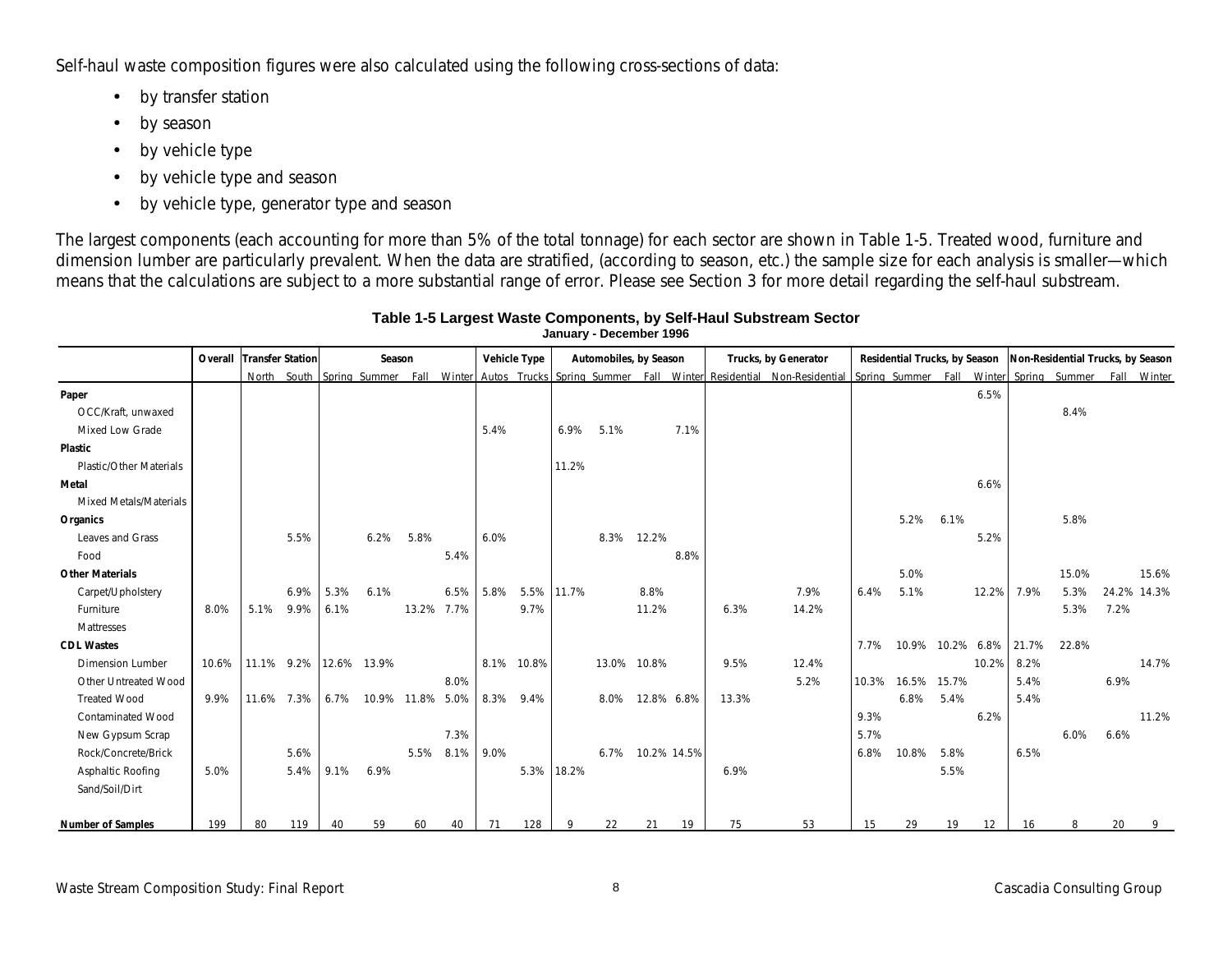# **1.4 Comparison with Previous Studies**

In this section, selected results of the 1992 study are compared to the 1996 findings. 4 The purpose of this analysis is simply to highlight differences across the time period. The reasons *why* or *how* these changes occurred were not investigated.

Variations were measured within the following substreams:

- overall commercial
- self-haul trucks
- self-haul cars

Please see Appendix F for the list of waste components chosen for analysis. In Seattle's previous waste composition studies, year-to-year comparisons were made primarily by examining raw differences in tonnage. Section 1.3.1 presents the results of this type of analysis. In addition, the current study goes a step further by using statistics to more precisely measure variations across the study periods. Section 1.3.2 examines these results.

# **1.4.1 Disposed Tons**

Overall, the amount of waste disposed in the commercial substream held steady from 1992 to 1996, while the total amount of waste self-hauled in trucks decreased about 7% and the amount self-hauled in cars increased 23%. The single largest increase appears in the commercial sector: the amount of disposed food waste climbed more than 16,700 tons from 1992 to 1996. Table 1-6 lists the details.

-

<sup>&</sup>lt;sup>4</sup> The 1992 study was also conducted by Cascadia Consulting Group, following the same basic methodology as the 1996 project. See Appendix C for more detail.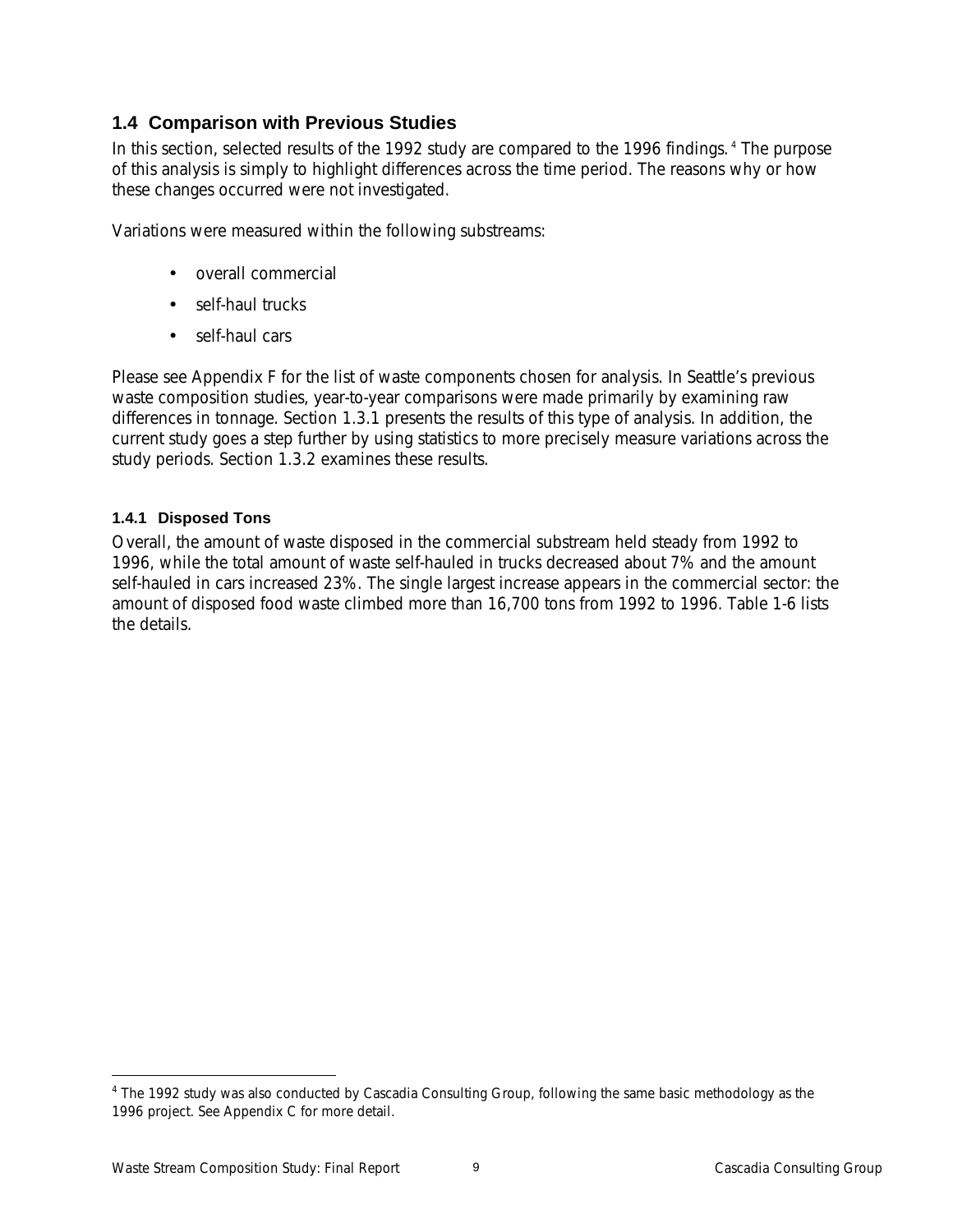|                                      | <b>Estimated Disposed Tons</b> |         |                   |        |  |
|--------------------------------------|--------------------------------|---------|-------------------|--------|--|
|                                      | 1992                           | 1996    | <b>Difference</b> |        |  |
| Commercial                           |                                |         |                   |        |  |
| Unwaxed Cardboard & Kraft            | 20,095                         | 12,945  | $-7,150$          | $-22%$ |  |
| Office and Computer Paper            | 7,933                          | 4,001   | $-3,932$          | $-33%$ |  |
| Low Grade Paper                      | 11,955                         | 19,588  | 7,633             | 24%    |  |
| Plastic                              | 22,122                         | 21,357  | $-765$            | $-2%$  |  |
| Food Waste                           | 26,152                         | 42,933  | 16,781            | 24%    |  |
| <b>Untreated Wood</b>                | 19,794                         | 10,246  | $-9,548$          | $-32%$ |  |
| <b>Treated and Contaminated Wood</b> | 4,547                          | 4,720   | 173               | 2%     |  |
| <b>Construction and Demolition</b>   | 5,185                          | 7,050   | 1,865             | 15%    |  |
| Hazardous                            | 550                            | 949     | 399               | 27%    |  |
| <b>Substream Total</b>               | 194,338                        | 193,793 | -545              | 0%     |  |
| <b>Self-Haul Truck</b>               |                                |         |                   |        |  |
| Unwaxed Cardboard & Kraft            | 3,438                          | 2,199   | $-1,239$          | $-22%$ |  |
| Recyclable Metal                     | 4,792                          | 2,365   | $-2.427$          | $-34%$ |  |
| Leaves, Grass and Prunings           | 3,484                          | 3,005   | $-479$            | $-7%$  |  |
| Carpet and Textiles                  | 8.854                          | 5,205   | $-3,649$          | $-26%$ |  |
| <b>Untreated Wood</b>                | 12,980                         | 10,846  | $-2,134$          | $-9%$  |  |
| <b>Treated and Contaminated Wood</b> | 11,090                         | 8,981   | $-2,109$          | $-11%$ |  |
| <b>Construction and Demolition</b>   | 12,579                         | 12,463  | $-116$            | 0%     |  |
| Hazardous                            | 759                            | 602     | $-157$            | $-12%$ |  |
| <b>Substream Total</b>               | 80,753                         | 70,031  | $-10,722$         | $-7%$  |  |
| Self-Haul Car                        |                                |         |                   |        |  |
| Unwaxed Cardboard & Kraft            | 272                            | 414     | 142               | 21%    |  |
| Recyclable Metal                     | 329                            | 417     | 88                | 12%    |  |
| Leaves, Grass and Prunings           | 216                            | 966     | 750               | 63%    |  |
| <b>Carpet and Textiles</b>           | 707                            | 1,139   | 432               | 23%    |  |
| <b>Untreated Wood</b>                | 1,764                          | 1,430   | $-334$            | $-10%$ |  |
| <b>Treated and Contaminated Wood</b> | 1,232                          | 1,382   | 150               | 6%     |  |
| <b>Construction and Demolition</b>   | 1,699                          | 2,464   | 765               | 18%    |  |
| Hazardous                            | 56                             | 343     | 287               | 72%    |  |
| <b>Substream Total</b>               | 8,555                          | 13,777  | 5,222             | 23%    |  |

#### **Table 1-6 Tonnage Disposed, by Substream, Year and Selected Materials**

Although waste composition differences are often apparent across study periods, these variations are not always statistically significant, as discussed in the following section.

#### **1.4.2 Waste Proportions**

 $\overline{a}$ 

Selected results of the 1992 and 1996 waste composition studies were compared using t-tests, with a correction for the number of tests performed (thus reducing the risk of falsely identifying statistically significant differences). In order to control for population changes and other factors that may influence the total amount of waste disposed from year to year, statistical tests were applied to the waste proportions, not actual tonnage.<sup>5</sup> Please see Appendix D for the calculation formulae.

<sup>&</sup>lt;sup>5</sup> For example, say that cardboard accounts for 5% of a particular substream's disposed waste each year, and that the substream disposed a total of 1,000 tons of waste in one year and 2,000 tons of waste in the next. While the amount of cardboard increased from 50 to 100 tons, the percentage remained the same. Therefore, the statistical tests would indicate that there had been no change.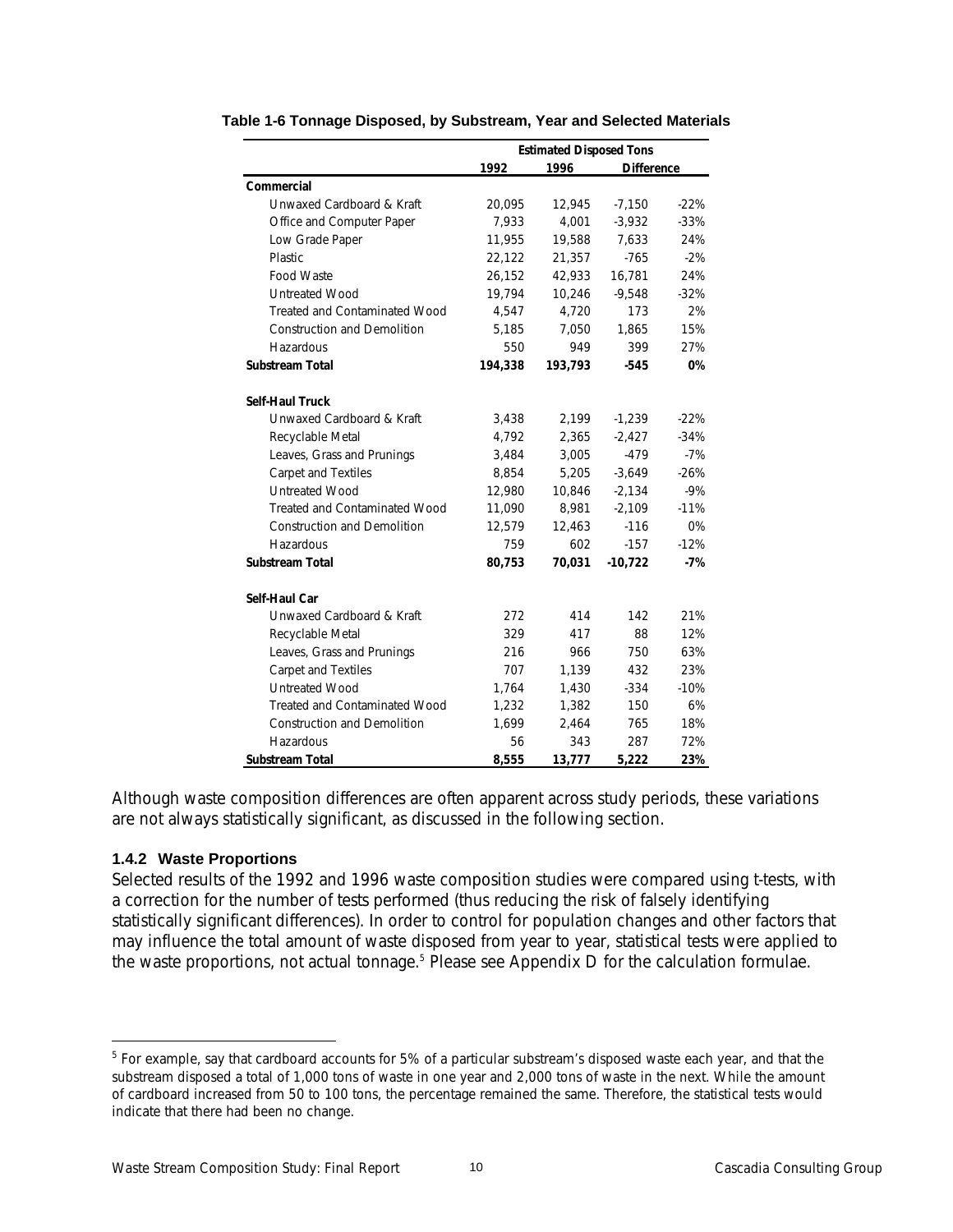Statistically significant changes for the commercial substream are shown in Table 1-7. Because the waste category percentages are dependent, it is possible that the decreases in the relative amount of

unwaxed cardboard, office & computer paper and untreated wood might have forced the proportion of low grade paper and food waste to increase, when in reality there had been no significant rise. Therefore a second calculation, which ignored unwaxed cardboard, office & computer paper and untreated wood, was performed. The results of this test confirmed that the increases in low grade paper and food waste were statistically significant. (Please refer to Appendix F for the full details.)

|                           | <b>Mean Composition Estimate</b> |       |  |  |  |
|---------------------------|----------------------------------|-------|--|--|--|
|                           | 1992                             | 1996  |  |  |  |
| Unwaxed Cardboard & Kraft | 10.3%                            | 6.8%  |  |  |  |
| Office and Computer Paper | 4.1%                             | 2.1%  |  |  |  |
| Untreated Wood            | 10.2%                            | 5.6%  |  |  |  |
| Low Grade Paper           | 6.2%                             | 10.5% |  |  |  |
| Food Waste                | 13.5%                            | 21.0% |  |  |  |
|                           |                                  |       |  |  |  |
| Number of Samples         | 251                              | 348   |  |  |  |

#### **Table 1-7 Statistically Significant Changes in Commercial Composition 1992-1996**

No statistically significant changes were identified in either the self-haul truck or the self-haul car substreams. It should be noted that self-haul wastes are markedly more variable than either the commercial or residential substream. Therefore, differences would have to be extreme, or the sample sizes particularly large, to identify statistically significant changes across years.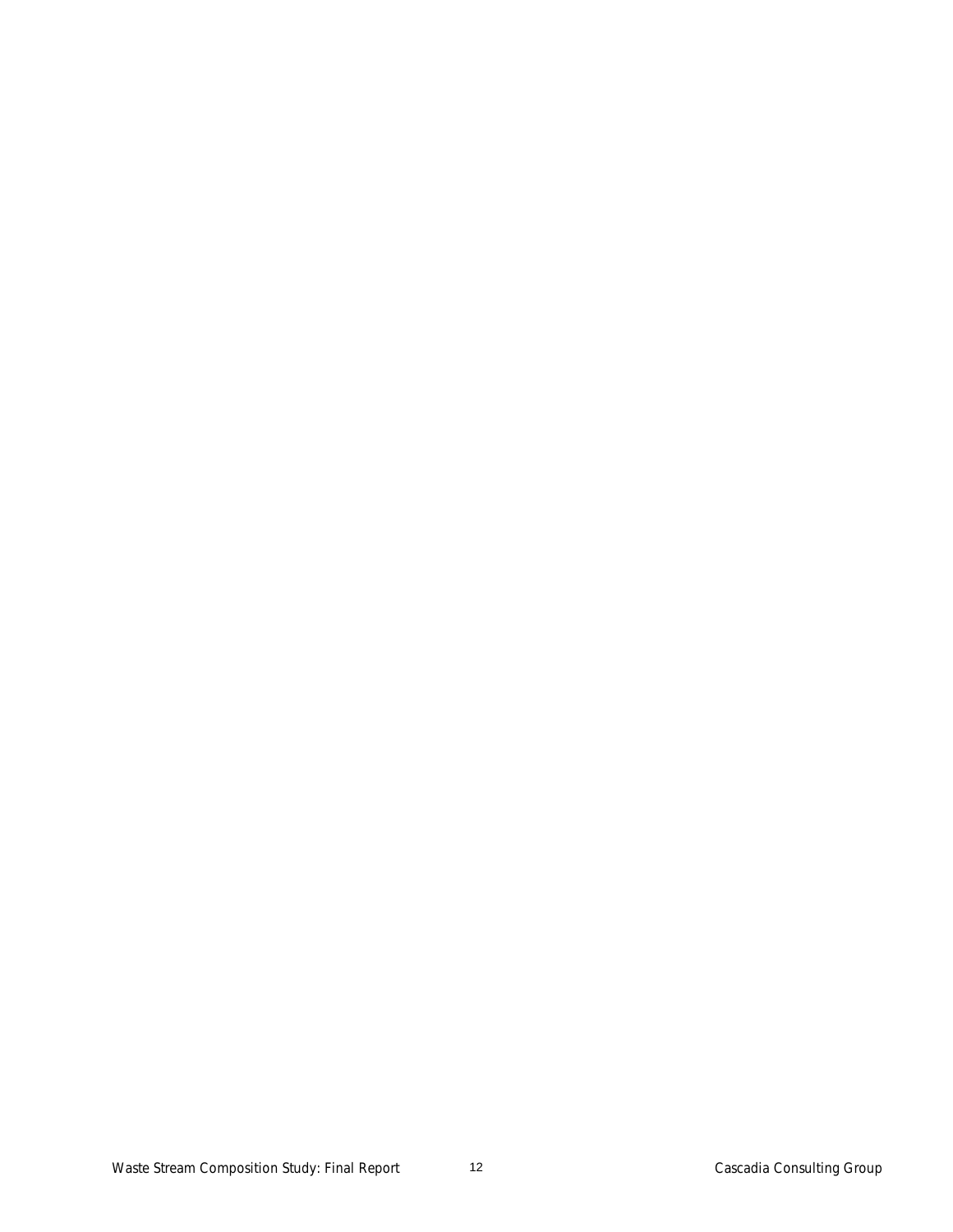# **2. The Commercial Stream**

# **2.1 Introduction**

A total of 348 loads from the commercial substream was sampled from January to December, 1996. Table 2-1 summarizes the sample information for each commercial sector.

The drivers of sampled vehicles were asked to identify from which type of business they had collected the load. In cases where the driver could indicate that all of the load was from a single business type, that information was noted; otherwise, "mixed generator types" was recorded. There was no intent to capture a certain number of samples from any particular generator type. (Sample selection was based on vehicle class; please refer to Appendix C for more detail.) As shown in Table 2-1, many of the generator-specific analyses are based on a very small number of samples and are thus subject to a relatively wide margin of error. Generator-specific results are presented in order to provide rough estimates only.

|                              |              | (All weights in pounds) |       |                                        |  |  |
|------------------------------|--------------|-------------------------|-------|----------------------------------------|--|--|
|                              | Sample Count | <b>Total Sample</b>     |       | Average Sample Average Net Load Weight |  |  |
| Spring                       | 89           | 23,917.0                | 268.7 | 13,156.0                               |  |  |
| <b>Summer</b>                | 85           | 22,216.9                | 261.4 | 12,257.4                               |  |  |
| Fall                         | 90           | 24,593.7                | 273.3 | 11,597.7                               |  |  |
| Winter                       | 84           | 21,781.7                | 259.3 | 14,776.8                               |  |  |
| Packer                       | 161          | 42,873.2                | 266.3 | 18,598.4                               |  |  |
| Roll-Off                     | 187          | 49,372.2                | 264.0 | 8,039.9                                |  |  |
| CDL                          | 5            | 1,513.1                 | 302.6 | 11,132.0                               |  |  |
| Education                    | 15           | 3.610.8                 | 240.7 | 6,798.7                                |  |  |
| <b>Health Care</b>           | 9            | 2,089.7                 | 232.2 | 9,095.6                                |  |  |
| Hotel/Motel                  | 5            | 1,332.8                 | 266.6 | 12,464.0                               |  |  |
| Manufacturing                | 25           | 6,748.3                 | 269.9 | 7,222.4                                |  |  |
| Office                       | 19           | 4,687.3                 | 246.7 | 7,990.5                                |  |  |
| Other Services               | 28           | 7,277.5                 | 259.9 | 7,106.7                                |  |  |
| Restaurant                   | 5            | 1,815.1                 | 363.0 | 11,416.0                               |  |  |
| Retail                       | 34           | 9,120.3                 | 268.2 | 9,676.5                                |  |  |
| Transportation               | 10           | 2,952.3                 | 295.2 | 5,695.8                                |  |  |
| Wholesale                    | 29           | 7,823.9                 | 269.8 | 7,017.2                                |  |  |
| <b>Mixed Generator Types</b> | 151          | 40,253.3                | 266.6 | 18,278.4                               |  |  |
| Overall                      | 348          | 92,509.3                | 265.8 | 12,924.7                               |  |  |

### **Table 2-1 Number, Average Size and Sum of Samples, by Commercial Sector**

In the following sections, commercial waste composition results are described. Each material accounting for more than 5% of the substream's tonnage is listed in the text introducing the composition tables.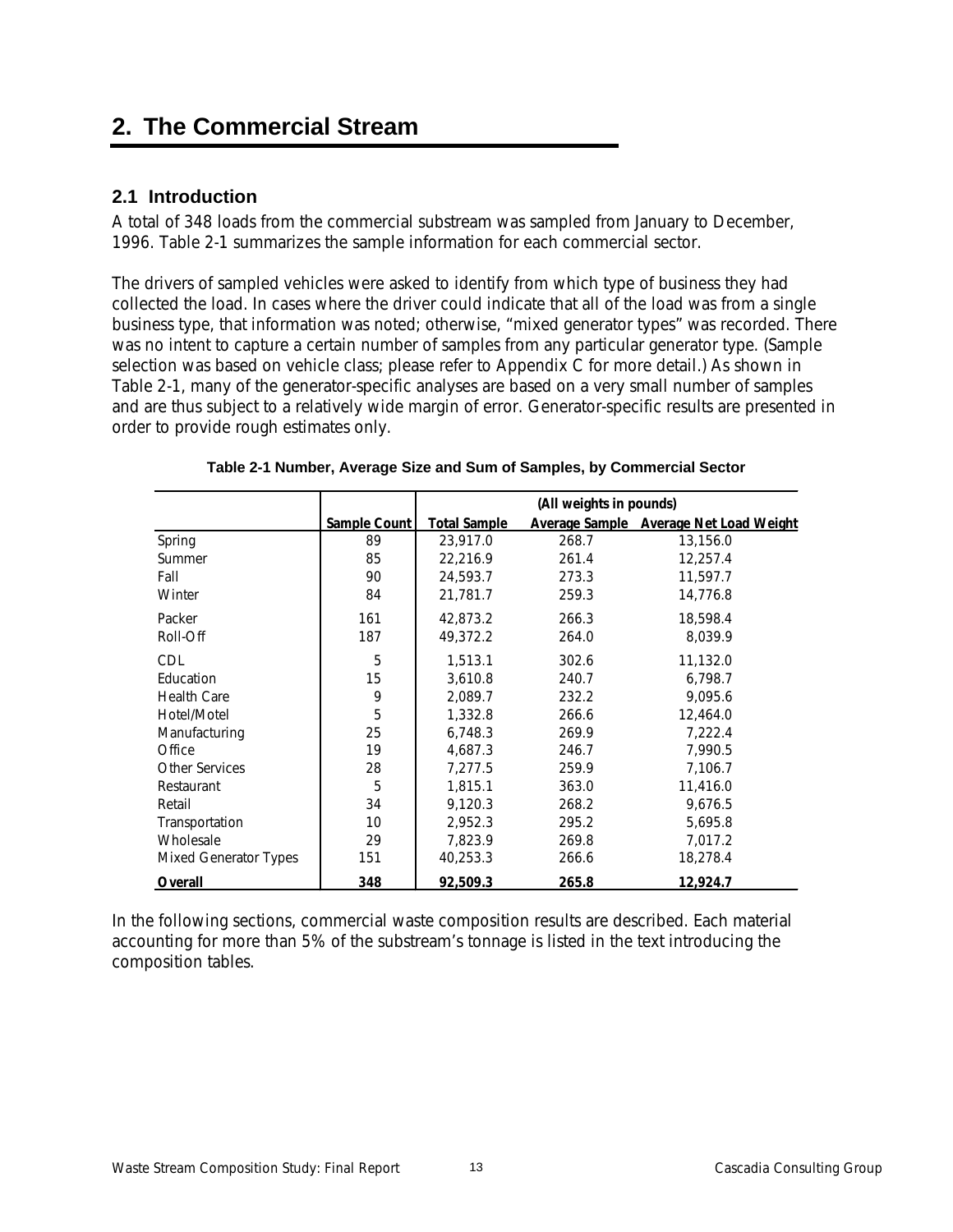# **2.2 Overall Commercial Composition**

Table 2-2 lists the composition percentages, by weight, of each material in the commercial substream. The following four components account for approximately 46% of the commercial tonnage:

| $\bullet$ Food             | 22.2% | Mean estimate of 1996 tons: 42,933 |  |
|----------------------------|-------|------------------------------------|--|
| • Mixed Low Grade Paper    | 9.8%  | Mean estimate of 1996 tons: 19,055 |  |
| • Compostable/Soiled Paper | 7.0%  | Mean estimate of 1996 tons: 13,525 |  |
|                            |       |                                    |  |

• Cardboard/Kraft Paper, Unwaxed 6.7% Mean estimate of 1996 tons: 12,945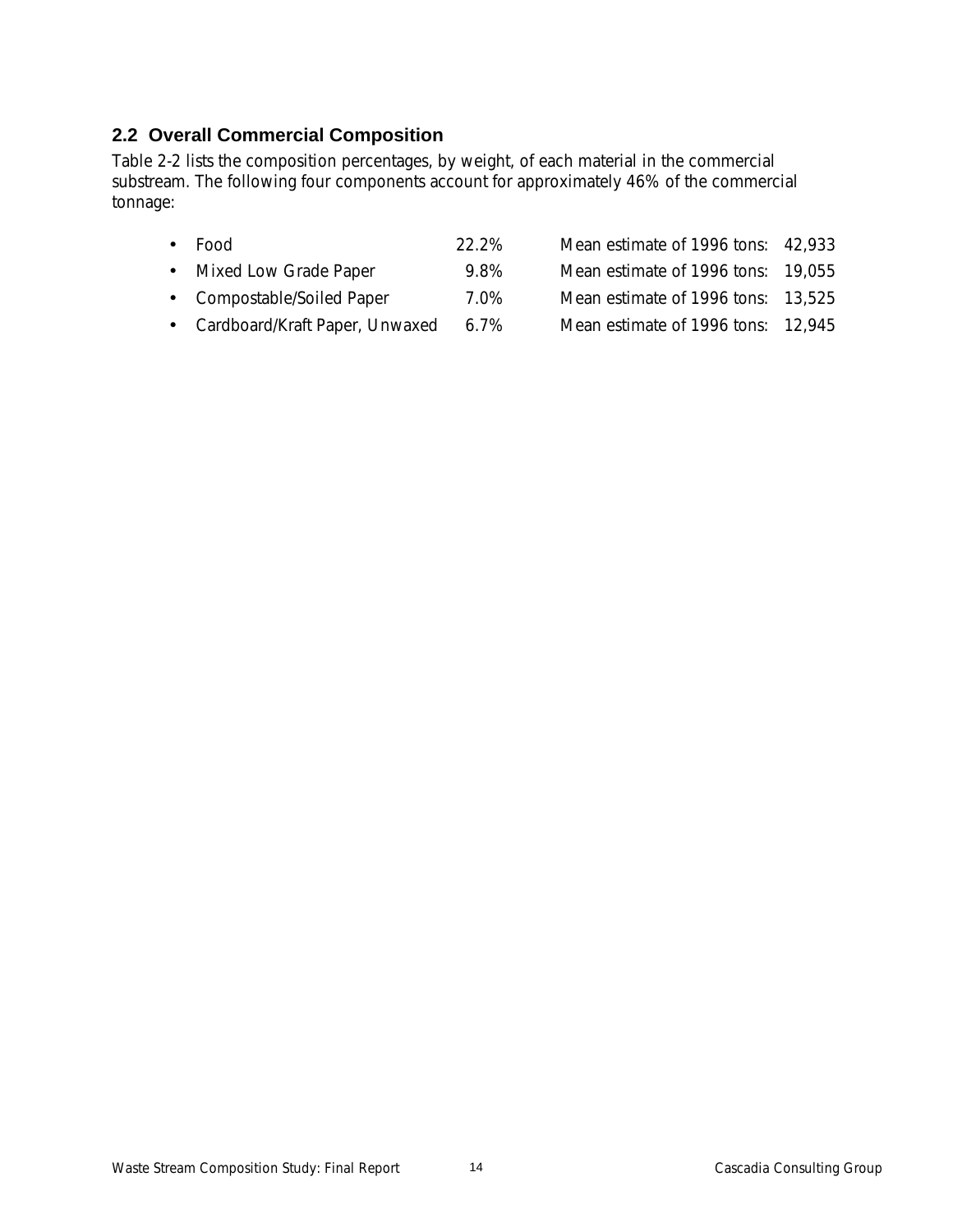#### **Table 2-2 Composition by Weight: Overall Commercial January - December 1996**

*Calculated at 90% confidence interval*

|                                | <b>Tons</b> | Mean  | Low  | <b>High</b> |                                  | Tons   | Mean    | Low   | High  |
|--------------------------------|-------------|-------|------|-------------|----------------------------------|--------|---------|-------|-------|
| Paper                          | 64,488      | 33.3% |      |             | <b>Organics</b>                  | 54,389 | 28.1%   |       |       |
| Newspaper                      | 5,175       | 2.7%  | 2.5% | 2.8%        | Pallets                          | 4,397  | 2.3%    | 2.0%  | 2.5%  |
| OCC/Kraft, unwaxed             | 12,945      | 6.7%  | 6.4% | 6.9%        | Crates/Boxes                     | 1,892  | 1.0%    | 0.9%  | 1.1%  |
| OCC/Kraft, waxed               | 3,481       | 1.8%  | 1.6% | 2.0%        | Leaves and Grass                 | 4,145  | 2.1%    | 1.9%  | 2.4%  |
| Office Paper                   | 3,135       | 1.6%  | 1.5% | 1.7%        | Prunings                         | 1,022  | 0.5%    | 0.4%  | 0.7%  |
| Computer Paper                 | 866         | 0.4%  | 0.4% | 0.5%        | Food                             | 42,933 | 22.2%   | 21.3% | 23.0% |
| Mixed Low Grade                | 19,055      | 9.8%  | 9.5% | 10.2%       | <b>Other Materials</b>           | 15,939 | 8.2%    |       |       |
| <b>Phone Books</b>             | 533         | 0.3%  | 0.2% | 0.3%        | Textiles/Clothing                | 2,989  | 1.5%    | 1.4%  | 1.7%  |
| Milk/Juice Polycoats           | 839         | 0.4%  | 0.4% | 0.5%        | Carpet/Upholstery                | 2,726  | 1.4%    | 1.2%  | 1.6%  |
| Frozen Food Polycoats          | 269         | 0.1%  | 0.1% | 0.2%        | Leather                          | 148    | 0.1%    | 0.1%  | 0.1%  |
| Compostable/Soiled             | 13,525      | 7.0%  | 6.7% | 7.2%        | <b>Disposable Diapers</b>        | 646    | 0.3%    | 0.3%  | 0.4%  |
| Paper/Other Materials          | 3,382       | 1.7%  | 1.6% | 1.9%        | Animal By-Products               | 587    | 0.3%    | 0.3%  | 0.3%  |
| Other Paper                    | 1,284       | 0.7%  | 0.6% | 0.7%        | <b>Rubber Products</b>           | 1,534  | 0.8%    | 0.7%  | 0.9%  |
| <b>Plastic</b>                 | 21,357      | 11.0% |      |             | <b>Tires</b>                     | 153    | 0.1%    | 0.1%  | 0.1%  |
| PET Pop & Liquor               | 298         | 0.2%  | 0.1% | 0.2%        | Ash                              | 83     | 0.0%    | 0.0%  | 0.1%  |
| Other PET Bottles              | 155         | 0.1%  | 0.1% | 0.1%        | Furniture                        | 840    | 0.4%    | 0.4%  | 0.5%  |
| <b>HDPE Milk &amp; Juice</b>   | 337         | 0.2%  | 0.2% | 0.2%        | Mattresses                       | 337    | 0.2%    | 0.1%  | 0.2%  |
| Other HDPE Bottles             | 472         | 0.2%  | 0.2% | 0.3%        | <b>Small Appliances</b>          | 953    | 0.5%    | 0.4%  | 0.6%  |
| <b>Other Plastic Bottles</b>   | 115         | 0.1%  | 0.1% | 0.1%        | A/V Equipment                    | 454    | 0.2%    | 0.2%  | 0.3%  |
| Jars & Tubs                    | 547         | 0.3%  | 0.3% | 0.3%        | Ceramics/Porcelain               | 611    | 0.3%    | 0.3%  | 0.4%  |
| <b>Expanded Polystyrene</b>    | 911         | 0.5%  | 0.4% | 0.5%        | Non-distinct Fines               | 1,322  | 0.7%    | 0.6%  | 0.7%  |
| Other Rigid Packaging          | 1,004       | 0.5%  | 0.5% | 0.5%        | Misc. Organics                   | 1.743  | 0.9%    | 0.8%  | 1.0%  |
| Grocery/Bread Bags             | 884         | 0.5%  | 0.4% | 0.5%        | Misc. Inorganics                 | 813    | 0.4%    | 0.4%  | 0.5%  |
| Garbage Bags                   | 2,874       | 1.5%  | 1.4% | 1.5%        | <b>CDL Wastes</b>                | 19,184 | 9.9%    |       |       |
| Other Film                     | 8,218       | 4.2%  | 4.1% | 4.4%        | <b>Dimension Lumber</b>          | 3,226  | 1.7%    | 1.5%  | 1.8%  |
| <b>Plastic Products</b>        | 2,616       | 1.3%  | 1.2% | 1.5%        | <b>Other Untreated Wood</b>      | 731    | 0.4%    | 0.3%  | 0.4%  |
| <b>Plastic/Other Materials</b> | 2,926       | 1.5%  | 1.4% | 1.7%        | <b>Treated Wood</b>              | 2,819  | 1.5%    | 1.3%  | 1.6%  |
| <b>Glass</b>                   | 4,815       | 2.5%  |      |             | <b>Contaminated Wood</b>         | 1,901  | 1.0%    | 0.8%  | 1.1%  |
| Clear Beverage                 | 2,062       | 1.1%  | 1.0% | 1.1%        | New Gypsum Scrap                 | 220    | 0.1%    | 0.1%  | 0.1%  |
| Green Beverage                 | 788         | 0.4%  | 0.4% | 0.4%        | Demo Gypsum Scrap                | 3,002  | 1.5%    | 1.3%  | 1.8%  |
| Brown Beverage                 | 831         | 0.4%  | 0.4% | 0.5%        | Fiberglass Insulation            | 197    | 0.1%    | 0.1%  | 0.1%  |
| <b>Container Glass</b>         | 234         | 0.1%  | 0.1% | 0.1%        | Rock/Concrete/Brick              | 1,383  | 0.7%    | 0.6%  | 0.8%  |
| <b>Fluorescent Tubes</b>       | 47          | 0.0%  | 0.0% | 0.0%        | Asphaltic Roofing                | 858    | 0.4%    | 0.3%  | 0.6%  |
| Other Glass                    | 854         | 0.4%  | 0.4% | 0.5%        | <b>Other Construction Debris</b> | 1,390  | 0.7%    | 0.6%  | 0.8%  |
| Metal                          | 12,672      | 6.5%  |      |             | Sand/Soil/Dirt                   | 3,458  | 1.8%    | 1.6%  | 2.0%  |
| Aluminum Cans                  | 616         | 0.3%  | 0.3% | 0.3%        | <b>Hazardous</b>                 | 949    | 0.5%    |       |       |
| Alum. Foil/Containers          | 118         | 0.1%  | 0.1% | 0.1%        | <b>Latex Paints</b>              | 204    | 0.1%    | 0.1%  | 0.1%  |
| Other Aluminum                 | 240         | 0.1%  | 0.1% | 0.1%        | Hazardous Adhesives/Glues        | 33     | 0.0%    | 0.0%  | 0.0%  |
| Other Nonferrous               | 572         | 0.3%  | 0.2% | 0.3%        | NonHazardous Adhesives/Glues     | 19     | 0.0%    | 0.0%  | 0.0%  |
| Tin Food Cans                  | 1,332       | 0.7%  | 0.6% | 0.7%        | Oil-based Paints/Solvents        | 51     | $0.0\%$ | 0.0%  | 0.0%  |
| <b>Empty Aerosol Cans</b>      | 128         | 0.1%  | 0.1% | 0.1%        | Cleaners                         | 11     | 0.0%    | 0.0%  | 0.0%  |
| <b>Other Ferrous</b>           | 5,929       | 3.1%  | 2.8% | 3.3%        | Pesticides/Herbicides            | 0      | 0.0%    | 0.0%  | 0.0%  |
| Mixed Metals/Materials         | 3,737       | 1.9%  | 1.8% | 2.1%        | <b>Dry-Cell Batteries</b>        | 96     | 0.0%    | 0.0%  | 0.1%  |
|                                |             |       |      |             | <b>Wet-Cell Batteries</b>        | 0      | 0.0%    | 0.0%  | 0.0%  |
|                                |             |       |      |             | Gasoline/Kerosene                | 7      | 0.0%    | 0.0%  | 0.0%  |
|                                |             |       |      |             | Motor Oil/Diesel Oil             | 11     | 0.0%    | 0.0%  | 0.0%  |
|                                |             |       |      |             | Asbestos                         | 0      | 0.0%    | 0.0%  | 0.0%  |
|                                |             |       |      |             | Explosives                       | 0      | 0.0%    | 0.0%  | 0.0%  |
| <b>Total Tons</b>              | 193,793     |       |      |             | Other Hazardous Chemicals        | 394    | 0.2%    | 0.2%  | 0.2%  |
| Sample Count                   | 348         |       |      |             | Other NonHazardous Chemicals     | 124    | 0.1%    | 0.0%  | 0.1%  |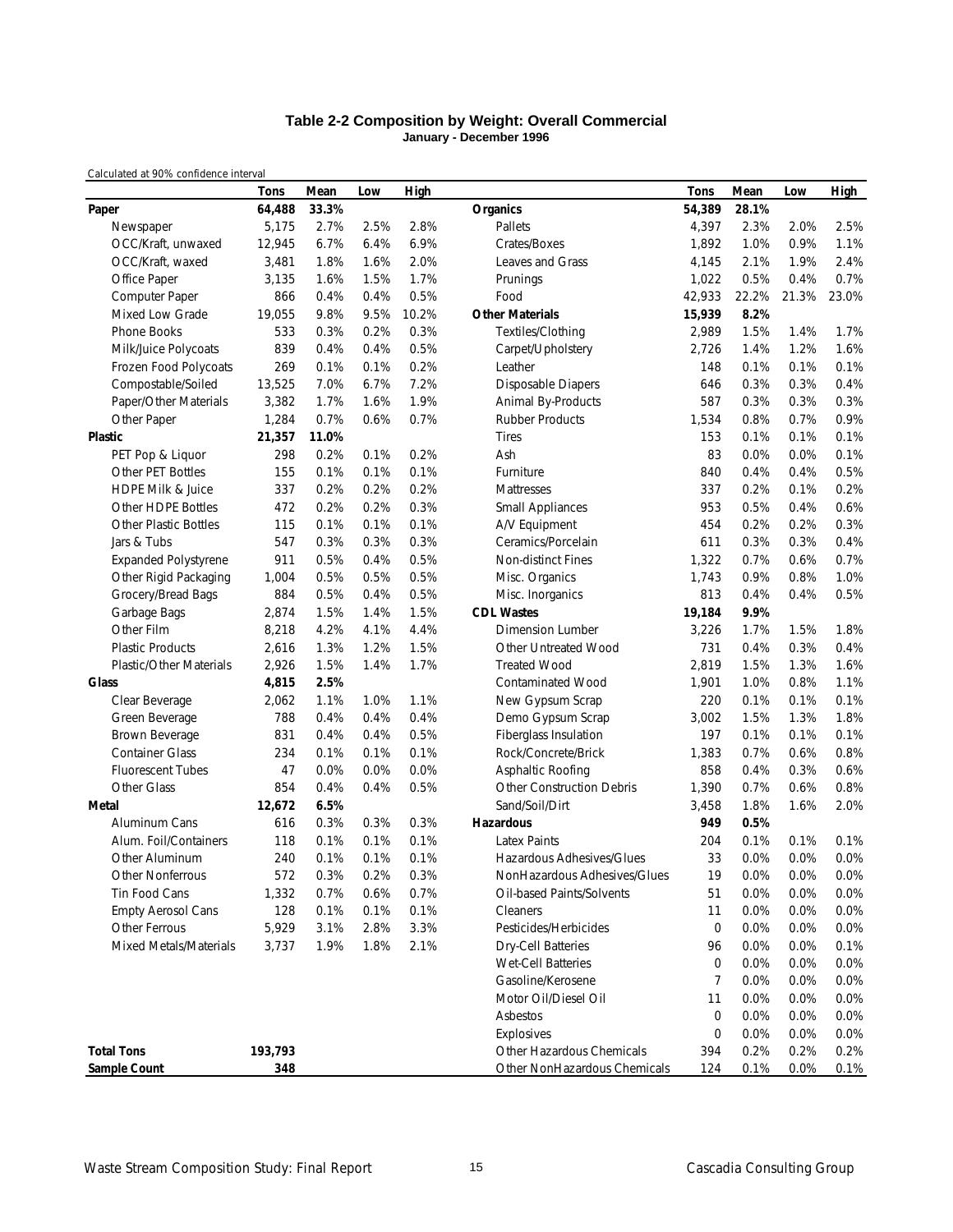# **2.3 Composition by Season**

On a broad waste category level, the commercial composition results are quite similar across seasons. A summary is shown in Figure 2-1; each season's results are examined in more detail in the following four sections.

# **2.3.1 Spring**

During the spring (March - May, 1996), 89 commercial loads were sampled. As shown in Table 2- 3, four materials account for a combined total of 44% of the tonnage.

|           | $\bullet$ Food        | 20.5% |
|-----------|-----------------------|-------|
| $\bullet$ | Mixed Low Grade Paper | 10.5% |

• Compostable/Soiled Paper 7.8%

• OCC/Kraft, Unwaxed 5.3%

# **2.3.2 Summer**

During the summer (June - August, 1996), 85 commercial loads were sampled. As shown in Table 2-4, five materials account for a combined total of 49% of the tonnage.

| $\bullet$ Food | 19.7% |
|----------------|-------|
|                |       |

- Mixed Low Grade Paper 10.8%
- Cardboard/Kraft, Unwaxed 7.4%
- Compostable/Soiled Paper 5.8%
- Other Film Plastic 5.5%

# **2.3.3 Fall**

During the fall (September - November, 1996), 90 commercial loads were sampled. As shown in Table 2-5, five materials account for a combined total of 53% of the tonnage.

- Food 25.0%
- Mixed Low Grade Paper 8.6%
- Cardboard/Kraft, Unwaxed 7.6%
- Compostable/Soiled Paper 6.3%
- Other Film Plastic 5.7%

# **2.3.4 Winter**

During the winter (January, February and December, 1996), 84 commercial loads were sampled. As shown Table 2-6, four materials account for a combined total of 44% of the tonnage.

- Food 18.1%
- Mixed Low Grade Paper 10.7%
- Compostable/Soiled Paper 8.1%
- Cardboard/Kraft, Unwaxed 7.0%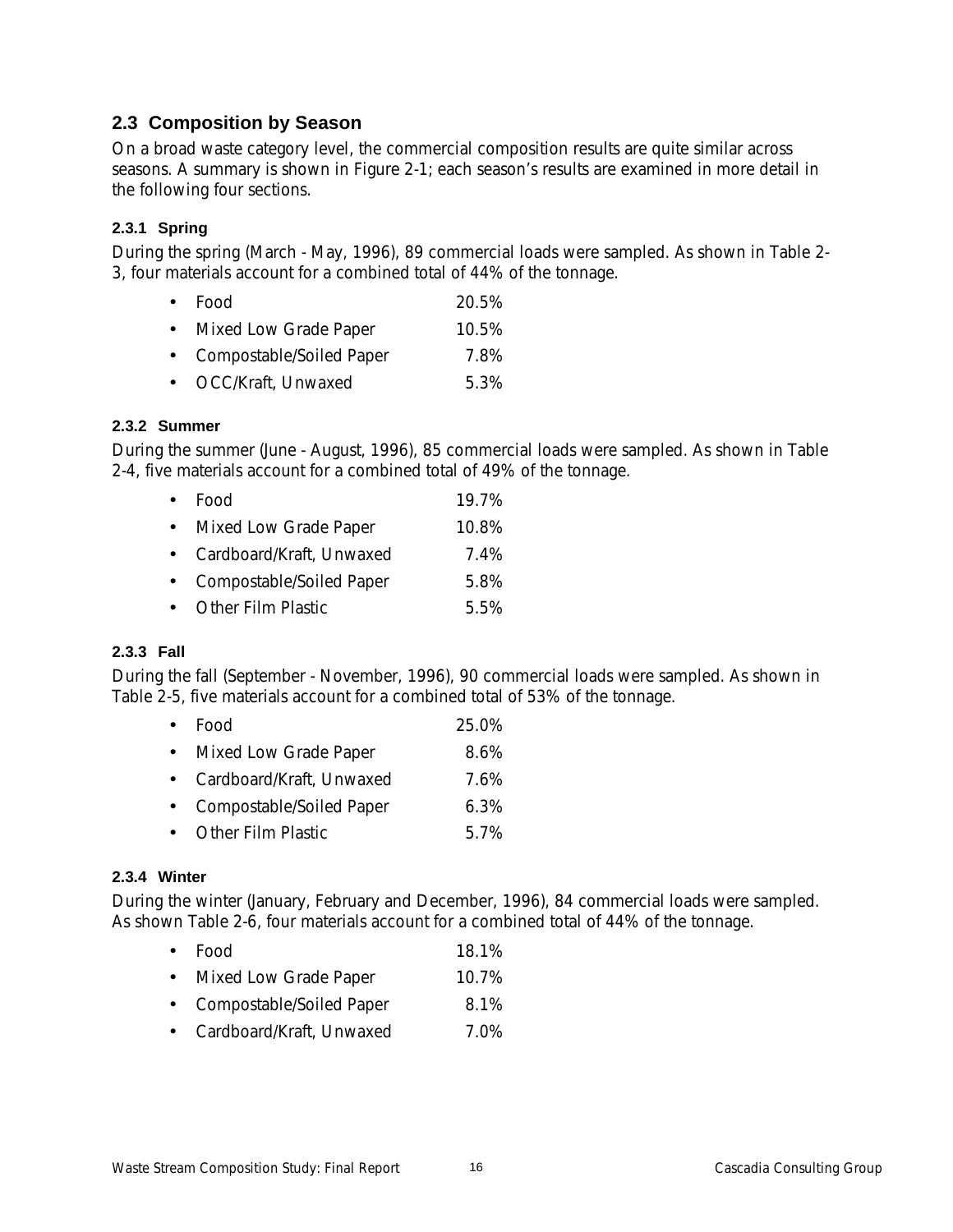

**Figure 2-1 Overview of Commercial Composition Estimates, by Season**

**Fall**



**Summer**



**Winter**

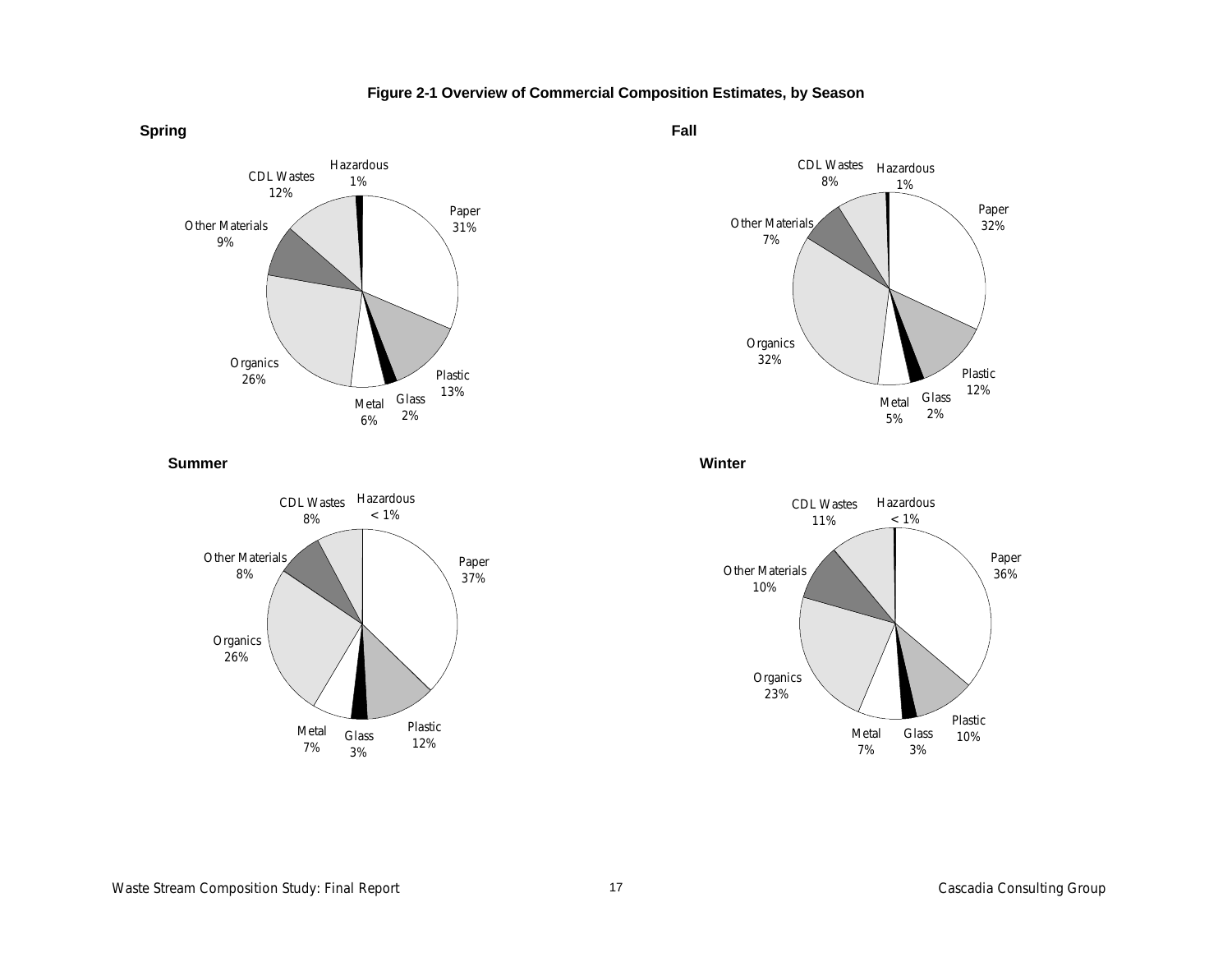#### **Table 2-3 Composition by Weight: Commercial in Spring March - May 1996**

*Calculated at 90% confidence interval*

|                                | Mean  | Low  | High  |                                  | Mean  | Low   | <b>High</b> |
|--------------------------------|-------|------|-------|----------------------------------|-------|-------|-------------|
| Paper                          | 31.4% |      |       | <b>Organics</b>                  | 26.0% |       |             |
| Newspaper                      | 2.1%  | 1.6% | 2.6%  | Pallets                          | 1.0%  | 0.4%  | 1.6%        |
| OCC/Kraft, unwaxed             | 5.3%  | 4.3% | 6.3%  | Crates/Boxes                     | 2.2%  | 0.7%  | 3.8%        |
| OCC/Kraft, waxed               | 0.7%  | 0.3% | 1.2%  | Leaves and Grass                 | 2.2%  | 1.0%  | 3.4%        |
| Office Paper                   | 1.6%  | 1.1% | 2.2%  | Prunings                         | 0.1%  | 0.0%  | 0.2%        |
| Computer Paper                 | 0.3%  | 0.1% | 0.4%  | Food                             | 20.5% | 16.1% | 24.8%       |
| <b>Mixed Low Grade</b>         | 10.5% | 8.1% | 12.9% | <b>Other Materials</b>           | 8.7%  |       |             |
| Phone Books                    | 0.2%  | 0.0% | 0.3%  | Textiles/Clothing                | 3.0%  | 1.0%  | 5.0%        |
| Milk/Juice Polycoats           | 0.8%  | 0.0% | 1.8%  | Carpet/Upholstery                | 1.4%  | 0.6%  | 2.2%        |
| Frozen Food Polycoats          | 0.0%  | 0.0% | 0.0%  | Leather                          | 0.1%  | 0.0%  | 0.1%        |
| Compostable/Soiled             | 7.8%  | 6.3% | 9.3%  | <b>Disposable Diapers</b>        | 0.3%  | 0.1%  | 0.4%        |
| Paper/Other Materials          | 2.0%  | 0.9% | 3.1%  | Animal By-Products               | 0.3%  | 0.1%  | 0.5%        |
| Other Paper                    | 0.1%  | 0.0% | 0.3%  | <b>Rubber Products</b>           | 0.4%  | 0.2%  | 0.5%        |
| <b>Plastic</b>                 | 12.6% |      |       | <b>Tires</b>                     | 0.0%  | 0.0%  | 0.1%        |
| PET Pop & Liquor               | 0.2%  | 0.1% | 0.2%  | Ash                              | 0.0%  | 0.0%  | 0.0%        |
| Other PET Bottles              | 0.1%  | 0.0% | 0.1%  | Furniture                        | 1.0%  | 0.0%  | 2.1%        |
| <b>HDPE Milk &amp; Juice</b>   | 0.2%  | 0.1% | 0.3%  | Mattresses                       | 0.0%  | 0.0%  | 0.1%        |
| <b>Other HDPE Bottles</b>      | 0.2%  | 0.1% | 0.4%  | <b>Small Appliances</b>          | 0.3%  | 0.1%  | 0.5%        |
| Other Plastic Bottles          | 0.0%  | 0.0% | 0.1%  | A/V Equipment                    | 0.1%  | 0.0%  | 0.2%        |
| Jars & Tubs                    | 0.3%  | 0.2% | 0.5%  | Ceramics/Porcelain               | 0.3%  | 0.0%  | 0.7%        |
| <b>Expanded Polystyrene</b>    | 0.3%  | 0.2% | 0.4%  | <b>Non-distinct Fines</b>        | 0.9%  | 0.6%  | 1.2%        |
| Other Rigid Packaging          | 0.4%  | 0.3% | 0.5%  | Misc. Organics                   | 0.5%  | 0.0%  | 1.0%        |
| Grocery/Bread Bags             | 0.2%  | 0.1% | 0.3%  | Misc. Inorganics                 | 0.1%  | 0.0%  | 0.2%        |
| Garbage Bags                   | 1.5%  | 1.0% | 1.9%  | <b>CDL Wastes</b>                | 12.4% |       |             |
| Other Film                     | 4.4%  | 3.2% | 5.5%  | Dimension Lumber                 | 1.8%  | 0.8%  | 2.9%        |
| <b>Plastic Products</b>        | 2.0%  | 1.3% | 2.8%  | Other Untreated Wood             | 0.0%  | 0.0%  | 0.1%        |
| <b>Plastic/Other Materials</b> | 2.8%  | 0.3% | 5.3%  | <b>Treated Wood</b>              | 0.6%  | 0.3%  | 1.0%        |
| <b>Glass</b>                   | 2.1%  |      |       | <b>Contaminated Wood</b>         | 1.0%  | 0.2%  | 1.8%        |
| Clear Beverage                 | 1.2%  | 0.7% | 1.7%  | New Gypsum Scrap                 | 0.5%  | 0.0%  | 1.4%        |
| Green Beverage                 | 0.2%  | 0.1% | 0.3%  | Demo Gypsum Scrap                | 2.6%  | 0.4%  | 4.8%        |
| Brown Beverage                 | 0.4%  | 0.2% | 0.5%  | Fiberglass Insulation            | 0.1%  | 0.0%  | 0.2%        |
| <b>Container Glass</b>         | 0.0%  | 0.0% | 0.1%  | Rock/Concrete/Brick              | 1.8%  | 0.4%  | 3.2%        |
| <b>Fluorescent Tubes</b>       | 0.0%  | 0.0% | 0.1%  | Asphaltic Roofing                | 0.6%  | 0.0%  | 1.4%        |
| Other Glass                    | 0.2%  | 0.0% | 0.3%  | <b>Other Construction Debris</b> | 0.8%  | 0.3%  | 1.3%        |
| Metal                          | 5.7%  |      |       | Sand/Soil/Dirt                   | 2.5%  | 0.8%  | 4.1%        |
| Aluminum Cans                  | 0.3%  | 0.2% | 0.3%  | <b>Hazardous</b>                 | 1.1%  |       |             |
| Alum. Foil/Containers          | 0.0%  | 0.0% | 0.1%  | <b>Latex Paints</b>              | 0.2%  | 0.0%  | 0.5%        |
| Other Aluminum                 | 0.2%  | 0.0% | 0.3%  | Hazardous Adhesives/Glues        | 0.0%  | 0.0%  | 0.1%        |
| <b>Other Nonferrous</b>        | 0.0%  | 0.0% | 0.1%  | NonHazardous Adhesives/Glues     | 0.0%  | 0.0%  | 0.0%        |
| Tin Food Cans                  | 0.9%  | 0.5% | 1.4%  | Oil-based Paints/Solvents        | 0.0%  | 0.0%  | 0.0%        |
| <b>Empty Aerosol Cans</b>      | 0.1%  | 0.0% | 0.1%  | Cleaners                         | 0.0%  | 0.0%  | 0.0%        |
| Other Ferrous                  | 2.4%  | 1.3% | 3.4%  | Pesticides/Herbicides            | 0.0%  | 0.0%  | 0.0%        |
| Mixed Metals/Materials         | 1.8%  | 0.9% | 2.6%  | <b>Dry-Cell Batteries</b>        | 0.0%  | 0.0%  | 0.1%        |
|                                |       |      |       | <b>Wet-Cell Batteries</b>        | 0.0%  | 0.0%  | 0.0%        |
|                                |       |      |       | Gasoline/Kerosene                | 0.0%  | 0.0%  | 0.0%        |
|                                |       |      |       | Motor Oil/Diesel Oil             | 0.0%  | 0.0%  | 0.0%        |
|                                |       |      |       | Asbestos                         | 0.0%  | 0.0%  | 0.0%        |
|                                |       |      |       | Explosives                       | 0.0%  | 0.0%  | 0.0%        |
|                                |       |      |       | Other Hazardous Chemicals        | 0.7%  | 0.1%  | 1.3%        |
| <b>Sample Count</b>            | 89    |      |       | Other NonHazardous Chemicals     | 0.2%  | 0.0%  | 0.4%        |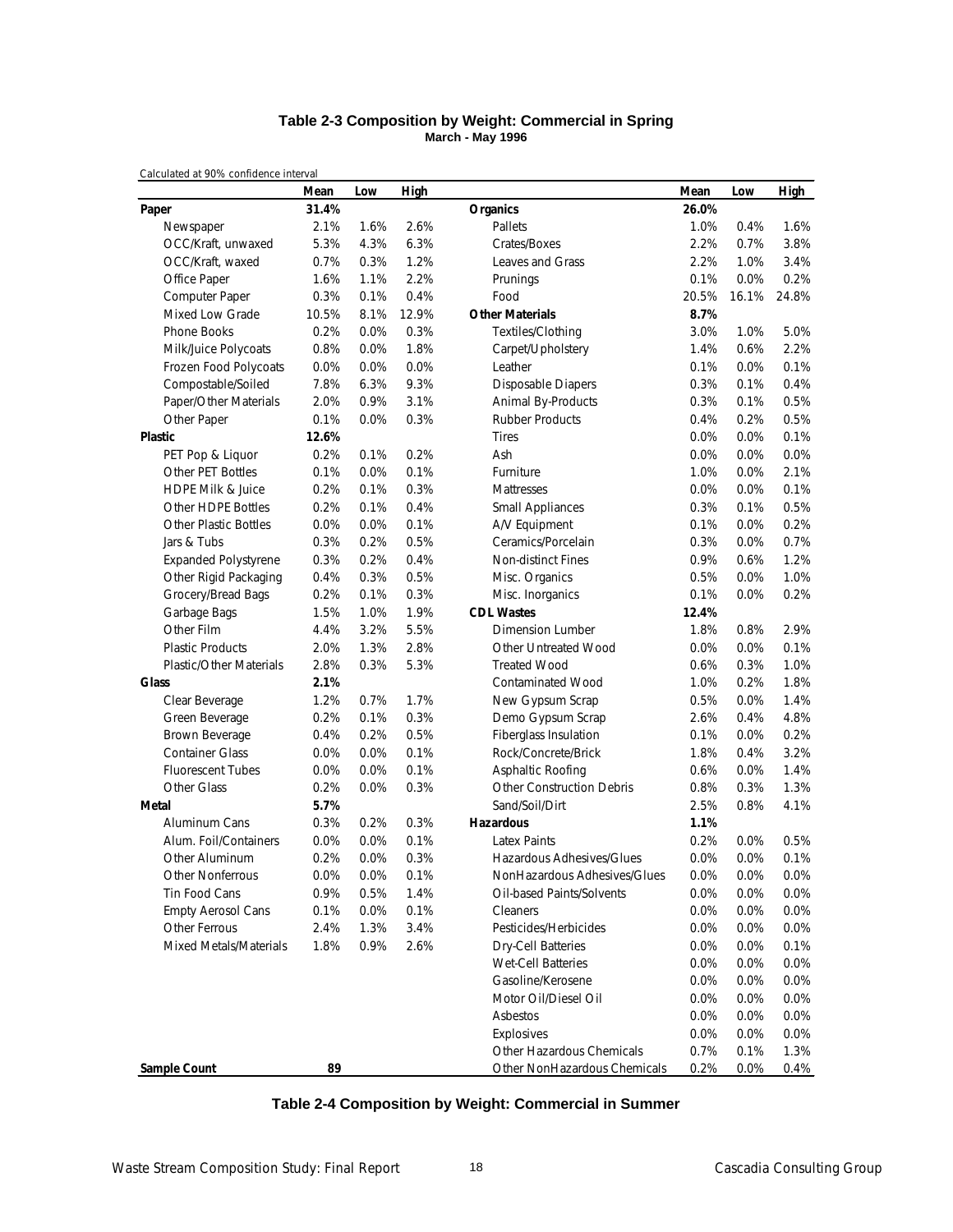#### **June - August 1996**

#### *Calculated at 90% confidence interval*

|                                | Mean  | Low  | High  |                                  | Mean    | Low   | <b>High</b> |
|--------------------------------|-------|------|-------|----------------------------------|---------|-------|-------------|
| Paper                          | 37.1% |      |       | <b>Organics</b>                  | 25.9%   |       |             |
| Newspaper                      | 2.3%  | 1.5% | 3.1%  | Pallets                          | 2.9%    | 0.4%  | 5.4%        |
| OCC/Kraft, unwaxed             | 7.4%  | 5.7% | 9.0%  | Crates/Boxes                     | 0.9%    | 0.2%  | 1.6%        |
| OCC/Kraft, waxed               | 4.4%  | 1.4% | 7.4%  | Leaves and Grass                 | 1.4%    | 0.5%  | 2.2%        |
| Office Paper                   | 1.9%  | 1.1% | 2.7%  | Prunings                         | 1.0%    | 0.0%  | 2.3%        |
| Computer Paper                 | 0.2%  | 0.1% | 0.4%  | Food                             | 19.7%   | 15.9% | 23.6%       |
| Mixed Low Grade                | 10.8% | 7.9% | 13.6% | <b>Other Materials</b>           | 7.6%    |       |             |
| <b>Phone Books</b>             | 0.1%  | 0.0% | 0.2%  | Textiles/Clothing                | 1.0%    | 0.6%  | 1.5%        |
| Milk/Juice Polycoats           | 0.4%  | 0.0% | 0.9%  | Carpet/Upholstery                | 1.5%    | 0.6%  | 2.3%        |
| Frozen Food Polycoats          | 0.5%  | 0.0% | 1.1%  | Leather                          | 0.2%    | 0.0%  | 0.5%        |
| Compostable/Soiled             | 5.8%  | 4.6% | 7.1%  | <b>Disposable Diapers</b>        | 0.1%    | 0.0%  | 0.2%        |
| Paper/Other Materials          | 2.2%  | 1.3% | 3.1%  | Animal By-Products               | 0.3%    | 0.1%  | 0.5%        |
| Other Paper                    | 1.1%  | 0.4% | 1.7%  | <b>Rubber Products</b>           | 0.4%    | 0.2%  | 0.7%        |
| <b>Plastic</b>                 | 12.1% |      |       | <b>Tires</b>                     | $0.0\%$ | 0.0%  | 0.0%        |
| PET Pop & Liquor               | 0.1%  | 0.1% | 0.1%  | Ash                              | 0.0%    | 0.0%  | 0.0%        |
| Other PET Bottles              | 0.1%  | 0.1% | 0.1%  | Furniture                        | 0.7%    | 0.0%  | 1.5%        |
| <b>HDPE Milk &amp; Juice</b>   | 0.2%  | 0.1% | 0.2%  | Mattresses                       | 0.1%    | 0.0%  | 0.2%        |
| Other HDPE Bottles             | 0.2%  | 0.1% | 0.3%  | <b>Small Appliances</b>          | 0.7%    | 0.2%  | 1.2%        |
| <b>Other Plastic Bottles</b>   | 0.1%  | 0.0% | 0.1%  | A/V Equipment                    | 0.4%    | 0.0%  | 0.9%        |
| Jars & Tubs                    | 0.5%  | 0.0% | 1.0%  | Ceramics/Porcelain               | 0.5%    | 0.0%  | 1.0%        |
| <b>Expanded Polystyrene</b>    | 0.5%  | 0.3% | 0.8%  | Non-distinct Fines               | 0.7%    | 0.4%  | 0.9%        |
| Other Rigid Packaging          | 0.7%  | 0.3% | 1.2%  | Misc. Organics                   | 0.7%    | 0.3%  | 1.2%        |
| Grocery/Bread Bags             | 0.2%  | 0.1% | 0.3%  | Misc. Inorganics                 | 0.3%    | 0.0%  | 0.5%        |
| Garbage Bags                   | 1.5%  | 1.1% | 1.8%  | <b>CDL Wastes</b>                | 7.8%    |       |             |
| Other Film                     | 5.5%  | 3.7% | 7.4%  | Dimension Lumber                 | 1.7%    | 0.9%  | 2.5%        |
| <b>Plastic Products</b>        | 1.1%  | 0.7% | 1.5%  | Other Untreated Wood             | 0.0%    | 0.0%  | 0.1%        |
| <b>Plastic/Other Materials</b> | 1.4%  | 0.9% | 1.9%  | <b>Treated Wood</b>              | 1.3%    | 0.5%  | 2.2%        |
| <b>Glass</b>                   | 2.6%  |      |       | <b>Contaminated Wood</b>         | 0.5%    | 0.1%  | 1.0%        |
| Clear Beverage                 | 1.0%  | 0.7% | 1.2%  | New Gypsum Scrap                 | $0.0\%$ | 0.0%  | 0.1%        |
| Green Beverage                 | 0.3%  | 0.2% | 0.5%  | Demo Gypsum Scrap                | 2.2%    | 0.2%  | 4.2%        |
| Brown Beverage                 | 0.3%  | 0.1% | 0.4%  | Fiberglass Insulation            | 0.1%    | 0.0%  | 0.2%        |
| <b>Container Glass</b>         | 0.1%  | 0.0% | 0.2%  | Rock/Concrete/Brick              | 0.3%    | 0.0%  | 0.6%        |
| <b>Fluorescent Tubes</b>       | 0.0%  | 0.0% | 0.1%  | Asphaltic Roofing                | $0.0\%$ | 0.0%  | 0.1%        |
| Other Glass                    | 0.9%  | 0.2% | 1.6%  | <b>Other Construction Debris</b> | 0.6%    | 0.0%  | 1.3%        |
| Metal                          | 6.7%  |      |       | Sand/Soil/Dirt                   | 0.9%    | 0.3%  | 1.5%        |
| Aluminum Cans                  | 0.4%  | 0.3% | 0.5%  | Hazardous                        | 0.1%    |       |             |
| Alum. Foil/Containers          | 0.1%  | 0.0% | 0.1%  | <b>Latex Paints</b>              | $0.0\%$ | 0.0%  | 0.1%        |
| Other Aluminum                 | 0.0%  | 0.0% | 0.1%  | Hazardous Adhesives/Glues        | 0.0%    | 0.0%  | 0.0%        |
| Other Nonferrous               | 0.4%  | 0.1% | 0.7%  | NonHazardous Adhesives/Glues     | 0.0%    | 0.0%  | 0.0%        |
| Tin Food Cans                  | 0.5%  | 0.4% | 0.7%  | Oil-based Paints/Solvents        | 0.0%    | 0.0%  | 0.0%        |
| <b>Empty Aerosol Cans</b>      | 0.0%  | 0.0% | 0.0%  | <b>Cleaners</b>                  | 0.0%    | 0.0%  | 0.0%        |
| Other Ferrous                  | 4.0%  | 2.3% | 5.7%  | Pesticides/Herbicides            | 0.0%    | 0.0%  | 0.0%        |
| <b>Mixed Metals/Materials</b>  | 1.3%  | 0.8% | 1.8%  | <b>Dry-Cell Batteries</b>        | 0.0%    | 0.0%  | 0.0%        |
|                                |       |      |       | <b>Wet-Cell Batteries</b>        | 0.0%    | 0.0%  | 0.0%        |
|                                |       |      |       | Gasoline/Kerosene                | 0.0%    | 0.0%  | 0.0%        |
|                                |       |      |       | Motor Oil/Diesel Oil             | 0.0%    | 0.0%  | 0.0%        |
|                                |       |      |       | Asbestos                         | 0.0%    | 0.0%  | 0.0%        |
|                                |       |      |       | Explosives                       | 0.0%    | 0.0%  | 0.0%        |
|                                |       |      |       | Other Hazardous Chemicals        | 0.0%    | 0.0%  | 0.0%        |
| Sample Count                   | 85    |      |       | Other NonHazardous Chemicals     | 0.0%    | 0.0%  | 0.0%        |

#### **Table 2-5 Composition by Weight: Commercial in Fall September - November 1996**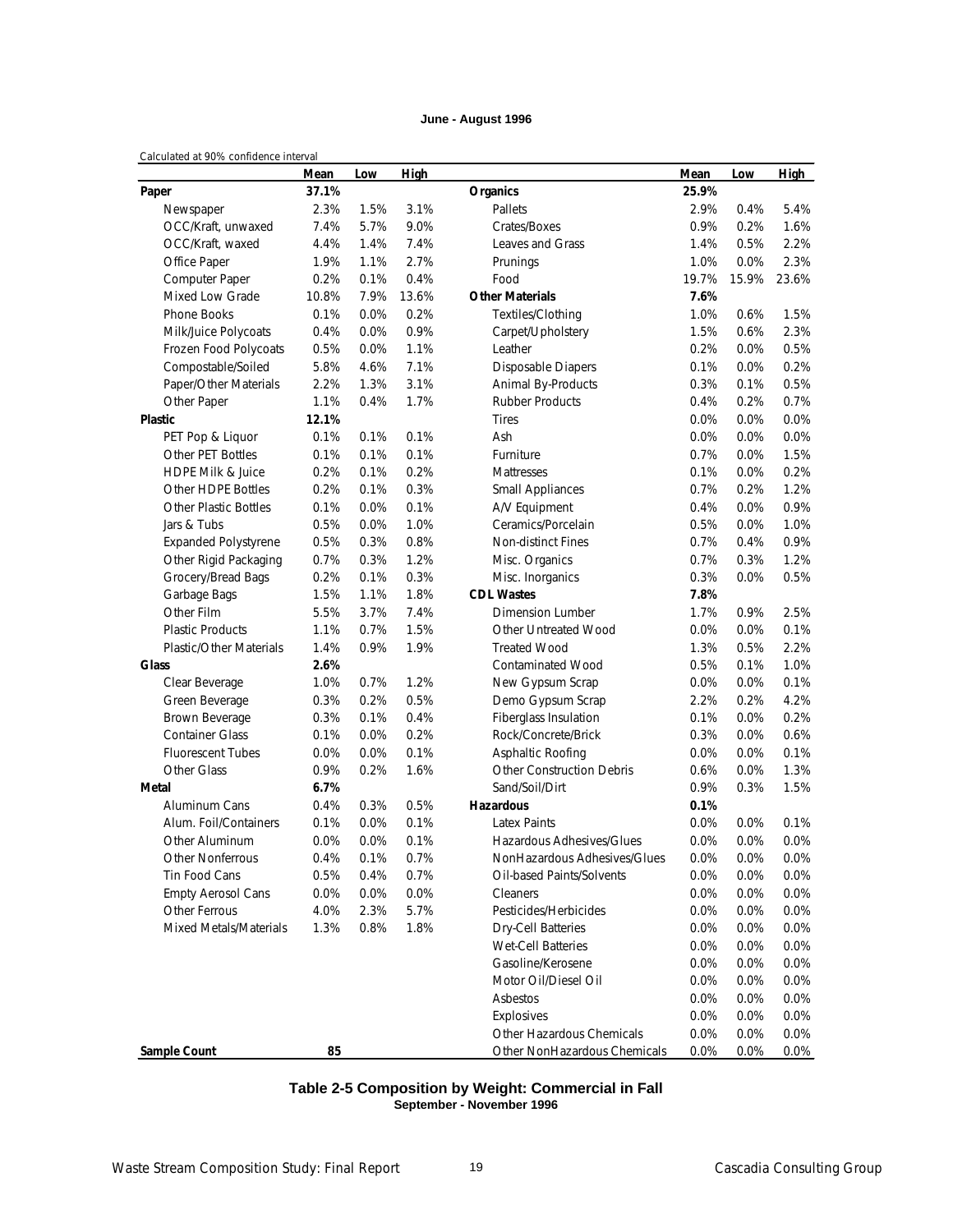|  | Calculated at 90% confidence interval |  |
|--|---------------------------------------|--|
|  |                                       |  |

|                                | Mean  | Low  | High  |                                  | Mean    | Low   | <b>High</b> |
|--------------------------------|-------|------|-------|----------------------------------|---------|-------|-------------|
| Paper                          | 32.0% |      |       | <b>Organics</b>                  | 32.1%   |       |             |
| Newspaper                      | 2.9%  | 2.0% | 3.7%  | Pallets                          | 3.4%    | 1.6%  | 5.2%        |
| OCC/Kraft, unwaxed             | 7.6%  | 6.1% | 9.0%  | Crates/Boxes                     | 0.8%    | 0.1%  | 1.6%        |
| OCC/Kraft, waxed               | 2.8%  | 1.3% | 4.2%  | Leaves and Grass                 | 2.5%    | 1.3%  | 3.6%        |
| Office Paper                   | 1.2%  | 0.7% | 1.7%  | Prunings                         | 0.4%    | 0.0%  | 1.0%        |
| Computer Paper                 | 0.4%  | 0.2% | 0.7%  | Food                             | 25.0%   | 21.2% | 28.9%       |
| <b>Mixed Low Grade</b>         | 8.6%  | 7.2% | 10.0% | <b>Other Materials</b>           | 7.0%    |       |             |
| <b>Phone Books</b>             | 0.1%  | 0.0% | 0.2%  | Textiles/Clothing                | 0.7%    | 0.5%  | 0.9%        |
| Milk/Juice Polycoats           | 0.3%  | 0.2% | 0.4%  | Carpet/Upholstery                | 1.1%    | 0.2%  | 1.9%        |
| Frozen Food Polycoats          | 0.1%  | 0.0% | 0.1%  | Leather                          | 0.0%    | 0.0%  | 0.0%        |
| Compostable/Soiled             | 6.3%  | 4.9% | 7.6%  | <b>Disposable Diapers</b>        | 0.4%    | 0.2%  | 0.6%        |
| Paper/Other Materials          | 1.0%  | 0.1% | 1.8%  | Animal By-Products               | 0.1%    | 0.0%  | 0.3%        |
| Other Paper                    | 0.8%  | 0.3% | 1.2%  | <b>Rubber Products</b>           | 1.3%    | 0.0%  | 2.5%        |
| <b>Plastic</b>                 | 12.3% |      |       | <b>Tires</b>                     | 0.1%    | 0.0%  | 0.2%        |
| PET Pop & Liquor               | 0.1%  | 0.1% | 0.1%  | Ash                              | 0.0%    | 0.0%  | 0.0%        |
| Other PET Bottles              | 0.1%  | 0.0% | 0.2%  | Furniture                        | 0.2%    | 0.0%  | 0.3%        |
| <b>HDPE Milk &amp; Juice</b>   | 0.2%  | 0.1% | 0.2%  | Mattresses                       | $0.0\%$ | 0.0%  | 0.0%        |
| Other HDPE Bottles             | 0.2%  | 0.1% | 0.2%  | <b>Small Appliances</b>          | 0.4%    | 0.0%  | 1.0%        |
| <b>Other Plastic Bottles</b>   | 0.0%  | 0.0% | 0.1%  | A/V Equipment                    | 0.1%    | 0.0%  | 0.4%        |
| Jars & Tubs                    | 0.1%  | 0.1% | 0.2%  | Ceramics/Porcelain               | 0.2%    | 0.0%  | 0.3%        |
| <b>Expanded Polystyrene</b>    | 0.6%  | 0.4% | 0.8%  | Non-distinct Fines               | 0.3%    | 0.2%  | 0.5%        |
| Other Rigid Packaging          | 0.5%  | 0.3% | 0.7%  | Misc. Organics                   | 1.2%    | 0.2%  | 2.1%        |
| Grocery/Bread Bags             | 0.6%  | 0.3% | 0.8%  | Misc. Inorganics                 | 0.9%    | 0.0%  | 1.9%        |
| Garbage Bags                   | 1.6%  | 1.2% | 2.0%  | <b>CDL Wastes</b>                | 8.4%    |       |             |
| Other Film                     | 5.7%  | 3.9% | 7.5%  | <b>Dimension Lumber</b>          | 1.6%    | 0.5%  | 2.7%        |
| <b>Plastic Products</b>        | 1.4%  | 0.6% | 2.2%  | Other Untreated Wood             | 0.1%    | 0.0%  | 0.2%        |
| <b>Plastic/Other Materials</b> | 1.1%  | 0.4% | 1.8%  | <b>Treated Wood</b>              | 1.3%    | 0.6%  | 2.0%        |
| <b>Glass</b>                   | 2.3%  |      |       | <b>Contaminated Wood</b>         | 1.1%    | 0.0%  | 2.4%        |
| Clear Beverage                 | 0.9%  | 0.7% | 1.1%  | New Gypsum Scrap                 | $0.0\%$ | 0.0%  | 0.0%        |
| Green Beverage                 | 0.4%  | 0.3% | 0.6%  | Demo Gypsum Scrap                | 0.6%    | 0.1%  | 1.0%        |
| Brown Beverage                 | 0.4%  | 0.3% | 0.6%  | Fiberglass Insulation            | $0.0\%$ | 0.0%  | 0.0%        |
| <b>Container Glass</b>         | 0.1%  | 0.0% | 0.2%  | Rock/Concrete/Brick              | 0.3%    | 0.0%  | 0.5%        |
| <b>Fluorescent Tubes</b>       | 0.0%  | 0.0% | 0.0%  | Asphaltic Roofing                | 0.5%    | 0.0%  | 1.1%        |
| <b>Other Glass</b>             | 0.4%  | 0.0% | 0.9%  | <b>Other Construction Debris</b> | 0.5%    | 0.0%  | 1.0%        |
| Metal                          | 5.4%  |      |       | Sand/Soil/Dirt                   | 2.5%    | 0.0%  | 5.0%        |
| Aluminum Cans                  | 0.3%  | 0.2% | 0.3%  | <b>Hazardous</b>                 | 0.6%    |       |             |
| Alum. Foil/Containers          | 0.1%  | 0.0% | 0.1%  | <b>Latex Paints</b>              | 0.1%    | 0.0%  | 0.2%        |
| Other Aluminum                 | 0.1%  | 0.1% | 0.2%  | Hazardous Adhesives/Glues        | 0.0%    | 0.0%  | 0.1%        |
| <b>Other Nonferrous</b>        | 0.2%  | 0.0% | 0.4%  | NonHazardous Adhesives/Glues     | 0.0%    | 0.0%  | 0.0%        |
| Tin Food Cans                  | 0.6%  | 0.4% | 0.9%  | Oil-based Paints/Solvents        | $0.0\%$ | 0.0%  | 0.0%        |
| <b>Empty Aerosol Cans</b>      | 0.1%  | 0.0% | 0.1%  | Cleaners                         | 0.0%    | 0.0%  | 0.0%        |
| Other Ferrous                  | 2.0%  | 0.9% | 3.1%  | Pesticides/Herbicides            | 0.0%    | 0.0%  | 0.0%        |
| Mixed Metals/Materials         | 2.1%  | 0.9% | 3.2%  | <b>Dry-Cell Batteries</b>        | 0.1%    | 0.0%  | 0.1%        |
|                                |       |      |       | <b>Wet-Cell Batteries</b>        | 0.0%    | 0.0%  | 0.0%        |
|                                |       |      |       | Gasoline/Kerosene                | 0.0%    | 0.0%  | 0.0%        |
|                                |       |      |       | Motor Oil/Diesel Oil             | 0.0%    | 0.0%  | 0.0%        |
|                                |       |      |       | Asbestos                         | 0.0%    | 0.0%  | 0.0%        |
|                                |       |      |       | Explosives                       | 0.0%    | 0.0%  | 0.0%        |
|                                |       |      |       | Other Hazardous Chemicals        | 0.3%    | 0.0%  | 0.9%        |
| Sample Count                   | 90    |      |       | Other NonHazardous Chemicals     | 0.0%    | 0.0%  | 0.1%        |

#### **Table 2-6 Composition by Weight: Commercial in Winter January, February and December 1996**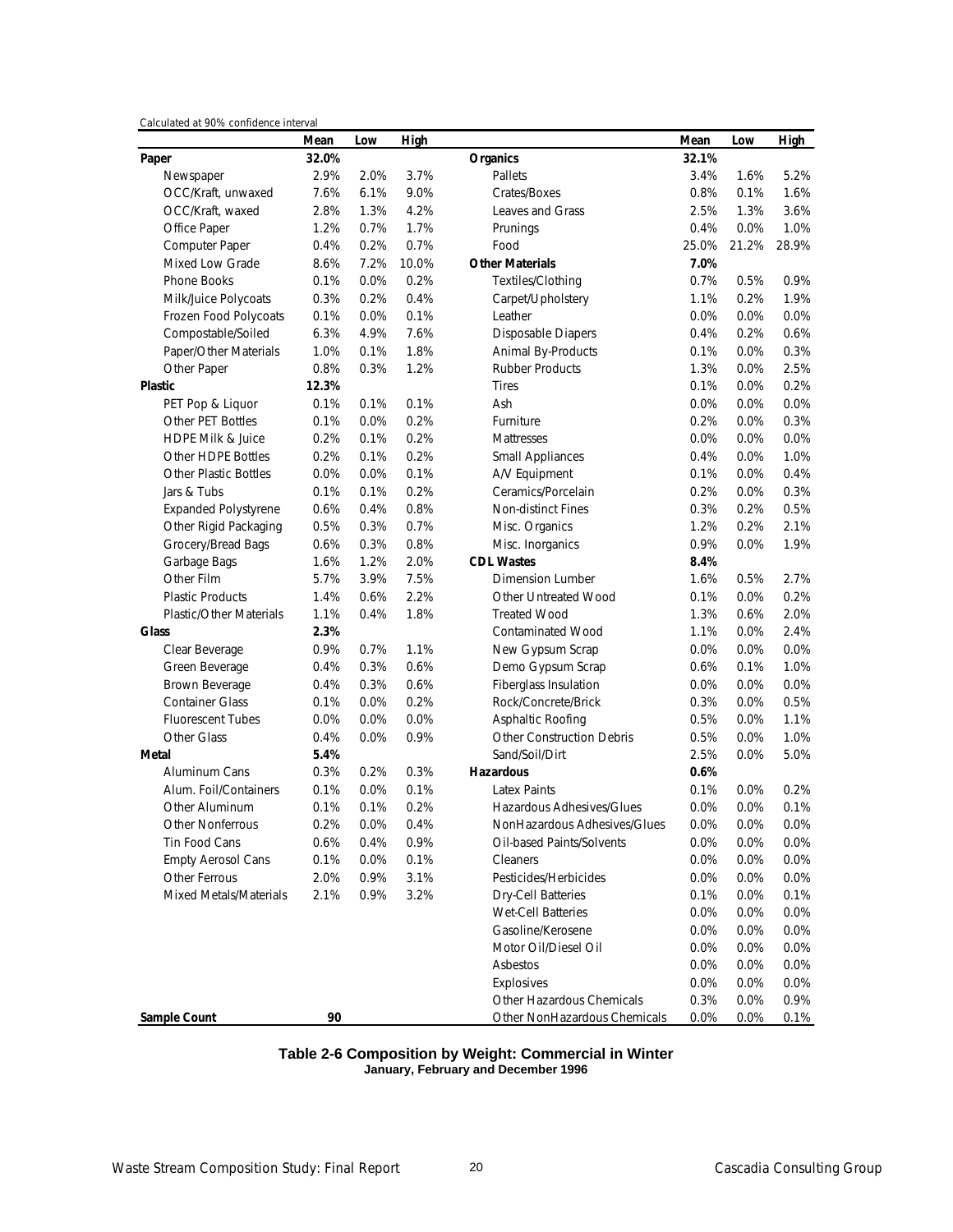| Calculated at 90% confidence interval | Mean  | Low  | <b>High</b> |                                  | Mean    | Low   | <b>High</b> |
|---------------------------------------|-------|------|-------------|----------------------------------|---------|-------|-------------|
| Paper                                 | 36.2% |      |             | <b>Organics</b>                  | 23.2%   |       |             |
| Newspaper                             | 3.0%  | 2.3% | 3.7%        | Pallets                          | 2.9%    | 1.4%  | 4.4%        |
| OCC/Kraft, unwaxed                    | 7.0%  | 5.7% | 8.2%        | Crates/Boxes                     | 0.2%    | 0.0%  | 0.3%        |
| OCC/Kraft, waxed                      | 0.8%  | 0.3% | 1.4%        | Leaves and Grass                 | 1.8%    | 1.0%  | 2.7%        |
| Office Paper                          | 2.1%  | 1.5% | 2.6%        | Prunings                         | 0.3%    | 0.0%  | 0.7%        |
| Computer Paper                        | 0.7%  | 0.3% | 1.2%        | Food                             | 18.1%   | 14.7% | 21.4%       |
| Mixed Low Grade                       | 10.7% | 8.5% | 12.9%       | <b>Other Materials</b>           | 9.5%    |       |             |
| <b>Phone Books</b>                    | 1.0%  | 0.0% | 2.1%        | Textiles/Clothing                | 1.9%    | 1.1%  | 2.8%        |
| Milk/Juice Polycoats                  | 0.4%  | 0.1% | 0.6%        | Carpet/Upholstery                | 1.3%    | 0.5%  | 2.0%        |
| Frozen Food Polycoats                 | 0.1%  | 0.0% | 0.1%        | Leather                          | 0.1%    | 0.0%  | 0.1%        |
| Compostable/Soiled                    | 8.1%  | 6.9% | 9.4%        | <b>Disposable Diapers</b>        | 0.6%    | 0.2%  | 1.0%        |
| Paper/Other Materials                 | 1.6%  | 0.9% | 2.3%        | Animal By-Products               | 0.5%    | 0.2%  | 0.7%        |
| Other Paper                           | 0.8%  | 0.2% | 1.4%        | <b>Rubber Products</b>           | 0.6%    | 0.4%  | 0.8%        |
| Plastic                               | 10.1% |      |             | <b>Tires</b>                     | 0.2%    | 0.0%  | 0.5%        |
| PET Pop & Liquor                      | 0.2%  | 0.2% | 0.2%        | Ash                              | 0.1%    | 0.0%  | 0.3%        |
| Other PET Bottles                     | 0.0%  | 0.0% | 0.0%        | Furniture                        | 0.5%    | 0.0%  | 1.0%        |
| <b>HDPE Milk &amp; Juice</b>          | 0.2%  | 0.1% | 0.2%        | <b>Mattresses</b>                | 0.6%    | 0.0%  | 1.3%        |
| Other HDPE Bottles                    | 0.3%  | 0.2% | 0.4%        | <b>Small Appliances</b>          | 0.7%    | 0.1%  | 1.3%        |
| <b>Other Plastic Bottles</b>          | 0.1%  | 0.1% | 0.1%        | A/V Equipment                    | 0.2%    | 0.0%  | 0.4%        |
| Jars & Tubs                           | 0.2%  | 0.1% | 0.3%        | Ceramics/Porcelain               | 0.2%    | 0.0%  | 0.4%        |
| <b>Expanded Polystyrene</b>           | 0.6%  | 0.4% | 0.7%        | Non-distinct Fines               | 0.6%    | 0.3%  | 1.0%        |
| Other Rigid Packaging                 | 0.5%  | 0.4% | 0.7%        | Misc. Organics                   | 0.7%    | 0.2%  | 1.2%        |
| Grocery/Bread Bags                    | 0.8%  | 0.6% | 1.0%        | Misc. Inorganics                 | 0.7%    | 0.3%  | 1.2%        |
| Garbage Bags                          | 1.5%  | 1.2% | 1.8%        | <b>CDL Wastes</b>                | 10.8%   |       |             |
| Other Film                            | 3.4%  | 2.4% | 4.3%        | <b>Dimension Lumber</b>          | 1.5%    | 0.5%  | 2.4%        |
| <b>Plastic Products</b>               | 1.3%  | 0.8% | 1.9%        | <b>Other Untreated Wood</b>      | 1.2%    | 0.7%  | 1.8%        |
| <b>Plastic/Other Materials</b>        | 0.9%  | 0.5% | 1.4%        | <b>Treated Wood</b>              | 3.1%    | 1.9%  | 4.3%        |
| <b>Glass</b>                          | 2.6%  |      |             | <b>Contaminated Wood</b>         | 1.1%    | 0.1%  | 2.1%        |
| Clear Beverage                        | 1.1%  | 0.8% | 1.3%        | New Gypsum Scrap                 | $0.0\%$ | 0.0%  | 0.1%        |
| Green Beverage                        | 0.5%  | 0.4% | 0.7%        | Demo Gypsum Scrap                | 0.3%    | 0.1%  | 0.5%        |
| Brown Beverage                        | 0.4%  | 0.3% | 0.5%        | Fiberglass Insulation            | 0.2%    | 0.0%  | 0.4%        |
| <b>Container Glass</b>                | 0.1%  | 0.1% | 0.1%        | Rock/Concrete/Brick              | 0.5%    | 0.1%  | 0.9%        |
| <b>Fluorescent Tubes</b>              | 0.0%  | 0.0% | 0.0%        | Asphaltic Roofing                | 0.4%    | 0.0%  | 1.0%        |
| Other Glass                           | 0.5%  | 0.0% | 1.0%        | <b>Other Construction Debris</b> | 0.7%    | 0.1%  | 1.2%        |
| Metal                                 | 7.4%  |      |             | Sand/Soil/Dirt                   | 1.8%    | 0.2%  | 3.4%        |
| Aluminum Cans                         | 0.3%  | 0.2% | 0.4%        | <b>Hazardous</b>                 | 0.2%    |       |             |
| Alum. Foil/Containers                 | 0.1%  | 0.1% | 0.1%        | <b>Latex Paints</b>              | 0.0%    | 0.0%  | 0.0%        |
| Other Aluminum                        | 0.2%  | 0.0% | 0.3%        | Hazardous Adhesives/Glues        | 0.0%    | 0.0%  | 0.0%        |
| <b>Other Nonferrous</b>               | 0.6%  | 0.1% | 1.0%        | NonHazardous Adhesives/Glues     | 0.0%    | 0.0%  | 0.1%        |
| Tin Food Cans                         | 0.7%  | 0.5% | 0.8%        | Oil-based Paints/Solvents        | 0.0%    | 0.0%  | 0.1%        |
| <b>Empty Aerosol Cans</b>             | 0.1%  | 0.0% | 0.1%        | Cleaners                         | 0.0%    | 0.0%  | 0.0%        |
| Other Ferrous                         | 3.2%  | 1.8% | 4.7%        | Pesticides/Herbicides            | 0.0%    | 0.0%  | 0.0%        |
| <b>Mixed Metals/Materials</b>         | 2.4%  | 1.3% | 3.4%        | <b>Dry-Cell Batteries</b>        | 0.1%    | 0.0%  | 0.1%        |
|                                       |       |      |             | Wet-Cell Batteries               | 0.0%    | 0.0%  | 0.0%        |
|                                       |       |      |             | Gasoline/Kerosene                | 0.0%    | 0.0%  | 0.0%        |
|                                       |       |      |             | Motor Oil/Diesel Oil             | 0.0%    | 0.0%  | 0.0%        |
|                                       |       |      |             | Asbestos                         | 0.0%    | 0.0%  | 0.0%        |
|                                       |       |      |             | Explosives                       | 0.0%    | 0.0%  | 0.0%        |
|                                       |       |      |             | Other Hazardous Chemicals        | 0.0%    | 0.0%  | 0.1%        |
| Sample Count                          | 84    |      |             | Other NonHazardous Chemicals     | 0.0%    | 0.0%  | 0.0%        |

# **2.4 Composition by Vehicle Type**

Figure 2-2 displays the overall composition results, by weight, of the waste carried in packer trucks and roll-offs. The following sections examine each vehicle type in more detail.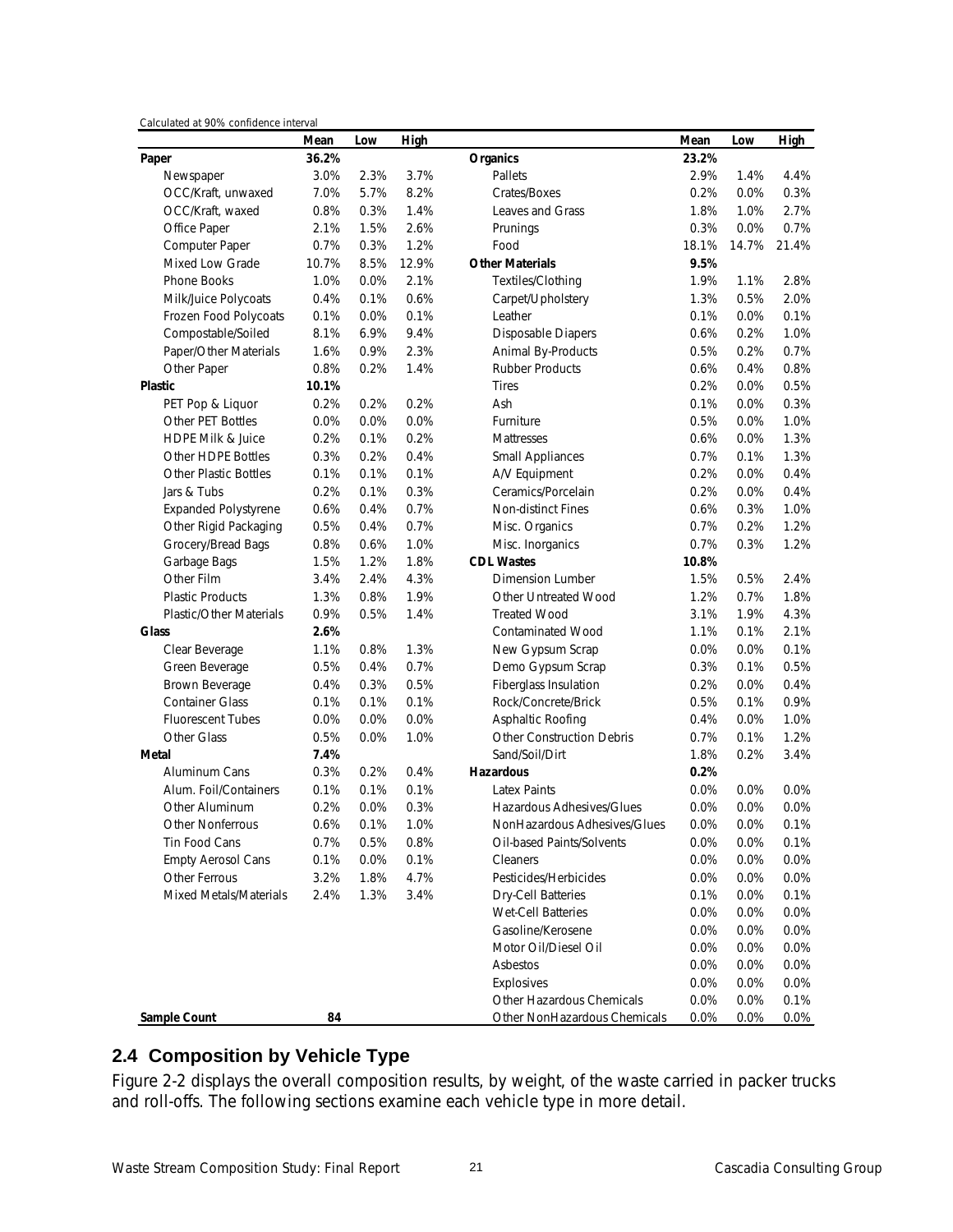### **2.4.1 Packer Trucks**

A total of 161 front- and rear-loading commercial packer truck loads was sampled. As shown in Table 2-7, four materials account for a combined total of 47% of the tonnage.

- Food 24.2% Mean estimate of 1996 tons: 29,650 • Mixed Low Grade Paper 9.6% Mean estimate of 1996 tons: 11,828 • Compostable/Soiled Paper 7.0% Mean estimate of 1996 tons: 8,613
- Cardboard/Kraft, Unwaxed 6.5% Mean estimate of 1996 tons: 7,989

# **2.4.2 Roll-Offs**

**Packer Trucks**

A total of 187 compact and loose commercial roll-off loads was sampled. As shown in Table 2-8, five materials account for a combined total of 49% of the tonnage.

| Food                       | 18 2%   | Mean estimate of 1996 tons: 12,990 |
|----------------------------|---------|------------------------------------|
| • Mixed Low Grade Paper    | 10.6%   | Mean estimate of 1996 tons: 7,522  |
| • Cardboard/Kraft, Unwaxed | 7.1%    | Mean estimate of 1996 tons: 5,033  |
| • Compostable/Soiled Paper | 7.0%    | Mean estimate of 1996 tons: 5,006  |
| <b>Other Film Plastic</b>  | $6.4\%$ | Mean estimate of 1996 tons: 4,551  |
|                            |         |                                    |

#### **Figure 2-2 Overview of Commercial Composition Estimates, by Vehicle Type January - December 1996**



### **Roll-Offs**

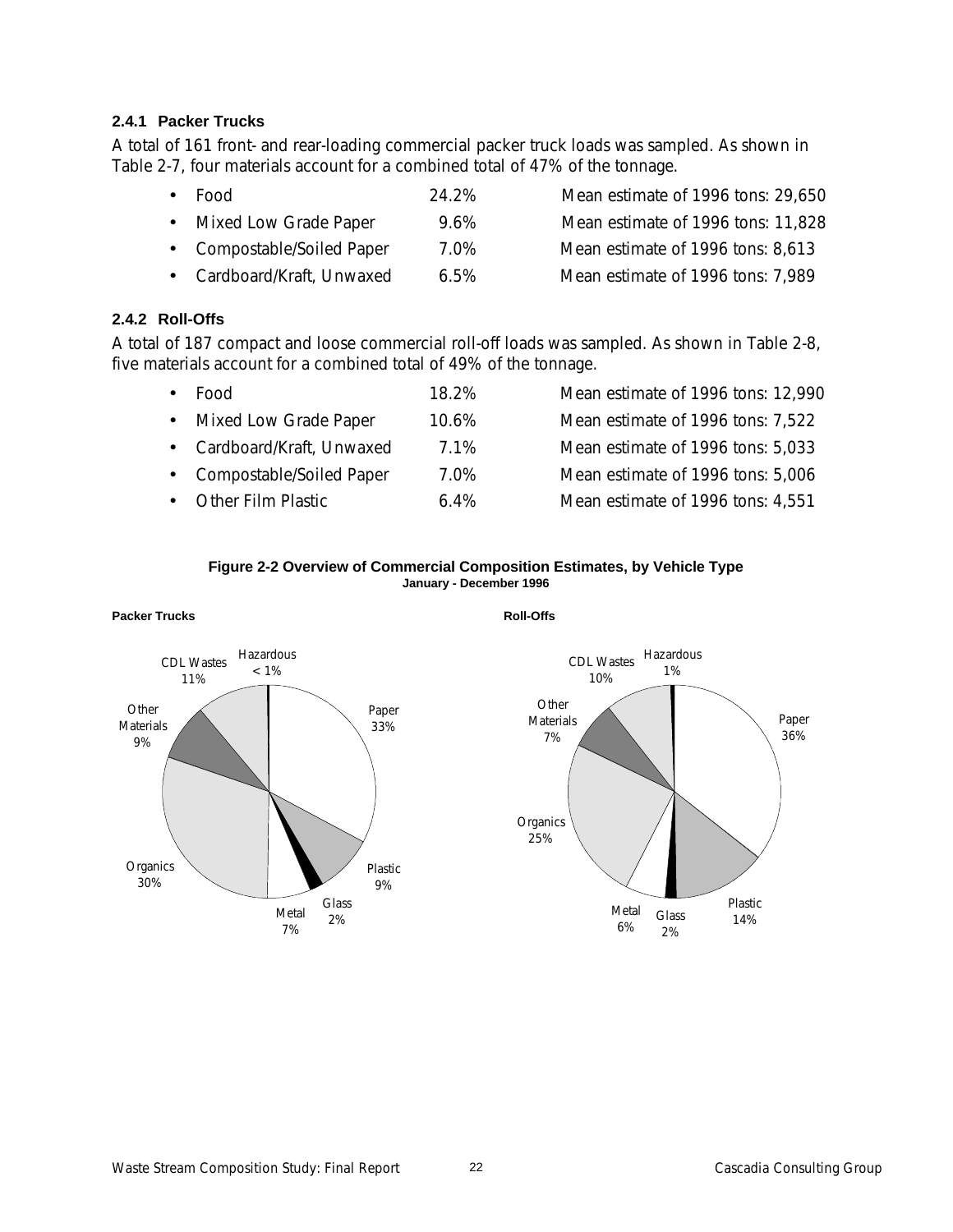#### **Table 2-7 Composition by Weight: Commercial Packer Trucks January - December 1996**

*Calculated at 90% confidence interval*

|                                | <b>Tons</b> | Mean  | Low  | <b>High</b> |                                  | <b>Tons</b> | Mean  | Low   | <b>High</b> |
|--------------------------------|-------------|-------|------|-------------|----------------------------------|-------------|-------|-------|-------------|
| Paper                          | 40,010      | 32.6% |      |             | Organics                         | 36,613      | 29.9% |       |             |
| Newspaper                      | 3,750       | 3.1%  | 2.6% | 3.5%        | Pallets                          | 1,930       | 1.6%  | 0.8%  | 2.3%        |
| OCC/Kraft, unwaxed             | 7,989       | 6.5%  | 5.6% | 7.4%        | Crates/Boxes                     | 845         | 0.7%  | 0.3%  | 1.0%        |
| OCC/Kraft, waxed               | 1,063       | 0.9%  | 0.4% | 1.3%        | Leaves and Grass                 | 3,365       | 2.7%  | 1.8%  | 3.7%        |
| Office Paper                   | 1,857       | 1.5%  | 1.2% | 1.8%        | Prunings                         | 822         | 0.7%  | 0.0%  | 1.4%        |
| Computer Paper                 | 642         | 0.5%  | 0.3% | 0.8%        | Food                             | 29,650      | 24.2% | 21.4% | 27.0%       |
| Mixed Low Grade                | 11,828      | 9.6%  | 8.6% | 10.7%       | <b>Other Materials</b>           | 10,774      | 8.8%  |       |             |
| Phone Books                    | 384         | 0.3%  | 0.1% | 0.5%        | Textiles/Clothing                | 1,987       | 1.6%  | 1.2%  | 2.1%        |
| Milk/Juice Polycoats           | 411         | 0.3%  | 0.2% | 0.5%        | Carpet/Upholstery                | 1,917       | 1.6%  | 0.9%  | 2.2%        |
| Frozen Food Polycoats          | 96          | 0.1%  | 0.0% | 0.1%        | Leather                          | 83          | 0.1%  | 0.0%  | 0.1%        |
| Compostable/Soiled             | 8,613       | 7.0%  | 6.3% | 7.8%        | Disposable Diapers               | 457         | 0.4%  | 0.2%  | 0.5%        |
| Paper/Other Materials          | 2,407       | 2.0%  | 1.2% | 2.7%        | Animal By-Products               | 147         | 0.1%  | 0.0%  | 0.3%        |
| Other Paper                    | 970         | 0.8%  | 0.4% | 1.2%        | <b>Rubber Products</b>           | 1,479       | 1.2%  | 0.6%  | 1.8%        |
| <b>Plastic</b>                 | 11,111      | 9.1%  |      |             | <b>Tires</b>                     | 80          | 0.1%  | 0.0%  | 0.1%        |
| PET Pop & Liquor               | 215         | 0.2%  | 0.1% | 0.2%        | Ash                              | 1,016       | 0.8%  | 0.1%  | 1.5%        |
| <b>Other PET Bottles</b>       | 122         | 0.1%  | 0.1% | 0.1%        | Furniture                        | 254         | 0.2%  | 0.0%  | 0.5%        |
| <b>HDPE Milk &amp; Juice</b>   | 197         | 0.2%  | 0.1% | 0.2%        | Mattresses                       | 708         | 0.6%  | 0.2%  | 0.9%        |
| Other HDPE Bottles             | 335         | 0.3%  | 0.2% | 0.3%        | <b>Small Appliances</b>          | 284         | 0.2%  | 0.1%  | 0.4%        |
| <b>Other Plastic Bottles</b>   | 82          | 0.1%  | 0.0% | 0.1%        | A/V Equipment                    | 473         | 0.4%  | 0.0%  | 0.7%        |
| Jars & Tubs                    | 304         | 0.2%  | 0.2% | 0.3%        | Ceramics/Porcelain               | 48          | 0.0%  | 0.0%  | 0.1%        |
| <b>Expanded Polystyrene</b>    | 493         | 0.4%  | 0.3% | 0.5%        | Non-distinct Fines               | 249         | 0.2%  | 0.1%  | 0.3%        |
| Other Rigid Packaging          | 581         | 0.5%  | 0.4% | 0.6%        | Misc. Organics                   | 1,386       | 1.1%  | 1.0%  | 1.3%        |
| Grocery/Bread Bags             | 623         | 0.5%  | 0.4% | 0.6%        | Misc. Inorganics                 | 206         | 0.2%  | 0.0%  | 0.3%        |
| Garbage Bags                   | 1,739       | 1.4%  | 1.2% | 1.6%        | <b>CDL Wastes</b>                | 13,131      | 10.7% |       |             |
| Other Film                     | 3,595       | 2.9%  | 2.6% | 3.3%        | <b>Dimension Lumber</b>          | 1,758       | 1.4%  | 0.9%  | 1.9%        |
| <b>Plastic Products</b>        | 1,425       | 1.2%  | 0.8% | 1.5%        | Other Untreated Wood             | 750         | 0.6%  | 0.3%  | 0.9%        |
| <b>Plastic/Other Materials</b> | 1,400       | 1.1%  | 0.8% | 1.5%        | <b>Treated Wood</b>              | 1,639       | 1.3%  | 0.9%  | 1.8%        |
| <b>Glass</b>                   | 2,201       | 1.8%  |      |             | <b>Contaminated Wood</b>         | 1,214       | 1.0%  | 0.2%  | 1.7%        |
| Clear Beverage                 | 608         | 0.5%  | 0.4% | 0.6%        | New Gypsum Scrap                 | 1,834       | 1.5%  | 0.4%  | 2.6%        |
| Green Beverage                 | 682         | 0.6%  | 0.4% | 0.7%        | Demo Gypsum Scrap                | 118         | 0.1%  | 0.0%  | 0.2%        |
| Brown Beverage                 | 155         | 0.1%  | 0.1% | 0.2%        | Fiberglass Insulation            | 895         | 0.7%  | 0.2%  | 1.3%        |
| <b>Container Glass</b>         | 35          | 0.0%  | 0.0% | 0.1%        | Rock/Concrete/Brick              | 791         | 0.6%  | 0.1%  | 1.2%        |
| <b>Fluorescent Tubes</b>       | 292         | 0.2%  | 0.1% | 0.4%        | Asphaltic Roofing                | 1,062       | 0.9%  | 0.4%  | 1.3%        |
| Other Glass                    | 429         | 0.3%  | 0.3% | 0.4%        | <b>Other Construction Debris</b> | 2,019       | 1.6%  | 0.8%  | 2.5%        |
| Metal                          | 8,316       | 6.8%  |      |             | Sand/Soil/Dirt                   | 1,051       | 0.9%  | 0.6%  | 1.1%        |
| Aluminum Cans                  | 75          | 0.1%  | 0.0% | 0.1%        | <b>Hazardous</b>                 | 419         | 0.3%  |       |             |
| Alum. Foil/Containers          | 131         | 0.1%  | 0.0% | 0.2%        | <b>Latex Paints</b>              | 21          | 0.0%  | 0.0%  | 0.0%        |
| Other Aluminum                 | 413         | 0.3%  | 0.1% | 0.6%        | Hazardous Adhesives/Glues        | 23          | 0.0%  | 0.0%  | 0.0%        |
| <b>Other Nonferrous</b>        | 884         | 0.7%  | 0.5% | 0.9%        | NonHazardous Adhesives/Glues     | 47          | 0.0%  | 0.0%  | 0.1%        |
| Tin Food Cans                  | 102         | 0.1%  | 0.1% | 0.1%        | Oil-based Paints/Solvents        | 4           | 0.0%  | 0.0%  | 0.0%        |
| <b>Empty Aerosol Cans</b>      | 3,831       | 3.1%  | 2.1% | 4.1%        | <b>Cleaners</b>                  | 0           | 0.0%  | 0.0%  | 0.0%        |
| Other Ferrous                  | 2,513       | 2.1%  | 1.5% | 2.6%        | Pesticides/Herbicides            | 64          | 0.1%  | 0.0%  | 0.1%        |
| Mixed Metals/Materials         | 367         | 0.3%  | 0.0% | 0.7%        | <b>Dry-Cell Batteries</b>        | 0           | 0.0%  | 0.0%  | 0.0%        |
|                                |             |       |      |             | Wet-Cell Batteries               | 7           | 0.0%  | 0.0%  | 0.0%        |
|                                |             |       |      |             | Gasoline/Kerosene                | 13          | 0.0%  | 0.0%  | 0.0%        |
|                                |             |       |      |             | Motor Oil/Diesel Oil             | 0           | 0.0%  | 0.0%  | 0.0%        |
|                                |             |       |      |             | Asbestos                         | 0           | 0.0%  | 0.0%  | 0.0%        |
|                                |             |       |      |             | Explosives                       | 125         | 0.1%  | 0.0%  | 0.2%        |
| <b>Total Tons</b>              | 122,573     |       |      |             | Other Hazardous Chemicals        | 115         | 0.1%  | 0.0%  | 0.2%        |
| Sample Count                   | 161         |       |      |             | Other NonHazardous Chemicals     | 0           | 0.0%  | 0.0%  | 0.0%        |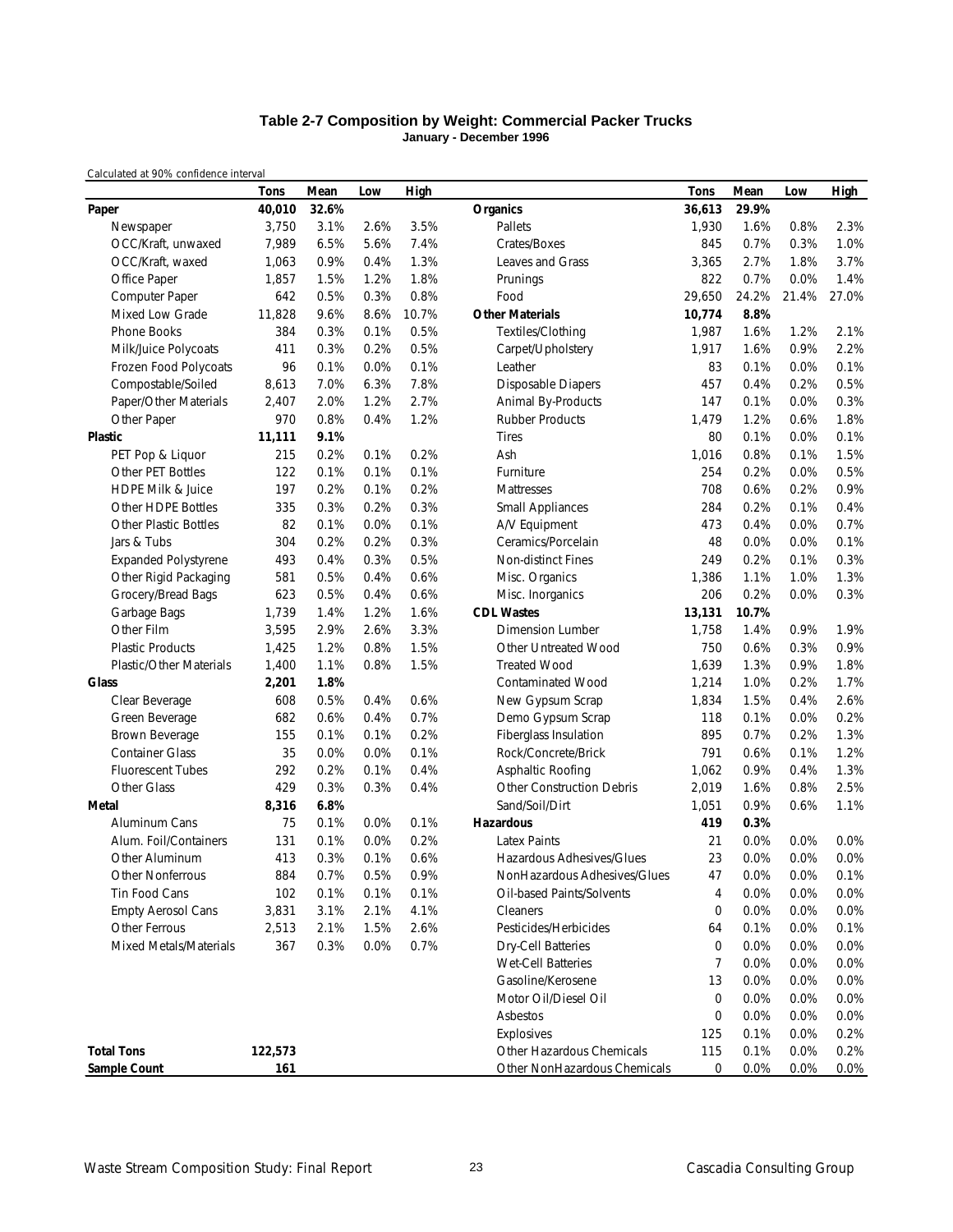#### **Table 2-8 Composition by Weight: Commercial Roll-Offs January - December 1996**

*Calculated at 90% confidence interval*

|                                | <b>Tons</b> | Mean  | Low  | <b>High</b> |                                       | Tons           | Mean  | Low   | <b>High</b> |
|--------------------------------|-------------|-------|------|-------------|---------------------------------------|----------------|-------|-------|-------------|
| Paper                          | 25,285      | 35.5% |      |             | <b>Organics</b>                       | 17,501         | 24.6% |       |             |
| Newspaper                      | 1,522       | 2.1%  | 1.6% | 2.6%        | Pallets                               | 2,410          | 3.4%  | 1.9%  | 4.9%        |
| OCC/Kraft, unwaxed             | 5,033       | 7.1%  | 6.1% | 8.0%        | Crates/Boxes                          | 984            | 1.4%  | 0.5%  | 2.2%        |
| OCC/Kraft, waxed               | 2,365       | 3.3%  | 1.8% | 4.9%        | Leaves and Grass                      | 962            | 1.3%  | 0.8%  | 1.9%        |
| Office Paper                   | 1,315       | 1.8%  | 1.4% | 2.3%        | Prunings                              | 156            | 0.2%  | 0.0%  | 0.5%        |
| Computer Paper                 | 226         | 0.3%  | 0.2% | 0.5%        | Food                                  | 12,990         | 18.2% | 15.5% | 20.9%       |
| Mixed Low Grade                | 7,522       | 10.6% | 8.7% | 12.4%       | <b>Other Materials</b>                | 5,174          | 7.3%  |       |             |
| Phone Books                    | 240         | 0.3%  | 0.0% | 0.8%        | Textiles/Clothing                     | 1,227          | 1.7%  | 0.7%  | 2.7%        |
| Milk/Juice Polycoats           | 446         | 0.6%  | 0.1% | 1.1%        | Carpet/Upholstery                     | 778            | 1.1%  | 0.6%  | 1.6%        |
| Frozen Food Polycoats          | 160         | 0.2%  | 0.0% | 0.5%        | Leather                               | 77             | 0.1%  | 0.0%  | 0.2%        |
| Compostable/Soiled             | 5,006       | 7.0%  | 5.9% | 8.1%        | <b>Disposable Diapers</b>             | 218            | 0.3%  | 0.1%  | 0.5%        |
| Paper/Other Materials          | 1,038       | 1.5%  | 0.9% | 2.0%        | Animal By-Products                    | 33             | 0.0%  | 0.0%  | 0.1%        |
| Other Paper                    | 413         | 0.6%  | 0.3% | 0.9%        | <b>Rubber Products</b>                | 297            | 0.4%  | 0.1%  | 0.7%        |
| Plastic                        | 10,160      | 14.3% |      |             | <b>Tires</b>                          | 8              | 0.0%  | 0.0%  | 0.0%        |
| PET Pop & Liquor               | 84          | 0.1%  | 0.1% | 0.1%        | Ash                                   | 398            | 0.6%  | 0.3%  | 0.8%        |
| <b>Other PET Bottles</b>       | 31          | 0.0%  | 0.0% | 0.1%        | Furniture                             | 114            | 0.2%  | 0.0%  | 0.4%        |
| <b>HDPE Milk &amp; Juice</b>   | 136         | 0.2%  | 0.1% | 0.3%        | Mattresses                            | 324            | 0.5%  | 0.1%  | 0.8%        |
| Other HDPE Bottles             | 142         | 0.2%  | 0.1% | 0.3%        | <b>Small Appliances</b>               | 140            | 0.2%  | 0.0%  | 0.4%        |
| <b>Other Plastic Bottles</b>   | 39          | 0.1%  | 0.0% | 0.1%        | A/V Equipment                         | 130            | 0.2%  | 0.0%  | 0.3%        |
| Jars & Tubs                    | 242         | 0.3%  | 0.1% | 0.6%        | Ceramics/Porcelain                    | 185            | 0.3%  | 0.0%  | 0.7%        |
| <b>Expanded Polystyrene</b>    | 412         | 0.6%  | 0.4% | 0.7%        | Non-distinct Fines                    | 560            | 0.8%  | 0.2%  | 1.3%        |
| Other Rigid Packaging          | 423         | 0.6%  | 0.4% | 0.8%        | Misc. Organics                        | 685            | 1.0%  | 0.7%  | 1.2%        |
| Grocery/Bread Bags             | 288         | 0.4%  | 0.3% | 0.5%        | Misc. Inorganics                      | $\mathbf 0$    | 0.0%  | 0.0%  | 0.0%        |
| Garbage Bags                   | 1,147       | 1.6%  | 1.3% | 1.9%        | <b>CDL Wastes</b>                     | 7,175          | 10.1% |       |             |
| Other Film                     | 4,551       | 6.4%  | 5.0% | 7.7%        | <b>Dimension Lumber</b>               | 1,306          | 1.8%  | 1.0%  | 2.7%        |
| <b>Plastic Products</b>        | 1,251       | 1.8%  | 1.2% | 2.3%        | Other Untreated Wood                  | 52             | 0.1%  | 0.0%  | 0.1%        |
| <b>Plastic/Other Materials</b> | 1,415       | 2.0%  | 0.7% | 3.2%        | <b>Treated Wood</b>                   | 1,263          | 1.8%  | 1.1%  | 2.4%        |
| <b>Glass</b>                   | 1,098       | 1.5%  |      |             | <b>Contaminated Wood</b>              | 645            | 0.9%  | 0.3%  | 1.5%        |
|                                | 196         | 0.3%  | 0.2% | 0.4%        |                                       | 970            | 1.4%  | 0.3%  | 2.4%        |
| Clear Beverage                 | 156         | 0.2%  | 0.1% | 0.3%        | New Gypsum Scrap<br>Demo Gypsum Scrap | 69             | 0.1%  | 0.0%  | 0.2%        |
| Green Beverage                 |             | 0.1%  |      | 0.1%        |                                       | 529            | 0.7%  | 0.2%  | 1.3%        |
| Brown Beverage                 | 50          |       | 0.0% |             | Fiberglass Insulation                 |                |       |       |             |
| <b>Container Glass</b>         | 13          | 0.0%  | 0.0% | 0.0%        | Rock/Concrete/Brick                   | 132            | 0.2%  | 0.0%  | 0.4%        |
| <b>Fluorescent Tubes</b>       | 488         | 0.7%  | 0.3% | 1.1%        | Asphaltic Roofing                     | 335            | 0.5%  | 0.1%  | 0.8%        |
| Other Glass                    | 193         | 0.3%  | 0.2% | 0.3%        | <b>Other Construction Debris</b>      | 1,566          | 2.2%  | 0.7%  | 3.7%        |
| Metal                          | 4,527       | 6.4%  |      |             | Sand/Soil/Dirt                        | 309            | 0.4%  | 0.3%  | 0.6%        |
| Aluminum Cans                  | 45          | 0.1%  | 0.0% | 0.1%        | <b>Hazardous</b>                      | 361            | 0.5%  |       |             |
| Alum. Foil/Containers          | 92          | 0.1%  | 0.0% | 0.2%        | <b>Latex Paints</b>                   | 15             | 0.0%  | 0.0%  | 0.0%        |
| Other Aluminum                 | 174         | 0.2%  | 0.1% | 0.4%        | Hazardous Adhesives/Glues             | $\mathbf 0$    | 0.0%  | 0.0%  | 0.0%        |
| <b>Other Nonferrous</b>        | 487         | 0.7%  | 0.5% | 0.9%        | NonHazardous Adhesives/Glues          | $\overline{2}$ | 0.0%  | 0.0%  | 0.0%        |
| Tin Food Cans                  | 29          | 0.0%  | 0.0% | 0.1%        | Oil-based Paints/Solvents             | 6              | 0.0%  | 0.0%  | 0.0%        |
| <b>Empty Aerosol Cans</b>      | 1,889       | 2.6%  | 1.8% | 3.5%        | Cleaners                              | 0              | 0.0%  | 0.0%  | 0.0%        |
| Other Ferrous                  | 1,226       | 1.7%  | 1.0% | 2.4%        | Pesticides/Herbicides                 | 22             | 0.0%  | 0.0%  | 0.1%        |
| Mixed Metals/Materials         | 584         | 0.8%  | 0.2% | 1.4%        | <b>Dry-Cell Batteries</b>             | $\mathbf 0$    | 0.0%  | 0.0%  | 0.0%        |
|                                |             |       |      |             | Wet-Cell Batteries                    | 0              | 0.0%  | 0.0%  | 0.0%        |
|                                |             |       |      |             | Gasoline/Kerosene                     | 0              | 0.0%  | 0.0%  | 0.0%        |
|                                |             |       |      |             | Motor Oil/Diesel Oil                  | 0              | 0.0%  | 0.0%  | 0.0%        |
|                                |             |       |      |             | Asbestos                              | $\mathbf 0$    | 0.0%  | 0.0%  | 0.0%        |
|                                |             |       |      |             | Explosives                            | 306            | 0.4%  | 0.0%  | 0.8%        |
| <b>Total Tons</b>              | 71,280      |       |      |             | Other Hazardous Chemicals             | 11             | 0.0%  | 0.0%  | 0.0%        |
| <b>Sample Count</b>            | 187         |       |      |             | Other NonHazardous Chemicals          | 0              | 0.0%  | 0.0%  | 0.0%        |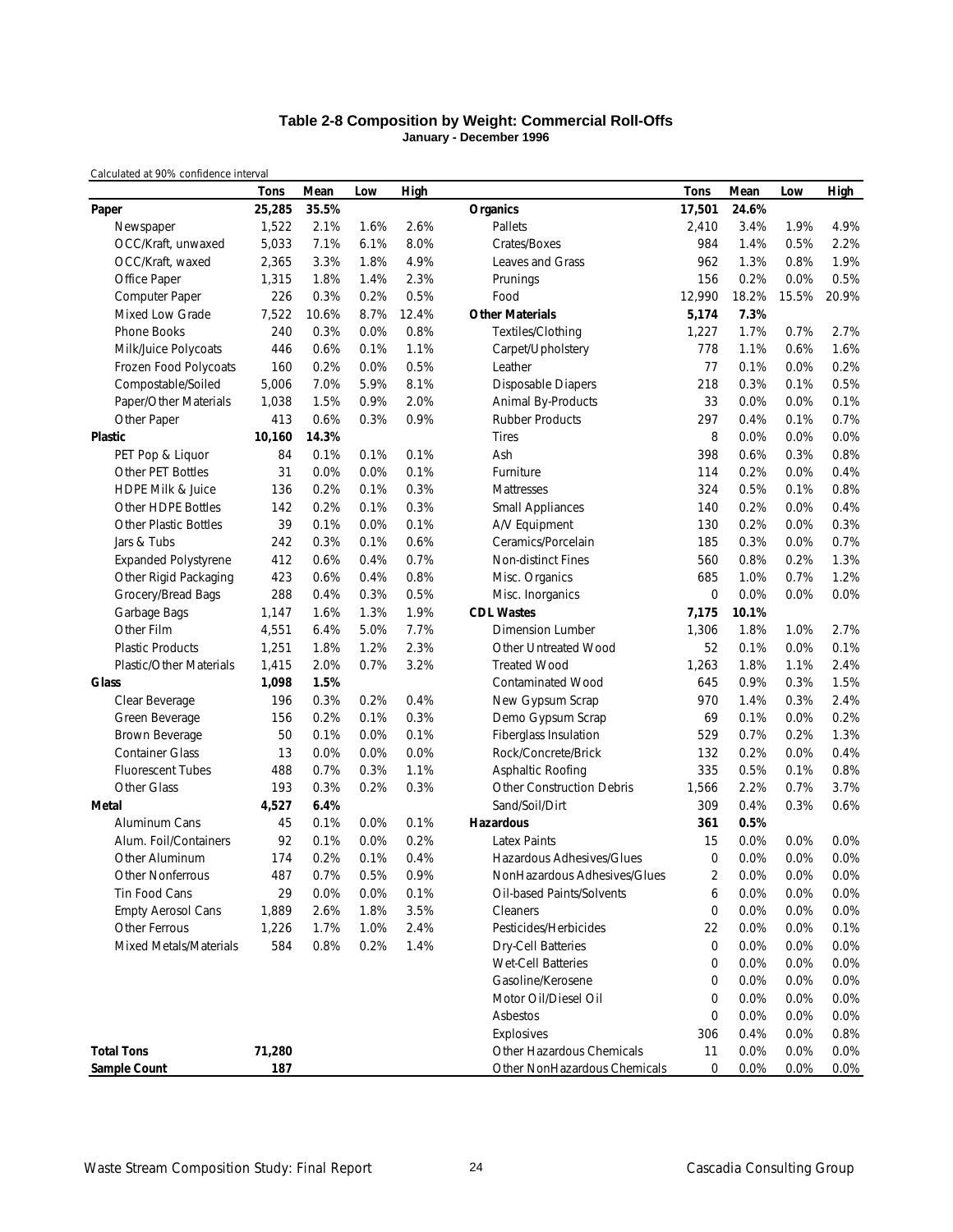# **2.5 Composition by Generator Type**

As discussed in Section 2.1, drivers were asked to identify from which type of business they had collected the sample load. Since commercial garbage trucks often haul waste from a variety of different business types, most samples (43%) are of the "mixed generator" type. The remaining generator-specific analyses are based on a very small number of samples and are thus subject to a relatively wide margin of error.<sup>6</sup> These results provide rough estimates only.

Figure 2-3 depicts the composition, by weight, of the waste disposed by 12 commercial generator types. Although each generator's waste stream is unique, paper accounts for at least 20% of each sector's waste, with the exception of the CDL generator type.

# **2.5.1 Construction, Demolition & Landclearing**

A total of five CDL debris loads was sampled. As shown in Table 2-9, seven materials account for a combined total of 79% of the tonnage.

| $\bullet$ | Demolition Gypsum Scrap     | 36.6% |
|-----------|-----------------------------|-------|
| $\bullet$ | Sand/Soil/Dirt              | 8.3%  |
|           | Rock/Concrete/Brick         | 8.2%  |
| $\bullet$ | New Gypsum Scrap            | 7.8%  |
| $\bullet$ | <b>Dimension Lumber</b>     | 6.5%  |
|           | Carpet/Upholstery           | 5.7%  |
|           | <b>Other Ferrous Metals</b> | 5.4%  |

# **2.5.2 Education**

-

A total of five loads from educational institutions was sampled. As shown in Table 2-10, four materials account for a combined total of 56% of the tonnage.

|           | $\bullet$ Food           | 23.0% |
|-----------|--------------------------|-------|
| $\bullet$ | Compostable/Soiled Paper | 17.3% |

- 
- Mixed Low Grade Paper 10.5% • Newspaper 5.0%

<sup>&</sup>lt;sup>6</sup> For example, as shown in Table 2-9, demolition gypsum scrap may account for anywhere from 11.1 to 62.2% of the CDL sector's disposed tonnage.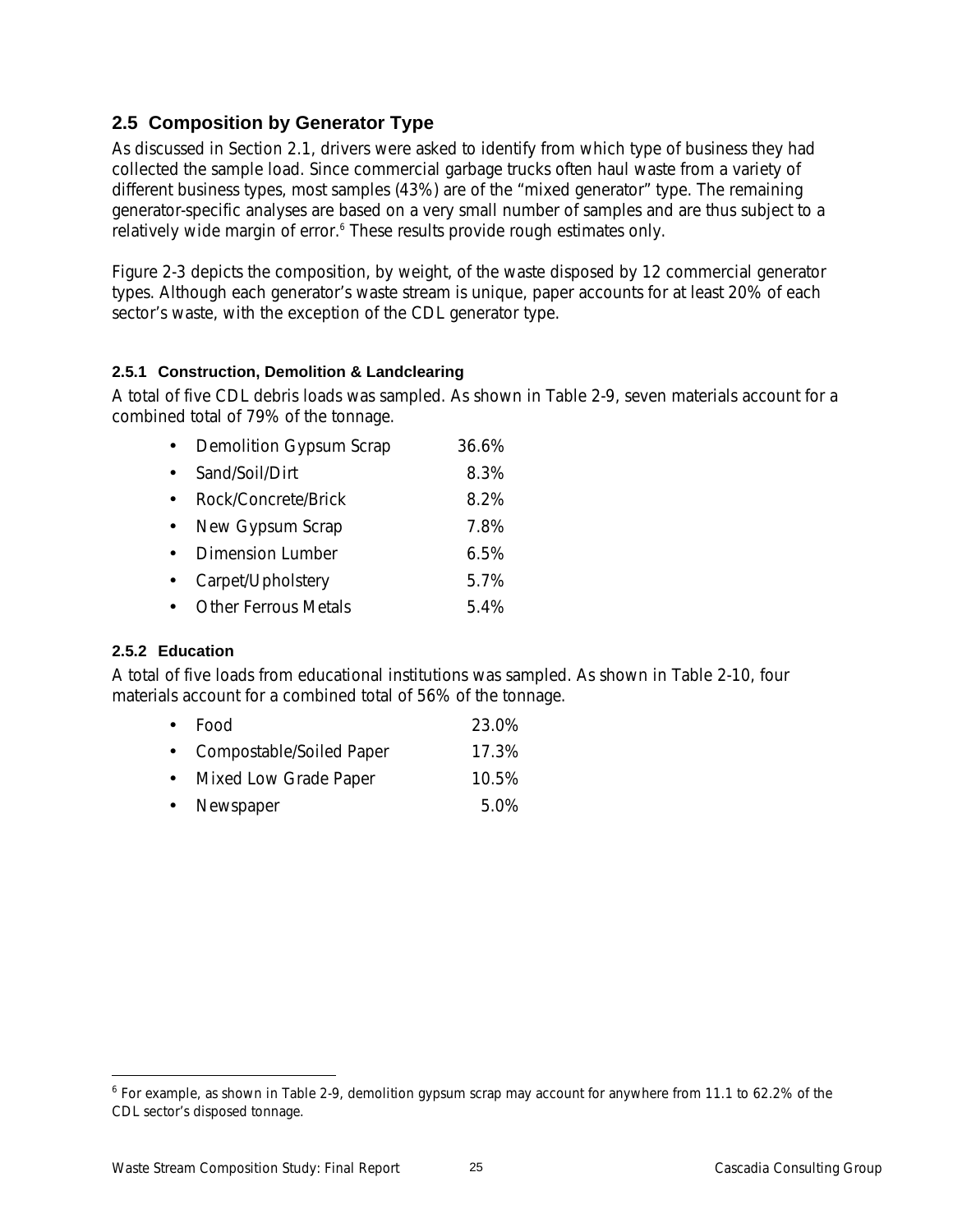### **2.5.3 Health Care**

A total of nine loads from health care providers was sampled. As shown in Table 2-11, six materials account for a combined total of 66% of the tonnage.

| $\bullet$   | Compostable/Soiled Paper    | 22.5% |
|-------------|-----------------------------|-------|
| $\bullet$   | Mixed Low Grade Paper       | 12.4% |
| $\bullet$   | Food                        | 10.9% |
|             | • Other Hazardous Chemicals | 8.2%  |
| $\bullet$ . | Other Film                  | 7.3%  |
|             | • Garbage Bags              | 5.0%  |

# **2.5.4 Hotel/Motel**

A total of five loads from hotel/motels was sampled. As shown in Table 2-12, four materials account for a combined total of 73% of the tonnage.

| $\bullet$ Food             | 42.7%   |
|----------------------------|---------|
| • Newspaper                | 11.0%   |
| • Compostable/Soiled Paper | 10.2%   |
| • Mixed Low Grade Paper    | $9.2\%$ |

# **2.5.5 Manufacturing**

A total of 25 loads from manufacturing businesses was sampled. As shown in Table 2-13, seven materials account for a combined total of 49% of the tonnage.

|           | • Cardboard/Kraft, Unwaxed | 9.3% |
|-----------|----------------------------|------|
| $\bullet$ | Plastic/Other Materials    | 8.2% |
|           | • Other Plastic Film       | 7.0% |
| $\bullet$ | Food                       | 6.6% |
| $\bullet$ | <b>Other Ferrous Metal</b> | 6.3% |
| $\bullet$ | Dimension Lumber           | 5.9% |
|           | • Mixed Low Grade Paper    | 5.5% |

# **2.5.6 Office**

A total of 19 office waste loads was sampled. As shown in Table 2-14, five materials account for a combined total of 48% of the tonnage.

| 18.6%<br>Mixed Low Grade Paper |
|--------------------------------|
|--------------------------------|

- Compostable/Soiled Paper 9.4%
- Food 8.2%
- Office Paper 6.8%
- Textiles/Clothing 5.4%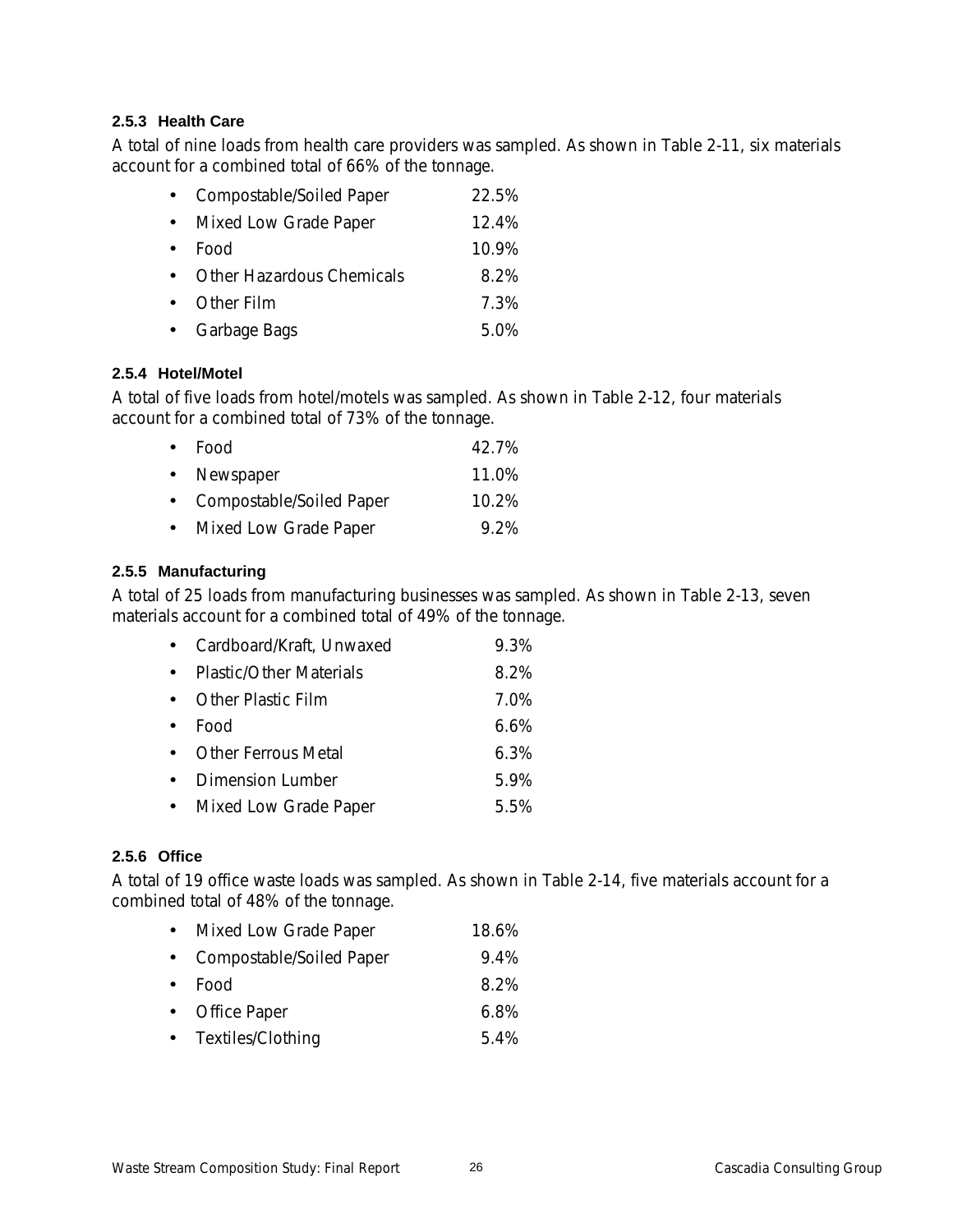# **2.5.7 Other Services**

A total of 28 loads from "other services" was sampled. As shown in Table 2-15, four materials account for a combined total of 43% of the tonnage.

| • Mixed Low Grade Paper    | 20.9%   |
|----------------------------|---------|
| $\bullet$ Food             | 9.9%    |
| • Compostable/Soiled Paper | $6.9\%$ |
| • Pallets                  | 5.2%    |

### **2.5.8 Restaurant**

A total of five loads from restaurants was sampled. As Table 2-16 shows, four materials account for a combined total of 69% of the tonnage.

| $\bullet$ Food             | 50.8%   |
|----------------------------|---------|
| • Other Film Plastics      | $3.2\%$ |
| • Cardboard/Kraft, Unwaxed | 8.8%    |
| • Mixed Low Grade Paper    | $6.3\%$ |

# **2.5.9 Retail**

A total of 34 loads from retail businesses was sampled. As shown in Table 2-17, six materials account for a combined total of 69% of the tonnage.

|           | Food                       | 34.1%   |
|-----------|----------------------------|---------|
| $\bullet$ | Cardboard/Kraft, Unwaxed   | 10.9%   |
|           | • Compostable/Soiled Paper | 6.1%    |
| $\bullet$ | Mixed Low Grade Paper      | $6.0\%$ |
| $\bullet$ | <b>Other Film Plastics</b> | 5.9%    |
|           | Cardboard/Kraft, Waxed     | 5.7%    |

# **2.5.10 Transportation**

A total of 10 loads from the transportation industry was sampled. As shown in Table 2-18, eight materials account for a combined total of 64% of the tonnage.

| Pallets                  | 11.2% |
|--------------------------|-------|
| Crates/Boxes             | 10.8% |
| Sand/Soil/Dirt           | 9.4%  |
| Cardboard/Kraft, Unwaxed | 8.3%  |
| <b>Treated Wood</b>      | 7.7%  |
| Food                     | 5.9%  |
| Compostable/Soiled Paper | 5.8%  |
| <b>Contaminated Wood</b> | 5.3%  |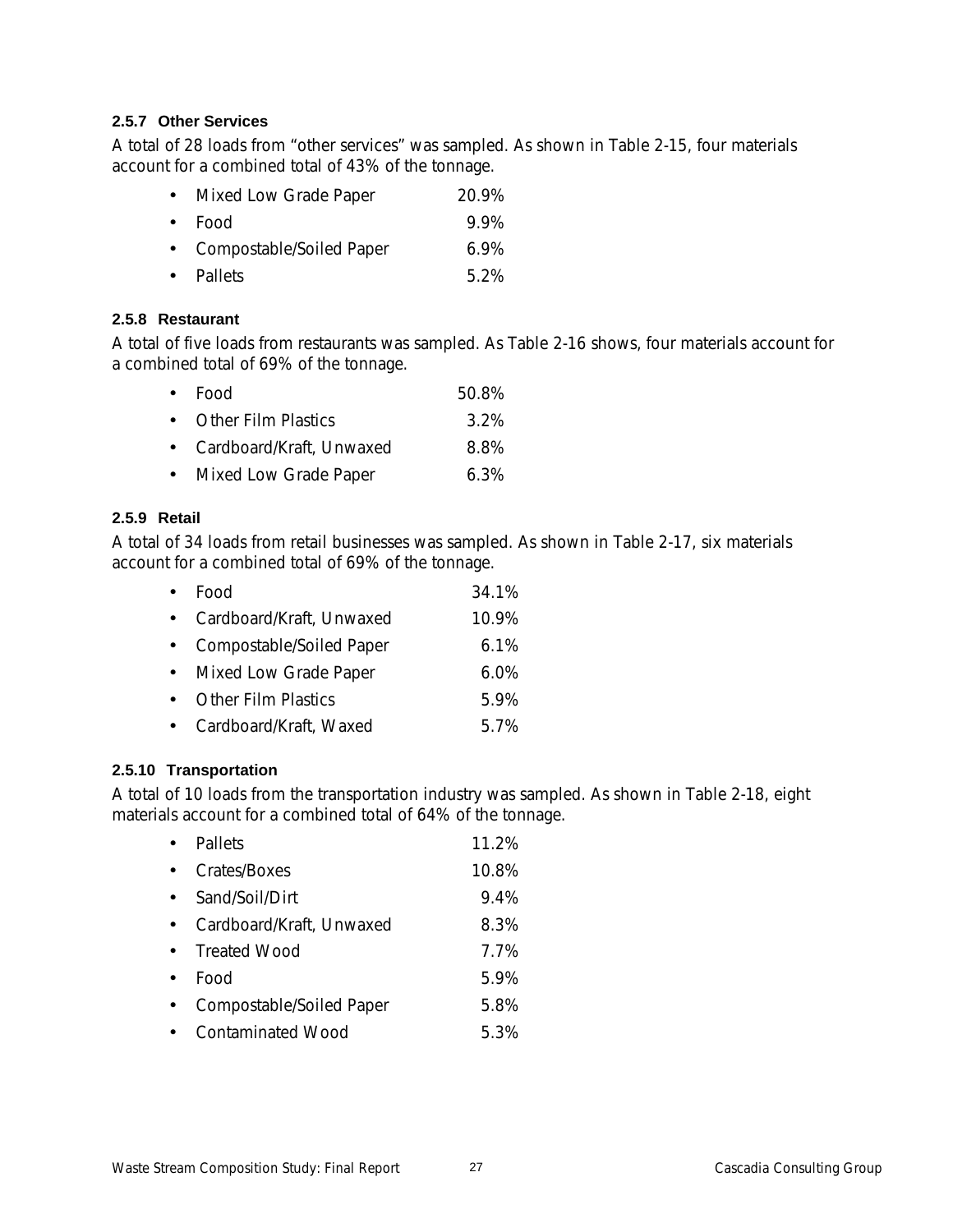# **2.5.11 Wholesale**

A total of 29 loads from wholesale establishments was sampled. As Table 2-19 shows, six materials account for a combined total of 52% of the tonnage.

|           | Food                     | 19.2%   |
|-----------|--------------------------|---------|
|           | • Other Film Plastics    | 5.1%    |
| $\bullet$ | Cardboard/Kraft, Waxed   | 3.0%    |
|           | Mixed Low Grade Paper    | 11.3%   |
| $\bullet$ | Cardboard/Kraft, Unwaxed | $6.9\%$ |
|           | • Pallets                | 6.8%    |

# **2.5.12 Mixed Commercial Generators**

A total of 151 mixed commercial generator loads was sampled. As shown in Table 2-20, four materials account for a combined total of 48% of the tonnage.

| $\bullet$ Food             | 24.6%   |
|----------------------------|---------|
| • Mixed Low Grade Paper    | 9.3%    |
| • Compostable/Soiled Paper | 7.0%    |
| • Cardboard/Kraft, Unwaxed | $6.6\%$ |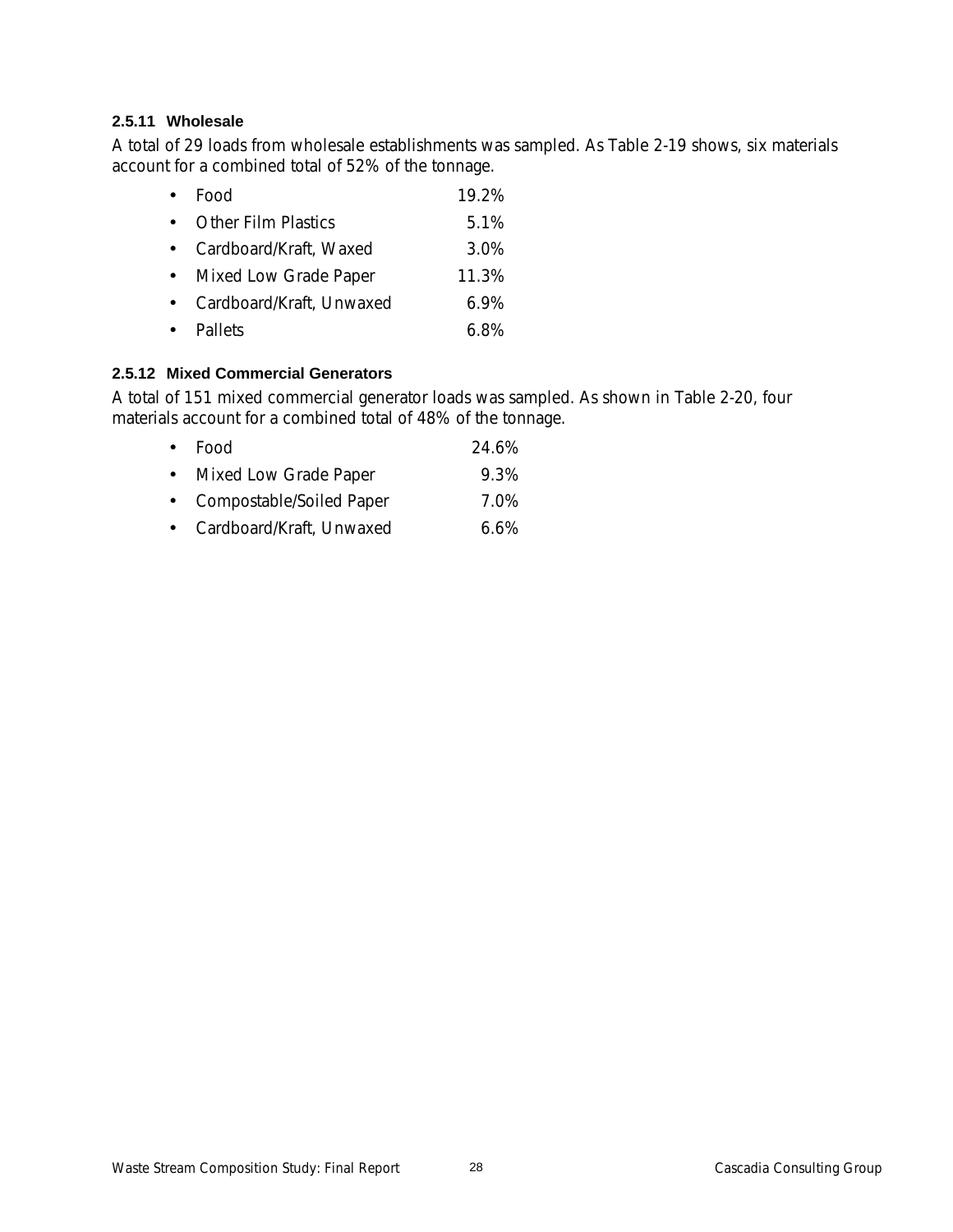

#### **Figure 2-3 Overview of Commercial Composition Estimates, by Generator Type January - December 1996**

**Health Care**



**Hotel/Motel**



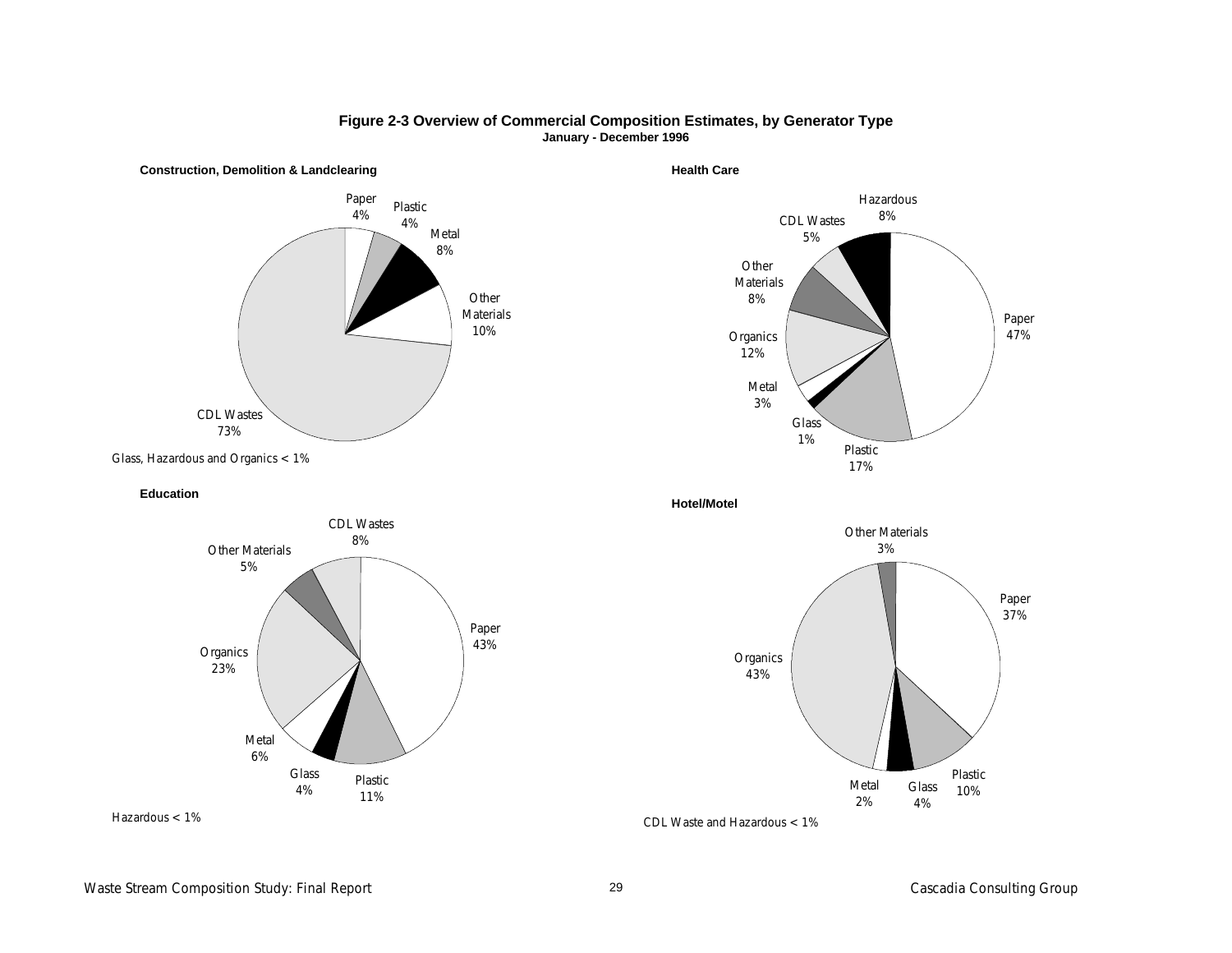

**Manufacturing**

#### **Other Services**

**Figure 2-2 Overview of Commercial Composition Estimates, by Generator Type, continued January - December 1996**



**Office**



**Restaurant**



CDL Waste and Hazardous <1%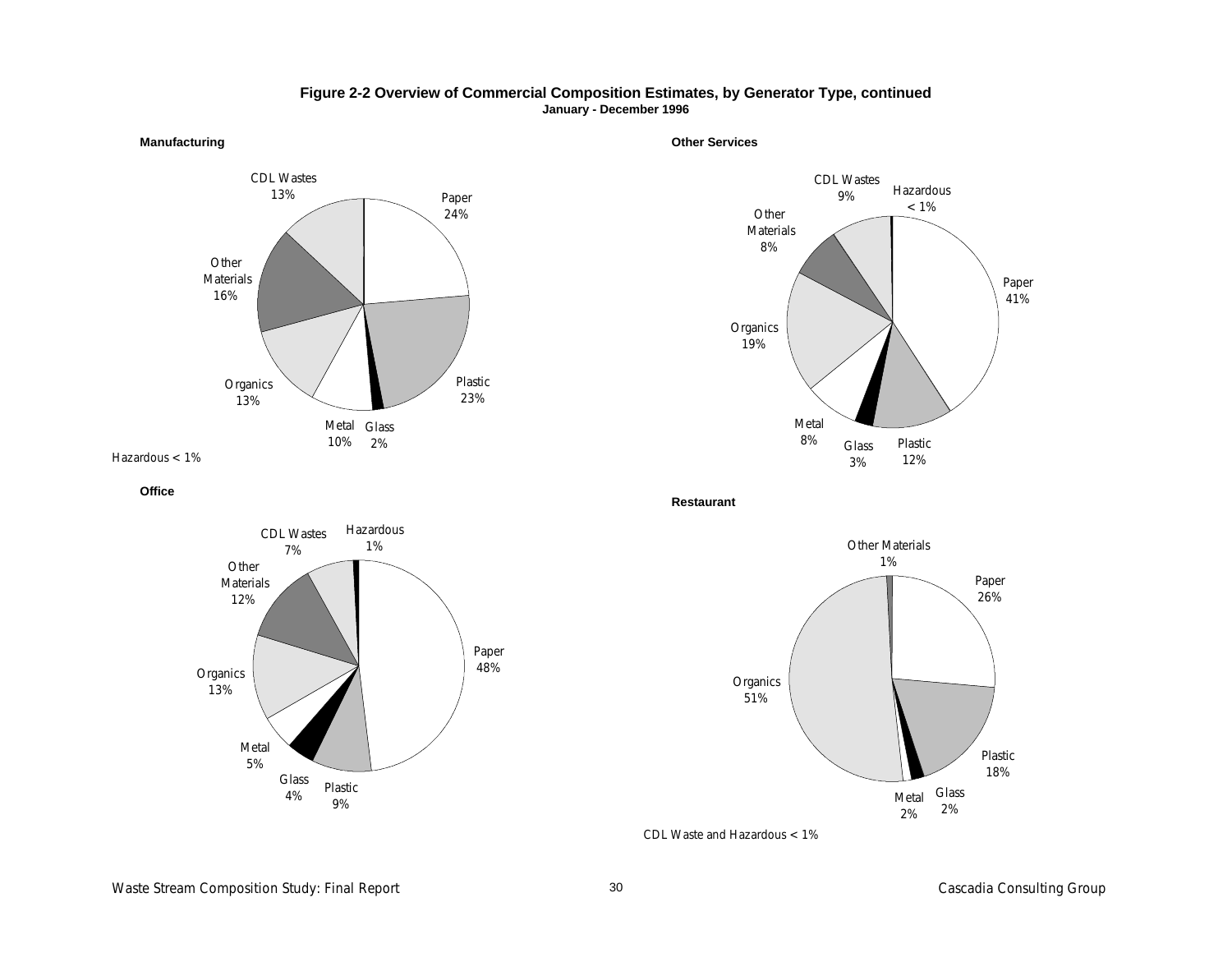

**Figure 2-2 Overview of Commercial Composition Estimates, by Generator Type, continued January - December 1996**

**Wholesale**

Plastic 20% Metal 5% Glass and Hazardous <1%

Other Materials 3%

CDL Wastes 4%

Hazardous <1%

**Transportation**





**Mixed Commercial Generators**

Organics 27%



Paper 41%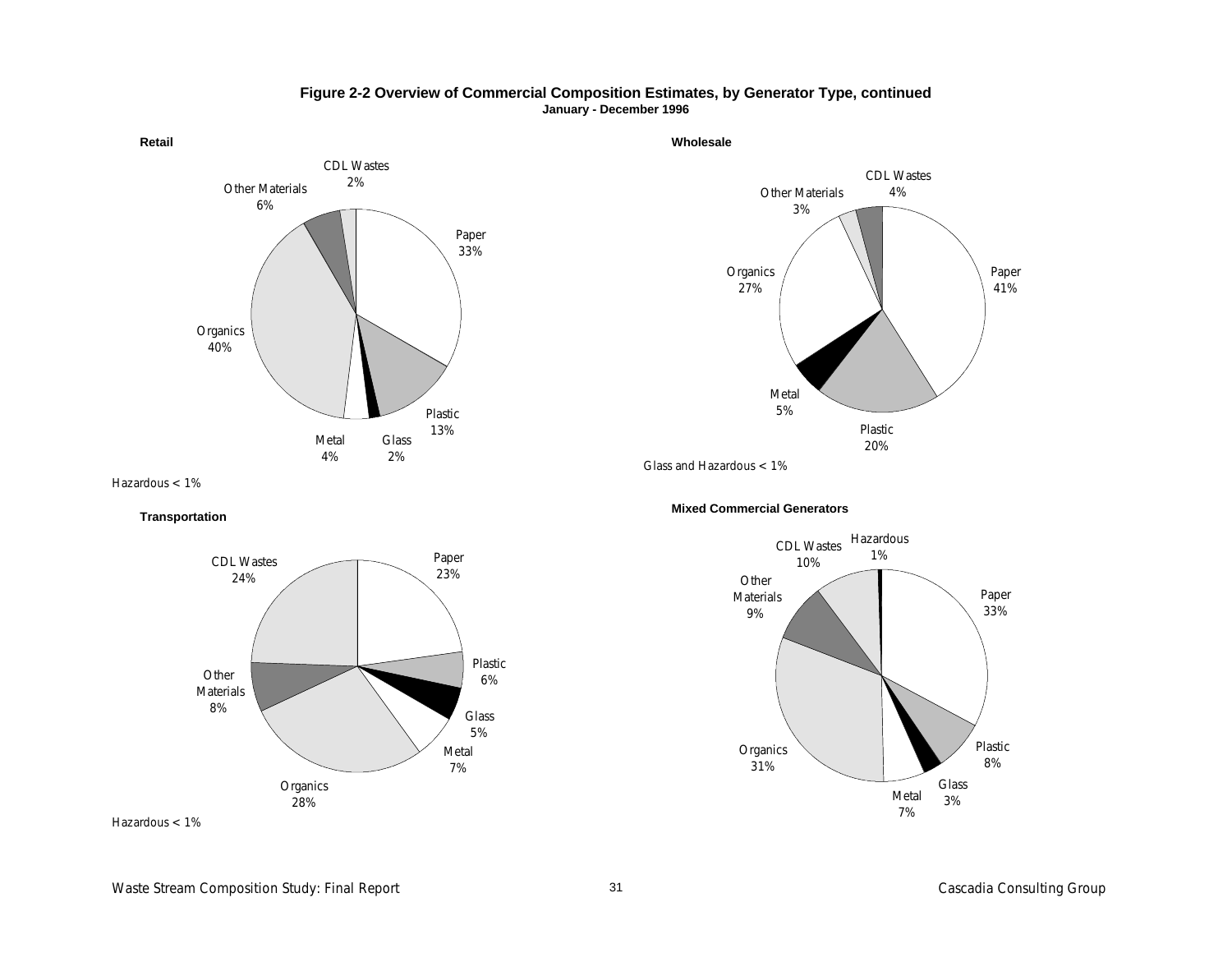### **Table 2-9 Composition by Weight: Construction, Demolition & Landclearing January - December 1996**

|                                | Mean    | Low     | High |                                  | Mean  | Low   | <b>High</b> |
|--------------------------------|---------|---------|------|----------------------------------|-------|-------|-------------|
| Paper                          | 4.4%    |         |      | <b>Organics</b>                  | 0.1%  |       |             |
| Newspaper                      | 0.0%    | 0.0%    | 0.0% | Pallets                          | 0.0%  | 0.0%  | 0.0%        |
| OCC/Kraft, unwaxed             | 2.9%    | 0.0%    | 5.8% | Crates/Boxes                     | 0.0%  | 0.0%  | 0.0%        |
| OCC/Kraft, waxed               | 0.0%    | 0.0%    | 0.0% | Leaves and Grass                 | 0.0%  | 0.0%  | 0.0%        |
| Office Paper                   | 0.0%    | 0.0%    | 0.0% | Prunings                         | 0.0%  | 0.0%  | 0.0%        |
| Computer Paper                 | 0.0%    | 0.0%    | 0.0% | Food                             | 0.1%  | 0.0%  | 0.2%        |
| Mixed Low Grade                | 0.7%    | 0.0%    | 1.6% | <b>Other Materials</b>           | 9.5%  |       |             |
| Phone Books                    | 0.0%    | 0.0%    | 0.0% | Textiles/Clothing                | 0.2%  | 0.0%  | 0.5%        |
| Milk/Juice Polycoats           | 0.0%    | 0.0%    | 0.0% | Carpet/Upholstery                | 5.7%  | 0.0%  | 14.9%       |
| Frozen Food Polycoats          | 0.0%    | 0.0%    | 0.0% | Leather                          | 0.0%  | 0.0%  | 0.0%        |
| Compostable/Soiled             | 0.6%    | 0.0%    | 1.6% | <b>Disposable Diapers</b>        | 0.0%  | 0.0%  | 0.0%        |
| Paper/Other Materials          | 0.1%    | 0.0%    | 0.4% | Animal By-Products               | 0.0%  | 0.0%  | 0.0%        |
| Other Paper                    | 0.0%    | 0.0%    | 0.0% | <b>Rubber Products</b>           | 0.4%  | 0.0%  | 0.8%        |
| <b>Plastic</b>                 | 4.4%    |         |      | <b>Tires</b>                     | 0.0%  | 0.0%  | 0.0%        |
| PET Pop & Liquor               | 0.1%    | 0.0%    | 0.1% | Ash                              | 0.0%  | 0.0%  | 0.0%        |
| Other PET Bottles              | 0.0%    | 0.0%    | 0.0% | Furniture                        | 0.0%  | 0.0%  | 0.0%        |
| HDPE Milk & Juice              | 0.0%    | 0.0%    | 0.0% | Mattresses                       | 0.0%  | 0.0%  | 0.0%        |
| <b>Other HDPE Bottles</b>      | 0.0%    | 0.0%    | 0.0% | <b>Small Appliances</b>          | 0.0%  | 0.0%  | 0.0%        |
| <b>Other Plastic Bottles</b>   | 0.0%    | 0.0%    | 0.0% | A/V Equipment                    | 0.0%  | 0.0%  | 0.0%        |
| Jars & Tubs                    | 0.0%    | 0.0%    | 0.0% | Ceramics/Porcelain               | 0.0%  | 0.0%  | 0.0%        |
| <b>Expanded Polystyrene</b>    | 0.1%    | 0.0%    | 0.2% | Non-distinct Fines               | 0.0%  | 0.0%  | 0.0%        |
| Other Rigid Packaging          | 0.3%    | 0.0%    | 0.8% | Misc. Organics                   | 0.0%  | 0.0%  | 0.0%        |
| Grocery/Bread Bags             | 0.0%    | 0.0%    | 0.0% | Misc. Inorganics                 | 3.2%  | 0.0%  | 8.7%        |
| Garbage Bags                   | $0.0\%$ | 0.0%    | 0.0% | <b>CDL Wastes</b>                | 73.0% |       |             |
| Other Film                     | 3.3%    | 0.8%    | 5.7% | <b>Dimension Lumber</b>          | 6.5%  | 1.4%  | 11.7%       |
| <b>Plastic Products</b>        | 0.7%    | 0.0%    | 1.6% | Other Untreated Wood             | 0.0%  | 0.0%  | 0.0%        |
| <b>Plastic/Other Materials</b> | 0.0%    | 0.0%    | 0.0% | <b>Treated Wood</b>              | 0.1%  | 0.0%  | 0.2%        |
| <b>Glass</b>                   | 0.2%    |         |      | <b>Contaminated Wood</b>         | 1.4%  | 0.0%  | 3.4%        |
| Clear Beverage                 | 0.1%    | 0.0%    | 0.3% | New Gypsum Scrap                 | 7.8%  | 0.0%  | 20.1%       |
| Green Beverage                 | 0.0%    | 0.0%    | 0.0% | Demo Gypsum Scrap                | 36.6% | 11.1% | 62.2%       |
| Brown Beverage                 | 0.0%    | 0.0%    | 0.1% | Fiberglass Insulation            | 0.8%  | 0.0%  | 2.1%        |
| <b>Container Glass</b>         | $0.0\%$ | 0.0%    | 0.0% | Rock/Concrete/Brick              | 8.2%  | 0.0%  | 21.1%       |
| <b>Fluorescent Tubes</b>       | 0.0%    | 0.0%    | 0.0% | Asphaltic Roofing                | 0.0%  | 0.0%  | 0.0%        |
| Other Glass                    | 0.0%    | 0.0%    | 0.0% | <b>Other Construction Debris</b> | 3.1%  | 0.9%  | 5.4%        |
| Metal                          | 8.4%    |         |      | Sand/Soil/Dirt                   | 8.3%  | 0.0%  | 21.4%       |
| Aluminum Cans                  | $0.0\%$ | 0.0%    | 0.1% | <b>Hazardous</b>                 | 0.0%  |       |             |
| Alum. Foil/Containers          | 0.0%    | 0.0%    | 0.0% | <b>Latex Paints</b>              | 0.0%  | 0.0%  | 0.0%        |
| Other Aluminum                 | 0.3%    | 0.0%    | 0.7% | Hazardous Adhesives/Glues        | 0.0%  | 0.0%  | 0.0%        |
| Other Nonferrous               | 2.5%    | 0.0%    | 6.7% | NonHazardous Adhesives/Glues     | 0.0%  | 0.0%  | $0.0\%$     |
| Tin Food Cans                  | 0.1%    | 0.0%    | 0.3% | Oil-based Paints/Solvents        | 0.0%  | 0.0%  | 0.0%        |
| <b>Empty Aerosol Cans</b>      | 0.0%    | $0.0\%$ | 0.0% | Cleaners                         | 0.0%  | 0.0%  | 0.0%        |
| Other Ferrous                  | 5.4%    | 2.0%    | 8.8% | Pesticides/Herbicides            | 0.0%  | 0.0%  | 0.0%        |
| Mixed Metals/Materials         | 0.1%    | 0.0%    | 0.2% | Dry-Cell Batteries               | 0.0%  | 0.0%  | 0.0%        |
|                                |         |         |      | Wet-Cell Batteries               | 0.0%  | 0.0%  | 0.0%        |
|                                |         |         |      | Gasoline/Kerosene                | 0.0%  | 0.0%  | 0.0%        |
|                                |         |         |      | Motor Oil/Diesel Oil             | 0.0%  | 0.0%  | 0.0%        |
|                                |         |         |      | Asbestos                         | 0.0%  | 0.0%  | 0.0%        |
|                                |         |         |      | Explosives                       | 0.0%  | 0.0%  | 0.0%        |
|                                |         |         |      | Other Hazardous Chemicals        | 0.0%  | 0.0%  | 0.0%        |
| Sample Count                   | 5       |         |      | Other NonHazardous Chemicals     | 0.0%  | 0.0%  | 0.0%        |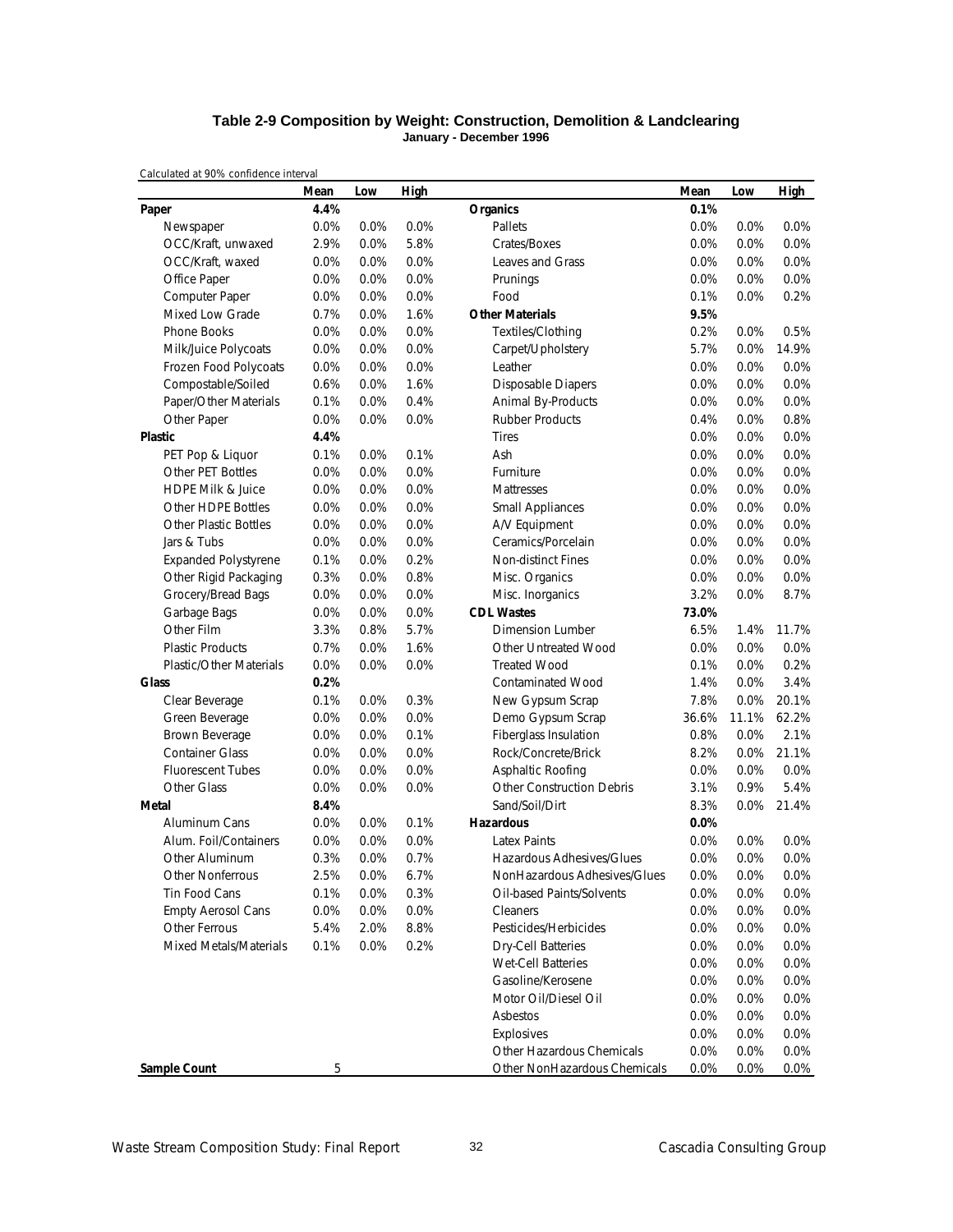### **Table 2-10 Composition by Weight: Education January - December 1996**

|                                | Mean  | Low   | High  |                                  | Mean  | Low     | <b>High</b> |
|--------------------------------|-------|-------|-------|----------------------------------|-------|---------|-------------|
| Paper                          | 42.8% |       |       | <b>Organics</b>                  | 23.4% |         |             |
| Newspaper                      | 5.0%  | 2.8%  | 7.1%  | Pallets                          | 0.0%  | 0.0%    | 0.0%        |
| OCC/Kraft, unwaxed             | 4.9%  | 3.5%  | 6.3%  | Crates/Boxes                     | 0.0%  | 0.0%    | 0.0%        |
| OCC/Kraft, waxed               | 0.5%  | 0.0%  | 1.0%  | Leaves and Grass                 | 0.3%  | 0.0%    | 0.7%        |
| Office Paper                   | 1.6%  | 0.7%  | 2.5%  | Prunings                         | 0.0%  | 0.0%    | 0.0%        |
| Computer Paper                 | 0.2%  | 0.0%  | 0.4%  | Food                             | 23.0% | 15.3%   | 30.8%       |
| <b>Mixed Low Grade</b>         | 10.5% | 7.7%  | 13.4% | <b>Other Materials</b>           | 5.2%  |         |             |
| <b>Phone Books</b>             | 0.0%  | 0.0%  | 0.0%  | Textiles/Clothing                | 1.0%  | 0.2%    | 1.9%        |
| Milk/Juice Polycoats           | 0.7%  | 0.4%  | 1.0%  | Carpet/Upholstery                | 0.3%  | 0.0%    | 0.6%        |
| Frozen Food Polycoats          | 0.1%  | 0.0%  | 0.2%  | Leather                          | 0.0%  | 0.0%    | 0.0%        |
| Compostable/Soiled             | 17.3% | 12.1% | 22.4% | Disposable Diapers               | 0.1%  | 0.0%    | 0.1%        |
| Paper/Other Materials          | 0.7%  | 0.0%  | 1.5%  | Animal By-Products               | 0.0%  | 0.0%    | 0.1%        |
| Other Paper                    | 1.3%  | 0.0%  | 3.2%  | <b>Rubber Products</b>           | 1.3%  | 0.0%    | 2.7%        |
| <b>Plastic</b>                 | 11.3% |       |       | <b>Tires</b>                     | 0.0%  | 0.0%    | 0.0%        |
| PET Pop & Liquor               | 0.3%  | 0.2%  | 0.4%  | Ash                              | 0.0%  | 0.0%    | 0.0%        |
| Other PET Bottles              | 0.1%  | 0.0%  | 0.2%  | Furniture                        | 0.0%  | 0.0%    | 0.0%        |
| <b>HDPE Milk &amp; Juice</b>   | 0.5%  | 0.3%  | 0.7%  | Mattresses                       | 0.0%  | 0.0%    | 0.0%        |
| Other HDPE Bottles             | 0.3%  | 0.1%  | 0.5%  | <b>Small Appliances</b>          | 0.3%  | 0.0%    | 0.8%        |
| <b>Other Plastic Bottles</b>   | 0.1%  | 0.0%  | 0.3%  | A/V Equipment                    | 0.0%  | 0.0%    | 0.1%        |
| Jars & Tubs                    | 0.4%  | 0.2%  | 0.6%  | Ceramics/Porcelain               | 0.2%  | 0.0%    | 0.4%        |
| <b>Expanded Polystyrene</b>    | 0.2%  | 0.1%  | 0.4%  | <b>Non-distinct Fines</b>        | 0.4%  | 0.1%    | 0.7%        |
| Other Rigid Packaging          | 0.9%  | 0.4%  | 1.4%  | Misc. Organics                   | 1.6%  | 0.0%    | 3.7%        |
| Grocery/Bread Bags             | 0.4%  | 0.1%  | 0.6%  | Misc. Inorganics                 | 0.1%  | 0.0%    | 0.1%        |
| Garbage Bags                   | 3.7%  | 2.8%  | 4.7%  | <b>CDL Wastes</b>                | 7.8%  |         |             |
| Other Film                     | 2.0%  | 1.4%  | 2.6%  | <b>Dimension Lumber</b>          | 1.1%  | 0.1%    | 2.1%        |
| <b>Plastic Products</b>        | 1.4%  | 0.2%  | 2.6%  | Other Untreated Wood             | 0.0%  | 0.0%    | 0.1%        |
| <b>Plastic/Other Materials</b> | 0.9%  | 0.1%  | 1.8%  | <b>Treated Wood</b>              | 1.3%  | 0.0%    | 2.9%        |
| <b>Glass</b>                   | 3.6%  |       |       | <b>Contaminated Wood</b>         | 0.0%  | 0.0%    | 0.1%        |
| Clear Beverage                 | 2.3%  | 1.3%  | 3.2%  | New Gypsum Scrap                 | 0.0%  | 0.0%    | 0.0%        |
| Green Beverage                 | 0.5%  | 0.1%  | 0.9%  | Demo Gypsum Scrap                | 1.0%  | 0.0%    | 2.4%        |
| Brown Beverage                 | 0.4%  | 0.1%  | 0.8%  | Fiberglass Insulation            | 0.0%  | 0.0%    | 0.0%        |
| <b>Container Glass</b>         | 0.2%  | 0.1%  | 0.3%  | Rock/Concrete/Brick              | 1.0%  | 0.0%    | 2.7%        |
| <b>Fluorescent Tubes</b>       | 0.0%  | 0.0%  | 0.1%  | Asphaltic Roofing                | 0.0%  | 0.0%    | 0.0%        |
| Other Glass                    | 0.2%  | 0.0%  | 0.4%  | <b>Other Construction Debris</b> | 2.8%  | 0.0%    | 6.5%        |
| Metal                          | 5.8%  |       |       | Sand/Soil/Dirt                   | 0.6%  | 0.0%    | 1.3%        |
| Aluminum Cans                  | 0.8%  | 0.5%  | 1.1%  | Hazardous                        | 0.1%  |         |             |
| Alum. Foil/Containers          | 0.2%  | 0.0%  | 0.4%  | <b>Latex Paints</b>              | 0.0%  | 0.0%    | 0.0%        |
| Other Aluminum                 | 0.1%  | 0.0%  | 0.2%  | Hazardous Adhesives/Glues        | 0.1%  | 0.0%    | 0.2%        |
| Other Nonferrous               | 0.0%  | 0.0%  | 0.1%  | NonHazardous Adhesives/Glues     | 0.0%  | 0.0%    | 0.0%        |
| Tin Food Cans                  | 1.7%  | 1.1%  | 2.4%  | Oil-based Paints/Solvents        | 0.0%  | 0.0%    | 0.0%        |
| <b>Empty Aerosol Cans</b>      | 0.1%  | 0.0%  | 0.1%  | Cleaners                         | 0.0%  | 0.0%    | 0.0%        |
| Other Ferrous                  | 1.7%  | 0.0%  | 4.3%  | Pesticides/Herbicides            | 0.0%  | 0.0%    | 0.0%        |
| Mixed Metals/Materials         | 1.2%  | 0.0%  | 3.0%  | <b>Dry-Cell Batteries</b>        | 0.0%  | 0.0%    | 0.0%        |
|                                |       |       |       | <b>Wet-Cell Batteries</b>        | 0.0%  | 0.0%    | 0.0%        |
|                                |       |       |       | Gasoline/Kerosene                | 0.0%  | 0.0%    | 0.0%        |
|                                |       |       |       | Motor Oil/Diesel Oil             | 0.0%  | 0.0%    | 0.0%        |
|                                |       |       |       | Asbestos                         | 0.0%  | 0.0%    | 0.0%        |
|                                |       |       |       | Explosives                       | 0.0%  | 0.0%    | 0.0%        |
|                                |       |       |       | Other Hazardous Chemicals        | 0.0%  | 0.0%    | 0.0%        |
| <b>Sample Count</b>            | 15    |       |       | Other NonHazardous Chemicals     | 0.1%  | $0.0\%$ | 0.2%        |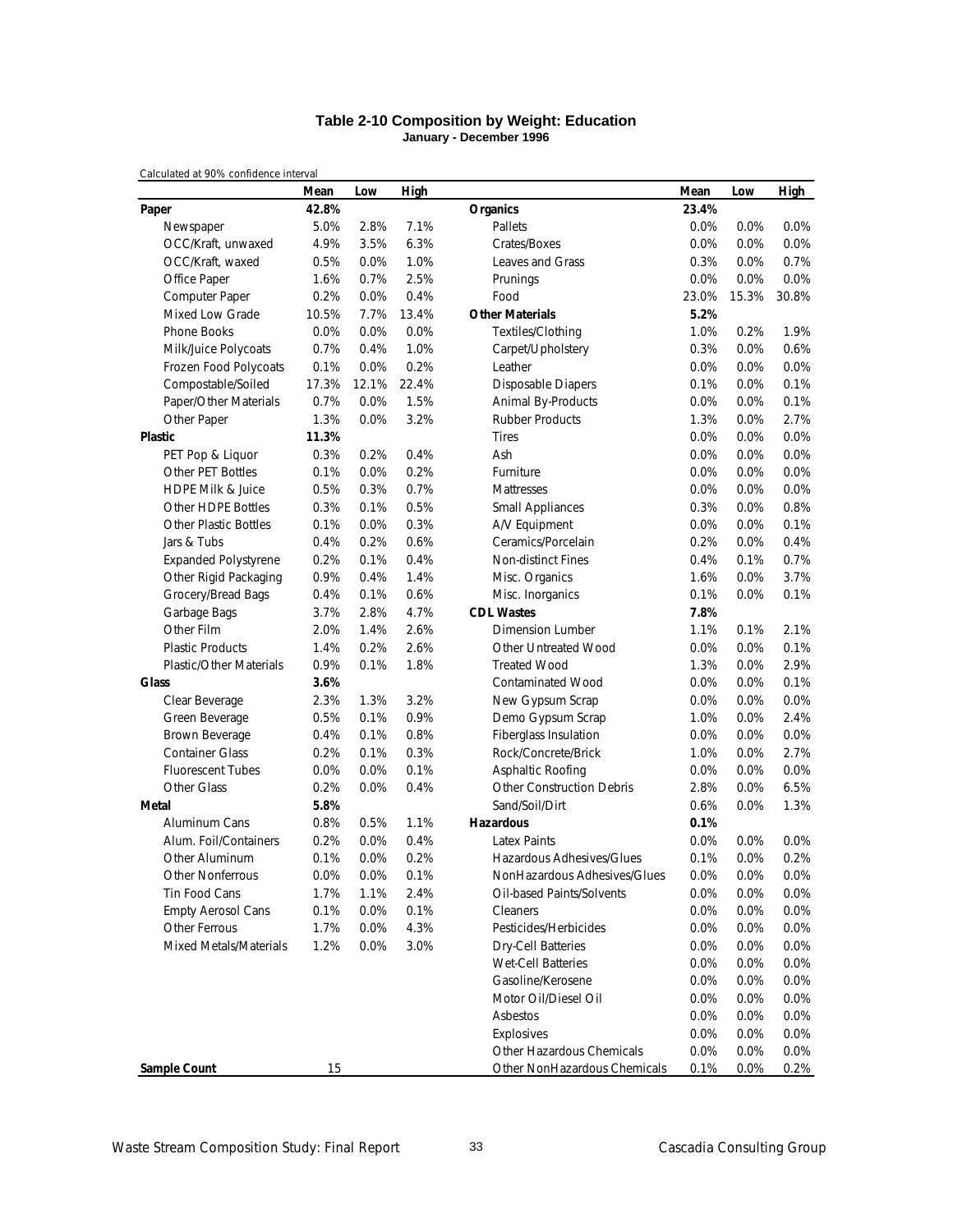### **Table 2-11 Composition by Weight: Health Care January - December 1996**

|                                | Mean  | Low     | High  |                                  | Mean    | Low  | <b>High</b> |
|--------------------------------|-------|---------|-------|----------------------------------|---------|------|-------------|
| Paper                          | 46.6% |         |       | <b>Organics</b>                  | 11.7%   |      |             |
| Newspaper                      | 1.8%  | 0.9%    | 2.7%  | Pallets                          | 0.0%    | 0.0% | 0.0%        |
| OCC/Kraft, unwaxed             | 2.6%  | 0.8%    | 4.4%  | Crates/Boxes                     | 0.0%    | 0.0% | 0.0%        |
| OCC/Kraft, waxed               | 0.3%  | 0.0%    | 0.8%  | Leaves and Grass                 | 0.8%    | 0.0% | 1.9%        |
| Office Paper                   | 3.3%  | 0.8%    | 5.7%  | Prunings                         | 0.0%    | 0.0% | 0.0%        |
| Computer Paper                 | 0.5%  | 0.0%    | 1.0%  | Food                             | 10.9%   | 5.1% | 16.6%       |
| <b>Mixed Low Grade</b>         | 12.4% | 6.1%    | 18.7% | <b>Other Materials</b>           | 7.7%    |      |             |
| Phone Books                    | 0.3%  | 0.0%    | 0.8%  | Textiles/Clothing                | 1.2%    | 0.0% | 2.8%        |
| Milk/Juice Polycoats           | 0.4%  | 0.1%    | 0.7%  | Carpet/Upholstery                | 1.1%    | 0.0% | 2.3%        |
| Frozen Food Polycoats          | 0.1%  | 0.0%    | 0.2%  | Leather                          | 0.0%    | 0.0% | $0.0\%$     |
| Compostable/Soiled             | 22.5% | 15.7%   | 29.4% | Disposable Diapers               | 1.8%    | 0.0% | 4.0%        |
| Paper/Other Materials          | 1.3%  | 0.3%    | 2.3%  | Animal By-Products               | 0.0%    | 0.0% | 0.0%        |
| Other Paper                    | 1.2%  | 0.0%    | 3.0%  | <b>Rubber Products</b>           | 1.7%    | 0.5% | 2.9%        |
| <b>Plastic</b>                 | 16.5% |         |       | <b>Tires</b>                     | 0.0%    | 0.0% | 0.0%        |
| PET Pop & Liquor               | 0.1%  | 0.0%    | 0.2%  | Ash                              | 0.0%    | 0.0% | 0.0%        |
| Other PET Bottles              | 0.1%  | 0.0%    | 0.1%  | Furniture                        | 0.2%    | 0.0% | 0.4%        |
| <b>HDPE Milk &amp; Juice</b>   | 0.2%  | 0.1%    | 0.2%  | Mattresses                       | 0.0%    | 0.0% | 0.0%        |
| Other HDPE Bottles             | 0.3%  | 0.1%    | 0.5%  | <b>Small Appliances</b>          | 0.0%    | 0.0% | 0.0%        |
| <b>Other Plastic Bottles</b>   | 0.3%  | 0.1%    | 0.4%  | A/V Equipment                    | 0.0%    | 0.0% | 0.0%        |
| Jars & Tubs                    | 0.3%  | 0.2%    | 0.4%  | Ceramics/Porcelain               | 0.0%    | 0.0% | 0.1%        |
| <b>Expanded Polystyrene</b>    | 0.7%  | 0.3%    | 1.2%  | Non-distinct Fines               | 0.8%    | 0.3% | 1.4%        |
| Other Rigid Packaging          | 0.8%  | 0.5%    | 1.1%  | Misc. Organics                   | 0.0%    | 0.0% | 0.0%        |
| Grocery/Bread Bags             | 0.3%  | 0.0%    | 0.6%  | Misc. Inorganics                 | 0.9%    | 0.0% | 1.9%        |
| Garbage Bags                   | 5.0%  | 1.6%    | 8.5%  | <b>CDL Wastes</b>                | 4.9%    |      |             |
| Other Film                     | 7.3%  | 0.3%    | 14.3% | Dimension Lumber                 | 0.4%    | 0.0% | 1.1%        |
| <b>Plastic Products</b>        | 0.9%  | 0.2%    | 1.7%  | Other Untreated Wood             | 0.0%    | 0.0% | $0.0\%$     |
| <b>Plastic/Other Materials</b> | 0.3%  | 0.0%    | 0.6%  | <b>Treated Wood</b>              | 0.2%    | 0.0% | 0.5%        |
| <b>Glass</b>                   | 1.5%  |         |       | <b>Contaminated Wood</b>         | 0.5%    | 0.0% | 1.3%        |
| Clear Beverage                 | 1.2%  | 0.7%    | 1.8%  | New Gypsum Scrap                 | 0.0%    | 0.0% | 0.0%        |
| Green Beverage                 | 0.2%  | 0.0%    | 0.3%  | Demo Gypsum Scrap                | 0.0%    | 0.0% | 0.0%        |
| Brown Beverage                 | 0.0%  | 0.0%    | 0.0%  | Fiberglass Insulation            | 0.0%    | 0.0% | 0.0%        |
| <b>Container Glass</b>         | 0.0%  | 0.0%    | 0.0%  | Rock/Concrete/Brick              | 3.0%    | 0.0% | 7.8%        |
| <b>Fluorescent Tubes</b>       | 0.0%  | 0.0%    | 0.0%  | Asphaltic Roofing                | 0.0%    | 0.0% | 0.0%        |
| Other Glass                    | 0.0%  | 0.0%    | 0.1%  | <b>Other Construction Debris</b> | 0.7%    | 0.0% | 1.9%        |
| Metal                          | 2.8%  |         |       | Sand/Soil/Dirt                   | 0.1%    | 0.0% | 0.2%        |
| Aluminum Cans                  | 0.3%  | 0.2%    | 0.4%  | <b>Hazardous</b>                 | 8.4%    |      |             |
| Alum. Foil/Containers          | 0.2%  | 0.0%    | 0.6%  | <b>Latex Paints</b>              | 0.0%    | 0.0% | 0.0%        |
| Other Aluminum                 | 0.2%  | 0.0%    | 0.4%  | Hazardous Adhesives/Glues        | 0.0%    | 0.0% | 0.0%        |
| Other Nonferrous               | 0.3%  | 0.0%    | 0.7%  | NonHazardous Adhesives/Glues     | 0.0%    | 0.0% | $0.0\%$     |
| Tin Food Cans                  | 0.3%  | 0.1%    | 0.5%  | Oil-based Paints/Solvents        | $0.0\%$ | 0.0% | 0.0%        |
| <b>Empty Aerosol Cans</b>      | 0.0%  | $0.0\%$ | 0.0%  | Cleaners                         | 0.0%    | 0.0% | 0.0%        |
| Other Ferrous                  | 0.9%  | 0.0%    | 1.8%  | Pesticides/Herbicides            | 0.0%    | 0.0% | 0.0%        |
| Mixed Metals/Materials         | 0.6%  | 0.2%    | 1.0%  | <b>Dry-Cell Batteries</b>        | 0.0%    | 0.0% | 0.1%        |
|                                |       |         |       | Wet-Cell Batteries               | 0.0%    | 0.0% | 0.0%        |
|                                |       |         |       | Gasoline/Kerosene                | 0.0%    | 0.0% | 0.0%        |
|                                |       |         |       | Motor Oil/Diesel Oil             | 0.0%    | 0.0% | 0.0%        |
|                                |       |         |       | Asbestos                         | 0.0%    | 0.0% | 0.0%        |
|                                |       |         |       | Explosives                       | 0.0%    | 0.0% | 0.0%        |
|                                |       |         |       | Other Hazardous Chemicals        | 8.2%    | 0.4% | 16.0%       |
| Sample Count                   | 9     |         |       | Other NonHazardous Chemicals     | 0.2%    | 0.0% | 0.5%        |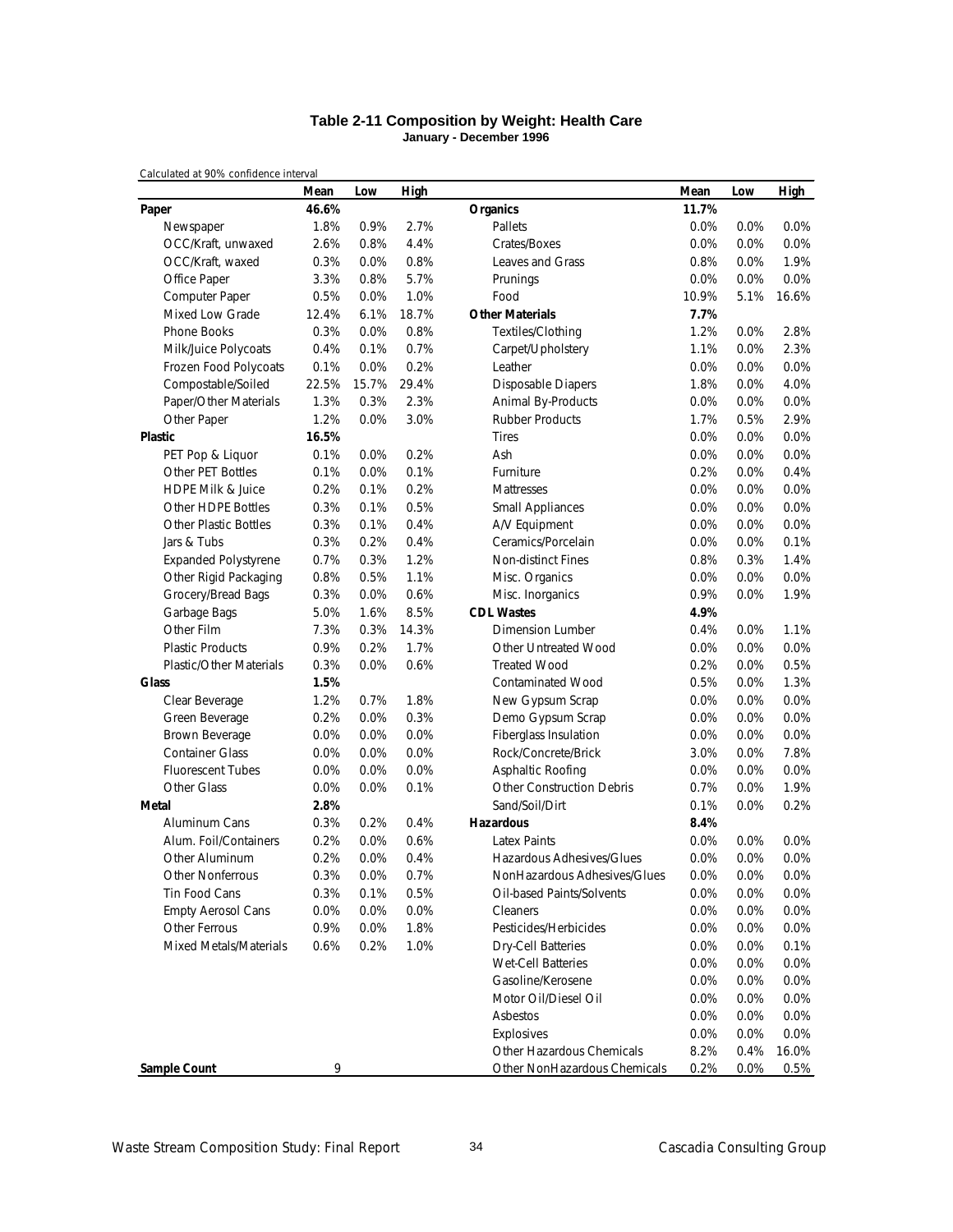### **Table 2-12 Composition by Weight: Hotel/Motel January - December 1996**

|                                | Mean  | Low  | High  |                                  | Mean  | Low   | <b>High</b> |
|--------------------------------|-------|------|-------|----------------------------------|-------|-------|-------------|
| Paper                          | 36.8% |      |       | <b>Organics</b>                  | 43.3% |       |             |
| Newspaper                      | 11.0% | 2.2% | 19.8% | Pallets                          | 0.0%  | 0.0%  | 0.0%        |
| OCC/Kraft, unwaxed             | 2.8%  | 1.4% | 4.2%  | Crates/Boxes                     | 0.6%  | 0.0%  | 1.6%        |
| OCC/Kraft, waxed               | 2.4%  | 0.0% | 6.2%  | Leaves and Grass                 | 0.0%  | 0.0%  | 0.0%        |
| Office Paper                   | 0.8%  | 0.3% | 1.3%  | Prunings                         | 0.0%  | 0.0%  | 0.0%        |
| Computer Paper                 | 0.0%  | 0.0% | 0.0%  | Food                             | 42.7% | 28.3% | 57.1%       |
| <b>Mixed Low Grade</b>         | 9.2%  | 5.2% | 13.2% | <b>Other Materials</b>           | 2.7%  |       |             |
| Phone Books                    | 0.0%  | 0.0% | 0.0%  | Textiles/Clothing                | 1.1%  | 0.1%  | 2.1%        |
| Milk/Juice Polycoats           | 0.2%  | 0.0% | 0.5%  | Carpet/Upholstery                | 0.0%  | 0.0%  | 0.1%        |
| Frozen Food Polycoats          | 0.0%  | 0.0% | 0.0%  | Leather                          | 0.0%  | 0.0%  | 0.0%        |
| Compostable/Soiled             | 10.2% | 2.4% | 18.1% | <b>Disposable Diapers</b>        | 0.3%  | 0.0%  | 0.8%        |
| Paper/Other Materials          | 0.1%  | 0.0% | 0.3%  | Animal By-Products               | 0.0%  | 0.0%  | 0.0%        |
| Other Paper                    | 0.0%  | 0.0% | 0.0%  | <b>Rubber Products</b>           | 0.1%  | 0.0%  | 0.2%        |
| <b>Plastic</b>                 | 10.1% |      |       | <b>Tires</b>                     | 0.0%  | 0.0%  | 0.0%        |
| PET Pop & Liquor               | 0.1%  | 0.0% | 0.3%  | Ash                              | 0.0%  | 0.0%  | 0.0%        |
| Other PET Bottles              | 0.1%  | 0.0% | 0.2%  | Furniture                        | 0.0%  | 0.0%  | 0.0%        |
| <b>HDPE Milk &amp; Juice</b>   | 0.1%  | 0.0% | 0.3%  | <b>Mattresses</b>                | 0.0%  | 0.0%  | 0.0%        |
| Other HDPE Bottles             | 0.1%  | 0.0% | 0.1%  | <b>Small Appliances</b>          | 0.0%  | 0.0%  | 0.0%        |
| <b>Other Plastic Bottles</b>   | 0.0%  | 0.0% | 0.0%  | A/V Equipment                    | 0.0%  | 0.0%  | 0.0%        |
| Jars & Tubs                    | 2.0%  | 0.0% | 5.0%  | Ceramics/Porcelain               | 0.0%  | 0.0%  | 0.0%        |
| <b>Expanded Polystyrene</b>    | 0.0%  | 0.0% | 0.1%  | <b>Non-distinct Fines</b>        | 0.7%  | 0.0%  | 1.8%        |
| Other Rigid Packaging          | 0.1%  | 0.0% | 0.3%  | Misc. Organics                   | 0.3%  | 0.0%  | 0.7%        |
| Grocery/Bread Bags             | 0.9%  | 0.0% | 2.0%  | Misc. Inorganics                 | 0.3%  | 0.0%  | 0.7%        |
| Garbage Bags                   | 2.6%  | 0.5% | 4.7%  | <b>CDL Wastes</b>                | 0.2%  |       |             |
| Other Film                     | 2.3%  | 1.7% | 2.9%  | <b>Dimension Lumber</b>          | 0.0%  | 0.0%  | 0.0%        |
| <b>Plastic Products</b>        | 0.8%  | 0.0% | 1.8%  | Other Untreated Wood             | 0.0%  | 0.0%  | 0.0%        |
| <b>Plastic/Other Materials</b> | 0.8%  | 0.2% | 1.5%  | <b>Treated Wood</b>              | 0.0%  | 0.0%  | 0.0%        |
| <b>Glass</b>                   | 4.1%  |      |       | <b>Contaminated Wood</b>         | 0.2%  | 0.0%  | 0.4%        |
| Clear Beverage                 | 1.7%  | 0.3% | 3.1%  | New Gypsum Scrap                 | 0.0%  | 0.0%  | 0.0%        |
| Green Beverage                 | 0.7%  | 0.2% | 1.2%  | Demo Gypsum Scrap                | 0.0%  | 0.0%  | 0.0%        |
| Brown Beverage                 | 0.2%  | 0.0% | 0.5%  | Fiberglass Insulation            | 0.0%  | 0.0%  | 0.0%        |
| <b>Container Glass</b>         | 0.0%  | 0.0% | 0.0%  | Rock/Concrete/Brick              | 0.0%  | 0.0%  | 0.0%        |
| <b>Fluorescent Tubes</b>       | 0.0%  | 0.0% | 0.0%  | Asphaltic Roofing                | 0.0%  | 0.0%  | 0.0%        |
| Other Glass                    | 1.5%  | 0.0% | 4.0%  | <b>Other Construction Debris</b> | 0.0%  | 0.0%  | 0.0%        |
| Metal                          | 2.4%  |      |       | Sand/Soil/Dirt                   | 0.0%  | 0.0%  | 0.0%        |
| Aluminum Cans                  | 0.2%  | 0.0% | 0.5%  | Hazardous                        | 0.4%  |       |             |
| Alum. Foil/Containers          | 0.1%  | 0.0% | 0.2%  | <b>Latex Paints</b>              | 0.0%  | 0.0%  | 0.0%        |
| Other Aluminum                 | 0.1%  | 0.0% | 0.3%  | Hazardous Adhesives/Glues        | 0.4%  | 0.0%  | 1.1%        |
| Other Nonferrous               | 0.0%  | 0.0% | 0.0%  | NonHazardous Adhesives/Glues     | 0.0%  | 0.0%  | 0.0%        |
| Tin Food Cans                  | 0.4%  | 0.3% | 0.6%  | Oil-based Paints/Solvents        | 0.0%  | 0.0%  | 0.0%        |
| <b>Empty Aerosol Cans</b>      | 0.1%  | 0.0% | 0.1%  | Cleaners                         | 0.0%  | 0.0%  | 0.0%        |
| Other Ferrous                  | 0.5%  | 0.0% | 1.1%  | Pesticides/Herbicides            | 0.0%  | 0.0%  | 0.0%        |
| Mixed Metals/Materials         | 0.9%  | 0.0% | 2.1%  | <b>Dry-Cell Batteries</b>        | 0.0%  | 0.0%  | 0.0%        |
|                                |       |      |       | Wet-Cell Batteries               | 0.0%  | 0.0%  | 0.0%        |
|                                |       |      |       | Gasoline/Kerosene                | 0.0%  | 0.0%  | 0.0%        |
|                                |       |      |       | Motor Oil/Diesel Oil             | 0.0%  | 0.0%  | 0.0%        |
|                                |       |      |       | Asbestos                         | 0.0%  | 0.0%  | 0.0%        |
|                                |       |      |       | Explosives                       | 0.0%  | 0.0%  | 0.0%        |
|                                |       |      |       | Other Hazardous Chemicals        | 0.0%  | 0.0%  | 0.0%        |
| Sample Count                   | 5     |      |       | Other NonHazardous Chemicals     | 0.0%  | 0.0%  | 0.0%        |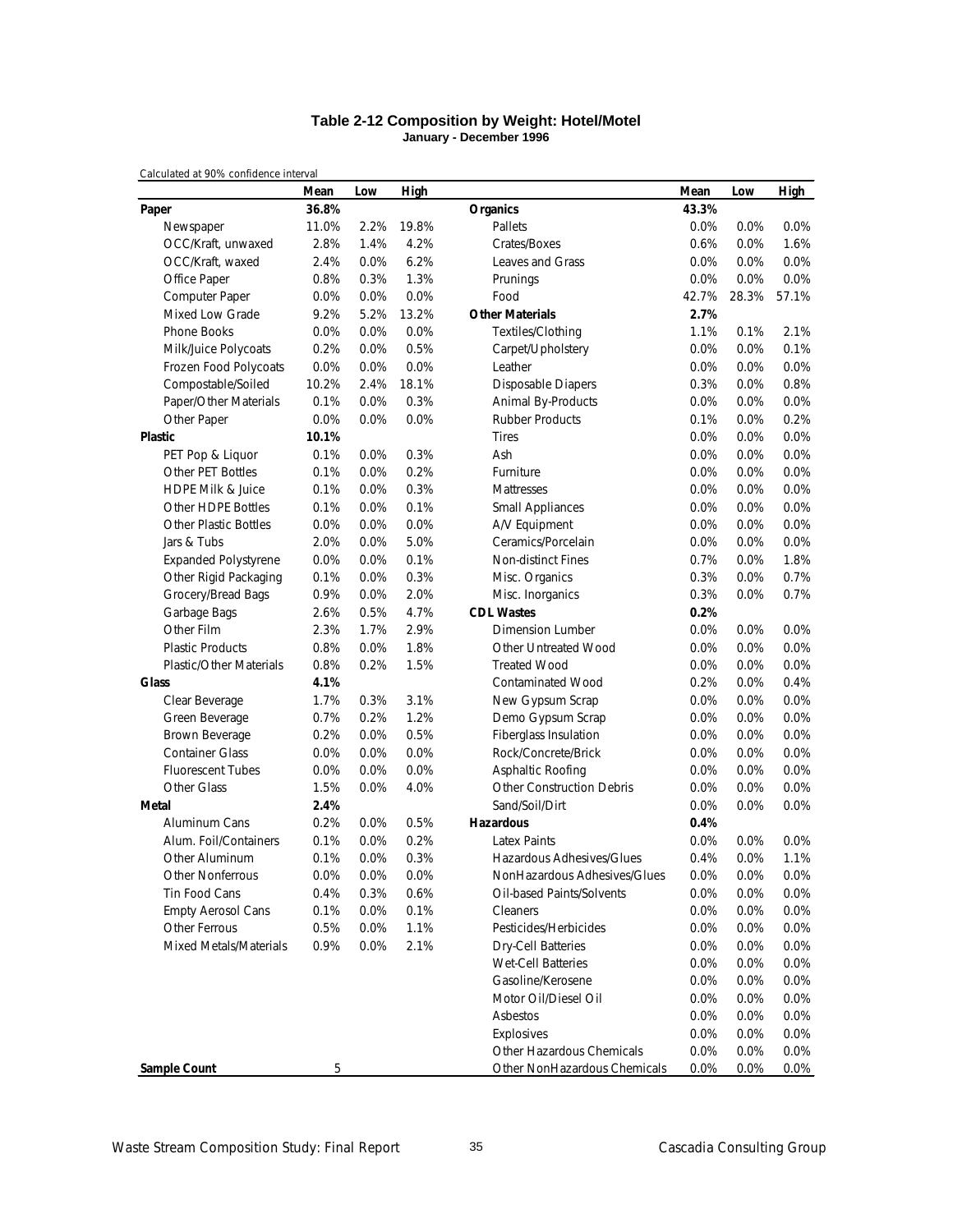### **Table 2-13 Composition by Weight: Manufacturing January - December 1996**

|                                | Mean  | Low     | High  |                                  | Mean  | Low     | <b>High</b> |
|--------------------------------|-------|---------|-------|----------------------------------|-------|---------|-------------|
| Paper                          | 23.6% |         |       | <b>Organics</b>                  | 12.9% |         |             |
| Newspaper                      | 0.6%  | 0.3%    | 0.9%  | Pallets                          | 4.5%  | 1.4%    | 7.5%        |
| OCC/Kraft, unwaxed             | 9.3%  | 6.2%    | 12.5% | Crates/Boxes                     | 1.6%  | 0.0%    | 3.5%        |
| OCC/Kraft, waxed               | 0.1%  | 0.0%    | 0.3%  | Leaves and Grass                 | 0.3%  | 0.0%    | 0.7%        |
| Office Paper                   | 1.0%  | 0.0%    | 2.1%  | Prunings                         | 0.0%  | 0.0%    | 0.0%        |
| Computer Paper                 | 0.3%  | 0.0%    | 0.6%  | Food                             | 6.6%  | 2.4%    | 10.9%       |
| <b>Mixed Low Grade</b>         | 5.5%  | 2.5%    | 8.5%  | <b>Other Materials</b>           | 15.9% |         |             |
| <b>Phone Books</b>             | 0.0%  | 0.0%    | 0.0%  | Textiles/Clothing                | 3.9%  | 0.4%    | 7.4%        |
| Milk/Juice Polycoats           | 2.2%  | 0.0%    | 5.6%  | Carpet/Upholstery                | 3.3%  | 0.8%    | 5.9%        |
| Frozen Food Polycoats          | 1.4%  | 0.0%    | 3.7%  | Leather                          | 0.0%  | 0.0%    | 0.0%        |
| Compostable/Soiled             | 2.4%  | 1.3%    | 3.5%  | Disposable Diapers               | 0.2%  | 0.0%    | 0.3%        |
| Paper/Other Materials          | 0.5%  | 0.3%    | 0.7%  | Animal By-Products               | 0.3%  | 0.0%    | 0.8%        |
| Other Paper                    | 0.2%  | 0.0%    | 0.4%  | <b>Rubber Products</b>           | 0.5%  | 0.1%    | 0.8%        |
| <b>Plastic</b>                 | 23.3% |         |       | <b>Tires</b>                     | 0.3%  | 0.0%    | 0.7%        |
| PET Pop & Liquor               | 0.1%  | 0.0%    | 0.1%  | Ash                              | 0.0%  | 0.0%    | 0.0%        |
| Other PET Bottles              | 0.0%  | 0.0%    | 0.0%  | Furniture                        | 2.4%  | 0.0%    | 5.6%        |
| <b>HDPE Milk &amp; Juice</b>   | 0.4%  | 0.0%    | 0.9%  | Mattresses                       | 0.0%  | 0.0%    | 0.0%        |
| Other HDPE Bottles             | 0.3%  | 0.1%    | 0.5%  | Small Appliances                 | 0.0%  | 0.0%    | 0.0%        |
| <b>Other Plastic Bottles</b>   | 0.0%  | 0.0%    | 0.0%  | A/V Equipment                    | 0.0%  | 0.0%    | 0.0%        |
| Jars & Tubs                    | 1.2%  | 0.0%    | 2.8%  | Ceramics/Porcelain               | 0.0%  | 0.0%    | 0.0%        |
| <b>Expanded Polystyrene</b>    | 0.4%  | 0.1%    | 0.7%  | <b>Non-distinct Fines</b>        | 0.6%  | 0.2%    | 1.1%        |
| Other Rigid Packaging          | 0.4%  | 0.1%    | 0.7%  | Misc. Organics                   | 1.5%  | 0.0%    | 3.3%        |
| Grocery/Bread Bags             | 0.1%  | 0.0%    | 0.1%  | Misc. Inorganics                 | 3.0%  | 0.0%    | 6.5%        |
| Garbage Bags                   | 0.8%  | 0.3%    | 1.3%  | <b>CDL Wastes</b>                | 13.1% |         |             |
| Other Film                     | 7.0%  | 3.9%    | 10.1% | <b>Dimension Lumber</b>          | 5.9%  | 1.6%    | 10.1%       |
| <b>Plastic Products</b>        | 4.5%  | 1.5%    | 7.4%  | Other Untreated Wood             | 0.1%  | 0.0%    | 0.1%        |
| <b>Plastic/Other Materials</b> | 8.2%  | 0.0%    | 16.8% | <b>Treated Wood</b>              | 2.0%  | 0.0%    | 3.9%        |
| <b>Glass</b>                   | 1.6%  |         |       | <b>Contaminated Wood</b>         | 0.3%  | 0.0%    | 0.7%        |
| Clear Beverage                 | 0.5%  | 0.2%    | 0.8%  | New Gypsum Scrap                 | 0.0%  | 0.0%    | 0.0%        |
| Green Beverage                 | 0.1%  | 0.0%    | 0.1%  | Demo Gypsum Scrap                | 0.0%  | 0.0%    | 0.0%        |
| Brown Beverage                 | 0.1%  | 0.0%    | 0.2%  | Fiberglass Insulation            | 0.1%  | 0.0%    | 0.4%        |
| <b>Container Glass</b>         | 0.1%  | 0.0%    | 0.1%  | Rock/Concrete/Brick              | 0.3%  | 0.0%    | 0.6%        |
| <b>Fluorescent Tubes</b>       | 0.0%  | 0.0%    | 0.0%  | Asphaltic Roofing                | 0.0%  | 0.0%    | 0.0%        |
| Other Glass                    | 0.9%  | 0.0%    | 2.4%  | <b>Other Construction Debris</b> | 0.0%  | 0.0%    | 0.0%        |
| Metal                          | 9.5%  |         |       | Sand/Soil/Dirt                   | 4.5%  | $0.0\%$ | 11.0%       |
| Aluminum Cans                  | 0.2%  | 0.1%    | 0.4%  | Hazardous                        | 0.0%  |         |             |
| Alum. Foil/Containers          | 0.0%  | 0.0%    | 0.1%  | <b>Latex Paints</b>              | 0.0%  | 0.0%    | 0.0%        |
| Other Aluminum                 | 0.0%  | 0.0%    | 0.0%  | Hazardous Adhesives/Glues        | 0.0%  | 0.0%    | 0.0%        |
| Other Nonferrous               | 0.6%  | 0.0%    | 1.5%  | NonHazardous Adhesives/Glues     | 0.0%  | 0.0%    | 0.0%        |
| Tin Food Cans                  | 1.1%  | $0.0\%$ | 2.3%  | Oil-based Paints/Solvents        | 0.0%  | 0.0%    | 0.0%        |
| <b>Empty Aerosol Cans</b>      | 0.1%  | 0.0%    | 0.1%  | Cleaners                         | 0.0%  | 0.0%    | 0.0%        |
| Other Ferrous                  | 6.3%  | 2.0%    | 10.6% | Pesticides/Herbicides            | 0.0%  | 0.0%    | 0.0%        |
| Mixed Metals/Materials         | 1.2%  | 0.6%    | 1.7%  | <b>Dry-Cell Batteries</b>        | 0.0%  | 0.0%    | 0.0%        |
|                                |       |         |       | <b>Wet-Cell Batteries</b>        | 0.0%  | 0.0%    | 0.0%        |
|                                |       |         |       | Gasoline/Kerosene                | 0.0%  | 0.0%    | 0.0%        |
|                                |       |         |       | Motor Oil/Diesel Oil             | 0.0%  | 0.0%    | 0.0%        |
|                                |       |         |       | Asbestos                         | 0.0%  | 0.0%    | 0.0%        |
|                                |       |         |       | Explosives                       | 0.0%  | 0.0%    | 0.0%        |
|                                |       |         |       | Other Hazardous Chemicals        | 0.0%  | 0.0%    | 0.0%        |
| <b>Sample Count</b>            | 25    |         |       | Other NonHazardous Chemicals     | 0.0%  | $0.0\%$ | 0.1%        |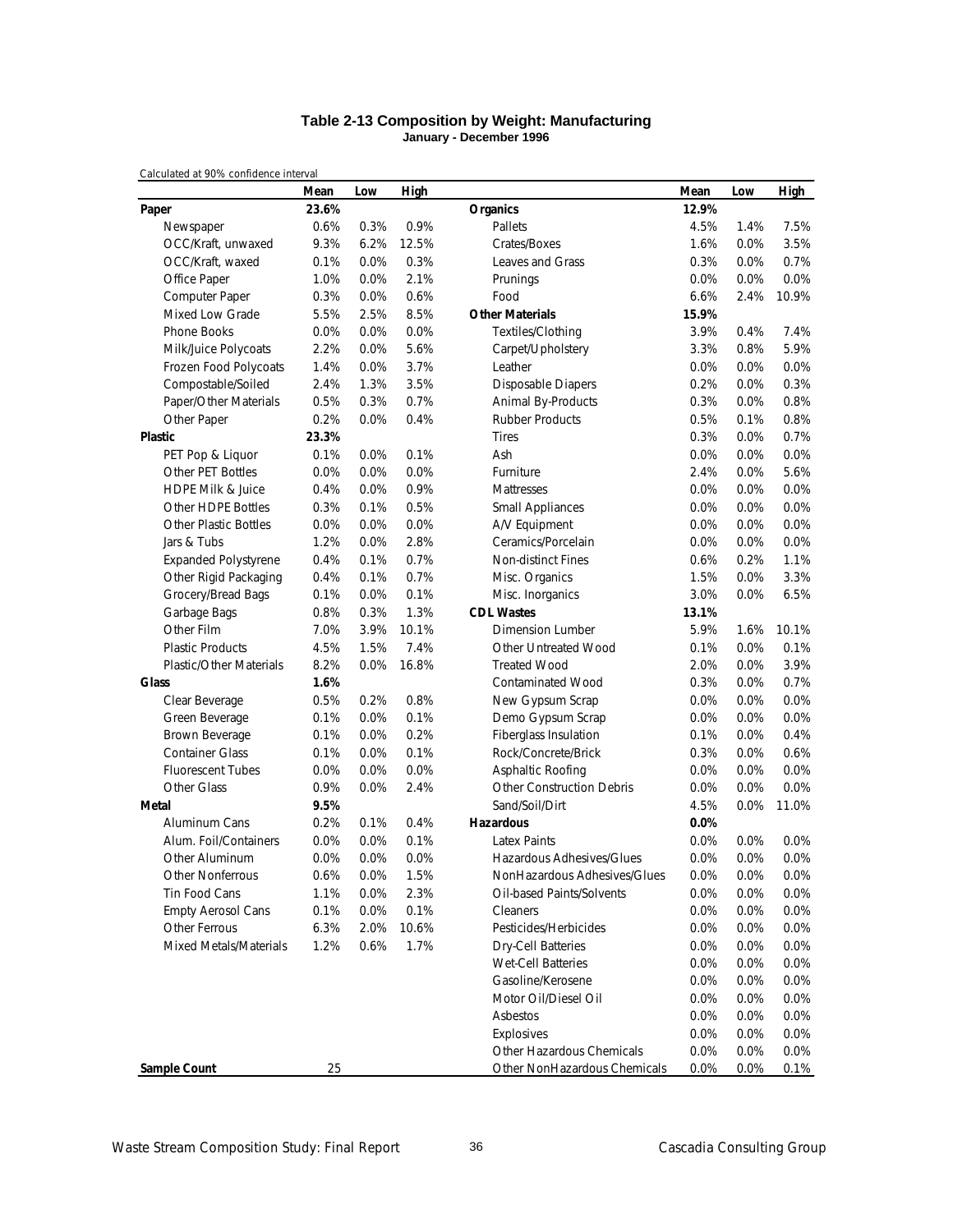#### **Table 2-14 Composition by Weight: Office January - December 1996**

|                                | Mean    | Low  | High  |                                  | Mean  | Low  | <b>High</b> |
|--------------------------------|---------|------|-------|----------------------------------|-------|------|-------------|
| Paper                          | 48.0%   |      |       | <b>Organics</b>                  | 13.2% |      |             |
| Newspaper                      | 3.4%    | 2.2% | 4.6%  | Pallets                          | 1.6%  | 0.0% | 4.1%        |
| OCC/Kraft, unwaxed             | 4.0%    | 2.2% | 5.8%  | Crates/Boxes                     | 0.0%  | 0.0% | 0.0%        |
| OCC/Kraft, waxed               | 0.0%    | 0.0% | 0.0%  | Leaves and Grass                 | 3.3%  | 0.2% | 6.5%        |
| Office Paper                   | 6.8%    | 3.8% | 9.9%  | Prunings                         | 0.0%  | 0.0% | 0.0%        |
| Computer Paper                 | 0.3%    | 0.0% | 0.7%  | Food                             | 8.2%  | 3.1% | 13.3%       |
| Mixed Low Grade                | 18.6%   | 9.9% | 27.3% | <b>Other Materials</b>           | 12.1% |      |             |
| Phone Books                    | 3.1%    | 0.0% | 8.1%  | Textiles/Clothing                | 5.4%  | 0.0% | 14.1%       |
| Milk/Juice Polycoats           | 0.1%    | 0.0% | 0.2%  | Carpet/Upholstery                | 0.7%  | 0.0% | 1.9%        |
| Frozen Food Polycoats          | 0.0%    | 0.0% | 0.1%  | Leather                          | 0.0%  | 0.0% | 0.1%        |
| Compostable/Soiled             | 9.4%    | 6.3% | 12.5% | <b>Disposable Diapers</b>        | 0.4%  | 0.0% | 0.9%        |
| Paper/Other Materials          | 2.1%    | 1.2% | 3.0%  | Animal By-Products               | 0.1%  | 0.0% | 0.1%        |
| Other Paper                    | 0.3%    | 0.0% | 0.5%  | <b>Rubber Products</b>           | 0.2%  | 0.0% | 0.4%        |
| <b>Plastic</b>                 | 9.1%    |      |       | <b>Tires</b>                     | 0.0%  | 0.0% | 0.0%        |
| PET Pop & Liquor               | 0.2%    | 0.1% | 0.2%  | Ash                              | 0.0%  | 0.0% | 0.0%        |
| Other PET Bottles              | 0.1%    | 0.0% | 0.1%  | Furniture                        | 2.5%  | 0.0% | 6.0%        |
| <b>HDPE Milk &amp; Juice</b>   | 0.1%    | 0.1% | 0.2%  | Mattresses                       | 0.0%  | 0.0% | 0.0%        |
| Other HDPE Bottles             | 0.5%    | 0.0% | 1.2%  | <b>Small Appliances</b>          | 0.3%  | 0.0% | 0.7%        |
| <b>Other Plastic Bottles</b>   | 0.0%    | 0.0% | 0.0%  | A/V Equipment                    | 0.6%  | 0.0% | 1.6%        |
| Jars & Tubs                    | 0.1%    | 0.1% | 0.2%  | Ceramics/Porcelain               | 1.0%  | 0.0% | 2.1%        |
| <b>Expanded Polystyrene</b>    | 1.0%    | 0.2% | 1.8%  | <b>Non-distinct Fines</b>        | 0.3%  | 0.0% | 0.6%        |
| Other Rigid Packaging          | 0.3%    | 0.2% | 0.5%  | Misc. Organics                   | 0.1%  | 0.0% | 0.1%        |
| Grocery/Bread Bags             | 0.1%    | 0.0% | 0.2%  | Misc. Inorganics                 | 0.6%  | 0.0% | 1.6%        |
| Garbage Bags                   | 1.6%    | 1.1% | 2.1%  | <b>CDL Wastes</b>                | 7.2%  |      |             |
| Other Film                     | 2.1%    | 0.4% | 3.9%  | Dimension Lumber                 | 1.2%  | 0.0% | 3.2%        |
| <b>Plastic Products</b>        | 2.1%    | 0.0% | 4.4%  | Other Untreated Wood             | 0.0%  | 0.0% | 0.0%        |
| <b>Plastic/Other Materials</b> | 0.9%    | 0.4% | 1.3%  | <b>Treated Wood</b>              | 1.6%  | 0.0% | 3.2%        |
| <b>Glass</b>                   | 4.3%    |      |       | <b>Contaminated Wood</b>         | 1.6%  | 0.0% | 3.7%        |
| Clear Beverage                 | 1.1%    | 0.6% | 1.6%  | New Gypsum Scrap                 | 0.0%  | 0.0% | 0.1%        |
| Green Beverage                 | 0.4%    | 0.0% | 0.9%  | Demo Gypsum Scrap                | 1.3%  | 0.0% | 2.9%        |
| Brown Beverage                 | 0.2%    | 0.0% | 0.3%  | Fiberglass Insulation            | 0.3%  | 0.0% | 0.6%        |
| <b>Container Glass</b>         | 0.0%    | 0.0% | 0.1%  | Rock/Concrete/Brick              | 0.0%  | 0.0% | 0.0%        |
| <b>Fluorescent Tubes</b>       | 0.1%    | 0.0% | 0.1%  | Asphaltic Roofing                | 0.1%  | 0.0% | 0.2%        |
| Other Glass                    | 2.5%    | 0.0% | 5.5%  | <b>Other Construction Debris</b> | 1.0%  | 0.0% | 2.2%        |
| <b>Metal</b>                   | 5.1%    |      |       | Sand/Soil/Dirt                   | 0.1%  | 0.0% | 0.2%        |
| Aluminum Cans                  | 0.4%    | 0.3% | 0.6%  | <b>Hazardous</b>                 | 0.9%  |      |             |
| Alum. Foil/Containers          | 0.0%    | 0.0% | 0.1%  | <b>Latex Paints</b>              | 0.0%  | 0.0% | 0.0%        |
| Other Aluminum                 | $0.0\%$ | 0.0% | 0.0%  | Hazardous Adhesives/Glues        | 0.0%  | 0.0% | 0.0%        |
| <b>Other Nonferrous</b>        | 0.0%    | 0.0% | 0.0%  | NonHazardous Adhesives/Glues     | 0.0%  | 0.0% | 0.0%        |
| Tin Food Cans                  | 0.2%    | 0.1% | 0.3%  | Oil-based Paints/Solvents        | 0.0%  | 0.0% | 0.0%        |
| <b>Empty Aerosol Cans</b>      | 0.0%    | 0.0% | 0.0%  | Cleaners                         | 0.0%  | 0.0% | 0.0%        |
| Other Ferrous                  | 1.5%    | 0.0% | 3.3%  | Pesticides/Herbicides            | 0.0%  | 0.0% | 0.0%        |
| Mixed Metals/Materials         | 3.0%    | 0.0% | 7.3%  | Dry-Cell Batteries               | 0.0%  | 0.0% | 0.0%        |
|                                |         |      |       | <b>Wet-Cell Batteries</b>        | 0.0%  | 0.0% | 0.0%        |
|                                |         |      |       | Gasoline/Kerosene                | 0.0%  | 0.0% | 0.0%        |
|                                |         |      |       | Motor Oil/Diesel Oil             | 0.0%  | 0.0% | 0.0%        |
|                                |         |      |       | Asbestos                         | 0.0%  | 0.0% | 0.0%        |
|                                |         |      |       | Explosives                       | 0.0%  | 0.0% | 0.0%        |
|                                |         |      |       | Other Hazardous Chemicals        | 0.9%  | 0.0% | 2.3%        |
| <b>Sample Count</b>            | 19      |      |       | Other NonHazardous Chemicals     | 0.0%  | 0.0% | 0.0%        |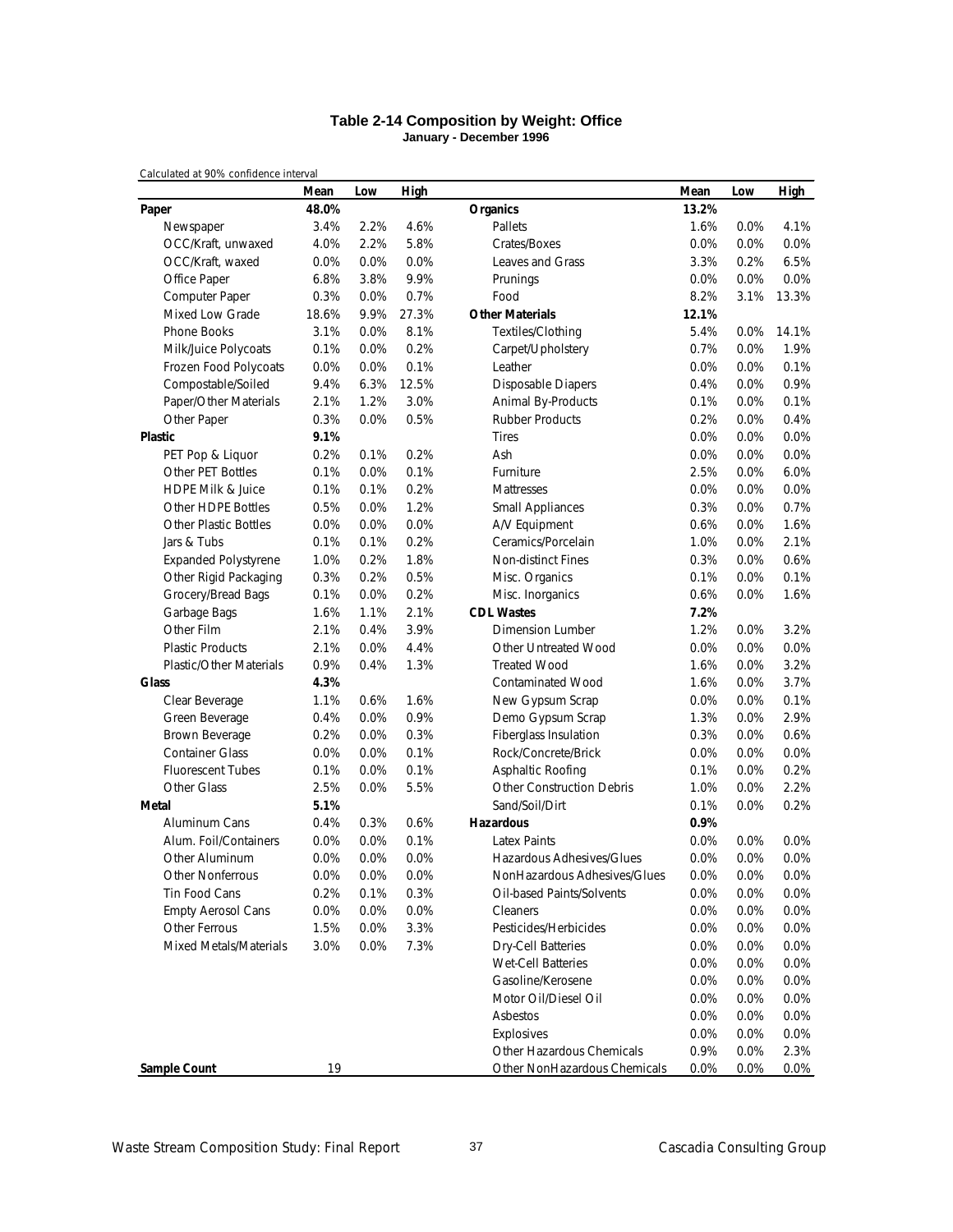### **Table 2-15 Composition by Weight: Other Services January - December 1996**

|                                | Mean  | Low   | High  |                                  | Mean  | Low     | <b>High</b> |
|--------------------------------|-------|-------|-------|----------------------------------|-------|---------|-------------|
| Paper                          | 41.0% |       |       | <b>Organics</b>                  | 18.7% |         |             |
| Newspaper                      | 1.7%  | 1.0%  | 2.4%  | Pallets                          | 5.2%  | 0.2%    | 10.1%       |
| OCC/Kraft, unwaxed             | 4.6%  | 3.4%  | 5.9%  | Crates/Boxes                     | 0.9%  | 0.0%    | 1.7%        |
| OCC/Kraft, waxed               | 0.0%  | 0.0%  | 0.1%  | Leaves and Grass                 | 2.1%  | 0.7%    | 3.5%        |
| Office Paper                   | 2.1%  | 1.2%  | 2.9%  | Prunings                         | 0.7%  | 0.0%    | 2.0%        |
| Computer Paper                 | 0.5%  | 0.0%  | 1.1%  | Food                             | 9.9%  | 5.9%    | 13.9%       |
| <b>Mixed Low Grade</b>         | 20.9% | 12.2% | 29.6% | <b>Other Materials</b>           | 7.8%  |         |             |
| <b>Phone Books</b>             | 0.2%  | 0.0%  | 0.3%  | Textiles/Clothing                | 1.4%  | 0.6%    | 2.2%        |
| Milk/Juice Polycoats           | 1.2%  | 0.0%  | 2.5%  | Carpet/Upholstery                | 0.6%  | 0.0%    | 1.2%        |
| Frozen Food Polycoats          | 0.0%  | 0.0%  | 0.1%  | Leather                          | 0.1%  | 0.0%    | 0.2%        |
| Compostable/Soiled             | 6.9%  | 4.2%  | 9.5%  | Disposable Diapers               | 0.6%  | 0.1%    | 1.1%        |
| Paper/Other Materials          | 1.5%  | 0.7%  | 2.3%  | Animal By-Products               | 0.4%  | 0.0%    | 0.9%        |
| Other Paper                    | 1.4%  | 0.1%  | 2.6%  | <b>Rubber Products</b>           | 0.8%  | 0.2%    | 1.3%        |
| <b>Plastic</b>                 | 12.1% |       |       | <b>Tires</b>                     | 0.1%  | 0.0%    | 0.2%        |
| PET Pop & Liquor               | 0.1%  | 0.1%  | 0.1%  | Ash                              | 0.0%  | 0.0%    | 0.0%        |
| Other PET Bottles              | 0.1%  | 0.0%  | 0.1%  | Furniture                        | 1.3%  | 0.0%    | 2.9%        |
| <b>HDPE Milk &amp; Juice</b>   | 0.1%  | 0.1%  | 0.1%  | Mattresses                       | 0.9%  | 0.0%    | 2.5%        |
| Other HDPE Bottles             | 0.1%  | 0.1%  | 0.2%  | <b>Small Appliances</b>          | 0.2%  | 0.0%    | 0.6%        |
| <b>Other Plastic Bottles</b>   | 0.1%  | 0.0%  | 0.3%  | A/V Equipment                    | 0.1%  | 0.0%    | 0.1%        |
| Jars & Tubs                    | 0.1%  | 0.0%  | 0.1%  | Ceramics/Porcelain               | 0.4%  | 0.0%    | 0.9%        |
| <b>Expanded Polystyrene</b>    | 0.4%  | 0.2%  | 0.6%  | <b>Non-distinct Fines</b>        | 0.6%  | 0.1%    | 1.2%        |
| Other Rigid Packaging          | 1.3%  | 0.0%  | 2.5%  | Misc. Organics                   | 0.2%  | 0.0%    | 0.4%        |
| Grocery/Bread Bags             | 0.6%  | 0.3%  | 1.0%  | Misc. Inorganics                 | 0.1%  | 0.0%    | 0.3%        |
| Garbage Bags                   | 1.6%  | 0.9%  | 2.3%  | <b>CDL Wastes</b>                | 9.2%  |         |             |
| Other Film                     | 3.9%  | 1.6%  | 6.2%  | <b>Dimension Lumber</b>          | 3.1%  | 0.0%    | 6.4%        |
| <b>Plastic Products</b>        | 1.7%  | 0.8%  | 2.6%  | Other Untreated Wood             | 0.2%  | 0.0%    | 0.4%        |
| <b>Plastic/Other Materials</b> | 1.9%  | 0.2%  | 3.6%  | <b>Treated Wood</b>              | 2.3%  | 0.8%    | 3.7%        |
| <b>Glass</b>                   | 2.7%  |       |       | <b>Contaminated Wood</b>         | 1.5%  | 0.0%    | 3.9%        |
| Clear Beverage                 | 1.7%  | 0.1%  | 3.4%  | New Gypsum Scrap                 | 0.0%  | 0.0%    | 0.0%        |
| Green Beverage                 | 0.2%  | 0.1%  | 0.4%  | Demo Gypsum Scrap                | 0.1%  | 0.0%    | 0.2%        |
| Brown Beverage                 | 0.3%  | 0.1%  | 0.4%  | Fiberglass Insulation            | 0.0%  | 0.0%    | 0.0%        |
| <b>Container Glass</b>         | 0.1%  | 0.0%  | 0.2%  | Rock/Concrete/Brick              | 0.1%  | 0.0%    | 0.2%        |
| <b>Fluorescent Tubes</b>       | 0.0%  | 0.0%  | 0.0%  | Asphaltic Roofing                | 1.2%  | 0.0%    | 2.8%        |
| Other Glass                    | 0.4%  | 0.0%  | 0.8%  | <b>Other Construction Debris</b> | 0.1%  | 0.0%    | 0.3%        |
| Metal                          | 8.3%  |       |       | Sand/Soil/Dirt                   | 0.6%  | 0.0%    | 1.2%        |
| Aluminum Cans                  | 0.3%  | 0.2%  | 0.5%  | Hazardous                        | 0.2%  |         |             |
| Alum. Foil/Containers          | 0.0%  | 0.0%  | 0.0%  | <b>Latex Paints</b>              | 0.0%  | 0.0%    | 0.0%        |
| Other Aluminum                 | 0.0%  | 0.0%  | 0.1%  | Hazardous Adhesives/Glues        | 0.0%  | 0.0%    | 0.0%        |
| Other Nonferrous               | 0.0%  | 0.0%  | 0.1%  | NonHazardous Adhesives/Glues     | 0.0%  | 0.0%    | 0.0%        |
| Tin Food Cans                  | 1.0%  | 0.3%  | 1.6%  | Oil-based Paints/Solvents        | 0.0%  | 0.0%    | 0.0%        |
| <b>Empty Aerosol Cans</b>      | 0.1%  | 0.0%  | 0.1%  | Cleaners                         | 0.0%  | 0.0%    | 0.0%        |
| Other Ferrous                  | 2.4%  | 0.5%  | 4.3%  | Pesticides/Herbicides            | 0.0%  | 0.0%    | 0.0%        |
| Mixed Metals/Materials         | 4.4%  | 1.7%  | 7.1%  | <b>Dry-Cell Batteries</b>        | 0.2%  | 0.0%    | 0.3%        |
|                                |       |       |       | <b>Wet-Cell Batteries</b>        | 0.0%  | 0.0%    | 0.0%        |
|                                |       |       |       | Gasoline/Kerosene                | 0.0%  | 0.0%    | 0.0%        |
|                                |       |       |       | Motor Oil/Diesel Oil             | 0.0%  | 0.0%    | 0.0%        |
|                                |       |       |       | Asbestos                         | 0.0%  | 0.0%    | 0.0%        |
|                                |       |       |       | Explosives                       | 0.0%  | 0.0%    | 0.0%        |
|                                |       |       |       | Other Hazardous Chemicals        | 0.0%  | 0.0%    | 0.0%        |
| <b>Sample Count</b>            | 28    |       |       | Other NonHazardous Chemicals     | 0.0%  | $0.0\%$ | $0.0\%$     |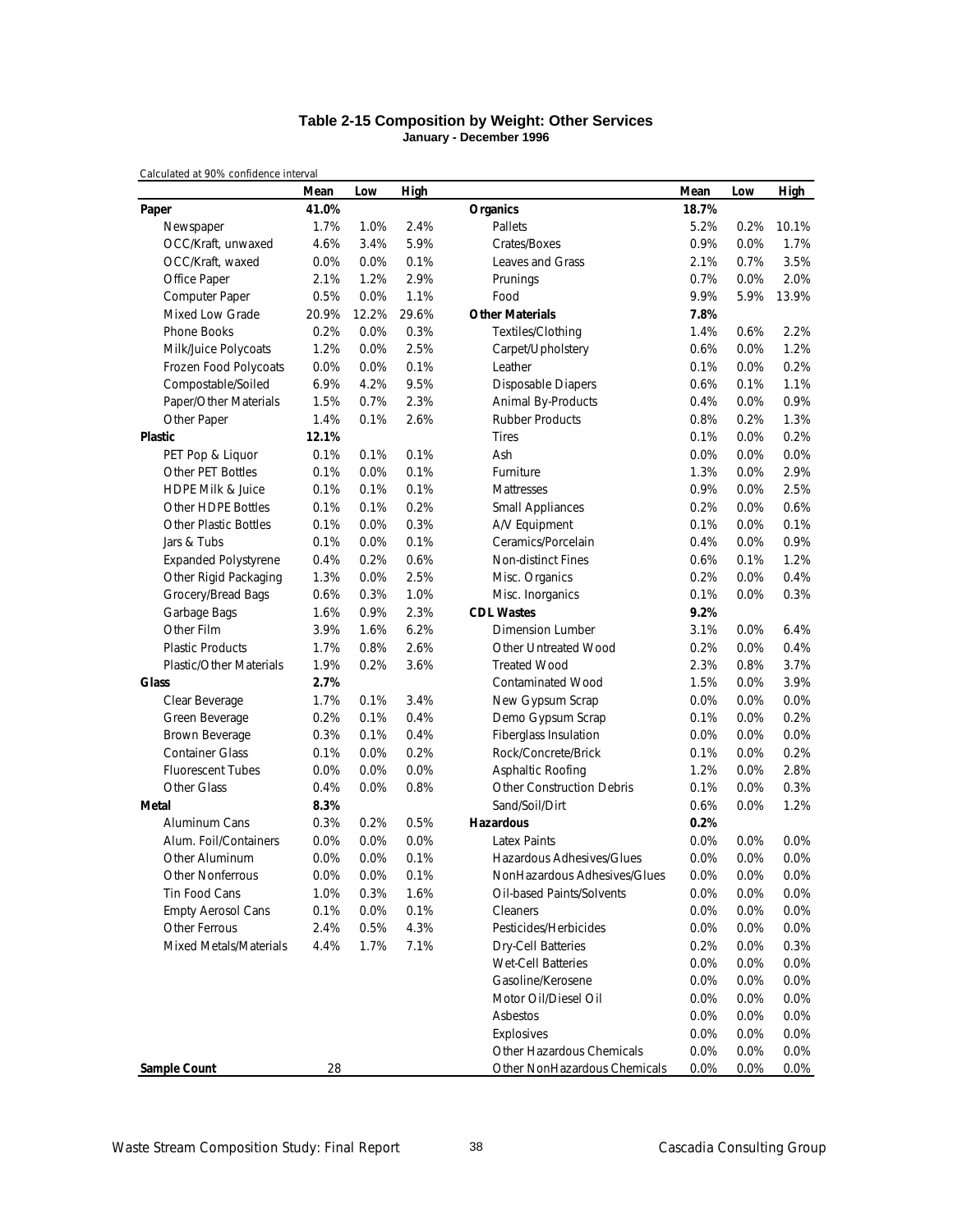### **Table 2-16 Composition by Weight: Restaurant January - December 1996**

|                                | Mean  | Low  | High  |                                  | Mean  | Low   | <b>High</b> |
|--------------------------------|-------|------|-------|----------------------------------|-------|-------|-------------|
| Paper                          | 26.4% |      |       | <b>Organics</b>                  | 50.8% |       |             |
| Newspaper                      | 1.7%  | 0.0% | 3.7%  | Pallets                          | 0.0%  | 0.0%  | 0.0%        |
| OCC/Kraft, unwaxed             | 8.8%  | 3.6% | 13.9% | Crates/Boxes                     | 0.0%  | 0.0%  | 0.0%        |
| OCC/Kraft, waxed               | 1.5%  | 0.3% | 2.7%  | Leaves and Grass                 | 0.0%  | 0.0%  | 0.0%        |
| Office Paper                   | 1.0%  | 0.2% | 1.9%  | Prunings                         | 0.0%  | 0.0%  | 0.0%        |
| Computer Paper                 | 0.5%  | 0.0% | 1.3%  | Food                             | 50.8% | 31.2% | 70.4%       |
| Mixed Low Grade                | 6.3%  | 1.7% | 11.0% | <b>Other Materials</b>           | 0.7%  |       |             |
| <b>Phone Books</b>             | 0.0%  | 0.0% | 0.0%  | Textiles/Clothing                | 0.4%  | 0.0%  | 1.1%        |
| Milk/Juice Polycoats           | 0.2%  | 0.0% | 0.4%  | Carpet/Upholstery                | 0.2%  | 0.0%  | 0.5%        |
| Frozen Food Polycoats          | 0.0%  | 0.0% | 0.0%  | Leather                          | 0.0%  | 0.0%  | 0.0%        |
| Compostable/Soiled             | 3.8%  | 0.0% | 8.0%  | <b>Disposable Diapers</b>        | 0.0%  | 0.0%  | 0.0%        |
| Paper/Other Materials          | 0.2%  | 0.0% | 0.5%  | Animal By-Products               | 0.0%  | 0.0%  | 0.0%        |
| Other Paper                    | 2.5%  | 0.0% | 6.5%  | <b>Rubber Products</b>           | 0.0%  | 0.0%  | 0.0%        |
| <b>Plastic</b>                 | 18.4% |      |       | <b>Tires</b>                     | 0.0%  | 0.0%  | 0.0%        |
| PET Pop & Liquor               | 0.2%  | 0.0% | 0.5%  | Ash                              | 0.0%  | 0.0%  | 0.0%        |
| Other PET Bottles              | 0.0%  | 0.0% | 0.0%  | Furniture                        | 0.0%  | 0.0%  | 0.0%        |
| <b>HDPE Milk &amp; Juice</b>   | 0.1%  | 0.0% | 0.3%  | Mattresses                       | 0.0%  | 0.0%  | 0.0%        |
| Other HDPE Bottles             | 0.1%  | 0.0% | 0.4%  | <b>Small Appliances</b>          | 0.0%  | 0.0%  | 0.0%        |
| <b>Other Plastic Bottles</b>   | 0.0%  | 0.0% | 0.0%  | A/V Equipment                    | 0.0%  | 0.0%  | 0.0%        |
| Jars & Tubs                    | 0.3%  | 0.1% | 0.5%  | Ceramics/Porcelain               | 0.1%  | 0.0%  | 0.2%        |
| <b>Expanded Polystyrene</b>    | 0.1%  | 0.0% | 0.2%  | Non-distinct Fines               | 0.0%  | 0.0%  | 0.1%        |
| Other Rigid Packaging          | 0.4%  | 0.0% | 0.8%  | Misc. Organics                   | 0.0%  | 0.0%  | 0.1%        |
| Grocery/Bread Bags             | 0.2%  | 0.0% | 0.4%  | Misc. Inorganics                 | 0.0%  | 0.0%  | 0.0%        |
| Garbage Bags                   | 2.7%  | 1.1% | 4.4%  | <b>CDL Wastes</b>                | 0.0%  |       |             |
| Other Film                     | 13.2% | 0.0% | 32.5% | Dimension Lumber                 | 0.0%  | 0.0%  | $0.0\%$     |
| <b>Plastic Products</b>        | 1.0%  | 0.0% | 2.4%  | Other Untreated Wood             | 0.0%  | 0.0%  | 0.0%        |
| <b>Plastic/Other Materials</b> | 0.0%  | 0.0% | 0.0%  | <b>Treated Wood</b>              | 0.0%  | 0.0%  | $0.0\%$     |
| <b>Glass</b>                   | 2.1%  |      |       | <b>Contaminated Wood</b>         | 0.0%  | 0.0%  | 0.0%        |
| Clear Beverage                 | 0.7%  | 0.1% | 1.2%  | New Gypsum Scrap                 | 0.0%  | 0.0%  | 0.0%        |
| Green Beverage                 | 0.9%  | 0.1% | 1.8%  | Demo Gypsum Scrap                | 0.0%  | 0.0%  | 0.0%        |
| Brown Beverage                 | 0.5%  | 0.0% | 1.0%  | Fiberglass Insulation            | 0.0%  | 0.0%  | 0.0%        |
| <b>Container Glass</b>         | 0.1%  | 0.0% | 0.2%  | Rock/Concrete/Brick              | 0.0%  | 0.0%  | 0.0%        |
| <b>Fluorescent Tubes</b>       | 0.0%  | 0.0% | 0.0%  | Asphaltic Roofing                | 0.0%  | 0.0%  | 0.0%        |
| Other Glass                    | 0.0%  | 0.0% | 0.0%  | <b>Other Construction Debris</b> | 0.0%  | 0.0%  | 0.0%        |
| Metal                          | 1.5%  |      |       | Sand/Soil/Dirt                   | 0.0%  | 0.0%  | 0.0%        |
| Aluminum Cans                  | 0.1%  | 0.0% | 0.3%  | <b>Hazardous</b>                 | 0.0%  |       |             |
| Alum. Foil/Containers          | 0.0%  | 0.0% | 0.0%  | <b>Latex Paints</b>              | 0.0%  | 0.0%  | 0.0%        |
| Other Aluminum                 | 0.0%  | 0.0% | 0.0%  | Hazardous Adhesives/Glues        | 0.0%  | 0.0%  | 0.0%        |
| Other Nonferrous               | 0.2%  | 0.0% | 0.6%  | NonHazardous Adhesives/Glues     | 0.0%  | 0.0%  | 0.0%        |
| Tin Food Cans                  | 1.0%  | 0.2% | 1.8%  | Oil-based Paints/Solvents        | 0.0%  | 0.0%  | 0.0%        |
| <b>Empty Aerosol Cans</b>      | 0.1%  | 0.0% | 0.3%  | Cleaners                         | 0.0%  | 0.0%  | 0.0%        |
| Other Ferrous                  | 0.0%  | 0.0% | 0.0%  | Pesticides/Herbicides            | 0.0%  | 0.0%  | 0.0%        |
| Mixed Metals/Materials         | 0.0%  | 0.0% | 0.0%  | <b>Dry-Cell Batteries</b>        | 0.0%  | 0.0%  | 0.0%        |
|                                |       |      |       | <b>Wet-Cell Batteries</b>        | 0.0%  | 0.0%  | 0.0%        |
|                                |       |      |       | Gasoline/Kerosene                | 0.0%  | 0.0%  | 0.0%        |
|                                |       |      |       | Motor Oil/Diesel Oil             | 0.0%  | 0.0%  | 0.0%        |
|                                |       |      |       | Asbestos                         | 0.0%  | 0.0%  | 0.0%        |
|                                |       |      |       | Explosives                       | 0.0%  | 0.0%  | 0.0%        |
|                                |       |      |       | Other Hazardous Chemicals        | 0.0%  | 0.0%  | 0.0%        |
| Sample Count                   | 5     |      |       | Other NonHazardous Chemicals     | 0.0%  | 0.0%  | 0.0%        |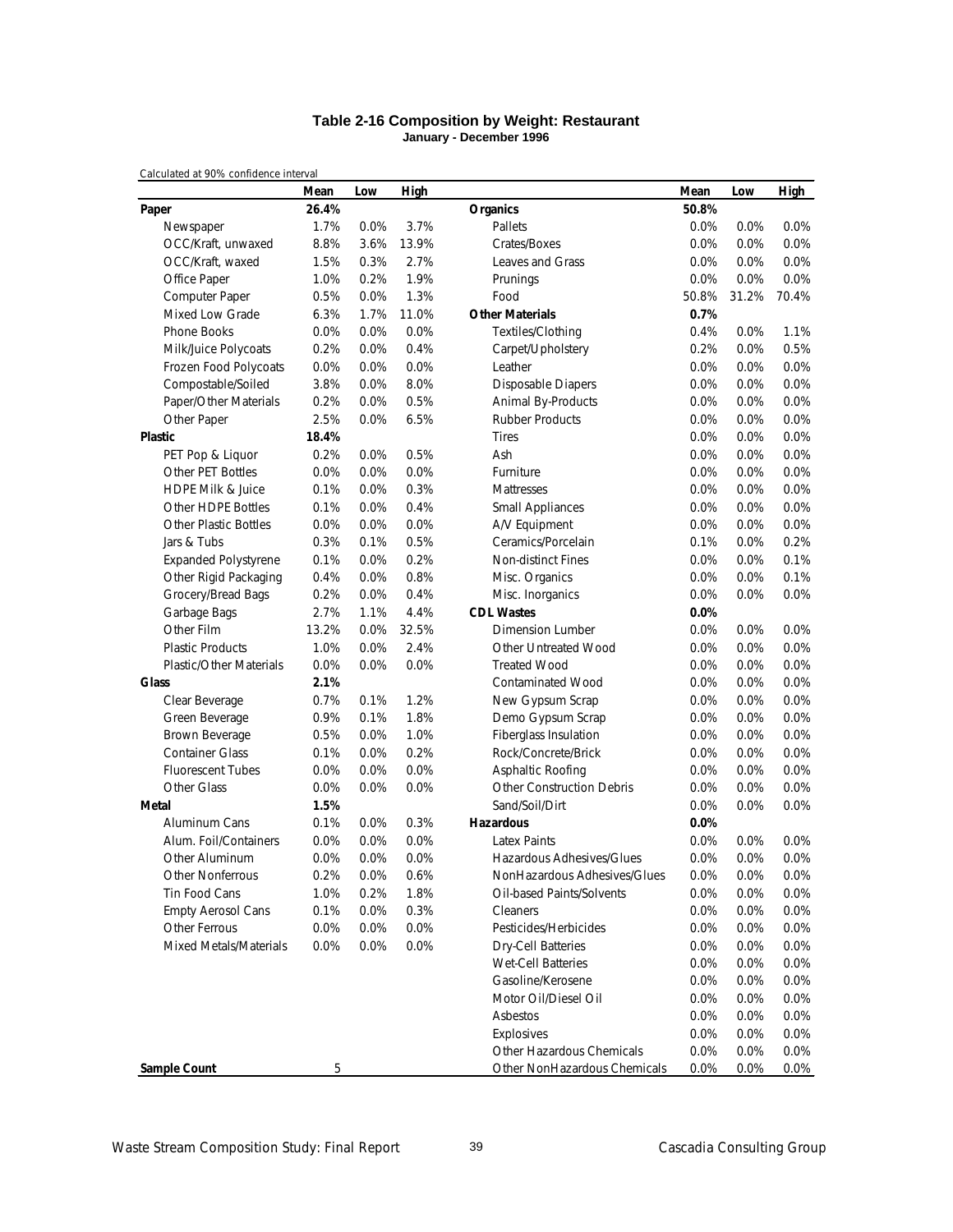#### **Table 2-17 Composition by Weight: Retail January - December 1996**

|                                | Mean  | Low     | High  |                                  | Mean    | Low     | <b>High</b> |
|--------------------------------|-------|---------|-------|----------------------------------|---------|---------|-------------|
| Paper                          | 33.4% |         |       | <b>Organics</b>                  | 39.8%   |         |             |
| Newspaper                      | 2.3%  | 0.6%    | 4.1%  | Pallets                          | 0.6%    | 0.0%    | 1.4%        |
| OCC/Kraft, unwaxed             | 10.9% | 8.0%    | 13.7% | Crates/Boxes                     | 1.2%    | 0.6%    | 1.9%        |
| OCC/Kraft, waxed               | 5.7%  | 3.6%    | 7.8%  | Leaves and Grass                 | 3.3%    | 1.2%    | 5.5%        |
| Office Paper                   | 1.0%  | 0.1%    | 1.9%  | Prunings                         | 0.5%    | 0.0%    | 1.4%        |
| Computer Paper                 | 0.1%  | 0.0%    | 0.1%  | Food                             | 34.1%   | 28.2%   | 40.0%       |
| <b>Mixed Low Grade</b>         | 6.0%  | 4.3%    | 7.7%  | <b>Other Materials</b>           | 5.9%    |         |             |
| <b>Phone Books</b>             | 0.0%  | 0.0%    | 0.0%  | Textiles/Clothing                | 1.3%    | 0.1%    | 2.5%        |
| Milk/Juice Polycoats           | 0.3%  | 0.1%    | 0.4%  | Carpet/Upholstery                | 0.7%    | 0.0%    | 1.5%        |
| Frozen Food Polycoats          | 0.1%  | 0.0%    | 0.1%  | Leather                          | 0.5%    | 0.0%    | 1.2%        |
| Compostable/Soiled             | 6.1%  | 4.5%    | 7.8%  | <b>Disposable Diapers</b>        | 0.3%    | 0.0%    | 0.8%        |
| Paper/Other Materials          | 0.8%  | 0.3%    | 1.4%  | Animal By-Products               | 0.2%    | 0.0%    | 0.4%        |
| Other Paper                    | 0.1%  | 0.0%    | 0.3%  | <b>Rubber Products</b>           | 0.1%    | 0.0%    | 0.1%        |
| <b>Plastic</b>                 | 13.0% |         |       | <b>Tires</b>                     | 0.0%    | 0.0%    | 0.0%        |
| PET Pop & Liquor               | 0.1%  | 0.1%    | 0.1%  | Ash                              | 0.0%    | 0.0%    | 0.1%        |
| Other PET Bottles              | 0.1%  | 0.0%    | 0.1%  | Furniture                        | 0.3%    | 0.0%    | 0.8%        |
| HDPE Milk & Juice              | 0.2%  | 0.1%    | 0.3%  | Mattresses                       | 0.1%    | 0.0%    | 0.3%        |
| Other HDPE Bottles             | 0.2%  | 0.1%    | 0.2%  | Small Appliances                 | 0.6%    | 0.1%    | 1.2%        |
| <b>Other Plastic Bottles</b>   | 0.0%  | 0.0%    | 0.0%  | A/V Equipment                    | 0.7%    | 0.0%    | 1.8%        |
| Jars & Tubs                    | 0.2%  | 0.1%    | 0.3%  | Ceramics/Porcelain               | 0.1%    | 0.0%    | 0.2%        |
| <b>Expanded Polystyrene</b>    | 0.6%  | 0.4%    | 0.9%  | Non-distinct Fines               | 0.4%    | 0.2%    | 0.6%        |
| Other Rigid Packaging          | 0.6%  | 0.3%    | 0.8%  | Misc. Organics                   | 0.1%    | 0.0%    | 0.2%        |
| Grocery/Bread Bags             | 0.7%  | 0.3%    | 1.2%  | Misc. Inorganics                 | 0.3%    | 0.0%    | 0.7%        |
| Garbage Bags                   | 2.0%  | 1.0%    | 2.9%  | <b>CDL Wastes</b>                | 2.4%    |         |             |
| Other Film                     | 5.9%  | 4.5%    | 7.3%  | <b>Dimension Lumber</b>          | 0.1%    | $0.0\%$ | 0.3%        |
| <b>Plastic Products</b>        | 1.2%  | 0.6%    | 1.8%  | Other Untreated Wood             | 0.0%    | 0.0%    | 0.0%        |
| <b>Plastic/Other Materials</b> | 1.3%  | 0.5%    | 2.0%  | <b>Treated Wood</b>              | 1.4%    | 0.0%    | 3.2%        |
| <b>Glass</b>                   | 1.5%  |         |       | <b>Contaminated Wood</b>         | 0.3%    | 0.0%    | 0.7%        |
| Clear Beverage                 | 0.9%  | 0.4%    | 1.3%  | New Gypsum Scrap                 | 0.1%    | 0.0%    | 0.2%        |
| Green Beverage                 | 0.3%  | 0.0%    | 0.5%  | Demo Gypsum Scrap                | 0.0%    | 0.0%    | 0.0%        |
| Brown Beverage                 | 0.2%  | 0.1%    | 0.3%  | Fiberglass Insulation            | 0.0%    | 0.0%    | 0.0%        |
| <b>Container Glass</b>         | 0.1%  | 0.0%    | 0.2%  | Rock/Concrete/Brick              | 0.0%    | 0.0%    | 0.0%        |
| <b>Fluorescent Tubes</b>       | 0.0%  | 0.0%    | 0.0%  | Asphaltic Roofing                | 0.0%    | 0.0%    | 0.0%        |
| Other Glass                    | 0.1%  | 0.0%    | 0.3%  | <b>Other Construction Debris</b> | 0.1%    | 0.0%    | 0.3%        |
| Metal                          | 3.9%  |         |       | Sand/Soil/Dirt                   | 0.3%    | 0.0%    | 0.9%        |
| Aluminum Cans                  | 0.2%  | 0.1%    | 0.3%  | Hazardous                        | 0.0%    |         |             |
| Alum. Foil/Containers          | 0.1%  | 0.0%    | 0.2%  | <b>Latex Paints</b>              | $0.0\%$ | 0.0%    | 0.0%        |
| Other Aluminum                 | 0.1%  | 0.0%    | 0.1%  | Hazardous Adhesives/Glues        | 0.0%    | 0.0%    | 0.0%        |
| <b>Other Nonferrous</b>        | 0.3%  | 0.0%    | 0.5%  | NonHazardous Adhesives/Glues     | 0.0%    | 0.0%    | 0.0%        |
| Tin Food Cans                  | 0.4%  | 0.2%    | 0.5%  | Oil-based Paints/Solvents        | 0.0%    | 0.0%    | 0.0%        |
| <b>Empty Aerosol Cans</b>      | 0.0%  | $0.0\%$ | 0.1%  | Cleaners                         | 0.0%    | 0.0%    | 0.1%        |
| Other Ferrous                  | 1.6%  | 0.0%    | 3.7%  | Pesticides/Herbicides            | 0.0%    | 0.0%    | 0.0%        |
| Mixed Metals/Materials         | 1.2%  | 0.0%    | 2.7%  | <b>Dry-Cell Batteries</b>        | 0.0%    | 0.0%    | 0.0%        |
|                                |       |         |       | Wet-Cell Batteries               | 0.0%    | 0.0%    | 0.0%        |
|                                |       |         |       | Gasoline/Kerosene                | 0.0%    | 0.0%    | 0.0%        |
|                                |       |         |       | Motor Oil/Diesel Oil             | 0.0%    | 0.0%    | 0.0%        |
|                                |       |         |       | Asbestos                         | 0.0%    | 0.0%    | 0.0%        |
|                                |       |         |       | Explosives                       | 0.0%    | 0.0%    | 0.0%        |
|                                |       |         |       | Other Hazardous Chemicals        | 0.0%    | 0.0%    | 0.0%        |
| Sample Count                   | 34    |         |       | Other NonHazardous Chemicals     | 0.0%    | 0.0%    | 0.0%        |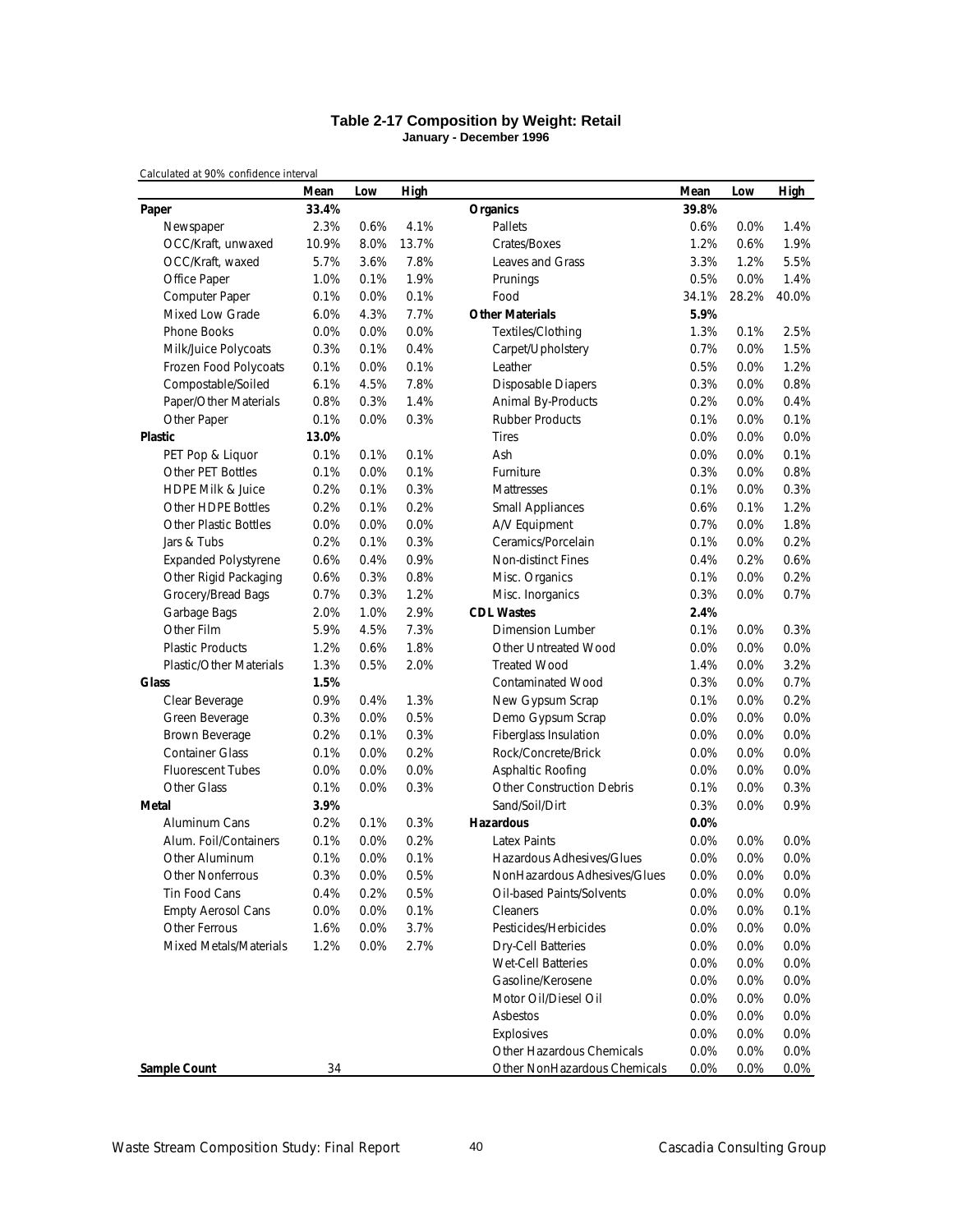### **Table 2-18 Composition by Weight: Transportation January - December 1996**

|                                | Mean  | Low  | High  |                                  | Mean  | Low     | <b>High</b> |
|--------------------------------|-------|------|-------|----------------------------------|-------|---------|-------------|
| Paper                          | 22.8% |      |       | <b>Organics</b>                  | 28.1% |         |             |
| Newspaper                      | 1.7%  | 1.0% | 2.4%  | Pallets                          | 11.2% | 2.7%    | 19.6%       |
| OCC/Kraft, unwaxed             | 8.3%  | 4.8% | 11.8% | Crates/Boxes                     | 10.8% | 0.0%    | 23.7%       |
| OCC/Kraft, waxed               | 0.0%  | 0.0% | 0.0%  | Leaves and Grass                 | 0.0%  | 0.0%    | 0.0%        |
| Office Paper                   | 1.1%  | 0.0% | 2.4%  | Prunings                         | 0.2%  | 0.0%    | 0.4%        |
| Computer Paper                 | 0.2%  | 0.0% | 0.4%  | Food                             | 5.9%  | 1.9%    | 9.9%        |
| Mixed Low Grade                | 4.1%  | 2.2% | 6.1%  | <b>Other Materials</b>           | 7.5%  |         |             |
| <b>Phone Books</b>             | 0.0%  | 0.0% | 0.0%  | Textiles/Clothing                | 0.4%  | 0.2%    | 0.7%        |
| Milk/Juice Polycoats           | 0.1%  | 0.0% | 0.2%  | Carpet/Upholstery                | 0.6%  | 0.0%    | 1.5%        |
| Frozen Food Polycoats          | 0.0%  | 0.0% | 0.0%  | Leather                          | 0.0%  | 0.0%    | 0.0%        |
| Compostable/Soiled             | 5.8%  | 4.0% | 7.5%  | <b>Disposable Diapers</b>        | 0.0%  | 0.0%    | 0.0%        |
| Paper/Other Materials          | 1.2%  | 0.0% | 2.9%  | Animal By-Products               | 0.8%  | 0.0%    | 1.7%        |
| Other Paper                    | 0.2%  | 0.0% | 0.6%  | <b>Rubber Products</b>           | 3.0%  | 0.9%    | 5.1%        |
| <b>Plastic</b>                 | 5.6%  |      |       | <b>Tires</b>                     | 0.0%  | 0.0%    | 0.0%        |
| PET Pop & Liquor               | 0.1%  | 0.0% | 0.2%  | Ash                              | 0.1%  | 0.0%    | 0.2%        |
| Other PET Bottles              | 0.0%  | 0.0% | 0.0%  | Furniture                        | 0.0%  | 0.0%    | 0.0%        |
| <b>HDPE Milk &amp; Juice</b>   | 0.1%  | 0.0% | 0.2%  | Mattresses                       | 0.0%  | 0.0%    | 0.0%        |
| Other HDPE Bottles             | 0.1%  | 0.0% | 0.2%  | <b>Small Appliances</b>          | 0.8%  | 0.0%    | 2.1%        |
| <b>Other Plastic Bottles</b>   | 0.0%  | 0.0% | 0.0%  | A/V Equipment                    | 0.0%  | 0.0%    | 0.0%        |
| Jars & Tubs                    | 0.1%  | 0.0% | 0.1%  | Ceramics/Porcelain               | 0.0%  | 0.0%    | 0.0%        |
| <b>Expanded Polystyrene</b>    | 0.9%  | 0.1% | 1.8%  | Non-distinct Fines               | 0.8%  | 0.0%    | 1.5%        |
| Other Rigid Packaging          | 0.1%  | 0.0% | 0.1%  | Misc. Organics                   | 0.4%  | 0.0%    | 1.0%        |
| Grocery/Bread Bags             | 0.7%  | 0.2% | 1.2%  | Misc. Inorganics                 | 0.8%  | 0.0%    | 2.0%        |
| Garbage Bags                   | 0.7%  | 0.4% | 1.0%  | <b>CDL Wastes</b>                | 24.4% |         |             |
| Other Film                     | 0.9%  | 0.1% | 1.7%  | <b>Dimension Lumber</b>          | 0.7%  | 0.1%    | 1.4%        |
| <b>Plastic Products</b>        | 1.3%  | 0.5% | 2.0%  | Other Untreated Wood             | 0.0%  | 0.0%    | 0.0%        |
| <b>Plastic/Other Materials</b> | 0.6%  | 0.2% | 1.1%  | <b>Treated Wood</b>              | 7.7%  | 1.4%    | 13.9%       |
| <b>Glass</b>                   | 4.9%  |      |       | <b>Contaminated Wood</b>         | 5.3%  | 0.0%    | 12.3%       |
| Clear Beverage                 | 0.9%  | 0.0% | 1.8%  | New Gypsum Scrap                 | 0.0%  | 0.0%    | 0.1%        |
| Green Beverage                 | 0.5%  | 0.0% | 1.2%  | Demo Gypsum Scrap                | 0.0%  | 0.0%    | 0.0%        |
| Brown Beverage                 | 0.7%  | 0.0% | 1.8%  | Fiberglass Insulation            | 0.0%  | 0.0%    | 0.0%        |
| <b>Container Glass</b>         | 0.1%  | 0.0% | 0.2%  | Rock/Concrete/Brick              | 1.2%  | 0.0%    | 3.0%        |
| <b>Fluorescent Tubes</b>       | 0.0%  | 0.0% | 0.0%  | Asphaltic Roofing                | 0.0%  | 0.0%    | 0.0%        |
| Other Glass                    | 2.7%  | 0.0% | 6.6%  | <b>Other Construction Debris</b> | 0.0%  | 0.0%    | 0.0%        |
| Metal                          | 6.6%  |      |       | Sand/Soil/Dirt                   | 9.4%  | $0.0\%$ | 23.5%       |
| Aluminum Cans                  | 0.2%  | 0.1% | 0.4%  | <b>Hazardous</b>                 | 0.1%  |         |             |
| Alum. Foil/Containers          | 0.0%  | 0.0% | 0.0%  | <b>Latex Paints</b>              | 0.0%  | 0.0%    | 0.0%        |
| Other Aluminum                 | 0.4%  | 0.0% | 0.8%  | Hazardous Adhesives/Glues        | 0.0%  | 0.0%    | 0.1%        |
| Other Nonferrous               | 0.3%  | 0.0% | 0.5%  | NonHazardous Adhesives/Glues     | 0.0%  | 0.0%    | 0.0%        |
| Tin Food Cans                  | 0.2%  | 0.1% | 0.3%  | Oil-based Paints/Solvents        | 0.0%  | 0.0%    | 0.0%        |
| <b>Empty Aerosol Cans</b>      | 0.0%  | 0.0% | 0.1%  | Cleaners                         | 0.0%  | 0.0%    | 0.1%        |
| Other Ferrous                  | 2.0%  | 0.8% | 3.1%  | Pesticides/Herbicides            | 0.0%  | 0.0%    | 0.0%        |
| Mixed Metals/Materials         | 3.5%  | 0.4% | 6.5%  | <b>Dry-Cell Batteries</b>        | 0.0%  | 0.0%    | 0.0%        |
|                                |       |      |       | <b>Wet-Cell Batteries</b>        | 0.0%  | 0.0%    | 0.0%        |
|                                |       |      |       | Gasoline/Kerosene                | 0.0%  | 0.0%    | 0.0%        |
|                                |       |      |       | Motor Oil/Diesel Oil             | 0.0%  | 0.0%    | 0.0%        |
|                                |       |      |       | Asbestos                         | 0.0%  | 0.0%    | 0.0%        |
|                                |       |      |       | Explosives                       | 0.0%  | 0.0%    | 0.0%        |
|                                |       |      |       | Other Hazardous Chemicals        | 0.0%  | 0.0%    | 0.0%        |
| <b>Sample Count</b>            | 10    |      |       | Other NonHazardous Chemicals     | 0.0%  | 0.0%    | 0.0%        |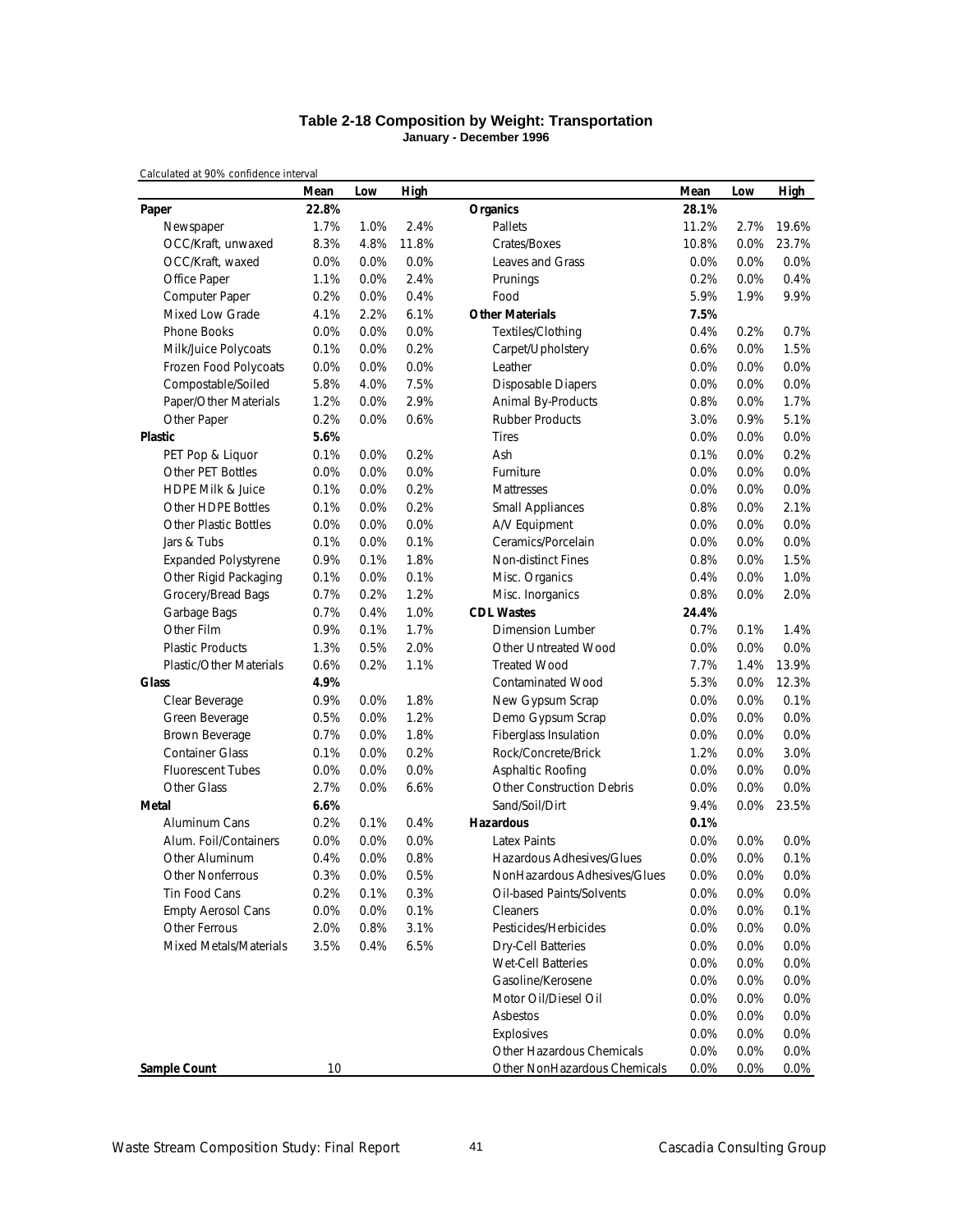### **Table 2-19 Composition by Weight: Wholesale January - December 1996**

|                                | Mean  | Low     | High  |                                  | Mean    | Low   | <b>High</b> |
|--------------------------------|-------|---------|-------|----------------------------------|---------|-------|-------------|
| Paper                          | 40.9% |         |       | <b>Organics</b>                  | 27.2%   |       |             |
| Newspaper                      | 0.6%  | 0.1%    | 1.1%  | Pallets                          | 6.8%    | 0.4%  | 13.2%       |
| OCC/Kraft, unwaxed             | 6.9%  | 4.0%    | 9.8%  | Crates/Boxes                     | 1.3%    | 0.3%  | 2.2%        |
| OCC/Kraft, waxed               | 13.0% | 4.7%    | 21.3% | Leaves and Grass                 | 0.0%    | 0.0%  | 0.0%        |
| Office Paper                   | 1.1%  | 0.2%    | 2.0%  | Prunings                         | 0.0%    | 0.0%  | 0.0%        |
| Computer Paper                 | 0.6%  | 0.1%    | 1.2%  | Food                             | 19.2%   | 11.3% | 27.0%       |
| Mixed Low Grade                | 11.3% | 7.3%    | 15.2% | <b>Other Materials</b>           | 2.6%    |       |             |
| Phone Books                    | 0.1%  | 0.0%    | 0.1%  | Textiles/Clothing                | 0.2%    | 0.0%  | 0.3%        |
| Milk/Juice Polycoats           | 0.0%  | 0.0%    | 0.0%  | Carpet/Upholstery                | 0.4%    | 0.0%  | 1.0%        |
| Frozen Food Polycoats          | 0.0%  | 0.0%    | 0.0%  | Leather                          | 0.0%    | 0.0%  | 0.0%        |
| Compostable/Soiled             | 3.2%  | 0.1%    | 6.3%  | Disposable Diapers               | 0.0%    | 0.0%  | 0.1%        |
| Paper/Other Materials          | 3.8%  | 0.9%    | 6.6%  | Animal By-Products               | 0.1%    | 0.0%  | 0.2%        |
| Other Paper                    | 0.3%  | 0.0%    | 0.6%  | <b>Rubber Products</b>           | 0.0%    | 0.0%  | 0.0%        |
| <b>Plastic</b>                 | 19.6% |         |       | <b>Tires</b>                     | 0.0%    | 0.0%  | 0.0%        |
| PET Pop & Liquor               | 0.1%  | 0.0%    | 0.1%  | Ash                              | 0.0%    | 0.0%  | 0.0%        |
| Other PET Bottles              | 0.0%  | 0.0%    | 0.0%  | Furniture                        | 0.1%    | 0.0%  | 0.2%        |
| <b>HDPE Milk &amp; Juice</b>   | 0.1%  | 0.0%    | 0.2%  | Mattresses                       | 0.0%    | 0.0%  | 0.0%        |
| <b>Other HDPE Bottles</b>      | 0.1%  | 0.0%    | 0.2%  | <b>Small Appliances</b>          | 1.2%    | 0.0%  | 2.9%        |
| <b>Other Plastic Bottles</b>   | 0.0%  | 0.0%    | 0.0%  | A/V Equipment                    | 0.0%    | 0.0%  | 0.0%        |
| Jars & Tubs                    | 0.1%  | 0.0%    | 0.1%  | Ceramics/Porcelain               | 0.0%    | 0.0%  | 0.0%        |
| <b>Expanded Polystyrene</b>    | 0.8%  | 0.1%    | 1.4%  | Non-distinct Fines               | 0.4%    | 0.0%  | 0.8%        |
| Other Rigid Packaging          | 0.3%  | 0.1%    | 0.5%  | Misc. Organics                   | 0.0%    | 0.0%  | 0.0%        |
| Grocery/Bread Bags             | 0.1%  | 0.0%    | 0.1%  | Misc. Inorganics                 | 0.3%    | 0.0%  | 0.8%        |
| Garbage Bags                   | 0.3%  | 0.1%    | 0.4%  | <b>CDL Wastes</b>                | 4.2%    |       |             |
| Other Film                     | 15.1% | 9.8%    | 20.3% | Dimension Lumber                 | 0.3%    | 0.0%  | 0.7%        |
| <b>Plastic Products</b>        | 1.0%  | 0.0%    | 2.2%  | Other Untreated Wood             | 0.0%    | 0.0%  | $0.0\%$     |
| <b>Plastic/Other Materials</b> | 1.7%  | 0.5%    | 3.0%  | <b>Treated Wood</b>              | 0.7%    | 0.0%  | 1.6%        |
| <b>Glass</b>                   | 0.3%  |         |       | <b>Contaminated Wood</b>         | 0.2%    | 0.0%  | 0.4%        |
| Clear Beverage                 | 0.2%  | 0.0%    | 0.3%  | New Gypsum Scrap                 | 0.0%    | 0.0%  | 0.0%        |
| Green Beverage                 | 0.0%  | 0.0%    | 0.0%  | Demo Gypsum Scrap                | 0.0%    | 0.0%  | 0.0%        |
| Brown Beverage                 | 0.0%  | 0.0%    | 0.0%  | Fiberglass Insulation            | 0.1%    | 0.0%  | 0.3%        |
| <b>Container Glass</b>         | 0.0%  | 0.0%    | 0.0%  | Rock/Concrete/Brick              | 1.1%    | 0.0%  | 2.8%        |
| <b>Fluorescent Tubes</b>       | 0.0%  | 0.0%    | 0.1%  | Asphaltic Roofing                | 0.0%    | 0.0%  | 0.0%        |
| Other Glass                    | 0.1%  | 0.0%    | 0.2%  | <b>Other Construction Debris</b> | 0.0%    | 0.0%  | 0.0%        |
| Metal                          | 5.1%  |         |       | Sand/Soil/Dirt                   | 1.8%    | 0.0%  | 4.6%        |
| Aluminum Cans                  | 0.1%  | 0.0%    | 0.1%  | <b>Hazardous</b>                 | 0.0%    |       |             |
| Alum. Foil/Containers          | 0.0%  | 0.0%    | 0.0%  | <b>Latex Paints</b>              | 0.0%    | 0.0%  | 0.0%        |
| Other Aluminum                 | 0.4%  | 0.0%    | 1.0%  | Hazardous Adhesives/Glues        | 0.0%    | 0.0%  | 0.0%        |
| Other Nonferrous               | 0.0%  | 0.0%    | 0.0%  | NonHazardous Adhesives/Glues     | 0.0%    | 0.0%  | $0.0\%$     |
| Tin Food Cans                  | 0.6%  | 0.1%    | 1.1%  | Oil-based Paints/Solvents        | $0.0\%$ | 0.0%  | 0.0%        |
| <b>Empty Aerosol Cans</b>      | 0.0%  | $0.0\%$ | 0.0%  | Cleaners                         | 0.0%    | 0.0%  | 0.0%        |
| Other Ferrous                  | 3.1%  | 0.6%    | 5.6%  | Pesticides/Herbicides            | 0.0%    | 0.0%  | 0.0%        |
| Mixed Metals/Materials         | 0.9%  | 0.0%    | 1.8%  | Dry-Cell Batteries               | 0.0%    | 0.0%  | 0.1%        |
|                                |       |         |       | Wet-Cell Batteries               | 0.0%    | 0.0%  | 0.0%        |
|                                |       |         |       | Gasoline/Kerosene                | 0.0%    | 0.0%  | 0.0%        |
|                                |       |         |       | Motor Oil/Diesel Oil             | 0.0%    | 0.0%  | 0.0%        |
|                                |       |         |       | Asbestos                         | 0.0%    | 0.0%  | 0.0%        |
|                                |       |         |       | Explosives                       | 0.0%    | 0.0%  | 0.0%        |
|                                |       |         |       | Other Hazardous Chemicals        | 0.0%    | 0.0%  | 0.0%        |
| <b>Sample Count</b>            | 29    |         |       | Other NonHazardous Chemicals     | 0.0%    | 0.0%  | 0.0%        |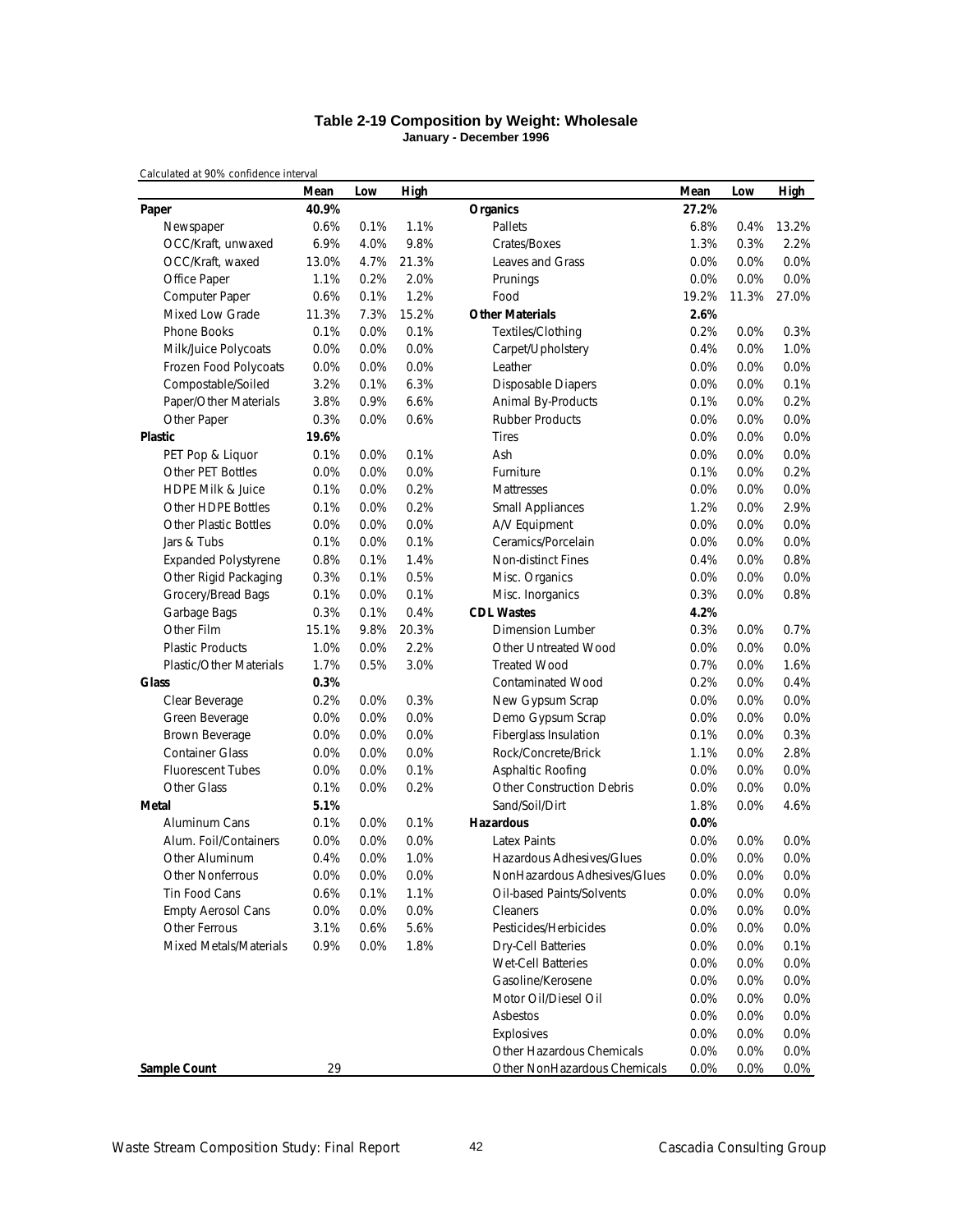### **Table 2-20 Composition by Weight: Mixed Commercial Generators January - December 1996**

|                                | Mean  | Low  | High  |                                  | Mean    | Low     | <b>High</b> |
|--------------------------------|-------|------|-------|----------------------------------|---------|---------|-------------|
| Paper                          | 32.5% |      |       | <b>Organics</b>                  | 30.6%   |         |             |
| Newspaper                      | 3.2%  | 2.7% | 3.7%  | Pallets                          | 1.6%    | 0.9%    | 2.4%        |
| OCC/Kraft, unwaxed             | 6.6%  | 5.6% | 7.6%  | Crates/Boxes                     | 0.7%    | 0.3%    | 1.0%        |
| OCC/Kraft, waxed               | 0.8%  | 0.4% | 1.1%  | Leaves and Grass                 | 2.9%    | 1.9%    | 3.9%        |
| Office Paper                   | 1.5%  | 1.2% | 1.9%  | Prunings                         | 0.7%    | 0.0%    | 1.5%        |
| Computer Paper                 | 0.6%  | 0.3% | 0.8%  | Food                             | 24.6%   | 21.7%   | 27.6%       |
| <b>Mixed Low Grade</b>         | 9.3%  | 8.2% | 10.4% | <b>Other Materials</b>           | 9.0%    |         |             |
| <b>Phone Books</b>             | 0.3%  | 0.1% | 0.5%  | Textiles/Clothing                | 1.7%    | 1.2%    | 2.1%        |
| Milk/Juice Polycoats           | 0.3%  | 0.2% | 0.5%  | Carpet/Upholstery                | 1.6%    | 0.9%    | 2.3%        |
| Frozen Food Polycoats          | 0.1%  | 0.0% | 0.1%  | Leather                          | 0.1%    | 0.0%    | 0.1%        |
| Compostable/Soiled             | 7.0%  | 6.2% | 7.8%  | <b>Disposable Diapers</b>        | 0.4%    | 0.2%    | 0.6%        |
| Paper/Other Materials          | 1.9%  | 1.1% | 2.7%  | Animal By-Products               | 0.4%    | 0.2%    | 0.6%        |
| Other Paper                    | 0.8%  | 0.4% | 1.3%  | <b>Rubber Products</b>           | 0.8%    | 0.1%    | 1.6%        |
| <b>Plastic</b>                 | 7.7%  |      |       | <b>Tires</b>                     | 0.1%    | 0.0%    | 0.3%        |
| PET Pop & Liquor               | 0.2%  | 0.1% | 0.2%  | Ash                              | 0.0%    | $0.0\%$ | 0.1%        |
| Other PET Bottles              | 0.1%  | 0.1% | 0.1%  | Furniture                        | 0.3%    | $0.0\%$ | 0.7%        |
| HDPE Milk & Juice              | 0.2%  | 0.1% | 0.2%  | Mattresses                       | 0.2%    | 0.0%    | 0.5%        |
| <b>Other HDPE Bottles</b>      | 0.3%  | 0.2% | 0.3%  | <b>Small Appliances</b>          | 0.6%    | 0.2%    | 1.0%        |
| <b>Other Plastic Bottles</b>   | 0.1%  | 0.0% | 0.1%  | A/V Equipment                    | 0.2%    | 0.0%    | 0.4%        |
| Jars & Tubs                    | 0.3%  | 0.2% | 0.3%  | Ceramics/Porcelain               | 0.4%    | 0.0%    | 0.8%        |
| <b>Expanded Polystyrene</b>    | 0.4%  | 0.3% | 0.5%  | Non-distinct Fines               | 0.9%    | 0.6%    | 1.1%        |
| Other Rigid Packaging          | 0.5%  | 0.4% | 0.6%  | Misc. Organics                   | 1.1%    | 0.5%    | 1.7%        |
| Grocery/Bread Bags             | 0.5%  | 0.4% | 0.7%  | Misc. Inorganics                 | 0.2%    | 0.1%    | 0.3%        |
| Garbage Bags                   | 1.4%  | 1.2% | 1.6%  | <b>CDL Wastes</b>                | 9.6%    |         |             |
| Other Film                     | 2.9%  | 2.5% | 3.3%  | <b>Dimension Lumber</b>          | 1.5%    | 1.0%    | 2.1%        |
| <b>Plastic Products</b>        | 1.0%  | 0.8% | 1.3%  | Other Untreated Wood             | 0.4%    | 0.1%    | 0.7%        |
| <b>Plastic/Other Materials</b> |       | 0.0% | 0.0%  | <b>Treated Wood</b>              | 1.2%    | 0.8%    | 1.7%        |
| <b>Glass</b>                   | 2.6%  |      |       | <b>Contaminated Wood</b>         | 1.1%    | 0.3%    | 1.8%        |
| Clear Beverage                 | 1.2%  | 1.0% | 1.3%  | New Gypsum Scrap                 | 0.0%    | 0.0%    | 0.1%        |
| Green Beverage                 | 0.5%  | 0.4% | 0.6%  | Demo Gypsum Scrap                | 1.6%    | 0.4%    | 2.7%        |
| Brown Beverage                 | 0.6%  | 0.4% | 0.7%  | Fiberglass Insulation            | 0.1%    | 0.0%    | 0.2%        |
| <b>Container Glass</b>         | 0.1%  | 0.1% | 0.2%  | Rock/Concrete/Brick              | 0.7%    | 0.2%    | 1.3%        |
| <b>Fluorescent Tubes</b>       | 0.0%  | 0.0% | 0.1%  | Asphaltic Roofing                | 0.7%    | 0.1%    | 1.3%        |
| Other Glass                    | 0.2%  | 0.1% | 0.4%  | <b>Other Construction Debris</b> | 0.9%    | 0.4%    | 1.4%        |
| Metal                          | 6.5%  |      |       | Sand/Soil/Dirt                   | 1.3%    | 0.5%    | 2.0%        |
| Aluminum Cans                  | 0.4%  | 0.3% | 0.4%  | <b>Hazardous</b>                 | 0.5%    |         |             |
| Alum. Foil/Containers          | 0.1%  | 0.0% | 0.1%  | <b>Latex Paints</b>              | 0.2%    | 0.0%    | 0.4%        |
| Other Aluminum                 | 0.1%  | 0.0% | 0.2%  | Hazardous Adhesives/Glues        | 0.0%    | 0.0%    | 0.0%        |
| Other Nonferrous               | 0.3%  | 0.1% | 0.6%  | NonHazardous Adhesives/Glues     | 0.0%    | 0.0%    | 0.1%        |
| Tin Food Cans                  | 0.7%  | 0.5% | 0.9%  | Oil-based Paints/Solvents        | $0.0\%$ | 0.0%    | 0.1%        |
| <b>Empty Aerosol Cans</b>      | 0.1%  | 0.1% | 0.1%  | Cleaners                         | 0.0%    | 0.0%    | 0.0%        |
| Other Ferrous                  | 2.8%  | 1.8% | 3.8%  | Pesticides/Herbicides            | 0.0%    | 0.0%    | 0.0%        |
| Mixed Metals/Materials         | 2.0%  | 1.3% | 2.6%  | <b>Dry-Cell Batteries</b>        | 0.1%    | 0.0%    | 0.1%        |
|                                |       |      |       | Wet-Cell Batteries               | 0.0%    | 0.0%    | 0.0%        |
|                                |       |      |       | Gasoline/Kerosene                | 0.0%    | 0.0%    | 0.0%        |
|                                |       |      |       | Motor Oil/Diesel Oil             | 0.0%    | 0.0%    | 0.0%        |
|                                |       |      |       | Asbestos                         | 0.0%    | 0.0%    | 0.0%        |
|                                |       |      |       | Explosives                       | 0.0%    | 0.0%    | 0.0%        |
|                                |       |      |       | Other Hazardous Chemicals        | 0.1%    | 0.0%    | 0.2%        |
| <b>Sample Count</b>            | 151   |      |       | Other NonHazardous Chemicals     | 0.1%    | 0.0%    | 0.2%        |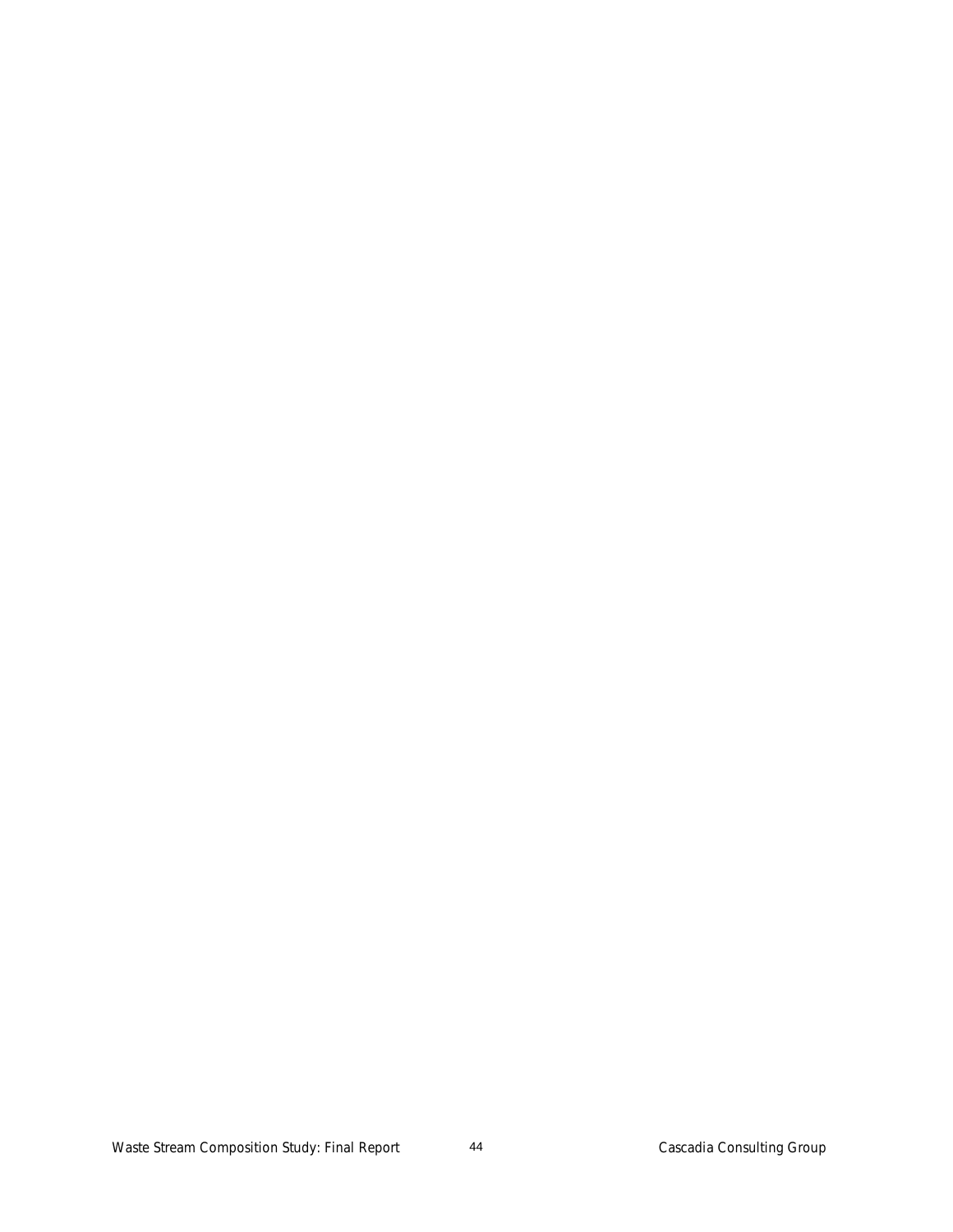# **3. The Self-Haul Stream**

## **3.1 Introduction**

A total of 199 self-haul loads was sampled from January to December, 1996. Descriptive data about each sub-group's samples are summarized in Table 3-1. As shown, many of the analyses are based on a very small number of samples. In turn, these calculations are subject to a relatively wide margin of error. The sampling plan was designed to provide statistically valid results for the overall self-haul substream. The more detailed composition results are provided as rough estimates only.

|                 |              |                     | (All weights in pounds) |                                        |
|-----------------|--------------|---------------------|-------------------------|----------------------------------------|
|                 | Sample Count | <b>Total Sample</b> |                         | Average Sample Average Net Load Weight |
| <b>North</b>    | 80           | 21,606.4            | 270.1                   | 432.9                                  |
| South           | 119          | 30,524.8            | 256.5                   | 631.3                                  |
| Spring          | 40           | 10,992.6            | 274.8                   | 633.5                                  |
| Summer          | 59           | 14,826.9            | 251.3                   | 484.9                                  |
| Fall            | 60           | 15,656.3            | 260.9                   | 544.7                                  |
| Winter          | 40           | 10,655.4            | 266.4                   | 578.0                                  |
| Automobiles     | 71           | 15,325.8            | 215.9                   | 345.5                                  |
| Spring          | 9            | 2,292.5             | 254.7                   | 311.1                                  |
| Summer          | 22           | 4,271.2             | 194.1                   | 255.0                                  |
| Fall            | 21           | 4,331.9             | 206.3                   | 275.2                                  |
| Winter          | 19           | 4,430.2             | 233.2                   | 544.2                                  |
| <b>Trucks</b>   | 128          | 36,805.5            | 287.5                   | 665.8                                  |
| Residential     | 75           | 20,752.6            | 276.7                   | 488.5                                  |
| Spring          | 15           | 3,977.5             | 265.2                   | 521.3                                  |
| Summer          | 29           | 7,643.7             | 263.6                   | 500.0                                  |
| Fall            | 19           | 5,835.2             | 307.1                   | 446.3                                  |
| Winter          | 12           | 3,296.2             | 274.7                   | 486.7                                  |
| Non-Residential | 53           | 16,052.9            | 302.9                   | 916.6                                  |
| Spring          | 16           | 4,722.6             | 295.2                   | 920.0                                  |
| Summer          | 8            | 2,912.0             | 364.0                   | 1,062.5                                |
| Fall            | 20           | 5,489.2             | 274.5                   | 921.0                                  |
| Winter          | 9            | 2,929.1             | 325.5                   | 771.1                                  |
| Overall         | 199          | 52,131.3            | 262.0                   | 551.5                                  |

| Table 3-1 Number, Average Size and Sum of Samples, by Self-Haul Sector |
|------------------------------------------------------------------------|
| January - December 1996                                                |

In the following sections, self-haul waste composition results are described. Each material accounting for more than 5% of the substream's tonnage is listed in the text introducing each composition table.

## **3.2 Overall Self-Haul Composition**

Table 3-2 lists the composition percentages, by weight, of each material in the self-haul substream. As shown, the four most prevalent materials disposed include:

| • Dimension Lumber  | $10.6\%$ | Mean estimate of 1996 tons: 8,920 |  |
|---------------------|----------|-----------------------------------|--|
| • Treated Wood      | 99%      | Mean estimate of 1996 tons: 8,258 |  |
| • Furniture         | 8.0%     | Mean estimate of 1996 tons: 6,706 |  |
| • Asphaltic Roofing | 5.0%     | Mean estimate of 1996 tons: 4,223 |  |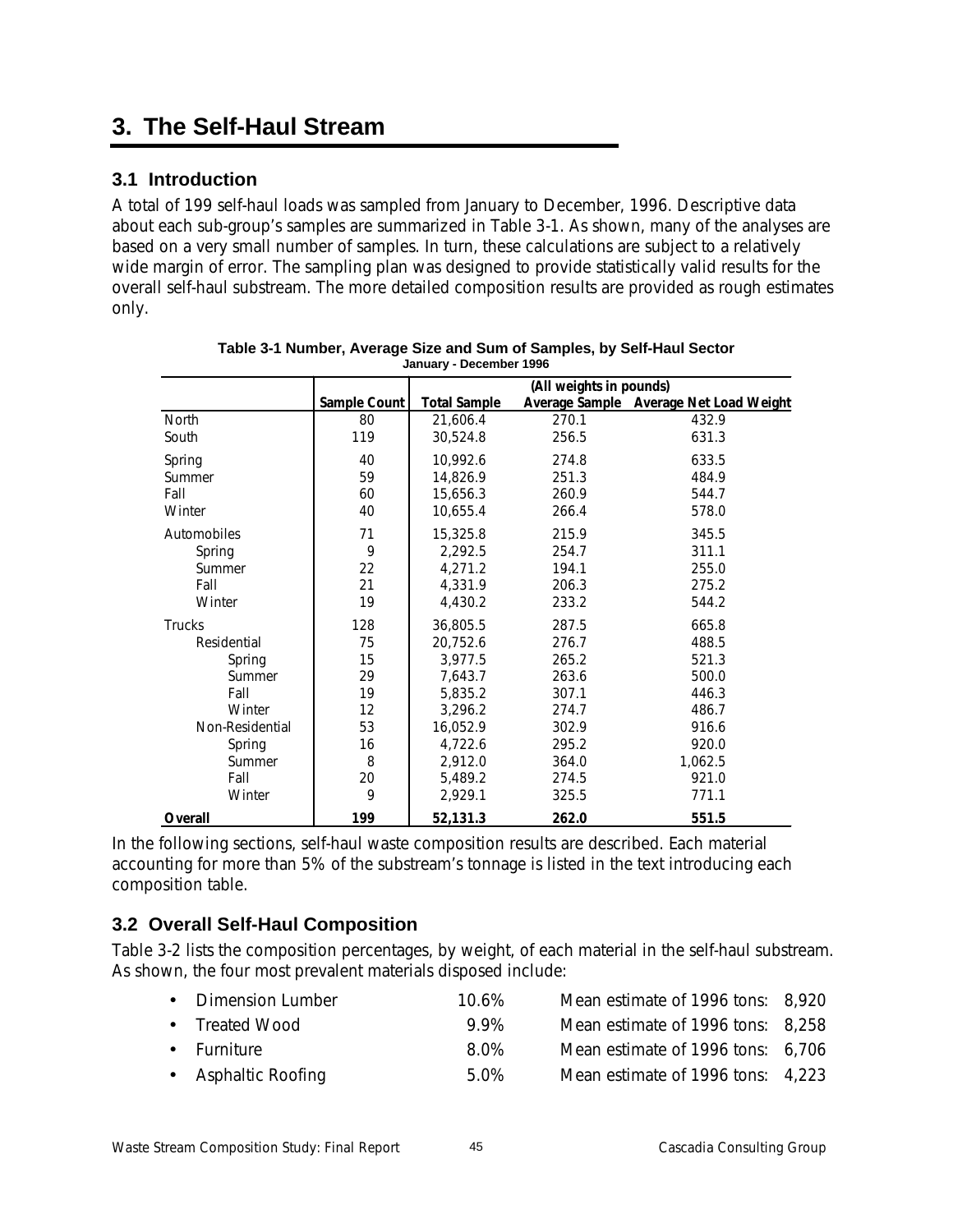### **Table 3-2 Composition by Weight: Overall Self-Haul January - December 1996**

|                                | <b>Tons</b>    | Mean | Low  | <b>High</b> |                                  | <b>Tons</b>    | Mean  | Low  | <b>High</b> |
|--------------------------------|----------------|------|------|-------------|----------------------------------|----------------|-------|------|-------------|
| Paper                          | 7,629          | 9.1% |      |             | <b>Organics</b>                  | 5,854          | 7.0%  |      |             |
| Newspaper                      | 433            | 0.5% | 0.4% | 0.6%        | Pallets                          | 773            | 0.9%  | 0.6% | 1.3%        |
| OCC/Kraft, unwaxed             | 2,584          | 3.1% | 2.7% | 3.4%        | Crates/Boxes                     | 111            | 0.1%  | 0.1% | 0.2%        |
| OCC/Kraft, waxed               | 42             | 0.0% | 0.0% | 0.1%        | Leaves and Grass                 | 2,816          | 3.4%  | 2.6% | 4.1%        |
| Office Paper                   | 235            | 0.3% | 0.2% | 0.3%        | Prunings                         | 795            | 0.9%  | 0.6% | 1.3%        |
| Computer Paper                 | $\overline{2}$ | 0.0% | 0.0% | 0.0%        | Food                             | 1,359          | 1.6%  | 1.3% | 1.9%        |
| Mixed Low Grade                | 2,768          | 3.3% | 2.8% | 3.8%        | <b>Other Materials</b>           | 20,404         | 24.3% |      |             |
| <b>Phone Books</b>             | 136            | 0.2% | 0.1% | 0.2%        | Textiles/Clothing                | 1,535          | 1.8%  | 1.5% | 2.1%        |
| Milk/Juice Polycoats           | 19             | 0.0% | 0.0% | 0.0%        | Carpet/Upholstery                | 4,132          | 4.9%  | 4.1% | 5.8%        |
| Frozen Food Polycoats          | 3              | 0.0% | 0.0% | 0.0%        | Leather                          | 225            | 0.3%  | 0.2% | 0.3%        |
| Compostable/Soiled             | 260            | 0.3% | 0.3% | 0.4%        | <b>Disposable Diapers</b>        | 105            | 0.1%  | 0.1% | 0.2%        |
| Paper/Other Materials          | 756            | 0.9% | 0.6% | 1.2%        | Animal By-Products               | 73             | 0.1%  | 0.1% | 0.1%        |
| Other Paper                    | 393            | 0.5% | 0.2% | 0.8%        | <b>Rubber Products</b>           | 464            | 0.6%  | 0.5% | 0.7%        |
| <b>Plastic</b>                 | 4,342          | 5.2% |      |             | <b>Tires</b>                     | 161            | 0.2%  | 0.1% | 0.3%        |
| PET Pop & Liquor               | 24             | 0.0% | 0.0% | 0.0%        | Ash                              | 15             | 0.0%  | 0.0% | 0.0%        |
| Other PET Bottles              | 8              | 0.0% | 0.0% | 0.0%        | Furniture                        | 6,706          | 8.0%  | 6.7% | 9.3%        |
| <b>HDPE Milk &amp; Juice</b>   | 14             | 0.0% | 0.0% | 0.0%        | Mattresses                       | 2,928          | 3.5%  | 2.6% | 4.3%        |
| Other HDPE Bottles             | 75             | 0.1% | 0.1% | 0.1%        | Small Appliances                 | 920            | 1.1%  | 0.8% | 1.4%        |
| <b>Other Plastic Bottles</b>   | 13             | 0.0% | 0.0% | 0.0%        | A/V Equipment                    | 1,130          | 1.3%  | 1.0% | 1.7%        |
| Jars & Tubs                    | 25             | 0.0% | 0.0% | 0.0%        | Ceramics/Porcelain               | 1,061          | 1.3%  | 0.9% | 1.6%        |
| <b>Expanded Polystyrene</b>    | 92             | 0.1% | 0.1% | 0.1%        | Non-distinct Fines               | 159            | 0.2%  | 0.1% | 0.2%        |
| Other Rigid Packaging          | 66             | 0.1% | 0.1% | 0.1%        | Misc. Organics                   | 620            | 0.7%  | 0.5% | 1.0%        |
| Grocery/Bread Bags             | 72             | 0.1% | 0.1% | 0.1%        | Misc. Inorganics                 | 168            | 0.2%  | 0.1% | 0.3%        |
| Garbage Bags                   | 141            | 0.2% | 0.1% | 0.2%        | <b>CDL Wastes</b>                | 39,029         | 46.6% |      |             |
| Other Film                     | 395            | 0.5% | 0.4% | 0.6%        | <b>Dimension Lumber</b>          | 8,920          | 10.6% | 8.8% | 12.4%       |
| <b>Plastic Products</b>        | 1,763          | 2.1% | 1.7% | 2.5%        | Other Untreated Wood             | 3,004          | 3.6%  | 2.5% | 4.7%        |
| <b>Plastic/Other Materials</b> | 1,655          | 2.0% | 1.6% | 2.3%        | <b>Treated Wood</b>              | 8,258          | 9.9%  | 8.2% | 11.5%       |
| Glass                          | 1,029          | 1.2% |      |             | <b>Contaminated Wood</b>         | 3,027          | 3.6%  | 2.6% | 4.6%        |
| Clear Beverage                 | 213            | 0.3% | 0.2% | 0.3%        | New Gypsum Scrap                 | 2,074          | 2.5%  | 1.5% | 3.5%        |
| Green Beverage                 | 81             | 0.1% | 0.1% | 0.1%        | Demo Gypsum Scrap                | 2,084          | 2.5%  | 1.7% | 3.2%        |
| Brown Beverage                 | 91             | 0.1% | 0.1% | 0.1%        | Fiberglass Insulation            | 191            | 0.2%  | 0.2% | 0.3%        |
| <b>Container Glass</b>         | 121            | 0.1% | 0.1% | 0.2%        | Rock/Concrete/Brick              | 3,526          | 4.2%  | 3.4% | 5.0%        |
| <b>Fluorescent Tubes</b>       | 12             | 0.0% | 0.0% | 0.0%        | Asphaltic Roofing                | 4,223          | 5.0%  | 3.5% | 6.6%        |
| Other Glass                    | 512            | 0.6% | 0.4% | 0.8%        | <b>Other Construction Debris</b> | 2,806          | 3.3%  | 2.4% | 4.3%        |
| Metal                          | 4,520          | 5.4% |      |             | Sand/Soil/Dirt                   | 915            | 1.1%  | 0.7% | 1.5%        |
| Aluminum Cans                  | 54             | 0.1% | 0.0% | 0.1%        | Hazardous                        | 917            | 1.1%  |      |             |
| Alum. Foil/Containers          | 5              | 0.0% | 0.0% | 0.0%        | Latex Paints                     | 174            | 0.2%  | 0.2% | 0.3%        |
| Other Aluminum                 | 165            | 0.2% | 0.1% | 0.3%        | Hazardous Adhesives/Glues        | 59             | 0.1%  | 0.1% | 0.1%        |
| <b>Other Nonferrous</b>        | 185            | 0.2% | 0.1% | 0.3%        | NonHazardous Adhesives/Glues     | 129            | 0.2%  | 0.1% | 0.2%        |
| Tin Food Cans                  | 89             | 0.1% | 0.1% | 0.1%        | Oil-based Paints/Solvents        | 76             | 0.1%  | 0.1% | 0.1%        |
| <b>Empty Aerosol Cans</b>      | 14             | 0.0% | 0.0% | 0.0%        | Cleaners                         | 15             | 0.0%  | 0.0% | 0.0%        |
| <b>Other Ferrous</b>           | 2,225          | 2.7% | 2.1% | 3.2%        | Pesticides/Herbicides            | 57             | 0.1%  | 0.0% | 0.1%        |
| Mixed Metals/Materials         | 1,781          | 2.1% | 1.7% | 2.5%        | <b>Dry-Cell Batteries</b>        | 21             | 0.0%  | 0.0% | 0.0%        |
|                                |                |      |      |             | <b>Wet-Cell Batteries</b>        | 0              | 0.0%  | 0.0% | 0.0%        |
|                                |                |      |      |             | Gasoline/Kerosene                | 3              | 0.0%  | 0.0% | 0.0%        |
|                                |                |      |      |             | Motor Oil/Diesel Oil             | 14             | 0.0%  | 0.0% | 0.0%        |
|                                |                |      |      |             | Asbestos                         | 0              | 0.0%  | 0.0% | 0.0%        |
|                                |                |      |      |             | Explosives                       | $\overline{2}$ | 0.0%  | 0.0% | 0.0%        |
| <b>Total Tons</b>              | 83,808         |      |      |             | Other Hazardous Chemicals        | 81             | 0.1%  | 0.1% | 0.1%        |
| Sample Count                   | 199            |      |      |             | Other NonHazardous Chemicals     | 286            | 0.3%  | 0.2% | 0.4%        |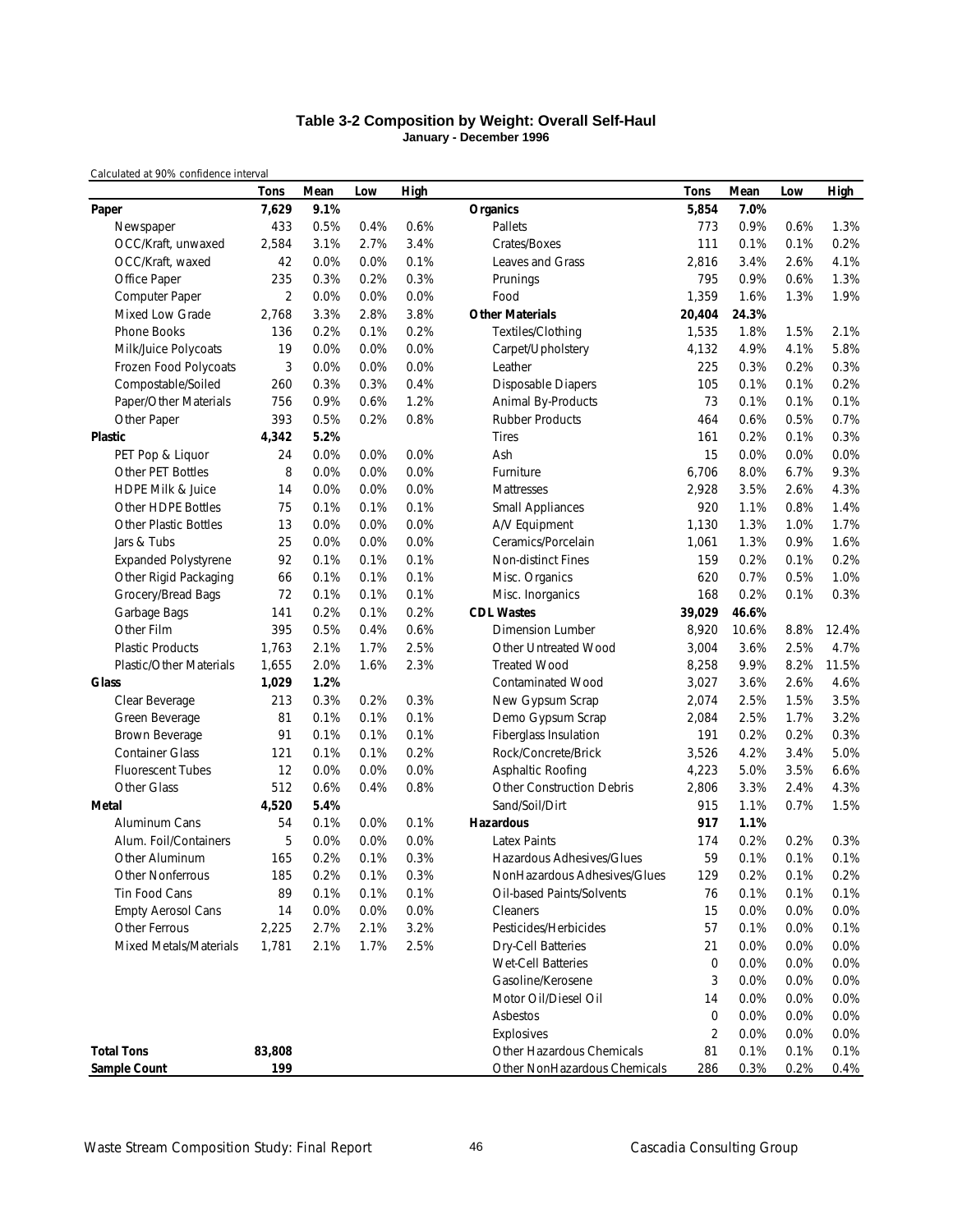## **3.3 Composition by Transfer Station**

This section examines the composition of wastes self-hauled to the North and South Recycling and Disposal Stations (NRDS and SRDS). Figure 3-1 summarizes the results on a broad waste category level, while the following sections examine the findings in more detail.

## **3.3.1 North Recycling and Disposal Station**

A total of 80 NRDS self-haul loads was sampled. As shown in Table 3-3, three materials account for a combined total of 28% of the tonnage.

| • Treated Wood     | $11.6\%$ | Mean estimate of 1996 tons: 5,518 |  |
|--------------------|----------|-----------------------------------|--|
| • Dimension Lumber | 11 1%    | Mean estimate of 1996 tons: 5,250 |  |
| • Furniture        | 5.1%     | Mean estimate of 1996 tons: 2,434 |  |

## **3.3.2 South Recycling and Disposal Station**

A total of 119 SRDS self-haul loads was sampled. As shown in Table 3-4, seven materials account for a combined total of 50% of the tonnage.

|           | Furniture                | 9.9%    | Mean estimate of 1996 tons: 3,592 |  |
|-----------|--------------------------|---------|-----------------------------------|--|
| $\bullet$ | <b>Dimension Lumber</b>  | 9.2%    | Mean estimate of 1996 tons: 3,350 |  |
| $\bullet$ | <b>Treated Wood</b>      | 7.3%    | Mean estimate of 1996 tons: 2,644 |  |
|           | • Carpet/Upholstery      | $6.9\%$ | Mean estimate of 1996 tons: 2,499 |  |
| $\bullet$ | Rock/Concrete/Brick      | 5.6%    | Mean estimate of 1996 tons: 2,028 |  |
| $\bullet$ | Leaves and Grass         | 5.5%    | Mean estimate of 1996 tons: 1,999 |  |
| $\bullet$ | <b>Asphaltic Roofing</b> | 5.4%    | Mean estimate of 1996 tons: 1,975 |  |



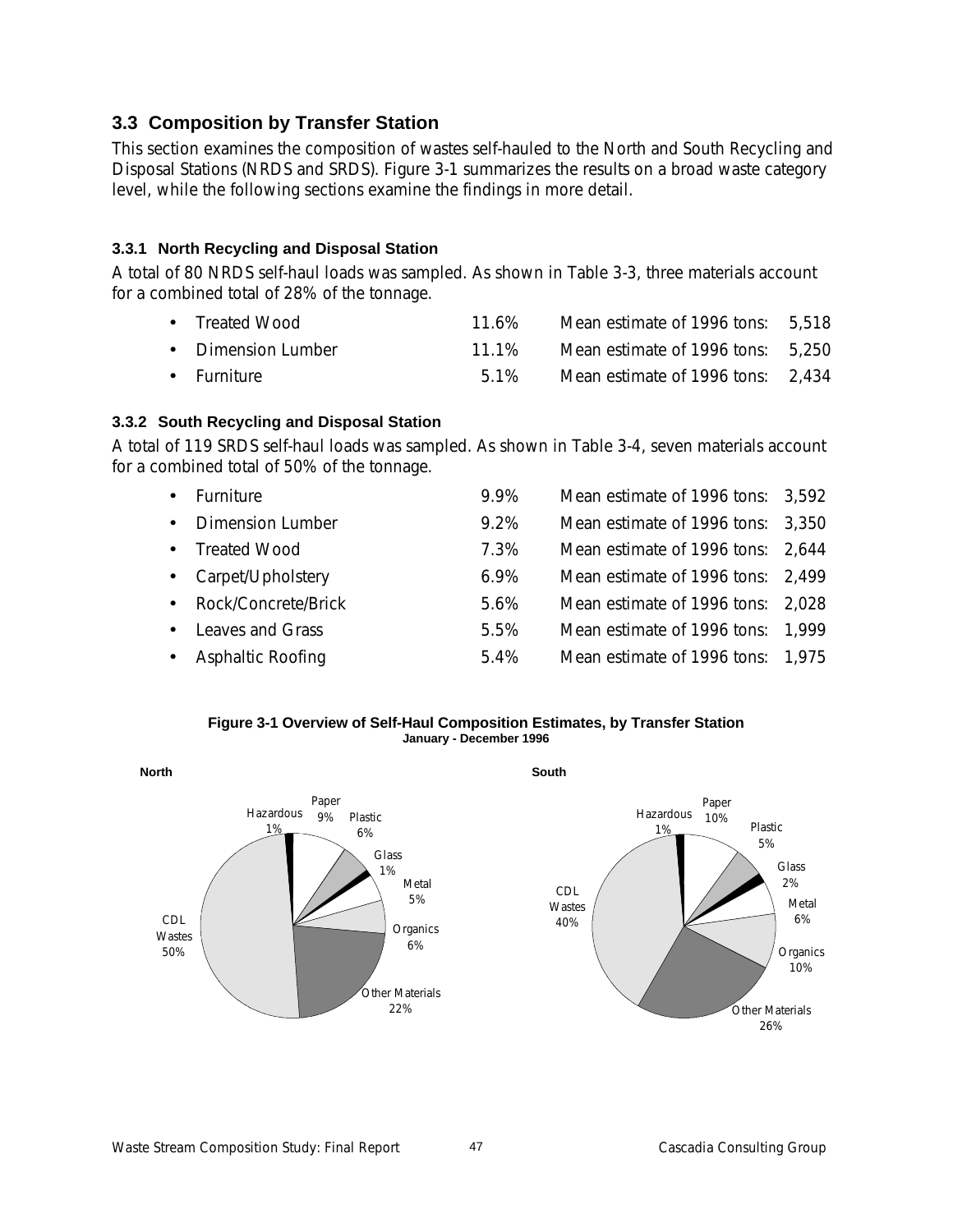### **Table 3-3 Composition by Weight: Self-Haul at the NRDS January - December 1996**

|                              | <b>Tons</b> | Mean | Low  | <b>High</b> |                                  | Tons        | Mean  | Low  | <b>High</b> |
|------------------------------|-------------|------|------|-------------|----------------------------------|-------------|-------|------|-------------|
| Paper                        | 4,443       | 9.4% |      |             | <b>Organics</b>                  | 2,758       | 5.8%  |      |             |
| Newspaper                    | 191         | 0.4% | 0.2% | 0.6%        | Pallets                          | 200         | 0.4%  | 0.0% | 1.0%        |
| OCC/Kraft, unwaxed           | 1,394       | 2.9% | 2.2% | 3.7%        | Crates/Boxes                     | 44          | 0.1%  | 0.0% | 0.2%        |
| OCC/Kraft, waxed             | 15          | 0.0% | 0.0% | 0.1%        | <b>Leaves and Grass</b>          | 1,057       | 2.2%  | 0.7% | 3.8%        |
| Office Paper                 | 204         | 0.4% | 0.0% | 0.9%        | Prunings                         | 446         | 0.9%  | 0.0% | 1.9%        |
| Computer Paper               | 1           | 0.0% | 0.0% | 0.0%        | Food                             | 1,012       | 2.1%  | 0.3% | 4.0%        |
| Mixed Low Grade              | 1,580       | 3.3% | 2.0% | 4.7%        | <b>Other Materials</b>           | 10,635      | 22.4% |      |             |
| Phone Books                  | 92          | 0.2% | 0.0% | 0.4%        | Textiles/Clothing                | 632         | 1.3%  | 0.7% | 2.0%        |
| Milk/Juice Polycoats         | 19          | 0.0% | 0.0% | 0.1%        | Carpet/Upholstery                | 1,748       | 3.7%  | 1.3% | 6.0%        |
| Frozen Food Polycoats        | 0           | 0.0% | 0.0% | 0.0%        | Leather                          | 121         | 0.3%  | 0.1% | 0.4%        |
| Compostable/Soiled           | 116         | 0.2% | 0.1% | 0.4%        | <b>Disposable Diapers</b>        | 49          | 0.1%  | 0.0% | 0.2%        |
| Paper/Other Materials        | 541         | 1.1% | 0.2% | 2.0%        | Animal By-Products               | 42          | 0.1%  | 0.0% | 0.2%        |
| Other Paper                  | 289         | 0.6% | 0.0% | 1.5%        | <b>Rubber Products</b>           | 489         | 1.0%  | 0.0% | 2.3%        |
| Plastic                      | 2,604       | 5.5% |      |             | <b>Tires</b>                     | 190         | 0.4%  | 0.0% | 0.8%        |
| PET Pop & Liquor             | 12          | 0.0% | 0.0% | 0.0%        | Ash                              | $\mathbf 0$ | 0.0%  | 0.0% | 0.0%        |
| <b>Other PET Bottles</b>     | 0           | 0.0% | 0.0% | 0.0%        | Furniture                        | 2,434       | 5.1%  | 3.1% | 7.2%        |
| <b>HDPE Milk &amp; Juice</b> | 5           | 0.0% | 0.0% | 0.0%        | Mattresses                       | 2,168       | 4.6%  | 2.2% | 6.9%        |
| Other HDPE Bottles           | 20          | 0.0% | 0.0% | 0.1%        | <b>Small Appliances</b>          | 603         | 1.3%  | 0.6% | 1.9%        |
| <b>Other Plastic Bottles</b> | 3           | 0.0% | 0.0% | 0.0%        | A/V Equipment                    | 670         | 1.4%  | 0.4% | 2.4%        |
| Jars & Tubs                  | 11          | 0.0% | 0.0% | 0.0%        | Ceramics/Porcelain               | 809         | 1.7%  | 0.7% | 2.7%        |
| <b>Expanded Polystyrene</b>  | 49          | 0.1% | 0.1% | 0.1%        | <b>Non-distinct Fines</b>        | 83          | 0.2%  | 0.1% | 0.3%        |
| Other Rigid Packaging        | 54          | 0.1% | 0.0% | 0.2%        | Misc. Organics                   | 520         | 1.1%  | 0.2% | 2.0%        |
| Grocery/Bread Bags           | 27          | 0.1% | 0.0% | 0.1%        | Misc. Inorganics                 | 76          | 0.2%  | 0.0% | 0.3%        |
| Garbage Bags                 | 49          | 0.1% | 0.1% | 0.1%        | <b>CDL Wastes</b>                | 23,681      | 49.9% |      |             |
| Other Film                   | 192         | 0.4% | 0.2% | 0.6%        | <b>Dimension Lumber</b>          | 5,250       | 11.1% | 6.5% | 15.6%       |
| <b>Plastic Products</b>      | 947         | 2.0% | 1.1% | 2.9%        | Other Untreated Wood             | 2,182       | 4.6%  | 1.9% | 7.3%        |
| Plastic/Other Materials      | 1,235       | 2.6% | 1.3% | 3.9%        | <b>Treated Wood</b>              | 5,518       | 11.6% | 7.7% | 15.5%       |
| <b>Glass</b>                 | 482         | 1.0% |      |             | <b>Contaminated Wood</b>         | 2,133       | 4.5%  | 1.4% | 7.6%        |
| Clear Beverage               | 57          | 0.1% | 0.1% | 0.2%        | New Gypsum Scrap                 | 1,140       | 2.4%  | 0.1% | 4.7%        |
| Green Beverage               | 37          | 0.1% | 0.0% | 0.1%        | Demo Gypsum Scrap                | 1,106       | 2.3%  | 0.6% | 4.1%        |
| Brown Beverage               | 51          | 0.1% | 0.0% | 0.2%        | Fiberglass Insulation            | 106         | 0.2%  | 0.1% | 0.4%        |
| <b>Container Glass</b>       | 86          | 0.2% | 0.0% | 0.4%        | Rock/Concrete/Brick              | 2,174       | 4.6%  | 1.8% | 7.3%        |
| <b>Fluorescent Tubes</b>     | 3           | 0.0% | 0.0% | 0.0%        | Asphaltic Roofing                | 2,075       | 4.4%  | 1.2% | 7.5%        |
| Other Glass                  | 248         | 0.5% | 0.1% | 1.0%        | <b>Other Construction Debris</b> | 1,809       | 3.8%  | 1.6% | 6.0%        |
| <b>Metal</b>                 | 2,261       | 4.8% |      |             | Sand/Soil/Dirt                   | 189         | 0.4%  | 0.0% | 0.8%        |
| Aluminum Cans                | 18          | 0.0% | 0.0% | 0.1%        | <b>Hazardous</b>                 | 638         | 1.3%  |      |             |
| Alum. Foil/Containers        | 3           | 0.0% | 0.0% | 0.0%        | <b>Latex Paints</b>              | 174         | 0.4%  | 0.0% | 0.7%        |
| Other Aluminum               | 88          | 0.2% | 0.1% | 0.3%        | Hazardous Adhesives/Glues        | 62          | 0.1%  | 0.0% | 0.2%        |
| <b>Other Nonferrous</b>      | 30          | 0.1% | 0.0% | 0.1%        | NonHazardous Adhesives/Glues     | 26          | 0.1%  | 0.0% | 0.1%        |
| Tin Food Cans                | 42          | 0.1% | 0.0% | 0.1%        | Oil-based Paints/Solvents        | 59          | 0.1%  | 0.0% | 0.2%        |
| <b>Empty Aerosol Cans</b>    | 4           | 0.0% | 0.0% | 0.0%        | Cleaners                         | 16          | 0.0%  | 0.0% | 0.1%        |
| Other Ferrous                | 1,279       | 2.7% | 1.4% | 4.0%        | Pesticides/Herbicides            | 19          | 0.0%  | 0.0% | 0.1%        |
| Mixed Metals/Materials       | 797         | 1.7% | 0.8% | 2.5%        | <b>Dry-Cell Batteries</b>        | 13          | 0.0%  | 0.0% | 0.1%        |
|                              |             |      |      |             | Wet-Cell Batteries               | 0           | 0.0%  | 0.0% | 0.0%        |
|                              |             |      |      |             | Gasoline/Kerosene                | 5           | 0.0%  | 0.0% | 0.0%        |
|                              |             |      |      |             | Motor Oil/Diesel Oil             | $\mathbf 0$ | 0.0%  | 0.0% | 0.0%        |
|                              |             |      |      |             | Asbestos                         | 0           | 0.0%  | 0.0% | 0.0%        |
|                              |             |      |      |             | Explosives                       | 0           | 0.0%  | 0.0% | 0.0%        |
| <b>Total Tons</b>            | 47,501      |      |      |             | Other Hazardous Chemicals        | 98          | 0.2%  | 0.0% | 0.5%        |
| Sample Count                 | 80          |      |      |             | Other NonHazardous Chemicals     | 167         | 0.4%  | 0.1% | 0.6%        |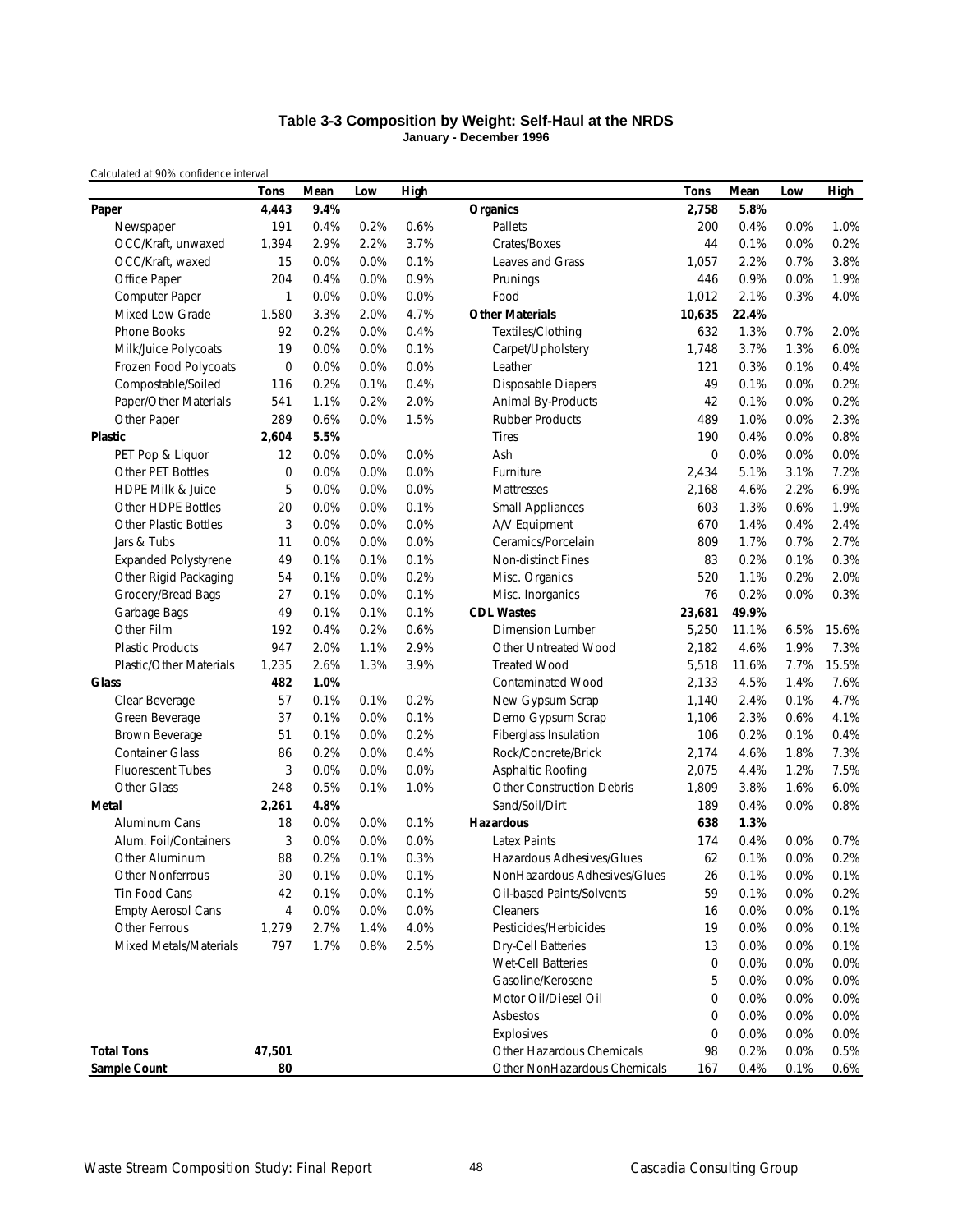### **Table 3-4 Composition by Weight: Self-Haul at the SRDS January - December 1996**

|                              | <b>Tons</b>    | Mean  | Low  | <b>High</b> |                                  | Tons           | Mean  | Low  | <b>High</b> |
|------------------------------|----------------|-------|------|-------------|----------------------------------|----------------|-------|------|-------------|
| Paper                        | 3,632          | 10.0% |      |             | Organics                         | 3,588          | 9.9%  |      |             |
| Newspaper                    | 311            | 0.9%  | 0.5% | 1.3%        | Pallets                          | 483            | 1.3%  | 0.4% | 2.2%        |
| OCC/Kraft, unwaxed           | 1,169          | 3.2%  | 2.4% | 4.1%        | Crates/Boxes                     | 75             | 0.2%  | 0.0% | 0.4%        |
| OCC/Kraft, waxed             | 20             | 0.1%  | 0.0% | 0.1%        | <b>Leaves and Grass</b>          | 1,999          | 5.5%  | 3.0% | 8.0%        |
| Office Paper                 | 110            | 0.3%  | 0.1% | 0.5%        | Prunings                         | 345            | 1.0%  | 0.2% | 1.7%        |
| Computer Paper               | 1              | 0.0%  | 0.0% | 0.0%        | Food                             | 686            | 1.9%  | 1.1% | 2.7%        |
| Mixed Low Grade              | 1,470          | 4.0%  | 2.7% | 5.4%        | <b>Other Materials</b>           | 9,374          | 25.8% |      |             |
| Phone Books                  | 40             | 0.1%  | 0.0% | 0.2%        | Textiles/Clothing                | 973            | 2.7%  | 1.7% | 3.6%        |
| Milk/Juice Polycoats         | 6              | 0.0%  | 0.0% | 0.0%        | Carpet/Upholstery                | 2,499          | 6.9%  | 4.2% | 9.6%        |
| Frozen Food Polycoats        | 3              | 0.0%  | 0.0% | 0.0%        | Leather                          | 90             | 0.2%  | 0.0% | 0.5%        |
| Compostable/Soiled           | 174            | 0.5%  | 0.3% | 0.7%        | <b>Disposable Diapers</b>        | 69             | 0.2%  | 0.0% | 0.3%        |
| Paper/Other Materials        | 253            | 0.7%  | 0.3% | 1.0%        | Animal By-Products               | 47             | 0.1%  | 0.0% | 0.2%        |
| Other Paper                  | 76             | 0.2%  | 0.0% | 0.4%        | <b>Rubber Products</b>           | 144            | 0.4%  | 0.2% | 0.6%        |
| <b>Plastic</b>               | 1,943          | 5.4%  |      |             | <b>Tires</b>                     | 3              | 0.0%  | 0.0% | 0.0%        |
| PET Pop & Liquor             | 14             | 0.0%  | 0.0% | 0.1%        | Ash                              | 13             | 0.0%  | 0.0% | 0.1%        |
| <b>Other PET Bottles</b>     | 8              | 0.0%  | 0.0% | 0.0%        | Furniture                        | 3,592          | 9.9%  | 6.3% | 13.5%       |
| <b>HDPE Milk &amp; Juice</b> | 10             | 0.0%  | 0.0% | 0.0%        | Mattresses                       | 453            | 1.2%  | 0.5% | 2.0%        |
| Other HDPE Bottles           | 61             | 0.2%  | 0.1% | 0.2%        | <b>Small Appliances</b>          | 274            | 0.8%  | 0.4% | 1.1%        |
| <b>Other Plastic Bottles</b> | 12             | 0.0%  | 0.0% | 0.1%        | A/V Equipment                    | 560            | 1.5%  | 0.6% | 2.5%        |
| Jars & Tubs                  | 13             | 0.0%  | 0.0% | 0.1%        | Ceramics/Porcelain               | 477            | 1.3%  | 0.1% | 2.5%        |
| <b>Expanded Polystyrene</b>  | 74             | 0.2%  | 0.1% | 0.3%        | <b>Non-distinct Fines</b>        | 67             | 0.2%  | 0.1% | 0.3%        |
| Other Rigid Packaging        | 22             | 0.1%  | 0.0% | 0.1%        | Misc. Organics                   | 36             | 0.1%  | 0.0% | 0.2%        |
| Grocery/Bread Bags           | 52             | 0.1%  | 0.1% | 0.2%        | Misc. Inorganics                 | 77             | 0.2%  | 0.0% | 0.5%        |
| Garbage Bags                 | 110            | 0.3%  | 0.2% | 0.4%        | <b>CDL Wastes</b>                | 14,599         | 40.2% |      |             |
| Other Film                   | 255            | 0.7%  | 0.4% | 1.0%        | <b>Dimension Lumber</b>          | 3,350          | 9.2%  | 6.7% | 11.8%       |
| <b>Plastic Products</b>      | 759            | 2.1%  | 1.5% | 2.7%        | Other Untreated Wood             | 610            | 1.7%  | 0.2% | 3.2%        |
| Plastic/Other Materials      | 552            | 1.5%  | 0.8% | 2.3%        | <b>Treated Wood</b>              | 2,644          | 7.3%  | 4.5% | 10.0%       |
| <b>Glass</b>                 | 542            | 1.5%  |      |             | <b>Contaminated Wood</b>         | 658            | 1.8%  | 1.2% | 2.4%        |
| Clear Beverage               | 186            | 0.5%  | 0.2% | 0.8%        | New Gypsum Scrap                 | 815            | 2.2%  | 0.6% | 3.9%        |
| Green Beverage               | 53             | 0.1%  | 0.1% | 0.2%        | Demo Gypsum Scrap                | 768            | 2.1%  | 0.9% | 3.3%        |
| Brown Beverage               | 44             | 0.1%  | 0.0% | 0.2%        | Fiberglass Insulation            | 80             | 0.2%  | 0.1% | 0.4%        |
| <b>Container Glass</b>       | 25             | 0.1%  | 0.0% | 0.1%        | Rock/Concrete/Brick              | 2,028          | 5.6%  | 2.8% | 8.4%        |
| <b>Fluorescent Tubes</b>     | 16             | 0.0%  | 0.0% | 0.1%        | Asphaltic Roofing                | 1,975          | 5.4%  | 1.9% | 9.0%        |
| Other Glass                  | 218            | 0.6%  | 0.3% | 0.9%        | <b>Other Construction Debris</b> | 834            | 2.3%  | 0.9% | 3.7%        |
| Metal                        | 2,142          | 5.9%  |      |             | Sand/Soil/Dirt                   | 837            | 2.3%  | 0.3% | 4.3%        |
| Aluminum Cans                | 39             | 0.1%  | 0.0% | 0.2%        | <b>Hazardous</b>                 | 485            | 1.3%  |      |             |
| Alum. Foil/Containers        | $\overline{2}$ | 0.0%  | 0.0% | 0.0%        | <b>Latex Paints</b>              | 63             | 0.2%  | 0.0% | 0.3%        |
| Other Aluminum               | 68             | 0.2%  | 0.0% | 0.3%        | Hazardous Adhesives/Glues        | 18             | 0.1%  | 0.0% | 0.1%        |
| <b>Other Nonferrous</b>      | 150            | 0.4%  | 0.1% | 0.7%        | NonHazardous Adhesives/Glues     | 126            | 0.3%  | 0.0% | 0.7%        |
| Tin Food Cans                | 51             | 0.1%  | 0.1% | 0.2%        | Oil-based Paints/Solvents        | 47             | 0.1%  | 0.0% | 0.2%        |
| <b>Empty Aerosol Cans</b>    | 16             | 0.0%  | 0.0% | 0.1%        | Cleaners                         | 0              | 0.0%  | 0.0% | 0.0%        |
| Other Ferrous                | 913            | 2.5%  | 1.7% | 3.3%        | Pesticides/Herbicides            | 35             | 0.1%  | 0.0% | 0.2%        |
| Mixed Metals/Materials       | 904            | 2.5%  | 1.7% | 3.3%        | <b>Dry-Cell Batteries</b>        | 14             | 0.0%  | 0.0% | 0.1%        |
|                              |                |       |      |             | Wet-Cell Batteries               | 0              | 0.0%  | 0.0% | 0.0%        |
|                              |                |       |      |             | Gasoline/Kerosene                | 0              | 0.0%  | 0.0% | 0.0%        |
|                              |                |       |      |             | Motor Oil/Diesel Oil             | 12             | 0.0%  | 0.0% | 0.1%        |
|                              |                |       |      |             | Asbestos                         | 0              | 0.0%  | 0.0% | 0.0%        |
|                              |                |       |      |             | Explosives                       | $\overline{2}$ | 0.0%  | 0.0% | 0.0%        |
| <b>Total Tons</b>            | 36,307         |       |      |             | Other Hazardous Chemicals        | 11             | 0.0%  | 0.0% | 0.1%        |
| Sample Count                 | 119            |       |      |             | Other NonHazardous Chemicals     | 157            | 0.4%  | 0.1% | 0.7%        |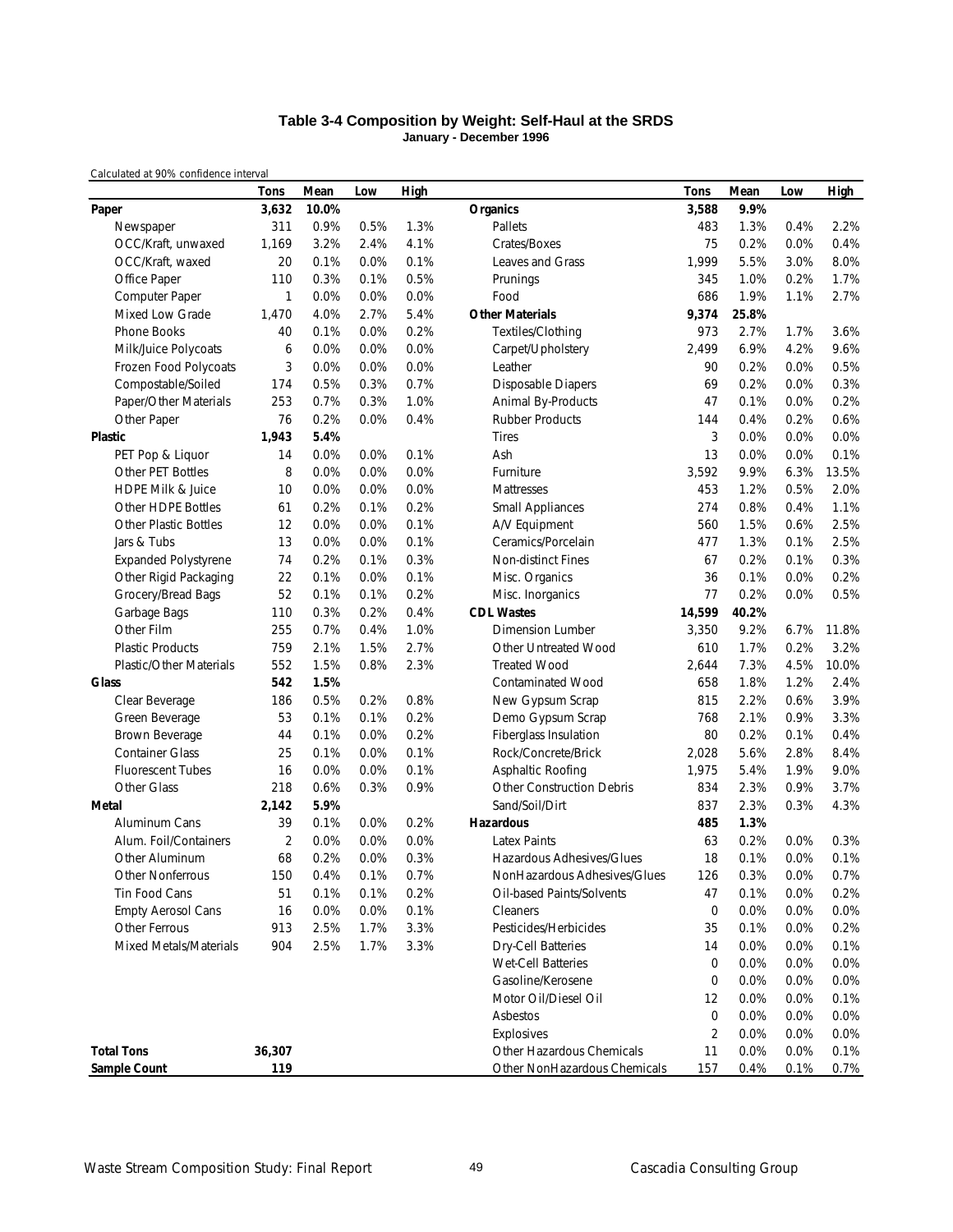## **3.4 Composition by Season**

As shown in Figure 3-2, CDL debris accounts for a substantial portion of the self-haul substream throughout the year. CDL disposal appears to reach a peak of 50% in the summer months and drops to 39% in the winter.

## **3.4.1 Spring**

During the spring (March - May, 1996), 40 self-haul loads were sampled. As shown in Table 3-5, five materials account for a combined total of 40% of the tonnage.

| $\bullet$ | Dimension Lumber    | $12.6\%$ |
|-----------|---------------------|----------|
| $\bullet$ | Asphaltic Roofing   | $9.1\%$  |
|           | • Treated Wood      | $6.7\%$  |
|           | • Furniture         | $6.1\%$  |
|           | • Carpet/Upholstery | 5.3%     |

## **3.4.2 Summer**

During the summer (June - August, 1996), 59 self-haul loads were sampled. As shown in Table 3-6, five materials account for a combined total of 44% of the tonnage.

|                     | 13.9%                   |
|---------------------|-------------------------|
| • Treated Wood      | $10.9\%$                |
| • Asphaltic Roofing | $6.9\%$                 |
| • Leaves and Grass  | $6.2\%$                 |
| • Carpet/Upholstery | $6.1\%$                 |
|                     | <b>Dimension Lumber</b> |

## **3.4.3 Fall**

During the fall (September - November, 1996), 60 self-haul loads were sampled. As shown in Table 3-7, four materials account for a combined total of 36% of the tonnage.

| $\bullet$ Furniture   | 13.2% |
|-----------------------|-------|
| • Treated Wood        | 11.8% |
| • Leaves and Grass    | 5.8%  |
| • Rock/Concrete/Brick | 5.5%  |

## **3.4.4 Winter**

During the winter (January, February and December, 1996), 40 self-haul loads were sampled. As shown in Table 3-8, seven materials account for a combined total of 48% of the tonnage.

| Rock/Concrete/Brick  | 8.1% |
|----------------------|------|
| Other Untreated Wood | 8.0% |
| Furniture            | 7.7% |
| New Gypsum Scrap     | 7.3% |
| Carpet/Upholstery    | 6.5% |
| Food                 | 5.4% |
| • Treated Wood       | 5.0% |
|                      |      |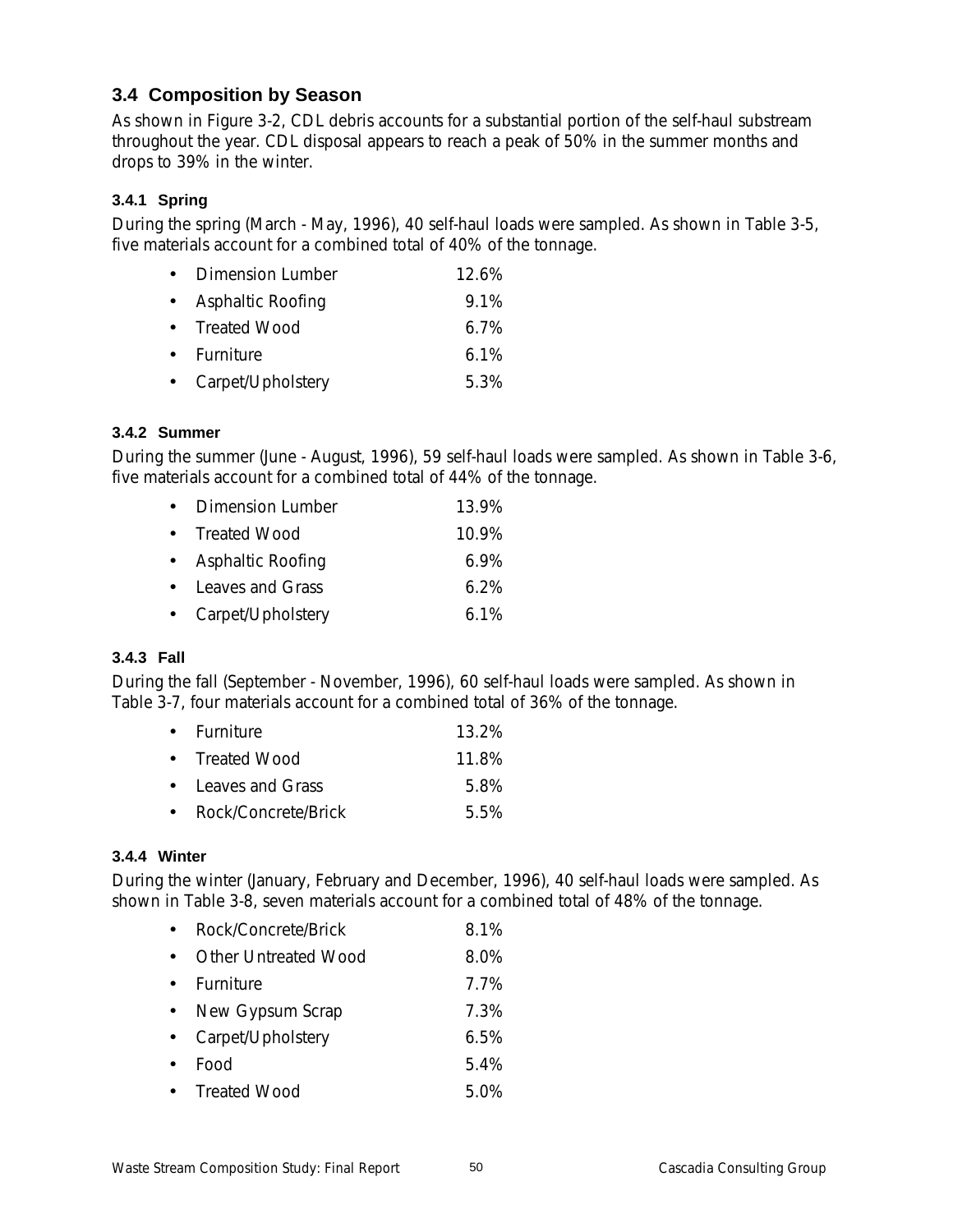

## **Figure 3-2 Overview of Self-Haul Composition Estimates, by Season**



Summer



**Winter**

Fall

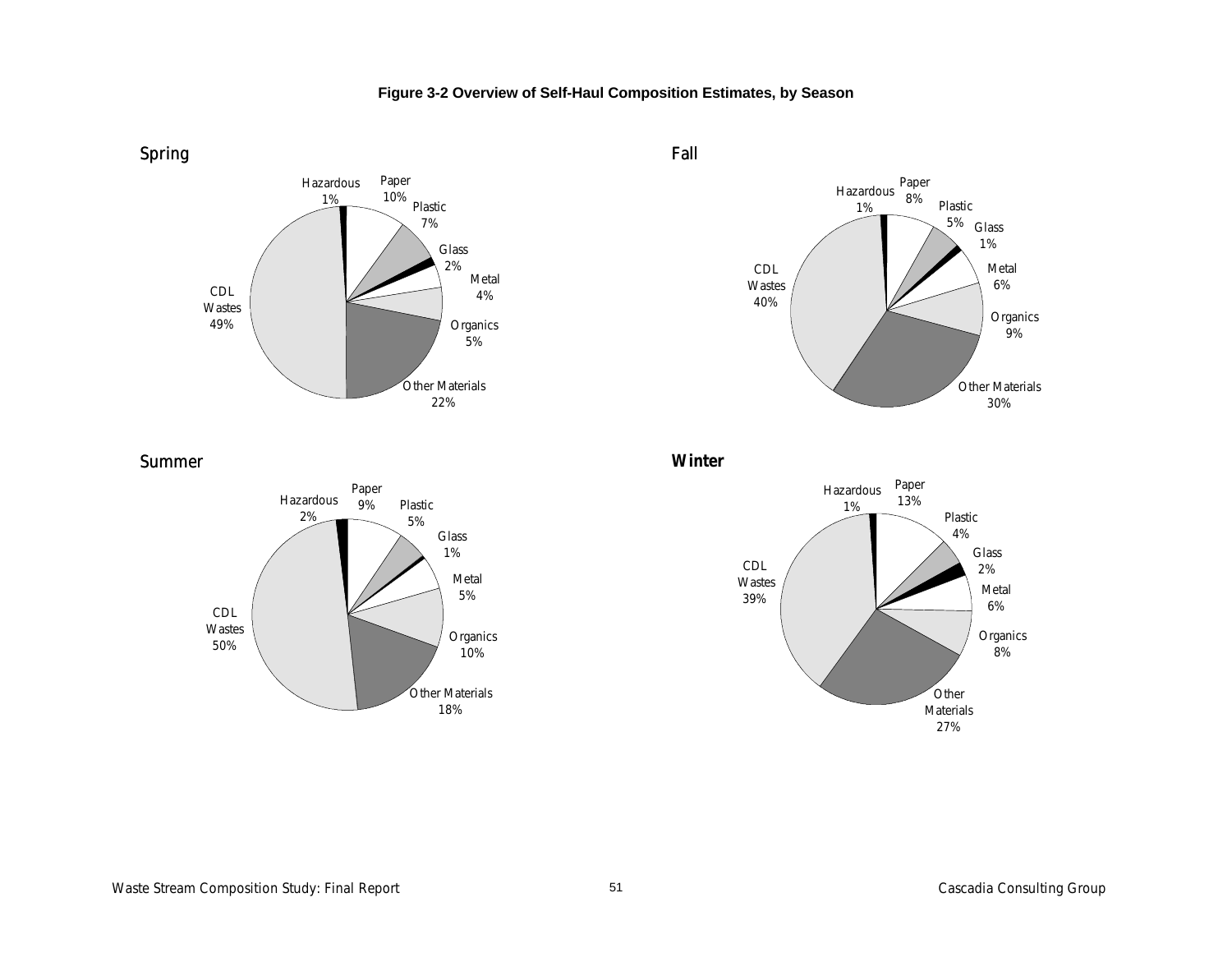### **Table 3-5 Composition by Weight: Self-Haul in Spring March - May 1996**

|                                | Mean | Low  | <b>High</b> |                                  | Mean  | Low  | <b>High</b> |
|--------------------------------|------|------|-------------|----------------------------------|-------|------|-------------|
| Paper                          | 9.9% |      |             | <b>Organics</b>                  | 5.3%  |      |             |
| Newspaper                      | 0.4% | 0.0% | 0.9%        | Pallets                          | 0.1%  | 0.0% | 0.4%        |
| OCC/Kraft, unwaxed             | 3.0% | 2.1% | 4.0%        | Crates/Boxes                     | 0.1%  | 0.0% | 0.3%        |
| OCC/Kraft, waxed               | 0.0% | 0.0% | 0.0%        | Leaves and Grass                 | 2.1%  | 0.0% | 4.3%        |
| Office Paper                   | 0.2% | 0.0% | 0.5%        | Prunings                         | 1.7%  | 0.0% | 3.7%        |
| Computer Paper                 | 0.0% | 0.0% | 0.0%        | Food                             | 1.2%  | 0.3% | 2.1%        |
| Mixed Low Grade                | 3.2% | 1.7% | 4.6%        | <b>Other Materials</b>           | 22.1% |      |             |
| Phone Books                    | 0.3% | 0.1% | 0.6%        | Textiles/Clothing                | 3.2%  | 1.5% | 4.9%        |
| Milk/Juice Polycoats           | 0.1% | 0.0% | 0.1%        | Carpet/Upholstery                | 5.3%  | 1.4% | 9.3%        |
| Frozen Food Polycoats          | 0.0% | 0.0% | 0.0%        | Leather                          | 0.4%  | 0.0% | 0.8%        |
| Compostable/Soiled             | 0.4% | 0.1% | 0.7%        | <b>Disposable Diapers</b>        | 0.1%  | 0.0% | 0.2%        |
| Paper/Other Materials          | 2.1% | 0.4% | 3.9%        | Animal By-Products               | 0.2%  | 0.0% | 0.5%        |
| Other Paper                    | 0.1% | 0.0% | 0.2%        | <b>Rubber Products</b>           | 0.2%  | 0.0% | 0.4%        |
| Plastic                        | 7.4% |      |             | <b>Tires</b>                     | 0.2%  | 0.0% | 0.7%        |
| PET Pop & Liquor               | 0.0% | 0.0% | 0.1%        | Ash                              | 0.1%  | 0.0% | 0.3%        |
| Other PET Bottles              | 0.0% | 0.0% | 0.0%        | Furniture                        | 6.1%  | 2.5% | 9.8%        |
| <b>HDPE Milk &amp; Juice</b>   | 0.0% | 0.0% | 0.0%        | Mattresses                       | 2.0%  | 0.3% | 3.6%        |
| Other HDPE Bottles             | 0.1% | 0.0% | 0.2%        | <b>Small Appliances</b>          | 0.6%  | 0.2% | 0.9%        |
| <b>Other Plastic Bottles</b>   | 0.1% | 0.0% | 0.1%        | A/V Equipment                    | 1.6%  | 0.4% | 2.7%        |
| Jars & Tubs                    | 0.0% | 0.0% | 0.0%        | Ceramics/Porcelain               | 1.3%  | 0.0% | 2.7%        |
| <b>Expanded Polystyrene</b>    | 0.1% | 0.1% | 0.2%        | Non-distinct Fines               | 0.4%  | 0.2% | 0.6%        |
| Other Rigid Packaging          | 0.1% | 0.0% | 0.1%        | Misc. Organics                   | 0.3%  | 0.0% | 0.5%        |
| Grocery/Bread Bags             | 0.1% | 0.0% | 0.1%        | Misc. Inorganics                 | 0.0%  | 0.0% | 0.0%        |
| Garbage Bags                   | 0.2% | 0.1% | 0.3%        | <b>CDL Wastes</b>                | 48.8% |      |             |
| Other Film                     | 0.7% | 0.3% | 1.0%        | Dimension Lumber                 | 12.6% | 6.3% | 18.9%       |
| <b>Plastic Products</b>        | 2.4% | 1.2% | 3.7%        | Other Untreated Wood             | 3.6%  | 0.0% | 7.6%        |
| <b>Plastic/Other Materials</b> | 3.6% | 1.3% | 6.0%        | <b>Treated Wood</b>              | 6.7%  | 1.9% | 11.5%       |
| <b>Glass</b>                   | 1.5% |      |             | <b>Contaminated Wood</b>         | 3.6%  | 0.4% | 6.8%        |
| Clear Beverage                 | 0.5% | 0.1% | 0.9%        | New Gypsum Scrap                 | 3.4%  | 0.0% | 7.0%        |
| Green Beverage                 | 0.1% | 0.0% | 0.2%        | Demo Gypsum Scrap                | 2.2%  | 0.0% | 4.9%        |
| Brown Beverage                 | 0.3% | 0.0% | 0.5%        | Fiberglass Insulation            | 0.2%  | 0.0% | 0.5%        |
| <b>Container Glass</b>         | 0.0% | 0.0% | 0.0%        | Rock/Concrete/Brick              | 2.8%  | 0.0% | 6.3%        |
| <b>Fluorescent Tubes</b>       | 0.0% | 0.0% | 0.0%        | Asphaltic Roofing                | 9.1%  | 1.1% | 17.1%       |
| Other Glass                    | 0.6% | 0.0% | 1.3%        | <b>Other Construction Debris</b> | 3.7%  | 0.9% | 6.6%        |
| Metal                          | 3.9% |      |             | Sand/Soil/Dirt                   | 0.8%  | 0.1% | 1.6%        |
| Aluminum Cans                  | 0.0% | 0.0% | 0.1%        | <b>Hazardous</b>                 | 1.2%  |      |             |
| Alum. Foil/Containers          | 0.0% | 0.0% | 0.0%        | <b>Latex Paints</b>              | 0.4%  | 0.0% | 0.8%        |
| Other Aluminum                 | 0.2% | 0.0% | 0.4%        | Hazardous Adhesives/Glues        | 0.1%  | 0.0% | 0.2%        |
| <b>Other Nonferrous</b>        | 0.5% | 0.0% | 1.3%        | NonHazardous Adhesives/Glues     | 0.0%  | 0.0% | 0.0%        |
| Tin Food Cans                  | 0.0% | 0.0% | 0.0%        | Oil-based Paints/Solvents        | 0.1%  | 0.0% | 0.3%        |
| <b>Empty Aerosol Cans</b>      | 0.0% | 0.0% | 0.0%        | Cleaners                         | 0.0%  | 0.0% | 0.0%        |
| Other Ferrous                  | 1.3% | 0.7% | 1.9%        | Pesticides/Herbicides            | 0.0%  | 0.0% | 0.1%        |
| Mixed Metals/Materials         | 1.8% | 0.8% | 2.8%        | <b>Dry-Cell Batteries</b>        | 0.1%  | 0.0% | 0.1%        |
|                                |      |      |             | Wet-Cell Batteries               | 0.0%  | 0.0% | 0.0%        |
|                                |      |      |             | Gasoline/Kerosene                | 0.0%  | 0.0% | 0.0%        |
|                                |      |      |             | Motor Oil/Diesel Oil             | 0.1%  | 0.0% | 0.2%        |
|                                |      |      |             | Asbestos                         | 0.0%  | 0.0% | 0.0%        |
|                                |      |      |             | Explosives                       | 0.0%  | 0.0% | 0.0%        |
|                                |      |      |             | Other Hazardous Chemicals        | 0.0%  | 0.0% | 0.1%        |
| Sample Count                   | 40   |      |             | Other NonHazardous Chemicals     | 0.4%  | 0.1% | 0.7%        |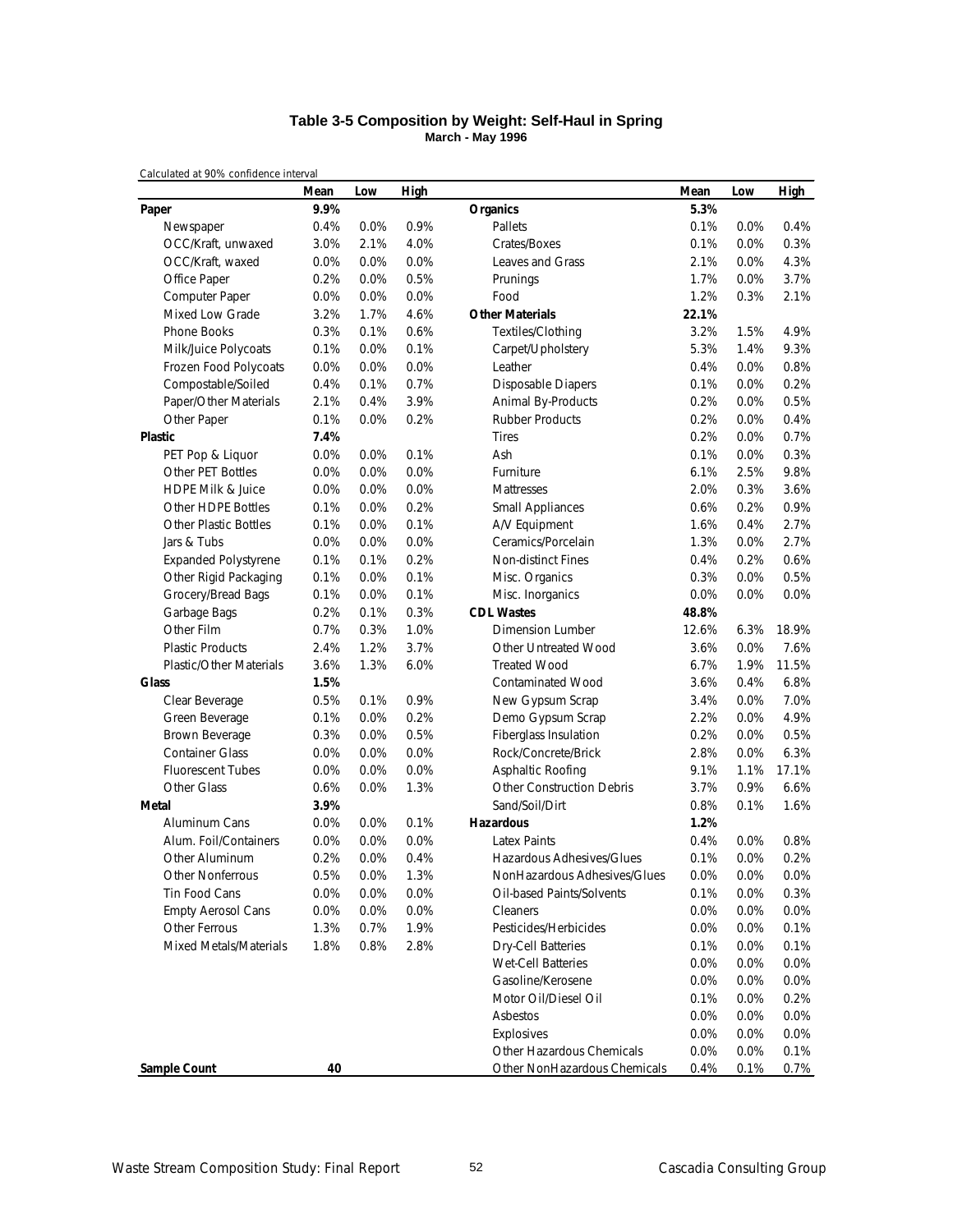### **Table 3-6 Composition by Weight: Self-Haul in Summer June - August 1996**

|                                | Mean | Low  | <b>High</b> |                                  | Mean    | Low  | <b>High</b> |
|--------------------------------|------|------|-------------|----------------------------------|---------|------|-------------|
| Paper                          | 9.3% |      |             | <b>Organics</b>                  | 10.1%   |      |             |
| Newspaper                      | 0.6% | 0.3% | 1.0%        | Pallets                          | 0.5%    | 0.0% | 1.3%        |
| OCC/Kraft, unwaxed             | 2.6% | 1.4% | 3.9%        | Crates/Boxes                     | 0.3%    | 0.0% | 0.6%        |
| OCC/Kraft, waxed               | 0.0% | 0.0% | 0.0%        | Leaves and Grass                 | 6.2%    | 2.8% | 9.5%        |
| Office Paper                   | 0.2% | 0.1% | 0.3%        | Prunings                         | 1.1%    | 0.0% | 2.4%        |
| Computer Paper                 | 0.0% | 0.0% | 0.0%        | Food                             | 2.0%    | 0.7% | 3.2%        |
| <b>Mixed Low Grade</b>         | 4.4% | 2.0% | 6.7%        | <b>Other Materials</b>           | 17.8%   |      |             |
| Phone Books                    | 0.1% | 0.0% | 0.1%        | Textiles/Clothing                | 1.5%    | 0.9% | 2.1%        |
| Milk/Juice Polycoats           | 0.0% | 0.0% | 0.0%        | Carpet/Upholstery                | 6.1%    | 2.5% | 9.6%        |
| Frozen Food Polycoats          | 0.0% | 0.0% | 0.0%        | Leather                          | 0.3%    | 0.0% | 0.6%        |
| Compostable/Soiled             | 0.5% | 0.2% | 0.8%        | <b>Disposable Diapers</b>        | 0.2%    | 0.0% | 0.4%        |
| Paper/Other Materials          | 0.8% | 0.2% | 1.4%        | Animal By-Products               | 0.1%    | 0.0% | 0.3%        |
| Other Paper                    | 0.1% | 0.0% | 0.3%        | <b>Rubber Products</b>           | 0.3%    | 0.0% | 0.6%        |
| <b>Plastic</b>                 | 5.0% |      |             | <b>Tires</b>                     | $0.0\%$ | 0.0% | 0.0%        |
| PET Pop & Liquor               | 0.1% | 0.0% | 0.1%        | Ash                              | 0.0%    | 0.0% | 0.0%        |
| Other PET Bottles              | 0.0% | 0.0% | 0.1%        | Furniture                        | 3.8%    | 1.1% | 6.4%        |
| <b>HDPE Milk &amp; Juice</b>   | 0.0% | 0.0% | 0.0%        | Mattresses                       | 2.8%    | 0.8% | 4.9%        |
| Other HDPE Bottles             | 0.1% | 0.0% | 0.1%        | <b>Small Appliances</b>          | 0.7%    | 0.3% | 1.2%        |
| <b>Other Plastic Bottles</b>   | 0.0% | 0.0% | 0.0%        | A/V Equipment                    | 1.0%    | 0.1% | 2.0%        |
| Jars & Tubs                    | 0.0% | 0.0% | 0.0%        | Ceramics/Porcelain               | 0.3%    | 0.0% | 0.6%        |
| <b>Expanded Polystyrene</b>    | 0.2% | 0.0% | 0.4%        | Non-distinct Fines               | 0.2%    | 0.1% | 0.2%        |
| Other Rigid Packaging          | 0.1% | 0.0% | 0.1%        | Misc. Organics                   | 0.3%    | 0.0% | 0.6%        |
| Grocery/Bread Bags             | 0.1% | 0.1% | 0.2%        | Misc. Inorganics                 | 0.2%    | 0.0% | 0.5%        |
| Garbage Bags                   | 0.3% | 0.1% | 0.5%        | <b>CDL Wastes</b>                | 49.7%   |      |             |
| Other Film                     | 0.6% | 0.1% | 1.0%        | <b>Dimension Lumber</b>          | 13.9%   | 8.1% | 19.6%       |
| <b>Plastic Products</b>        | 2.4% | 1.5% | 3.3%        | <b>Other Untreated Wood</b>      | 1.2%    | 0.0% | 2.5%        |
| <b>Plastic/Other Materials</b> | 1.1% | 0.7% | 1.5%        | <b>Treated Wood</b>              | 10.9%   | 6.0% | 15.7%       |
| <b>Glass</b>                   | 0.7% |      |             | <b>Contaminated Wood</b>         | 4.7%    | 1.2% | 8.1%        |
| Clear Beverage                 | 0.3% | 0.1% | 0.6%        | New Gypsum Scrap                 | 0.0%    | 0.0% | 0.0%        |
| Green Beverage                 | 0.1% | 0.0% | 0.2%        | Demo Gypsum Scrap                | 2.5%    | 0.4% | 4.5%        |
| Brown Beverage                 | 0.0% | 0.0% | 0.1%        | Fiberglass Insulation            | 0.3%    | 0.0% | 0.5%        |
| <b>Container Glass</b>         | 0.1% | 0.0% | 0.1%        | Rock/Concrete/Brick              | 4.5%    | 1.8% | 7.1%        |
| <b>Fluorescent Tubes</b>       | 0.0% | 0.0% | 0.1%        | Asphaltic Roofing                | 6.9%    | 1.8% | 12.0%       |
| <b>Other Glass</b>             | 0.2% | 0.1% | 0.3%        | <b>Other Construction Debris</b> | 3.2%    | 0.5% | 5.8%        |
| Metal                          | 5.4% |      |             | Sand/Soil/Dirt                   | 1.8%    | 0.0% | 4.0%        |
| Aluminum Cans                  | 0.1% | 0.0% | 0.1%        | <b>Hazardous</b>                 | 1.9%    |      |             |
| Alum. Foil/Containers          | 0.0% | 0.0% | 0.0%        | <b>Latex Paints</b>              | 0.3%    | 0.0% | 0.7%        |
| Other Aluminum                 | 0.0% | 0.0% | 0.1%        | Hazardous Adhesives/Glues        | 0.1%    | 0.0% | 0.2%        |
| <b>Other Nonferrous</b>        | 0.1% | 0.0% | 0.2%        | NonHazardous Adhesives/Glues     | 0.1%    | 0.0% | 0.2%        |
| Tin Food Cans                  | 0.1% | 0.0% | 0.1%        | Oil-based Paints/Solvents        | 0.2%    | 0.0% | 0.4%        |
| <b>Empty Aerosol Cans</b>      | 0.0% | 0.0% | 0.0%        | Cleaners                         | 0.0%    | 0.0% | 0.1%        |
| Other Ferrous                  | 2.9% | 1.2% | 4.7%        | Pesticides/Herbicides            | 0.2%    | 0.0% | 0.4%        |
| <b>Mixed Metals/Materials</b>  | 2.2% | 0.9% | 3.4%        | <b>Dry-Cell Batteries</b>        | 0.0%    | 0.0% | 0.0%        |
|                                |      |      |             | Wet-Cell Batteries               | 0.0%    | 0.0% | 0.0%        |
|                                |      |      |             | Gasoline/Kerosene                | 0.0%    | 0.0% | 0.0%        |
|                                |      |      |             | Motor Oil/Diesel Oil             | 0.0%    | 0.0% | 0.0%        |
|                                |      |      |             | Asbestos                         | 0.0%    | 0.0% | 0.0%        |
|                                |      |      |             | Explosives                       | 0.0%    | 0.0% | 0.0%        |
|                                |      |      |             | Other Hazardous Chemicals        | 0.2%    | 0.0% | 0.6%        |
| Sample Count                   | 59   |      |             | Other NonHazardous Chemicals     | 0.8%    | 0.1% | 1.4%        |

| Table 3-7 Composition by Weight: Self-Haul in Fall |
|----------------------------------------------------|
|----------------------------------------------------|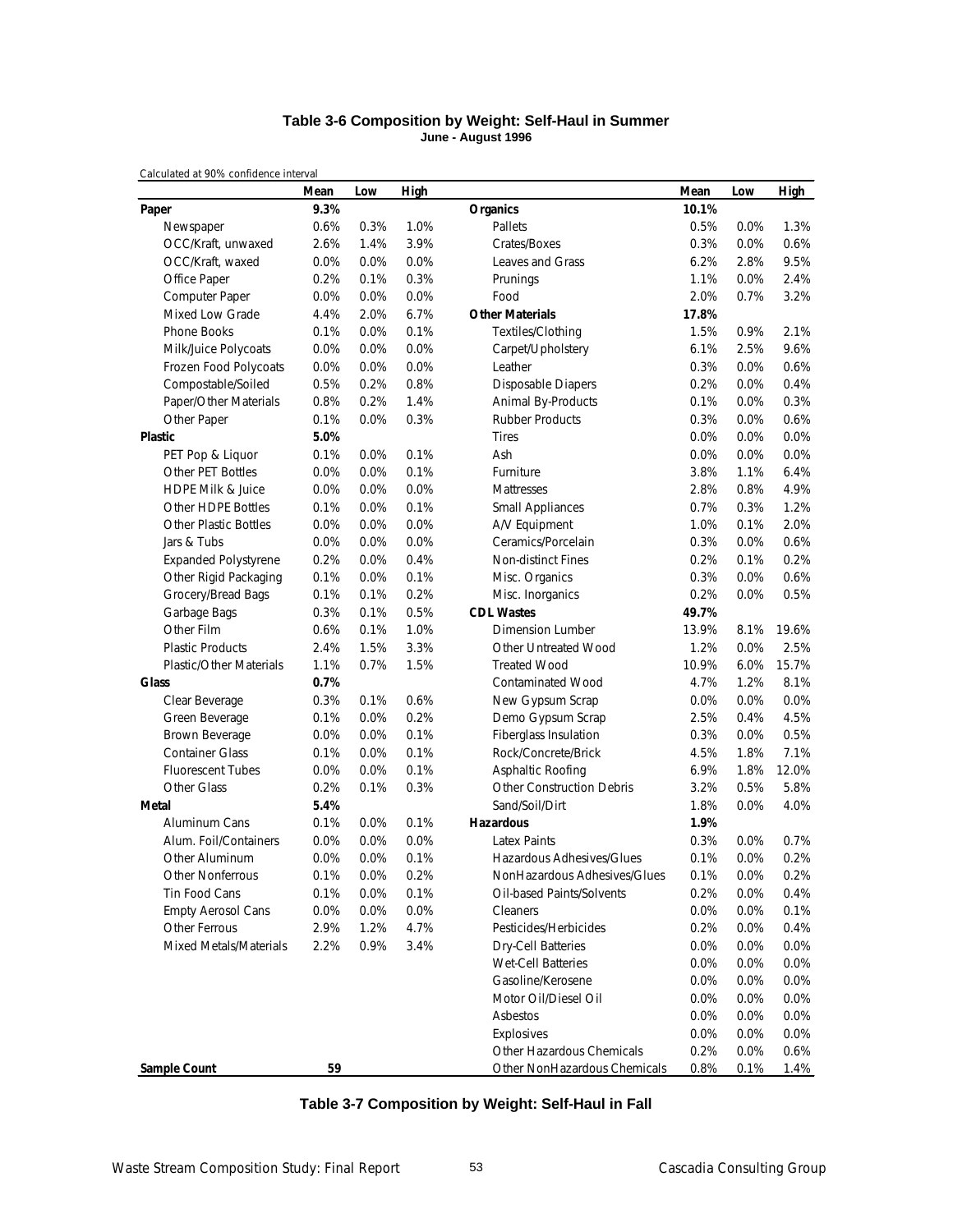### **September - November 1996**

### *Calculated at 90% confidence interval*

| parcarated at 7070 connactice interval | Mean | Low  | High |                                  | Mean    | Low  | <b>High</b> |
|----------------------------------------|------|------|------|----------------------------------|---------|------|-------------|
| Paper                                  | 8.1% |      |      | <b>Organics</b>                  | 8.7%    |      |             |
| Newspaper                              | 0.4% | 0.1% | 0.7% | Pallets                          | 2.0%    | 0.4% | 3.7%        |
| OCC/Kraft, unwaxed                     | 2.8% | 2.0% | 3.5% | Crates/Boxes                     | 0.2%    | 0.0% | 0.4%        |
| OCC/Kraft, waxed                       | 0.1% | 0.0% | 0.3% | <b>Leaves and Grass</b>          | 5.8%    | 1.9% | 9.7%        |
| Office Paper                           | 0.3% | 0.0% | 0.6% | Prunings                         | 0.5%    | 0.1% | 0.9%        |
| Computer Paper                         | 0.0% | 0.0% | 0.0% | Food                             | 0.2%    | 0.1% | 0.4%        |
| Mixed Low Grade                        | 3.0% | 1.7% | 4.4% | <b>Other Materials</b>           | 30.4%   |      |             |
| <b>Phone Books</b>                     | 0.0% | 0.0% | 0.1% | Textiles/Clothing                | 1.3%    | 0.5% | 2.2%        |
| Milk/Juice Polycoats                   | 0.0% | 0.0% | 0.0% | Carpet/Upholstery                | 4.6%    | 1.5% | 7.7%        |
| Frozen Food Polycoats                  | 0.0% | 0.0% | 0.0% | Leather                          | 0.1%    | 0.0% | 0.3%        |
| Compostable/Soiled                     | 0.1% | 0.0% | 0.2% | <b>Disposable Diapers</b>        | 0.0%    | 0.0% | 0.0%        |
| Paper/Other Materials                  | 0.3% | 0.1% | 0.6% | Animal By-Products               | 0.1%    | 0.0% | 0.2%        |
| Other Paper                            | 1.0% | 0.0% | 2.3% | <b>Rubber Products</b>           | 0.5%    | 0.2% | 0.8%        |
| <b>Plastic</b>                         | 5.1% |      |      | <b>Tires</b>                     | 0.4%    | 0.0% | 0.8%        |
| PET Pop & Liquor                       | 0.0% | 0.0% | 0.0% | Ash                              | $0.0\%$ | 0.0% | 0.0%        |
| Other PET Bottles                      | 0.0% | 0.0% | 0.0% | Furniture                        | 13.2%   | 7.4% | 19.0%       |
| <b>HDPE Milk &amp; Juice</b>           | 0.0% | 0.0% | 0.0% | Mattresses                       | 3.3%    | 0.8% | 5.8%        |
| Other HDPE Bottles                     | 0.1% | 0.0% | 0.2% | <b>Small Appliances</b>          | 1.3%    | 0.5% | 2.0%        |
| <b>Other Plastic Bottles</b>           | 0.0% | 0.0% | 0.0% | A/V Equipment                    | 1.9%    | 0.3% | 3.5%        |
| Jars & Tubs                            | 0.0% | 0.0% | 0.0% | Ceramics/Porcelain               | 2.3%    | 0.0% | 4.6%        |
| <b>Expanded Polystyrene</b>            | 0.1% | 0.0% | 0.2% | Non-distinct Fines               | 0.1%    | 0.0% | 0.2%        |
| Other Rigid Packaging                  | 0.1% | 0.0% | 0.2% | Misc. Organics                   | 0.7%    | 0.0% | 1.7%        |
| Grocery/Bread Bags                     | 0.1% | 0.0% | 0.1% | Misc. Inorganics                 | 0.4%    | 0.0% | 0.9%        |
| Garbage Bags                           | 0.1% | 0.1% | 0.2% | <b>CDL Wastes</b>                | 39.4%   |      |             |
| Other Film                             | 0.2% | 0.1% | 0.3% | <b>Dimension Lumber</b>          | 8.4%    | 5.4% | 11.5%       |
| <b>Plastic Products</b>                | 1.8% | 0.9% | 2.8% | <b>Other Untreated Wood</b>      | 0.5%    | 0.1% | 0.8%        |
| Plastic/Other Materials                | 2.5% | 1.0% | 3.9% | <b>Treated Wood</b>              | 11.8%   | 7.0% | 16.7%       |
| Glass                                  | 1.0% |      |      | <b>Contaminated Wood</b>         | 2.7%    | 0.7% | 4.7%        |
| Clear Beverage                         | 0.0% | 0.0% | 0.1% | New Gypsum Scrap                 | 0.4%    | 0.0% | 0.8%        |
| Green Beverage                         | 0.0% | 0.0% | 0.1% | Demo Gypsum Scrap                | 1.8%    | 0.5% | 3.1%        |
| Brown Beverage                         | 0.1% | 0.0% | 0.1% | Fiberglass Insulation            | 0.1%    | 0.0% | 0.2%        |
| <b>Container Glass</b>                 | 0.0% | 0.0% | 0.0% | Rock/Concrete/Brick              | 5.5%    | 1.4% | 9.6%        |
| <b>Fluorescent Tubes</b>               | 0.0% | 0.0% | 0.1% | Asphaltic Roofing                | 3.5%    | 0.2% | 6.8%        |
| <b>Other Glass</b>                     | 0.8% | 0.3% | 1.4% | <b>Other Construction Debris</b> | 2.2%    | 0.0% | 4.5%        |
| Metal                                  | 6.1% |      |      | Sand/Soil/Dirt                   | 2.5%    | 0.0% | 5.8%        |
| Aluminum Cans                          | 0.0% | 0.0% | 0.0% | <b>Hazardous</b>                 | 1.1%    |      |             |
| Alum. Foil/Containers                  | 0.0% | 0.0% | 0.0% | <b>Latex Paints</b>              | 0.3%    | 0.0% | 0.6%        |
| Other Aluminum                         | 0.3% | 0.1% | 0.4% | Hazardous Adhesives/Glues        | 0.1%    | 0.0% | 0.2%        |
| Other Nonferrous                       | 0.3% | 0.1% | 0.5% | NonHazardous Adhesives/Glues     | 0.4%    | 0.0% | 0.9%        |
| Tin Food Cans                          | 0.1% | 0.0% | 0.2% | Oil-based Paints/Solvents        | 0.1%    | 0.0% | 0.2%        |
| <b>Empty Aerosol Cans</b>              | 0.1% | 0.0% | 0.1% | Cleaners                         | 0.0%    | 0.0% | 0.0%        |
| Other Ferrous                          | 3.2% | 1.8% | 4.6% | Pesticides/Herbicides            | 0.0%    | 0.0% | 0.0%        |
| Mixed Metals/Materials                 | 2.2% | 1.1% | 3.3% | <b>Dry-Cell Batteries</b>        | 0.0%    | 0.0% | 0.1%        |
|                                        |      |      |      | <b>Wet-Cell Batteries</b>        | 0.0%    | 0.0% | 0.0%        |
|                                        |      |      |      | Gasoline/Kerosene                | 0.0%    | 0.0% | 0.0%        |
|                                        |      |      |      | Motor Oil/Diesel Oil             | 0.0%    | 0.0% | 0.0%        |
|                                        |      |      |      | Asbestos                         | 0.0%    | 0.0% | 0.0%        |
|                                        |      |      |      | Explosives                       | 0.0%    | 0.0% | 0.0%        |
|                                        |      |      |      | Other Hazardous Chemicals        | 0.0%    | 0.0% | 0.1%        |
| Sample Count                           | 60   |      |      | Other NonHazardous Chemicals     | 0.2%    | 0.0% | 0.4%        |

### **Table 3-8 Composition by Weight: Self-Haul in Winter January, February and December 1996**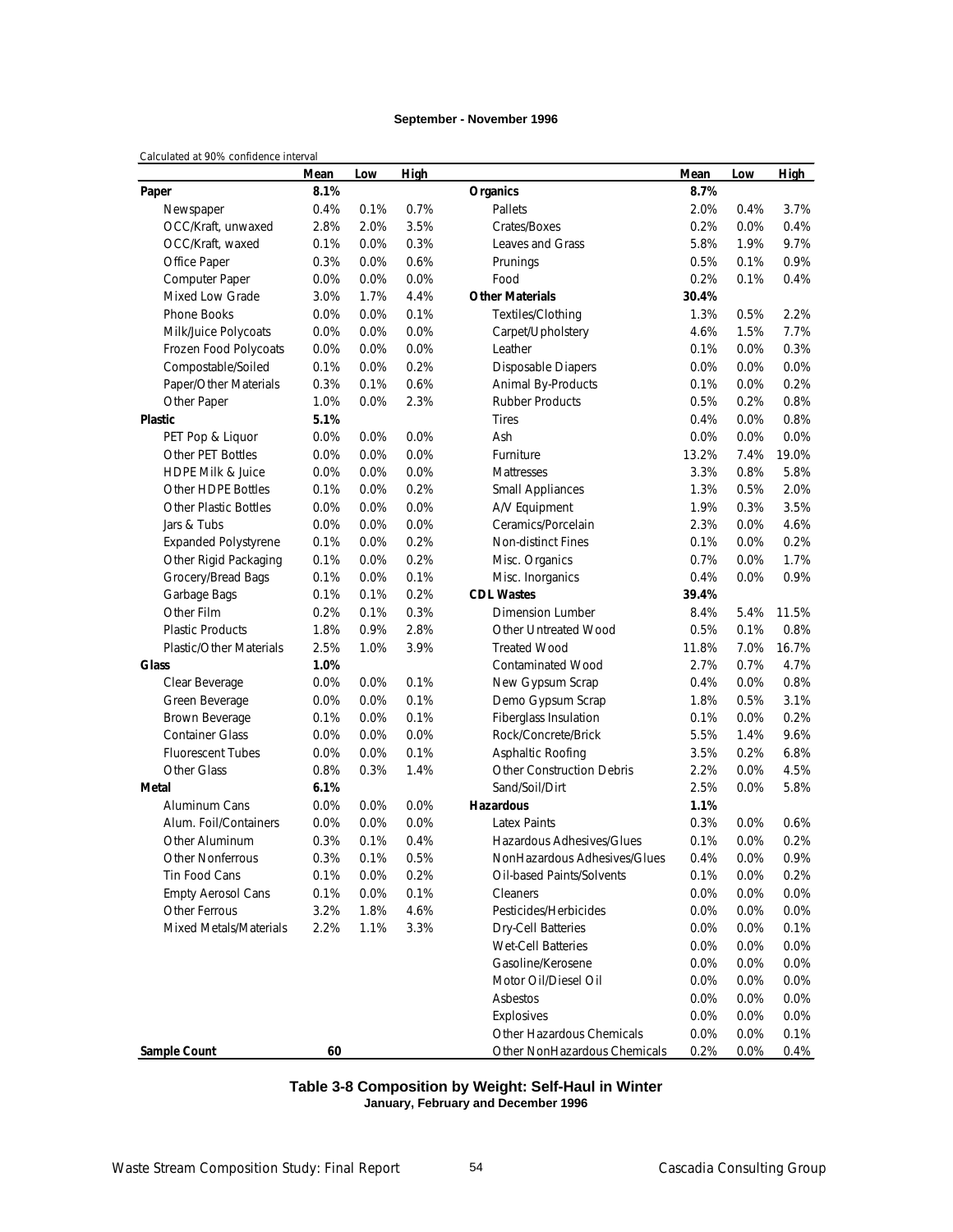|  | Calculated at 90% confidence interval |  |
|--|---------------------------------------|--|
|  |                                       |  |

|                                | Mean  | Low  | High |                                  | Mean    | Low  | <b>High</b> |
|--------------------------------|-------|------|------|----------------------------------|---------|------|-------------|
| Paper                          | 12.6% |      |      | <b>Organics</b>                  | 7.7%    |      |             |
| Newspaper                      | 1.3%  | 0.4% | 2.3% | Pallets                          | 0.8%    | 0.0% | 1.8%        |
| OCC/Kraft, unwaxed             | 4.3%  | 2.7% | 6.0% | Crates/Boxes                     | 0.0%    | 0.0% | 0.0%        |
| OCC/Kraft, waxed               | 0.0%  | 0.0% | 0.1% | Leaves and Grass                 | 0.9%    | 0.0% | 2.0%        |
| Office Paper                   | 0.8%  | 0.0% | 1.8% | Prunings                         | 0.5%    | 0.0% | 1.1%        |
| Computer Paper                 | 0.0%  | 0.0% | 0.0% | Food                             | 5.4%    | 1.5% | 9.3%        |
| <b>Mixed Low Grade</b>         | 4.5%  | 2.1% | 7.0% | <b>Other Materials</b>           | 27.1%   |      |             |
| <b>Phone Books</b>             | 0.2%  | 0.0% | 0.5% | Textiles/Clothing                | 3.1%    | 1.1% | 5.0%        |
| Milk/Juice Polycoats           | 0.0%  | 0.0% | 0.0% | Carpet/Upholstery                | 6.5%    | 1.5% | 11.4%       |
| Frozen Food Polycoats          | 0.0%  | 0.0% | 0.0% | Leather                          | 0.1%    | 0.0% | 0.3%        |
| Compostable/Soiled             | 0.6%  | 0.3% | 0.9% | <b>Disposable Diapers</b>        | 0.4%    | 0.0% | 0.9%        |
| Paper/Other Materials          | 0.6%  | 0.2% | 0.9% | Animal By-Products               | 0.0%    | 0.0% | 0.0%        |
| Other Paper                    | 0.0%  | 0.0% | 0.1% | <b>Rubber Products</b>           | 1.8%    | 0.0% | 4.2%        |
| <b>Plastic</b>                 | 4.3%  |      |      | <b>Tires</b>                     | 0.0%    | 0.0% | 0.0%        |
| PET Pop & Liquor               | 0.0%  | 0.0% | 0.1% | Ash                              | $0.0\%$ | 0.0% | 0.0%        |
| Other PET Bottles              | 0.0%  | 0.0% | 0.0% | Furniture                        | 7.7%    | 3.3% | 12.1%       |
| <b>HDPE Milk &amp; Juice</b>   | 0.0%  | 0.0% | 0.1% | Mattresses                       | 1.9%    | 0.3% | 3.6%        |
| Other HDPE Bottles             | 0.2%  | 0.0% | 0.3% | <b>Small Appliances</b>          | 1.3%    | 0.3% | 2.2%        |
| <b>Other Plastic Bottles</b>   | 0.0%  | 0.0% | 0.0% | A/V Equipment                    | 1.4%    | 0.0% | 3.1%        |
| Jars & Tubs                    | 0.1%  | 0.0% | 0.1% | Ceramics/Porcelain               | 2.1%    | 0.5% | 3.6%        |
| <b>Expanded Polystyrene</b>    | 0.2%  | 0.1% | 0.3% | Non-distinct Fines               | 0.1%    | 0.0% | 0.2%        |
| Other Rigid Packaging          | 0.1%  | 0.0% | 0.1% | Misc. Organics                   | 0.8%    | 0.0% | 1.7%        |
| Grocery/Bread Bags             | 0.2%  | 0.1% | 0.3% | Misc. Inorganics                 | $0.0\%$ | 0.0% | 0.1%        |
| Garbage Bags                   | 0.3%  | 0.1% | 0.4% | <b>CDL Wastes</b>                | 38.9%   |      |             |
| Other Film                     | 1.1%  | 0.5% | 1.6% | <b>Dimension Lumber</b>          | 4.2%    | 1.5% | 6.9%        |
| <b>Plastic Products</b>        | 1.5%  | 0.6% | 2.4% | Other Untreated Wood             | 8.0%    | 3.0% | 13.0%       |
| <b>Plastic/Other Materials</b> | 0.7%  | 0.4% | 1.1% | <b>Treated Wood</b>              | 5.0%    | 2.9% | 7.1%        |
| <b>Glass</b>                   | 2.3%  |      |      | <b>Contaminated Wood</b>         | 0.1%    | 0.0% | 0.3%        |
| Clear Beverage                 | 0.6%  | 0.0% | 1.2% | New Gypsum Scrap                 | 7.3%    | 2.3% | 12.2%       |
| Green Beverage                 | 0.3%  | 0.1% | 0.5% | Demo Gypsum Scrap                | 2.3%    | 0.1% | 4.6%        |
| Brown Beverage                 | 0.2%  | 0.1% | 0.3% | Fiberglass Insulation            | 0.4%    | 0.0% | 0.7%        |
| <b>Container Glass</b>         | 0.5%  | 0.0% | 1.0% | Rock/Concrete/Brick              | 8.1%    | 2.2% | 13.9%       |
| <b>Fluorescent Tubes</b>       | 0.0%  | 0.0% | 0.0% | Asphaltic Roofing                | 0.3%    | 0.0% | 0.9%        |
| <b>Other Glass</b>             | 0.7%  | 0.1% | 1.4% | <b>Other Construction Debris</b> | 2.9%    | 1.4% | 4.3%        |
| Metal                          | 6.0%  |      |      | Sand/Soil/Dirt                   | 0.3%    | 0.0% | 0.8%        |
| Aluminum Cans                  | 0.2%  | 0.1% | 0.4% | <b>Hazardous</b>                 | 1.0%    |      |             |
| Alum. Foil/Containers          | 0.0%  | 0.0% | 0.0% | <b>Latex Paints</b>              | 0.1%    | 0.0% | 0.2%        |
| Other Aluminum                 | 0.3%  | 0.0% | 0.6% | Hazardous Adhesives/Glues        | 0.0%    | 0.0% | 0.1%        |
| <b>Other Nonferrous</b>        | 0.3%  | 0.0% | 0.7% | NonHazardous Adhesives/Glues     | 0.5%    | 0.0% | 1.1%        |
| Tin Food Cans                  | 0.3%  | 0.1% | 0.4% | Oil-based Paints/Solvents        | 0.1%    | 0.0% | 0.1%        |
| <b>Empty Aerosol Cans</b>      | 0.0%  | 0.0% | 0.1% | Cleaners                         | 0.0%    | 0.0% | 0.0%        |
| Other Ferrous                  | 2.5%  | 1.4% | 3.7% | Pesticides/Herbicides            | 0.0%    | 0.0% | 0.0%        |
| Mixed Metals/Materials         | 2.4%  | 1.1% | 3.8% | Dry-Cell Batteries               | 0.0%    | 0.0% | 0.0%        |
|                                |       |      |      | <b>Wet-Cell Batteries</b>        | 0.0%    | 0.0% | 0.0%        |
|                                |       |      |      | Gasoline/Kerosene                | 0.0%    | 0.0% | 0.1%        |
|                                |       |      |      | Motor Oil/Diesel Oil             | 0.0%    | 0.0% | 0.0%        |
|                                |       |      |      | Asbestos                         | 0.0%    | 0.0% | 0.0%        |
|                                |       |      |      | Explosives                       | 0.0%    | 0.0% | 0.0%        |
|                                |       |      |      | Other Hazardous Chemicals        | 0.1%    | 0.0% | 0.2%        |
| <b>Sample Count</b>            | 40    |      |      | Other NonHazardous Chemicals     | 0.2%    | 0.0% | 0.5%        |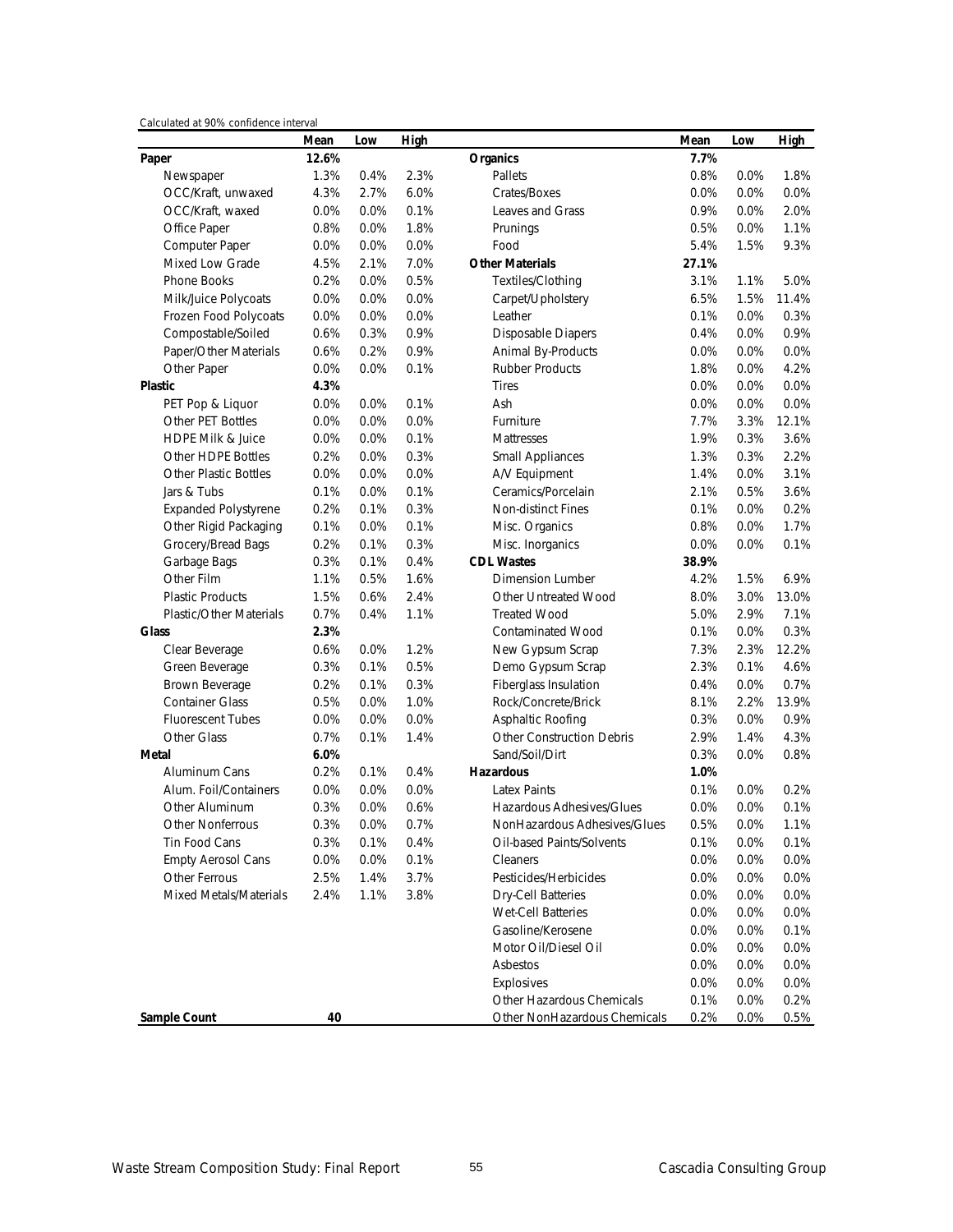## **3.5 Composition by Vehicle Type**

Wastes are self-hauled to Seattle's transfer stations in a variety of vehicles, which are categorized into two groups (automobiles and trucks) for the analysis. Vehicles with a passenger vehicle license plate are included in the "automobile" category; all others (mainly pick-ups and vans) are in the "truck" category. Figure 3-3 provides an overview of these sectors' waste.

## **3.5.1 Automobiles**

A total of 71 automobile loads was sampled. As shown in Table 3-9, six materials account for a combined total of 43% of the tonnage.

| • Rock/Concrete/Brick   | 9.0%    | Mean estimate of 1996 tons: 1,237 |  |
|-------------------------|---------|-----------------------------------|--|
| • Dimension Lumber      | 8.1%    | Mean estimate of 1996 tons: 1,119 |  |
| • Treated Wood          | 8.3%    | Mean estimate of 1996 tons: 1,147 |  |
| • Leaves and Grass      | $6.0\%$ | Mean estimate of 1996 tons: 824   |  |
| • Carpet/Upholstery     | 5.8%    | Mean estimate of 1996 tons: 800   |  |
| • Mixed Low Grade Paper | $5.4\%$ | Mean estimate of 1996 tons: 737   |  |
|                         |         |                                   |  |

## **3.5.2 Trucks**

A total of 128 truck loads was sampled. As shown in Table 3-10, five materials account for a combined total of 41% of the tonnage.

| <b>Dimension Lumber</b> | 10.8% | Mean estimate of 1996 tons: 7,534 |
|-------------------------|-------|-----------------------------------|
| • Furniture             | 9.7%  | Mean estimate of 1996 tons: 6,813 |
| • Treated Wood          | 9.4%  | Mean estimate of 1996 tons: 6,579 |
| • Carpet/Upholstery     | 5.5%  | Mean estimate of 1996 tons: 3,818 |
| • Asphaltic Roofing     | 5.3%  | Mean estimate of 1996 tons: 3,741 |

**Figure 3-3 Overview of Self-Haul Composition Estimates, by Vehicle Type January - December 1996**

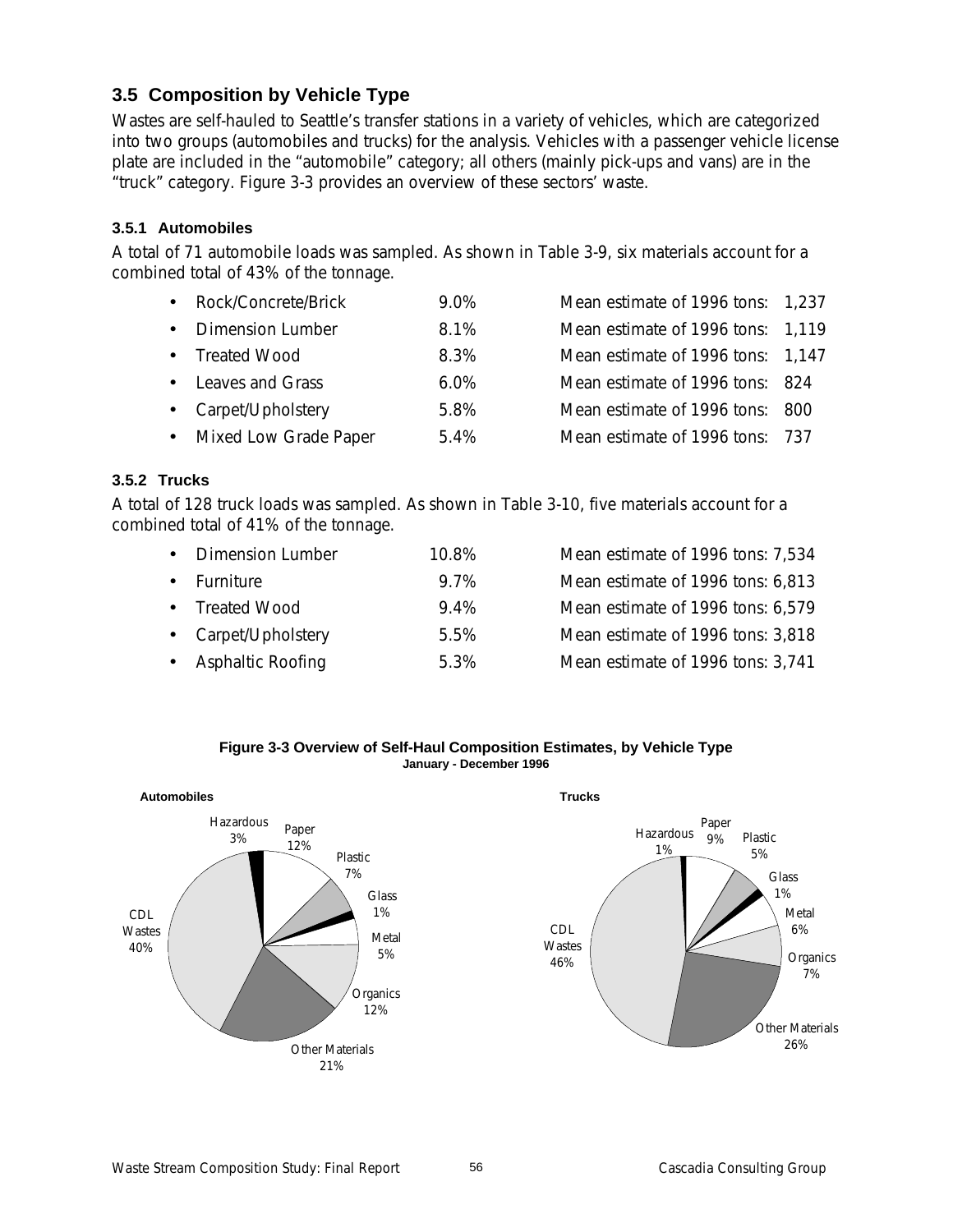### **Table 3-9 Composition by Weight: Self-Haul Automobiles January - December 1996**

|                                | <b>Tons</b>    | Mean  | Low  | <b>High</b> |                                         | Tons        | Mean         | Low          | <b>High</b>  |
|--------------------------------|----------------|-------|------|-------------|-----------------------------------------|-------------|--------------|--------------|--------------|
| Paper                          | 1,704          | 12.4% |      |             | <b>Organics</b>                         | 1,590       | 11.5%        |              |              |
| Newspaper                      | 151            | 1.1%  | 0.4% | 1.8%        | Pallets                                 | 48          | 0.3%         | 0.0%         | 0.9%         |
| OCC/Kraft, unwaxed             | 414            | 3.0%  | 2.0% | 4.1%        | Crates/Boxes                            | 28          | 0.2%         | 0.0%         | 0.4%         |
| OCC/Kraft, waxed               | $\mathbf 0$    | 0.0%  | 0.0% | 0.0%        | <b>Leaves and Grass</b>                 | 824         | 6.0%         | 1.7%         | 10.3%        |
| Office Paper                   | 113            | 0.8%  | 0.0% | 1.6%        | Prunings                                | 142         | 1.0%         | 0.0%         | 2.3%         |
| Computer Paper                 | $\mathbf 0$    | 0.0%  | 0.0% | 0.0%        | Food                                    | 548         | 4.0%         | 1.2%         | 6.7%         |
| Mixed Low Grade                | 737            | 5.4%  | 3.4% | 7.3%        | <b>Other Materials</b>                  | 2,929       | 21.3%        |              |              |
| Phone Books                    | 15             | 0.1%  | 0.0% | 0.2%        | Textiles/Clothing                       | 339         | 2.5%         | 1.2%         | 3.7%         |
| Milk/Juice Polycoats           | 9              | 0.1%  | 0.0% | 0.1%        | Carpet/Upholstery                       | 800         | 5.8%         | 1.7%         | 9.9%         |
| Frozen Food Polycoats          | 1              | 0.0%  | 0.0% | 0.0%        | Leather                                 | 21          | 0.2%         | 0.0%         | 0.3%         |
| Compostable/Soiled             | 77             | 0.6%  | 0.3% | 0.8%        | <b>Disposable Diapers</b>               | 36          | 0.3%         | 0.0%         | 0.5%         |
| Paper/Other Materials          | 151            | 1.1%  | 0.5% | 1.7%        | Animal By-Products                      | 28          | 0.2%         | 0.0%         | 0.4%         |
| Other Paper                    | 35             | 0.3%  | 0.0% | 0.5%        | <b>Rubber Products</b>                  | 220         | 1.6%         | 0.0%         | 3.3%         |
| Plastic                        | 896            | 6.5%  |      |             | <b>Tires</b>                            | 49          | 0.4%         | 0.0%         | 0.7%         |
| PET Pop & Liquor               | 6              | 0.0%  | 0.0% | 0.1%        | Ash                                     | $\mathbf 0$ | 0.0%         | 0.0%         | 0.0%         |
| <b>Other PET Bottles</b>       | 3              | 0.0%  | 0.0% | 0.0%        | Furniture                               | 492         | 3.6%         | 1.1%         | 6.0%         |
| <b>HDPE Milk &amp; Juice</b>   | 4              | 0.0%  | 0.0% | 0.0%        | Mattresses                              | 121         | 0.9%         | 0.0%         | 1.7%         |
| Other HDPE Bottles             | 22             | 0.2%  | 0.1% | 0.3%        | <b>Small Appliances</b>                 | 102         | 0.7%         | 0.4%         | 1.1%         |
| <b>Other Plastic Bottles</b>   | 5              | 0.0%  | 0.0% | 0.1%        | A/V Equipment                           | 289         | 2.1%         | 0.6%         | 3.6%         |
| Jars & Tubs                    | $\overline{4}$ | 0.0%  | 0.0% | 0.0%        | Ceramics/Porcelain                      | 378         | 2.7%         | 1.2%         | 4.3%         |
| <b>Expanded Polystyrene</b>    | 52             | 0.4%  | 0.2% | 0.6%        | <b>Non-distinct Fines</b>               | 17          | 0.1%         | 0.0%         | 0.2%         |
| Other Rigid Packaging          | 20             | 0.1%  | 0.0% | 0.3%        | Misc. Organics                          | 27          | 0.2%         | 0.0%         | 0.3%         |
| Grocery/Bread Bags             | 21             | 0.2%  | 0.1% | 0.2%        | Misc. Inorganics                        | 13          | 0.1%         | 0.0%         | 0.2%         |
| Garbage Bags                   | 45             | 0.3%  | 0.2% | 0.4%        | <b>CDL Wastes</b>                       | 5,502       | 39.9%        |              |              |
| Other Film                     | 127            | 0.9%  | 0.4% | 1.4%        | <b>Dimension Lumber</b>                 | 1,119       | 8.1%         | 4.8%         | 11.4%        |
| <b>Plastic Products</b>        | 228            | 1.7%  | 1.0% | 2.3%        | <b>Other Untreated Wood</b>             | 235         | 1.7%         | 0.4%         | 3.0%         |
| <b>Plastic/Other Materials</b> | 359            | 2.6%  | 1.0% | 4.2%        | <b>Treated Wood</b>                     | 1,147       | 8.3%         | 5.3%         | 11.3%        |
| Glass                          | 176            | 1.3%  |      |             | <b>Contaminated Wood</b>                | 235         | 1.7%         | 0.7%         | 2.7%         |
| Clear Beverage                 | 75             | 0.5%  | 0.1% | 1.0%        | New Gypsum Scrap                        | 228         | 1.7%         | 0.0%         | 3.4%         |
| Green Beverage                 | 23             | 0.2%  | 0.0% | 0.3%        | Demo Gypsum Scrap                       | 135         | 1.0%         | 0.0%         | 1.9%         |
| Brown Beverage                 | 18             | 0.1%  | 0.0% | 0.2%        | Fiberglass Insulation                   | 25          | 0.2%         | 0.0%         | 0.3%         |
| <b>Container Glass</b>         | 8              | 0.1%  | 0.0% | 0.1%        | Rock/Concrete/Brick                     | 1,237       | 9.0%         | 4.1%         | 13.9%        |
| <b>Fluorescent Tubes</b>       | 11             | 0.1%  | 0.0% | 0.1%        | Asphaltic Roofing                       | 574         | 4.2%         | 0.0%         | 8.8%         |
| Other Glass                    | 41             | 0.3%  | 0.1% | 0.4%        | <b>Other Construction Debris</b>        | 265         | 1.9%         | 0.6%         | 3.2%         |
| Metal                          | 636            | 4.6%  |      |             | Sand/Soil/Dirt                          | 305         | 2.2%         | 0.1%         | 4.3%         |
| Aluminum Cans                  | 14             | 0.1%  | 0.0% | 0.2%        | <b>Hazardous</b>                        | 343         | 2.5%         |              |              |
| Alum. Foil/Containers          | $\mathbf{1}$   | 0.0%  | 0.0% | 0.0%        | <b>Latex Paints</b>                     | 82          | 0.6%         | 0.1%         | 1.1%         |
| Other Aluminum                 | 16             | 0.1%  | 0.0% | 0.2%        | Hazardous Adhesives/Glues               | 26          | 0.2%         | 0.1%         | 0.3%         |
| <b>Other Nonferrous</b>        | 30             | 0.2%  | 0.0% | 0.5%        | NonHazardous Adhesives/Glues            | 53          | 0.4%         | 0.0%         | 0.8%         |
| Tin Food Cans                  | 19             | 0.1%  | 0.1% | 0.2%        | Oil-based Paints/Solvents               | 43          | 0.3%         | 0.1%         | 0.6%         |
| <b>Empty Aerosol Cans</b>      | 9              | 0.1%  | 0.0% | 0.1%        | Cleaners                                | 3           | 0.0%         | 0.0%         | 0.1%         |
| Other Ferrous                  | 328            | 2.4%  | 1.4% | 3.4%        | Pesticides/Herbicides                   | 7           | 0.1%         | 0.0%         | 0.1%         |
| Mixed Metals/Materials         | 219            | 1.6%  | 0.9% | 2.3%        | <b>Dry-Cell Batteries</b>               | 9           | 0.1%         | 0.0%         | 0.1%         |
|                                |                |       |      |             | Wet-Cell Batteries                      | 0           | 0.0%         | 0.0%         | 0.0%         |
|                                |                |       |      |             | Gasoline/Kerosene                       | 2           | 0.0%         | 0.0%         | 0.0%         |
|                                |                |       |      |             |                                         |             | 0.0%         |              |              |
|                                |                |       |      |             | Motor Oil/Diesel Oil                    | 0           |              | 0.0%         | 0.0%         |
|                                |                |       |      |             | Asbestos                                | 0           | 0.0%         | 0.0%         | 0.0%         |
| <b>Total Tons</b>              | 13,777         |       |      |             | Explosives<br>Other Hazardous Chemicals | 0<br>36     | 0.0%<br>0.3% | 0.0%<br>0.0% | 0.0%<br>0.6% |
|                                | 71             |       |      |             |                                         | 82          |              |              |              |
| <b>Sample Count</b>            |                |       |      |             | Other NonHazardous Chemicals            |             | 0.6%         | 0.2%         | <u>1.0%</u>  |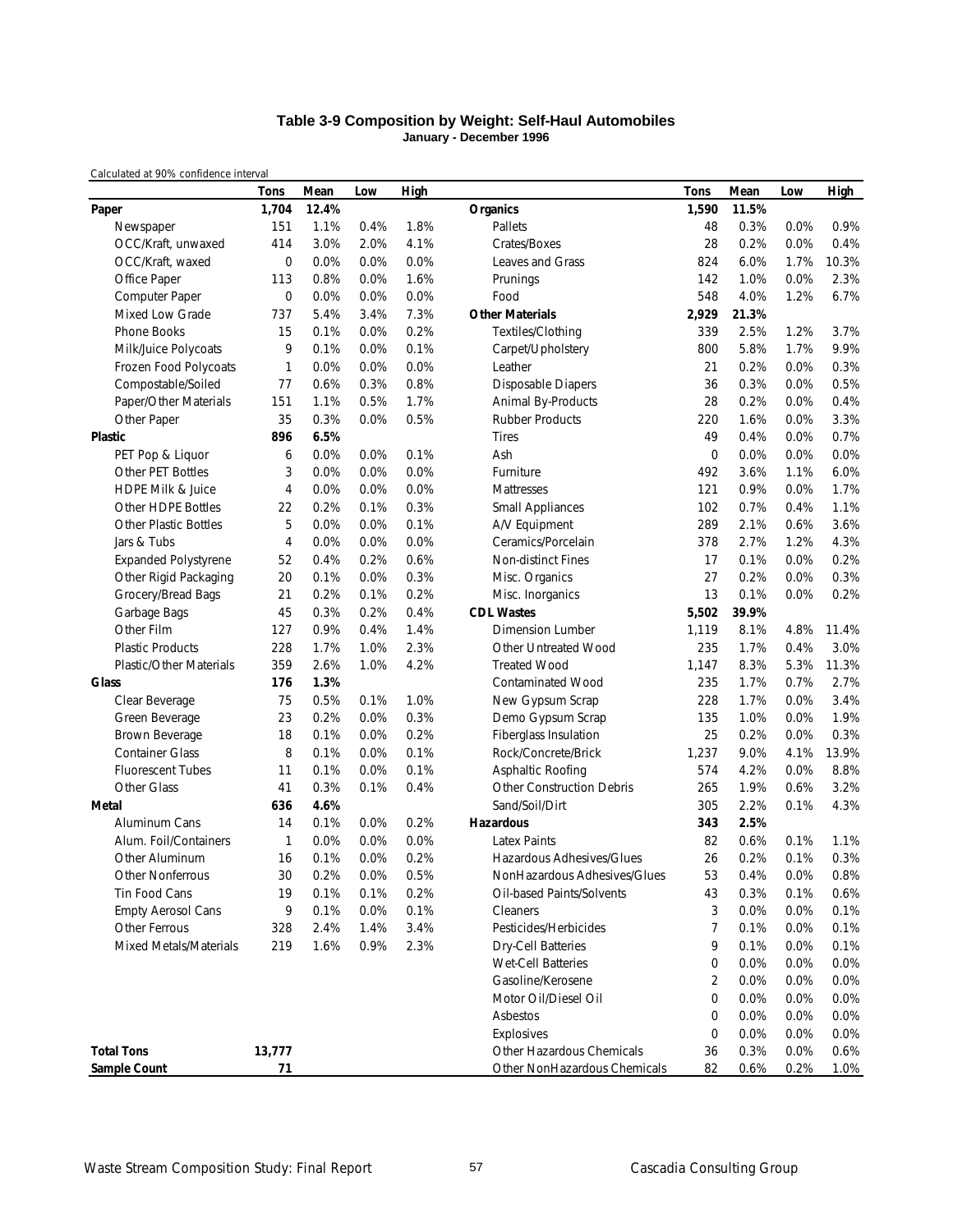### **Table 3-10 Composition by Weight: Self-Haul Trucks January - December 1996**

|                              | Tons           | Mean | Low  | High |                                  | Tons           | Mean  | Low  | <b>High</b> |
|------------------------------|----------------|------|------|------|----------------------------------|----------------|-------|------|-------------|
| Paper                        | 6,049          | 8.6% |      |      | <b>Organics</b>                  | 4,763          | 6.8%  |      |             |
| Newspaper                    | 343            | 0.5% | 0.3% | 0.7% | Pallets                          | 844            | 1.2%  | 0.4% | 2.0%        |
| OCC/Kraft, unwaxed           | 2,199          | 3.1% | 2.5% | 3.8% | Crates/Boxes                     | 100            | 0.1%  | 0.0% | 0.3%        |
| OCC/Kraft, waxed             | 45             | 0.1% | 0.0% | 0.1% | Leaves and Grass                 | 2,368          | 3.4%  | 2.0% | 4.8%        |
| Office Paper                 | 113            | 0.2% | 0.1% | 0.2% | Prunings                         | 637            | 0.9%  | 0.3% | 1.5%        |
| Computer Paper               | $\overline{2}$ | 0.0% | 0.0% | 0.0% | Food                             | 814            | 1.2%  | 0.6% | 1.7%        |
| Mixed Low Grade              | 2,159          | 3.1% | 2.0% | 4.2% | <b>Other Materials</b>           | 18,000         | 25.7% |      |             |
| Phone Books                  | 110            | 0.2% | 0.0% | 0.3% | Textiles/Clothing                | 1,387          | 2.0%  | 1.3% | 2.7%        |
| Milk/Juice Polycoats         | 7              | 0.0% | 0.0% | 0.0% | Carpet/Upholstery                | 3,818          | 5.5%  | 3.4% | 7.5%        |
| Frozen Food Polycoats        | 3              | 0.0% | 0.0% | 0.0% | Leather                          | 204            | 0.3%  | 0.1% | 0.5%        |
| Compostable/Soiled           | 216            | 0.3% | 0.2% | 0.5% | <b>Disposable Diapers</b>        | 78             | 0.1%  | 0.0% | 0.2%        |
| Paper/Other Materials        | 554            | 0.8% | 0.3% | 1.3% | Animal By-Products               | 52             | 0.1%  | 0.0% | 0.2%        |
| Other Paper                  | 297            | 0.4% | 0.0% | 1.0% | <b>Rubber Products</b>           | 189            | 0.3%  | 0.1% | 0.4%        |
| Plastic                      | 3,465          | 4.9% |      |      | <b>Tires</b>                     | 66             | 0.1%  | 0.0% | 0.2%        |
| PET Pop & Liquor             | 19             | 0.0% | 0.0% | 0.0% | Ash                              | 20             | 0.0%  | 0.0% | 0.1%        |
| Other PET Bottles            | 8              | 0.0% | 0.0% | 0.0% | Furniture                        | 6,813          | 9.7%  | 6.7% | 12.7%       |
| <b>HDPE Milk &amp; Juice</b> | 13             | 0.0% | 0.0% | 0.0% | Mattresses                       | 2,346          | 3.3%  | 1.9% | 4.8%        |
| Other HDPE Bottles           | 69             | 0.1% | 0.1% | 0.1% | <b>Small Appliances</b>          | 743            | 1.1%  | 0.6% | 1.5%        |
| <b>Other Plastic Bottles</b> | 11             | 0.0% | 0.0% | 0.0% | A/V Equipment                    | 863            | 1.2%  | 0.5% | 2.0%        |
| Jars & Tubs                  | 22             | 0.0% | 0.0% | 0.1% | Ceramics/Porcelain               | 665            | 0.9%  | 0.0% | 1.9%        |
| <b>Expanded Polystyrene</b>  | 51             | 0.1% | 0.0% | 0.1% | Non-distinct Fines               | 144            | 0.2%  | 0.1% | 0.3%        |
| Other Rigid Packaging        | 39             | 0.1% | 0.0% | 0.1% | Misc. Organics                   | 450            | 0.6%  | 0.1% | 1.2%        |
| Grocery/Bread Bags           | 62             | 0.1% | 0.1% | 0.1% | Misc. Inorganics                 | 162            | 0.2%  | 0.0% | 0.5%        |
| Garbage Bags                 | 122            | 0.2% | 0.1% | 0.3% | <b>CDL Wastes</b>                | 32,204         | 46.0% |      |             |
| Other Film                   | 305            | 0.4% | 0.3% | 0.6% | <b>Dimension Lumber</b>          | 7,534          | 10.8% | 7.7% | 13.9%       |
| <b>Plastic Products</b>      | 1,552          | 2.2% | 1.6% | 2.9% | <b>Other Untreated Wood</b>      | 2,368          | 3.4%  | 1.4% | 5.3%        |
| Plastic/Other Materials      | 1,191          | 1.7% | 1.0% | 2.4% | <b>Treated Wood</b>              | 6,579          | 9.4%  | 6.4% | 12.4%       |
| Glass                        | 911            | 1.3% |      |      | <b>Contaminated Wood</b>         | 2,402          | 3.4%  | 1.6% | 5.3%        |
| Clear Beverage               | 187            | 0.3% | 0.1% | 0.4% | New Gypsum Scrap                 | 1,808          | 2.6%  | 0.8% | 4.3%        |
| Green Beverage               | 68             | 0.1% | 0.0% | 0.2% | Demo Gypsum Scrap                | 1,901          | 2.7%  | 1.3% | 4.1%        |
| Brown Beverage               | 77             | 0.1% | 0.0% | 0.2% | Fiberglass Insulation            | 168            | 0.2%  | 0.1% | 0.4%        |
| <b>Container Glass</b>       | 96             | 0.1% | 0.0% | 0.3% | Rock/Concrete/Brick              | 2,508          | 3.6%  | 1.6% | 5.5%        |
| <b>Fluorescent Tubes</b>     | 6              | 0.0% | 0.0% | 0.0% | Asphaltic Roofing                | 3,741          | 5.3%  | 2.4% | 8.2%        |
| Other Glass                  | 478            | 0.7% | 0.3% | 1.0% | <b>Other Construction Debris</b> | 2,337          | 3.3%  | 1.7% | 5.0%        |
| Metal                        | 4,037          | 5.8% |      |      | Sand/Soil/Dirt                   | 857            | 1.2%  | 0.0% | 2.6%        |
| Aluminum Cans                | 49             | 0.1% | 0.0% | 0.1% | <b>Hazardous</b>                 | 602            | 0.9%  |      |             |
| Alum. Foil/Containers        | 4              | 0.0% | 0.0% | 0.0% | <b>Latex Paints</b>              | 78             | 0.1%  | 0.0% | 0.2%        |
| Other Aluminum               | 151            | 0.2% | 0.1% | 0.3% | Hazardous Adhesives/Glues        | 27             | 0.0%  | 0.0% | 0.1%        |
| Other Nonferrous             | 201            | 0.3% | 0.0% | 0.5% | NonHazardous Adhesives/Glues     | 112            | 0.2%  | 0.0% | 0.4%        |
| Tin Food Cans                | 78             | 0.1% | 0.1% | 0.2% | Oil-based Paints/Solvents        | 36             | 0.1%  | 0.0% | 0.1%        |
| <b>Empty Aerosol Cans</b>    | 9              | 0.0% | 0.0% | 0.0% | Cleaners                         | 8              | 0.0%  | 0.0% | 0.0%        |
| Other Ferrous                | 1,873          | 2.7% | 1.8% | 3.6% | Pesticides/Herbicides            | 58             | 0.1%  | 0.0% | 0.2%        |
| Mixed Metals/Materials       | 1,672          | 2.4% | 1.6% | 3.2% | <b>Dry-Cell Batteries</b>        | 14             | 0.0%  | 0.0% | 0.0%        |
|                              |                |      |      |      | Wet-Cell Batteries               | $\mathbf 0$    | 0.0%  | 0.0% | 0.0%        |
|                              |                |      |      |      | Gasoline/Kerosene                | 0              | 0.0%  | 0.0% | 0.0%        |
|                              |                |      |      |      | Motor Oil/Diesel Oil             | 19             | 0.0%  | 0.0% | 0.1%        |
|                              |                |      |      |      | Asbestos                         | 0              | 0.0%  | 0.0% | 0.0%        |
|                              |                |      |      |      | Explosives                       | $\overline{2}$ | 0.0%  | 0.0% | 0.0%        |
| <b>Total Tons</b>            | 70,031         |      |      |      | Other Hazardous Chemicals        | 27             | 0.0%  | 0.0% | 0.1%        |
| Sample Count                 | 128            |      |      |      | Other NonHazardous Chemicals     | 222            | 0.3%  | 0.1% | 0.6%        |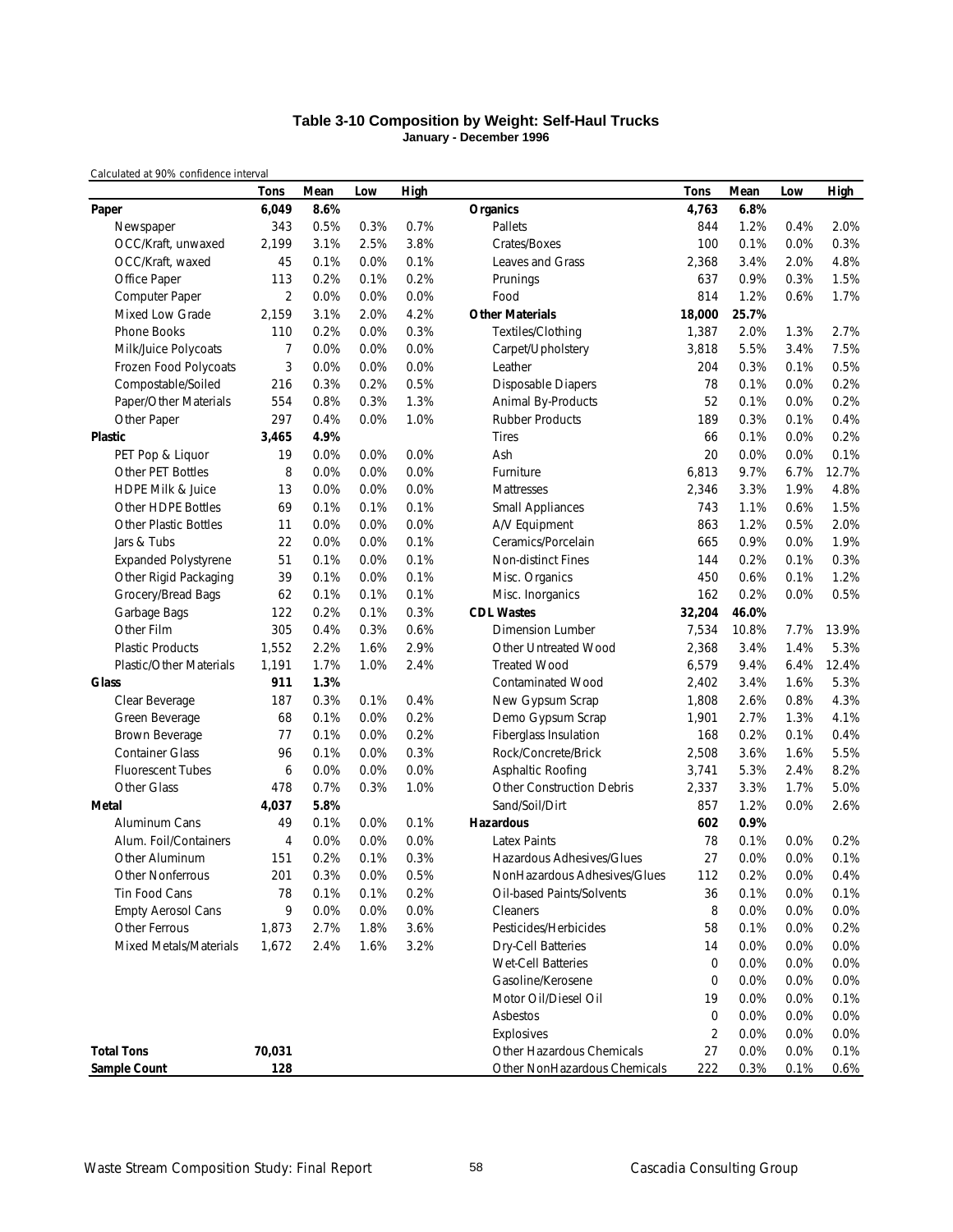## **3.6 Composition of Wastes Hauled in Automobiles, by Season**

The composition of the wastes hauled in automobiles was calculated for each season. Figure 3-4 illustrates the overall results; details for each season are discussed in the following sections.

## **3.6.1 Spring**

During the spring (March - May, 1996), nine automobile loads were sampled. As shown in Table 3- 11, four materials account for a combined total of 48% of the tonnage.

| • Asphaltic Roofing       | 18.2%   |
|---------------------------|---------|
| • Carpet/Upholstery       | 11.7%   |
| • Plastic/Other Materials | 11.2%   |
| • Mixed Low Grade Paper   | $6.9\%$ |

## **3.6.2 Summer**

During the summer (June - August, 1996), 22 automobile loads were sampled. As shown in Table 3-12, five materials account for a combined total of 41% of the tonnage.

| • Dimension Lumber      | 13.0%   |
|-------------------------|---------|
| • Leaves and Grass      | 8.3%    |
| • Treated Wood          | 8.0%    |
| • Rock/Concrete/Brick   | $6.7\%$ |
| • Mixed Low Grade Paper | 5.1%    |

## **3.6.3 Fall**

During the fall (September - November, 1996), 21 automobiles loads were sampled. As shown in Table 3-13, six materials account for a combined total of 66% of the tonnage.

| • Treated Wood      | 12.8%    |
|---------------------|----------|
| • Leaves and Grass  | $12.2\%$ |
| <b>Furniture</b>    | 11.2%    |
| Dimension Lumber    | 10.8%    |
| Rock/Concrete/Brick | 10.2%    |
| • Carpet/Upholstery | ጸ ጸ%     |

## **3.6.4 Winter**

During the winter (January, February and December, 1996), 19 automobile loads were sampled. As shown in Table 3-14, four materials account for a combined total of 37% of the tonnage.

| Rock/Concrete/Brick | 14.5% |
|---------------------|-------|
|                     |       |

| $\bullet$ Food | 8.8% |
|----------------|------|
|                | .    |

- Mixed Low Grade Paper 7.1%
- Treated Wood 6.8%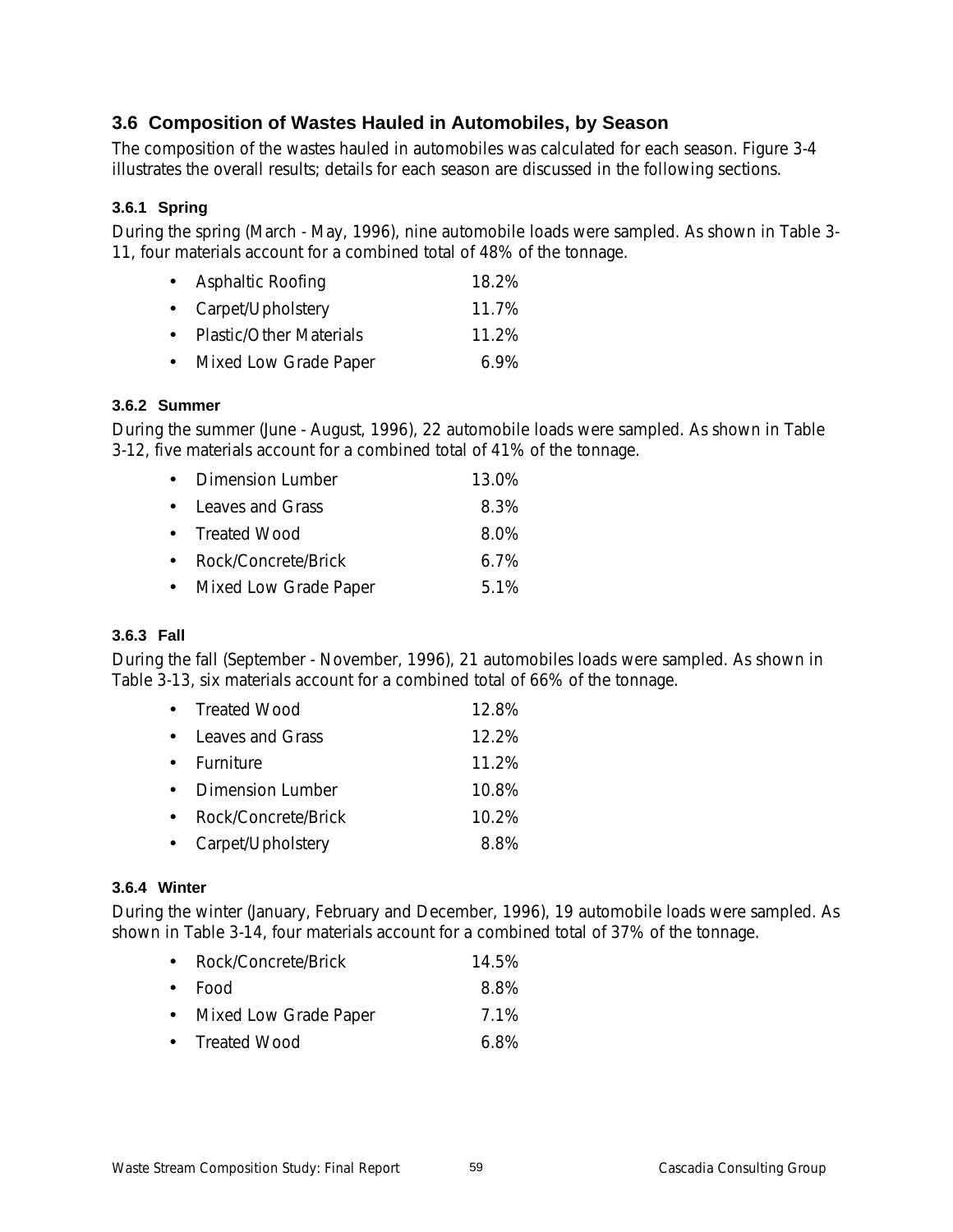





**Summer**



**Winter**

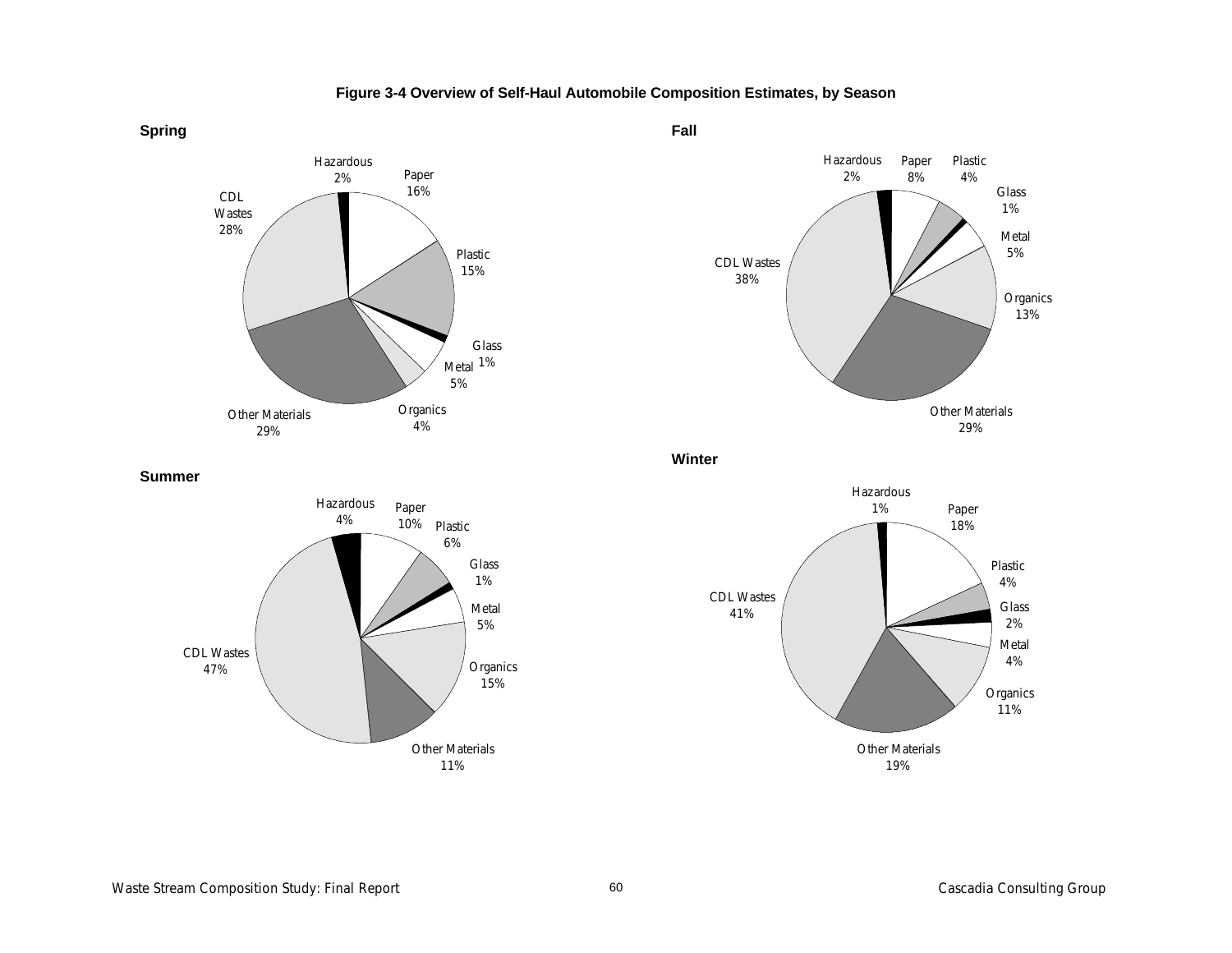### **Table 3-11 Composition by Weight: Self-Haul Automobiles in Spring March - May 1996**

|                                | Mean    | Low  | <b>High</b> |                                  | Mean  | Low  | <b>High</b> |
|--------------------------------|---------|------|-------------|----------------------------------|-------|------|-------------|
| Paper                          | 15.9%   |      |             | <b>Organics</b>                  | 3.7%  |      |             |
| Newspaper                      | 0.3%    | 0.0% | 0.7%        | Pallets                          | 0.0%  | 0.0% | 0.0%        |
| OCC/Kraft, unwaxed             | 2.8%    | 1.0% | 4.6%        | Crates/Boxes                     | 0.5%  | 0.0% | 1.1%        |
| OCC/Kraft, waxed               | 0.0%    | 0.0% | 0.0%        | Leaves and Grass                 | 0.4%  | 0.0% | 1.0%        |
| Office Paper                   | 0.1%    | 0.0% | 0.2%        | Prunings                         | 0.0%  | 0.0% | 0.0%        |
| Computer Paper                 | $0.0\%$ | 0.0% | 0.0%        | Food                             | 2.9%  | 0.0% | 6.3%        |
| Mixed Low Grade                | 6.9%    | 1.9% | 11.8%       | <b>Other Materials</b>           | 29.0% |      |             |
| Phone Books                    | 0.5%    | 0.0% | 1.2%        | Textiles/Clothing                | 4.0%  | 0.5% | 7.5%        |
| Milk/Juice Polycoats           | 0.3%    | 0.0% | 0.7%        | Carpet/Upholstery                | 11.7% | 0.0% | 28.9%       |
| Frozen Food Polycoats          | 0.0%    | 0.0% | 0.0%        | Leather                          | 0.5%  | 0.0% | 1.2%        |
| Compostable/Soiled             | 1.4%    | 0.0% | 2.9%        | Disposable Diapers               | 0.4%  | 0.0% | 1.0%        |
| Paper/Other Materials          | 3.4%    | 0.4% | 6.4%        | Animal By-Products               | 0.2%  | 0.0% | 0.5%        |
| Other Paper                    | 0.3%    | 0.0% | 0.8%        | <b>Rubber Products</b>           | 0.8%  | 0.0% | 1.6%        |
| <b>Plastic</b>                 | 15.0%   |      |             | <b>Tires</b>                     | 1.2%  | 0.0% | 3.0%        |
| PET Pop & Liquor               | 0.1%    | 0.0% | 0.1%        | Ash                              | 0.0%  | 0.0% | 0.0%        |
| Other PET Bottles              | 0.0%    | 0.0% | 0.0%        | Furniture                        | 1.9%  | 0.0% | 4.0%        |
| <b>HDPE Milk &amp; Juice</b>   | 0.0%    | 0.0% | 0.1%        | Mattresses                       | 2.8%  | 0.0% | 6.4%        |
| Other HDPE Bottles             | 0.1%    | 0.0% | 0.1%        | <b>Small Appliances</b>          | 0.8%  | 0.0% | 1.6%        |
| <b>Other Plastic Bottles</b>   | 0.1%    | 0.0% | 0.3%        | A/V Equipment                    | 0.9%  | 0.0% | 2.1%        |
| Jars & Tubs                    | 0.0%    | 0.0% | 0.0%        | Ceramics/Porcelain               | 3.7%  | 0.0% | 9.1%        |
| <b>Expanded Polystyrene</b>    | 0.1%    | 0.0% | 0.2%        | Non-distinct Fines               | 0.2%  | 0.0% | 0.6%        |
| Other Rigid Packaging          | 0.1%    | 0.0% | 0.2%        | Misc. Organics                   | 0.1%  | 0.0% | 0.1%        |
| Grocery/Bread Bags             | 0.1%    | 0.0% | 0.1%        | Misc. Inorganics                 | 0.0%  | 0.0% | 0.0%        |
| Garbage Bags                   | 0.3%    | 0.0% | 0.7%        | <b>CDL Wastes</b>                | 28.4% |      |             |
| Other Film                     | 1.4%    | 0.3% | 2.5%        | <b>Dimension Lumber</b>          | 2.4%  | 0.5% | 4.3%        |
| <b>Plastic Products</b>        | 1.4%    | 0.5% | 2.3%        | Other Untreated Wood             | 0.2%  | 0.0% | 0.4%        |
| <b>Plastic/Other Materials</b> | 11.2%   | 1.9% | 20.5%       | <b>Treated Wood</b>              | 3.4%  | 0.0% | 6.9%        |
| <b>Glass</b>                   | 1.1%    |      |             | <b>Contaminated Wood</b>         | 2.3%  | 0.0% | 4.6%        |
| Clear Beverage                 | 0.4%    | 0.0% | 0.8%        | New Gypsum Scrap                 | 0.0%  | 0.0% | 0.0%        |
| Green Beverage                 | 0.0%    | 0.0% | 0.1%        | Demo Gypsum Scrap                | 0.0%  | 0.0% | 0.0%        |
| Brown Beverage                 | 0.4%    | 0.0% | 1.0%        | Fiberglass Insulation            | 0.0%  | 0.0% | 0.0%        |
| <b>Container Glass</b>         | 0.0%    | 0.0% | 0.0%        | Rock/Concrete/Brick              | 0.2%  | 0.0% | 0.6%        |
| <b>Fluorescent Tubes</b>       | 0.1%    | 0.0% | 0.2%        | Asphaltic Roofing                | 18.2% | 0.0% | 45.9%       |
| Other Glass                    | 0.3%    | 0.0% | 0.5%        | <b>Other Construction Debris</b> | 0.3%  | 0.0% | 0.6%        |
| Metal                          | 5.2%    |      |             | Sand/Soil/Dirt                   | 1.3%  | 0.0% | 3.2%        |
| Aluminum Cans                  | 0.0%    | 0.0% | 0.1%        | <b>Hazardous</b>                 | 1.7%  |      |             |
| Alum. Foil/Containers          | 0.0%    | 0.0% | 0.0%        | <b>Latex Paints</b>              | 0.0%  | 0.0% | 0.0%        |
| Other Aluminum                 | 0.2%    | 0.0% | 0.4%        | Hazardous Adhesives/Glues        | 0.4%  | 0.0% | 0.9%        |
| Other Nonferrous               | 0.2%    | 0.0% | 0.5%        | NonHazardous Adhesives/Glues     | 0.0%  | 0.0% | 0.0%        |
| Tin Food Cans                  | 0.1%    | 0.0% | 0.2%        | Oil-based Paints/Solvents        | 0.0%  | 0.0% | 0.1%        |
| <b>Empty Aerosol Cans</b>      | 0.0%    | 0.0% | 0.0%        | Cleaners                         | 0.0%  | 0.0% | 0.0%        |
| Other Ferrous                  | 1.8%    | 0.6% | 3.0%        | Pesticides/Herbicides            | 0.1%  | 0.0% | 0.3%        |
| <b>Mixed Metals/Materials</b>  | 2.9%    | 0.0% | 5.8%        | <b>Dry-Cell Batteries</b>        | 0.0%  | 0.0% | 0.1%        |
|                                |         |      |             | Wet-Cell Batteries               | 0.0%  | 0.0% | 0.0%        |
|                                |         |      |             | Gasoline/Kerosene                | 0.0%  | 0.0% | 0.0%        |
|                                |         |      |             | Motor Oil/Diesel Oil             | 0.0%  | 0.0% | 0.0%        |
|                                |         |      |             | Asbestos                         | 0.0%  | 0.0% | 0.0%        |
|                                |         |      |             | Explosives                       | 0.0%  | 0.0% | 0.0%        |
|                                |         |      |             | Other Hazardous Chemicals        | 0.0%  | 0.0% | 0.0%        |
| <b>Sample Count</b>            | 9       |      |             | Other NonHazardous Chemicals     | 1.1%  | 0.0% | 2.1%        |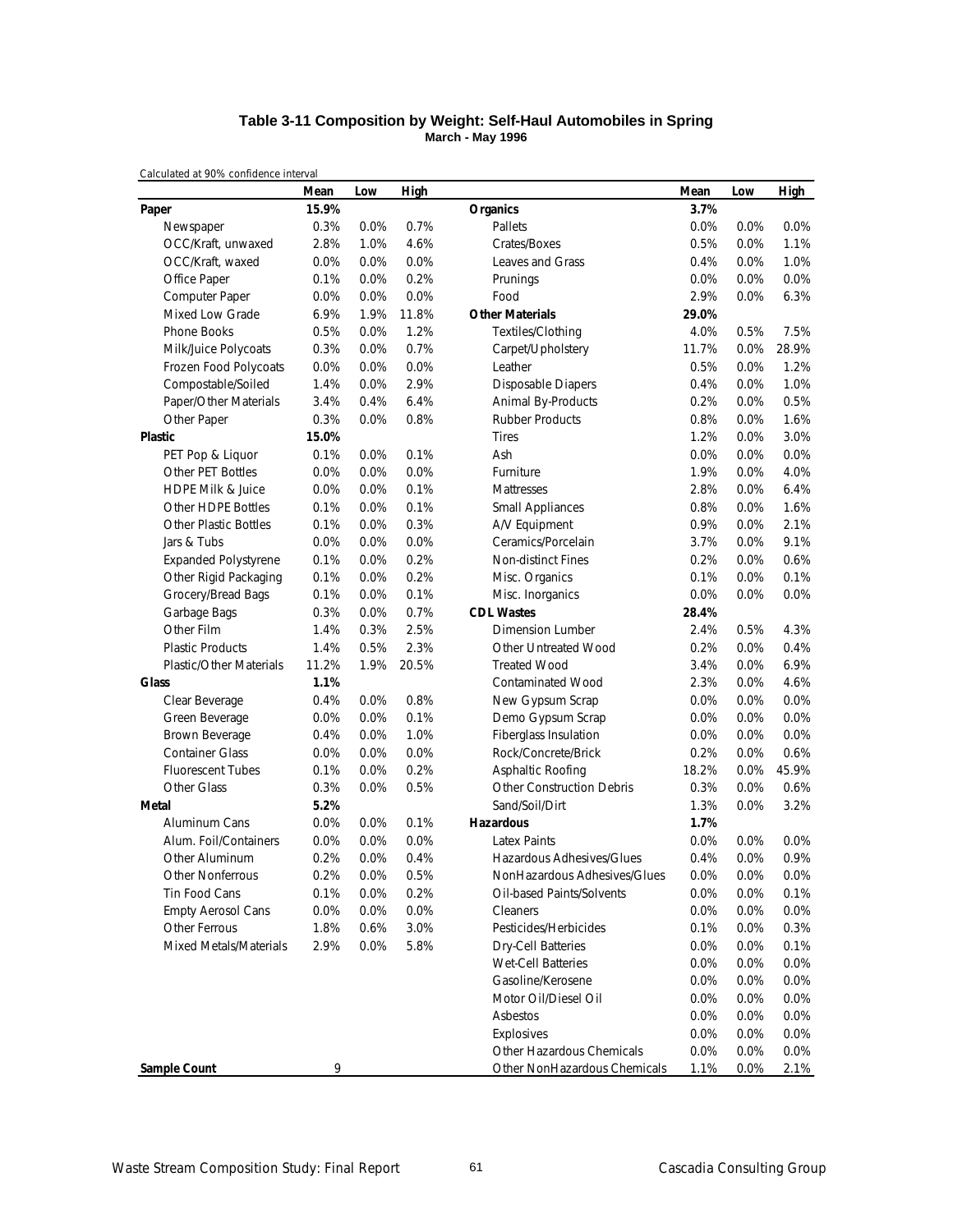### **Table 3-12 Composition by Weight: Self-Haul Automobiles in Summer June - August 1996**

|                                | Mean | Low     | High |                                  | Mean  | Low  | <b>High</b> |
|--------------------------------|------|---------|------|----------------------------------|-------|------|-------------|
| Paper                          | 9.7% |         |      | <b>Organics</b>                  | 15.0% |      |             |
| Newspaper                      | 0.6% | 0.0%    | 1.4% | Pallets                          | 0.0%  | 0.0% | 0.0%        |
| OCC/Kraft, unwaxed             | 2.0% | 1.1%    | 2.9% | Crates/Boxes                     | 0.2%  | 0.0% | 0.4%        |
| OCC/Kraft, waxed               | 0.0% | 0.0%    | 0.0% | Leaves and Grass                 | 8.3%  | 0.9% | 15.7%       |
| Office Paper                   | 0.2% | 0.0%    | 0.3% | Prunings                         | 3.3%  | 0.0% | 7.7%        |
| Computer Paper                 | 0.0% | 0.0%    | 0.0% | Food                             | 3.2%  | 0.4% | 6.1%        |
| <b>Mixed Low Grade</b>         | 5.1% | 1.9%    | 8.3% | <b>Other Materials</b>           | 11.1% |      |             |
| Phone Books                    | 0.1% | 0.0%    | 0.3% | Textiles/Clothing                | 1.8%  | 0.7% | 3.0%        |
| Milk/Juice Polycoats           | 0.0% | 0.0%    | 0.1% | Carpet/Upholstery                | 1.8%  | 0.2% | 3.4%        |
| Frozen Food Polycoats          | 0.0% | 0.0%    | 0.0% | Leather                          | 0.2%  | 0.0% | 0.4%        |
| Compostable/Soiled             | 0.3% | 0.1%    | 0.5% | Disposable Diapers               | 0.1%  | 0.0% | 0.2%        |
| Paper/Other Materials          | 0.9% | 0.0%    | 2.0% | Animal By-Products               | 0.3%  | 0.0% | 0.9%        |
| Other Paper                    | 0.4% | 0.0%    | 1.1% | <b>Rubber Products</b>           | 0.6%  | 0.0% | 1.4%        |
| <b>Plastic</b>                 | 6.4% |         |      | <b>Tires</b>                     | 0.0%  | 0.0% | 0.0%        |
| PET Pop & Liquor               | 0.1% | 0.0%    | 0.1% | Ash                              | 0.0%  | 0.0% | 0.0%        |
| Other PET Bottles              | 0.1% | 0.0%    | 0.1% | Furniture                        | 0.5%  | 0.0% | 0.9%        |
| <b>HDPE Milk &amp; Juice</b>   | 0.0% | 0.0%    | 0.1% | Mattresses                       | 0.0%  | 0.0% | 0.0%        |
| Other HDPE Bottles             | 0.1% | 0.0%    | 0.1% | <b>Small Appliances</b>          | 1.1%  | 0.1% | 2.2%        |
| <b>Other Plastic Bottles</b>   | 0.0% | 0.0%    | 0.1% | A/V Equipment                    | 3.2%  | 0.0% | 6.4%        |
| Jars & Tubs                    | 0.1% | 0.0%    | 0.1% | Ceramics/Porcelain               | 1.0%  | 0.0% | 2.0%        |
| <b>Expanded Polystyrene</b>    | 0.6% | 0.0%    | 1.2% | Non-distinct Fines               | 0.2%  | 0.0% | 0.3%        |
| Other Rigid Packaging          | 0.1% | 0.0%    | 0.2% | Misc. Organics                   | 0.3%  | 0.0% | 0.7%        |
| Grocery/Bread Bags             | 0.3% | 0.1%    | 0.4% | Misc. Inorganics                 | 0.1%  | 0.0% | 0.2%        |
| Garbage Bags                   | 0.4% | 0.2%    | 0.7% | <b>CDL Wastes</b>                | 47.2% |      |             |
| Other Film                     | 1.3% | 0.0%    | 2.9% | Dimension Lumber                 | 13.0% | 4.1% | 21.9%       |
| <b>Plastic Products</b>        | 1.7% | 0.5%    | 3.0% | Other Untreated Wood             | 3.6%  | 0.0% | 7.6%        |
| <b>Plastic/Other Materials</b> | 1.6% | 0.7%    | 2.5% | <b>Treated Wood</b>              | 8.0%  | 2.5% | 13.6%       |
| <b>Glass</b>                   | 1.1% |         |      | <b>Contaminated Wood</b>         | 3.2%  | 0.3% | 6.1%        |
| Clear Beverage                 | 0.7% | 0.0%    | 1.5% | New Gypsum Scrap                 | 0.0%  | 0.0% | 0.0%        |
| Green Beverage                 | 0.1% | 0.0%    | 0.2% | Demo Gypsum Scrap                | 0.6%  | 0.0% | 1.3%        |
| Brown Beverage                 | 0.0% | 0.0%    | 0.1% | Fiberglass Insulation            | 0.3%  | 0.0% | 0.6%        |
| <b>Container Glass</b>         | 0.1% | 0.0%    | 0.1% | Rock/Concrete/Brick              | 6.7%  | 0.8% | 12.6%       |
| <b>Fluorescent Tubes</b>       | 0.1% | 0.0%    | 0.1% | Asphaltic Roofing                | 4.3%  | 0.0% | 9.7%        |
| Other Glass                    | 0.2% | 0.0%    | 0.4% | <b>Other Construction Debris</b> | 2.8%  | 0.0% | 6.5%        |
| Metal                          | 5.3% |         |      | Sand/Soil/Dirt                   | 4.7%  | 0.0% | 11.7%       |
| Aluminum Cans                  | 0.0% | 0.0%    | 0.1% | <b>Hazardous</b>                 | 4.4%  |      |             |
| Alum. Foil/Containers          | 0.0% | 0.0%    | 0.0% | <b>Latex Paints</b>              | 0.9%  | 0.0% | 2.3%        |
| Other Aluminum                 | 0.1% | 0.0%    | 0.1% | Hazardous Adhesives/Glues        | 0.3%  | 0.0% | 0.6%        |
| Other Nonferrous               | 0.0% | 0.0%    | 0.0% | NonHazardous Adhesives/Glues     | 0.3%  | 0.0% | 0.7%        |
| Tin Food Cans                  | 0.1% | 0.0%    | 0.2% | Oil-based Paints/Solvents        | 0.7%  | 0.0% | 1.4%        |
| <b>Empty Aerosol Cans</b>      | 0.0% | $0.0\%$ | 0.1% | Cleaners                         | 0.1%  | 0.0% | 0.2%        |
| Other Ferrous                  | 2.6% | 0.3%    | 4.9% | Pesticides/Herbicides            | 0.0%  | 0.0% | 0.1%        |
| Mixed Metals/Materials         | 2.3% | 0.6%    | 4.1% | <b>Dry-Cell Batteries</b>        | 0.0%  | 0.0% | 0.1%        |
|                                |      |         |      | Wet-Cell Batteries               | 0.0%  | 0.0% | 0.0%        |
|                                |      |         |      | Gasoline/Kerosene                | 0.0%  | 0.0% | 0.0%        |
|                                |      |         |      | Motor Oil/Diesel Oil             | 0.0%  | 0.0% | 0.0%        |
|                                |      |         |      | Asbestos                         | 0.0%  | 0.0% | 0.0%        |
|                                |      |         |      | Explosives                       | 0.0%  | 0.0% | 0.0%        |
|                                |      |         |      | Other Hazardous Chemicals        | 0.8%  | 0.0% | 2.2%        |
| <b>Sample Count</b>            | 22   |         |      | Other NonHazardous Chemicals     | 1.3%  | 0.0% | 2.6%        |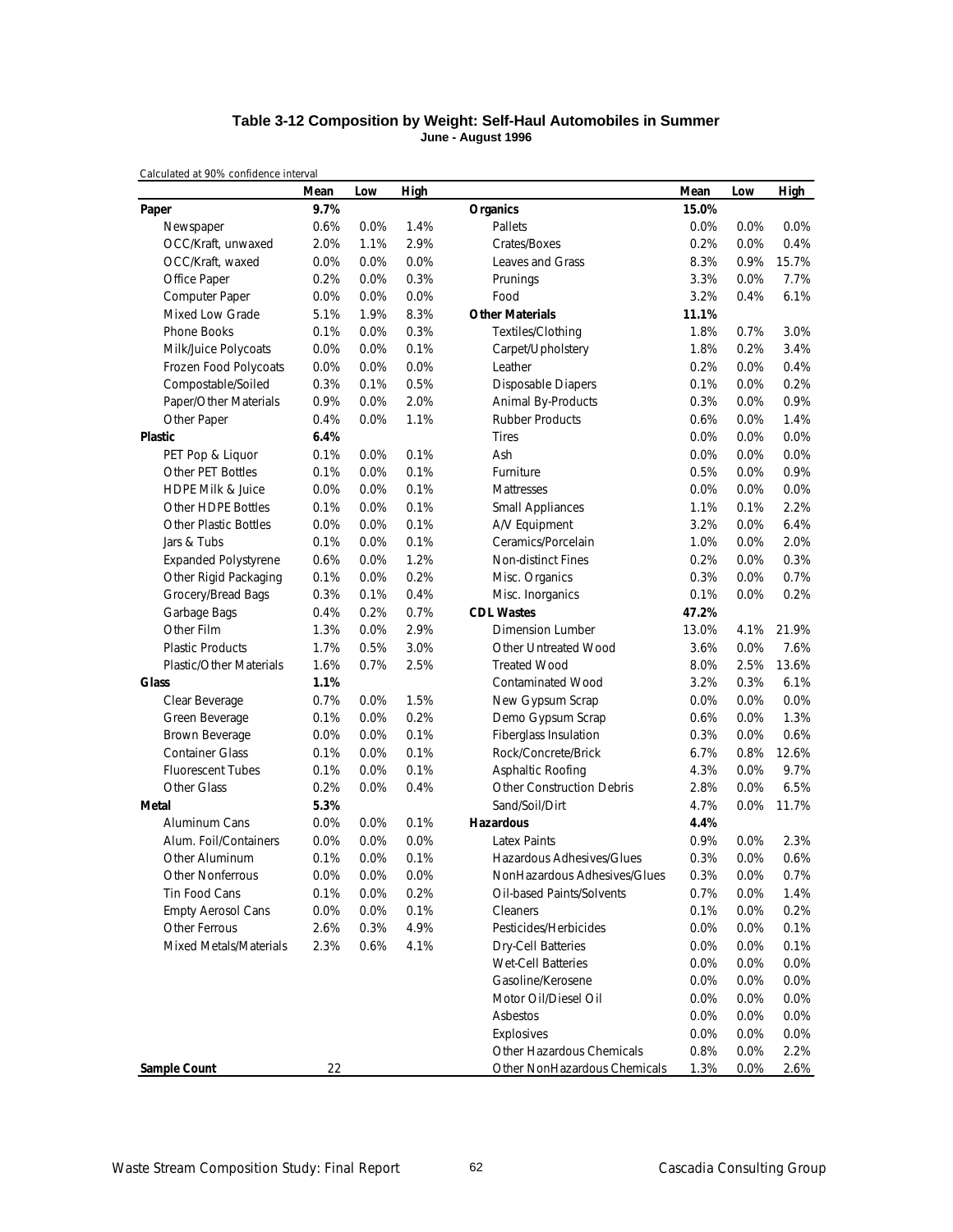### **Table 3-13 Composition by Weight: Self-Haul Automobiles in Fall September - November 1996**

|                                | Mean | Low  | High |                                  | Mean    | Low     | <b>High</b> |
|--------------------------------|------|------|------|----------------------------------|---------|---------|-------------|
| Paper                          | 7.5% |      |      | <b>Organics</b>                  | 13.1%   |         |             |
| Newspaper                      | 0.4% | 0.1% | 0.7% | Pallets                          | $0.0\%$ | 0.0%    | 0.0%        |
| OCC/Kraft, unwaxed             | 2.5% | 1.3% | 3.7% | Crates/Boxes                     | 0.3%    | 0.0%    | 0.8%        |
| OCC/Kraft, waxed               | 0.0% | 0.0% | 0.0% | <b>Leaves and Grass</b>          | 12.2%   | 0.0%    | 25.0%       |
| Office Paper                   | 0.8% | 0.0% | 1.9% | Prunings                         | 0.2%    | 0.0%    | 0.5%        |
| Computer Paper                 | 0.0% | 0.0% | 0.0% | Food                             | 0.4%    | 0.0%    | 0.9%        |
| <b>Mixed Low Grade</b>         | 3.1% | 1.3% | 4.8% | <b>Other Materials</b>           | 29.2%   |         |             |
| Phone Books                    | 0.0% | 0.0% | 0.0% | Textiles/Clothing                | 1.1%    | 0.5%    | 1.7%        |
| Milk/Juice Polycoats           | 0.0% | 0.0% | 0.0% | Carpet/Upholstery                | 8.8%    | $0.0\%$ | 18.6%       |
| Frozen Food Polycoats          | 0.0% | 0.0% | 0.0% | Leather                          | 0.1%    | 0.0%    | 0.1%        |
| Compostable/Soiled             | 0.2% | 0.0% | 0.4% | <b>Disposable Diapers</b>        | 0.0%    | 0.0%    | 0.1%        |
| Paper/Other Materials          | 0.2% | 0.1% | 0.3% | <b>Animal By-Products</b>        | 0.3%    | 0.0%    | 0.8%        |
| Other Paper                    | 0.3% | 0.0% | 0.7% | <b>Rubber Products</b>           | 0.6%    | 0.0%    | 1.2%        |
| <b>Plastic</b>                 | 4.3% |      |      | <b>Tires</b>                     | 0.6%    | 0.0%    | 1.5%        |
| PET Pop & Liquor               | 0.0% | 0.0% | 0.0% | Ash                              | 0.0%    | 0.0%    | 0.0%        |
| Other PET Bottles              | 0.0% | 0.0% | 0.0% | Furniture                        | 11.2%   | 3.3%    | 19.0%       |
| <b>HDPE Milk &amp; Juice</b>   | 0.0% | 0.0% | 0.0% | Mattresses                       | 0.3%    | 0.0%    | 0.7%        |
| Other HDPE Bottles             | 0.2% | 0.0% | 0.4% | <b>Small Appliances</b>          | 0.9%    | 0.2%    | 1.6%        |
| <b>Other Plastic Bottles</b>   | 0.0% | 0.0% | 0.0% | A/V Equipment                    | 1.7%    | 0.0%    | 4.3%        |
| Jars & Tubs                    | 0.0% | 0.0% | 0.0% | Ceramics/Porcelain               | 3.2%    | 0.1%    | 6.3%        |
| <b>Expanded Polystyrene</b>    | 0.3% | 0.1% | 0.6% | Non-distinct Fines               | 0.1%    | 0.0%    | 0.1%        |
| Other Rigid Packaging          | 0.3% | 0.0% | 0.6% | Misc. Organics                   | 0.3%    | 0.0%    | 0.6%        |
| Grocery/Bread Bags             | 0.1% | 0.0% | 0.2% | Misc. Inorganics                 | 0.2%    | 0.0%    | 0.4%        |
| Garbage Bags                   | 0.2% | 0.1% | 0.3% | <b>CDL Wastes</b>                | 38.2%   |         |             |
| Other Film                     | 0.2% | 0.1% | 0.4% | <b>Dimension Lumber</b>          | 10.8%   | 4.6%    | 17.0%       |
| <b>Plastic Products</b>        | 1.8% | 0.8% | 2.8% | Other Untreated Wood             | 0.4%    | 0.0%    | 0.9%        |
| <b>Plastic/Other Materials</b> | 1.2% | 0.1% | 2.2% | <b>Treated Wood</b>              | 12.8%   | 5.2%    | 20.3%       |
| <b>Glass</b>                   | 0.9% |      |      | <b>Contaminated Wood</b>         | 1.6%    | 0.3%    | 2.9%        |
| Clear Beverage                 | 0.1% | 0.0% | 0.3% | New Gypsum Scrap                 | 0.2%    | 0.0%    | 0.6%        |
| Green Beverage                 | 0.1% | 0.0% | 0.2% | Demo Gypsum Scrap                | 0.0%    | 0.0%    | 0.0%        |
| Brown Beverage                 | 0.0% | 0.0% | 0.0% | Fiberglass Insulation            | 0.0%    | 0.0%    | 0.0%        |
| <b>Container Glass</b>         | 0.0% | 0.0% | 0.0% | Rock/Concrete/Brick              | 10.2%   | 1.5%    | 18.9%       |
| <b>Fluorescent Tubes</b>       | 0.2% | 0.0% | 0.4% | Asphaltic Roofing                | 0.1%    | 0.0%    | 0.2%        |
| Other Glass                    | 0.5% | 0.1% | 1.0% | <b>Other Construction Debris</b> | 0.4%    | 0.0%    | 1.0%        |
| Metal                          | 4.5% |      |      | Sand/Soil/Dirt                   | 1.8%    | 0.0%    | 4.2%        |
| Aluminum Cans                  | 0.0% | 0.0% | 0.0% | <b>Hazardous</b>                 | 2.3%    |         |             |
| Alum. Foil/Containers          | 0.0% | 0.0% | 0.0% | <b>Latex Paints</b>              | 1.1%    | 0.0%    | 2.3%        |
| Other Aluminum                 | 0.2% | 0.0% | 0.4% | Hazardous Adhesives/Glues        | 0.1%    | 0.0%    | 0.3%        |
| <b>Other Nonferrous</b>        | 0.0% | 0.0% | 0.1% | NonHazardous Adhesives/Glues     | 0.2%    | 0.0%    | 0.4%        |
| Tin Food Cans                  | 0.0% | 0.0% | 0.0% | Oil-based Paints/Solvents        | 0.4%    | 0.0%    | 0.8%        |
| <b>Empty Aerosol Cans</b>      | 0.2% | 0.0% | 0.3% | Cleaners                         | 0.0%    | 0.0%    | 0.0%        |
| Other Ferrous                  | 2.6% | 1.0% | 4.2% | Pesticides/Herbicides            | 0.1%    | 0.0%    | 0.1%        |
| <b>Mixed Metals/Materials</b>  | 1.5% | 0.6% | 2.3% | <b>Dry-Cell Batteries</b>        | 0.1%    | 0.0%    | 0.4%        |
|                                |      |      |      | <b>Wet-Cell Batteries</b>        | 0.0%    | 0.0%    | 0.0%        |
|                                |      |      |      | Gasoline/Kerosene                | 0.0%    | 0.0%    | 0.0%        |
|                                |      |      |      | Motor Oil/Diesel Oil             | 0.0%    | 0.0%    | 0.0%        |
|                                |      |      |      | Asbestos                         | 0.0%    | 0.0%    | 0.0%        |
|                                |      |      |      | Explosives                       | 0.0%    | 0.0%    | 0.0%        |
|                                |      |      |      | Other Hazardous Chemicals        | 0.1%    | 0.0%    | 0.2%        |
| <b>Sample Count</b>            | 21   |      |      | Other NonHazardous Chemicals     | 0.2%    | 0.0%    | 0.6%        |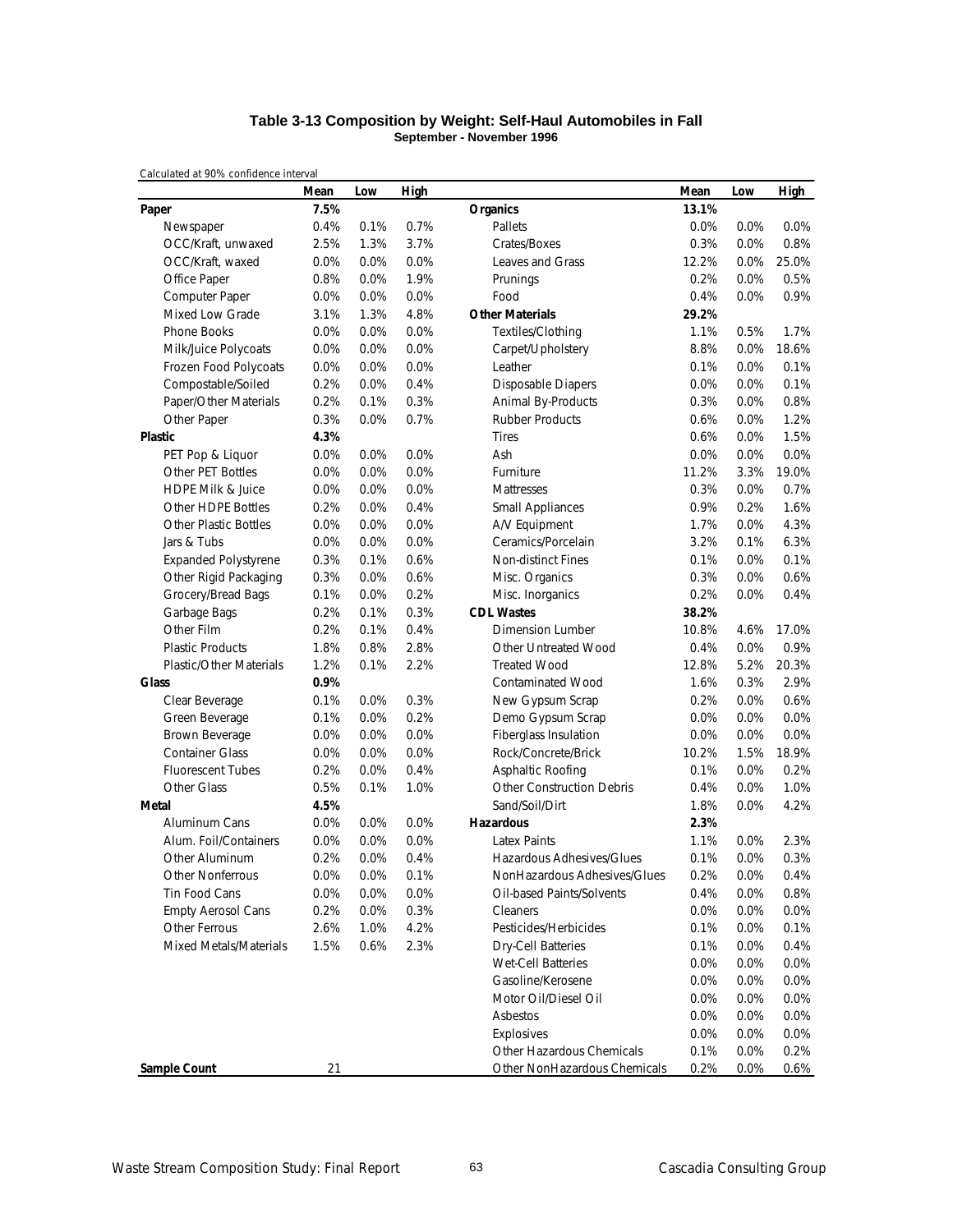### **Table 3-14 Composition by Weight: Self-Haul Automobiles in Winter January, February and December 1996**

|                                | Mean  | Low  | <b>High</b> |                                  | Mean  | Low  | <b>High</b> |
|--------------------------------|-------|------|-------------|----------------------------------|-------|------|-------------|
| Paper                          | 17.9% |      |             | <b>Organics</b>                  | 10.7% |      |             |
| Newspaper                      | 2.7%  | 0.5% | 4.8%        | Pallets                          | 1.2%  | 0.0% | 3.2%        |
| OCC/Kraft, unwaxed             | 4.5%  | 1.3% | 7.7%        | Crates/Boxes                     | 0.0%  | 0.0% | 0.0%        |
| OCC/Kraft, waxed               | 0.0%  | 0.0% | 0.0%        | Leaves and Grass                 | 0.6%  | 0.0% | 1.3%        |
| Office Paper                   | 1.9%  | 0.0% | 4.2%        | Prunings                         | 0.2%  | 0.0% | 0.5%        |
| Computer Paper                 | 0.0%  | 0.0% | 0.0%        | Food                             | 8.8%  | 0.0% | 17.8%       |
| <b>Mixed Low Grade</b>         | 7.1%  | 1.7% | 12.4%       | <b>Other Materials</b>           | 19.3% |      |             |
| Phone Books                    | 0.0%  | 0.0% | 0.0%        | Textiles/Clothing                | 3.6%  | 0.0% | 7.4%        |
| Milk/Juice Polycoats           | 0.0%  | 0.0% | 0.1%        | Carpet/Upholstery                | 3.7%  | 0.0% | 8.8%        |
| Frozen Food Polycoats          | 0.0%  | 0.0% | 0.0%        | Leather                          | 0.1%  | 0.0% | 0.2%        |
| Compostable/Soiled             | 0.7%  | 0.2% | 1.2%        | <b>Disposable Diapers</b>        | 0.6%  | 0.0% | 1.3%        |
| Paper/Other Materials          | 1.0%  | 0.2% | 1.7%        | Animal By-Products               | 0.0%  | 0.0% | 0.0%        |
| Other Paper                    | 0.0%  | 0.0% | 0.1%        | <b>Rubber Products</b>           | 4.0%  | 0.0% | 9.9%        |
| <b>Plastic</b>                 | 4.3%  |      |             | <b>Tires</b>                     | 0.0%  | 0.0% | 0.0%        |
| PET Pop & Liquor               | 0.0%  | 0.0% | 0.1%        | Ash                              | 0.0%  | 0.0% | 0.0%        |
| Other PET Bottles              | 0.0%  | 0.0% | 0.0%        | Furniture                        | 0.0%  | 0.0% | 0.0%        |
| <b>HDPE Milk &amp; Juice</b>   | 0.0%  | 0.0% | 0.1%        | Mattresses                       | 1.3%  | 0.0% | 3.6%        |
| Other HDPE Bottles             | 0.2%  | 0.0% | 0.6%        | <b>Small Appliances</b>          | 0.2%  | 0.0% | 0.4%        |
| <b>Other Plastic Bottles</b>   | 0.0%  | 0.0% | 0.0%        | A/V Equipment                    | 2.1%  | 0.0% | 5.3%        |
| Jars & Tubs                    | 0.0%  | 0.0% | 0.1%        | Ceramics/Porcelain               | 3.5%  | 0.1% | 6.9%        |
| <b>Expanded Polystyrene</b>    | 0.4%  | 0.0% | 0.7%        | <b>Non-distinct Fines</b>        | 0.1%  | 0.0% | 0.2%        |
| Other Rigid Packaging          | 0.1%  | 0.0% | 0.1%        | Misc. Organics                   | 0.1%  | 0.0% | 0.3%        |
| Grocery/Bread Bags             | 0.2%  | 0.0% | 0.3%        | Misc. Inorganics                 | 0.1%  | 0.0% | 0.2%        |
| Garbage Bags                   | 0.3%  | 0.1% | 0.6%        | <b>CDL Wastes</b>                | 40.7% |      |             |
| Other Film                     | 1.0%  | 0.3% | 1.6%        | <b>Dimension Lumber</b>          | 3.8%  | 0.2% | 7.3%        |
| <b>Plastic Products</b>        | 1.6%  | 0.0% | 3.3%        | Other Untreated Wood             | 1.9%  | 0.0% | 4.0%        |
| <b>Plastic/Other Materials</b> | 0.5%  | 0.1% | 1.0%        | <b>Treated Wood</b>              | 6.8%  | 2.2% | 11.4%       |
| <b>Glass</b>                   | 1.9%  |      |             | <b>Contaminated Wood</b>         | 0.1%  | 0.0% | 0.1%        |
| Clear Beverage                 | 0.9%  | 0.0% | 2.2%        | New Gypsum Scrap                 | 5.5%  | 0.1% | 10.9%       |
| Green Beverage                 | 0.4%  | 0.0% | 0.9%        | Demo Gypsum Scrap                | 2.8%  | 0.0% | 5.8%        |
| Brown Beverage                 | 0.2%  | 0.0% | 0.4%        | Fiberglass Insulation            | 0.4%  | 0.0% | 0.7%        |
| <b>Container Glass</b>         | 0.1%  | 0.0% | 0.3%        | Rock/Concrete/Brick              | 14.5% | 1.4% | 27.7%       |
| <b>Fluorescent Tubes</b>       | 0.0%  | 0.0% | 0.0%        | Asphaltic Roofing                | 0.8%  | 0.0% | 2.1%        |
| Other Glass                    | 0.2%  | 0.0% | 0.3%        | <b>Other Construction Debris</b> | 3.4%  | 0.8% | 6.0%        |
| Metal                          | 3.8%  |      |             | Sand/Soil/Dirt                   | 0.7%  | 0.0% | 1.9%        |
| Aluminum Cans                  | 0.3%  | 0.0% | 0.6%        | <b>Hazardous</b>                 | 1.3%  |      |             |
| Alum. Foil/Containers          | 0.0%  | 0.0% | 0.0%        | <b>Latex Paints</b>              | 0.2%  | 0.0% | 0.4%        |
| Other Aluminum                 | 0.1%  | 0.0% | 0.1%        | Hazardous Adhesives/Glues        | 0.1%  | 0.0% | 0.2%        |
| Other Nonferrous               | 0.6%  | 0.0% | 1.6%        | NonHazardous Adhesives/Glues     | 0.9%  | 0.0% | 2.3%        |
| Tin Food Cans                  | 0.3%  | 0.1% | 0.5%        | Oil-based Paints/Solvents        | 0.1%  | 0.0% | 0.1%        |
| <b>Empty Aerosol Cans</b>      | 0.0%  | 0.0% | 0.1%        | Cleaners                         | 0.0%  | 0.0% | 0.0%        |
| Other Ferrous                  | 2.3%  | 0.1% | 4.4%        | Pesticides/Herbicides            | 0.0%  | 0.0% | 0.1%        |
| Mixed Metals/Materials         | 0.3%  | 0.1% | 0.5%        | <b>Dry-Cell Batteries</b>        | 0.0%  | 0.0% | 0.1%        |
|                                |       |      |             | Wet-Cell Batteries               | 0.0%  | 0.0% | 0.0%        |
|                                |       |      |             | Gasoline/Kerosene                | 0.0%  | 0.0% | 0.1%        |
|                                |       |      |             | Motor Oil/Diesel Oil             | 0.0%  | 0.0% | 0.0%        |
|                                |       |      |             | Asbestos                         | 0.0%  | 0.0% | 0.0%        |
|                                |       |      |             | Explosives                       | 0.0%  | 0.0% | 0.0%        |
|                                |       |      |             | Other Hazardous Chemicals        | 0.0%  | 0.0% | 0.0%        |
| Sample Count                   | 19    |      |             | Other NonHazardous Chemicals     | 0.0%  | 0.0% | 0.0%        |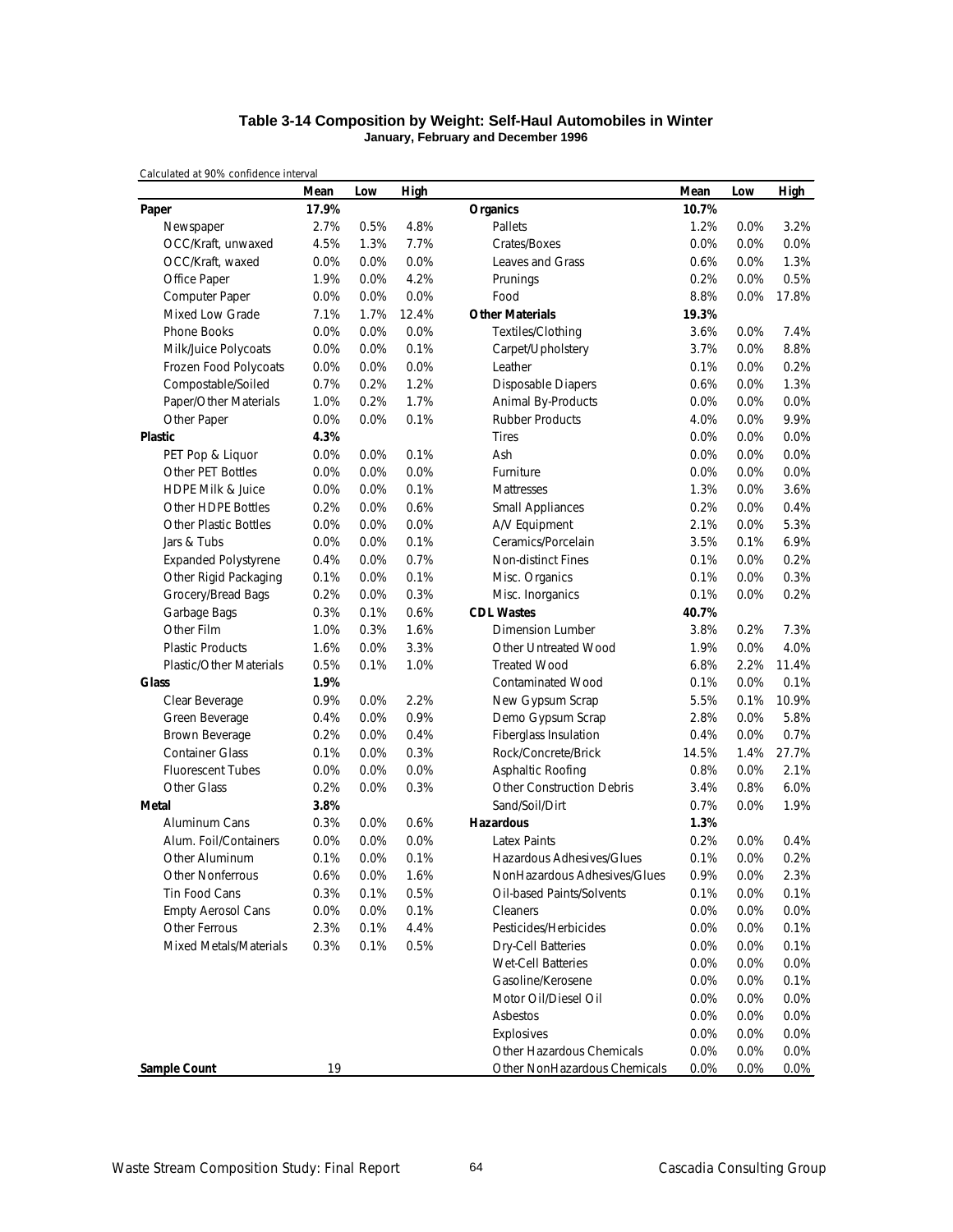## **3.7 Composition of Wastes Hauled in Trucks, by Generator Type**

This section provides a brief overview of the wastes self-hauled in trucks by residential and nonresidential sources. For more detail regarding the residential portion of this substream, please refer to Section 3.8. For a closer examination of the non-residential wastes, please see Section 3.9.

While the composition of residential and non-residential wastes hauled by franchised vehicles are often markedly different, there appears to little difference between these sub-sections of the selfhaul substream. As shown in Figure 3-5, CDL debris accounts for nearly half of the disposed waste, regardless of whether it was from residential or non-residential sources. Further, the seven other waste categories comprise similar proportions of both the residential and non-residential self-haul truck disposed tonnage.



### **Figure 3-5 Overview of Self-Haul Truck Composition Estimates, by Generator Type January - December 1996**

Non-Residential Truck

## **3.8 Composition of Wastes Hauled in Trucks by Residential Generators**

## **3.8.1 Overview**

Residential Truck

A total of 75 self-haul trucks carrying residential wastes was sampled. Composition results are shown in Table 3-15. Four materials account for 36% of this substream's disposed tonnage:

| • Treated Wood      | 13.3%   | Mean estimate of 1996 tons: 4,168 |
|---------------------|---------|-----------------------------------|
| • Dimension Lumber  | 9.5%    | Mean estimate of 1996 tons: 2,973 |
| • Asphaltic Roofing | $6.9\%$ | Mean estimate of 1996 tons: 2,176 |
| • Furniture         | $6.3\%$ | Mean estimate of 1996 tons: 1,983 |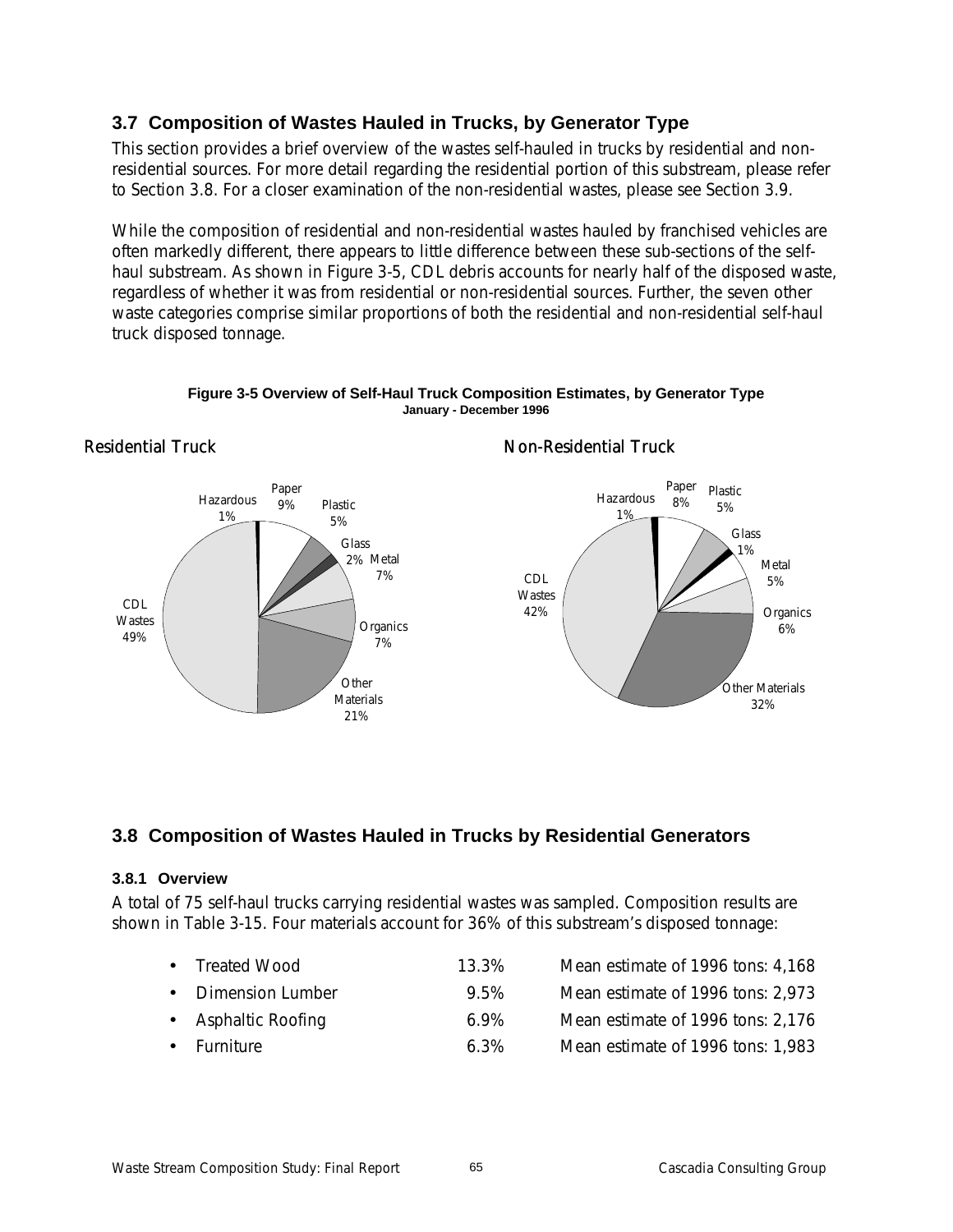### **Table 3-15 Composition by Weight: Self-Haul Residential Trucks January - December 1996**

|                               | <b>Tons</b>    | Mean | Low  | High |                              | Tons   | Mean  | Low     | High  |
|-------------------------------|----------------|------|------|------|------------------------------|--------|-------|---------|-------|
| Paper                         | 2,856          | 9.1% |      |      | Organics                     | 2,292  | 7.3%  |         |       |
| Newspaper                     | 252            | 0.8% | 0.4% | 1.2% | Pallets                      | 277    | 0.9%  | 0.0%    | 1.9%  |
| OCC/Kraft, unwaxed            | 1,121          | 3.6% | 2.5% | 4.6% | Crates/Boxes                 | 46     | 0.1%  | 0.0%    | 0.4%  |
| OCC/Kraft, waxed              | 25             | 0.1% | 0.0% | 0.2% | Leaves and Grass             | 1,196  | 3.8%  | 2.1%    | 5.5%  |
| Office Paper                  | 40             | 0.1% | 0.1% | 0.2% | Prunings                     | 318    | 1.0%  | 0.3%    | 1.7%  |
| Computer Paper                | 0              | 0.0% | 0.0% | 0.0% | Food                         | 454    | 1.4%  | 0.8%    | 2.1%  |
| Mixed Low Grade               | 869            | 2.8% | 1.8% | 3.7% | <b>Other Materials</b>       | 6,594  | 21.0% |         |       |
| <b>Phone Books</b>            | 61             | 0.2% | 0.0% | 0.4% | Textiles/Clothing            | 569    | 1.8%  | 1.0%    | 2.7%  |
| Milk/Juice Polycoats          | 5              | 0.0% | 0.0% | 0.0% | Carpet/Upholstery            | 1,114  | 3.5%  | 1.8%    | 5.3%  |
| Frozen Food Polycoats         | $\overline{2}$ | 0.0% | 0.0% | 0.0% | Leather                      | 52     | 0.2%  | 0.1%    | 0.3%  |
| Compostable/Soiled            | 132            | 0.4% | 0.2% | 0.7% | <b>Disposable Diapers</b>    | 59     | 0.2%  | 0.0%    | 0.4%  |
| Paper/Other Materials         | 302            | 1.0% | 0.1% | 1.8% | Animal By-Products           | 38     | 0.1%  | 0.0%    | 0.3%  |
| Other Paper                   | 47             | 0.1% | 0.0% | 0.4% | <b>Rubber Products</b>       | 119    | 0.4%  | 0.2%    | 0.6%  |
| <b>Plastic</b>                | 1,463          | 4.7% |      |      | <b>Tires</b>                 | 52     | 0.2%  | 0.0%    | 0.4%  |
| PET Pop & Liquor              | 7              | 0.0% | 0.0% | 0.0% | Ash                          | 16     | 0.1%  | 0.0%    | 0.1%  |
| Other PET Bottles             | 6              | 0.0% | 0.0% | 0.0% | Furniture                    | 1,983  | 6.3%  | 3.9%    | 8.7%  |
| <b>HDPE Milk &amp; Juice</b>  | 10             | 0.0% | 0.0% | 0.0% | Mattresses                   | 987    | 3.1%  | 1.5%    | 4.8%  |
| Other HDPE Bottles            | 43             | 0.1% | 0.1% | 0.2% | <b>Small Appliances</b>      | 460    | 1.5%  | 0.7%    | 2.2%  |
| <b>Other Plastic Bottles</b>  | 8              | 0.0% | 0.0% | 0.0% | A/V Equipment                | 494    | 1.6%  | 0.3%    | 2.8%  |
| Jars & Tubs                   | 15             | 0.0% | 0.0% | 0.1% | Ceramics/Porcelain           | 445    | 1.4%  | 0.0%    | 3.0%  |
| <b>Expanded Polystyrene</b>   | 25             | 0.1% | 0.0% | 0.1% | Non-distinct Fines           | 43     | 0.1%  | 0.1%    | 0.2%  |
| Other Rigid Packaging         | 21             | 0.1% | 0.0% | 0.1% | Misc. Organics               | 59     | 0.2%  | 0.0%    | 0.3%  |
| Grocery/Bread Bags            | 38             | 0.1% | 0.1% | 0.2% | Misc. Inorganics             | 105    | 0.3%  | 0.0%    | 0.7%  |
| Garbage Bags                  | 38             | 0.1% | 0.1% | 0.2% | <b>CDL Wastes</b>            | 15,461 | 49.2% |         |       |
| Other Film                    | 55             | 0.2% | 0.1% | 0.3% | <b>Dimension Lumber</b>      | 2,973  | 9.5%  | 6.5%    | 12.4% |
| <b>Plastic Products</b>       | 713            | 2.3% | 1.4% | 3.1% | Other Untreated Wood         | 613    | 1.9%  | 0.2%    | 3.7%  |
| Plastic/Other Materials       | 484            | 1.5% | 0.9% | 2.2% | <b>Treated Wood</b>          | 4,168  | 13.3% | 8.7%    | 17.8% |
| Glass                         | 483            | 1.5% |      |      | <b>Contaminated Wood</b>     | 1,422  | 4.5%  | 1.7%    | 7.3%  |
| Clear Beverage                | 141            | 0.4% | 0.2% | 0.7% | New Gypsum Scrap             | 883    | 2.8%  | 0.4%    | 5.2%  |
| Green Beverage                | 50             | 0.2% | 0.1% | 0.3% | Demo Gypsum Scrap            | 798    | 2.5%  | 0.9%    | 4.2%  |
| Brown Beverage                | 57             | 0.2% | 0.0% | 0.3% | Fiberglass Insulation        | 58     | 0.2%  | 0.0%    | 0.3%  |
| <b>Container Glass</b>        | 56             | 0.2% | 0.0% | 0.4% | Rock/Concrete/Brick          | 897    | 2.9%  | 0.8%    | 4.9%  |
| <b>Fluorescent Tubes</b>      | 4              | 0.0% | 0.0% | 0.0% | Asphaltic Roofing            | 2,176  | 6.9%  | 2.4%    | 11.4% |
| <b>Other Glass</b>            | 175            | 0.6% | 0.1% | 1.0% | Other Construction Debris    | 791    | 2.5%  | 0.8%    | 4.3%  |
| <b>Metal</b>                  | 2,073          | 6.6% |      |      | Sand/Soil/Dirt               | 683    | 2.2%  | 0.0%    | 4.6%  |
| Aluminum Cans                 | 31             | 0.1% | 0.0% | 0.2% | <b>Hazardous</b>             | 212    | 0.7%  |         |       |
| Alum. Foil/Containers         | 3              | 0.0% | 0.0% | 0.0% | Latex Paints                 | 62     | 0.2%  | 0.0%    | 0.4%  |
| Other Aluminum                | 78             | 0.2% | 0.0% | 0.5% | Hazardous Adhesives/Glues    | 10     | 0.0%  | 0.0%    | 0.1%  |
| <b>Other Nonferrous</b>       | 157            | 0.5% | 0.1% | 0.9% | NonHazardous Adhesives/Glues | 10     | 0.0%  | 0.0%    | 0.1%  |
| Tin Food Cans                 | 44             | 0.1% | 0.0% | 0.2% | Oil-based Paints/Solvents    | 9      | 0.0%  | 0.0%    | 0.1%  |
| <b>Empty Aerosol Cans</b>     | 4              | 0.0% | 0.0% | 0.0% | Cleaners                     | 5      | 0.0%  | 0.0%    | 0.0%  |
| Other Ferrous                 | 766            | 2.4% | 1.2% | 3.7% | Pesticides/Herbicides        | 43     | 0.1%  | 0.0%    | 0.3%  |
| <b>Mixed Metals/Materials</b> | 990            | 3.2% | 1.9% | 4.4% | Dry-Cell Batteries           | 3      | 0.0%  | 0.0%    | 0.0%  |
|                               |                |      |      |      | <b>Wet-Cell Batteries</b>    | 0      | 0.0%  | 0.0%    | 0.0%  |
|                               |                |      |      |      | Gasoline/Kerosene            | 0      | 0.0%  | 0.0%    | 0.0%  |
|                               |                |      |      |      | Motor Oil/Diesel Oil         | 14     | 0.0%  | 0.0%    | 0.1%  |
|                               |                |      |      |      | Asbestos                     | 0      | 0.0%  | 0.0%    | 0.0%  |
|                               |                |      |      |      | Explosives                   | 0      | 0.0%  | $0.0\%$ | 0.0%  |
| <b>Total Tons</b>             | 31,434         |      |      |      | Other Hazardous Chemicals    | 15     | 0.0%  | 0.0%    | 0.1%  |
| Sample Count                  | 75             |      |      |      | Other NonHazardous Chemicals | 40     | 0.1%  | 0.0%    | 0.2%  |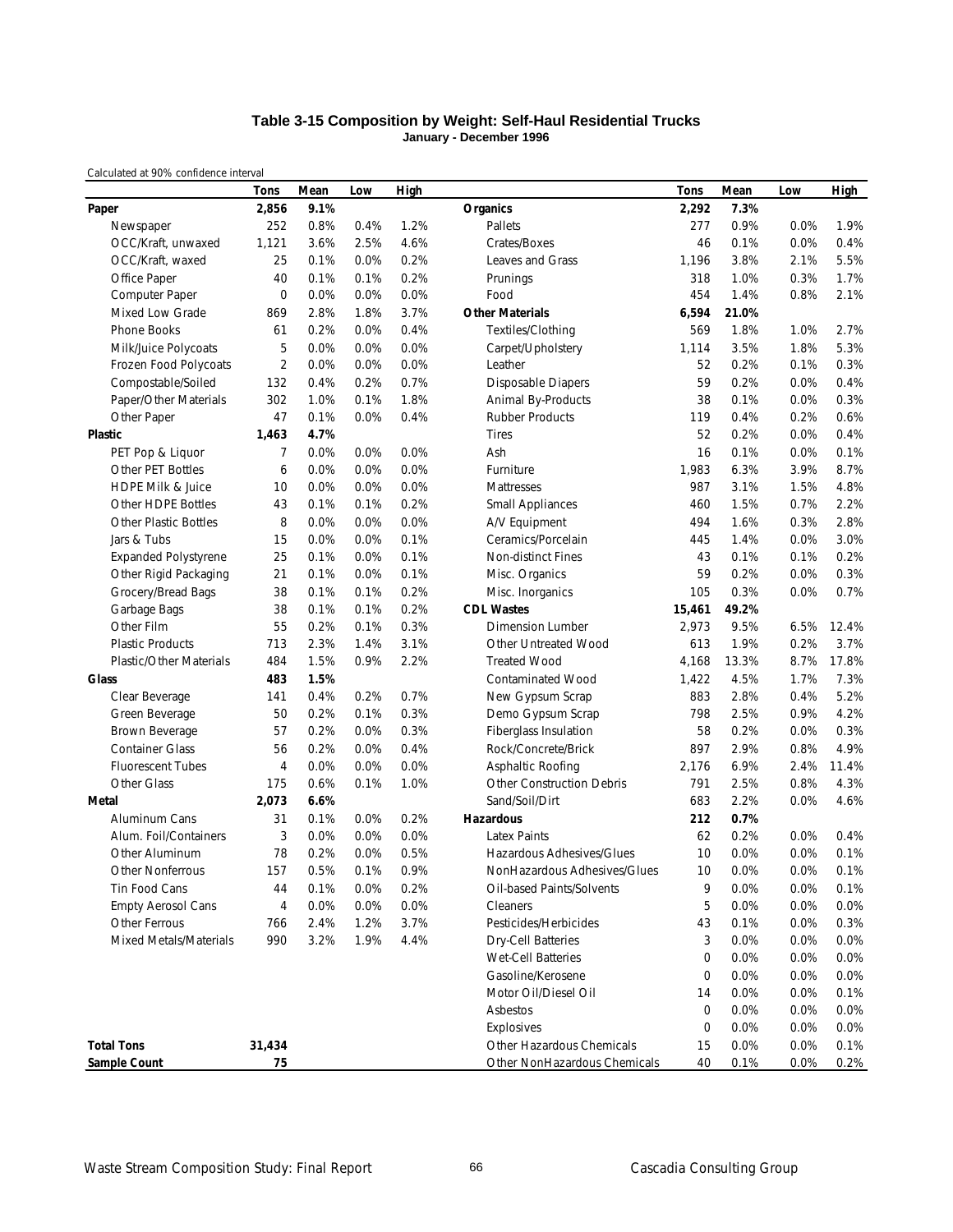## **3.8.2 Residential Trucks, by Season**

Regardless of season, CDL accounts for a substantial portion of the waste self-hauled by residential sources. Figure 3-6 provides an overview of the composition estimates, by major waste category, for selfhaul residential trucks. In addition, the following sections examine each season in greater detail.

## 3.8.2.1 Spring

During the spring (March - May, 1996), 15 residential truck loads were sampled. As shown in Table 3-16, six materials account for a combined total of 46% of the tonnage.

|           | • Treated Wood      | 10.3%   |
|-----------|---------------------|---------|
| $\bullet$ | New Gypsum Scrap    | 9.3%    |
|           | • Dimension Lumber  | 7.7%    |
|           | • Asphaltic Roofing | 6.8%    |
|           | • Furniture         | $6.4\%$ |
| $\bullet$ | Rock/Concrete/Brick | 5.7%    |

## 3.8.2.2 Summer

During the summer (June - August, 1996), 29 residential truck loads were sampled. As shown in Table 3- 17, seven materials account for a combined total of 60% of the tonnage.

|           | • Treated Wood      | 16.5% |
|-----------|---------------------|-------|
|           | • Dimension Lumber  | 10.9% |
| $\bullet$ | Asphaltic Roofing   | 10.8% |
|           | • Contaminated Wood | 6.8%  |
|           | • Leaves and Grass  | 5.2%  |
| $\bullet$ | Furniture           | 5.1%  |
| $\bullet$ | Carpet/Upholstery   | 5.0%  |

## 3.8.2.3 Fall

During the fall (September - November, 1996), 19 residential truck loads were sampled. As shown in Table 3-18, six materials account for a combined total of 49% of the tonnage.

| • Treated Wood      | 15.7%    |
|---------------------|----------|
| • Dimension Lumber  | $10.2\%$ |
| • Leaves and Grass  | $6.1\%$  |
| • Asphaltic Roofing | 5.8%     |
| • Sand/Soil/Dirt    | 5.5%     |
| • Contaminated Wood | 54%      |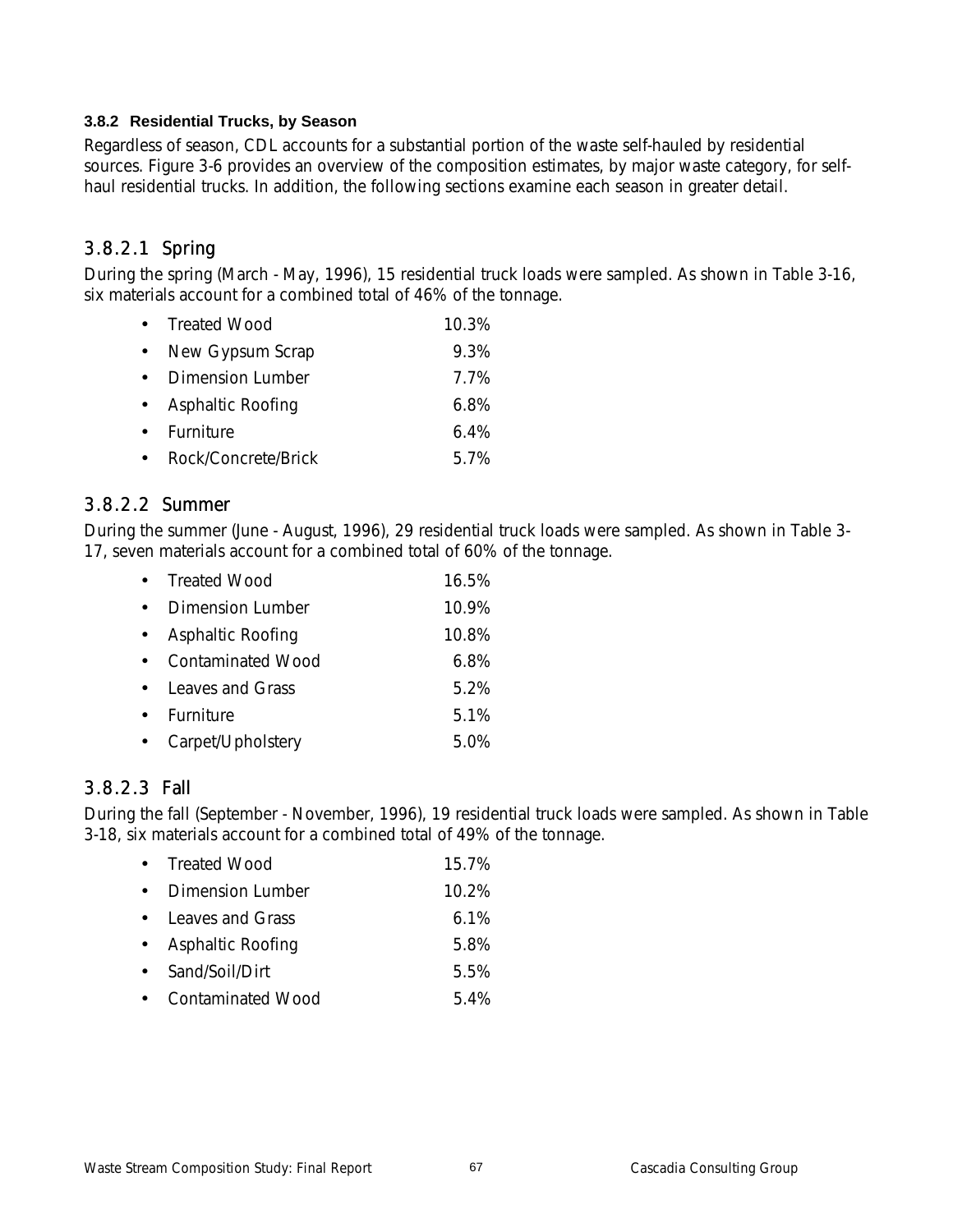# 3.8.2.4 Winter

During the winter (January, February and December, 1996), 12 residential truck loads were sampled. As shown in Table 3-19, seven materials account for a combined total of 54% of the tonnage.

| Furniture                     | $12.2\%$ |
|-------------------------------|----------|
| <b>Other Untreated Wood</b>   | 10.2%    |
| Dimension Lumber              | $6.8\%$  |
| <b>Mixed Metals/Materials</b> | 6.6%     |
| Cardboard/Kraft, Unwaxed      | $6.5\%$  |
| New Gypsum Scrap              | 6.2%     |
| FUUY                          | 5 2%     |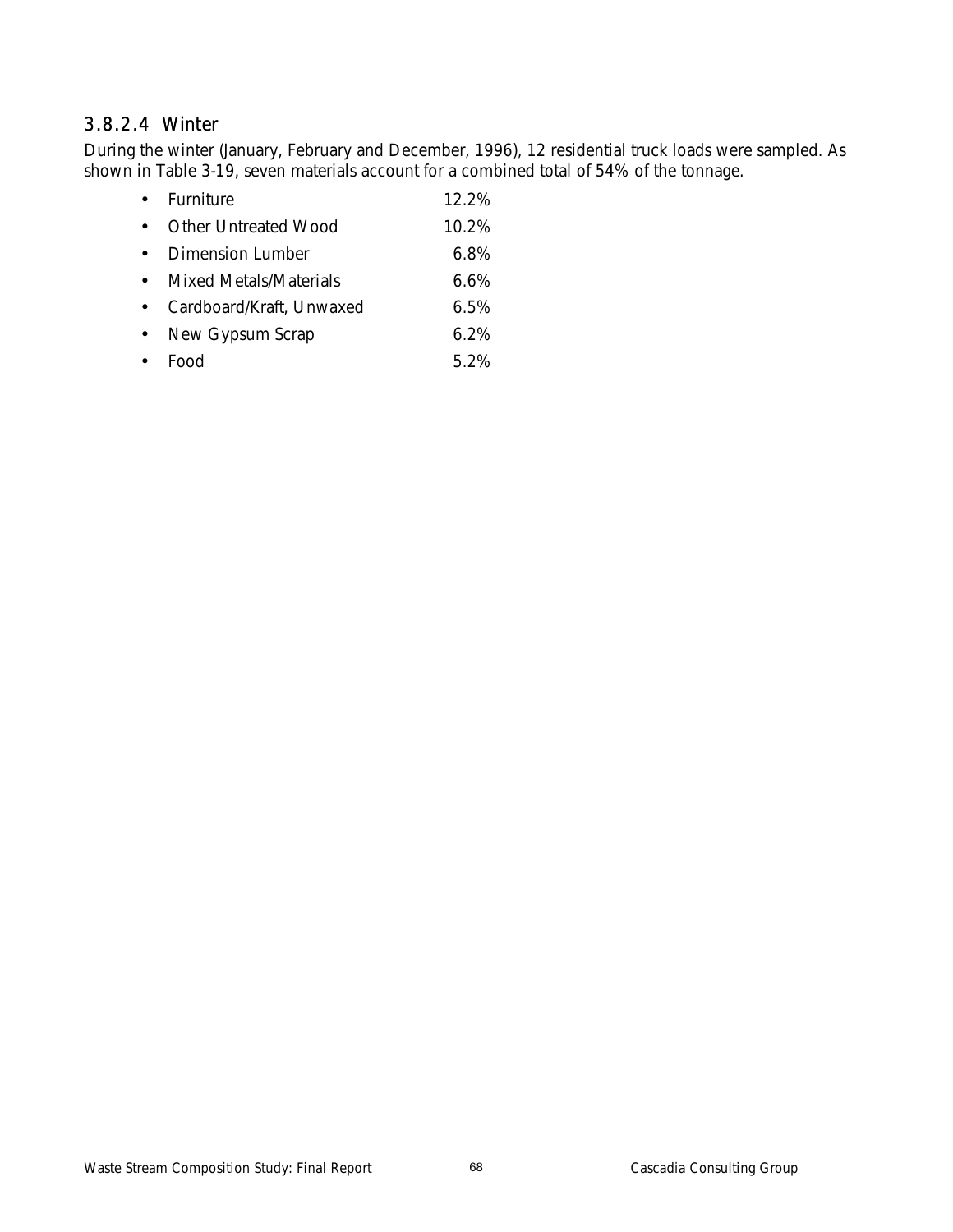## **Figure 3-6 Overview of Self-Haul Residential Trucks Composition Estimates, by Season**





**Winter**

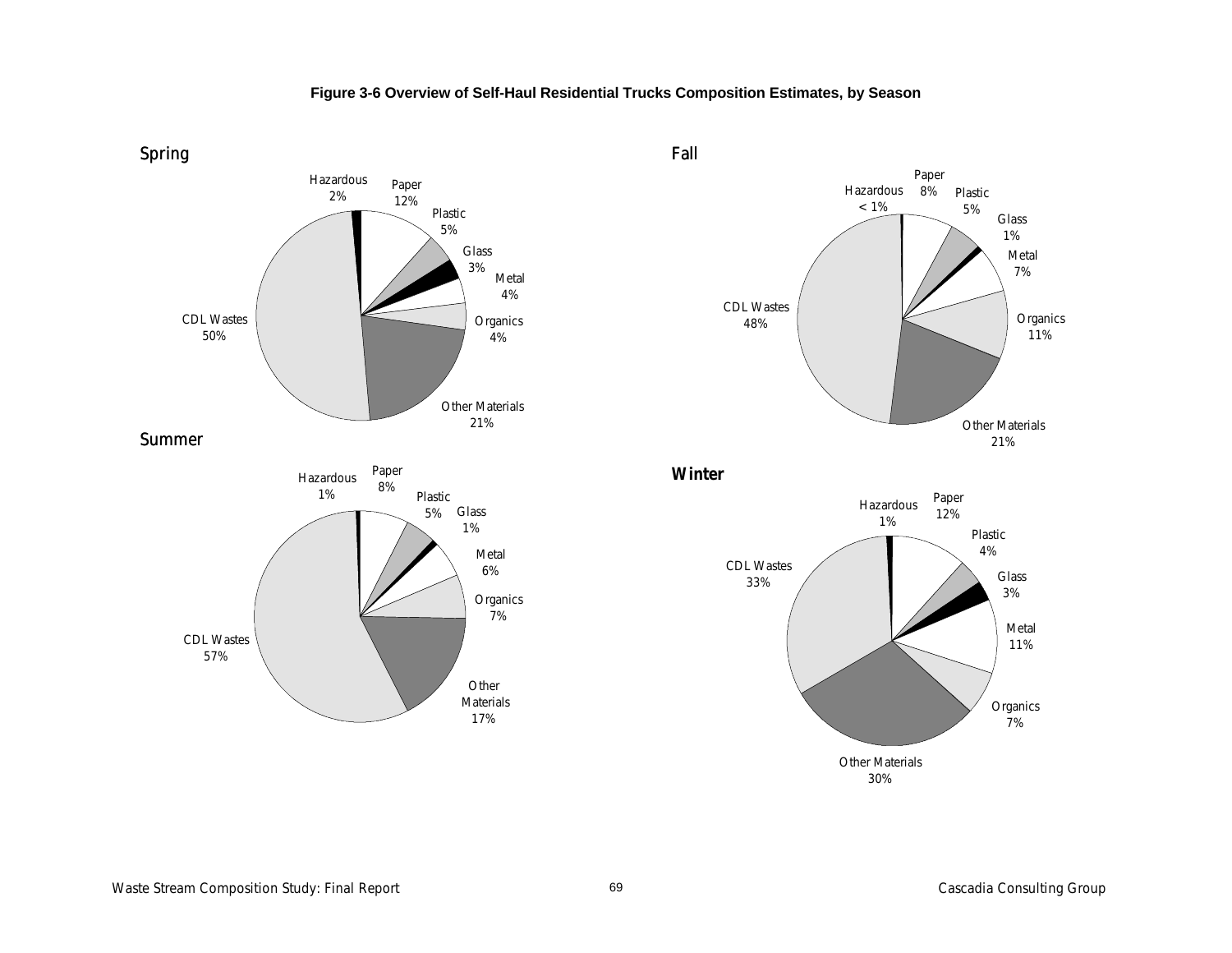#### **Table 3-16 Composition, by Weight: Self-Haul Residential Trucks in Spring March - May 1996**

|                                | Mean  | Low     | <b>High</b> |                                  | Mean  | Low  | <b>High</b> |
|--------------------------------|-------|---------|-------------|----------------------------------|-------|------|-------------|
| Paper                          | 11.7% |         |             | <b>Organics</b>                  | 4.1%  |      |             |
| Newspaper                      | 0.8%  | 0.0%    | 2.1%        | Pallets                          | 0.0%  | 0.0% | 0.0%        |
| OCC/Kraft, unwaxed             | 3.5%  | 1.7%    | 5.3%        | Crates/Boxes                     | 0.1%  | 0.0% | 0.2%        |
| OCC/Kraft, waxed               | 0.0%  | 0.0%    | 0.0%        | Leaves and Grass                 | 0.7%  | 0.1% | 1.4%        |
| Office Paper                   | 0.2%  | 0.0%    | 0.5%        | Prunings                         | 1.9%  | 0.0% | 4.8%        |
| Computer Paper                 | 0.0%  | 0.0%    | 0.0%        | Food                             | 1.3%  | 0.0% | 2.9%        |
| <b>Mixed Low Grade</b>         | 3.2%  | 0.7%    | 5.7%        | <b>Other Materials</b>           | 21.3% |      |             |
| Phone Books                    | 0.4%  | 0.0%    | 1.0%        | Textiles/Clothing                | 3.5%  | 0.6% | 6.4%        |
| Milk/Juice Polycoats           | 0.0%  | 0.0%    | 0.0%        | Carpet/Upholstery                | 2.2%  | 0.6% | 3.9%        |
| Frozen Food Polycoats          | 0.0%  | 0.0%    | 0.0%        | Leather                          | 0.2%  | 0.0% | 0.5%        |
| Compostable/Soiled             | 0.1%  | 0.0%    | 0.1%        | <b>Disposable Diapers</b>        | 0.0%  | 0.0% | 0.0%        |
| Paper/Other Materials          | 3.5%  | 0.0%    | 8.0%        | Animal By-Products               | 0.5%  | 0.0% | 1.2%        |
| Other Paper                    | 0.0%  | 0.0%    | 0.0%        | <b>Rubber Products</b>           | 0.1%  | 0.0% | 0.3%        |
| <b>Plastic</b>                 | 4.5%  |         |             | <b>Tires</b>                     | 0.0%  | 0.0% | 0.0%        |
| PET Pop & Liquor               | 0.0%  | 0.0%    | 0.1%        | Ash                              | 0.3%  | 0.0% | 0.7%        |
| Other PET Bottles              | 0.0%  | 0.0%    | 0.0%        | Furniture                        | 6.4%  | 0.9% | 11.9%       |
| <b>HDPE Milk &amp; Juice</b>   | 0.0%  | 0.0%    | 0.1%        | <b>Mattresses</b>                | 3.1%  | 0.0% | 7.1%        |
| Other HDPE Bottles             | 0.2%  | 0.0%    | 0.5%        | <b>Small Appliances</b>          | 0.6%  | 0.1% | 1.2%        |
| <b>Other Plastic Bottles</b>   | 0.1%  | 0.0%    | 0.1%        | A/V Equipment                    | 2.4%  | 0.0% | 5.0%        |
| Jars & Tubs                    | 0.0%  | 0.0%    | 0.1%        | Ceramics/Porcelain               | 1.3%  | 0.0% | 3.2%        |
| <b>Expanded Polystyrene</b>    | 0.1%  | 0.0%    | 0.2%        | Non-distinct Fines               | 0.1%  | 0.0% | 0.3%        |
| Other Rigid Packaging          | 0.0%  | 0.0%    | 0.1%        | Misc. Organics                   | 0.5%  | 0.0% | 1.2%        |
| Grocery/Bread Bags             | 0.1%  | 0.0%    | 0.1%        | Misc. Inorganics                 | 0.0%  | 0.0% | 0.0%        |
| Garbage Bags                   | 0.1%  | 0.0%    | 0.2%        | <b>CDL Wastes</b>                | 50.0% |      |             |
| Other Film                     | 0.1%  | 0.1%    | 0.2%        | Dimension Lumber                 | 7.7%  | 2.0% | 13.3%       |
| <b>Plastic Products</b>        | 2.2%  | 0.5%    | 3.8%        | Other Untreated Wood             | 0.1%  | 0.0% | 0.2%        |
| <b>Plastic/Other Materials</b> | 1.4%  | 0.4%    | 2.5%        | <b>Treated Wood</b>              | 10.3% | 0.5% | 20.0%       |
| <b>Glass</b>                   | 3.1%  |         |             | <b>Contaminated Wood</b>         | 2.3%  | 0.5% | 4.1%        |
| Clear Beverage                 | 1.1%  | 0.1%    | 2.2%        | New Gypsum Scrap                 | 9.3%  | 0.0% | 18.9%       |
| Green Beverage                 | 0.2%  | 0.0%    | 0.5%        | Demo Gypsum Scrap                | 1.5%  | 0.0% | 3.4%        |
| Brown Beverage                 | 0.5%  | 0.0%    | 1.1%        | Fiberglass Insulation            | 0.0%  | 0.0% | 0.1%        |
| <b>Container Glass</b>         | 0.0%  | 0.0%    | 0.0%        | Rock/Concrete/Brick              | 5.7%  | 0.0% | 15.0%       |
| <b>Fluorescent Tubes</b>       | 0.0%  | 0.0%    | 0.0%        | Asphaltic Roofing                | 6.8%  | 0.0% | 18.0%       |
| Other Glass                    | 1.3%  | 0.0%    | 3.2%        | <b>Other Construction Debris</b> | 4.9%  | 1.2% | 8.6%        |
| Metal                          | 3.9%  |         |             | Sand/Soil/Dirt                   | 1.5%  | 0.0% | 3.3%        |
| Aluminum Cans                  | 0.0%  | 0.0%    | 0.0%        | <b>Hazardous</b>                 | 1.5%  |      |             |
| Alum. Foil/Containers          | 0.0%  | 0.0%    | 0.0%        | <b>Latex Paints</b>              | 1.0%  | 0.0% | 2.2%        |
| Other Aluminum                 | 0.2%  | 0.0%    | 0.4%        | Hazardous Adhesives/Glues        | 0.1%  | 0.0% | 0.3%        |
| <b>Other Nonferrous</b>        | 1.3%  | $0.0\%$ | 3.4%        | NonHazardous Adhesives/Glues     | 0.0%  | 0.0% | 0.0%        |
| Tin Food Cans                  | 0.0%  | 0.0%    | 0.0%        | Oil-based Paints/Solvents        | 0.0%  | 0.0% | 0.1%        |
| <b>Empty Aerosol Cans</b>      | 0.0%  | 0.0%    | 0.1%        | Cleaners                         | 0.0%  | 0.0% | 0.0%        |
| Other Ferrous                  | 0.8%  | 0.3%    | 1.3%        | Pesticides/Herbicides            | 0.0%  | 0.0% | 0.0%        |
| Mixed Metals/Materials         | 1.6%  | 0.0%    | 3.2%        | Dry-Cell Batteries               | 0.0%  | 0.0% | 0.1%        |
|                                |       |         |             | Wet-Cell Batteries               | 0.0%  | 0.0% | 0.0%        |
|                                |       |         |             | Gasoline/Kerosene                | 0.0%  | 0.0% | 0.0%        |
|                                |       |         |             | Motor Oil/Diesel Oil             | 0.2%  | 0.0% | 0.4%        |
|                                |       |         |             | Asbestos                         | 0.0%  | 0.0% | 0.0%        |
|                                |       |         |             | Explosives                       | 0.0%  | 0.0% | 0.0%        |
|                                |       |         |             | Other Hazardous Chemicals        | 0.0%  | 0.0% | 0.1%        |
| Sample Count                   | 15    |         |             | Other NonHazardous Chemicals     | 0.1%  | 0.0% | 0.3%        |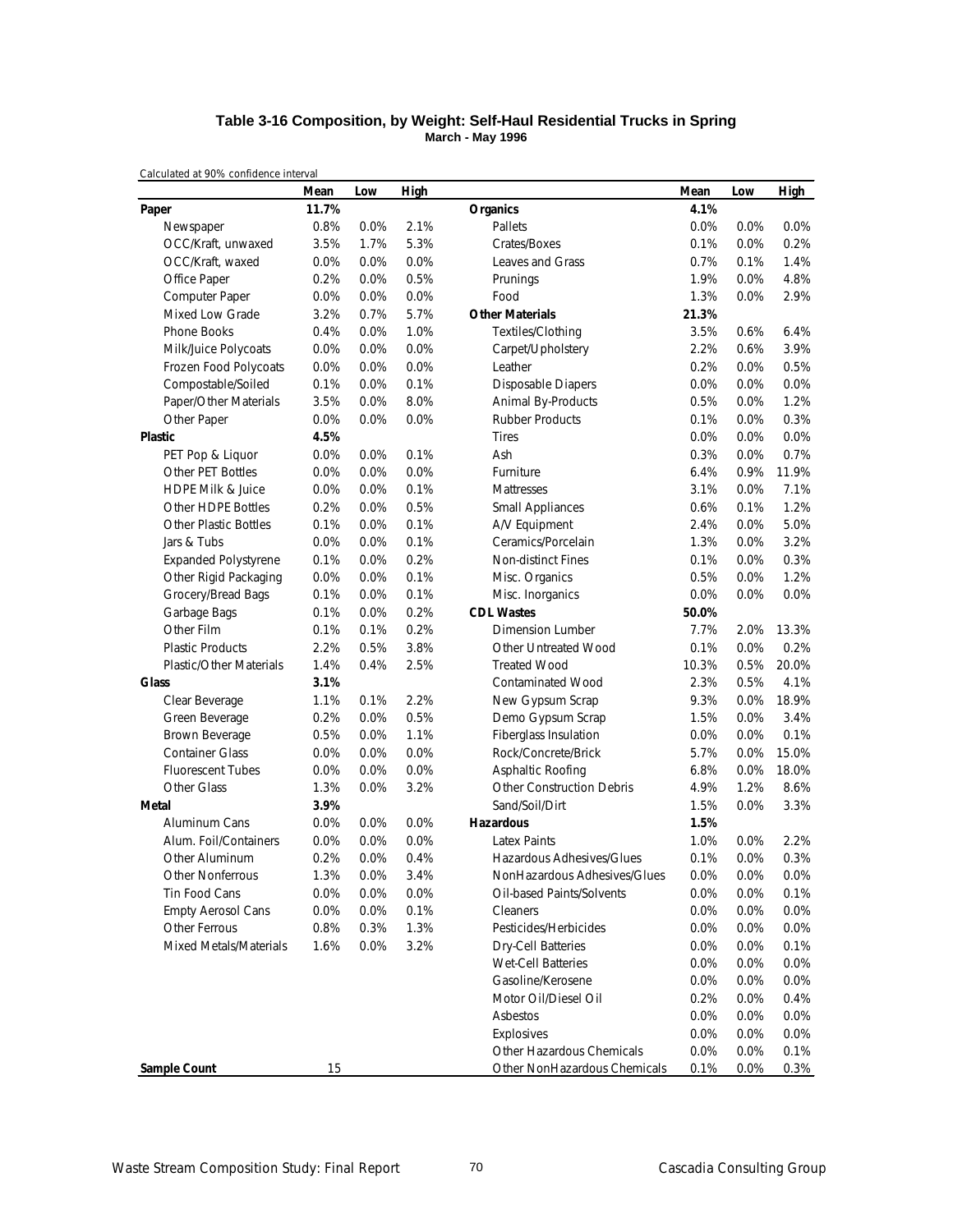#### **Table 3-17 Composition, by Weight: Self-Haul Residential Trucks in Summer June - August 1996**

|                                | Mean    | Low     | High |                                  | Mean  | Low  | <b>High</b> |
|--------------------------------|---------|---------|------|----------------------------------|-------|------|-------------|
| Paper                          | 7.5%    |         |      | <b>Organics</b>                  | 6.8%  |      |             |
| Newspaper                      | 0.8%    | 0.3%    | 1.4% | Pallets                          | 0.0%  | 0.0% | 0.0%        |
| OCC/Kraft, unwaxed             | 3.0%    | 0.7%    | 5.3% | Crates/Boxes                     | 0.4%  | 0.0% | 0.9%        |
| OCC/Kraft, waxed               | 0.0%    | 0.0%    | 0.0% | Leaves and Grass                 | 5.2%  | 1.6% | 8.8%        |
| Office Paper                   | 0.2%    | 0.0%    | 0.3% | Prunings                         | 0.4%  | 0.0% | 0.8%        |
| Computer Paper                 | 0.0%    | 0.0%    | 0.0% | Food                             | 0.9%  | 0.2% | 1.5%        |
| Mixed Low Grade                | 2.5%    | 1.2%    | 3.7% | <b>Other Materials</b>           | 17.0% |      |             |
| Phone Books                    | 0.1%    | 0.0%    | 0.1% | Textiles/Clothing                | 1.3%  | 0.4% | 2.3%        |
| Milk/Juice Polycoats           | 0.0%    | 0.0%    | 0.0% | Carpet/Upholstery                | 5.0%  | 1.2% | 8.9%        |
| Frozen Food Polycoats          | 0.0%    | 0.0%    | 0.0% | Leather                          | 0.1%  | 0.0% | 0.3%        |
| Compostable/Soiled             | 0.7%    | 0.2%    | 1.2% | <b>Disposable Diapers</b>        | 0.2%  | 0.0% | 0.6%        |
| Paper/Other Materials          | 0.3%    | 0.1%    | 0.5% | Animal By-Products               | 0.1%  | 0.0% | 0.2%        |
| Other Paper                    | 0.0%    | 0.0%    | 0.1% | <b>Rubber Products</b>           | 0.3%  | 0.0% | 0.6%        |
| <b>Plastic</b>                 | 4.8%    |         |      | <b>Tires</b>                     | 0.0%  | 0.0% | 0.0%        |
| PET Pop & Liquor               | $0.0\%$ | 0.0%    | 0.0% | Ash                              | 0.0%  | 0.0% | 0.0%        |
| Other PET Bottles              | 0.0%    | 0.0%    | 0.1% | Furniture                        | 5.1%  | 0.3% | 9.8%        |
| HDPE Milk & Juice              | 0.0%    | 0.0%    | 0.1% | <b>Mattresses</b>                | 3.5%  | 0.9% | 6.0%        |
| <b>Other HDPE Bottles</b>      | 0.1%    | 0.0%    | 0.1% | <b>Small Appliances</b>          | 0.6%  | 0.0% | 1.1%        |
| <b>Other Plastic Bottles</b>   | 0.0%    | 0.0%    | 0.0% | A/V Equipment                    | 0.2%  | 0.0% | 0.4%        |
| Jars & Tubs                    | 0.0%    | 0.0%    | 0.0% | Ceramics/Porcelain               | 0.1%  | 0.0% | 0.2%        |
| <b>Expanded Polystyrene</b>    | 0.1%    | 0.0%    | 0.1% | Non-distinct Fines               | 0.2%  | 0.0% | 0.3%        |
| Other Rigid Packaging          | 0.1%    | 0.0%    | 0.1% | Misc. Organics                   | 0.0%  | 0.0% | 0.1%        |
| Grocery/Bread Bags             | 0.1%    | 0.0%    | 0.2% | Misc. Inorganics                 | 0.2%  | 0.0% | 0.5%        |
| Garbage Bags                   | 0.1%    | 0.0%    | 0.2% | <b>CDL Wastes</b>                | 57.1% |      |             |
| Other Film                     | 0.3%    | 0.1%    | 0.5% | <b>Dimension Lumber</b>          | 10.9% | 5.3% | 16.6%       |
| <b>Plastic Products</b>        | 3.0%    | 1.4%    | 4.6% | Other Untreated Wood             | 0.4%  | 0.0% | 0.9%        |
| <b>Plastic/Other Materials</b> | 1.0%    | 0.4%    | 1.6% | <b>Treated Wood</b>              | 16.5% | 8.0% | 25.1%       |
| <b>Glass</b>                   | 0.7%    |         |      | <b>Contaminated Wood</b>         | 6.8%  | 0.4% | 13.3%       |
| Clear Beverage                 | 0.3%    | 0.0%    | 0.5% | New Gypsum Scrap                 | 0.0%  | 0.0% | 0.0%        |
| Green Beverage                 | 0.1%    | 0.0%    | 0.3% | Demo Gypsum Scrap                | 4.5%  | 0.6% | 8.3%        |
| Brown Beverage                 | 0.0%    | 0.0%    | 0.1% | Fiberglass Insulation            | 0.4%  | 0.0% | 0.8%        |
| <b>Container Glass</b>         | 0.1%    | 0.0%    | 0.1% | Rock/Concrete/Brick              | 2.6%  | 0.7% | 4.5%        |
| <b>Fluorescent Tubes</b>       | 0.0%    | 0.0%    | 0.1% | Asphaltic Roofing                | 10.8% | 1.6% | 20.0%       |
| Other Glass                    | 0.2%    | 0.0%    | 0.3% | <b>Other Construction Debris</b> | 3.2%  | 0.0% | 7.5%        |
| Metal                          | 5.6%    |         |      | Sand/Soil/Dirt                   | 0.9%  | 0.0% | 2.2%        |
| Aluminum Cans                  | 0.1%    | 0.0%    | 0.1% | <b>Hazardous</b>                 | 0.5%  |      |             |
| Alum. Foil/Containers          | 0.0%    | 0.0%    | 0.0% | <b>Latex Paints</b>              | 0.0%  | 0.0% | 0.0%        |
| Other Aluminum                 | 0.0%    | 0.0%    | 0.0% | Hazardous Adhesives/Glues        | 0.0%  | 0.0% | 0.1%        |
| Other Nonferrous               | 0.1%    | 0.0%    | 0.3% | NonHazardous Adhesives/Glues     | 0.0%  | 0.0% | 0.0%        |
| Tin Food Cans                  | 0.1%    | 0.0%    | 0.1% | Oil-based Paints/Solvents        | 0.0%  | 0.0% | 0.0%        |
| <b>Empty Aerosol Cans</b>      | 0.0%    | $0.0\%$ | 0.0% | Cleaners                         | 0.0%  | 0.0% | 0.0%        |
| Other Ferrous                  | 3.1%    | 0.0%    | 6.2% | Pesticides/Herbicides            | 0.3%  | 0.0% | 0.9%        |
| Mixed Metals/Materials         | 2.2%    | 0.1%    | 4.3% | <b>Dry-Cell Batteries</b>        | 0.0%  | 0.0% | 0.0%        |
|                                |         |         |      | Wet-Cell Batteries               | 0.0%  | 0.0% | 0.0%        |
|                                |         |         |      | Gasoline/Kerosene                | 0.0%  | 0.0% | 0.0%        |
|                                |         |         |      | Motor Oil/Diesel Oil             | 0.0%  | 0.0% | 0.0%        |
|                                |         |         |      | Asbestos                         | 0.0%  | 0.0% | 0.0%        |
|                                |         |         |      | Explosives                       | 0.0%  | 0.0% | 0.0%        |
|                                |         |         |      | Other Hazardous Chemicals        | 0.0%  | 0.0% | 0.0%        |
| Sample Count                   | 29      |         |      | Other NonHazardous Chemicals     | 0.1%  | 0.0% | 0.2%        |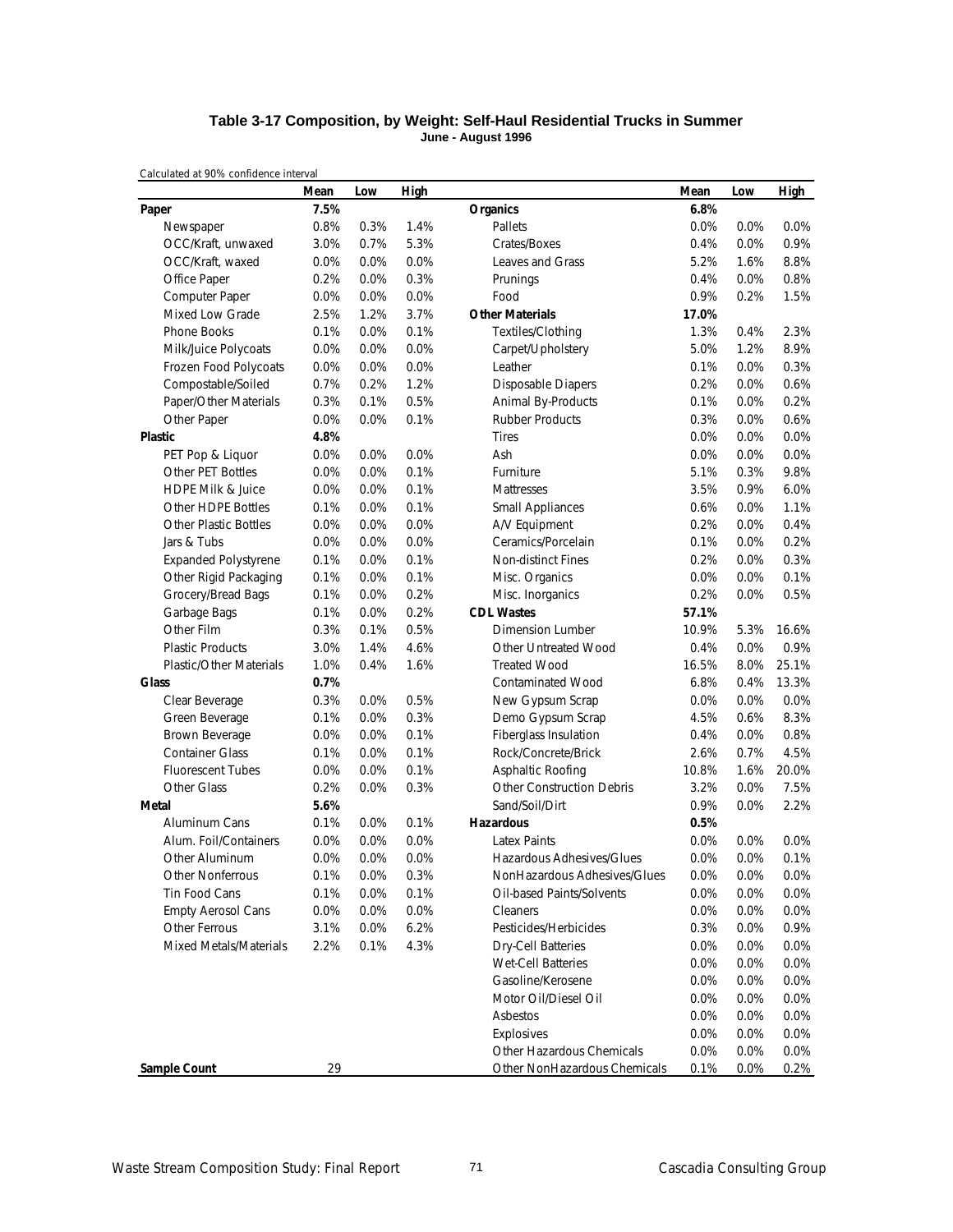#### **Table 3-18 Composition, by Weight: Self-Haul Residential Trucks in Fall September - November 1996**

|                                | Mean | Low  | High |                                  | Mean  | Low  | <b>High</b> |
|--------------------------------|------|------|------|----------------------------------|-------|------|-------------|
| Paper                          | 7.9% |      |      | <b>Organics</b>                  | 10.5% |      |             |
| Newspaper                      | 0.8% | 0.1% | 1.4% | Pallets                          | 3.1%  | 0.0% | 6.5%        |
| OCC/Kraft, unwaxed             | 2.7% | 1.5% | 4.0% | Crates/Boxes                     | 0.0%  | 0.0% | 0.0%        |
| OCC/Kraft, waxed               | 0.2% | 0.0% | 0.6% | Leaves and Grass                 | 6.1%  | 2.7% | 9.4%        |
| Office Paper                   | 0.1% | 0.0% | 0.1% | Prunings                         | 1.1%  | 0.1% | 2.2%        |
| Computer Paper                 | 0.0% | 0.0% | 0.0% | Food                             | 0.2%  | 0.0% | 0.4%        |
| <b>Mixed Low Grade</b>         | 2.9% | 0.4% | 5.3% | <b>Other Materials</b>           | 20.9% |      |             |
| Phone Books                    | 0.0% | 0.0% | 0.0% | Textiles/Clothing                | 0.4%  | 0.1% | 0.6%        |
| Milk/Juice Polycoats           | 0.0% | 0.0% | 0.0% | Carpet/Upholstery                | 3.3%  | 0.4% | 6.3%        |
| Frozen Food Polycoats          | 0.0% | 0.0% | 0.0% | Leather                          | 0.1%  | 0.0% | 0.1%        |
| Compostable/Soiled             | 0.1% | 0.0% | 0.2% | <b>Disposable Diapers</b>        | 0.0%  | 0.0% | 0.0%        |
| Paper/Other Materials          | 0.6% | 0.0% | 1.2% | Animal By-Products               | 0.0%  | 0.0% | 0.0%        |
| Other Paper                    | 0.5% | 0.0% | 1.2% | <b>Rubber Products</b>           | 0.7%  | 0.2% | 1.2%        |
| Plastic                        | 5.1% |      |      | <b>Tires</b>                     | 0.6%  | 0.0% | 1.5%        |
| PET Pop & Liquor               | 0.0% | 0.0% | 0.0% | Ash                              | 0.0%  | 0.0% | 0.0%        |
| Other PET Bottles              | 0.0% | 0.0% | 0.0% | Furniture                        | 4.5%  | 1.4% | 7.7%        |
| <b>HDPE Milk &amp; Juice</b>   | 0.0% | 0.0% | 0.0% | Mattresses                       | 1.9%  | 0.0% | 5.1%        |
| Other HDPE Bottles             | 0.1% | 0.0% | 0.3% | <b>Small Appliances</b>          | 2.1%  | 0.2% | 3.9%        |
| <b>Other Plastic Bottles</b>   | 0.0% | 0.0% | 0.0% | A/V Equipment                    | 2.7%  | 0.0% | 6.5%        |
| Jars & Tubs                    | 0.0% | 0.0% | 0.1% | Ceramics/Porcelain               | 3.5%  | 0.0% | 9.1%        |
| <b>Expanded Polystyrene</b>    | 0.0% | 0.0% | 0.1% | Non-distinct Fines               | 0.2%  | 0.0% | 0.4%        |
| Other Rigid Packaging          | 0.1% | 0.0% | 0.2% | Misc. Organics                   | 0.1%  | 0.0% | 0.3%        |
| Grocery/Bread Bags             | 0.1% | 0.0% | 0.1% | Misc. Inorganics                 | 0.9%  | 0.0% | 2.2%        |
| Garbage Bags                   | 0.1% | 0.0% | 0.1% | <b>CDL Wastes</b>                | 47.7% |      |             |
| Other Film                     | 0.1% | 0.0% | 0.1% | <b>Dimension Lumber</b>          | 10.2% | 4.7% | 15.7%       |
| <b>Plastic Products</b>        | 1.9% | 0.0% | 3.9% | Other Untreated Wood             | 0.6%  | 0.1% | 1.0%        |
| <b>Plastic/Other Materials</b> | 2.6% | 0.6% | 4.5% | <b>Treated Wood</b>              | 15.7% | 5.8% | 25.6%       |
| <b>Glass</b>                   | 0.7% |      |      | <b>Contaminated Wood</b>         | 5.4%  | 0.3% | 10.4%       |
| Clear Beverage                 | 0.0% | 0.0% | 0.0% | New Gypsum Scrap                 | 0.2%  | 0.0% | 0.5%        |
| Green Beverage                 | 0.0% | 0.0% | 0.1% | Demo Gypsum Scrap                | 2.2%  | 0.0% | 4.3%        |
| Brown Beverage                 | 0.1% | 0.0% | 0.4% | Fiberglass Insulation            | 0.1%  | 0.0% | 0.3%        |
| <b>Container Glass</b>         | 0.0% | 0.0% | 0.0% | Rock/Concrete/Brick              | 1.0%  | 0.0% | 2.3%        |
| <b>Fluorescent Tubes</b>       | 0.0% | 0.0% | 0.0% | Asphaltic Roofing                | 5.8%  | 0.0% | 13.0%       |
| Other Glass                    | 0.5% | 0.1% | 1.0% | <b>Other Construction Debris</b> | 1.1%  | 0.1% | 2.0%        |
| Metal                          | 7.0% |      |      | Sand/Soil/Dirt                   | 5.5%  | 0.0% | 14.0%       |
| Aluminum Cans                  | 0.0% | 0.0% | 0.1% | <b>Hazardous</b>                 | 0.3%  |      |             |
| Alum. Foil/Containers          | 0.0% | 0.0% | 0.0% | <b>Latex Paints</b>              | 0.0%  | 0.0% | 0.0%        |
| Other Aluminum                 | 0.3% | 0.0% | 0.8% | Hazardous Adhesives/Glues        | 0.0%  | 0.0% | 0.0%        |
| <b>Other Nonferrous</b>        | 0.7% | 0.2% | 1.3% | NonHazardous Adhesives/Glues     | 0.0%  | 0.0% | 0.0%        |
| Tin Food Cans                  | 0.2% | 0.0% | 0.5% | Oil-based Paints/Solvents        | 0.0%  | 0.0% | 0.0%        |
| <b>Empty Aerosol Cans</b>      | 0.0% | 0.0% | 0.0% | Cleaners                         | 0.0%  | 0.0% | 0.0%        |
| Other Ferrous                  | 2.2% | 0.8% | 3.5% | Pesticides/Herbicides            | 0.0%  | 0.0% | 0.1%        |
| Mixed Metals/Materials         | 3.5% | 1.0% | 6.1% | <b>Dry-Cell Batteries</b>        | 0.0%  | 0.0% | 0.0%        |
|                                |      |      |      | Wet-Cell Batteries               | 0.0%  | 0.0% | 0.0%        |
|                                |      |      |      | Gasoline/Kerosene                | 0.0%  | 0.0% | 0.0%        |
|                                |      |      |      | Motor Oil/Diesel Oil             | 0.0%  | 0.0% | 0.1%        |
|                                |      |      |      | Asbestos                         | 0.0%  | 0.0% | 0.0%        |
|                                |      |      |      | Explosives                       | 0.0%  | 0.0% | 0.0%        |
|                                |      |      |      | Other Hazardous Chemicals        | 0.0%  | 0.0% | 0.0%        |
| Sample Count                   | 19   |      |      | Other NonHazardous Chemicals     | 0.2%  | 0.0% | 0.6%        |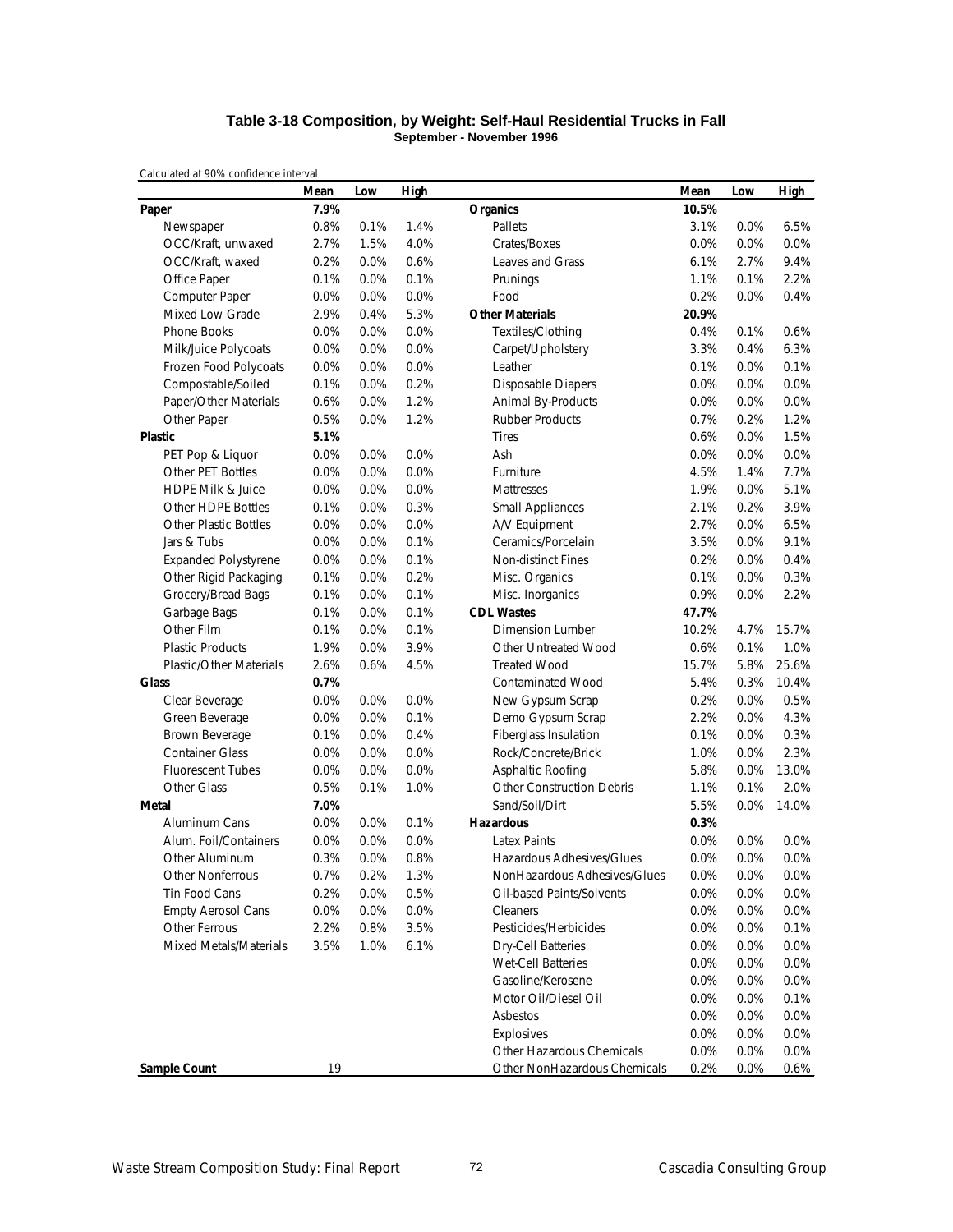#### **Table 3-19 Composition, by Weight: Self-Haul Residential Trucks in Winter January, February and December 1996**

|                                | Mean  | Low     | High  |                                  | Mean  | Low  | <b>High</b> |
|--------------------------------|-------|---------|-------|----------------------------------|-------|------|-------------|
| Paper                          | 11.7% |         |       | <b>Organics</b>                  | 6.6%  |      |             |
| Newspaper                      | 0.7%  | 0.2%    | 1.3%  | Pallets                          | 0.0%  | 0.0% | 0.0%        |
| OCC/Kraft, unwaxed             | 6.5%  | 3.9%    | 9.0%  | Crates/Boxes                     | 0.0%  | 0.0% | 0.0%        |
| OCC/Kraft, waxed               | 0.1%  | 0.0%    | 0.3%  | Leaves and Grass                 | 0.3%  | 0.0% | 0.8%        |
| Office Paper                   | 0.1%  | 0.0%    | 0.2%  | Prunings                         | 1.2%  | 0.0% | 2.8%        |
| Computer Paper                 | 0.0%  | 0.0%    | 0.0%  | Food                             | 5.2%  | 2.0% | 8.3%        |
| Mixed Low Grade                | 2.7%  | 1.3%    | 4.2%  | <b>Other Materials</b>           | 30.1% |      |             |
| Phone Books                    | 0.6%  | 0.0%    | 1.6%  | Textiles/Clothing                | 3.5%  | 0.2% | 6.7%        |
| Milk/Juice Polycoats           | 0.0%  | 0.0%    | 0.1%  | Carpet/Upholstery                | 2.1%  | 0.0% | 4.2%        |
| Frozen Food Polycoats          | 0.0%  | 0.0%    | 0.0%  | Leather                          | 0.3%  | 0.0% | 0.7%        |
| Compostable/Soiled             | 0.9%  | 0.0%    | 1.7%  | <b>Disposable Diapers</b>        | 0.6%  | 0.0% | 1.5%        |
| Paper/Other Materials          | 0.1%  | 0.0%    | 0.2%  | Animal By-Products               | 0.0%  | 0.0% | 0.0%        |
| Other Paper                    | 0.0%  | 0.0%    | 0.0%  | <b>Rubber Products</b>           | 0.3%  | 0.0% | 0.5%        |
| <b>Plastic</b>                 | 3.8%  |         |       | <b>Tires</b>                     | 0.0%  | 0.0% | 0.0%        |
| PET Pop & Liquor               | 0.0%  | 0.0%    | 0.1%  | Ash                              | 0.0%  | 0.0% | 0.0%        |
| Other PET Bottles              | 0.0%  | 0.0%    | 0.0%  | Furniture                        | 12.2% | 6.0% | 18.4%       |
| <b>HDPE Milk &amp; Juice</b>   | 0.1%  | 0.0%    | 0.1%  | Mattresses                       | 4.5%  | 0.2% | 8.9%        |
| Other HDPE Bottles             | 0.1%  | 0.1%    | 0.2%  | <b>Small Appliances</b>          | 3.4%  | 0.6% | 6.3%        |
| <b>Other Plastic Bottles</b>   | 0.1%  | 0.0%    | 0.1%  | A/V Equipment                    | 1.8%  | 0.0% | 4.8%        |
| Jars & Tubs                    | 0.2%  | 0.0%    | 0.4%  | Ceramics/Porcelain               | 1.0%  | 0.0% | 2.1%        |
| <b>Expanded Polystyrene</b>    | 0.1%  | 0.0%    | 0.2%  | <b>Non-distinct Fines</b>        | 0.0%  | 0.0% | 0.1%        |
| Other Rigid Packaging          | 0.0%  | 0.0%    | 0.0%  | Misc. Organics                   | 0.3%  | 0.0% | 0.6%        |
| Grocery/Bread Bags             | 0.3%  | 0.1%    | 0.6%  | Misc. Inorganics                 | 0.0%  | 0.0% | 0.1%        |
| Garbage Bags                   | 0.2%  | 0.0%    | 0.3%  | <b>CDL Wastes</b>                | 32.5% |      |             |
| Other Film                     | 0.2%  | 0.0%    | 0.3%  | <b>Dimension Lumber</b>          | 6.8%  | 0.0% | 13.9%       |
| <b>Plastic Products</b>        | 1.4%  | 0.6%    | 2.3%  | Other Untreated Wood             | 10.2% | 0.4% | 20.1%       |
| <b>Plastic/Other Materials</b> | 1.1%  | 0.4%    | 1.8%  | <b>Treated Wood</b>              | 4.9%  | 2.6% | 7.2%        |
| <b>Glass</b>                   | 3.1%  |         |       | <b>Contaminated Wood</b>         | 0.4%  | 0.0% | 0.8%        |
| Clear Beverage                 | 0.8%  | 0.0%    | 1.8%  | New Gypsum Scrap                 | 6.2%  | 0.0% | 15.0%       |
| Green Beverage                 | 0.4%  | 0.0%    | 0.8%  | Demo Gypsum Scrap                | 0.0%  | 0.0% | 0.0%        |
| Brown Beverage                 | 0.3%  | 0.0%    | 0.5%  | Fiberglass Insulation            | 0.1%  | 0.0% | 0.2%        |
| <b>Container Glass</b>         | 1.0%  | 0.0%    | 2.5%  | Rock/Concrete/Brick              | 3.3%  | 0.0% | 6.6%        |
| <b>Fluorescent Tubes</b>       | 0.0%  | 0.0%    | 0.0%  | Asphaltic Roofing                | 0.0%  | 0.0% | 0.0%        |
| Other Glass                    | 0.6%  | 0.0%    | 1.4%  | <b>Other Construction Debris</b> | 0.6%  | 0.0% | 1.1%        |
| Metal                          | 11.4% |         |       | Sand/Soil/Dirt                   | 0.0%  | 0.0% | 0.0%        |
| Aluminum Cans                  | 0.4%  | 0.0%    | 0.8%  | <b>Hazardous</b>                 | 0.7%  |      |             |
| Alum. Foil/Containers          | 0.0%  | 0.0%    | 0.1%  | <b>Latex Paints</b>              | 0.0%  | 0.0% | 0.0%        |
| Other Aluminum                 | 0.8%  | 0.0%    | 1.7%  | Hazardous Adhesives/Glues        | 0.0%  | 0.0% | 0.0%        |
| Other Nonferrous               | 0.0%  | 0.0%    | 0.0%  | NonHazardous Adhesives/Glues     | 0.2%  | 0.0% | 0.5%        |
| Tin Food Cans                  | 0.4%  | 0.0%    | 0.7%  | Oil-based Paints/Solvents        | 0.1%  | 0.0% | 0.2%        |
| <b>Empty Aerosol Cans</b>      | 0.0%  | $0.0\%$ | 0.0%  | Cleaners                         | 0.1%  | 0.0% | 0.2%        |
| Other Ferrous                  | 3.4%  | 1.5%    | 5.2%  | Pesticides/Herbicides            | 0.0%  | 0.0% | 0.0%        |
| Mixed Metals/Materials         | 6.6%  | 3.1%    | 10.0% | Dry-Cell Batteries               | 0.0%  | 0.0% | 0.0%        |
|                                |       |         |       | Wet-Cell Batteries               | 0.0%  | 0.0% | 0.0%        |
|                                |       |         |       | Gasoline/Kerosene                | 0.0%  | 0.0% | 0.0%        |
|                                |       |         |       | Motor Oil/Diesel Oil             | 0.0%  | 0.0% | 0.0%        |
|                                |       |         |       | Asbestos                         | 0.0%  | 0.0% | 0.0%        |
|                                |       |         |       | Explosives                       | 0.0%  | 0.0% | 0.0%        |
|                                |       |         |       | Other Hazardous Chemicals        | 0.2%  | 0.0% | 0.6%        |
| <b>Sample Count</b>            | 12    |         |       | Other NonHazardous Chemicals     | 0.1%  | 0.0% | 0.3%        |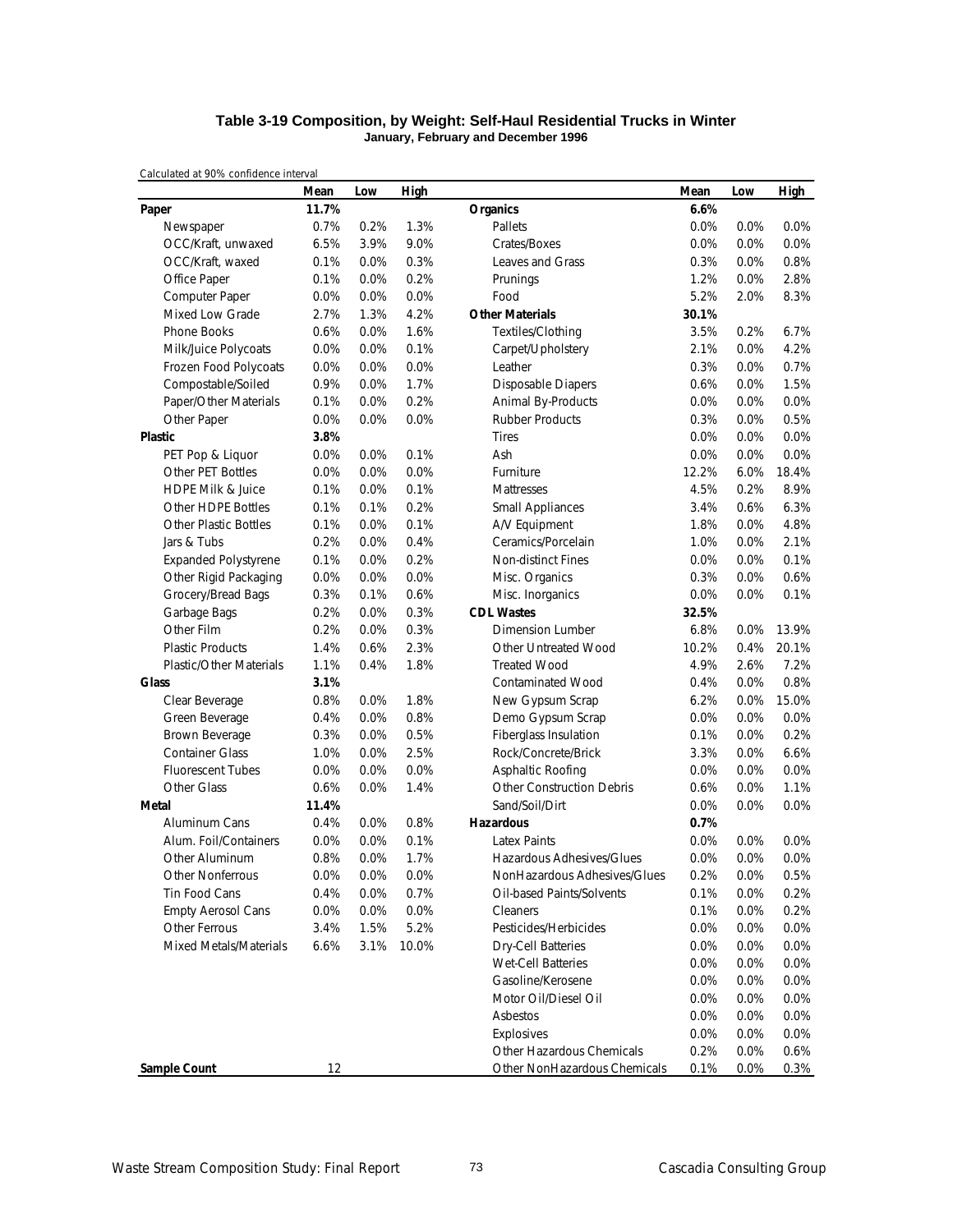# **3.9 Composition of Wastes Hauled in Trucks by Non-Residential Generators**

## **3.9.1 Overview**

A total of 53 self-haul trucks carrying non-residential wastes was sampled. The most prevalent materials, by weight, include:

|  | • Furniture | 14.2% | Mean estimate of 1996 tons: 5,462 |  |
|--|-------------|-------|-----------------------------------|--|
|--|-------------|-------|-----------------------------------|--|

- Dimension Lumber 12.4% Mean estimate of 1996 tons: 4,802
- Carpet/Upholstery 7.9% Mean estimate of 1996 tons: 3,056
- 
- 
- Other Untreated Wood 5.2% Mean estimate of 1996 tons: 2,020

Complete composition results are shown in Table 3-20.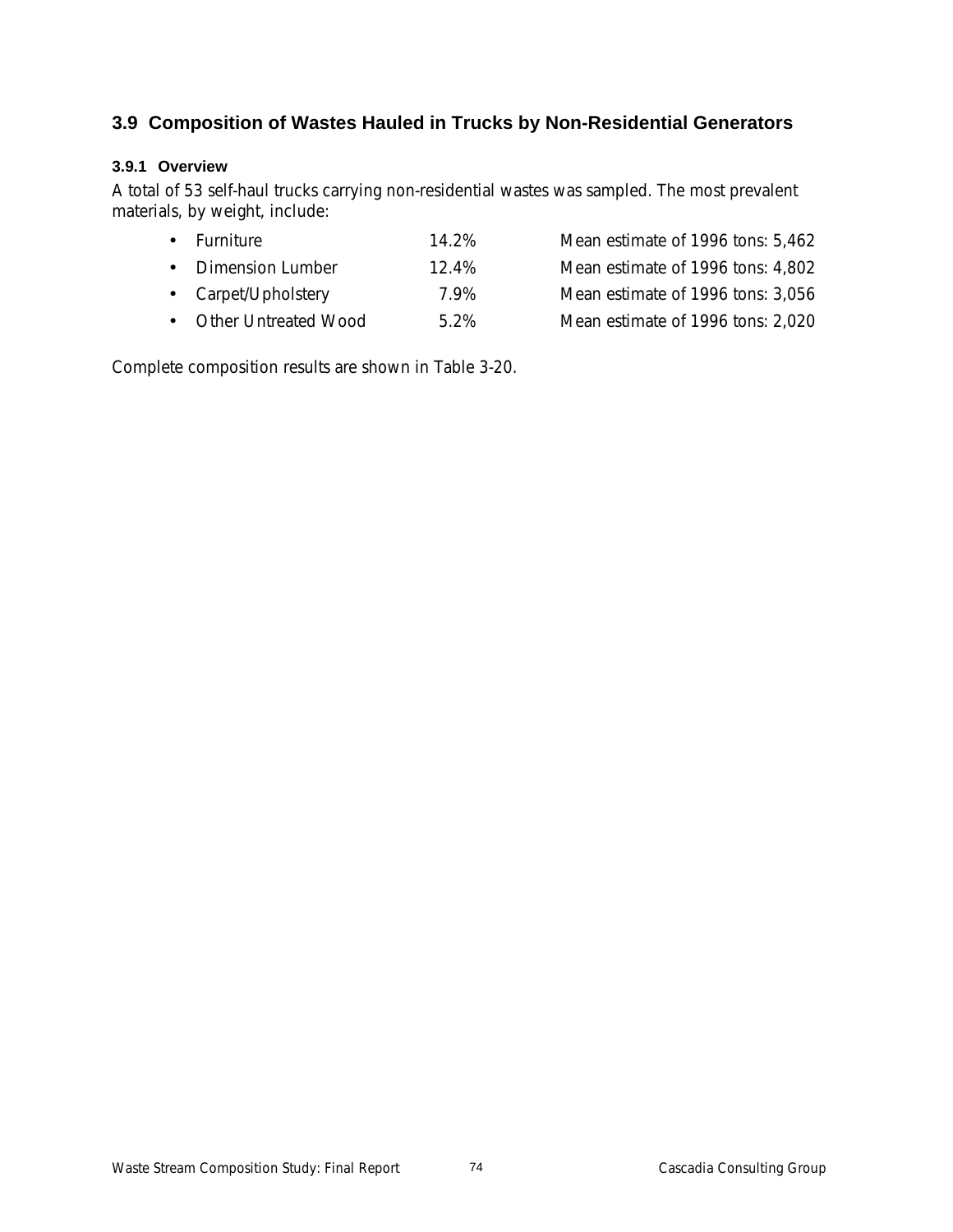#### **Table 3-20 Composition, by Weight: Self-Haul Non-Residential Trucks January - December 1996**

|                                | <b>Tons</b>    | Mean | Low     | <b>High</b> |                              | <b>Tons</b>    | Mean  | Low  | <b>High</b> |
|--------------------------------|----------------|------|---------|-------------|------------------------------|----------------|-------|------|-------------|
| Paper                          | 3,111          | 8.1% |         |             | Organics                     | 2,381          | 6.2%  |      |             |
| Newspaper                      | 33             | 0.1% | 0.0%    | 0.1%        | Pallets                      | 627            | 1.6%  | 0.3% | 2.9%        |
| OCC/Kraft, unwaxed             | 999            | 2.6% | 1.8%    | 3.3%        | Crates/Boxes                 | 52             | 0.1%  | 0.0% | 0.3%        |
| OCC/Kraft, waxed               | 16             | 0.0% | 0.0%    | 0.1%        | Leaves and Grass             | 1,094          | 2.8%  | 0.5% | 5.2%        |
| Office Paper                   | 80             | 0.2% | 0.0%    | 0.4%        | Prunings                     | 300            | 0.8%  | 0.0% | 2.0%        |
| Computer Paper                 | 2              | 0.0% | 0.0%    | 0.0%        | Food                         | 308            | 0.8%  | 0.0% | 1.7%        |
| Mixed Low Grade                | 1,349          | 3.5% | 1.3%    | 5.7%        | <b>Other Materials</b>       | 12,278         | 31.8% |      |             |
| Phone Books                    | 43             | 0.1% | 0.0%    | 0.2%        | Textiles/Clothing            | 850            | 2.2%  | 1.0% | 3.4%        |
| Milk/Juice Polycoats           | $\overline{2}$ | 0.0% | 0.0%    | 0.0%        | Carpet/Upholstery            | 3,056          | 7.9%  | 3.8% | 12.0%       |
| Frozen Food Polycoats          | $\mathbf 0$    | 0.0% | 0.0%    | 0.0%        | Leather                      | 176            | 0.5%  | 0.1% | 0.9%        |
| Compostable/Soiled             | 63             | 0.2% | 0.0%    | 0.3%        | <b>Disposable Diapers</b>    | 6              | 0.0%  | 0.0% | 0.0%        |
| Paper/Other Materials          | 221            | 0.6% | 0.1%    | 1.1%        | Animal By-Products           | 5              | 0.0%  | 0.0% | 0.0%        |
| Other Paper                    | 302            | 0.8% |         | 0.0% 2.0%   | <b>Rubber Products</b>       | 49             | 0.1%  | 0.0% | 0.3%        |
| <b>Plastic</b>                 | 2,056          | 5.3% |         |             | <b>Tires</b>                 | $\overline{2}$ | 0.0%  | 0.0% | 0.0%        |
| PET Pop & Liquor               | 13             | 0.0% | $0.0\%$ | 0.1%        | Ash                          | $\mathbf{0}$   | 0.0%  | 0.0% | 0.0%        |
| Other PET Bottles              | 1              | 0.0% | 0.0%    | 0.0%        | Furniture                    | 5,462          | 14.2% | 8.1% | 20.2%       |
| <b>HDPE Milk &amp; Juice</b>   | 0              | 0.0% | 0.0%    | 0.0%        | Mattresses                   | 1,398          | 3.6%  | 1.0% | 6.3%        |
| Other HDPE Bottles             | 19             | 0.0% | 0.0%    | 0.1%        | <b>Small Appliances</b>      | 210            | 0.5%  | 0.2% | 0.9%        |
| <b>Other Plastic Bottles</b>   | 1              | 0.0% | 0.0%    | 0.0%        | A/V Equipment                | 306            | 0.8%  | 0.2% | 1.4%        |
| Jars & Tubs                    | 4              | 0.0% | 0.0%    | 0.0%        | Ceramics/Porcelain           | 134            | 0.3%  | 0.1% | 0.6%        |
| <b>Expanded Polystyrene</b>    | 25             | 0.1% | 0.0%    | 0.1%        | <b>Non-distinct Fines</b>    | 114            | 0.3%  | 0.1% | 0.5%        |
| Other Rigid Packaging          | 17             | 0.0% | 0.0%    | 0.1%        | Misc. Organics               | 475            | 1.2%  | 0.0% | 2.4%        |
| Grocery/Bread Bags             | 18             | 0.0% | 0.0%    | 0.1%        | Misc. Inorganics             | 37             | 0.1%  | 0.0% | 0.3%        |
| Garbage Bags                   | 95             | 0.2% | 0.1%    | 0.4%        | <b>CDL Wastes</b>            | 16,152         | 41.8% |      |             |
| Other Film                     | 298            | 0.8% | 0.4%    | 1.1%        | <b>Dimension Lumber</b>      | 4,802          | 12.4% | 6.5% | 18.4%       |
| <b>Plastic Products</b>        | 830            | 2.1% | 1.2%    | 3.1%        | Other Untreated Wood         | 2,020          | 5.2%  | 1.4% | 9.1%        |
| <b>Plastic/Other Materials</b> | 737            | 1.9% | 0.6%    | 3.3%        | <b>Treated Wood</b>          | 1,698          | 4.4%  | 1.2% | 7.6%        |
| Glass                          | 384            | 1.0% |         |             | <b>Contaminated Wood</b>     | 778            | 2.0%  | 0.0% | 4.2%        |
| Clear Beverage                 | 13             | 0.0% | $0.0\%$ | 0.1%        | New Gypsum Scrap             | 882            | 2.3%  | 0.0% | 4.9%        |
| Green Beverage                 | 6              | 0.0% | 0.0%    | 0.0%        | Demo Gypsum Scrap            | 1,135          | 2.9%  | 0.6% | 5.3%        |
| Brown Beverage                 | 7              | 0.0% | 0.0%    | 0.0%        | Fiberglass Insulation        | 120            | 0.3%  | 0.0% | 0.6%        |
| <b>Container Glass</b>         | 32             | 0.1% | 0.0%    | 0.2%        | Rock/Concrete/Brick          | 1,746          | 4.5%  | 0.9% | 8.1%        |
| <b>Fluorescent Tubes</b>       | $\mathbf 0$    | 0.0% | 0.0%    | 0.0%        | Asphaltic Roofing            | 1,273          | 3.3%  | 0.1% | 6.5%        |
| Other Glass                    | 326            | 0.8% | 0.2%    | 1.5%        | Other Construction Debris    | 1,698          | 4.4%  | 1.3% | 7.5%        |
| Metal                          | 1,810          | 4.7% |         |             | Sand/Soil/Dirt               | $\mathbf 0$    | 0.0%  | 0.0% | 0.0%        |
| Aluminum Cans                  | 14             | 0.0% | $0.0\%$ | 0.1%        | <b>Hazardous</b>             | 424            | 1.1%  |      |             |
| Alum. Foil/Containers          | $\mathbf{1}$   | 0.0% | 0.0%    | 0.0%        | <b>Latex Paints</b>          | $\mathbf 0$    | 0.0%  | 0.0% | 0.0%        |
| Other Aluminum                 | 66             | 0.2% | 0.0%    | 0.3%        | Hazardous Adhesives/Glues    | 19             | 0.0%  | 0.0% | 0.1%        |
| <b>Other Nonferrous</b>        | 5              | 0.0% | $0.0\%$ | 0.0%        | NonHazardous Adhesives/Glues | 126            | 0.3%  | 0.0% | 0.8%        |
| Tin Food Cans                  | 28             | 0.1% |         | 0.0% 0.1%   | Oil-based Paints/Solvents    | 31             | 0.1%  | 0.0% | 0.2%        |
| <b>Empty Aerosol Cans</b>      | 5              | 0.0% | 0.0%    | 0.0%        | Cleaners                     | $\overline{2}$ | 0.0%  | 0.0% | 0.0%        |
| <b>Other Ferrous</b>           | 1,150          | 3.0% | 1.6%    | 4.3%        | Pesticides/Herbicides        | 5              | 0.0%  | 0.0% | 0.0%        |
| <b>Mixed Metals/Materials</b>  | 541            | 1.4% |         | 0.6% 2.2%   | <b>Dry-Cell Batteries</b>    | 12             | 0.0%  | 0.0% | 0.1%        |
|                                |                |      |         |             | Wet-Cell Batteries           | $\mathbf 0$    | 0.0%  | 0.0% | 0.0%        |
|                                |                |      |         |             | Gasoline/Kerosene            | 0              | 0.0%  | 0.0% | 0.0%        |
|                                |                |      |         |             | Motor Oil/Diesel Oil         | $\sqrt{2}$     | 0.0%  | 0.0% | 0.0%        |
|                                |                |      |         |             | Asbestos                     | $\mathbf 0$    | 0.0%  | 0.0% | 0.0%        |
|                                |                |      |         |             | Explosives                   | 3              | 0.0%  | 0.0% | 0.0%        |
| <b>Total Tons</b>              | 38,597         |      |         |             | Other Hazardous Chemicals    | 10             | 0.0%  | 0.0% | 0.0%        |
| Sample Count                   | 53             |      |         |             | Other NonHazardous Chemicals | 216            | 0.6%  | 0.0% | 1.1%        |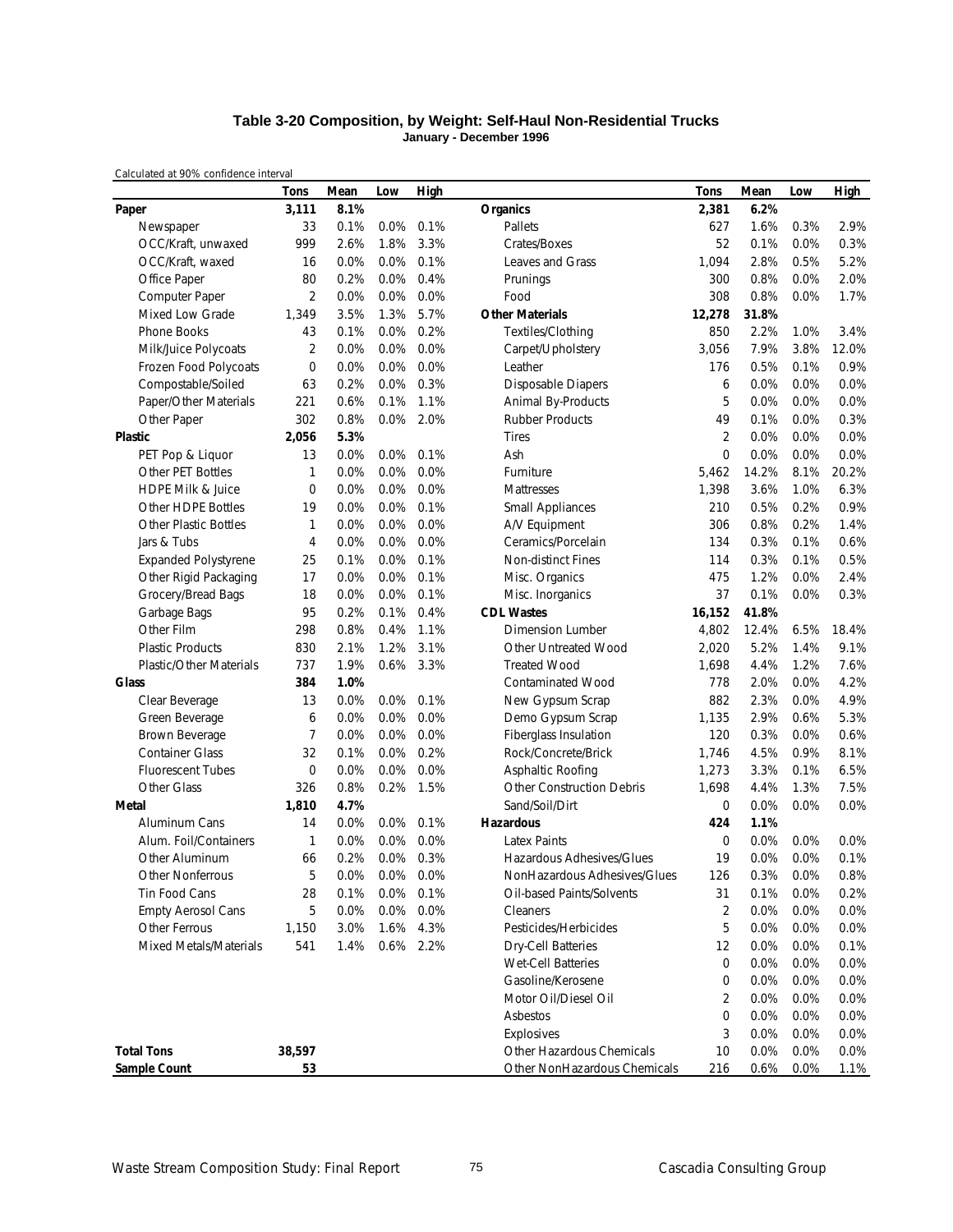## **3.9.2 Non-Residential Trucks, by Season**

Across all four seasons, CDL and the miscellaneous category, "other wastes," account for the majority of debris self-hauled in trucks by non-residential sources. Figure 3-7 summarizes the sampling results while the following sections examine each season in more detail.

# 3.9.2.1 Spring

During the spring (March - May, 1996), 16 non-residential truck loads were sampled. As shown in Table 3-21, six materials account for a combined total of 55% of the tonnage.

|           | Dimension Lumber            | 21.7%   |
|-----------|-----------------------------|---------|
|           | <b>Other Untreated Wood</b> | 8.2%    |
|           | • Furniture                 | 79%     |
| $\bullet$ | Asphaltic Roofing           | $6.5\%$ |
|           | • Treated Wood              | 5.4%    |
|           | • Contaminated Wood         | 54%     |

## 3.9.2.2 Summer

During the summer (June - August, 1996), eight non-residential truck loads were sampled. As shown in Table 3-22, seven materials account for a combined total of 69% of the tonnage.

| Dimension Lumber      | 22.8%   |
|-----------------------|---------|
| Carpet/Upholstery     | 15.0%   |
| Mixed Low Grade Paper | 8.4%    |
| Rock/Concrete/Brick   | $6.0\%$ |
| Leaves and Grass      | 5.8%    |
| Furniture             | 5.3%    |
| Mattresses            | 5.3%    |

# 3.9.2.3 Fall

In the fall (September - November, 1996), 20 non-residential truck loads were sampled. As shown in Table 3-23, four materials account for a combined total of 45% of the tonnage.

| • Furniture           | 24.2% |
|-----------------------|-------|
| • Mattresses          | 7 2%  |
| • Treated Wood        | 6 ዓ%  |
| • Rock/Concrete/Brick | 6.6%  |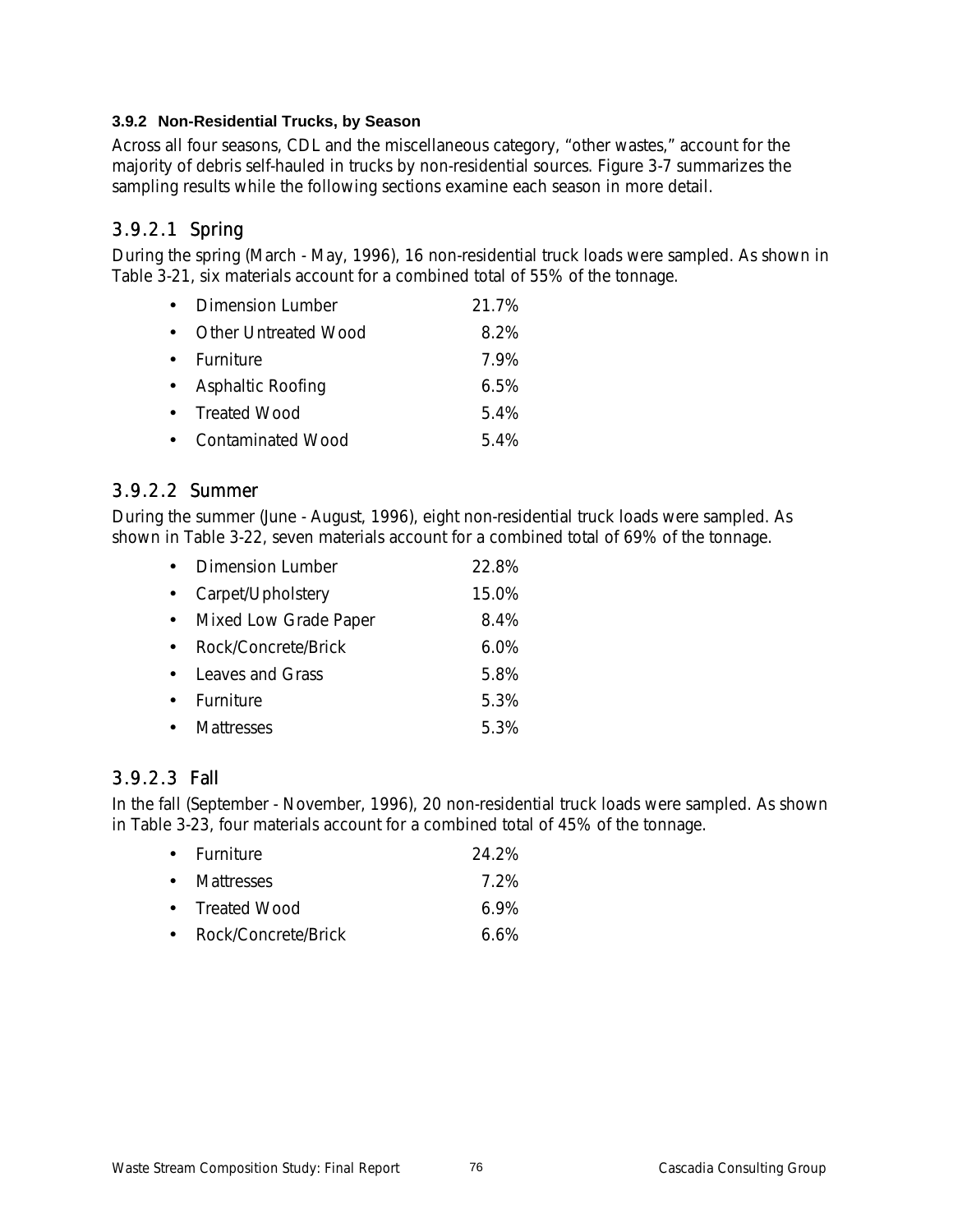# 3.9.2.4 Winter

During the winter (January, February and December, 1996), nine non-residential truck loads were sampled. As shown in Table 3-24, four materials account for a combined total of 56% of the tonnage.

| 15.6% |
|-------|
| 14.7% |
| 14.3% |
| 11.2% |
|       |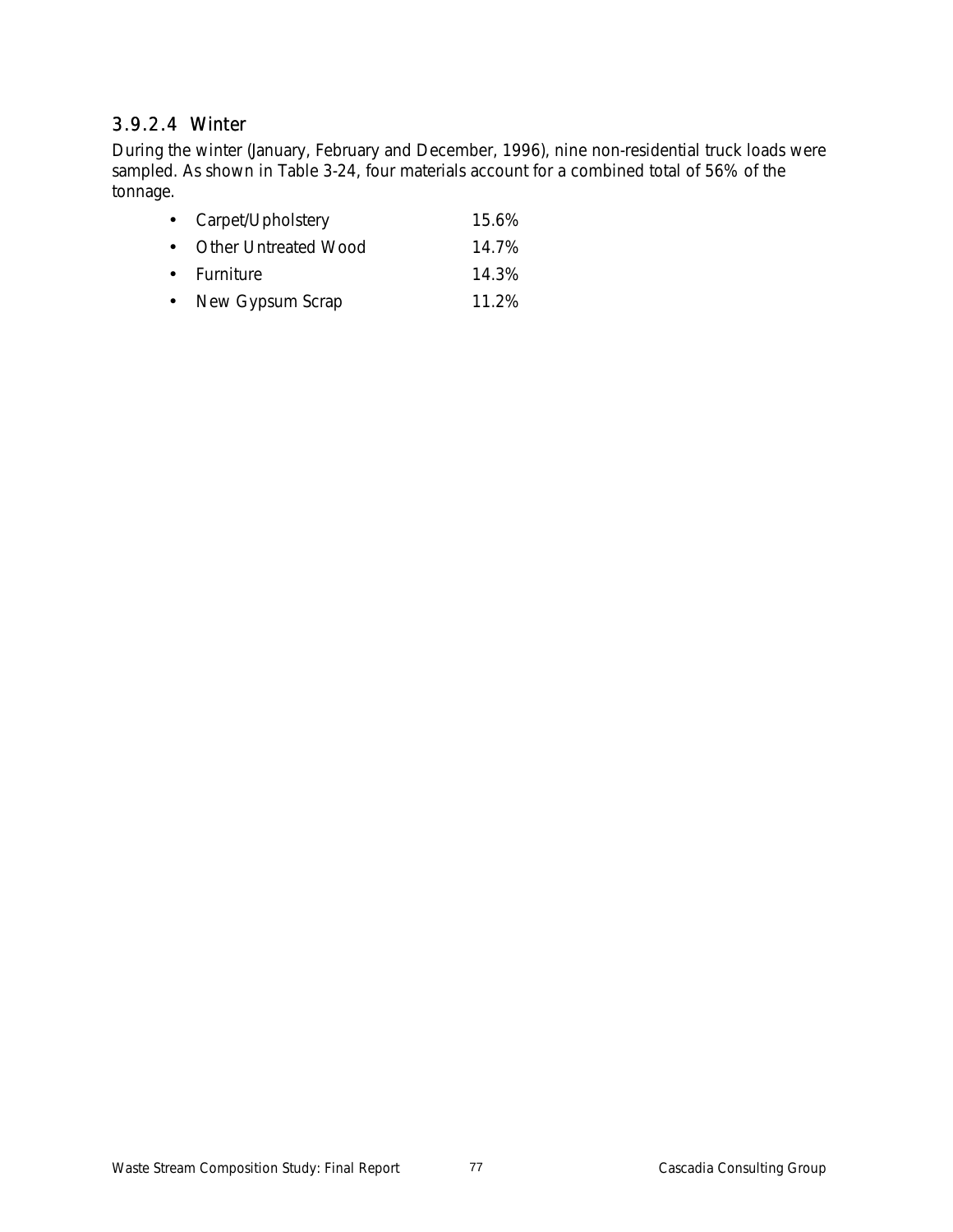

## **Figure 3-7 Overview of Self-Haul Non-Residential Trucks Composition Estimates, by Season**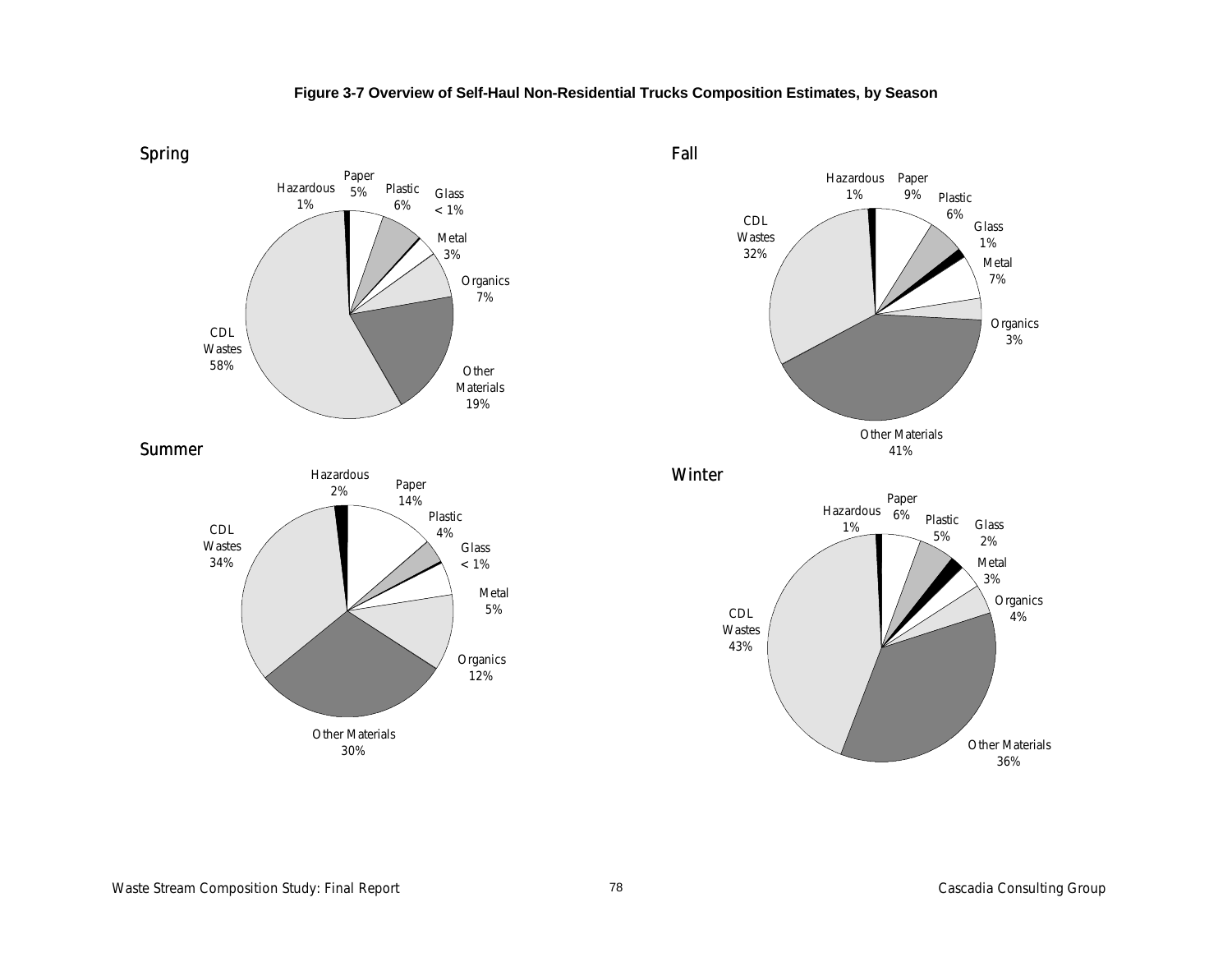#### **Table 3-21 Composition, by Weight: Self-Haul Non-Residential Trucks in Spring March - May 1996**

|                                | Mean | Low  | High |                                  | Mean  | Low  | High  |
|--------------------------------|------|------|------|----------------------------------|-------|------|-------|
| Paper                          | 5.4% |      |      | <b>Organics</b>                  | 7.2%  |      |       |
| Newspaper                      | 0.1% | 0.0% | 0.3% | Pallets                          | 0.3%  | 0.0% | 0.9%  |
| OCC/Kraft, unwaxed             | 2.7% | 1.3% | 4.2% | Crates/Boxes                     | 0.0%  | 0.0% | 0.0%  |
| OCC/Kraft, waxed               | 0.0% | 0.0% | 0.0% | Leaves and Grass                 | 4.2%  | 0.0% | 9.1%  |
| Office Paper                   | 0.4% | 0.0% | 0.8% | Prunings                         | 2.4%  | 0.0% | 6.5%  |
| Computer Paper                 | 0.0% | 0.0% | 0.0% | Food                             | 0.3%  | 0.0% | 0.6%  |
| Mixed Low Grade                | 1.3% | 0.0% | 2.7% | <b>Other Materials</b>           | 19.3% |      |       |
| <b>Phone Books</b>             | 0.2% | 0.0% | 0.6% | Textiles/Clothing                | 2.7%  | 0.0% | 5.4%  |
| Milk/Juice Polycoats           | 0.0% | 0.0% | 0.0% | Carpet/Upholstery                | 4.9%  | 1.5% | 8.2%  |
| Frozen Food Polycoats          | 0.0% | 0.0% | 0.0% | Leather                          | 0.6%  | 0.0% | 1.5%  |
| Compostable/Soiled             | 0.2% | 0.0% | 0.4% | <b>Disposable Diapers</b>        | 0.0%  | 0.0% | 0.0%  |
| Paper/Other Materials          | 0.3% | 0.0% | 0.8% | Animal By-Products               | 0.0%  | 0.0% | 0.0%  |
| Other Paper                    | 0.0% | 0.0% | 0.0% | <b>Rubber Products</b>           | 0.1%  | 0.0% | 0.1%  |
| <b>Plastic</b>                 | 6.2% |      |      | <b>Tires</b>                     | 0.0%  | 0.0% | 0.0%  |
| PET Pop & Liquor               | 0.0% | 0.0% | 0.0% | Ash                              | 0.0%  | 0.0% | 0.0%  |
| Other PET Bottles              | 0.0% | 0.0% | 0.0% | Furniture                        | 7.9%  | 0.8% | 15.0% |
| <b>HDPE Milk &amp; Juice</b>   | 0.0% | 0.0% | 0.0% | Mattresses                       | 0.6%  | 0.0% | 1.6%  |
| Other HDPE Bottles             | 0.1% | 0.0% | 0.2% | <b>Small Appliances</b>          | 0.4%  | 0.0% | 1.0%  |
| <b>Other Plastic Bottles</b>   | 0.0% | 0.0% | 0.0% | A/V Equipment                    | 1.2%  | 0.0% | 2.5%  |
| Jars & Tubs                    | 0.0% | 0.0% | 0.0% | Ceramics/Porcelain               | 0.1%  | 0.0% | 0.3%  |
| <b>Expanded Polystyrene</b>    | 0.1% | 0.0% | 0.3% | Non-distinct Fines               | 0.7%  | 0.2% | 1.2%  |
| Other Rigid Packaging          | 0.1% | 0.0% | 0.1% | Misc. Organics                   | 0.2%  | 0.0% | 0.4%  |
| Grocery/Bread Bags             | 0.1% | 0.0% | 0.1% | Misc. Inorganics                 | 0.0%  | 0.0% | 0.0%  |
| Garbage Bags                   | 0.1% | 0.0% | 0.2% | <b>CDL Wastes</b>                | 57.6% |      |       |
| Other Film                     | 0.7% | 0.3% | 1.2% | <b>Dimension Lumber</b>          | 21.7% | 8.6% | 34.8% |
| <b>Plastic Products</b>        | 3.1% | 0.6% | 5.7% | Other Untreated Wood             | 8.2%  | 0.0% | 17.5% |
| <b>Plastic/Other Materials</b> | 1.8% | 0.0% | 3.9% | <b>Treated Wood</b>              | 5.4%  | 0.0% | 12.8% |
| <b>Glass</b>                   | 0.3% |      |      | <b>Contaminated Wood</b>         | 5.4%  | 0.0% | 12.6% |
| Clear Beverage                 | 0.1% | 0.0% | 0.1% | New Gypsum Scrap                 | 0.0%  | 0.0% | 0.0%  |
| Green Beverage                 | 0.0% | 0.0% | 0.1% | Demo Gypsum Scrap                | 3.9%  | 0.0% | 10.0% |
| Brown Beverage                 | 0.0% | 0.0% | 0.1% | Fiberglass Insulation            | 0.5%  | 0.0% | 1.0%  |
| <b>Container Glass</b>         | 0.0% | 0.0% | 0.0% | Rock/Concrete/Brick              | 1.7%  | 0.0% | 3.4%  |
| <b>Fluorescent Tubes</b>       | 0.0% | 0.0% | 0.0% | Asphaltic Roofing                | 6.5%  | 0.0% | 15.3% |
| Other Glass                    | 0.1% | 0.0% | 0.3% | <b>Other Construction Debris</b> | 4.5%  | 0.0% | 10.3% |
| Metal                          | 3.2% |      |      | Sand/Soil/Dirt                   | 0.0%  | 0.0% | 0.0%  |
| Aluminum Cans                  | 0.0% | 0.0% | 0.1% | <b>Hazardous</b>                 | 0.8%  |      |       |
| Alum. Foil/Containers          | 0.0% | 0.0% | 0.0% | <b>Latex Paints</b>              | 0.0%  | 0.0% | 0.0%  |
| Other Aluminum                 | 0.3% | 0.0% | 0.6% | Hazardous Adhesives/Glues        | 0.0%  | 0.0% | 0.0%  |
| Other Nonferrous               | 0.0% | 0.0% | 0.0% | NonHazardous Adhesives/Glues     | 0.0%  | 0.0% | 0.0%  |
| Tin Food Cans                  | 0.0% | 0.0% | 0.0% | Oil-based Paints/Solvents        | 0.3%  | 0.0% | 0.7%  |
| <b>Empty Aerosol Cans</b>      | 0.0% | 0.0% | 0.0% | Cleaners                         | 0.0%  | 0.0% | 0.0%  |
| Other Ferrous                  | 1.4% | 0.2% | 2.7% | Pesticides/Herbicides            | 0.0%  | 0.0% | 0.1%  |
| Mixed Metals/Materials         | 1.4% | 0.0% | 3.1% | <b>Dry-Cell Batteries</b>        | 0.1%  | 0.0% | 0.3%  |
|                                |      |      |      | <b>Wet-Cell Batteries</b>        | 0.0%  | 0.0% | 0.0%  |
|                                |      |      |      | Gasoline/Kerosene                | 0.0%  | 0.0% | 0.0%  |
|                                |      |      |      | Motor Oil/Diesel Oil             | 0.0%  | 0.0% | 0.0%  |
|                                |      |      |      | Asbestos                         | 0.0%  | 0.0% | 0.0%  |
|                                |      |      |      | Explosives                       | 0.0%  | 0.0% | 0.0%  |
|                                |      |      |      | Other Hazardous Chemicals        | 0.1%  | 0.0% | 0.1%  |
| Sample Count                   | 16   |      |      | Other NonHazardous Chemicals     | 0.3%  | 0.0% | 0.8%  |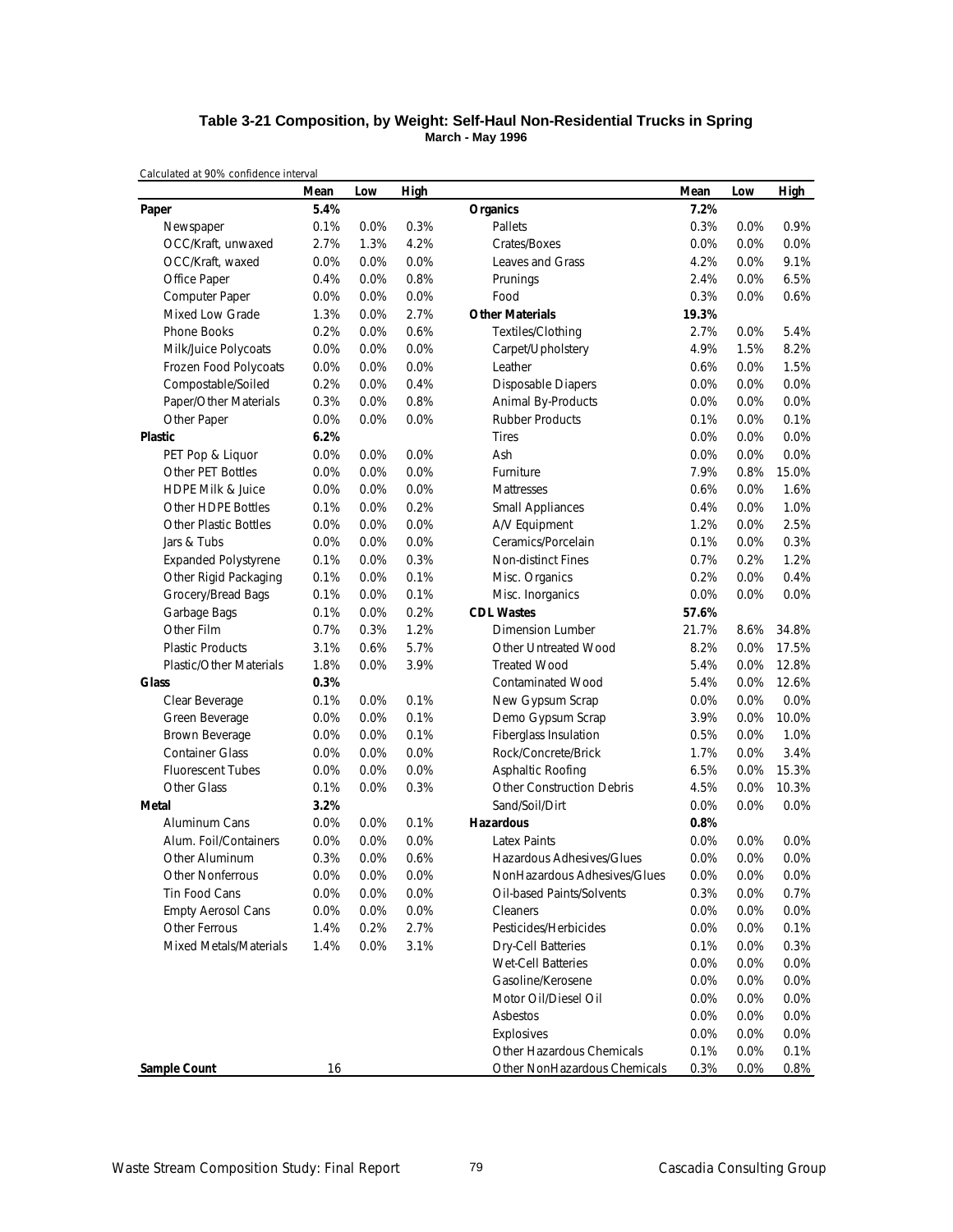#### **Table 3-22 Composition, by Weight: Self-Haul Non-Residential Trucks in Summer June - August 1996**

|                                | Mean  | Low  | High  |                                  | Mean  | Low  | <b>High</b> |
|--------------------------------|-------|------|-------|----------------------------------|-------|------|-------------|
| Paper                          | 13.6% |      |       | <b>Organics</b>                  | 11.6% |      |             |
| Newspaper                      | 0.1%  | 0.0% | 0.3%  | Pallets                          | 2.6%  | 0.0% | 6.9%        |
| OCC/Kraft, unwaxed             | 2.5%  | 0.4% | 4.6%  | Crates/Boxes                     | 0.2%  | 0.0% | 0.5%        |
| OCC/Kraft, waxed               | 0.1%  | 0.0% | 0.2%  | Leaves and Grass                 | 5.8%  | 0.0% | 15.4%       |
| Office Paper                   | 0.3%  | 0.0% | 0.9%  | Prunings                         | 0.0%  | 0.0% | 0.0%        |
| Computer Paper                 | 0.0%  | 0.0% | 0.0%  | Food                             | 3.1%  | 0.0% | 7.7%        |
| Mixed Low Grade                | 8.4%  | 0.0% | 18.9% | <b>Other Materials</b>           | 30.2% |      |             |
| <b>Phone Books</b>             | 0.0%  | 0.0% | 0.0%  | Textiles/Clothing                | 1.3%  | 0.2% | 2.4%        |
| Milk/Juice Polycoats           | 0.0%  | 0.0% | 0.0%  | Carpet/Upholstery                | 15.0% | 0.8% | 29.3%       |
| Frozen Food Polycoats          | 0.0%  | 0.0% | 0.0%  | Leather                          | 1.0%  | 0.0% | 2.6%        |
| Compostable/Soiled             | 0.4%  | 0.0% | 1.0%  | <b>Disposable Diapers</b>        | 0.0%  | 0.0% | 0.0%        |
| Paper/Other Materials          | 1.7%  | 0.0% | 4.3%  | Animal By-Products               | 0.0%  | 0.0% | 0.0%        |
| Other Paper                    | 0.0%  | 0.0% | 0.1%  | <b>Rubber Products</b>           | 0.0%  | 0.0% | 0.1%        |
| <b>Plastic</b>                 | 3.5%  |      |       | <b>Tires</b>                     | 0.0%  | 0.0% | 0.0%        |
| PET Pop & Liquor               | 0.1%  | 0.0% | 0.2%  | Ash                              | 0.0%  | 0.0% | 0.0%        |
| Other PET Bottles              | 0.0%  | 0.0% | 0.0%  | Furniture                        | 5.3%  | 0.0% | 10.6%       |
| <b>HDPE Milk &amp; Juice</b>   | 0.0%  | 0.0% | 0.0%  | Mattresses                       | 5.3%  | 0.0% | 13.9%       |
| Other HDPE Bottles             | 0.0%  | 0.0% | 0.0%  | <b>Small Appliances</b>          | 0.5%  | 0.0% | 1.0%        |
| <b>Other Plastic Bottles</b>   | 0.0%  | 0.0% | 0.0%  | A/V Equipment                    | 0.1%  | 0.0% | 0.2%        |
| Jars & Tubs                    | 0.0%  | 0.0% | 0.0%  | Ceramics/Porcelain               | 0.0%  | 0.0% | 0.0%        |
| <b>Expanded Polystyrene</b>    | 0.0%  | 0.0% | 0.0%  | <b>Non-distinct Fines</b>        | 0.2%  | 0.0% | 0.4%        |
| Other Rigid Packaging          | 0.0%  | 0.0% | 0.0%  | Misc. Organics                   | 1.0%  | 0.0% | 2.4%        |
| Grocery/Bread Bags             | 0.1%  | 0.0% | 0.2%  | Misc. Inorganics                 | 0.5%  | 0.0% | 1.4%        |
| Garbage Bags                   | 0.7%  | 0.0% | 1.6%  | <b>CDL Wastes</b>                | 34.0% |      |             |
| Other Film                     | 0.2%  | 0.0% | 0.3%  | Dimension Lumber                 | 22.8% | 0.9% | 44.7%       |
| <b>Plastic Products</b>        | 1.9%  | 0.7% | 3.0%  | Other Untreated Wood             | 0.0%  | 0.0% | 0.0%        |
| <b>Plastic/Other Materials</b> | 0.7%  | 0.1% | 1.2%  | <b>Treated Wood</b>              | 0.1%  | 0.0% | 0.3%        |
| <b>Glass</b>                   | 0.3%  |      |       | <b>Contaminated Wood</b>         | 1.0%  | 0.2% | 1.9%        |
| Clear Beverage                 | 0.0%  | 0.0% | 0.1%  | New Gypsum Scrap                 | 0.0%  | 0.0% | 0.0%        |
| Green Beverage                 | 0.0%  | 0.0% | 0.0%  | Demo Gypsum Scrap                | 0.0%  | 0.0% | 0.0%        |
| Brown Beverage                 | 0.0%  | 0.0% | 0.0%  | Fiberglass Insulation            | 0.0%  | 0.0% | 0.0%        |
| <b>Container Glass</b>         | 0.0%  | 0.0% | 0.1%  | Rock/Concrete/Brick              | 6.0%  | 0.0% | 15.7%       |
| <b>Fluorescent Tubes</b>       | 0.0%  | 0.0% | 0.0%  | Asphaltic Roofing                | 0.6%  | 0.0% | 1.4%        |
| Other Glass                    | 0.2%  | 0.0% | 0.6%  | <b>Other Construction Debris</b> | 3.5%  | 0.0% | 9.2%        |
| Metal                          | 5.0%  |      |       | Sand/Soil/Dirt                   | 0.0%  | 0.0% | 0.0%        |
| Aluminum Cans                  | 0.1%  | 0.0% | 0.1%  | <b>Hazardous</b>                 | 1.8%  |      |             |
| Alum. Foil/Containers          | 0.0%  | 0.0% | 0.0%  | <b>Latex Paints</b>              | 0.0%  | 0.0% | 0.0%        |
| Other Aluminum                 | 0.1%  | 0.0% | 0.2%  | Hazardous Adhesives/Glues        | 0.0%  | 0.0% | 0.0%        |
| <b>Other Nonferrous</b>        | 0.0%  | 0.0% | 0.0%  | NonHazardous Adhesives/Glues     | 0.0%  | 0.0% | 0.0%        |
| Tin Food Cans                  | 0.1%  | 0.0% | 0.2%  | Oil-based Paints/Solvents        | 0.0%  | 0.0% | 0.0%        |
| <b>Empty Aerosol Cans</b>      | 0.0%  | 0.0% | 0.0%  | Cleaners                         | 0.0%  | 0.0% | 0.0%        |
| Other Ferrous                  | 3.0%  | 0.2% | 5.8%  | Pesticides/Herbicides            | 0.0%  | 0.0% | 0.0%        |
| <b>Mixed Metals/Materials</b>  | 1.7%  | 0.0% | 4.4%  | <b>Dry-Cell Batteries</b>        | 0.0%  | 0.0% | 0.0%        |
|                                |       |      |       | <b>Wet-Cell Batteries</b>        | 0.0%  | 0.0% | 0.0%        |
|                                |       |      |       | Gasoline/Kerosene                | 0.0%  | 0.0% | 0.0%        |
|                                |       |      |       | Motor Oil/Diesel Oil             | 0.0%  | 0.0% | 0.0%        |
|                                |       |      |       | Asbestos                         | 0.0%  | 0.0% | 0.0%        |
|                                |       |      |       | Explosives                       | 0.0%  | 0.0% | 0.0%        |
|                                |       |      |       | Other Hazardous Chemicals        | 0.0%  | 0.0% | 0.0%        |
| Sample Count                   | 8     |      |       | Other NonHazardous Chemicals     | 1.8%  | 0.0% | 4.7%        |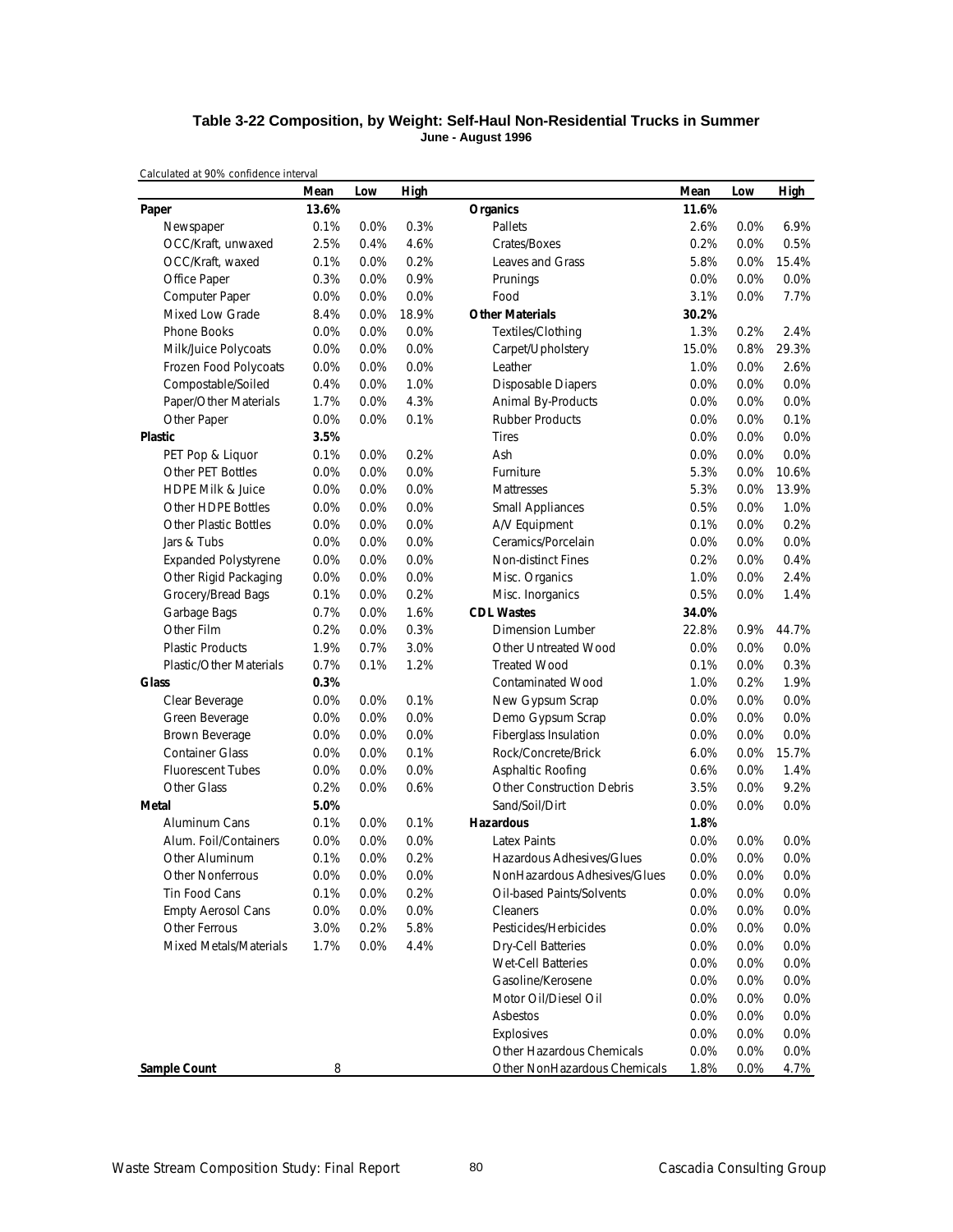#### **Table 3-23 Composition, by Weight: Self-Haul Non-Residential Trucks in Fall September - November 1996**

|                                | Mean | Low     | High |                                  | Mean    | Low   | <b>High</b> |
|--------------------------------|------|---------|------|----------------------------------|---------|-------|-------------|
| Paper                          | 8.8% |         |      | <b>Organics</b>                  | 3.3%    |       |             |
| Newspaper                      | 0.0% | 0.0%    | 0.1% | Pallets                          | 2.5%    | 0.0%  | 5.4%        |
| OCC/Kraft, unwaxed             | 3.0% | 1.6%    | 4.3% | Crates/Boxes                     | 0.3%    | 0.0%  | 0.7%        |
| OCC/Kraft, waxed               | 0.1% | 0.0%    | 0.2% | Leaves and Grass                 | 0.4%    | 0.0%  | 1.0%        |
| Office Paper                   | 0.0% | 0.0%    | 0.1% | Prunings                         | 0.0%    | 0.0%  | 0.0%        |
| Computer Paper                 | 0.0% | 0.0%    | 0.0% | Food                             | 0.1%    | 0.0%  | 0.2%        |
| Mixed Low Grade                | 3.2% | 0.6%    | 5.7% | <b>Other Materials</b>           | 41.4%   |       |             |
| <b>Phone Books</b>             | 0.1% | 0.0%    | 0.2% | Textiles/Clothing                | 2.5%    | 0.1%  | 4.9%        |
| Milk/Juice Polycoats           | 0.0% | 0.0%    | 0.0% | Carpet/Upholstery                | 2.7%    | 0.0%  | 5.4%        |
| Frozen Food Polycoats          | 0.0% | 0.0%    | 0.0% | Leather                          | 0.3%    | 0.0%  | 0.6%        |
| Compostable/Soiled             | 0.0% | 0.0%    | 0.1% | <b>Disposable Diapers</b>        | 0.0%    | 0.0%  | 0.0%        |
| Paper/Other Materials          | 0.2% | 0.0%    | 0.4% | Animal By-Products               | 0.0%    | 0.0%  | 0.1%        |
| Other Paper                    | 2.2% | 0.0%    | 5.6% | <b>Rubber Products</b>           | 0.3%    | 0.0%  | 0.8%        |
| <b>Plastic</b>                 | 5.7% |         |      | <b>Tires</b>                     | 0.0%    | 0.0%  | 0.0%        |
| PET Pop & Liquor               | 0.0% | 0.0%    | 0.0% | Ash                              | 0.0%    | 0.0%  | 0.0%        |
| <b>Other PET Bottles</b>       | 0.0% | 0.0%    | 0.0% | Furniture                        | 24.2%   | 10.4% | 38.0%       |
| <b>HDPE Milk &amp; Juice</b>   | 0.0% | 0.0%    | 0.0% | Mattresses                       | 7.2%    | 1.0%  | 13.5%       |
| Other HDPE Bottles             | 0.0% | 0.0%    | 0.0% | <b>Small Appliances</b>          | 0.7%    | 0.1%  | 1.4%        |
| <b>Other Plastic Bottles</b>   | 0.0% | 0.0%    | 0.0% | A/V Equipment                    | 1.2%    | 0.0%  | 2.7%        |
| Jars & Tubs                    | 0.0% | 0.0%    | 0.0% | Ceramics/Porcelain               | 0.3%    | 0.0%  | 0.6%        |
| <b>Expanded Polystyrene</b>    | 0.0% | 0.0%    | 0.0% | Non-distinct Fines               | 0.1%    | 0.0%  | 0.2%        |
| Other Rigid Packaging          | 0.0% | 0.0%    | 0.1% | Misc. Organics                   | 1.7%    | 0.0%  | 4.5%        |
| Grocery/Bread Bags             | 0.0% | 0.0%    | 0.1% | Misc. Inorganics                 | 0.0%    | 0.0%  | 0.0%        |
| Garbage Bags                   | 0.1% | 0.0%    | 0.1% | <b>CDL Wastes</b>                | 31.6%   |       |             |
| Other Film                     | 0.3% | 0.1%    | 0.6% | <b>Dimension Lumber</b>          | 4.7%    | 0.4%  | 8.9%        |
| <b>Plastic Products</b>        | 1.8% | 0.4%    | 3.1% | Other Untreated Wood             | 0.4%    | 0.0%  | 1.0%        |
| <b>Plastic/Other Materials</b> | 3.4% | 0.0%    | 6.9% | <b>Treated Wood</b>              | 6.9%    | 0.3%  | 13.6%       |
| <b>Glass</b>                   | 1.4% |         |      | <b>Contaminated Wood</b>         | 0.8%    | 0.0%  | 1.6%        |
| Clear Beverage                 | 0.0% | 0.0%    | 0.1% | New Gypsum Scrap                 | 0.7%    | 0.0%  | 1.9%        |
| Green Beverage                 | 0.0% | 0.0%    | 0.0% | Demo Gypsum Scrap                | 2.9%    | 0.0%  | 5.9%        |
| Brown Beverage                 | 0.0% | 0.0%    | 0.0% | Fiberglass Insulation            | 0.2%    | 0.0%  | 0.4%        |
| <b>Container Glass</b>         | 0.0% | 0.0%    | 0.1% | Rock/Concrete/Brick              | 6.6%    | 0.0%  | 15.5%       |
| <b>Fluorescent Tubes</b>       | 0.0% | 0.0%    | 0.0% | Asphaltic Roofing                | 3.7%    | 0.0%  | 9.4%        |
| Other Glass                    | 1.3% | 0.0%    | 2.7% | <b>Other Construction Debris</b> | 4.7%    | 0.0%  | 11.4%       |
| Metal                          | 6.6% |         |      | Sand/Soil/Dirt                   | 0.0%    | 0.0%  | 0.0%        |
| Aluminum Cans                  | 0.0% | 0.0%    | 0.0% | <b>Hazardous</b>                 | 1.1%    |       |             |
| Alum. Foil/Containers          | 0.0% | 0.0%    | 0.0% | <b>Latex Paints</b>              | 0.0%    | 0.0%  | 0.0%        |
| Other Aluminum                 | 0.2% | 0.0%    | 0.4% | Hazardous Adhesives/Glues        | 0.1%    | 0.0%  | 0.3%        |
| Other Nonferrous               | 0.0% | 0.0%    | 0.0% | NonHazardous Adhesives/Glues     | 0.9%    | 0.0%  | 2.3%        |
| Tin Food Cans                  | 0.1% | 0.0%    | 0.2% | Oil-based Paints/Solvents        | $0.0\%$ | 0.0%  | 0.0%        |
| <b>Empty Aerosol Cans</b>      | 0.0% | $0.0\%$ | 0.0% | Cleaners                         | 0.0%    | 0.0%  | 0.0%        |
| Other Ferrous                  | 4.8% | 1.4%    | 8.2% | Pesticides/Herbicides            | 0.0%    | 0.0%  | 0.0%        |
| Mixed Metals/Materials         | 1.4% | 0.1%    | 2.8% | <b>Dry-Cell Batteries</b>        | 0.0%    | 0.0%  | 0.0%        |
|                                |      |         |      | Wet-Cell Batteries               | 0.0%    | 0.0%  | 0.0%        |
|                                |      |         |      | Gasoline/Kerosene                | 0.0%    | 0.0%  | 0.0%        |
|                                |      |         |      | Motor Oil/Diesel Oil             | 0.0%    | 0.0%  | 0.0%        |
|                                |      |         |      | Asbestos                         | 0.0%    | 0.0%  | 0.0%        |
|                                |      |         |      | Explosives                       | 0.0%    | 0.0%  | 0.1%        |
|                                |      |         |      | Other Hazardous Chemicals        | 0.0%    | 0.0%  | 0.0%        |
| <b>Sample Count</b>            | 20   |         |      | Other NonHazardous Chemicals     | 0.1%    | 0.0%  | 0.2%        |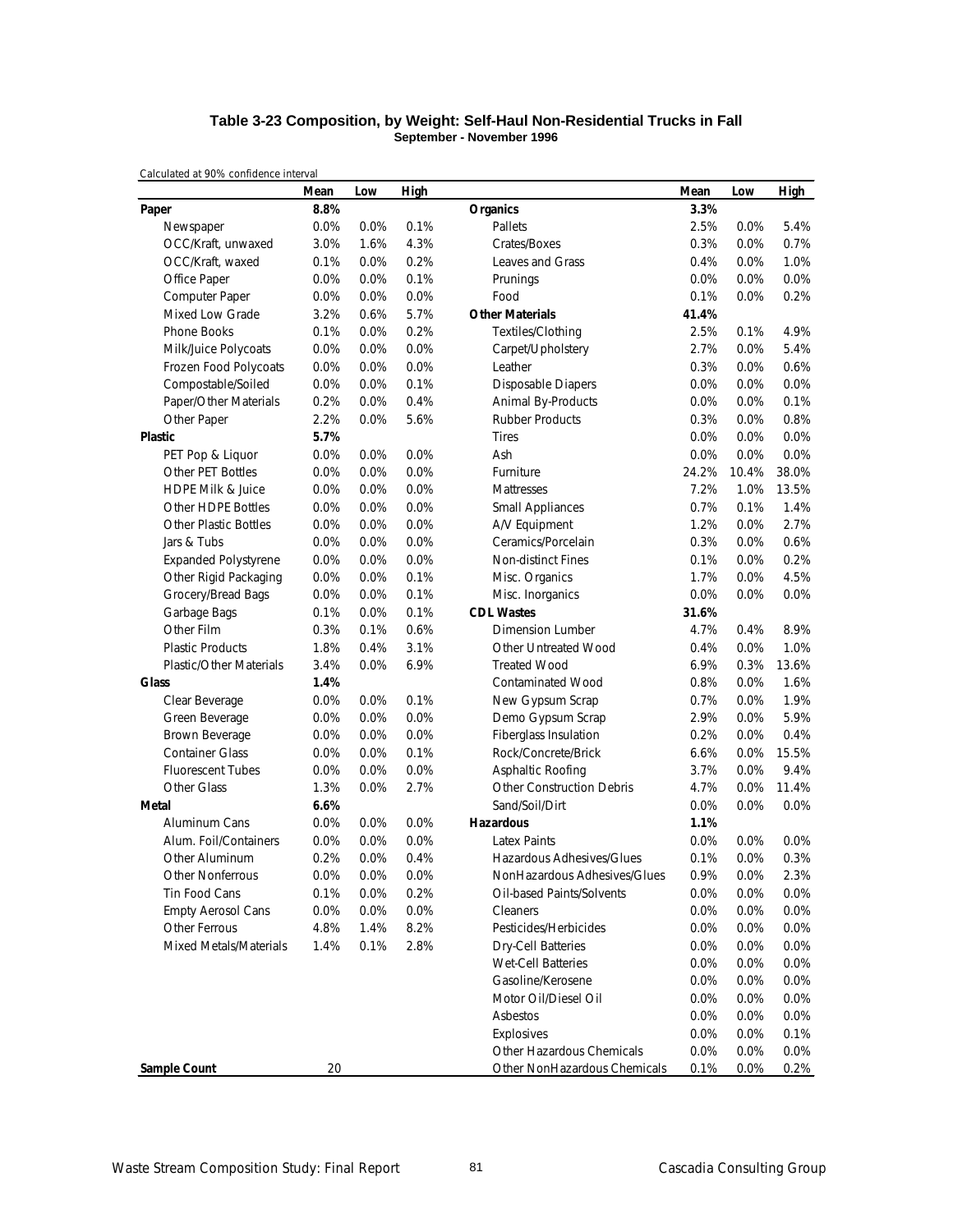#### **Table 3-24 Composition, by Weight: Self-Haul Non-Residential Trucks in Winter January, February and December 1996**

|                                | Mean | Low  | High |                                  | Mean    | Low  | <b>High</b> |
|--------------------------------|------|------|------|----------------------------------|---------|------|-------------|
| Paper                          | 5.5% |      |      | <b>Organics</b>                  | 4.3%    |      |             |
| Newspaper                      | 0.0% | 0.0% | 0.1% | Pallets                          | 1.2%    | 0.0% | 3.1%        |
| OCC/Kraft, unwaxed             | 1.7% | 0.8% | 2.5% | Crates/Boxes                     | 0.0%    | 0.0% | 0.0%        |
| OCC/Kraft, waxed               | 0.0% | 0.0% | 0.0% | Leaves and Grass                 | 2.2%    | 0.0% | 6.0%        |
| Office Paper                   | 0.1% | 0.0% | 0.2% | Prunings                         | 0.4%    | 0.0% | 1.0%        |
| Computer Paper                 | 0.0% | 0.0% | 0.0% | Food                             | 0.5%    | 0.0% | 1.2%        |
| Mixed Low Grade                | 2.7% | 0.3% | 5.2% | <b>Other Materials</b>           | 35.7%   |      |             |
| <b>Phone Books</b>             | 0.1% | 0.0% | 0.3% | Textiles/Clothing                | 1.9%    | 0.0% | 4.0%        |
| Milk/Juice Polycoats           | 0.0% | 0.0% | 0.0% | Carpet/Upholstery                | 15.6%   | 0.0% | 32.0%       |
| Frozen Food Polycoats          | 0.0% | 0.0% | 0.0% | Leather                          | 0.0%    | 0.0% | 0.1%        |
| Compostable/Soiled             | 0.2% | 0.0% | 0.3% | <b>Disposable Diapers</b>        | 0.1%    | 0.0% | 0.2%        |
| Paper/Other Materials          | 0.5% | 0.1% | 0.9% | <b>Animal By-Products</b>        | 0.0%    | 0.0% | 0.0%        |
| Other Paper                    | 0.1% | 0.0% | 0.3% | <b>Rubber Products</b>           | 0.0%    | 0.0% | 0.0%        |
| <b>Plastic</b>                 | 5.0% |      |      | <b>Tires</b>                     | 0.0%    | 0.0% | 0.0%        |
| PET Pop & Liquor               | 0.0% | 0.0% | 0.1% | Ash                              | 0.0%    | 0.0% | 0.0%        |
| Other PET Bottles              | 0.0% | 0.0% | 0.0% | Furniture                        | 14.3%   | 1.3% | 27.2%       |
| <b>HDPE Milk &amp; Juice</b>   | 0.0% | 0.0% | 0.0% | <b>Mattresses</b>                | 0.0%    | 0.0% | 0.0%        |
| Other HDPE Bottles             | 0.1% | 0.0% | 0.2% | <b>Small Appliances</b>          | 0.4%    | 0.1% | 0.7%        |
| <b>Other Plastic Bottles</b>   | 0.0% | 0.0% | 0.0% | A/V Equipment                    | 0.0%    | 0.0% | 0.0%        |
| Jars & Tubs                    | 0.0% | 0.0% | 0.0% | Ceramics/Porcelain               | 1.1%    | 0.0% | 2.3%        |
| <b>Expanded Polystyrene</b>    | 0.1% | 0.0% | 0.2% | Non-distinct Fines               | 0.1%    | 0.0% | 0.3%        |
| Other Rigid Packaging          | 0.1% | 0.0% | 0.1% | Misc. Organics                   | 2.3%    | 0.0% | 6.0%        |
| Grocery/Bread Bags             | 0.0% | 0.0% | 0.0% | Misc. Inorganics                 | 0.0%    | 0.0% | 0.0%        |
| Garbage Bags                   | 0.4% | 0.0% | 0.8% | <b>CDL Wastes</b>                | 43.4%   |      |             |
| Other Film                     | 2.3% | 0.7% | 3.8% | <b>Dimension Lumber</b>          | 1.8%    | 0.0% | 4.3%        |
| <b>Plastic Products</b>        | 1.5% | 0.0% | 3.6% | Other Untreated Wood             | 14.7%   | 1.4% | 27.9%       |
| <b>Plastic/Other Materials</b> | 0.6% | 0.0% | 1.4% | <b>Treated Wood</b>              | 2.3%    | 0.6% | 4.0%        |
| <b>Glass</b>                   | 2.1% |      |      | <b>Contaminated Wood</b>         | 0.0%    | 0.0% | 0.0%        |
| Clear Beverage                 | 0.0% | 0.0% | 0.0% | New Gypsum Scrap                 | 11.2%   | 0.0% | 24.2%       |
| Green Beverage                 | 0.0% | 0.0% | 0.1% | Demo Gypsum Scrap                | 4.3%    | 0.0% | 11.2%       |
| Brown Beverage                 | 0.0% | 0.0% | 0.0% | Fiberglass Insulation            | 0.6%    | 0.0% | 1.6%        |
| <b>Container Glass</b>         | 0.4% | 0.0% | 1.0% | Rock/Concrete/Brick              | 3.8%    | 0.0% | 8.5%        |
| <b>Fluorescent Tubes</b>       | 0.0% | 0.0% | 0.0% | Asphaltic Roofing                | 0.0%    | 0.0% | $0.0\%$     |
| <b>Other Glass</b>             | 1.7% | 0.0% | 3.8% | <b>Other Construction Debris</b> | 4.7%    | 1.3% | 8.1%        |
| Metal                          | 3.3% |      |      | Sand/Soil/Dirt                   | 0.0%    | 0.0% | 0.0%        |
| Aluminum Cans                  | 0.0% | 0.0% | 0.1% | <b>Hazardous</b>                 | 0.8%    |      |             |
| Alum. Foil/Containers          | 0.0% | 0.0% | 0.0% | Latex Paints                     | 0.0%    | 0.0% | 0.0%        |
| Other Aluminum                 | 0.0% | 0.0% | 0.0% | Hazardous Adhesives/Glues        | 0.0%    | 0.0% | 0.0%        |
| <b>Other Nonferrous</b>        | 0.1% | 0.0% | 0.2% | NonHazardous Adhesives/Glues     | 0.1%    | 0.0% | 0.3%        |
| Tin Food Cans                  | 0.1% | 0.0% | 0.2% | Oil-based Paints/Solvents        | $0.0\%$ | 0.0% | 0.0%        |
| <b>Empty Aerosol Cans</b>      | 0.0% | 0.0% | 0.1% | Cleaners                         | 0.0%    | 0.0% | 0.0%        |
| Other Ferrous                  | 2.0% | 0.8% | 3.3% | Pesticides/Herbicides            | 0.0%    | 0.0% | 0.0%        |
| Mixed Metals/Materials         | 1.0% | 0.0% | 1.9% | <b>Dry-Cell Batteries</b>        | 0.0%    | 0.0% | 0.0%        |
|                                |      |      |      | <b>Wet-Cell Batteries</b>        | 0.0%    | 0.0% | 0.0%        |
|                                |      |      |      | Gasoline/Kerosene                | 0.0%    | 0.0% | 0.0%        |
|                                |      |      |      | Motor Oil/Diesel Oil             | 0.0%    | 0.0% | 0.0%        |
|                                |      |      |      | Asbestos                         | 0.0%    | 0.0% | 0.0%        |
|                                |      |      |      | Explosives                       | 0.0%    | 0.0% | 0.0%        |
|                                |      |      |      | Other Hazardous Chemicals        | 0.0%    | 0.0% | 0.1%        |
| <b>Sample Count</b>            | 9    |      |      | Other NonHazardous Chemicals     | 0.6%    | 0.0% | 1.6%        |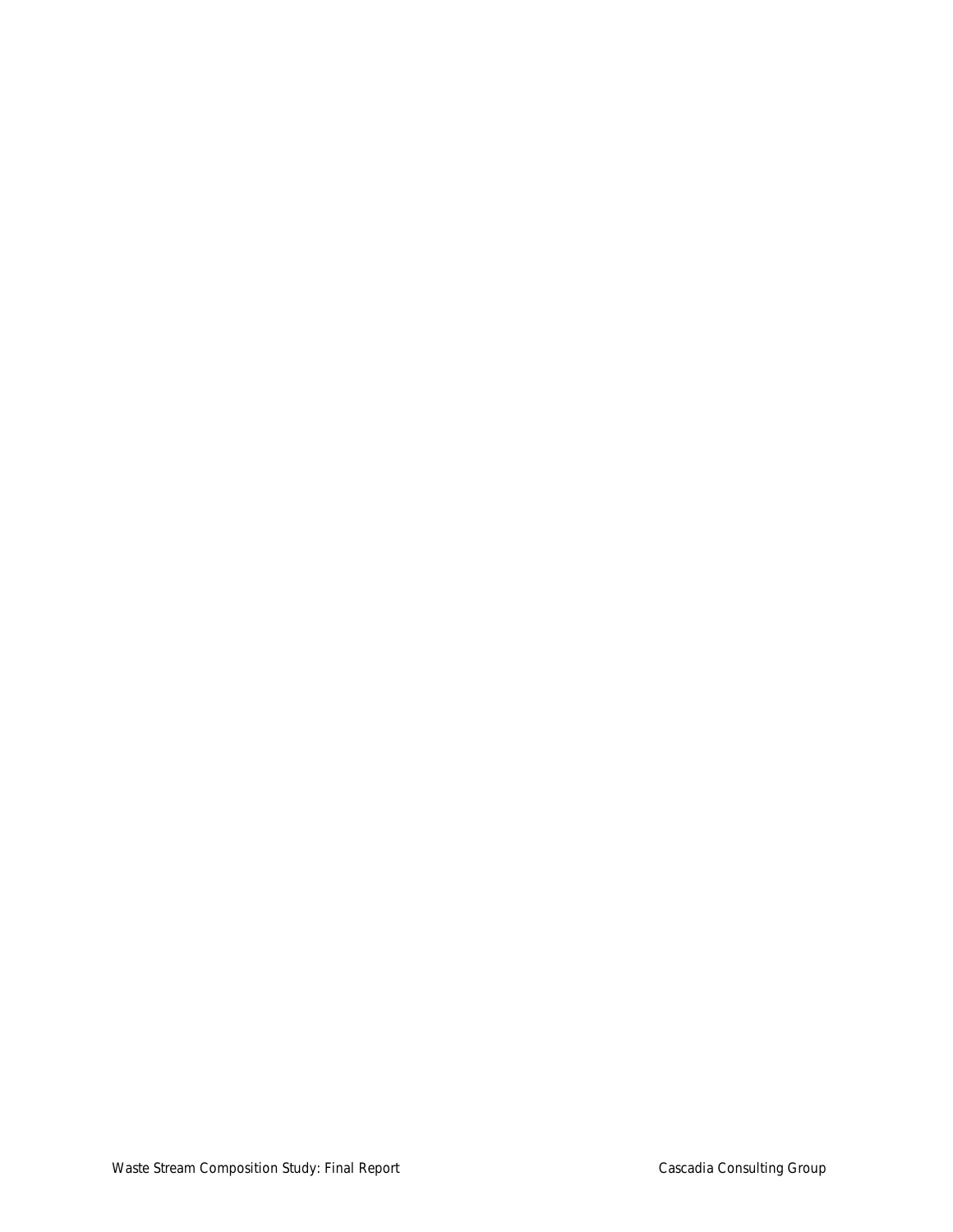# **Appendix A**

# Waste Components

In the 1996 study, waste samples were sorted by hand into 85 waste component categories. Medical wastes were excluded from sorting; virtually everything else was weighed and recorded. A list of component categories and definitions follows:

## Paper

*NEWSPAPER*: Printed newsprint. (Advertising "slicks" (glossy paper) were included in this category if found mixed with newspaper; otherwise, ad slicks are included with mixed low grade paper.)

*PLAIN OCC/KRAFT PAPER*: Unwaxed/uncoated old corrugated container boxes and Kraft paper, and brown paper bags.

*WAXED OCC/KRAFT PAPER*: Waxed/coated old corrugated container boxes and Kraft paper, and brown paper bags.

*OFFICE PAPER*: White or lightly colored sulfite/sulfate bond, copy papers, and envelopes.

*COMPUTER PAPER*: Continuous-feed sulfite/sulfate/ground wood computer printouts and forms of all types, excluding carbonless paper.

*MIXED LOW GRADE*: Low-grade, potentially recyclable papers, including junk mail, magazines, colored papers, bleached Kraft, boxboard, mailing tubes, and paperback books.

*PHONE BOOKS*: Telephone directories.

*MILK/JUICE POLYCOAT*: Bleached polycoated milk, ice cream, and aseptic juice containers.

*FROZEN FOOD POLYCOATS*: Bleached and unbleached polycoated frozen/refrigerator packaging, excluding polycoated milk/ice cream/aseptic containers.

*COMPOSTABLE/SOILED PAPER*: Paper towels, paper plates, waxed paper and tissues.

*PAPER/OTHER MATERIALS*: Predominantly paper with other materials attached, e.g., orange juice cans, spiral notebooks.

*OTHER PAPERS*: Carbon/carbonless copy paper, hardcover books, photographs.

## Plastic

*PET POP & LIQUOR*: Polyethylene terephthalate translucent 2-liter and 16-ounce pop bottles, with base; PET liquor bottles, beverage bottles.

*OTHER PET BOTTLES*: All other PET bottles not included in above.

*HDPE MILK & JUICE*: High-density translucent polyethylene milk, juice, and beverage containers.

*OTHER HDPE BOTTLES*: All other HDPE bottles not included in above.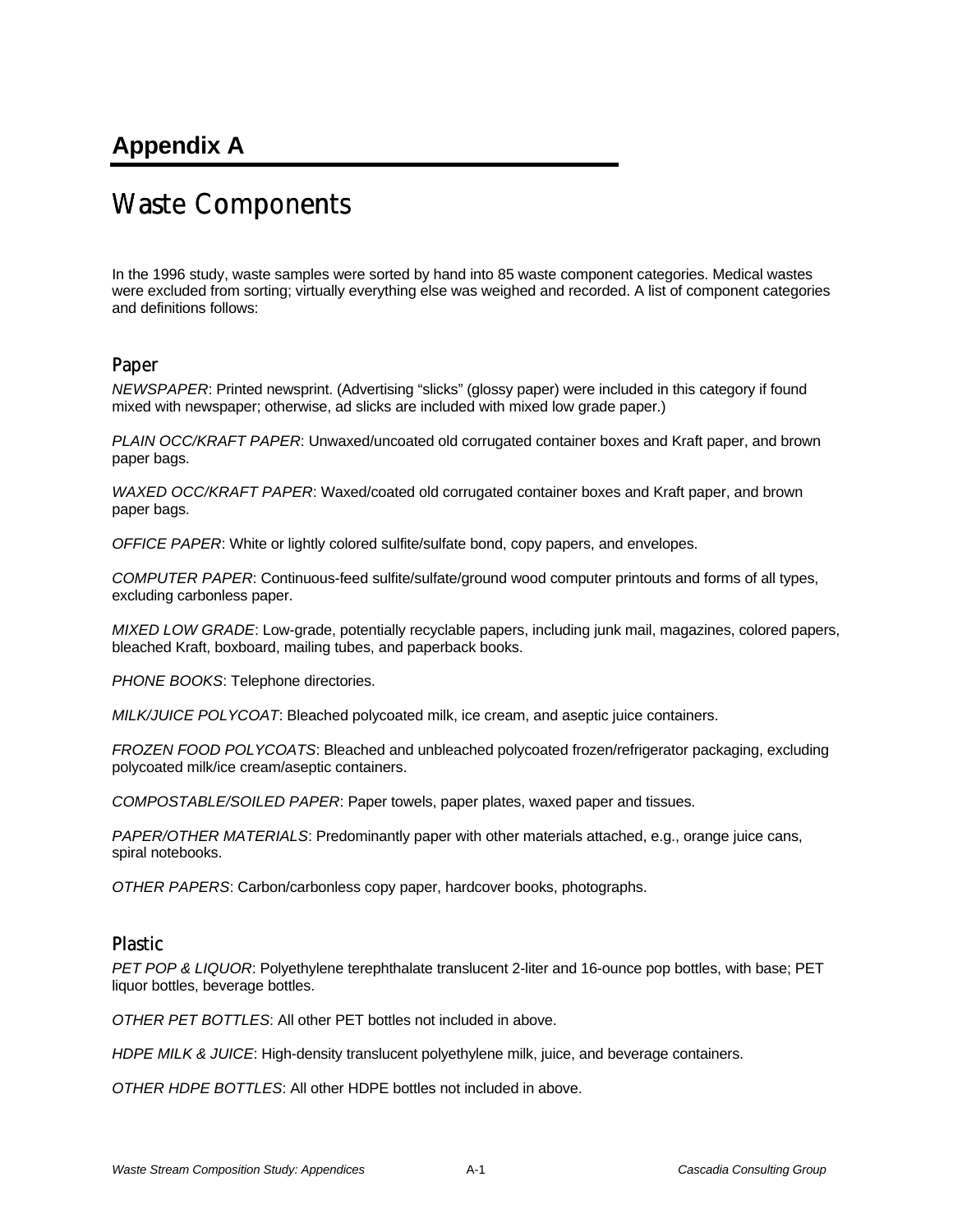*OTHER PLASTIC BOTTLES*: Plastic bottles not otherwise classified in the defined PET or HDPE categories, includes #3-#7, unknown bottles, petroleum bottles, and other dark colored bottles.

*JARS & TUBS.* Wide mouth jars and tubs #1-#7 such as yogurt, cottage cheese, margarine.

*EXPANDED POLYSTYRENE*: Includes packaging and finished products made of expanded polystyrene.

*OTHER RIGID PACKAGING*: Rigid plastic packaging #1-#7 and unknown (excluding expanded polystyrene). Includes clamshells, salad trays, lids, cookie tray inserts, plastic spools, toothpaste tubes.

*GROCERY/BREAD BAGS*: Bread, grocery, and dry cleaner plastic film bags.

*GARBAGE BAGS*: Plastic garbage bags.

*OTHER FILM*: Includes film packaging, excluding grocery/bread and garbage bags. Also includes plastic sheeting and shower curtains

*PLASTIC PRODUCTS*: Finished plastic products such as toys, toothbrushes, vinyl hose and photographic negatives. Includes fiberglass resin products and materials.

*PLASTIC/OTHER MATERIALS*: Predominately plastic with other materials attached such as disposable razors, pens, lighters, toys, 3-ring binders.

## **Glass**

*CLEAR BEVERAGE*

*GREEN BEVERAGE*: Includes green pop, liquor, wine, beer, lemon juice bottles.

: Includes brown pop, beer, liquor, juice, vanilla extract bottles.

*CONTAINER GLASS* creamer, facial cream containers.

FLUORESCENT TUBES. Fluorescent light tubes.

: Window glass, light bulbs (except fluorescent tubes) , glassware, etc.

### Metal

*ALUMINUM CANS*

*ALUMINUM FOIL/CONTAINERS*: Aluminum food containers, trays, and foil.

: Aluminum products and scrap such as window frames, cookware.

*OTHER NONFERROUS* significantly contaminated with other metals or materials.

*TIN FOOD CANS*

*EMPTY AEROSOL CANS:* Empty, mixed material/metal aerosol cans. (Aerosols that still contain product are

*OTHER FERROUS*: Ferrous and alloyed ferrous scrap metals to which a magnet adheres and which are not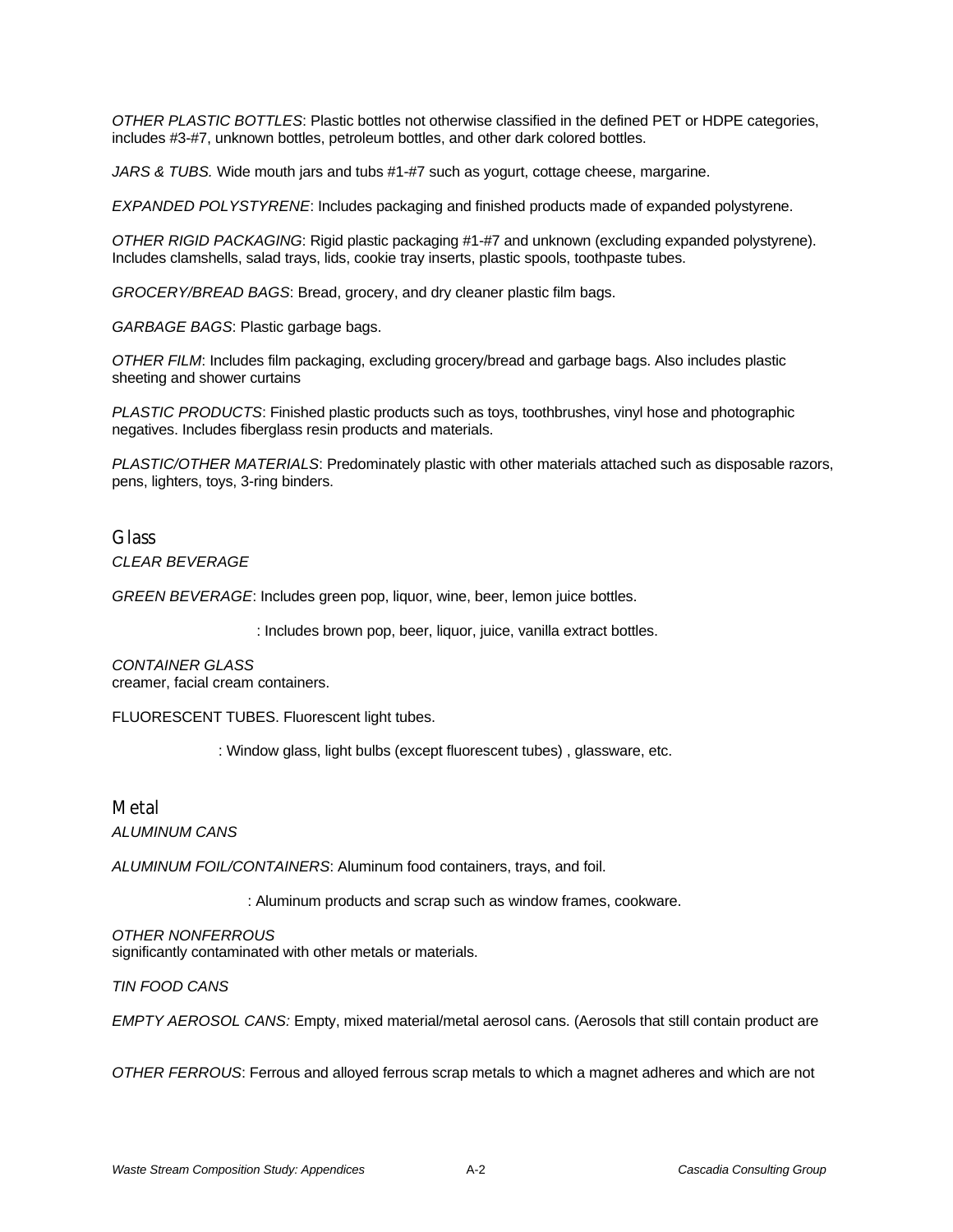*MIXED METALS/MATERIALS*: Motors, insulated wire, and finished products containing a mixture of metals, or metals and other materials, whose weight is derived significantly from the metal portion of its construction. White goods are banned from Seattle's disposal. However, segments of large appliances are occasionally found; they are included in this category.

## Organic

## *PALLETS*

*CRATES*: Crates, and other packaging lumber/panelboard.

: Grass clippings, leaves, and weeds.

#### *PRUNINGS*

*FOOD*: Food wastes and scraps, including bone, rinds, etc. Excludes the weight of food containers, except when

## Other Materials

*TEXTILES*: Fabric materials including natural and synthetic textiles such as cotton, wool, silk, woven nylon,

*CARPET/UPHOLSTERY*: General category of flooring applications consisting of various natural or synthetic

*LEATHER*: Finished products or scraps of leather.

: Disposable baby diapers and adult protective undergarments.

#### *ANIMAL BY-PRODUCTS*

*RUBBER PRODUCTS*: Finished products and scrap materials made of rubber, such as bath mats, inner tubes,

*TIRES*: Vehicle tires of all types.

: Fireplace, burn barrel, or fire pit ash.

#### *FURNITURE*

*MATTRESSES*: Mattresses and box springs.

: Small electric appliances such as toasters, microwave ovens, power tools, curling irons, and light fixtures.

: Televisions, stereos, radios, VCRs, etc.

*CERAMICS/PORCELAIN*

*NONDISTINCT FINES*: Nondistinct organics.

: Wax, modeling clay, bar soap, cigarette butts, etc.

*MISCELLANEOUS INORGANICS*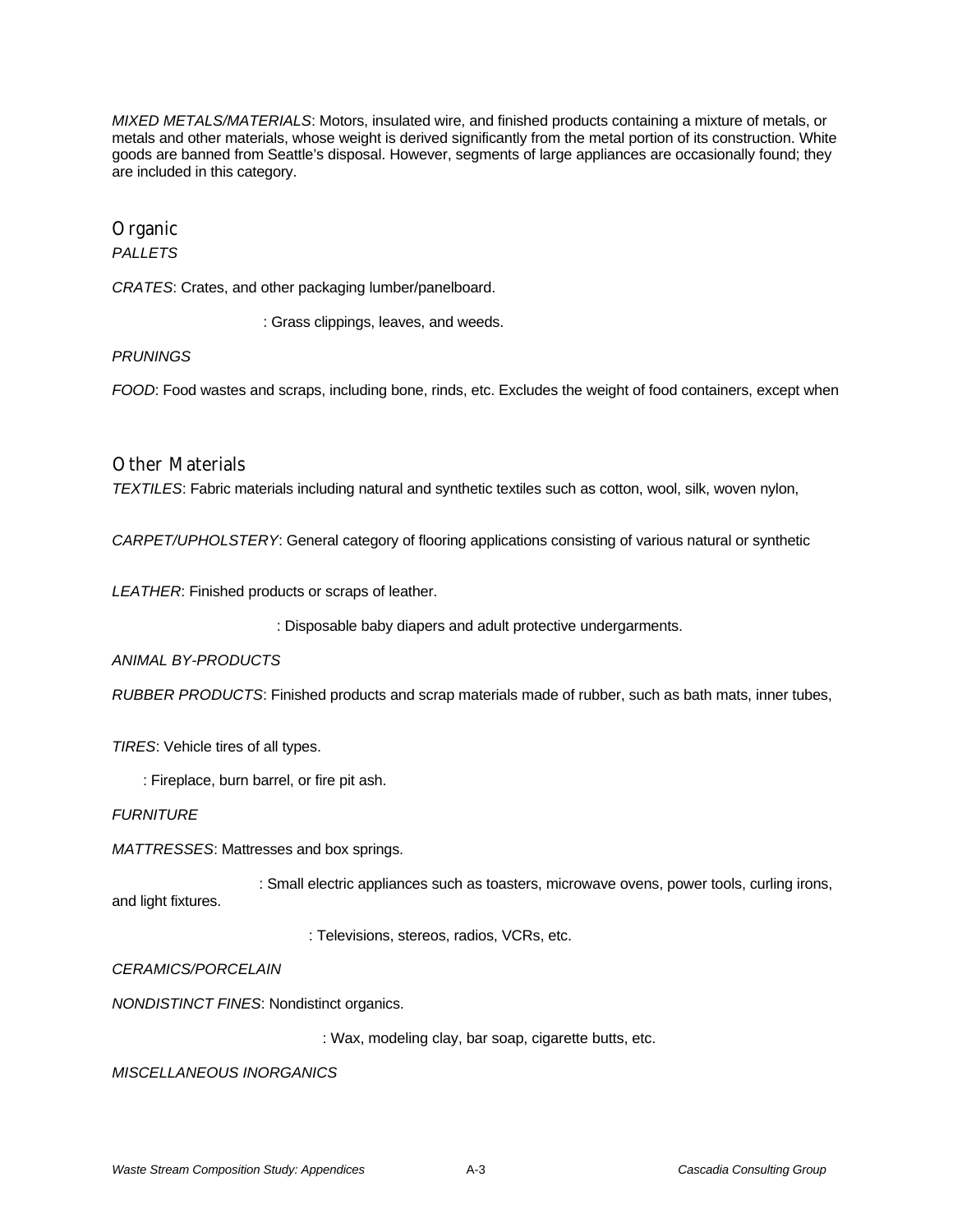## CDL Wastes

### *DIMENSION LUMBER:*

*OTHER UNTREATED WOOD*: Compostable prunings or stumps 6" or greater in diameter.

: Lumber and wood products which have been painted or treated so as to render them difficult to compost.

 Lumber and wood products, often with adhering concrete or other contaminants that would not compost easily.

: New gypsum wallboard scrap.

*DEMO GYPSUM SCRAP*

*FIBERGLASS INSULATION*: Fiberglass building and mechanical insulation, batt or rigid.

: Includes rock gravel larger than 2" diameter, Portland cement mixtures (set or unset), and fired-clay bricks.

: Asphalt shingles, tar paper of built-up roofing.

*CONSTRUCTION DEBRIS* component categories; mixed fine building material scraps.

*SAND/SOIL/DIRT*

## Household Hazardous

*LATEX PAINTS*

*HAZARDOUS ADHESIVES/GLUES*: Oil/resin/volatile solvent-based glues and adhesives, including epoxy,

*NON-HAZARDOUS ADHESIVES/GLUES*: Water-based glues, caulking compounds, grouts, and spackle.

: Solvent-based paints, varnishes, and similar products. Various solvents, including chlorinated and flammable solvents, paint strippers, solvents contaminated with other products such as

methanol and isopropanol.

*HAZARDOUS CLEANERS:*  drains, or perform other actions.

*PESTICIDES/HERBICIDES* microorganisms. Fungicides and wood preservatives, such as pentachlorophenol, are also included.

*DRY-CELL BATTERIES*

*WET-CELL BATTERIES*: Wet-cell batteries of various sizes and types, as commonly used in automobiles.

: Gasoline, diesel fuel, and fuel oils.

*MOTOR OIL/DIESEL OIL* characteristics.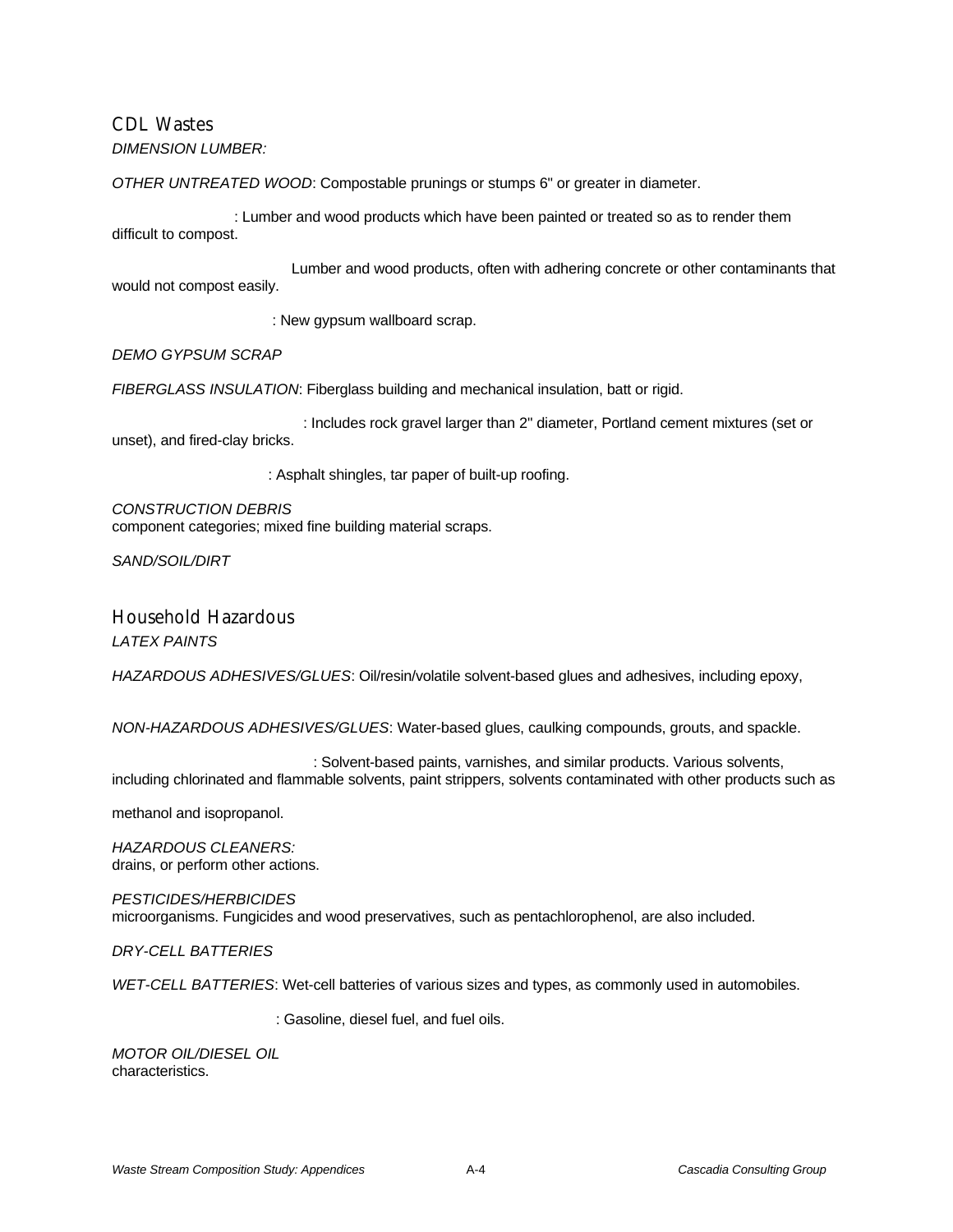*ASBESTOS*: Asbestos and asbestos-containing wastes (if this is the primary hazard associated with these wastes).

*EXPLOSIVES*: Gunpowder, unspent ammunition, picric acid and other potentially explosive chemicals.

*OTHER HAZARDOUS CHEMICALS*: Other hazardous wastes that do not fit into the above categories, including unidentifiable materials and medical waste such as I.V. tubing and patient drapes. (Medical wastes that could be considered a bio-hazard were excluded from the sorts.)

*OTHER NON-HAZARDOUS CHEMICALS*: Non-hazardous soaps, cleaners, medicines, cosmetics or other household chemicals.

## **Changes to Waste Component Categories**

The material types use to categorize Seattle's waste stream have been refined over the years. Table A-1 tracks these changes. (An "X" signifies that the component remains the same from the previous study period; an outline border reflects how components were split apart or grouped together.)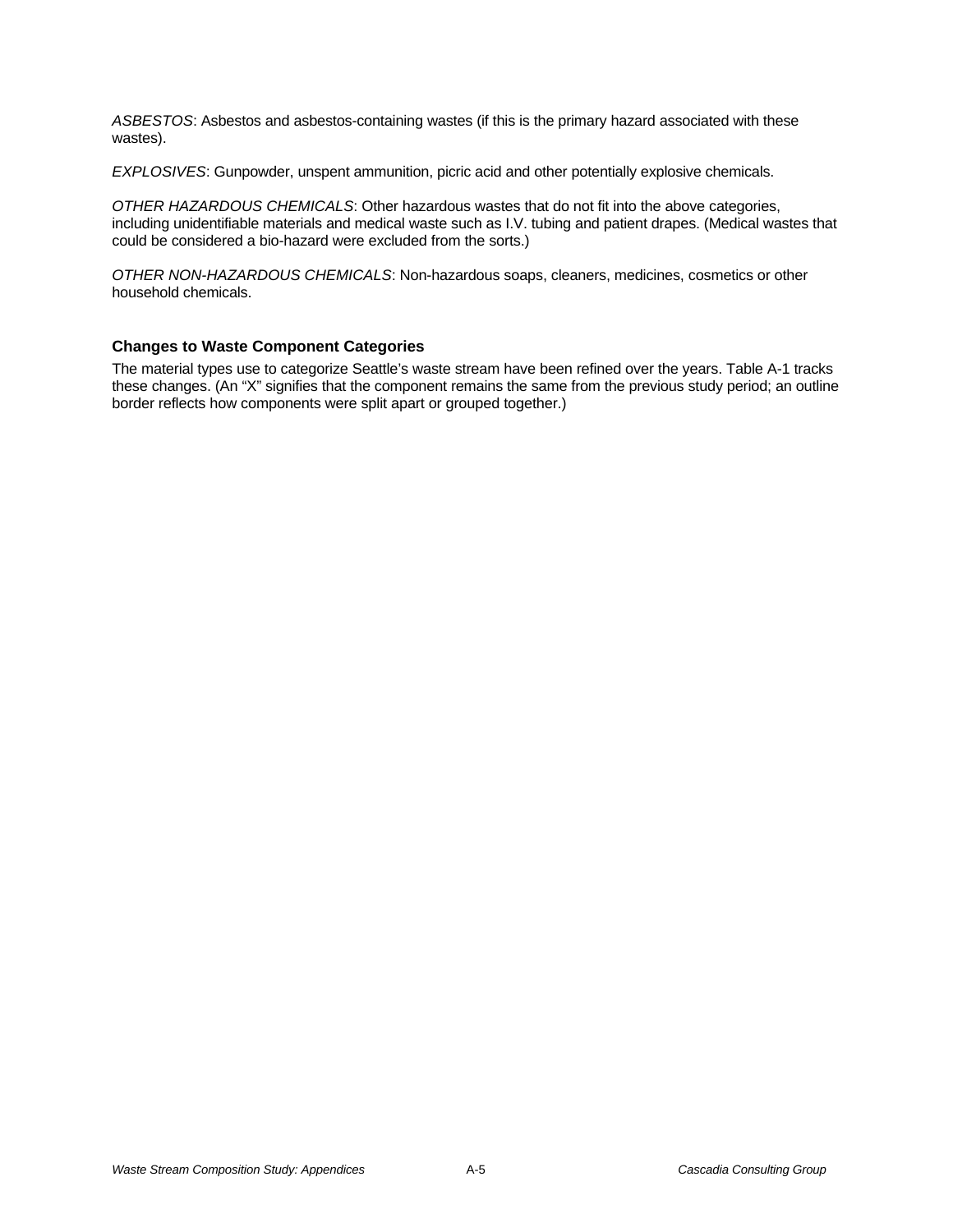#### *1988-89 1990 1992 1994* **1996** *Report Name Database Name Report Name Database Name Report Name Database Name Report Name Database Name Report Name Database Name* **PAPER** Newspaper NEWSPAP X x x x x x x x x x x x x x x x x x x Corrugated Paper CORRPAP | x x x x OCC/Kraft x OCC/Kraft, Unwaxed x Office Paper OFFPAP x x x x x x x x Computer Paper COMPPAP x x x x x x x x Mixed Scrap Paper SCRAPAP x x x x Mixed Low Grade SCRAPAP x Phone Books **PHONE** X X X Other Paper NRPAP x x x x Milk/Juice Polycoats MILKPAP x x Frozen Food Polycoats FROZPAP x x Compostable/Soiled SOILPAP x x OCC/Kraft, Waxed WAXCORR Paper/Other Materials PAPMAT Notice and the set of the set of the set of the set of the set of the set of the set of the set of the set of the set of the set of the set of the set of the set of the set of the set of the se Other Paper NRPAP x x **PLASTIC** PET Bottles PETBOT x x x x PET Pop & Liquor PETBOT x x Other PET Bottles OTRPET x x HDPE Bottles HDPEBOT x x x x HDPE Milk & Juice HDPEBOT x x Other HDPE Bottles **OTRHDPE** Expanded Polystyrene STYRO x x x x x x x x Plastic Packaging NRPLAS  $\overline{x}$  x  $\overline{x}$  x x x Other Plastic Bottles OTBOT x x x x x x Other Rigid Containers TUBS Jars & Tubs TUBS Other Rigid Packaging RIGPAK x x Grocery/Bread Bags FOODBAGS x x Garbage Bags GARBAGS Other Film NRPLAS x x Other Plastic Products HARDPLAS **x** x x x x x Plastic Products HARDPLAS x x x x x Plastic/Other Materials PLASMAT Natural XX **GLASS** Nonrefillable Pop NRPOP | x x x | x x Clear Beverage CLRBEV | x x x x Refillable Pop REPOP x x x x Green Beverage GRNBEV x x Nonrefillable Beer NRBEER X x x x x Brown Beverage BRNBEV X x x x Refillable Beer REBEER x x x x x x *(After 1994, characterized according to color)* Container Glass CNTGLAS x x x x x x x x Nonrecyclable Glass NRGLASS x x x x x x Other Glass x Fluorescent Tubes TUBES **METAL** Aluminum Cans ALCANS X x x x x x x x x x x x x x x x x x x Aluminum Foil/Containers ALCONT x x x x x x x x Tinned Cans TINCAN x x x x x x x x Bi-metal Cans BICANS x x x x x *(After 1994, characterized according to predominant metal)* Ferrous FERRMET X x x x x x x x x x x x x x x x Nonferrous NONFERR x x x x x x Other Nonferrous x Other Aluminum **OTRAL** Empty Aerosol Cans MTAERO Mixed Metals/Materials MIXMET x x x x x x x x White Goods WHTGDS x x x x x *(After 1994, banned from disposal. Parts show up in "Mixed Metals")*

## **Table A-1 Changes to Waste Component Categories, 1988 to present**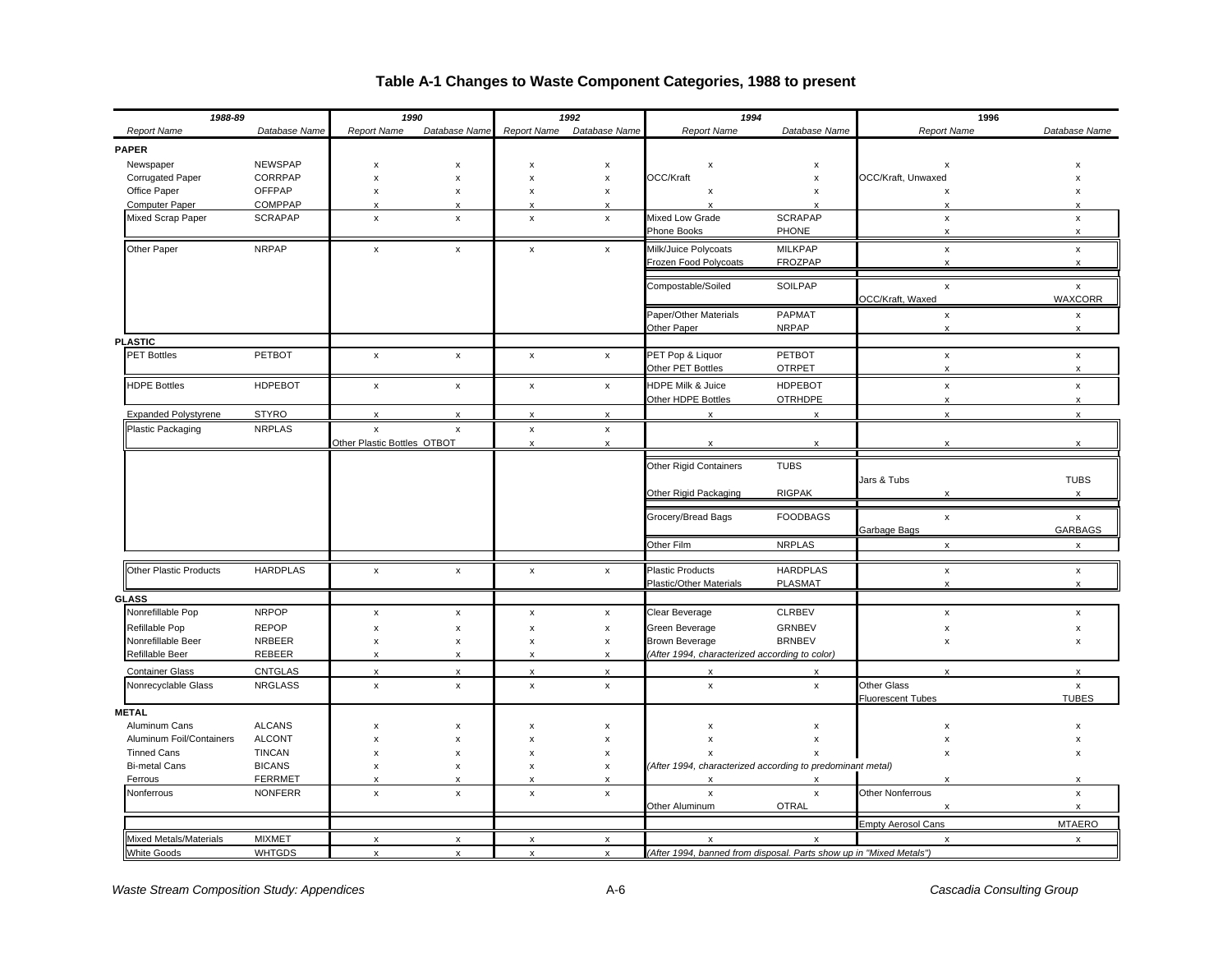## **Table A-1, continued Changes to Waste Component Categories, 1988 to present**

| 1988-89                                                                                                                                                                                   |                        | 1990<br>1992<br>1994 |                           |                                | 1996                                      |                                |                            |                                               |
|-------------------------------------------------------------------------------------------------------------------------------------------------------------------------------------------|------------------------|----------------------|---------------------------|--------------------------------|-------------------------------------------|--------------------------------|----------------------------|-----------------------------------------------|
| <b>Report Name</b>                                                                                                                                                                        | Database Name          | <b>Report Name</b>   | Database Name             | <b>Report Name</b>             | Database Name                             | <b>Report Name</b>             | Database Name              | <b>Report Name</b>                            |
| <b>RUBBER</b>                                                                                                                                                                             |                        |                      |                           |                                |                                           |                                |                            |                                               |
| <b>Rubber Products</b>                                                                                                                                                                    | <b>RUBBER</b>          | x                    | x                         | $\boldsymbol{\mathsf{x}}$      | $\boldsymbol{\mathsf{x}}$                 | moved to "Other Materials"     | x                          | $\pmb{\times}$                                |
| Tires                                                                                                                                                                                     | <b>TIRES</b>           | $\pmb{\times}$       | $\pmb{\mathsf{x}}$        | $\boldsymbol{\mathsf{x}}$      | $\boldsymbol{\mathsf{x}}$                 | moved to "Other Materials"     | x                          |                                               |
| <b>ORGANICS</b>                                                                                                                                                                           |                        |                      |                           |                                |                                           |                                |                            |                                               |
| Wood                                                                                                                                                                                      | <b>WOOD</b>            | $\mathsf{x}$         | X                         | Untreated Wood UNWOOD          |                                           | $\boldsymbol{\mathsf{x}}$      | x                          | Dimension Lumber; new category CDL Wastes     |
|                                                                                                                                                                                           |                        |                      |                           |                                |                                           | Crates/Pallets                 | <b>PALLETS</b>             | Other Untreated Wood; new category CDL Wastes |
|                                                                                                                                                                                           |                        |                      |                           |                                |                                           |                                |                            | Pallets                                       |
|                                                                                                                                                                                           |                        |                      |                           |                                |                                           |                                |                            | Crates/Boxes                                  |
|                                                                                                                                                                                           |                        |                      |                           | <b>Treated Wood</b>            | <b>TWOOD</b>                              | x                              | $\pmb{\mathsf{x}}$         | Moved to new category CDL Wastes              |
|                                                                                                                                                                                           |                        |                      |                           |                                |                                           |                                |                            | Contaminated Wood; new category CDL Wastes    |
| Leaves and Grass                                                                                                                                                                          | LEAVES                 | x                    | x                         | $\boldsymbol{\mathsf{x}}$      | $\boldsymbol{\mathsf{x}}$                 | x                              | x                          | $\boldsymbol{\mathsf{x}}$                     |
| Prunings                                                                                                                                                                                  | <b>PRUNINGS</b>        | $\pmb{\times}$       | x                         | $\boldsymbol{\mathsf{x}}$      | $\boldsymbol{\mathsf{x}}$                 | X                              | x                          | x                                             |
| Food                                                                                                                                                                                      | <b>FOOD</b>            | x                    | X                         | $\boldsymbol{\mathsf{x}}$      | $\times$                                  | $\boldsymbol{\mathsf{x}}$      | x                          | $\pmb{\times}$                                |
| <b>OTHER MATERIALS</b>                                                                                                                                                                    |                        |                      |                           |                                |                                           |                                |                            |                                               |
| Textiles                                                                                                                                                                                  | <b>TEXTILES</b>        | $\mathsf{x}$         | $\mathsf{x}$              | $\mathsf{x}$                   | $\mathsf{x}$                              | x                              | $\mathsf{x}$               | Textiles/Clothing                             |
|                                                                                                                                                                                           |                        |                      |                           |                                |                                           | Carpet/Upholstery              | CARPET                     |                                               |
| Leather                                                                                                                                                                                   | <b>LEATHER</b>         | x                    | x                         | $\boldsymbol{\mathsf{x}}$      | $\pmb{\mathsf{x}}$                        | x                              | x                          | $\mathsf{x}$                                  |
| Disposable Diapers                                                                                                                                                                        | <b>DIAPERS</b>         | X                    | x                         | $\boldsymbol{\mathsf{x}}$      | $\boldsymbol{\mathsf{x}}$                 | x                              | x                          | $\boldsymbol{\mathsf{x}}$                     |
| (Discarded from samples prior to 1994)                                                                                                                                                    |                        |                      |                           |                                |                                           | Animal By-Products             | ANIMAL                     |                                               |
| Ash                                                                                                                                                                                       | ASH                    | x                    | $\boldsymbol{\mathsf{x}}$ | $\boldsymbol{\mathsf{x}}$      | $\boldsymbol{\mathsf{x}}$                 | X                              | x                          |                                               |
| (Prior to 1994, split among various materials; Mixed Metal, Textiles, Other Plastics, etc.                                                                                                |                        |                      |                           |                                |                                           | Furniture<br><b>Mattresses</b> | <b>FURN</b><br><b>MATT</b> |                                               |
| (Prior to 1994, split among various materials; Mixed Metal, Textiles, Other Plastics, etc.<br>(Prior to 1994, split among various materials; Mixed Metal, Textiles, Other Plastics, etc.) |                        |                      |                           |                                |                                           | Small Appliances               | <b>APPLI</b>               |                                               |
| (Prior to 1994, split among various materials; Mixed Metal, Textiles, Other Plastics, etc.)                                                                                               |                        |                      |                           |                                |                                           | A/V Equipment                  | <b>ELECTRO</b>             |                                               |
| Ceramics, Porcelain, China CHINA                                                                                                                                                          |                        | x                    | x                         | X                              | x                                         | X                              | $\times$                   |                                               |
| Gypsum Drywall                                                                                                                                                                            | <b>GYPSUM</b>          | $\mathsf{x}$         | $\mathsf{x}$              | $\pmb{\times}$                 | $\pmb{\chi}$                              | $\pmb{\mathsf{x}}$             | $\pmb{\mathsf{x}}$         | New Gypsum Scrap; new category CDL Wastes     |
|                                                                                                                                                                                           |                        |                      |                           |                                |                                           |                                |                            | Demo Gypsum Scrap; new category CDL Wastes    |
| Fiberglass Insulation                                                                                                                                                                     | <b>INSUL</b>           | $\pmb{\times}$       | $\pmb{\mathsf{x}}$        | $\pmb{\mathsf{x}}$             | $\pmb{\mathsf{x}}$                        | $\pmb{\chi}$                   | x                          | Moved to new category CDL Wastes              |
| Rock/Concrete/Brick                                                                                                                                                                       | <b>ROCKS</b>           | X                    | $\boldsymbol{\mathsf{x}}$ | $\boldsymbol{\mathsf{x}}$      | $\pmb{\times}$                            | $\boldsymbol{\mathsf{x}}$      | x                          | Moved to new category CDL Wastes              |
| Other Construction Debris                                                                                                                                                                 | <b>DEBRIS</b>          | $\pmb{\mathsf{x}}$   | $\pmb{\mathsf{x}}$        | $\pmb{\times}$                 | $\pmb{\mathsf{x}}$                        | $\pmb{\mathsf{x}}$             | $\pmb{\mathsf{x}}$         | Moved to new category CDL Wastes              |
|                                                                                                                                                                                           |                        |                      |                           |                                |                                           |                                |                            | Asphaltic Roofing; new category CDL Wastes    |
| Sand, Dirt, Non-distinct Fines FINES                                                                                                                                                      |                        | $\mathsf{x}$         | $\mathsf{x}$              | $\mathsf{x}$                   | $\mathsf{x}$                              | Sand/Soil/Dirt                 | SOIL                       | Moved to new category CDL Wastes              |
|                                                                                                                                                                                           |                        |                      |                           |                                |                                           | Non-distinct Fines             | <b>FINES</b>               |                                               |
| (Prior to 1994, mostly in "Sand, Dirt, Non-distinct Fines; also in various "Mixed" categories and "Other CDL")                                                                            |                        |                      |                           |                                |                                           | Misc. Organics                 | <b>MISORG</b>              |                                               |
| (Prior to 1994, mostly in "Sand, Dirt, Non-distinct Fines; also in various "Mixed" categories and "Other CDL")                                                                            |                        |                      |                           |                                |                                           | Misc. Inorganics               | <b>MINORG</b>              |                                               |
| <b>HOUSEHOLD HAZARDOUS</b>                                                                                                                                                                |                        |                      |                           |                                |                                           |                                |                            |                                               |
| Latex Paints                                                                                                                                                                              | LATEX                  | X                    | $\boldsymbol{\mathsf{x}}$ | $\boldsymbol{\mathsf{x}}$      | $\boldsymbol{\mathsf{x}}$                 | X                              | $\boldsymbol{\mathsf{x}}$  | $\boldsymbol{\mathsf{x}}$                     |
| Adhesives/Glues                                                                                                                                                                           | <b>GLUE</b>            | $\mathsf{x}$         | $\mathsf{x}$              | $\pmb{\times}$                 | $\mathsf{x}$                              | $\mathsf{x}$                   | $\mathsf{x}$               | <b>Hazardous Glue/Adhesives</b>               |
|                                                                                                                                                                                           |                        |                      |                           |                                |                                           |                                |                            | NonHazardous Glue/Adhesives                   |
| Oil-based Paints/Solvents                                                                                                                                                                 | <b>SOLVENT</b>         | $\mathsf{x}$         | x                         | $\boldsymbol{\mathsf{x}}$      | $\pmb{\chi}$                              | x                              | x                          | $\pmb{\times}$                                |
| Cleaners                                                                                                                                                                                  | <b>CLEANER</b>         | x                    | x                         | $\pmb{\mathsf{x}}$             | $\pmb{\mathsf{x}}$                        | x                              | $\pmb{\mathsf{x}}$         | $\pmb{\times}$                                |
| Pesticides/Herbicides                                                                                                                                                                     | <b>PESTS</b>           | x                    |                           | $\boldsymbol{\mathsf{x}}$      | X                                         |                                | $\mathsf{x}$               |                                               |
| <b>Batteries</b>                                                                                                                                                                          | <b>BATTS</b>           | x                    | x                         | $\pmb{\times}$                 | $\pmb{\mathsf{x}}$                        | Dry-Cell Batteries             | <b>DRYBATT</b>             | $\pmb{\times}$                                |
|                                                                                                                                                                                           |                        |                      |                           |                                |                                           | <b>Wet-Cell Batteries</b>      | <b>WETBATT</b>             | $\mathsf{x}$                                  |
| Gasoline/Kerosene                                                                                                                                                                         | GAS                    | x                    | x                         | $\boldsymbol{\mathsf{x}}$      | $\boldsymbol{\mathsf{x}}$                 | $\mathsf{x}$                   | x                          | $\pmb{\times}$                                |
| Motor Oil/Diesel Oil                                                                                                                                                                      | OIL<br><b>ASBESTOS</b> | X                    | x                         | $\boldsymbol{\mathsf{x}}$      | $\boldsymbol{\mathsf{x}}$                 | X                              | x                          | $\boldsymbol{\mathsf{x}}$                     |
| Asbestos<br>Explosives                                                                                                                                                                    | <b>EXPLODE</b>         | X<br>¥               | x<br>$\mathbf{x}$         | $\boldsymbol{\mathsf{x}}$<br>Y | $\pmb{\chi}$<br>$\boldsymbol{\mathsf{x}}$ | x                              | x<br>$\mathbf x$           | $\boldsymbol{\mathsf{x}}$                     |
| <b>Other Chemicals</b>                                                                                                                                                                    | <b>CHEMICAL</b>        | x                    | $\pmb{\mathsf{x}}$        | $\pmb{\mathsf{x}}$             | $\boldsymbol{\mathsf{x}}$                 | x                              | x                          | Other Hazardous Chemicals                     |
|                                                                                                                                                                                           |                        |                      |                           |                                |                                           |                                |                            | Other NonHazardous Chemicals                  |
|                                                                                                                                                                                           |                        |                      |                           |                                |                                           |                                |                            |                                               |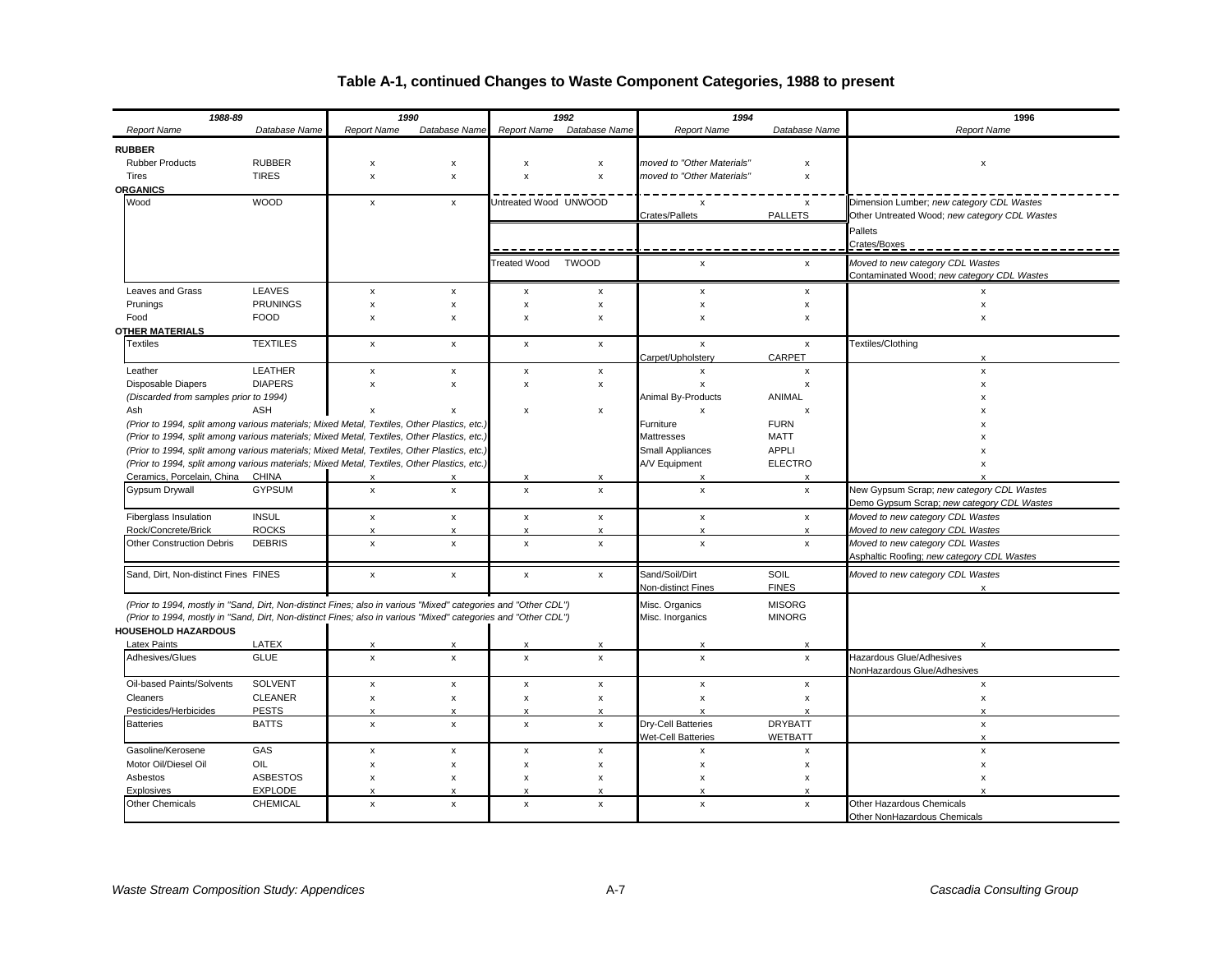# Sampling Summary

### **January**

Sampling began on January 8<sup>th</sup>, at the North Recycling and Disposal Station (NRDS). Thirty self-haul samples were taken that day. Commercial samples began on the 11<sup>th</sup> at the South Recycling and Disposal Station (SRDS); 15 samples were captured. On January  $12<sup>th</sup>$ , again at the SRDS, 14 samples were captured. Three rolloffs and one of the compactors originally scheduled did not show.

### **February**

Self-haul sampling occurred on the  $2^{nd}$  at the SRDS, with 16 samples captured. Four more self-haul samples were taken on February  $7<sup>th</sup>$ , when commercial sampling took place at the SRDS. Only 13 commercial samples were captured. Four roll-offs and one compactor did not show. A second load from one of the morning's frontload routes was sampled to make up for one of the no-shows. Commercial loads were sampled again on the 8<sup>th</sup> at the SRDS. Two roll-offs and one front loader did not show.

### **March**

Daytime commercial sampling took place on the  $28<sup>th</sup>$  at the SRDS. Thirteen samples were captured. The problem of obtaining enough loads continued. Two drivers forgot to bring in their loads, and two roll-offs did not have garbage for scheduled loads. The first sampling of night loads occurred on the 29<sup>th</sup>. A total of 15 loads was sampled at the SRDS that evening. No self-haul sampling was scheduled in March.

#### **April**

 $Commercial$  sampling began on April 22 $n<sup>nd</sup>$  at the SRDS, but was shut down after four loads due to facility overflow. The sampling was re-scheduled for the 26<sup>th</sup>, at which time another 15 samples were sorted. Night loads were sampled on the  $23<sup>rd</sup>$  at the Rabanco site. Fifteen samples were captured. On the  $29<sup>th</sup>$  self-haul sampling at the SRDS resulted in 20 more samples.

#### **May**

Sampling for May began with self-haul on the  $22<sup>nd</sup>$  at the NRDS. Twenty samples were captured. Commercial sampling on the 29<sup>th</sup> at the SRDS resulted in only 11 samples. Four scheduled roll-offs had no garbage on their sample loads, one broke down, and one driver forgot. Sampling the next day, May 30<sup>th</sup>, was even more unlikely. Capacity problems at the SRDS forced a re-schedule of this day's sampling after capturing only four samples. The next available day was June  $3<sup>rd</sup>$ .

## **June**

Make-ups for the re-scheduled May  $30<sup>th</sup>$  sampling occurred on June  $3<sup>rd</sup>$  at the SRDS. Twelve loads were sampled. The first regularly scheduled June samples were taken on June 11<sup>th</sup> at the SRDS. Ten commercial loads were sampled this day. Obtaining roll-off loads with garbage and forgotten loads were again a problem. Night sampling at Eastmont took place on the  $12<sup>th</sup>$ . Fourteen loads were sampled—every available load between 7:00pm and 5:00am. On the  $26<sup>th</sup>$ , 20 self-haul samples were sorted at the SRDS.

### **July**

On July 27<sup>th</sup>, 20 self-haul samples were captured at the NRDS. Fifteen daytime commercial loads were sampled on the  $30<sup>th</sup>$ , and another 15 sampled at night on the  $31<sup>st</sup>$ , both at the SRDS.

### **August**

Twenty self-haul samples were taken at the SRDS on August 11. On August 14<sup>th</sup>, 15 daytime commercial loads were sampled at the SRDS. The following evening, the 15<sup>th</sup>, at the Rabanco site, another 15 commercial samples were captured.

### **September**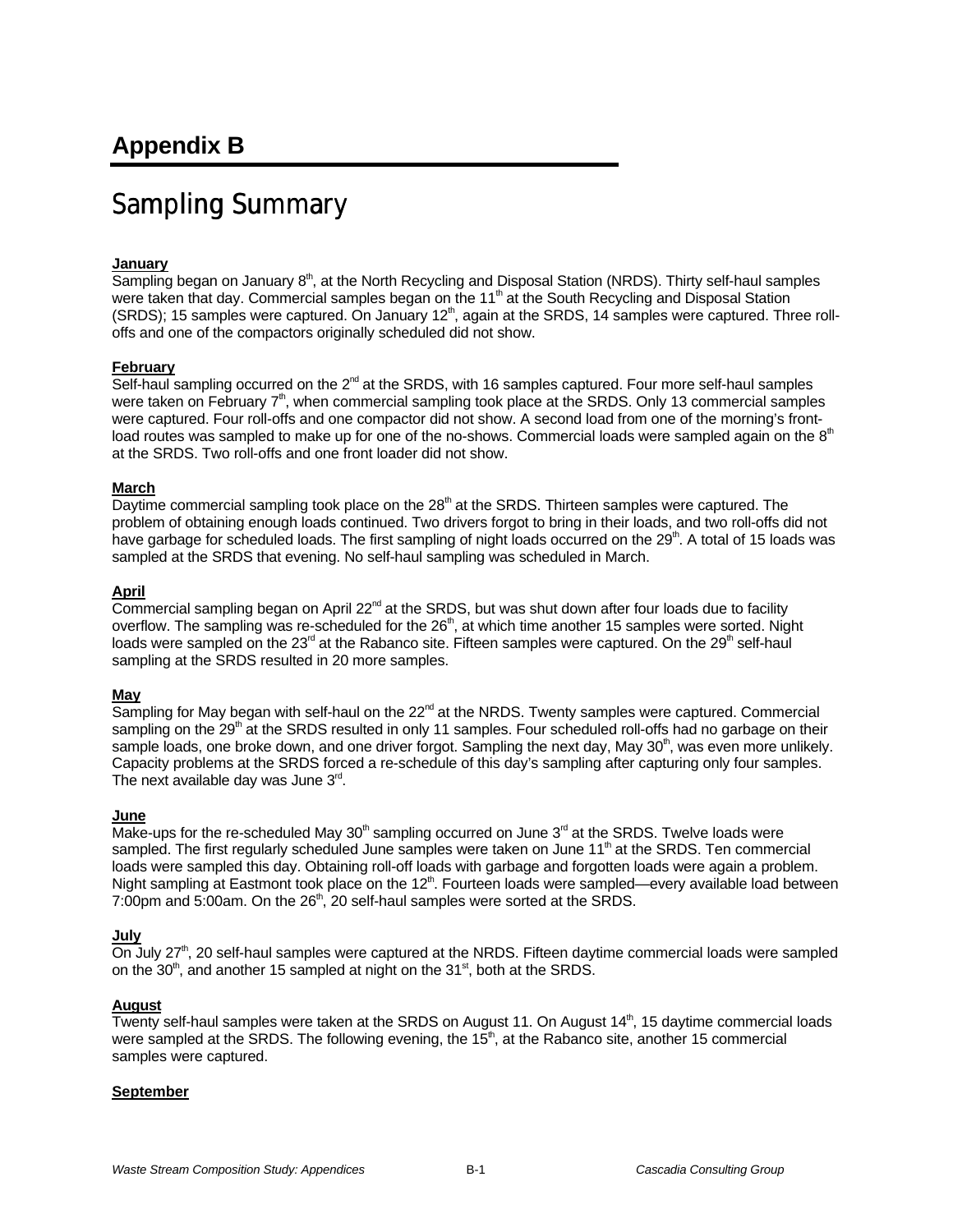On September 16<sup>th</sup>, 14 night commercial loads were sampled at Eastmont. Only 14 trucks arrived throughout this evening's sampling. A number of drivers recorded incorrect load weights; these were subsequently obtained from the hauler's records. On the 18<sup>th</sup>, 20 self-haul samples were sorted at the NRDS. Daytime commercial sampling took place at the SRDS on the  $19<sup>th</sup>$ , 15 loads were sampled.

#### **October**

The weather on October  $4<sup>th</sup>$  was wet and windy, possibly causing the very slow self-haul day which took place at the SRDS. Sampling intervals were cut in half, yet nine hours went by before all 20 samples had been completed. Both commercial samplings this month were daytime shifts at the SRDS. Fifteen loads each day were taken on the 11<sup>th</sup> and 17<sup>th</sup>.

#### **November**

On the night of November 12<sup>th</sup>, 15 samples were captured at the SRDS. A schedule conflict caused the day sampling, originally on the 11<sup>th</sup>, to be moved to the 25<sup>th</sup>. On that day, 15 more samples were taken at the SRDS. On the 14<sup>th</sup>, at the NRDS, the final 20 self-haul samples occurred.

#### **December**

The final two commercial samplings occurred on the 16<sup>th</sup>, at the SRDS during the day, and on the 17<sup>th</sup> at the Rabanco site during the night. Only 13 samples showed on the 16<sup>th</sup>. Fifteen samples were taken on the next night, the 17<sup>th</sup>.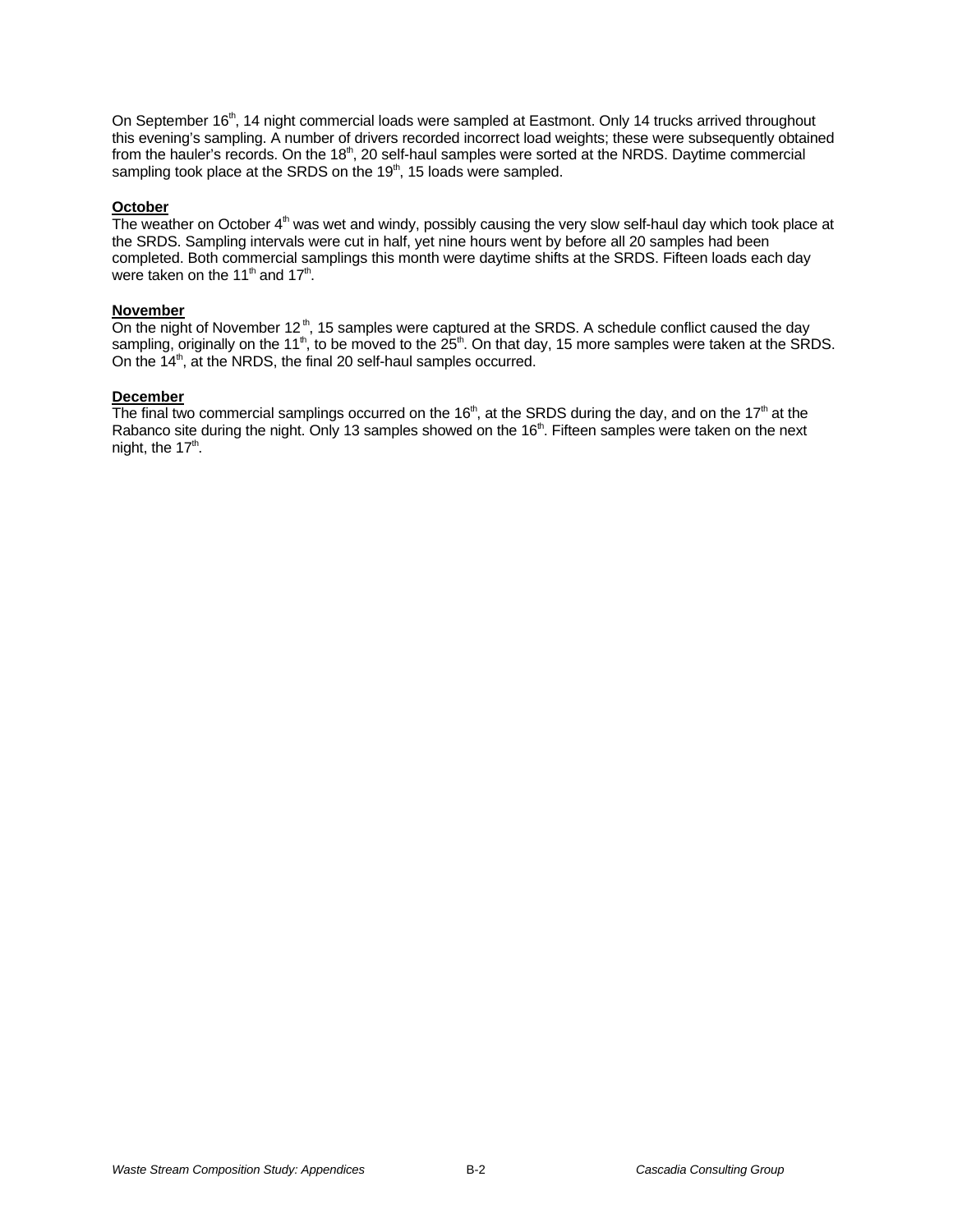# Sampling Methodology

## **Overview**

The objective of this task was to provide statistically significant data on the composition of Seattle's commercial and self-haul waste streams.

The 1996 sorting methodology is different from the 1992 phase (the last time the commercial and self-haul substreams were sampled) in two respects:

- The component categories were revised to provide more detail about specific materials in the waste stream. These category changes are tracked in Appendix A.
- Revisions to the component categories significantly decreased the amount and incidence of "supermix" (a residue composed of mixed material, each piece smaller than one half inch). In the rare cases when supermix did remain after sorting the major categories (never more than 10 pounds), the composition was visually estimated. In 1992, a sub-sample of the supermix was sorted.

## **Substream Definition**

For any specific geographic area, the total waste stream is composed of various substreams. A "substream" is determined by the particular generation, collection, or composition characteristics which make it a unique portion of the total waste stream. This study targets two main substreams:<sup>1</sup>

- The **commercial** substream is comprised of wastes a) generated at businesses and institutions, and b) collected by contracted hauling companies.
- The **self-haul** substream is comprised of wastes a) generated at residences as well as businesses and institutions, and b) hauled by the household or business that generated the waste.

The City owns two transfer stations (North and South Recycling and Disposal Stations—NRDS and SRDS). All self-haul wastes included in this study were disposed at either the NRDS or SRDS. Wastes generated within Seattle may also be hauled to three private facilities, one of which is a dedicated construction, demolition and landclearing waste (CDL) site.

Most CDL waste generated in Seattle is disposed separately from the municipal solid waste (MSW). Since this study measures the composition of MSW only, pure CDL loads were excluded. Therefore, no samples were taken from Black River (a dedicated CDL site) and none of the CDL-only loads delivered to the Rabanco transfer facility were included. Occasionally, however, CDL-only loads are disposed in the MSW stream. Using the pre-established sampling schedule, five of the selected commercial vehicles and 27 of the self-haul vehicles were actually carrying pure CDL wastes.<sup>2</sup>

 $\overline{a}$ 

 $^1$  The residential substream was not included in this study. For the most recent analysis of Seattle's residential waste stream, please see the *1994/95 Residential Waste Composition Study Final Report* prepared for the Seattle Solid Waste Utility by the Cascadia Consulting Group.

 $^2$  Three commercial samples from 3/29/96 (night shift), one from 4/26/96 (day shift) and one from 12/16/96 (day shift). Thirteen of the self-haul CDL loads were sampled at NRDS and the remaining 14 were sorted at SRDS. For more detail regarding Seattle's CDL waste stream, please see the *Construction, Demolition and Landclearing Debris Study Final Report* prepared for Seattle Public Utilities by Cunningham Environmental Consulting and Cascadia Consulting Group (1997).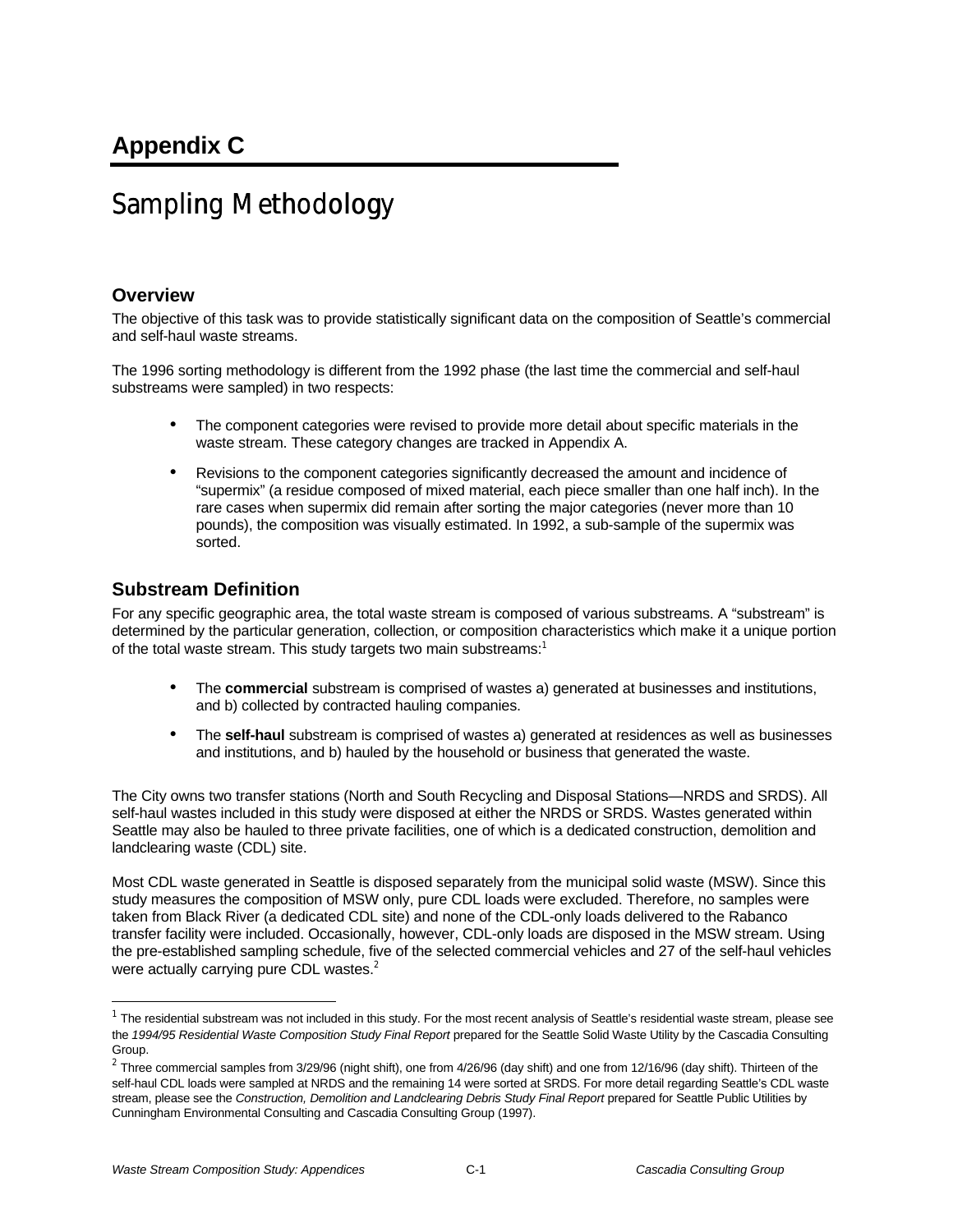## **Hauler and Transfer Station Participation**

The first step in selecting sample loads required collecting detailed data from the City of Seattle Solid Waste Utility and the two franchised haulers regarding total tonnage, the split between franchised and self-hauled waste, average load weights for each vehicle type, and the number of loads hauled during the day and night shifts.

For the day shift sorting, the franchised haulers agreed to divert trucks to the City's SRDS so that wastes from both haulers could be sampled on the same day. (The two companies generally haul waste to their own, privately operated facilities.) The burden of hosting the night shift sampling was shared among the SRDS, Eastmont and Rabanco sites.

After the commercial sampling schedule was determined, copies were given to each franchised hauler, who was requested to provide the following data:

- the geographic area the route covered on the sorting day, and
- the number of accounts included in the run on that day.

As the commercial substream sampling days approached, the companies were requested to inform the affected drivers. Each involved driver was then made aware of the process to be followed upon the completion of his run.

Transfer station managers were also given the sampling schedule and other pertinent information. The field manager worked out the details of truck diversion, sample extraction, sorting, and disposal of sorted waste with each transfer station manager.

## **Sampling Calendar**

At least 360 commercial and 200 self-haul samples were to be selected. Since the field crew can sort approximately 15 commercial loads and 20 self-haul loads per day, 24 days of commercial and 10 days of selfhaul sampling were required. The commercial sampling events were evenly distributed over 12 months (two consecutive days per month). By sampling self-haul loads at a rate of one day per month, 10 months were required. No self-haul samples were scheduled for March or December (these months were selected by a random number generator).

Commercial trucks may arrive during either the day or night shifts. About 67% of Seattle's commercial waste is hauled during the day, so 67% of the sampling events (16 of 24) were scheduled during the day. The remaining commercial sampling events (8 of 24) were scheduled at night. Self-haul loads arrive during the day shift only.

Sampling dates within each month were chosen using a random number generator. (Since commercial vehicles do not operate on Sunday, these days were eliminated for the commercial substream.)

Due to the expense of moving the sampling crew from site to site, sampling occurred at only one facility per sampling day. As described above, all day shift commercial sampling took place at the SRDS, with the franchised haulers diverting trucks to this location. The night shift sampling events were spread nearly evenly among the SRDS, Eastmont and Rabanco sites. Since the proportion of self-haul tonnage transported to the NRDS and SRDS is nearly equal (55% and 45%, respectively), half the self-haul sampling days were scheduled at the NRDS and half at the SRDS.

The resulting sampling calendar is shown in Figure C-1.

### **Figure C-1 Sampling Calendar**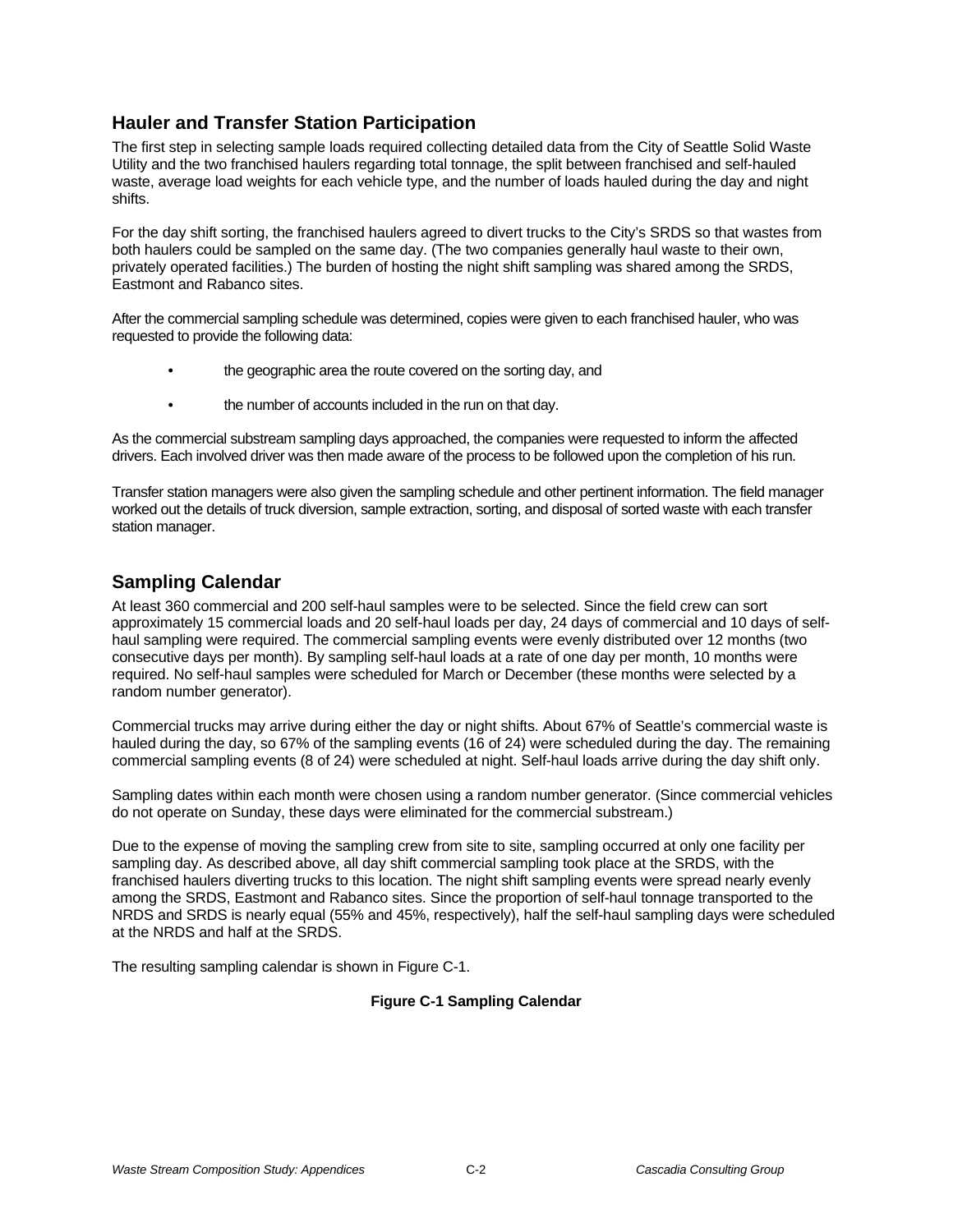|      | January   |             |             |        | February  |       |             |      | March     |             |             |          | April     |             |             |
|------|-----------|-------------|-------------|--------|-----------|-------|-------------|------|-----------|-------------|-------------|----------|-----------|-------------|-------------|
| Date | Substream | Time        | Location    | Date   | Substream | Time  | ocation     | Date | Substream | Time        | Location    | Date     | Substream | Time        | Location    |
| R    | Self-Haul | Day         | <b>NRDS</b> | $\sim$ | Self-Haul | Day   | <b>SRDS</b> | 28   | Comm      | Dav         | <b>SRDS</b> | 23       | Comm      | Night       | 3rd & 1     |
| 11   | Comm      | Day         | <b>SRDS</b> |        | Comm      | Dav   | <b>SRDS</b> | 29   | Comm      | Night       | <b>SRDS</b> | 26       | Comm      | Dav         | <b>SRDS</b> |
| 12   | Comm      | Dav         | <b>SRDS</b> |        | Comm      | Dav   | <b>SRDS</b> |      |           |             |             | 29       | Self-Haul | Dav         | <b>SRDS</b> |
|      |           |             |             |        |           |       |             |      |           |             |             |          |           |             |             |
|      | May       |             |             |        | June      |       |             |      | July      |             |             |          | August    |             |             |
| Date | Substream | Time        | Location    | Date   | Substream | Time  | .ocation    | Date | Substream | Time        | Location    | Date     | Substream | Time        | Location    |
| 22   | Self-Haul | Dav         | <b>NRDS</b> | 3      | Comm      | Dav   | <b>SRDS</b> | 27   | Self-Haul | Dav         | <b>NRDS</b> | 11       | Self-Haul | Dav         | <b>SRDS</b> |
| 29   | Comm      | Dav         | <b>SRDS</b> | 11     | Comm      | Dav   | <b>SRDS</b> | 30   | Comm      | Dav         | <b>SRDS</b> | 14       | Comm      | Dav         | <b>SRDS</b> |
|      |           |             |             | 12     | Comm      | Night | Eastmont    | 31   | Comm      | Night       | <b>SRDS</b> | 15       | Comm      | Night       | 3rd & 1     |
|      |           |             |             | 26     | Self-Haul | Dav   | <b>SRDS</b> |      |           |             |             |          |           |             |             |
|      |           |             |             |        |           |       |             |      |           |             |             |          |           |             |             |
|      | September |             |             |        | October   |       |             |      | November  |             |             | December |           |             |             |
| Date | Substream | <b>Time</b> | Location    | Date   | Substream | Time  | Location    | Date | Substream | <b>Time</b> | Location    | Date     | Substream | <b>Time</b> | Location    |
| 16   | Comm      | Night       | Eastmont    |        | Self-Haul | Dav   | <b>SRDS</b> | 12   | Comm      | Dav         | <b>NRDS</b> | 16       | Comm      | Dav         | <b>SRDS</b> |
| 18   | Self-Haul | Dav         | <b>NRDS</b> | 11     | Comm      | Day   | <b>SRDS</b> | 14   | Self-Haul | Dav         | <b>SRDS</b> | 17       | Comm      | Night       | 3rd & 1     |
| 19   | Comm      | Day         | <b>SRDS</b> | 17     | Comm      | Dav   | <b>SRDS</b> | 25   | Comm      | Night       | <b>SRDS</b> |          |           |             |             |
|      |           |             |             |        |           |       |             |      |           |             |             |          |           |             |             |

## **Sample Selection**

Commercial loads were selected using the following procedure:

- 1. Samples were allocated to each of the two haulers, for both the day and night shifts, based on the proportion of tonnage collected. For example, one of the companies hauls 37% of Seattle's daytime commercial tonnage, so 37% of the day shift samples are assigned to that hauler.
- 2. Next, samples were allocated to specific vehicle types based on each hauler's average tons per vehicle type per shift.
- 3. Since many of the vehicles transport more than one load per shift, and since there are more vehicles per shift than the quota to be sampled, it was necessary to designate which specific loads were to be sampled. An identifier was assigned to every expected load for each vehicle type, hauler, shift and sampling day. A random number generator sorted the identifiers; loads were selected in that sequence until the quota for that vehicle type, hauler, shift and sampling day was filled.

Self-haul loads were selected as described below:

- 1. The City pre-determined that one-third of the self-haul samples would be taken from automobiles and the remaining two-thirds from trucks (includes both pick-ups and larger collection trucks).
- 2. Sampling intervals for each vehicle type (e.g., every "nth" car) were determined by dividing the day's expected number of arriving vehicles by the number of samples needed on that day. The expected traffic is based on vehicle count data from the same day of the same week in 1994.

As the study progresses, key planning assumptions were monitored. When necessary, the sampling plan was modified to meet the objectives of the study design.

# **Field Sampling Procedures**

Pre-established sampling intervals were used for the field operations. Truck identification numbers, obtained from the haulers just prior to sampling, were recorded before each commercial substream sort. As each sample load arrived, the field supervisor noted the total load weight and approximate arrival time.

The entire truckload of waste was dumped into the pit. Wherever possible, an imaginary 8-section, 2-layer grid (16 cells total) was superimposed on the load, and a randomly selected cell was identified for sampling. Frequently, to prevent the commingling of garbage to be sampled with that in the pit, the loader would nose in the stream of material falling from the truck, capturing a 5-cubic yard slice of garbage. Approximately 250 pounds of waste were dumped from the loader onto a tarp for sorting.

Each sample was sorted by hand into the defined component groups. Food containers were separated from the food and classified according to the containers' material. Each sample was sorted to the greatest reasonable detail. Rarely, a "supermix" of material (a residue composed of mixed material, each piece smaller than one half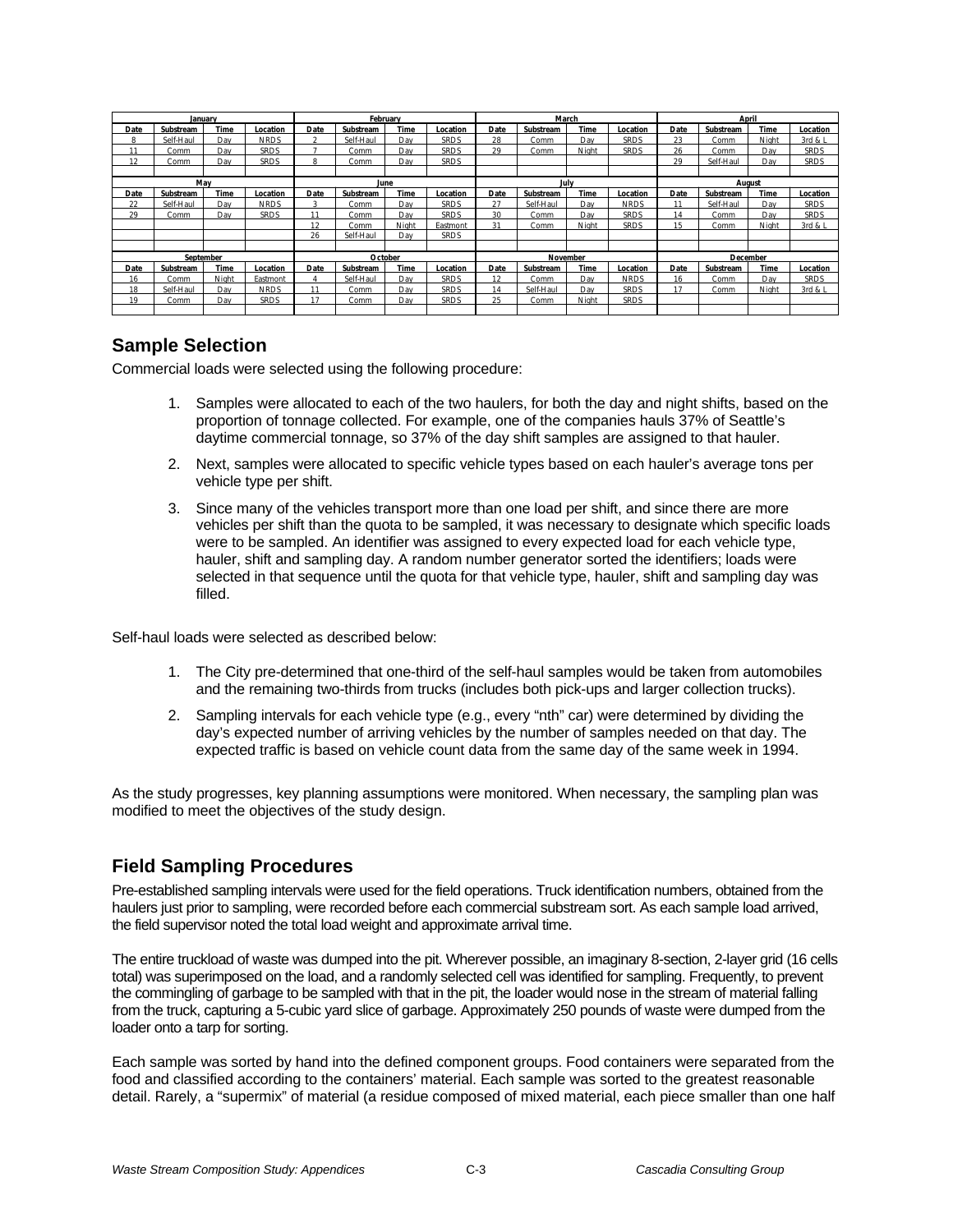inch) remained after sorting a sample. In these cases, the field supervisor weighed the combined supermix (never totaling more than 10 pounds) and visually estimated the percentage of each component material in the supermix. The weights of all materials were recorded on tally sheets, shown in Appendix E.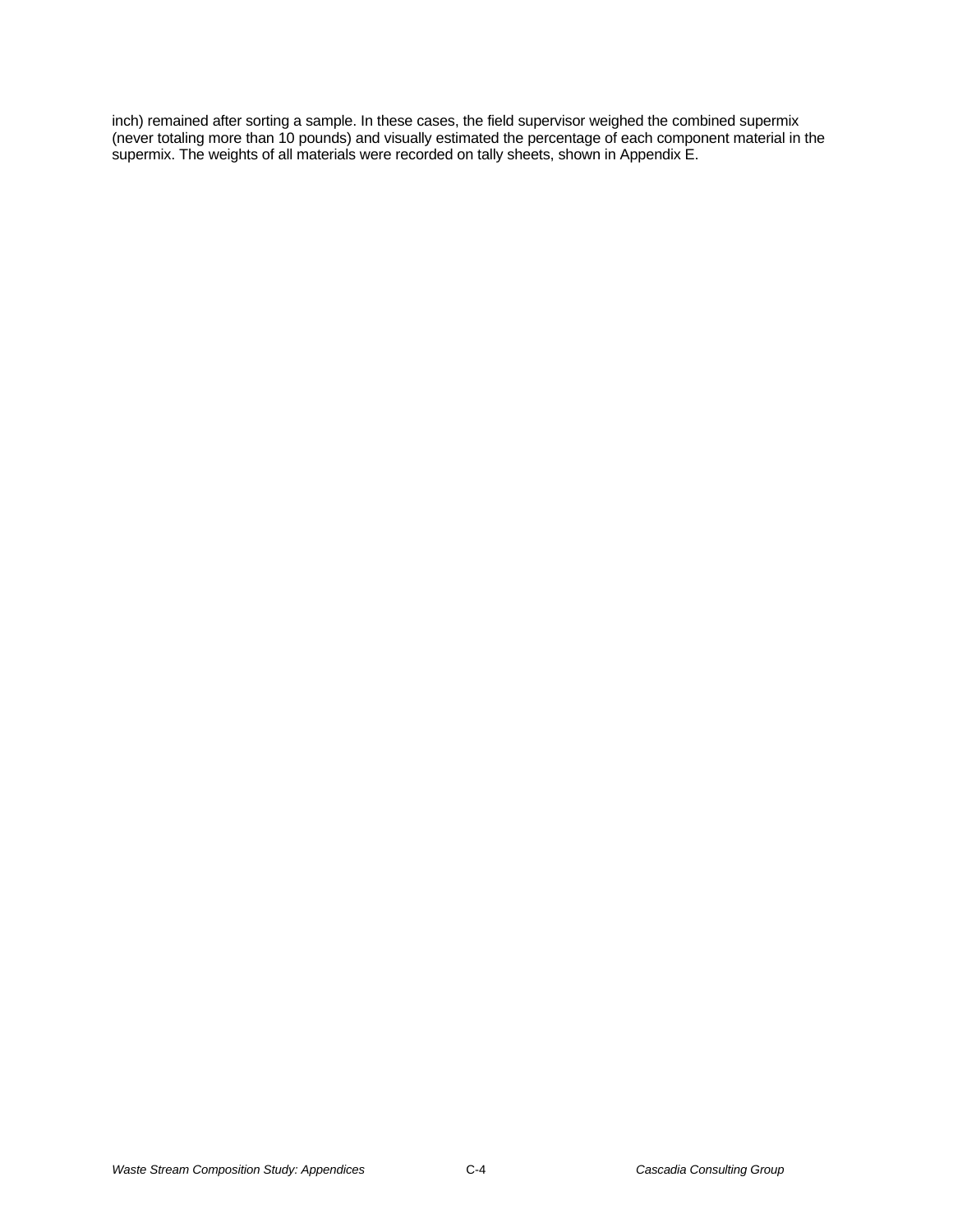# **Calculations**

# **Composition Calculations**

The composition estimates represent the **ratio of the components' weight to the total waste** for each noted substream. They are derived by summing each component's weight across all of the selected records and dividing by the sum of the total weight of waste, as shown in the following equation:

$$
r_j = \frac{\sum_i c_{ij}}{\sum_i w_i}
$$

where:

c = weight of particular component

$$
w = sum of all component weights
$$

for i 1 to n

where  $n =$  number of selected samples

for j 1 to m

where  $m =$  number of components

The confidence interval for this estimate is derived in two steps. First, the variance around the estimate is calculated, accounting for the fact that the ratio includes two random variables (the component and total sample weights). The **variance of the ratio estimator** equation follows:

$$
\hat{V}_{r_j} = \left(\frac{1}{n}\right) \cdot \left(\frac{1}{\overline{w}^2}\right) \cdot \left(\frac{\sum_i \left(c_{ij} - r_j w_i\right)^2}{n - 1}\right)
$$

where:

$$
\overline{w} = \frac{\sum_i w_i}{n}
$$

Second, **precision levels** at the 90% confidence interval are calculated for a component's mean as follows:

$$
r_j \pm \left(t \cdot \sqrt{\hat{V}_{r_j}}\right)
$$

where:

 $t =$  the value of the t-statistic (1.645) corresponding to a 90% confidence level

For more detail, please refer to Chapter 6 "Ratio, Regression and Difference Estimation" of *Elementary Survey Sampling* by R.L. Scheaffer, W. Mendenhall and L. Ott (PWS Publishers, 1986).

## **Weighted Averages**

The overall commercial and overall self-haul waste composition estimates were calculated by performing a weighted average across the relevant substreams. For the commercial substream, the overall estimate was calculated by performing a weighted average based on the tonnage carried by each hauler, vehicle type and shift. For the self-haul substream, the overall estimate was calculated by performing a weighted average based on the tonnage hauled to each site by vehicle type.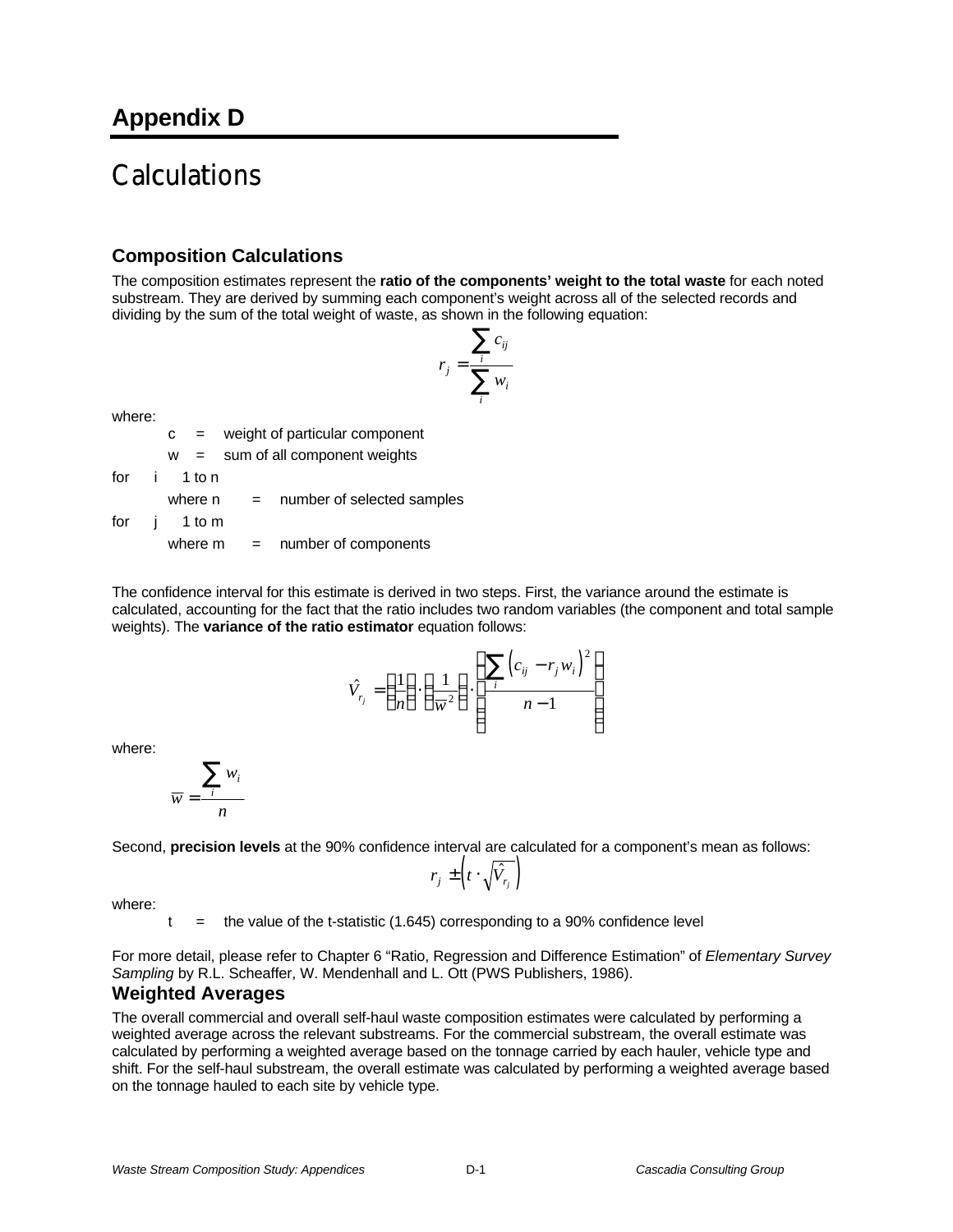First, Seattle provided the estimate of tonnage disposed by each substream. Next, these proportions were applied to the relevant substream's waste composition estimates.

The **weighted average for an overall composition estimate** is performed as follows:

$$
O_j = (p_1 * r_{j1}) + (p_2 * r_{j2}) + (p_3 * r_{j3}) + \dots
$$

where:

 $p =$  the proportion of tonnage contributed by the noted substream

 $r =$  ratio of component weight to total waste weight in the noted substream

for j 1 to m

where  $m =$  number of components

The **variance of the weighted average** is calculated:

$$
VarO_j = (p_1^{2} * \hat{V}_{r_{j1}}) + (p_2^{2} * \hat{V}_{r_{j2}}) + (p_3^{2} * \hat{V}_{r_{j3}}) + ...
$$

In this report, the waste composition results are sometimes calculated without using a weighted average, or they may be calculated with one or two levels of weighting. When this occurs, the total composition of the various sub-sections of a waste stream may not precisely equal the overall composition. For example, the sum of selfhauled newspaper at the NRDS and SRDS does not exactly equal the amount of newspaper in the overall selfhaul composition (Tables 4-3, 4-4 and 4-2, respectively). The NRDS and SRDS results are unweighted, while the overall self-haul results are weighted both by site and by vehicle type. The NRDS and SRDS compositions are not weighted by vehicle type because that would blur the distinction under analysis (e.g., North versus South).

## **Comparison Calculations**

Identifying statistically significant differences requires a two-step calculation. First, assuming that the two groups to be compared have the same variance, a **pooled sample variance** is calculated:

$$
S_{pool}^{2} = \frac{\left[ (nI - I) \cdot \left( nI \cdot \hat{V}_{r_j I} \right) \right] + \left[ (n2 - I) \cdot \left( n2 \cdot \hat{V}_{r_j 2} \right) \right]}{nI + n2 - 2}
$$

Next, the **t-statistic** is constructed:

$$
t = \frac{(r1 - r2)}{\sqrt{\frac{S_{pool}^2}{n1} + \frac{S_{pool}^2}{n2}}}
$$

The **p-value** of the t-statistic is calculated based on (n1+n2 -2) degrees of freedom.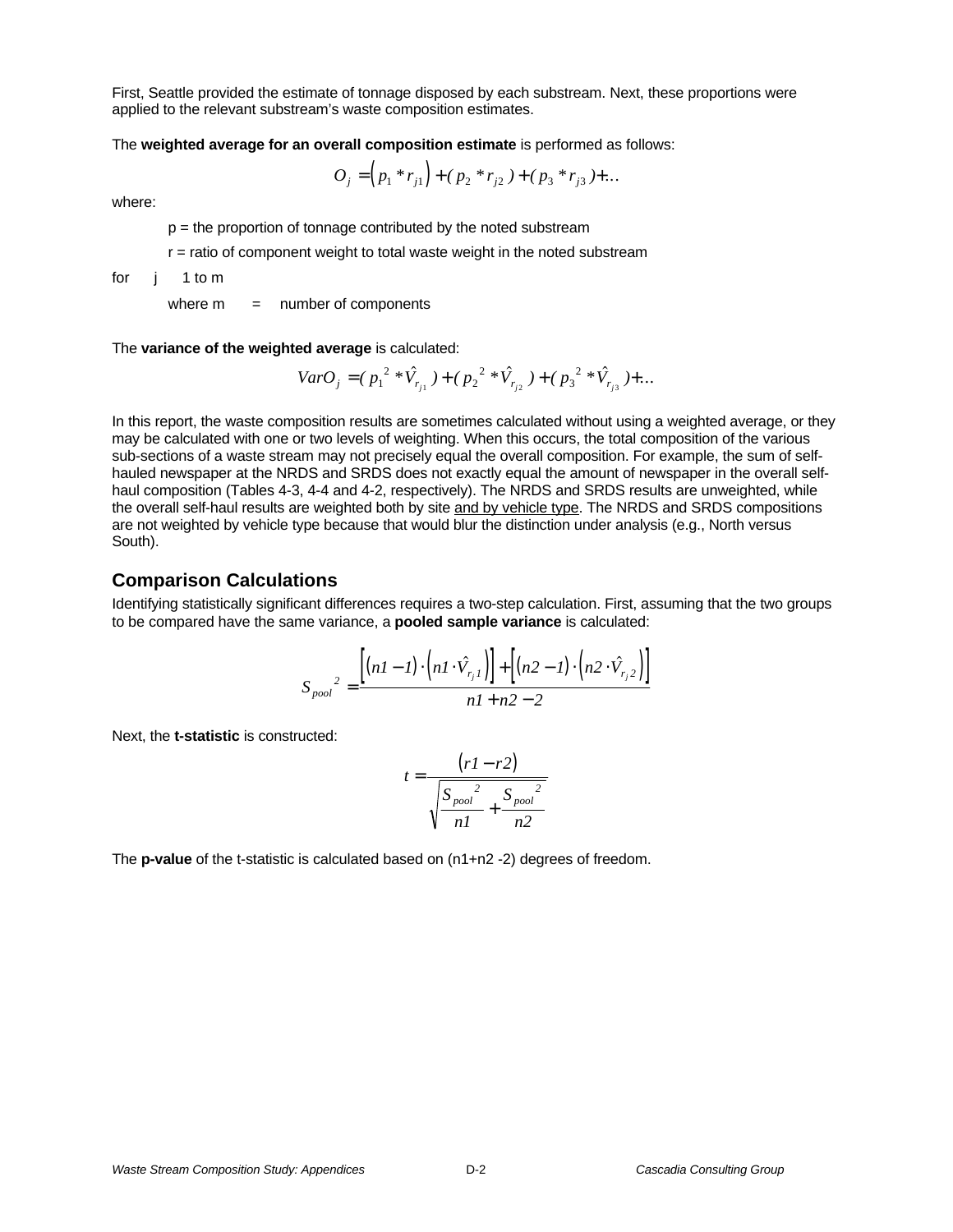| <b>PAPER</b>                | <b>WOOD &amp; YARD WASTES</b> |       |                      |  |
|-----------------------------|-------------------------------|-------|----------------------|--|
| Newspaper                   | Dimension Lumber              |       |                      |  |
| Plain OCC/Kraft             | Other Untreated Wood          |       |                      |  |
| Waxed OCC/Kraft             | Pallets                       |       |                      |  |
| Mixed Low Grade             | Crates/Boxes                  |       |                      |  |
| Phone Books                 | Treated Wood                  |       |                      |  |
| Office Paper                | Contaminated Wood             |       |                      |  |
| Computer Paper              | Leaves & Grass                |       |                      |  |
| Milk/Ice Cream/Juice        | Prunings                      |       |                      |  |
| Frozen Food Polycoats       | <b>METALS</b>                 |       |                      |  |
| Compostable Soiled          | Alum. Beverage Cans           |       |                      |  |
| Paper/Other Materials       | Alum. Foil/Containers         |       |                      |  |
| Other Paper                 | Other Aluminum                |       |                      |  |
| <b>GLASS</b>                | Tinned Food Cans              |       |                      |  |
| Clear Beverage/Liquid       | Other Ferrous                 |       |                      |  |
| Green Beverage/Liquid       | Other Nonferrous              |       |                      |  |
| Brown Beverage/Liquid       | Mixed Metals/Material         |       | Oil Filters (count): |  |
| Container Glass             | Empty Aerosol Cans            |       |                      |  |
| Other Glass                 | ORGANICS                      |       |                      |  |
| <b>Fluorescent Tubes</b>    | Food Wastes                   |       |                      |  |
| <b>PLASTICS</b>             | Textiles/Clothing             |       |                      |  |
| #1 Pop & Liquor             | Carpet/Upholstery             |       |                      |  |
| #1 Other Bottles            | Leather                       |       |                      |  |
| #2 Milk & Juice             | Disposable Diapers            |       |                      |  |
| #2 Other                    | Animal By-products            |       |                      |  |
| Other Bottles               | Rubber Products               |       |                      |  |
| Jars & Tubs                 | Tires                         |       |                      |  |
| <b>Expanded Polystyrene</b> | Ash                           |       |                      |  |
| Other Rigid Packaging       | Misc. Organics                |       |                      |  |
| Grocery/Store/Bread Bags    |                               |       |                      |  |
| Garbage Bags                |                               |       |                      |  |
| Other Plastic Film          | Sample Number:                | Date: | Location:            |  |
| <b>Plastic Products</b>     |                               |       |                      |  |
| Plastic/Other Materials     |                               |       |                      |  |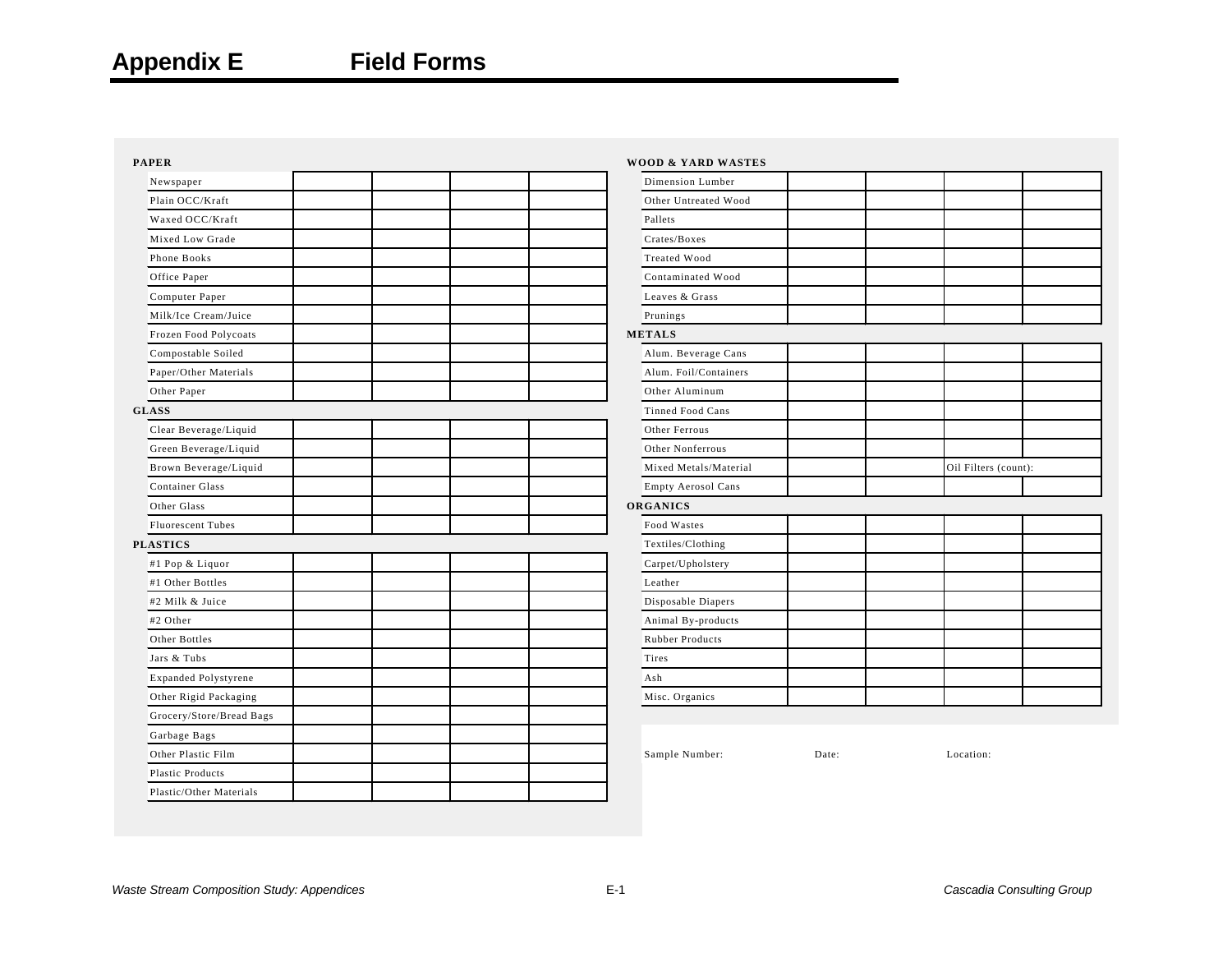|                          | <b>LOAD TYPE:</b>           |                       | <b>VEHICLE TYPE:</b>     |                  |
|--------------------------|-----------------------------|-----------------------|--------------------------|------------------|
| Furniture                |                             |                       |                          |                  |
| Mattresses               |                             |                       | P - Pickup Trucks        |                  |
| Small Appliances         |                             |                       |                          |                  |
| Audio/Visual Equipment   |                             |                       | RL - Rear Loader         |                  |
| Ceramics/China           |                             |                       |                          |                  |
| New Gypsum Scrap         |                             |                       | SL - Side Loader         |                  |
|                          |                             |                       | ROD - Loose Roll-Off     |                  |
|                          |                             |                       | ROC - Compactor Roll-Off |                  |
| Rock/Concrete/Bricks     | $\mathbf{1}$                | $\overline{2}$        |                          |                  |
|                          |                             |                       |                          | <b>INCOME 2:</b> |
|                          |                             |                       |                          |                  |
| Sand/Soil/Dirt           | <b>B</b> - Bayside (WMI)    |                       |                          | SIZE 2:          |
|                          | S - SD/Emerald City         |                       |                          |                  |
| Misc. Inorganics         |                             |                       |                          |                  |
| <b>HAZARDOUS WASTES</b>  |                             |                       |                          | <b>COMMENTS:</b> |
|                          | DEST.:                      |                       | D - Restaurant           |                  |
|                          | <b>S-SRDS</b>               |                       | E - Hotel/Motel          |                  |
| Non-hazardous Glues      | <b>B</b> - Eastmont (WMI)   |                       |                          |                  |
| Oil-based Paint/Thinners |                             | L - 3rd & Lander (SD) |                          |                  |
| Hazardous Cleaners       |                             |                       | H - Education            |                  |
|                          |                             |                       | I - Transportation       |                  |
| Dry-cell Batteries       |                             |                       | J - Other Services       |                  |
| Wet-cell Batteries       |                             |                       | K - Mixed Gen Types      |                  |
| Gasoline/Kerosene        |                             |                       | ${\tt L}$ - ${\tt CDL}$  |                  |
| Motor Oil/Diesel Oil     |                             |                       |                          |                  |
| Explosives               | <b>REDUCTION INDICATORS</b> |                       |                          |                  |
| Other Non-hazardous      |                             | Pounds                |                          |                  |
|                          | Cup-'O-Soups                |                       | Pesticide Containers     |                  |

| <b>Waste Stream Composition Study: Appendices</b> |  | Cascadia Consulting Group |
|---------------------------------------------------|--|---------------------------|
|---------------------------------------------------|--|---------------------------|

Toys

Yogurt Cups Small Appliances

A/V Equipment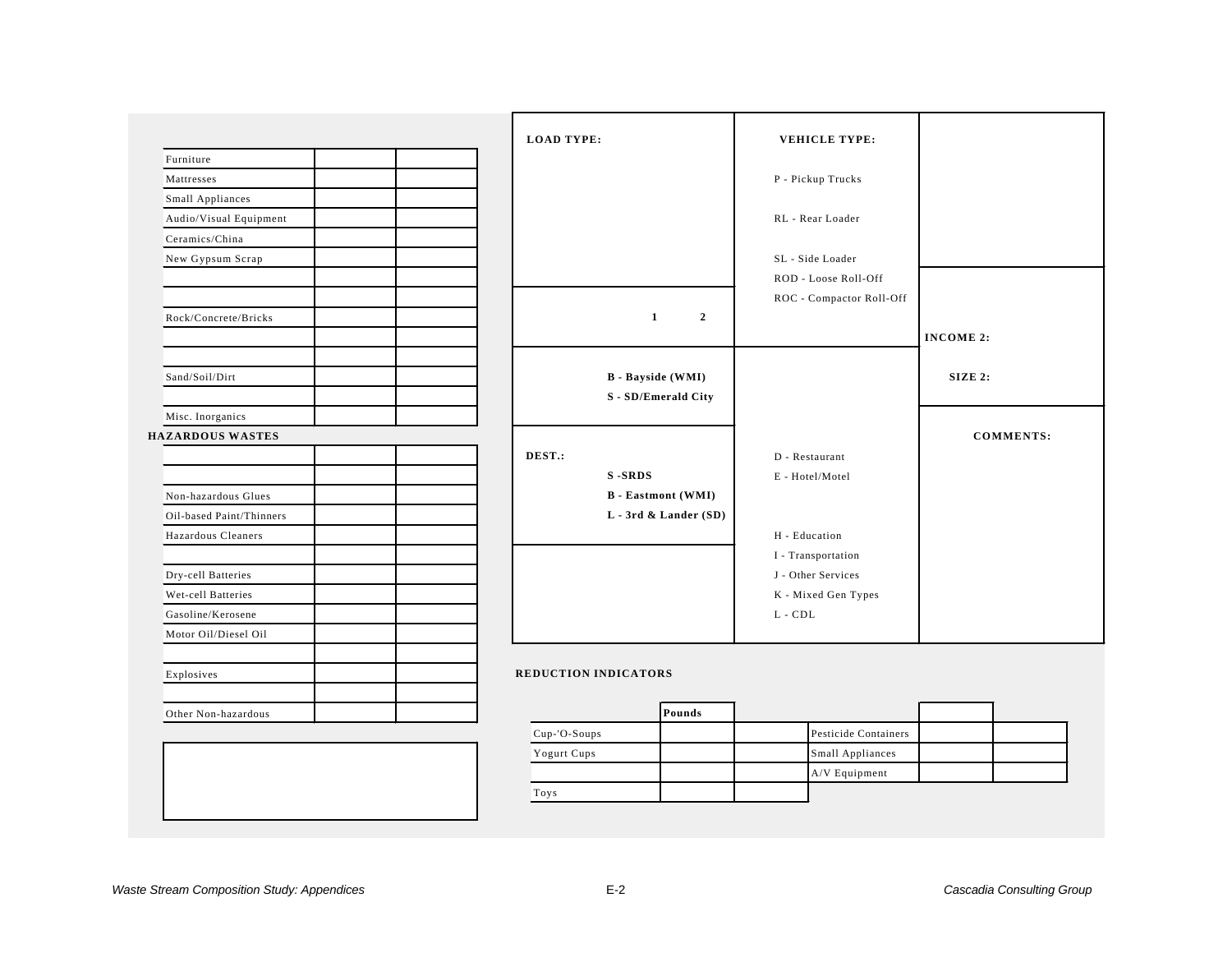# Year-to-Year Comparison Calculations

The comparison methodology is outlined in the first section of this appendix. For more detail, the remaining sections describe technical issues regarding the statistics and present the full calculation results.

## **Background**

In an ongoing effort to monitor the types and amounts of materials disposed locally, Seattle has performed several waste characterization studies. Differences are often apparent between project years. In this appendix, selected results from the 1996 study are compared to 1992 findings.<sup>1</sup> The purpose of this comparison is simply to determine whether the changes are statistically significant. The reasons *why* or *how* these changes occurred were not investigated.

Table F-1 lists the waste categories chosen for analysis. Composition variations were measured within the following substreams:

- overall commercial
- self-haul trucks
- self-haul automobile

In order to control for population changes and other factors that may influence the total amount of waste disposed from year to year, the tests described in this appendix measure waste proportions, not actual tonnage. For example, say that newspaper accounts for 5% of a particular substream's disposed waste each year, and that the substream disposed a total of 1,000 tons of waste in one year and 2,000 tons of waste in the next. While the amount of newspaper increased from 50 to 100 tons, the percentage remained the same. Therefore, the tests would indicate that there had been no change.

The purpose of conducting these comparisons is to identify statistically significant changes, within each substream, in the percentage of selected types of waste disposed over time. One specific example is stated as follows:

*Hypothesis:* "There is no statistically significant difference, between the 1992 and 1996 study periods, in the percentage of cardboard disposed in the commercial substream."

 $\overline{a}$ 

 $^1$  The 1992 study was also conducted by Cascadia Consulting Group, following the same basic methodology as the 1996 project. Only one difference in field methods would affect the year-to-year comparisons. In 1992, animal wastes were discarded from samples. In 1996, these wastes were sorted and weighed. For the purpose of the comparison, animal wastes were excluded from the 1996 sampling data before the statistical calculations were performed.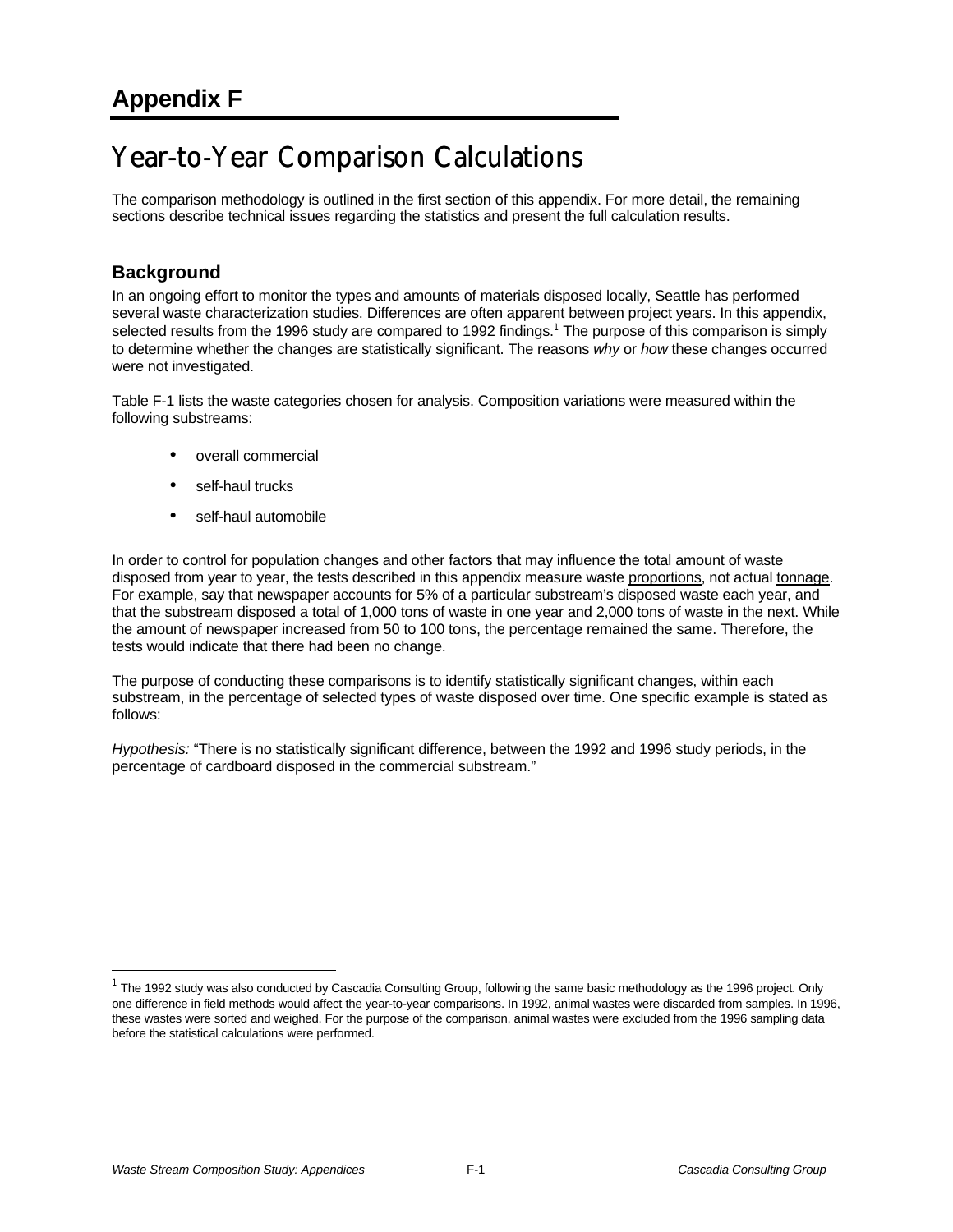| <b>Comparison Label</b>            | <b>Sampling Components</b>    | Substream Analyzed               |                 |  |
|------------------------------------|-------------------------------|----------------------------------|-----------------|--|
|                                    | 1992                          | 1996                             |                 |  |
| Unwaxed OCC/Kraft                  | <b>Corrugated Paper</b>       | OCC/Kraft, unwaxed               | <b>Both</b>     |  |
| Office and Computer Paper          | Office Paper                  | Office Paper                     | Commercial Only |  |
|                                    | Computer Paper                | Computer Paper                   |                 |  |
| Low Grade Paper                    | Scrap Paper                   | Mixed Low Grade                  | Commercial Only |  |
|                                    |                               | <b>Phone Books</b>               |                 |  |
| Plastic                            | <b>PET Bottles</b>            | PET Pop & Liquor                 | Commercial Only |  |
|                                    | <b>HDPE Bottles</b>           | Other PET Bottles                |                 |  |
|                                    | Other Plastic Bottles         | <b>HDPE Milk &amp; Juice</b>     |                 |  |
|                                    | <b>Expanded Polystyrene</b>   | Other HDPE Bottles               |                 |  |
|                                    | Plastic Packaging             | <b>Other Plastic Bottles</b>     |                 |  |
|                                    | <b>Other Plastic Products</b> | Jars & Tubs                      |                 |  |
|                                    |                               | <b>Expanded Polystyrene</b>      |                 |  |
|                                    |                               | Other Rigid Packaging            |                 |  |
|                                    |                               | Grocery/Bread Bags               |                 |  |
|                                    |                               | Garbage Bags                     |                 |  |
|                                    |                               | Other Film                       |                 |  |
|                                    |                               | <b>Plastic Products</b>          |                 |  |
|                                    |                               | Plastic/Other Materials          |                 |  |
| Recyclable Metal                   | Aluminum Cans                 | Aluminum Cans                    | Self-Haul Only  |  |
|                                    | <b>Aluminum Containers</b>    | Alum. Foil/Containers            |                 |  |
|                                    | <b>Nonferrous</b>             | Other Aluminum                   |                 |  |
|                                    | Tin Cans                      | <b>Other Nonferrous</b>          |                 |  |
|                                    | <b>Bi-Metal Cans</b>          | Tin Food Cans                    |                 |  |
|                                    | <b>Ferrous Metals</b>         | <b>Empty Aerosol Cans</b>        |                 |  |
|                                    |                               | Other Ferrous                    |                 |  |
| Food                               | Food                          | Food                             | Commercial Only |  |
| Leaves, Grass and Prunings         | <b>Leaves and Grass</b>       | <b>Leaves and Grass</b>          | Self-Haul Only  |  |
|                                    | Prunings                      | Prunings                         |                 |  |
| Carpet and Textiles                | <b>Carpet and Textiles</b>    | Textiles/Clothing                | Self-Haul Only  |  |
|                                    |                               | Carpet/Upolstery                 |                 |  |
| Untreated Wood                     | Untreated Wood                | <b>Dimension Lumber</b>          | <b>Both</b>     |  |
|                                    |                               | Pallets                          |                 |  |
|                                    |                               | Crates/Boxes                     |                 |  |
|                                    |                               | Other Untreated Wood             |                 |  |
| Treated and Contaminated Wood      | <b>Treated Wood</b>           | <b>Treated Wood</b>              | <b>Both</b>     |  |
|                                    |                               | Contaminated Wood                |                 |  |
| <b>Construction and Demolition</b> | Rocks, Concrete, Bricks       | New Gypsum Scrap                 | <b>Both</b>     |  |
|                                    | Gypsum Wallboard              | Demo Gypsum Scrap                |                 |  |
|                                    | <b>Fiberglass Insulation</b>  | Fiberglass Insulation            |                 |  |
|                                    | Other Construction Debris     | Rock/Concrete/Brick              |                 |  |
|                                    |                               | Asphaltic Roofing                |                 |  |
|                                    |                               | <b>Other Construction Debris</b> |                 |  |
| Hazardous                          | <b>Latex Paints</b>           | Latex Paints                     | <b>Both</b>     |  |
|                                    | Adhesives, Glues              | Hazardous Adhesives/Glues        |                 |  |
|                                    | Oil-Based Paints, Solvents    | NonHazardous Adhesives/Glues     |                 |  |
|                                    | <b>Caustic Cleaners</b>       | Oil-based Paints/Solvents        |                 |  |
|                                    | Pesticides, Herbicides        | <b>Cleaners</b>                  |                 |  |
|                                    | <b>Batteries</b>              | Pesticides/Herbicides            |                 |  |
|                                    | Gas, Kerosene                 | <b>Dry-Cell Batteries</b>        |                 |  |
|                                    | Motor Oil, Diesel Oil         | <b>Wet-Cell Batteries</b>        |                 |  |
|                                    | Asbestos                      | Gasoline/Kerosene                |                 |  |
|                                    | Explosives                    | Motor Oil/Diesel Oil             |                 |  |
|                                    | Other Chemicals               | Asbestos                         |                 |  |
|                                    |                               | Explosives                       |                 |  |
|                                    |                               | Other Hazardous Chemicals        |                 |  |
|                                    |                               | Other NonHazardous Chemicals     |                 |  |

## **Table F-1 Material Groupings Used for Comparisons**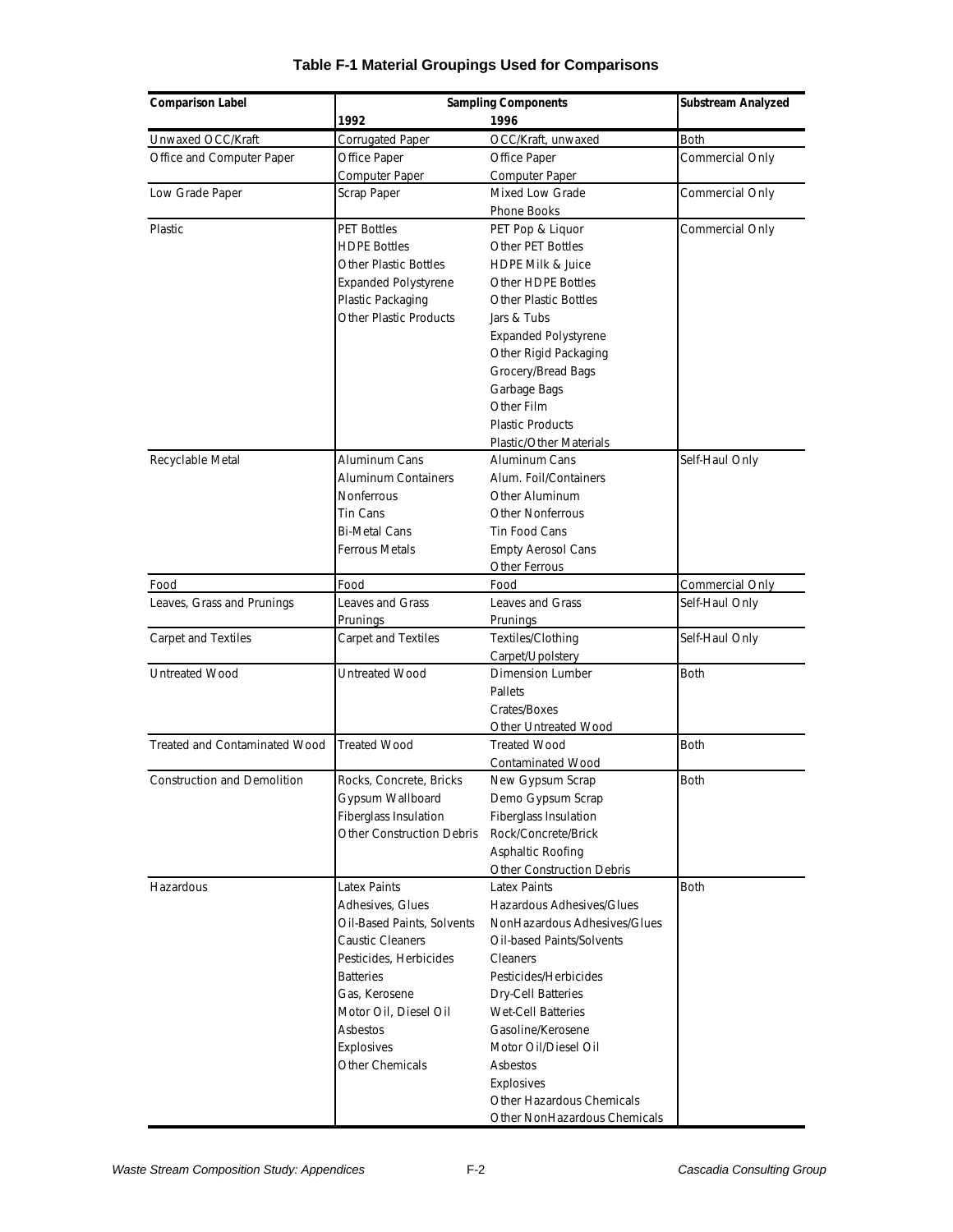Statistics are then employed to look for evidence disproving the hypothesis. A "significant" result means that there is enough evidence to disprove the hypothesis and it can be concluded that there is a true difference across years. "Insignificant" results indicate that either a) there is no true difference, or b) even though there may be a difference, there is not enough evidence to prove it.<sup>1</sup>

The purpose of these tests is to identify changes across years. However, the study did not attempt to investigate *why* or *how* these changes occurred. The changes may be due to a variety of factors. For example, the decrease in cardboard in the commercial substream could be due to any combination of the following:

- Consumer Preferences—plastic containers might have captured some of the market previously held by corrugated containers.
- Technology—manufacturers might use thinner paperboard than in the past, which would decrease the weight of cardboard, even if the same number of boxes were disposed.
- Recycling—more businesses may participate in cardboard recycling programs.

Future studies could be designed to test the influence of various potential sources of the increase/decrease of specific materials in the disposed waste stream.

## **Statistical Considerations**

The analyses are based on the component percentages, by weight, for each selected substream. As described in Appendix D, these percentages are calculated by dividing the sum of the selected component weights by the sum of the corresponding sample weights. T-tests (modified for ratio estimation) were used to examine the yearto-year variation.

## **Normality**

The distribution of some of the waste categories (particularly the hazardous materials) are skewed and may not follow a normal distribution. Although t-tests assume a normal distribution, they are very robust to departures from this assumption, particularly with large sample sizes. In addition, most of the selected categories are sums of several individual waste components, which improves our ability to meet the assumptions of normality.

## Dependence

-

There may be dependence between waste types (if a person disposes of material A, they always dispose of material B at the same time).

There is certainly a degree of dependence between the calculated percentages. (Since the percentages sum to 100, if the percentage of material A increases, the percentage of some other material must decrease). This type of dependence is somewhat controlled by choosing only a portion of the waste categories for the analyses.

Future studies might be merited to examine these two types of dependence explicitly.

 $1$  Please see the "Power Analysis" discussion on page F-4.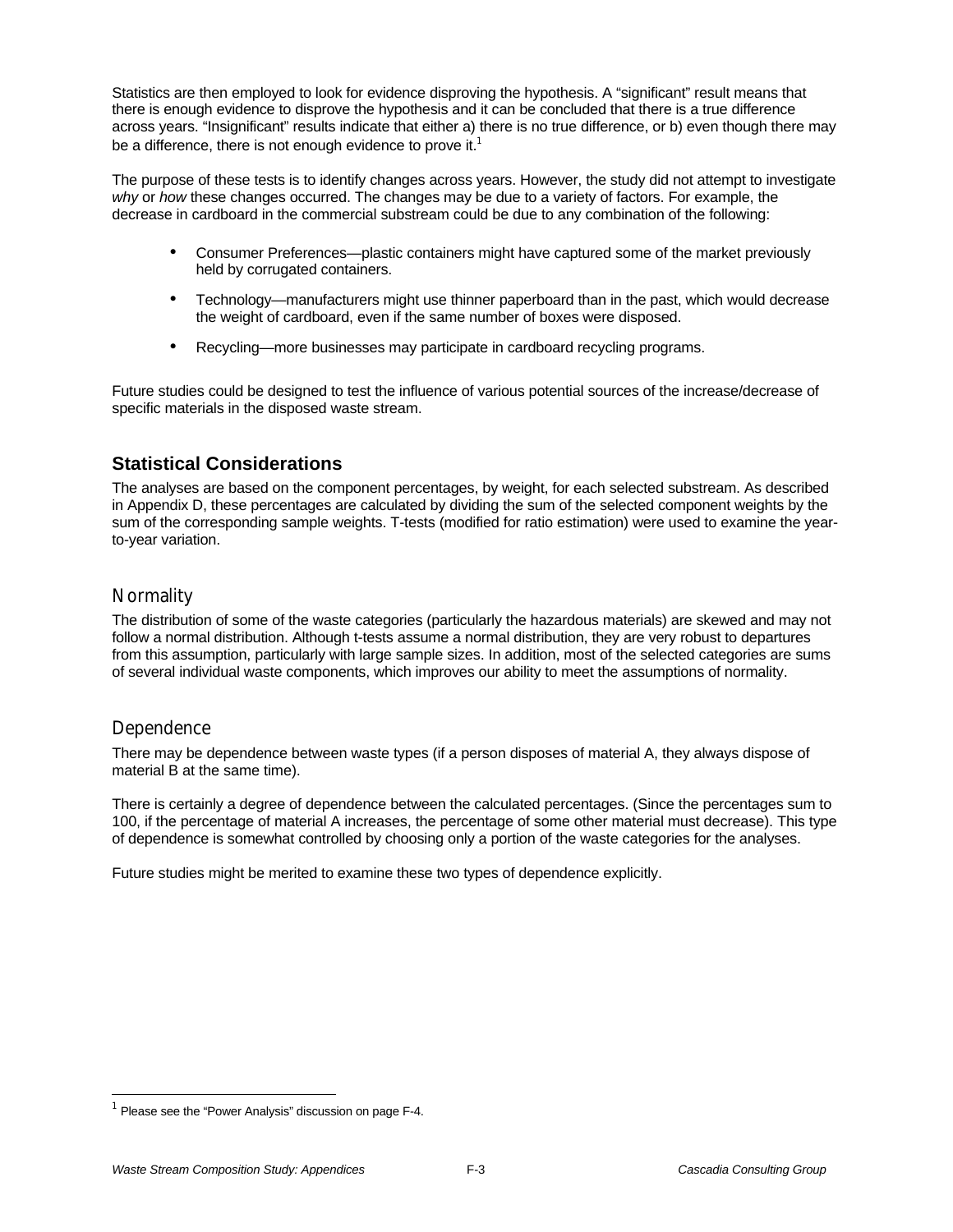# Multiple T-Tests

In all statistical tests, there is a chance of incorrectly concluding that a result is significant. The year-to-year comparison required conducting several t-tests, (one for each waste category within each set of substreams) **each** of which carries that risk. However, we were willing to accept only a 10% chance, **overall**, of making an

incorrect conclusion. Therefore, each test was adjusted by setting the significance threshold to  $\frac{0.10}{-}$  $\frac{uv}{w}$  (*w* = the

number of t-tests).

*The adjustment can be explained as follows:*

For each test, we set a  $1-\frac{0.10}{...}$ *w* chance of not making a mistake, which results in a  $\Big(1-\frac{0.10}{1}\Big)$  $\left(1-\frac{0.10}{w}\right)$  $\frac{.10}{w}$ *w w* chance of not making a mistake during all *w* tests.

Since one minus the chance of not making a mistake equals the chance of making a mistake, by making this adjustment, we have set the overall risk of making a wrong conclusion during any one of the tests at

$$
\left(1 - \left(1 - \frac{0.10}{w}\right)^w\right) = 0.10.
$$

The chance of a "false positive" for this study is restricted to 10% overall, or 1.11% for each test (10% divided by the nine tests within each substream equals 1.11%).

For more detail regarding this issue, please refer to Section 11.2 "The Multiplicity Problem and the Bonferroni Inequality" of *An Introduction to Contemporary Statistics* by L.H. Koopmans (Duxbury Press, 1981).

### Power Analysis

The greater the number of samples, the greater the ability to detect differences. In the future, an *a priori* power analysis might benefit this research by determining how many samples would be required to detect a particular minimum difference of interest.

# **Interpreting the Calculation Results**

The following tables include detailed calculation results. An asterisk notes the statistically significant differences.

*For the purposes of this study, only those calculation results with a p-value of less than 1.11% for the commercial substream and less than 1.25% for the self-haul substream are considered to be statistically significant.* As described above, the threshold for determining statistically significant results (the "alpha-level") is conservative, accounting for the fact that so many individual tests were calculated.

The t-statistic is calculated from the data; according to statistical theory, the larger the absolute value of the tstatistic, the less likely that the two populations have the same mean. The p-value describes the probability of observing the calculated t-statistic if there were no true difference between the population means.

For example, in Table F-2 the proportion of office and computer paper in the disposed commercial substream dropped from 4.08% to 2.10% across the study periods. The t-statistic is relatively large (4.0707) and the probability (p-value) of observing that t-statistic if there had been no true difference between years is just 0.01%. This value is less than the study's pre-determined threshold for statistically significant results (alpha-level of 1.11%); thus the decrease in office and computer paper is considered to be a true difference. On the other hand, the p-value corresponding to the increase in treated and contaminated wood is very large. The chance of observing the 2.67% to 3.47% increase when the actual proportion had not changed is 77.17%—much too high to be considered a true difference.

### **Table F-2 Comparison of Commercial Composition Results** (Includes all 9 comparison groups)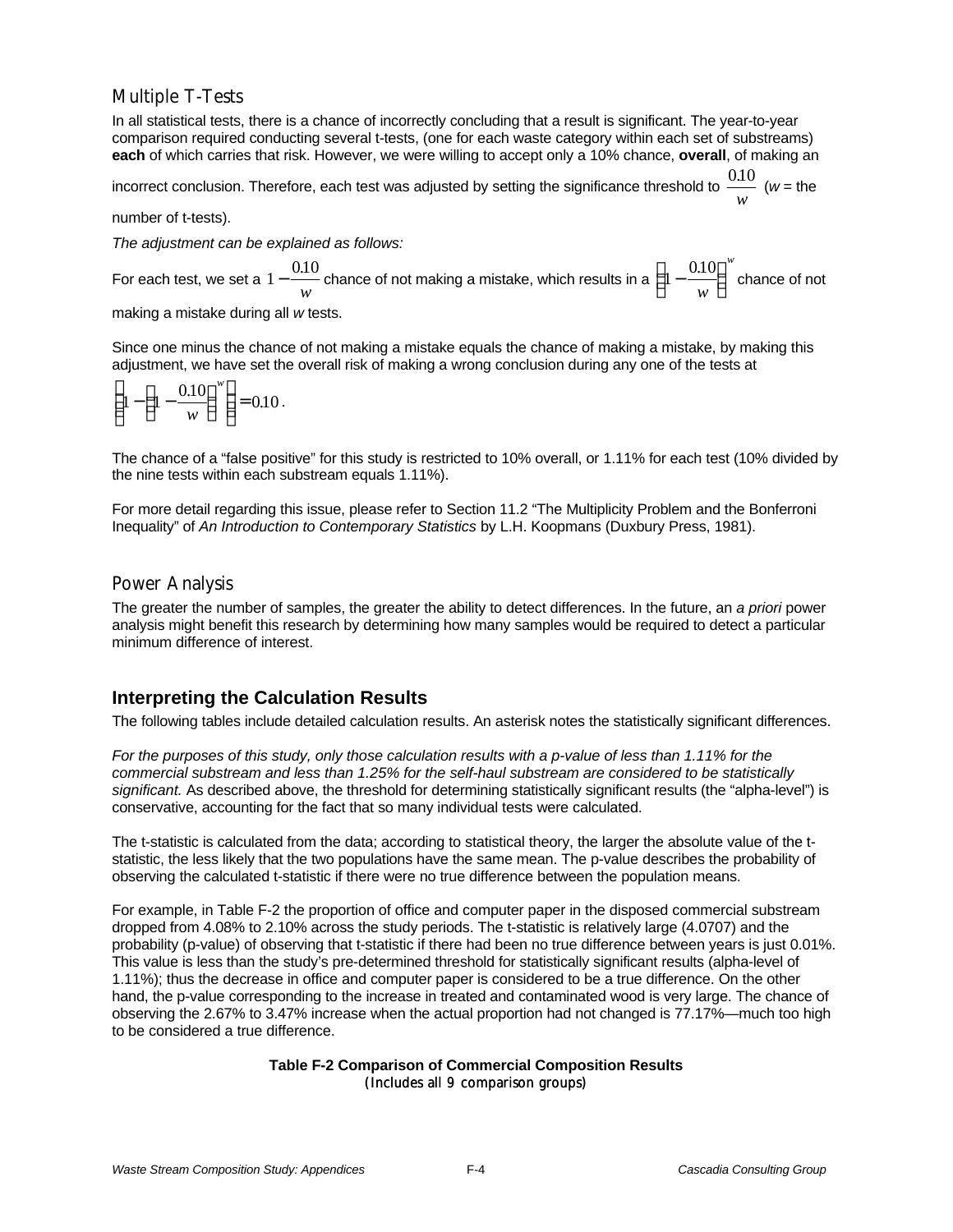|                               |        | <b>Mean Ratio</b>      | t-Statistic | p-Value                       |
|-------------------------------|--------|------------------------|-------------|-------------------------------|
|                               |        | (Material Wt/Total Wt) |             | (Cut-off for statistically    |
|                               | 1992   | 1996                   |             | valid difference = $0.0111$ ) |
| Unwaxed Cardboard & Kraft     | 0.1034 | 0.0681                 | 5.3476      | $0.0000 *$                    |
| Office and Computer Paper     | 0.0408 | 0.0210                 | 4.0707      | $0.0001$ *                    |
| Low Grade Paper               | 0.0615 | 0.1046                 | 3.9424      | $0.0001$ *                    |
| <b>Plastic</b>                | 0.1138 | 0.1184                 | 0.1896      | 0.8497                        |
| Food Waste                    | 0.1346 | 0.2100                 | 4.2964      | $0.0000*$                     |
| Untreated Wood                | 0.1019 | 0.0557                 | 3.9270      | $0.0001$ *                    |
| Treated and Contaminated Wood | 0.0234 | 0.0251                 | 0.2907      | 0.7714                        |
| Construction and Demolition   | 0.0267 | 0.0347                 | 1.0474      | 0.2954                        |
| <b>Hazardous</b>              | 0.0028 | 0.0051                 | 1.2152      | 0.2248                        |
| Number of Samples             | 251    | 348                    |             |                               |

As discussed in the "Dependence" section, above, there is a chance that a decrease in the percentage of one material may force the percentage of a another material to rise, even though there had been no real increase. The proportions of unwaxed cardboard, office & computer paper and untreated wood decreased from 1992 to 1994. A second test, which ignored these three components, was performed to verify the significance of the other changes. As shown in Table F-3, results of the second test confirmed that the increases in low grade paper and food waste were statistically significant.

|                               |        | <b>Mean Ratio</b>      | t-Statistic | p-Value                       |
|-------------------------------|--------|------------------------|-------------|-------------------------------|
|                               |        | (Material Wt/Total Wt) |             | (Cut-off for statistically    |
|                               | 1992   | 1996                   |             | valid difference = $0.0167$ ) |
| Low Grade Paper               | 0.0816 | 0.1223                 | 3.1225      | $0.0019$ *                    |
| <b>Plastic</b>                | 0.1510 | 0.1385                 | 0.4187      | 0.6756                        |
| Food Waste                    | 0.1785 | 0.2455                 | 3.2198      | $0.0014$ *                    |
| Treated and Contaminated Wood | 0.0310 | 0.0294                 | 0.2190      | 0.8267                        |
| <b>Untreated Wood</b>         | 0.0354 | 0.0405                 | 0.5616      | 0.5746                        |
| Hazardous                     | 0.0038 | 0.0059                 | 0.9853      | 0.3249                        |
|                               |        |                        |             |                               |
| Number of Samples             | 251    | 348                    |             |                               |

### **Table F-3 Comparison of Selected Commercial Composition Results** (disregards the decreases identified in Table F-2)

As shown in Table F-4 and F-5, no significant differences across years were found in either the self-haul truck or self-haul automobile waste composition. It should be noted that self-haul wastes are markedly more variable than either the commercial or residential substream. Therefore, differences would have to be extreme, or the sample sizes particularly large, to identify statistically significant changes.

### **Table F-4 Comparison of Self-Haul Trucks Composition Results**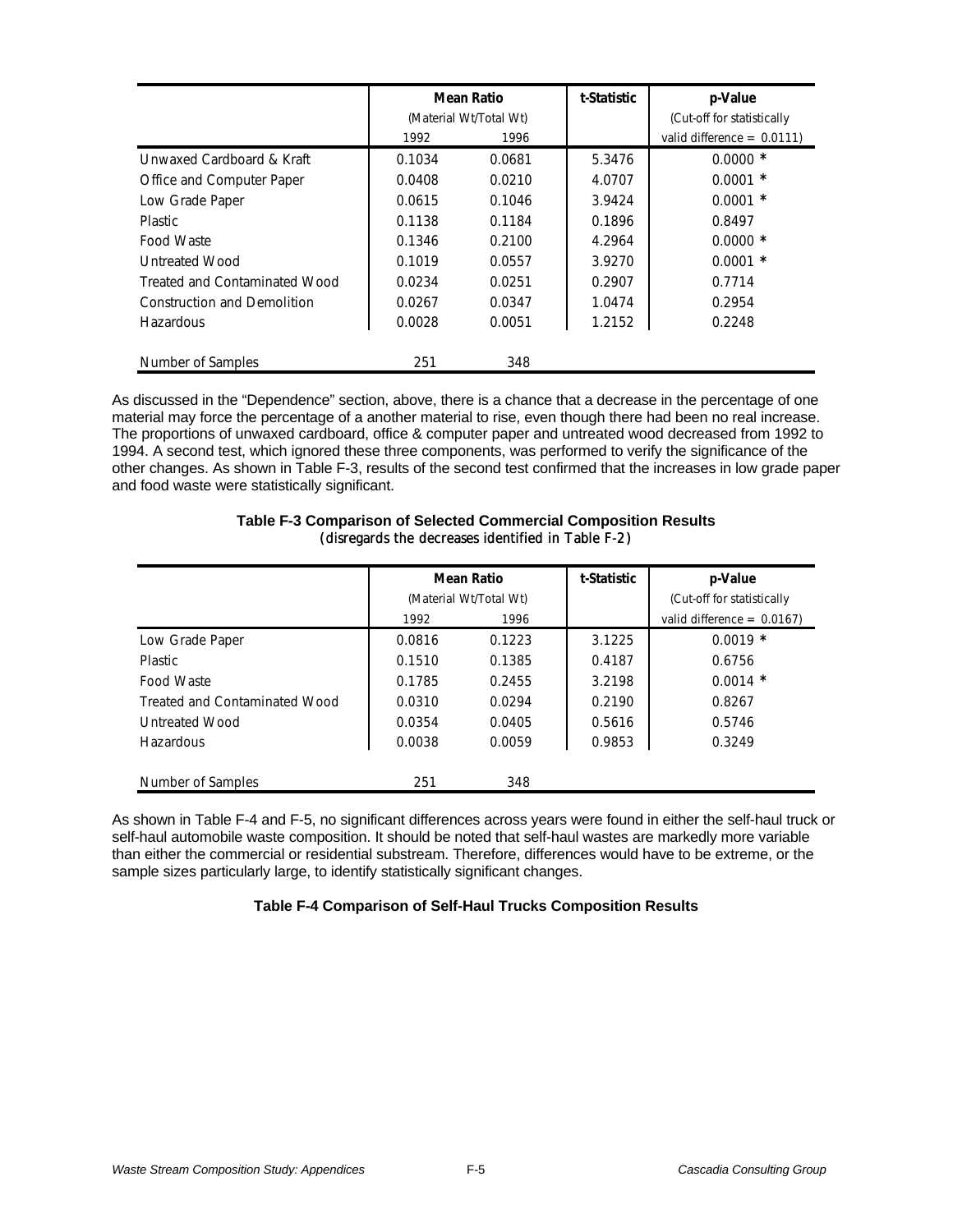|                               |        | <b>Mean Ratio</b>      | t-Statistic | p-Value                       |  |  |  |
|-------------------------------|--------|------------------------|-------------|-------------------------------|--|--|--|
|                               |        | (Material Wt/Total Wt) |             | (Cut-off for statistically    |  |  |  |
|                               | 1992   | 1996                   |             | valid difference = $0.0125$ ) |  |  |  |
| Unwaxed Cardboard & Kraft     | 0.0426 | 0.0314                 | 1.5762      | 0.1176                        |  |  |  |
| Recyclable Metal              | 0.0593 | 0.0338                 | 2.0069      | 0.0470                        |  |  |  |
| Leaves, Grass and Prunings    | 0.0431 | 0.0429                 | 0.0136      | 0.9892                        |  |  |  |
| Carpet and Textiles           | 0.1096 | 0.0744                 | 1.7176      | 0.0885                        |  |  |  |
| <b>Untreated Wood</b>         | 0.1607 | 0.1550                 | 0.1940      | 0.8465                        |  |  |  |
| Treated and Contaminated Wood | 0.1373 | 0.1283                 | 0.2962      | 0.7676                        |  |  |  |
| Construction and Demolition   | 0.1558 | 0.1781                 | 0.6047      | 0.5466                        |  |  |  |
| <b>Hazardous</b>              | 0.0094 | 0.0086                 | 0.2532      | 0.8005                        |  |  |  |
| Number of Samples             | 50     | 71                     |             |                               |  |  |  |

# **Table F-5 Comparison of Self-Haul Automobiles Composition Results**

|                               |        | <b>Mean Ratio</b>      | t-Statistic | p-Value                       |
|-------------------------------|--------|------------------------|-------------|-------------------------------|
|                               |        | (Material Wt/Total Wt) |             | (Cut-off for statistically    |
|                               | With   | 1996                   |             | valid difference = $0.0125$ ) |
| Unwaxed Cardboard & Kraft     | 0.0318 | 0.0301                 | 0.1736      | 0.8623                        |
| Recyclable Metal              | 0.0385 | 0.0304                 | 0.5101      | 0.6104                        |
| Leaves, Grass and Prunings    | 0.0253 | 0.0703                 | 1.3255      | 0.1861                        |
| Carpet and Textiles           | 0.0827 | 0.0828                 | 0.0034      | 0.9973                        |
| <b>Untreated Wood</b>         | 0.2062 | 0.1039                 | 2.1717      | 0.0307                        |
| Treated and Contaminated Wood | 0.1440 | 0.1005                 | 1.0620      | 0.2892                        |
| Construction and Demolition   | 0.1986 | 0.1792                 | 0.2710      |                               |
| Hazardous                     | 0.0066 | 0.0249                 | 2.4902      |                               |
| <b>Number of Samples</b>      | 147    | 128                    |             |                               |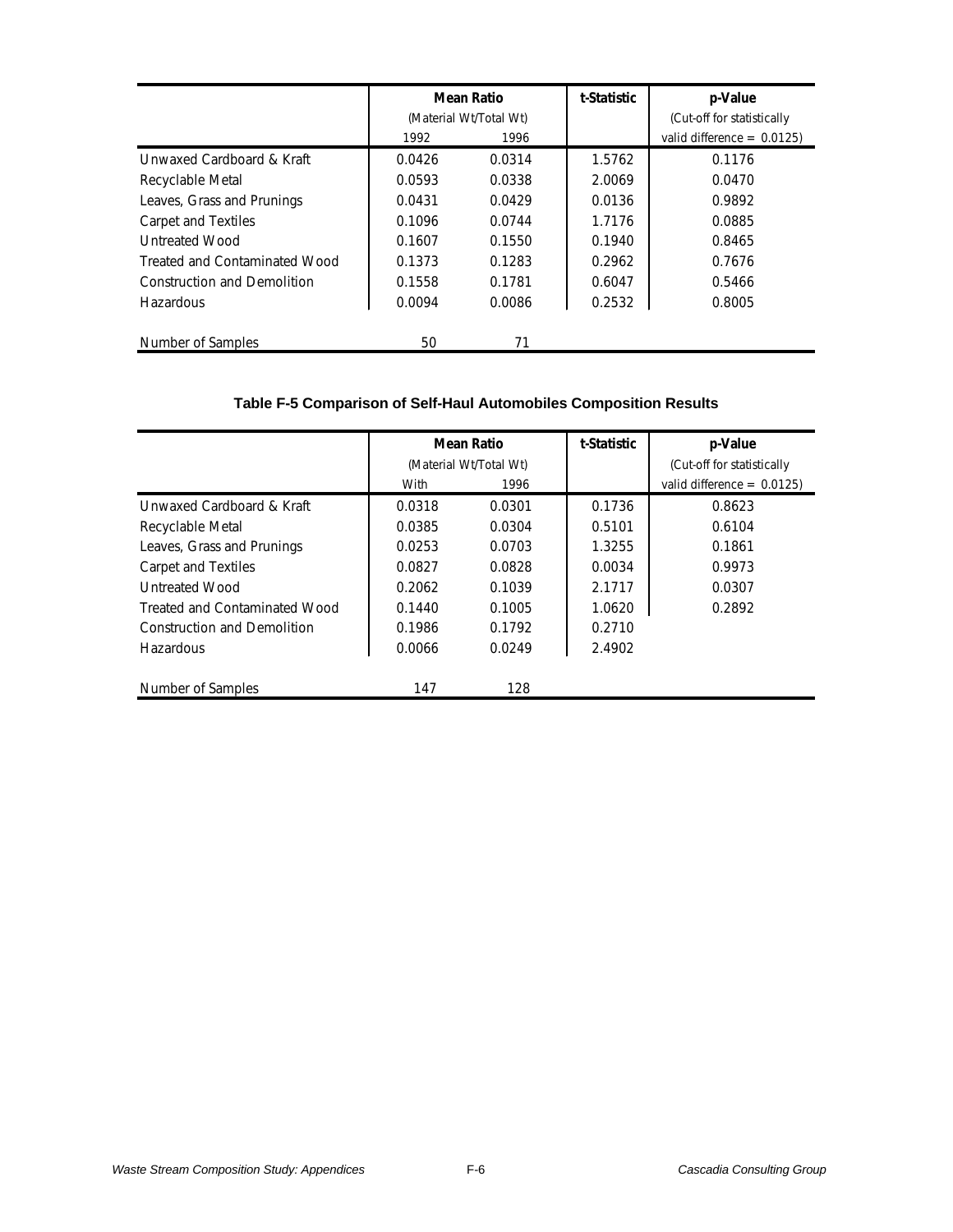# Database Description

Data was double-entered into a Clipper database application specifically constructed for this project. In addition to the actual waste results, each record includes route, demographic and delivery characteristics of the sample. A description of the data fields and structure of each record follows.

# **Database Structure**

Each record consists of 104 fields of fixed size and type (85 of these fields are the components and waste reduction indicators). Please refer to Appendix A for a complete listing of the field names of each waste components. The database file is compatible with the dBase III Plus file construct. A complete description of all fields is given below.

The field types used include Character, Date, Numeric, and Memo. The Character and Date field widths represent the total formatted width of the field. Dates are carried as "mm/dd/yy." Numeric field widths represent the total number of digits contained, including the decimal point, if applicable. Each record can have an associated Memo of up to 64K characters in length.

| Field #         | <b>Field Name</b> | <b>Type</b> | Width          | Dec.           | Description                  |
|-----------------|-------------------|-------------|----------------|----------------|------------------------------|
|                 |                   |             |                |                |                              |
|                 | <b>LOADTYPE</b>   | С           |                |                | Type of Load                 |
| 2               | RD <sub>1</sub>   | С           | 3              |                | Route Designator 1           |
| 3               | RD <sub>2</sub>   | С           | $\overline{2}$ |                | Route Designator 2           |
| 4               | <b>DATE</b>       | D           | 8              |                | Date Collected               |
| 5               | <b>RESTYPE</b>    | С           |                |                | Residence Type               |
| 6               | <b>GENTYPE</b>    | С           |                |                | Generator Type               |
|                 | <b>DESTNATN</b>   | С           |                |                | Load Destination/Origin<br>8 |
| <b>VECLTYPE</b> | С                 |             |                | Vehicle Type   |                              |
| 9               | TRACT1            | С           | 5              |                | Census Tract 1               |
| 10              | TRACT2            | С           | 5              |                | Census Tract 2               |
| 11              | <b>RECYCLE</b>    | С           |                |                | Recycling?                   |
| 12              | <b>HAULER</b>     | С           |                |                | Name of Hauler               |
| 13              | <b>NUMACCTS</b>   | N           | 3              | 0              | # of Accounts                |
| 14              | <b>INCOME1</b>    | N           | 5              | 0              | Median Income (TRACT1)       |
| 15              | <b>INCOME2</b>    | N           | 5              | 0              | Median Income (TRACT2)       |
| 16              | SIZE <sub>1</sub> | N           | 4              | $\overline{2}$ | Household Size (TRACT1)      |
| 17              | SIZE <sub>2</sub> | N           | 4              | $\overline{c}$ | Household Size (TRACT2)      |
| 25              | TOTLOADWT         | N           | 6              | 0              | <b>Total Load Weight</b>     |
| 26              | <b>TOTSAMPWT</b>  | N           | 6              |                | <b>Total Sample Weight</b>   |
| 18-25;28-103    | components        | Ν           |                | $\overline{2}$ |                              |
| 104             | <b>MEMO</b>       | М           | 10             |                | Comments, etc.               |

# **Field Definitions and Descriptions**

Each field accepts only those values or characters which were specified as valid types of input. The valid entries and allowable ranges for each field are given below. A definition of the field is also given.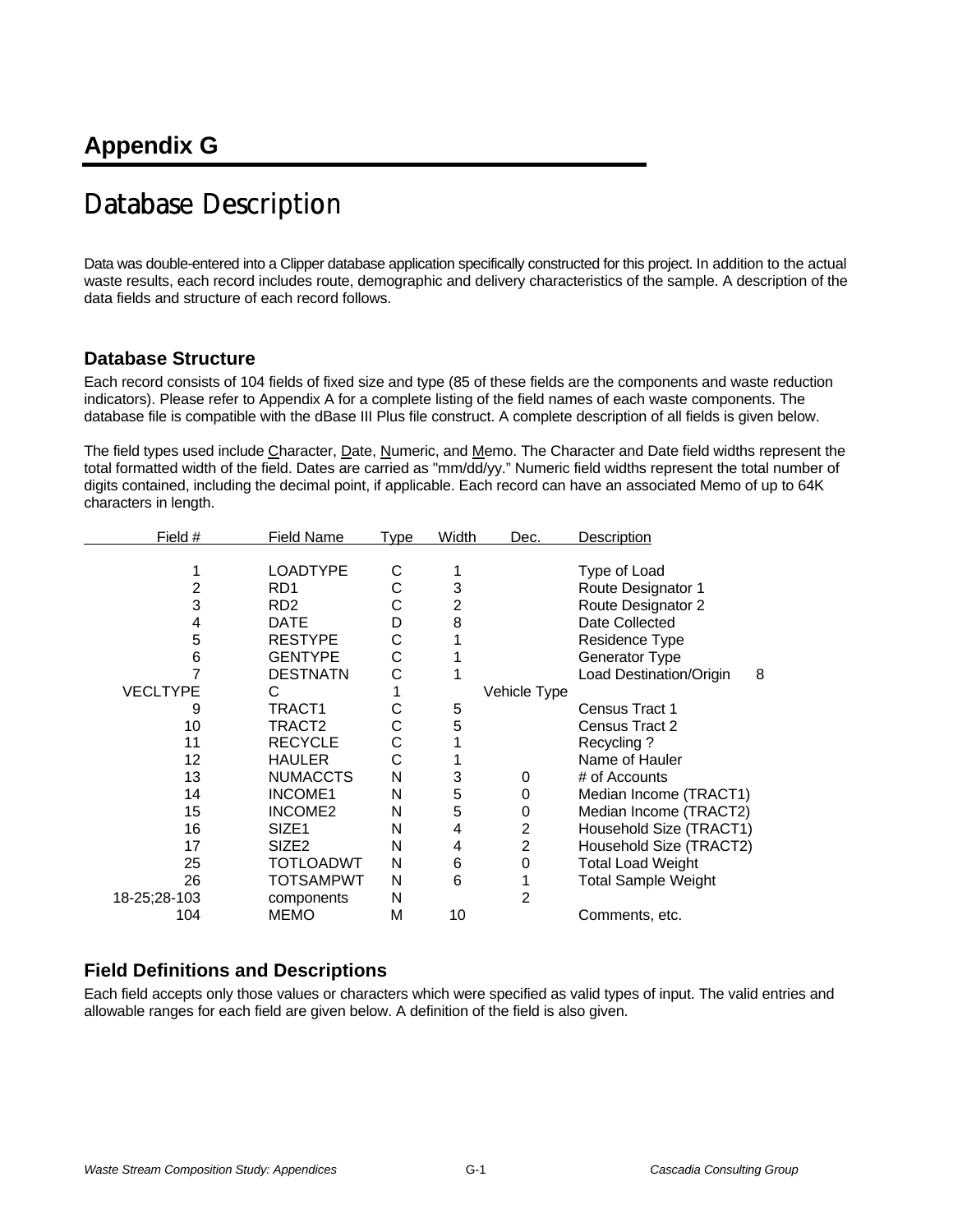| Field # | <b>Field Name</b>                                                                     | <b>Valid Inputs</b>                                                               |
|---------|---------------------------------------------------------------------------------------|-----------------------------------------------------------------------------------|
| 1       | <b>LOADTYPE</b><br>Load Type                                                          | $R = Residential$<br>$C =$ Commercial<br>$P =$ Commercial Pure<br>$S = Self$ Haul |
| 2       | RD <sub>1</sub><br>Route Designator 1                                                 | (See Note Below)                                                                  |
| 3       | RD <sub>2</sub><br>Route Designator 2                                                 | (See Note Below)                                                                  |
| 4       | <b>DATE</b><br>Date load was collected<br>(not necessarily date of<br>sample sorting) | MM/DD/YY                                                                          |

### NOTE: SAMPLE NUMBERS

The first four fields collectively form the "Sample Number" of each record. There is no "Sample Number" field, per se. Each Sample Number is unique, providing the user with a reference identifier for any given record, during both data collation and program use. These fields are also the four sorting key variables used by the program to sequentially store unprocessed data. The default sorting hierarchy is by DATE, LOADTYPE, RD1, and RD2. All data entry files and primary databases are organized according to these key variables.

The allowable valid inputs for the RD1 and RD2 fields are specific to the LOADTYPE of each record. Route Designator 1 can be any combination of three numbers or letters; Route Designator 2 can be any combination of two numbers or letters.

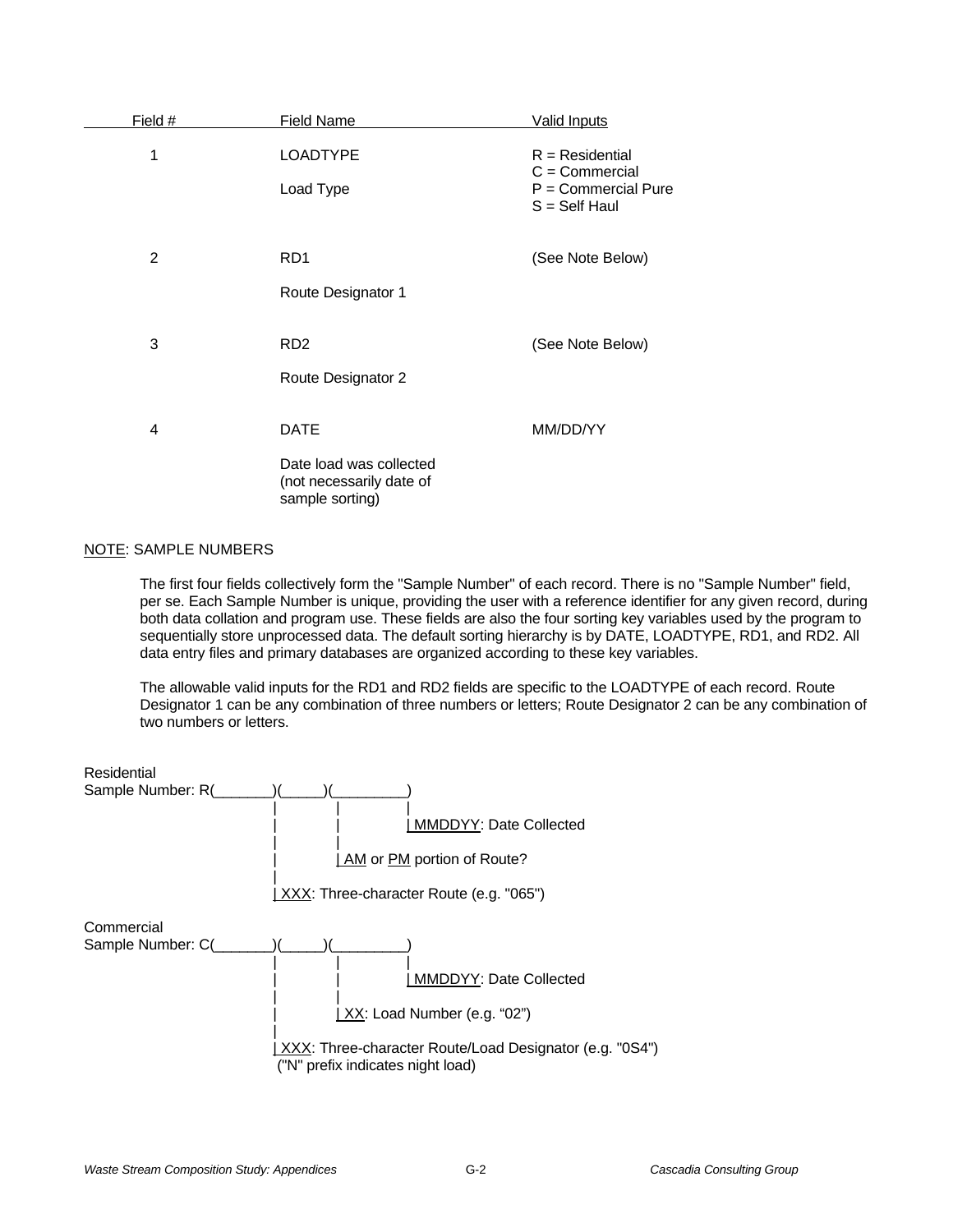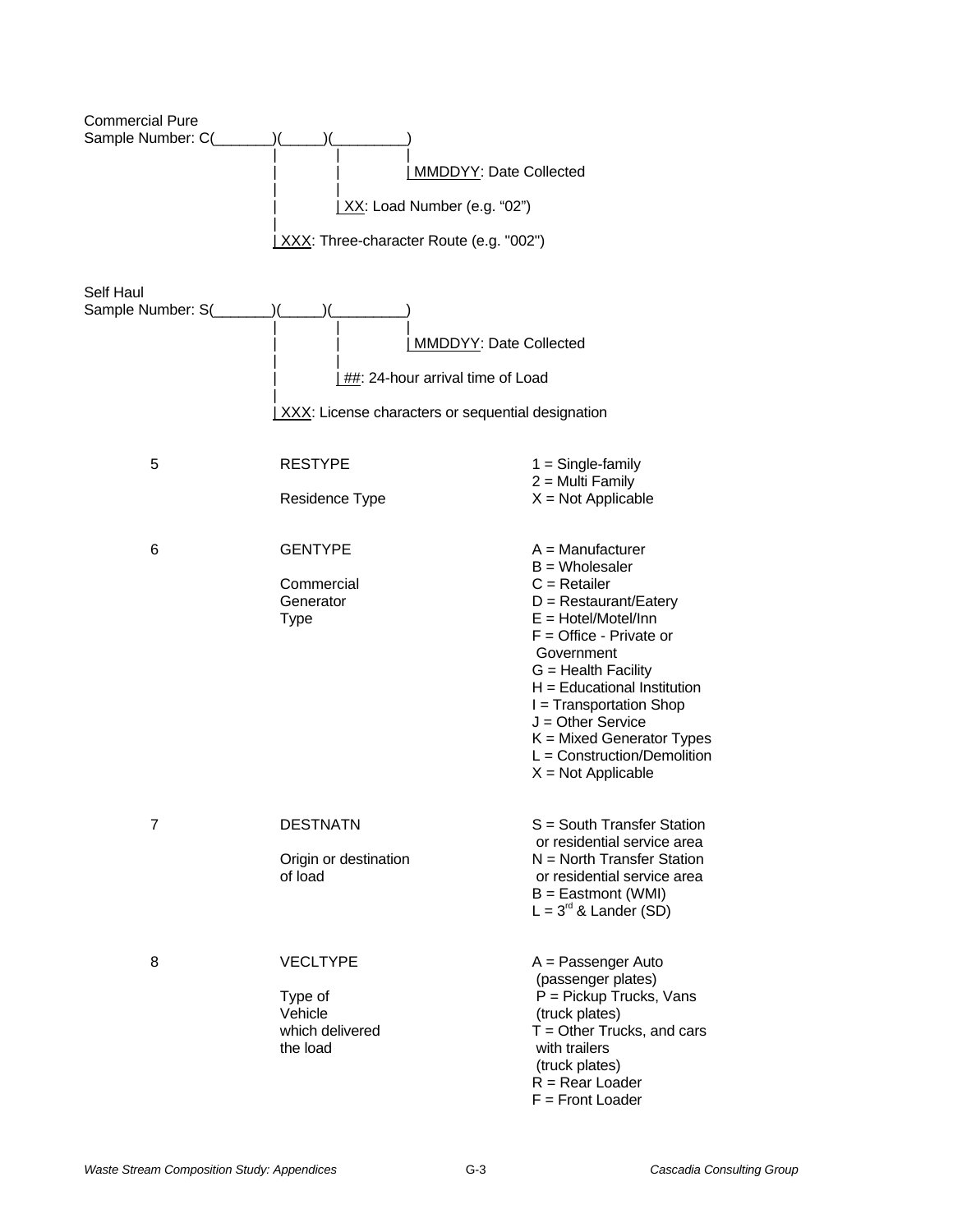|                     |                                                                                                      | $S = Side$ Loader<br>$D =$ Loose Drop Box<br>$C =$ Compactor Drop Box<br>$X = Not Applicable$                                                                                                                                                               |
|---------------------|------------------------------------------------------------------------------------------------------|-------------------------------------------------------------------------------------------------------------------------------------------------------------------------------------------------------------------------------------------------------------|
| 9                   | TRACT <sub>1</sub>                                                                                   | ##### - a five-digit number                                                                                                                                                                                                                                 |
| 10                  | TRACT2<br>Census Tract(s)<br>from which<br>Residential or<br>Self Haul sample<br>was collected       | corresponding to one of 130<br>possible census tracts.<br>Two decimals are implied.<br>Two tracts may be listed<br>for each Residential Single<br>Family Load, or one for each<br>Self Haul Residential Load<br>within city limits.<br>$X = Not Applicable$ |
| 11                  | <b>RECYCLE</b><br>For Residential:                                                                   | $Y = Yes$<br>$N = No$<br>$X = Not Applicable$<br>Was Curbside Recycling in effect?                                                                                                                                                                          |
| load for recycling? | For Commercial:                                                                                      | Would the Hauler normally divert                                                                                                                                                                                                                            |
| 12                  | <b>HAULER</b><br>Name of residential,<br>commercial, or<br>commercial pure<br><b>Contract Hauler</b> | B = Bayside Disposal (WMI)<br>S = Seattle Disposal/Emerald City<br>G = General Disposal<br>U= US Disposal<br>$X = Not Applicable$                                                                                                                           |
| 13                  | <b>NUMACCTS</b><br>Approximate Number of<br><b>Residential Accounts</b><br>served by the load        | ### - from 1 to 999<br>$-9$ = Not Applicable                                                                                                                                                                                                                |
| 14, 15              | INCOME1<br>INCOME <sub>2</sub><br>Median household<br>income level, in<br>dollars                    | ##### up to 99,999 dollars                                                                                                                                                                                                                                  |

this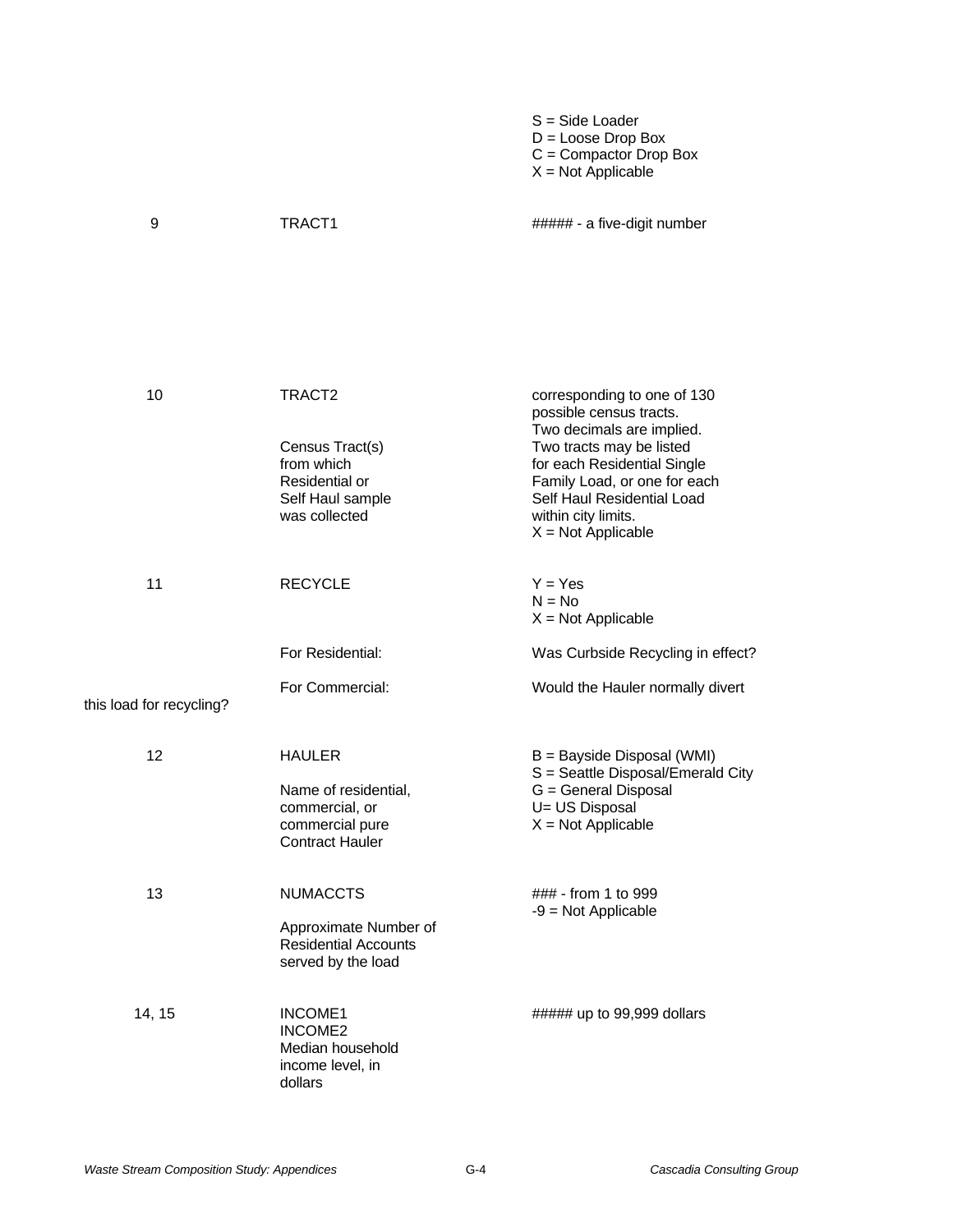| 16, 17                          | SIZE 1<br>SIZE <sub>2</sub><br>Household size (persons<br>per household)                                                           | #.## up to 9.99 person                                                                                                                                                  |
|---------------------------------|------------------------------------------------------------------------------------------------------------------------------------|-------------------------------------------------------------------------------------------------------------------------------------------------------------------------|
| 1821                            | <b>CUPSOUP</b><br><b>YOGURT</b><br><b>ENTREE</b><br><b>TOYS</b><br>Number of pounds found<br>for each waste indicator<br>category. | ###.## up to 999.99 lbs                                                                                                                                                 |
| 22, 23, 24, 25                  | <b>PESTCNT</b><br><b>APPLIR</b><br><b>ELECTROR</b><br><b>FILTERS</b>                                                               | #.## up to 9.99 items                                                                                                                                                   |
|                                 | Number of <i>items</i> found<br>for each waste indicator<br>category.                                                              |                                                                                                                                                                         |
| 26                              | <b>TOTLOADWT</b><br>Total Net Weight in<br>pounds of the Load from<br>which the sample was taken                                   | ###### up to a maximum of<br>999,999 lbs.                                                                                                                               |
| 27                              | <b>TOTSAMPWT</b><br>Total Net Weight in<br>pounds of the Sample,<br>derived from the sum of<br>all component weights               | ####.# up to a maximum of<br>9,999.9 lbs.                                                                                                                               |
| 28  103<br>Net Weight in pounds | <b>COMPONENTS</b><br>999.99 lbs<br>each of Sample Component                                                                        | ###.# up to a maximum of                                                                                                                                                |
| 104                             | <b>MEMO</b><br>Field sampling comments,<br>notes and miscellaneous<br>information about the<br>sample                              | Any and all text narrative is<br>allowed in this field. This field is not<br>an active processing field; it is part of<br>the total historical record of the<br>sample. |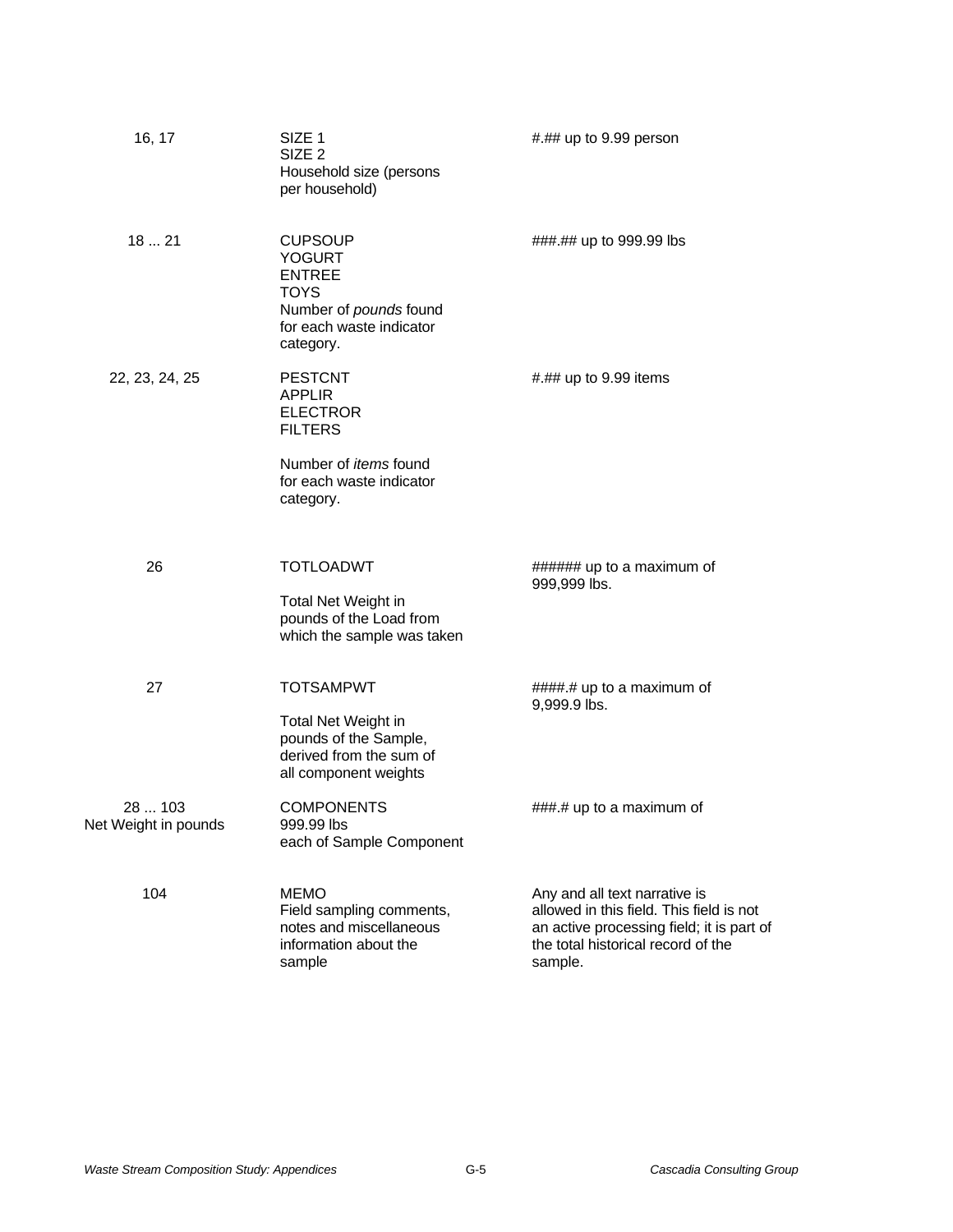# **Appendix H Hazardous Wastes, in Detail**

# **Overview**

In this appendix, the hazardous sampling components are examined in the following substreams:

- non-residential wastes, commercially collected
- non-residential wastes, self-hauled
- residential wastes, self-hauled

In addition, the total amounts of hazardous waste are examined for the following sectors, both for commercially collected and self-hauled loads:

- Construction, Demolition, Landclearing
- **Education**
- **Health Care**
- Hotel/Motel
- Manufacturing
- **Office**
- **Restaurant**
- Retail
- **Transportation**
- Wholesale
- Mixed Commercial Generators
- Residential (*self-haul only*)

# **Component Composition**

Composition percentages were calculated, within a 90% confidence interval, then applied to the substream's total 1996 tonnage in order to estimate the tonnage of each hazardous material disposed. The commercial tonnage figure was provided by the City. The City also furnished the total self-haul disposal figure. However, the City does not generally track the amount of self-haul tonnage disposed according to generator type (nonresidential versus residential). As a rough estimate of the tonnage contributed by the two self-haul generator types, Cascadia used the net weights of the sampled vehicles as a guide.<sup>1</sup> The amount of tonnage disposed by the sampled residential and non-residential self-haul vehicles was approximately equal. Therefore, the total selfhaul 1996 tonnage was divided evenly between the two generator types.

Because hazardous materials are infrequently found in the sampling, and account for a very small percentage of the total disposal, the variance associated with the composition estimates is quite large. For example, as shown in Table H-1, latex paint may account for anywhere from 0.1 to 0.7% of the residential self-haul disposal—an error range of 700%. It is also important to note that the complete "hazardous" category includes several materials that would not be regulated as

l

 $^1$  As described in Appendix C, the City pre-determined that one-third of the self-haul samples would be taken from automobiles and the remaining two-thirds from trucks (includes both pick-ups and larger collection trucks).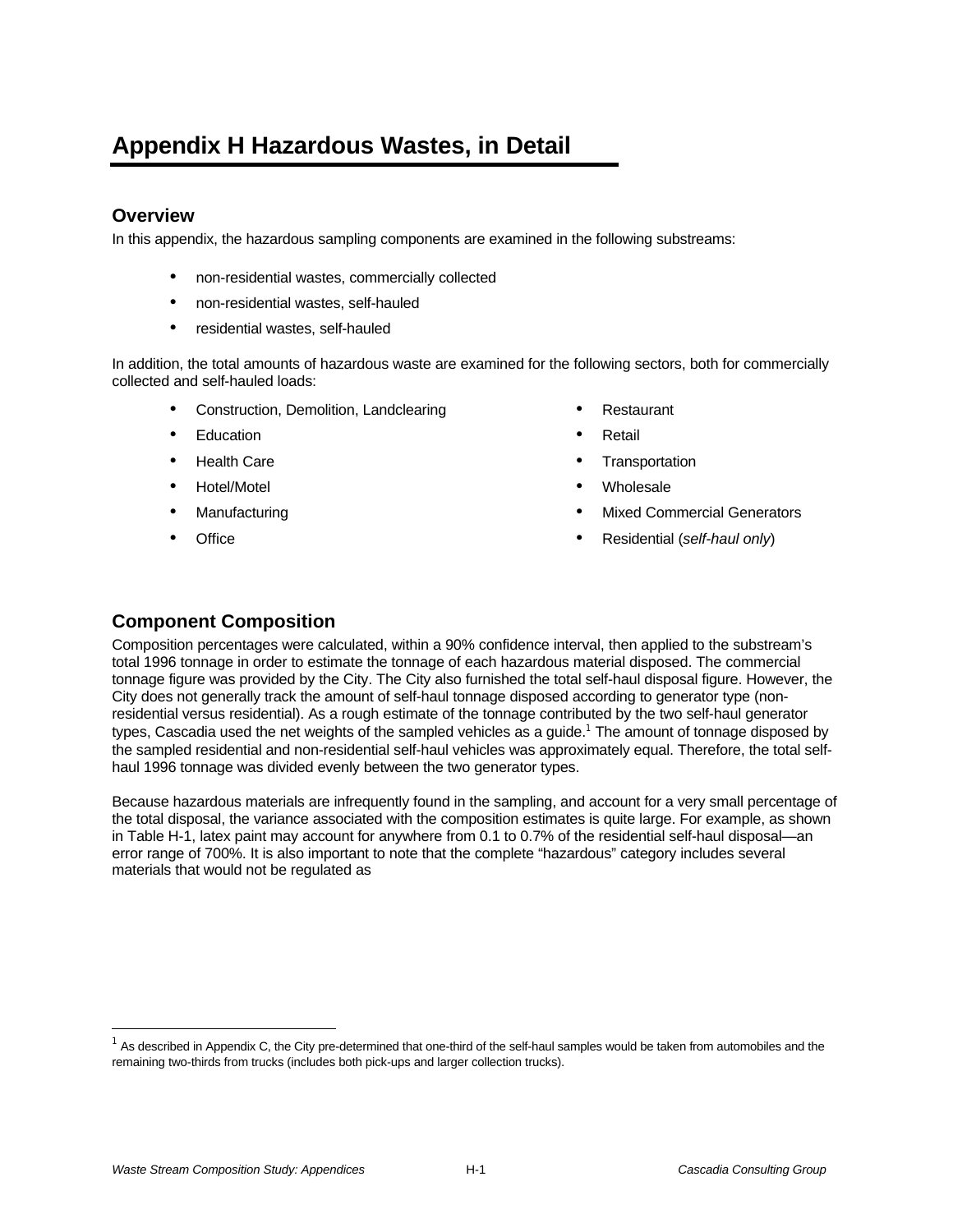hazardous, nor legally required to be disposed separately (such as latex paint, nonhazardous glues/adhesives, etc.). For more detail regarding the specific items included in each sampling category, please refer to Appendix A.

As shown in Table H-1, hazardous materials account for a very small proportion of each substream. Given the extreme variability of the hazardous waste amounts, statistical tests were not calculated to compare results across the substreams. (It is very unlikely that any differences would be found statistically valid until a much larger number of samples had been captured.) Overall, the hazardous category accounts for just 0.4 to 0.6% of the non-residential, commercially collected substream, 0.1 to 2.6% of the non-residential self-haul substream, and 0.3 to 2.5% of the residential self-haul substream.

### **Table H-1 Composition of Hazardous Components, by Substream and Weight** January - December 1996 (all weights in tons)

| Calculated at 90% confidence interval |                               |      |             |      |                        |      |                |      |          |                    |          |      |                   |         |      |         |                |         |  |
|---------------------------------------|-------------------------------|------|-------------|------|------------------------|------|----------------|------|----------|--------------------|----------|------|-------------------|---------|------|---------|----------------|---------|--|
|                                       | <b>Non-Residential</b>        |      |             |      | <b>Non-Residential</b> |      |                |      |          | <b>Residential</b> |          |      |                   |         |      |         |                |         |  |
|                                       | <b>Commercially Collected</b> |      |             |      | Self-Haul              |      |                |      |          | Self-Haul          |          |      |                   |         |      |         |                |         |  |
|                                       | Mean                          |      |             | Low  | High                   |      | Mean           |      | Low      |                    | High     |      |                   | Mean    |      | Low     |                | High    |  |
| <b>Latex Paints</b>                   | 204                           | 0.1% | 138         | 0.1% | 270                    | 0.1% | 15             | 0.0% |          | $0.0\%$            | 40       | 0.1% | 161               | 0.4%    | 39   | 0.1%    | 282            | 0.7%    |  |
| Hazardous Adhesives/Glues             | 33                            | 0.0% | 26          | 0.0% | 40                     | 0.0% | 17             | 0.0% |          | $0.0\%$            | 42       | 0.1% | 46                | 0.1%    | 21   | 0.0%    | 71             | 0.2%    |  |
| NonHazardous Adhesives/Glues          | 19                            | 0.0% | 14          | 0.0% | 24                     | 0.0% | 198            | 0.5% | $\Omega$ | 0.0%               | 413      | 1.0% | 33                | 0.1%    | 3    | $0.0\%$ | 63             | 0.2%    |  |
| Oil-based Paints/Solvents             | 51                            | 0.0% | 38          | 0.0% | 63                     | 0.0% | 29             | 0.1% | $\Omega$ | 0.0%               | 72       | 0.2% | 68                | 0.2%    | 19   | 0.0%    | 116            | 0.3%    |  |
| <b>Cleaners</b>                       | 11                            | 0.0% | 9           | 0.0% | 12                     | 0.0% | $\overline{2}$ | 0.0% | $\Omega$ | 0.0%               | 5        | 0.0% | 9                 | 0.0%    |      | 0.0%    | 16             | 0.0%    |  |
| Pesticides/Herbicides                 | 0                             | 0.0% | 0           | 0.0% | $\Omega$               | 0.0% | 4              | 0.0% | $\Omega$ | $0.0\%$            | 10       | 0.0% | 47                | 0.1%    | 0    | $0.0\%$ | 97             | 0.2%    |  |
| Dry-Cell Batteries                    | 96                            | 0.0% | 80          | 0.0% | 112                    | 0.1% | 11             | 0.0% | $\Omega$ | 0.0%               | 27       | 0.1% | 16                | 0.0%    | 3    | 0.0%    | 28             | 0.1%    |  |
| <b>Wet-Cell Batteries</b>             | 0                             | 0.0% | $\Omega$    | 0.0% | 0                      | 0.0% | 0              | 0.0% | $\Omega$ | 0.0%               | 0        | 0.0% | 0                 | 0.0%    | 0    | $0.0\%$ | $\Omega$       | 0.0%    |  |
| Gasoline/Kerosene                     |                               | 0.0% | 3           | 0.0% | 10                     | 0.0% | 0              | 0.0% | $\Omega$ | 0.0%               | 0        | 0.0% | 3                 | 0.0%    | 0    | $0.0\%$ |                | 0.0%    |  |
| Motor Oil/Diesel Oil                  | 11                            | 0.0% |             | 0.0% | 15                     | 0.0% |                | 0.0% | $\Omega$ | $0.0\%$            | 5.       | 0.0% | $12 \overline{ }$ | $0.0\%$ | 0    | $0.0\%$ | 26             | 0.1%    |  |
| Asbestos                              | 0                             | 0.0% | $\Omega$    | 0.0% | 0                      | 0.0% | 0              | 0.0% | $\Omega$ | 0.0%               | $\Omega$ | 0.0% | 0                 | 0.0%    | 0    | $0.0\%$ |                | $0.0\%$ |  |
| Explosives                            | 0                             | 0.0% | $\mathbf 0$ | 0.0% | 0                      | 0.0% | 3              | 0.0% | $\Omega$ | 0.0%               |          | 0.0% | $\Omega$          | 0.0%    | 0    | 0.0%    | $\overline{0}$ | 0.0%    |  |
| Other Hazardous Chemicals             | 394                           | 0.2% | 324         | 0.2% | 464                    | 0.2% | 9              | 0.0% |          | 0.0%               | 17       | 0.0% | 64                | 0.2%    | 0    | 0.0%    | 141            | 0.3%    |  |
| Other NonHazardous Chemicals          | 124                           | 0.1% | 78          | 0.0% | 169                    | 0.1% | 233            | 0.6% | 30       | 0.1%               | 436      | 1.0% | 127               | 0.3%    | 43   | 0.1%    | 212            | 0.5%    |  |
| <b>Category Subtotal</b>              | 949                           |      | 719         |      | 1,179                  |      | 523            |      | 31       |                    | 1,075    |      | 584               |         | 129  |         | 1,059          |         |  |
| Percentage of Disposal                | 0.5%                          |      | 0.4%        |      | 0.6%                   |      | 1.2%           |      | 0.1%     |                    | 2.6%     |      | 1.4%              |         | 0.3% |         | 2.5%           |         |  |
|                                       |                               |      |             |      |                        |      |                |      |          |                    |          |      |                   |         |      |         |                |         |  |
| 1996 Total Tons Disposed              | 193,793                       |      |             |      |                        |      | 41,904         |      |          |                    |          |      | 41,904            |         |      |         |                |         |  |
| Sample Count                          | 348                           |      |             |      |                        |      | 65             |      |          |                    |          |      | 134               |         |      |         |                |         |  |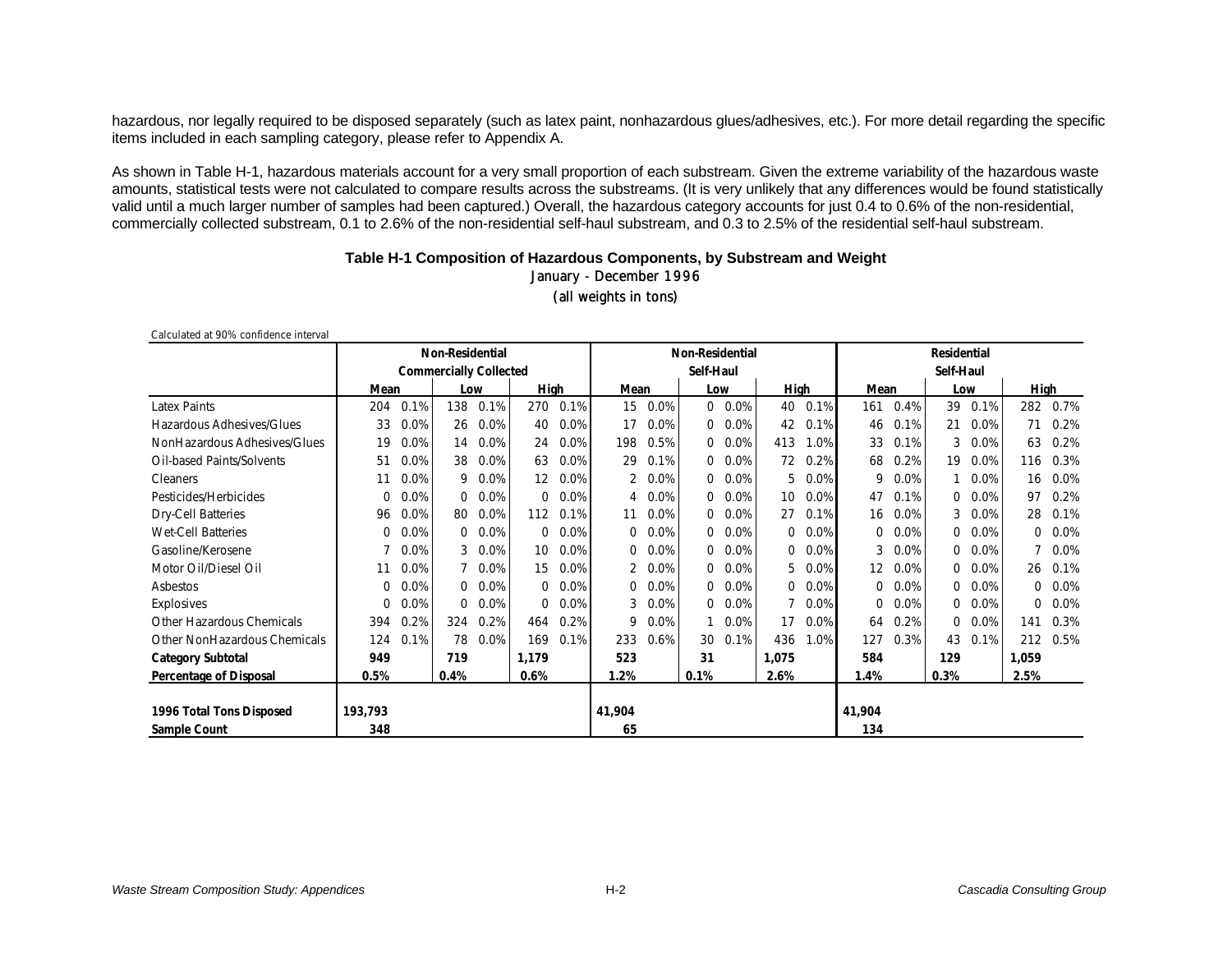Table H-2 presents another perspective. As shown, the mean tonnage estimates were used to calculate the percentages, within the hazardous category, instead of the total 1996 disposal. As shown, "Other Hazardous Chemicals" account for the bulk of the non-residential, commercially collected hazardous wastes; "Other NonHazardous Chemicals" account for nearly 45% of the non-residential self-haul, and latex paint and "Other NonHazardous Chemicals" are the most prevalent components of the residential self-haul hazardous wastes.<sup>1</sup>

|                              |          | <b>Non-Residential</b><br><b>Commercially Collected</b><br><b>Mean Estimate</b> |          | Non-Residential<br>Self-Haul<br><b>Mean Estimate</b> | <b>Residential</b><br>Self-Haul<br><b>Mean Estimate</b> |         |  |
|------------------------------|----------|---------------------------------------------------------------------------------|----------|------------------------------------------------------|---------------------------------------------------------|---------|--|
| Latex Paints                 | 204      | 21.5%                                                                           | 15       | 2.9%                                                 | 161                                                     | 27.5%   |  |
| Hazardous Adhesives/Glues    | 33       | 3.5%                                                                            | 17       | 3.2%                                                 | 46                                                      | 7.8%    |  |
| NonHazardous Adhesives/Glues | 19       | 2.0%                                                                            | 198      | 37.9%                                                | 33                                                      | 5.7%    |  |
| Oil-based Paints/Solvents    | 51       | 5.3%                                                                            | 29       | 5.6%                                                 | 68                                                      | 11.6%   |  |
| Cleaners                     | 11       | 1.1%                                                                            | 2        | 0.3%                                                 | 9                                                       | 1.5%    |  |
| Pesticides/Herbicides        | $\Omega$ | $0.0\%$                                                                         | 4        | 0.8%                                                 | 47                                                      | 8.0%    |  |
| <b>Dry-Cell Batteries</b>    | 96       | 10.1%                                                                           | 11       | 2.1%                                                 | 16                                                      | 2.7%    |  |
| <b>Wet-Cell Batteries</b>    | $\Omega$ | $0.0\%$                                                                         | $\Omega$ | 0.0%                                                 | $\Omega$                                                | $0.0\%$ |  |
| Gasoline/Kerosene            | 7        | 0.7%                                                                            | $\Omega$ | $0.0\%$                                              | 3                                                       | 0.5%    |  |
| Motor Oil/Diesel Oil         | 11       | 1.2%                                                                            | 2        | 0.3%                                                 | 12                                                      | 2.0%    |  |
| Asbestos                     | $\Omega$ | $0.0\%$                                                                         | $\Omega$ | 0.0%                                                 | $\Omega$                                                | $0.0\%$ |  |
| Explosives                   | $\Omega$ | $0.0\%$                                                                         | 3        | 0.5%                                                 | $\Omega$                                                | $0.0\%$ |  |
| Other Hazardous Chemicals    | 394      | 41.5%                                                                           | 9        | 1.8%                                                 | 64                                                      | 10.9%   |  |
| Other NonHazardous Chemicals | 124      | 13.0%                                                                           | 233      | 44.5%                                                | 127                                                     | 21.8%   |  |
| <b>Category Total</b>        | 949      | 100.0%                                                                          | 523      | 100.0%                                               | 584                                                     | 100.0%  |  |

### **Table H-2 Proportion within Hazardous Category, by Substream** January - December 1996 (all weights in tons)

# **Analysis of Loads**

l

Hazardous materials are not frequently found in the sampling. The following charts illustrate this characteristic by showing the proportion of weight that hazardous materials comprise for each sample. $2$ 

<sup>&</sup>lt;sup>1</sup> "Other Hazardous Chemicals" is comprised of a variety of miscellaneous materials, including unidentifiable substances and medical waste. As noted in Appendix A, medical wastes that could be considered a bio-hazard (bloody items, sharps, etc.) were excluded from the sorts (and are rarely, if ever, found in MSW). However, it was common for the field crew to find bags of "exam room waste" from medical or dental centers that included items such as I.V. tubing and patient drapes. While not a bio-hazard, per se, these items could potentially be infectious. For the safety of the crew, these wastes were kept in the bag and weighed as one unit. "Other NonHazardous Chemicals" is also comprised of a variety of miscellaneous materials, such as non-hazardous soaps and cleaners (especially common are 5-gallon plastic tubs of hardened laundry detergent) and cosmetics.

 $^2$  For example, if a total of 10 pounds of hazardous wastes was found in a 200-pound sample, that sample would be marked at 5% on the graph.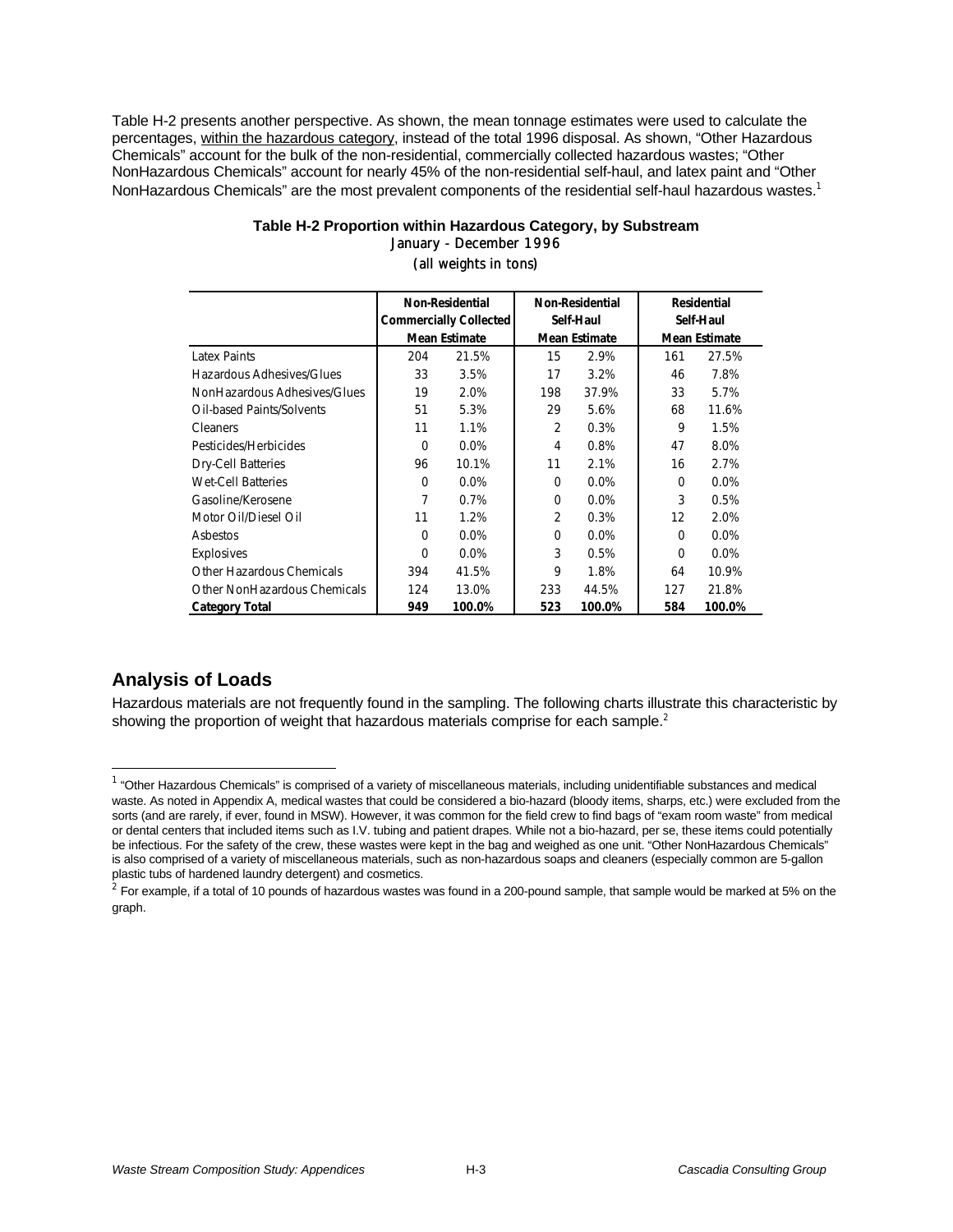As shown in Figures H-1 through H-12, although a substantial amount of hazardous wastes<sup>3</sup> were found in a few samples, the majority of samples did not contain any hazardous wastes at all.

 $^3$  As discussed earlier, please note that several materials that are not regulated as hazardous substances (latex paint, nonhazardous adhesives/glues, etc.) are grouped in the "hazardous" category.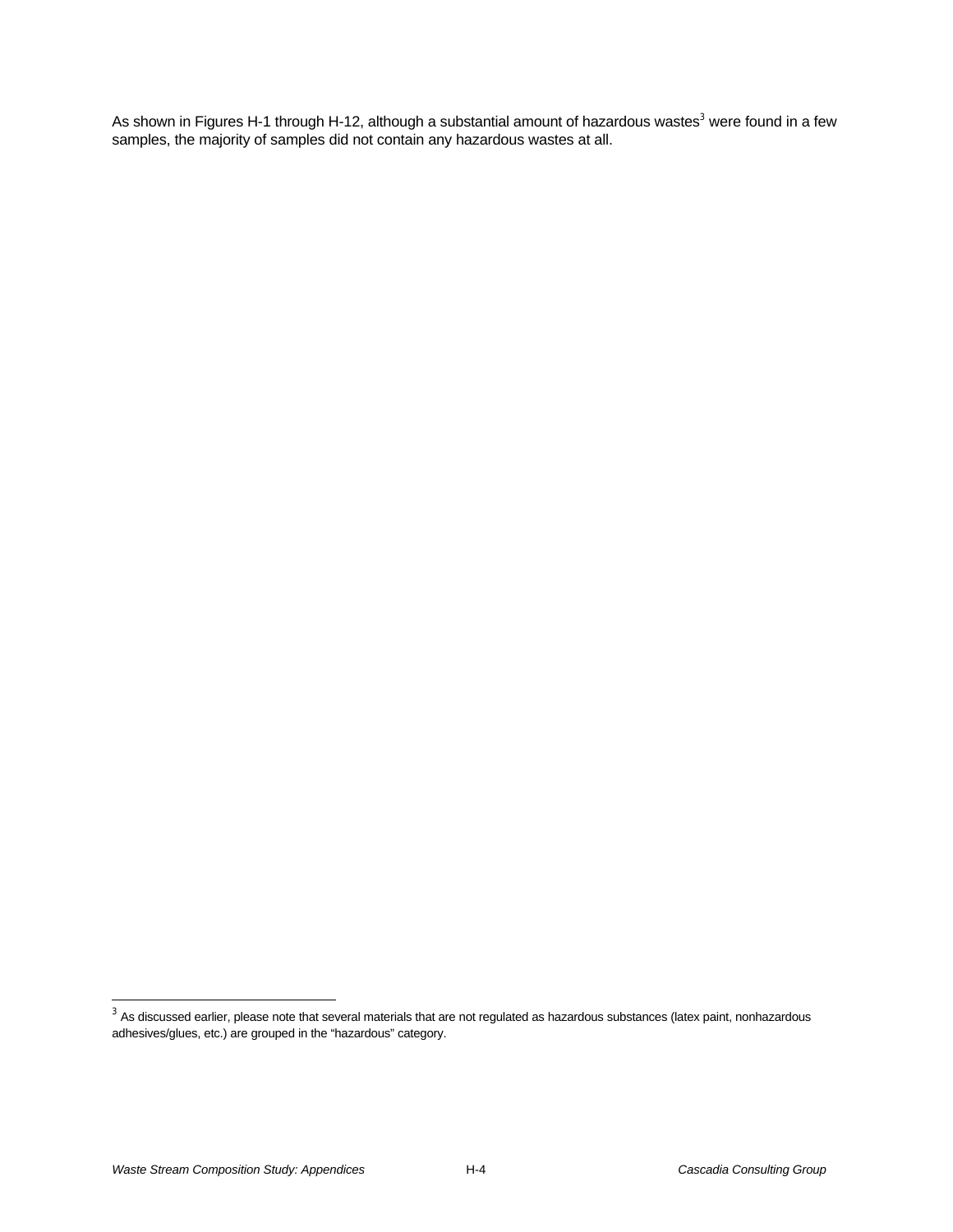### **Figure H-1 Percentage, by Weight, of Hazardous Materials to Total Sample: Construction, Demolition and Landclearing Debris** January-December 1996

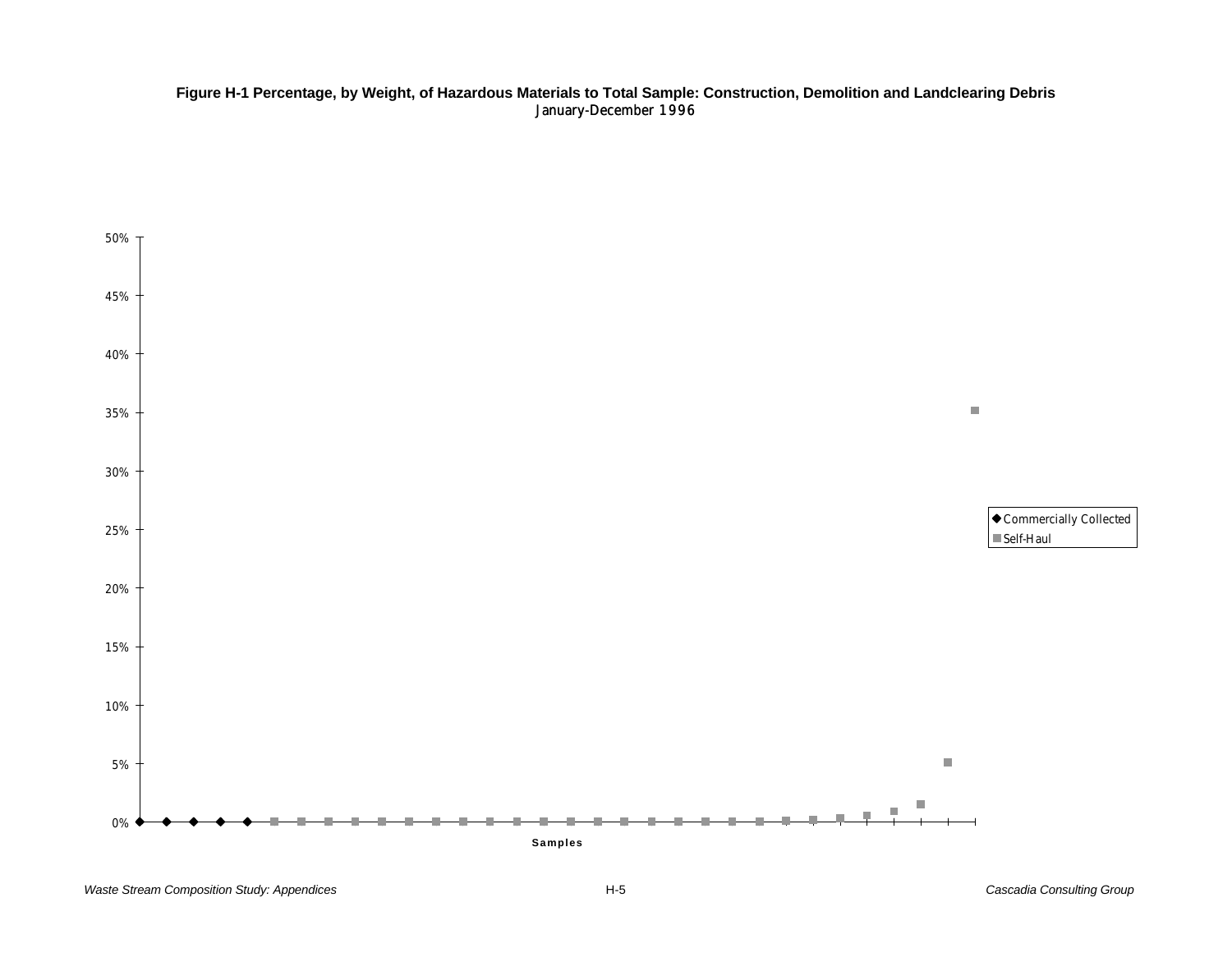#### **Figure H-2 Percentage, by Weight, of Hazardous Materials to Total Sample: Education** January-December 1996

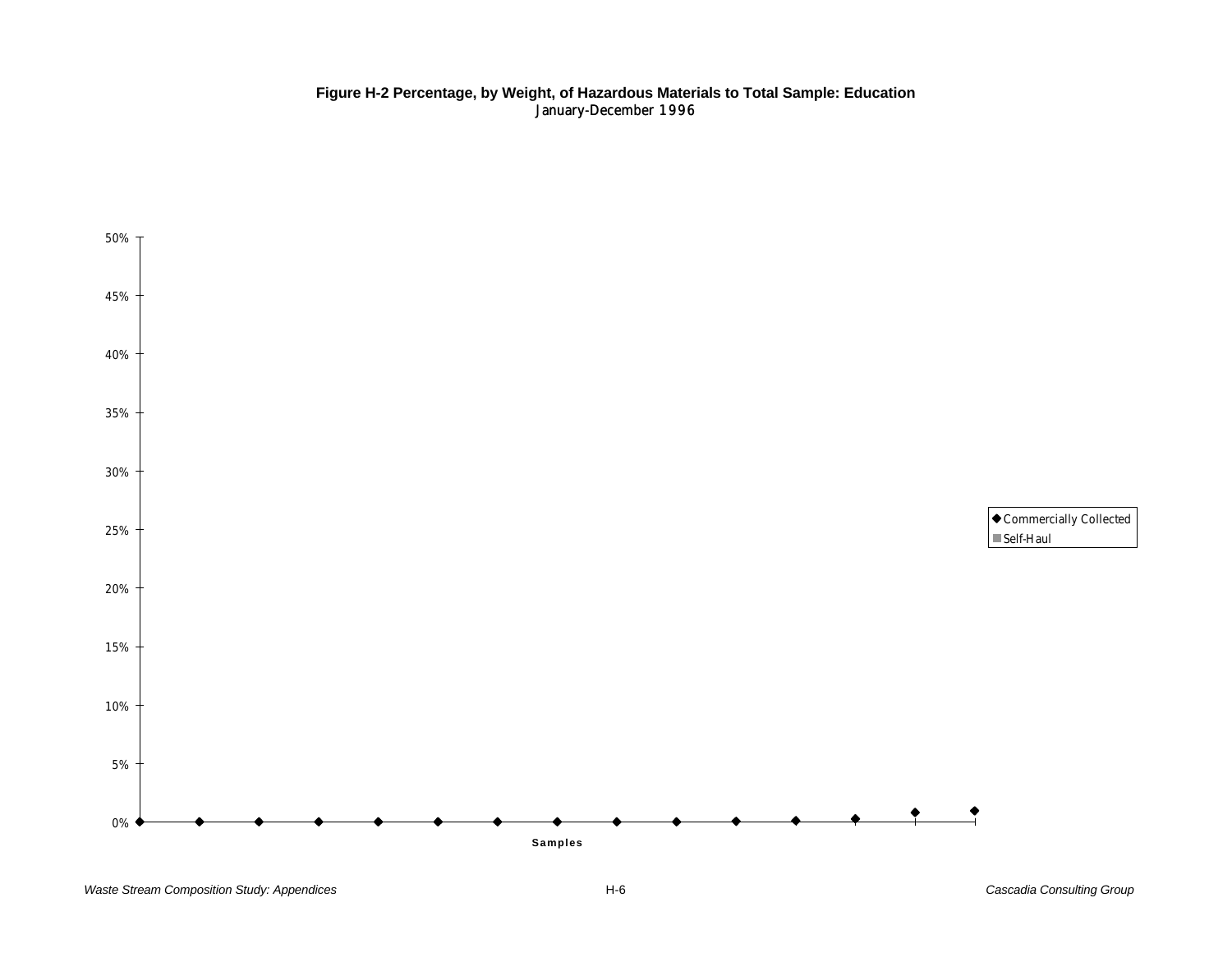### **Figure H-3 Percentage, by Weight, of Hazardous Materials to Total Sample: Health Care** January-December 1996

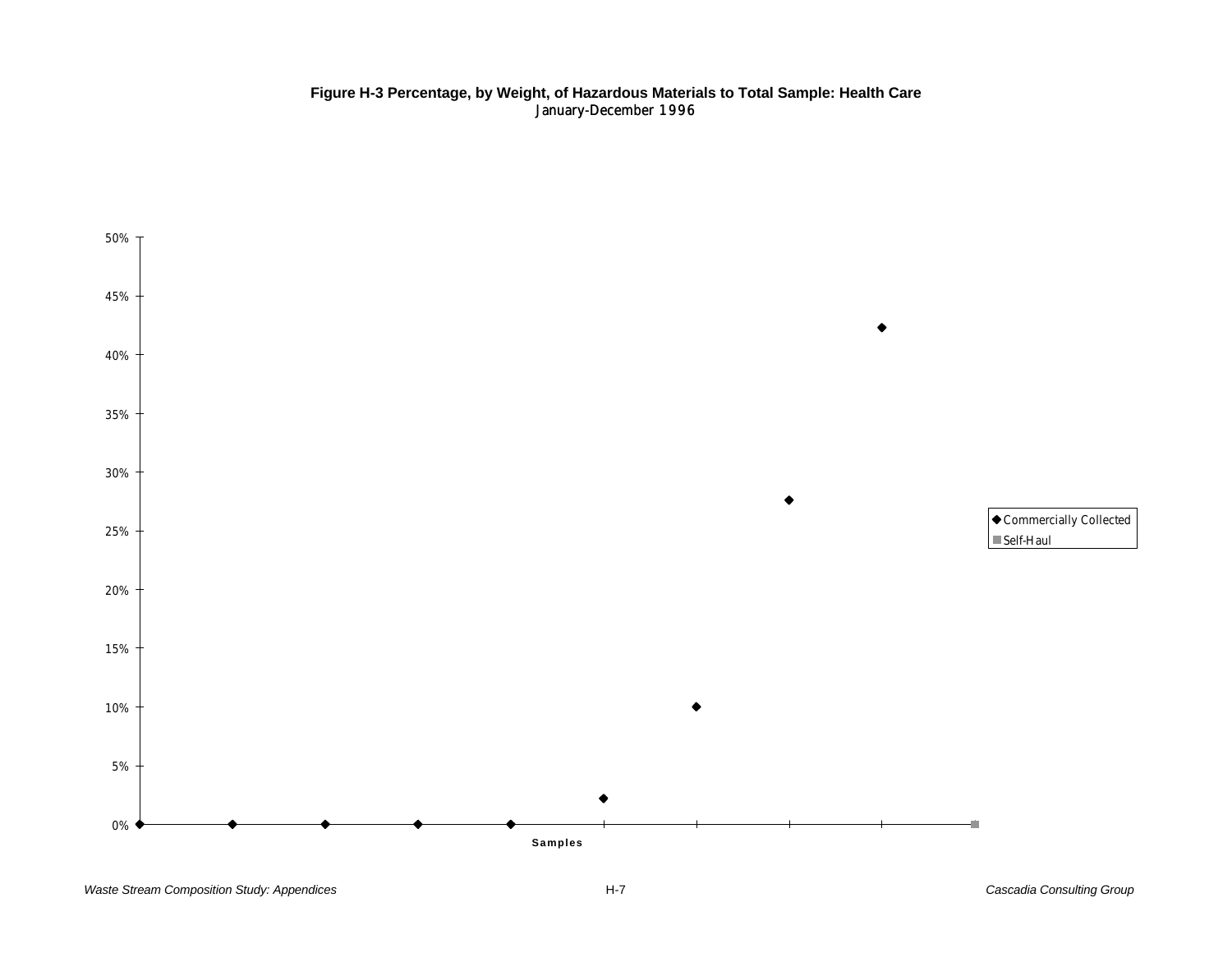### **Figure H-4 Percentage, by Weight, of Hazardous Materials to Total Sample: Hotel/Motel** January-December 1996

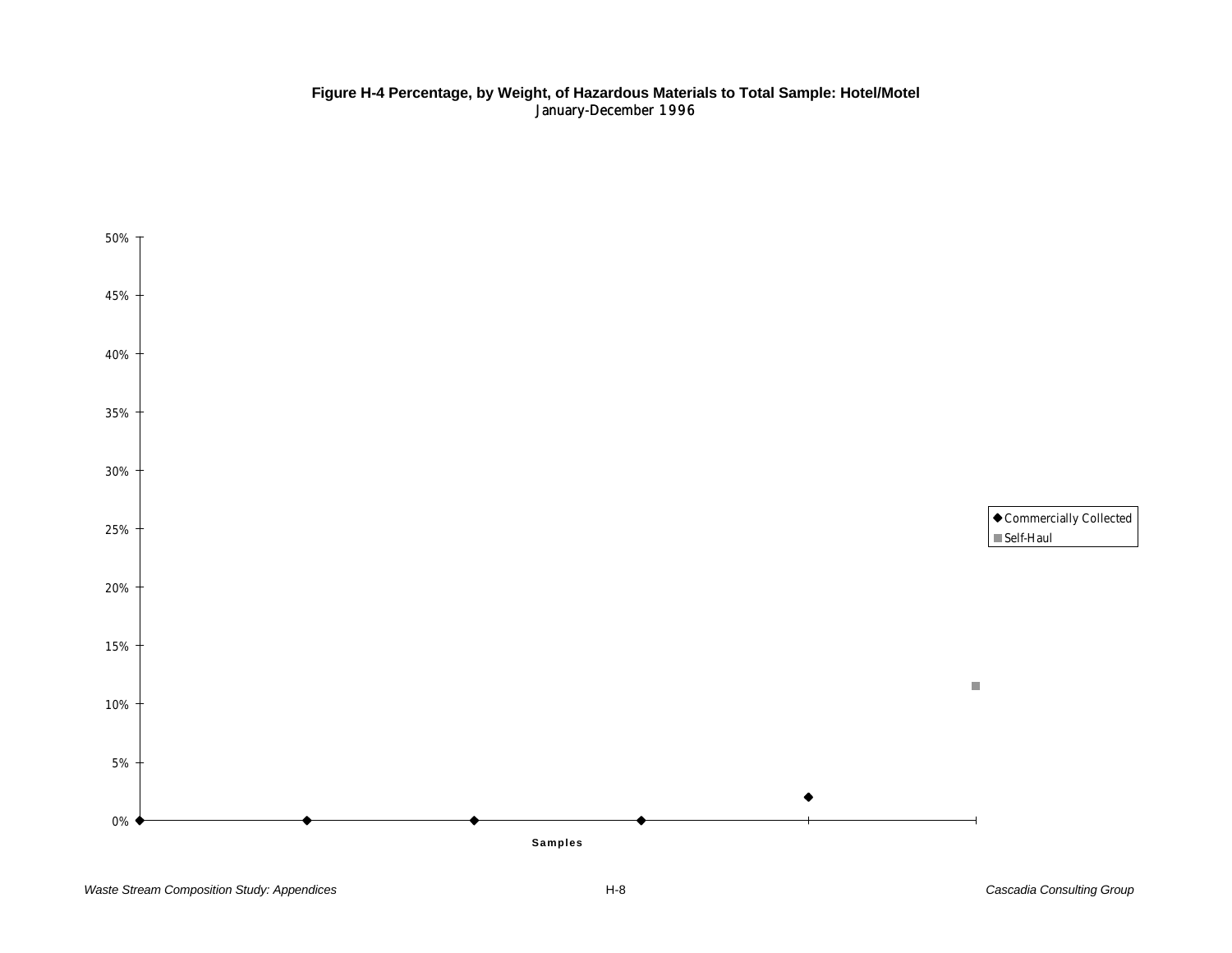### **Figure H-5 Percentage, by Weight, of Hazardous Materials to Total Sample: Manufacturing** January-December 1996

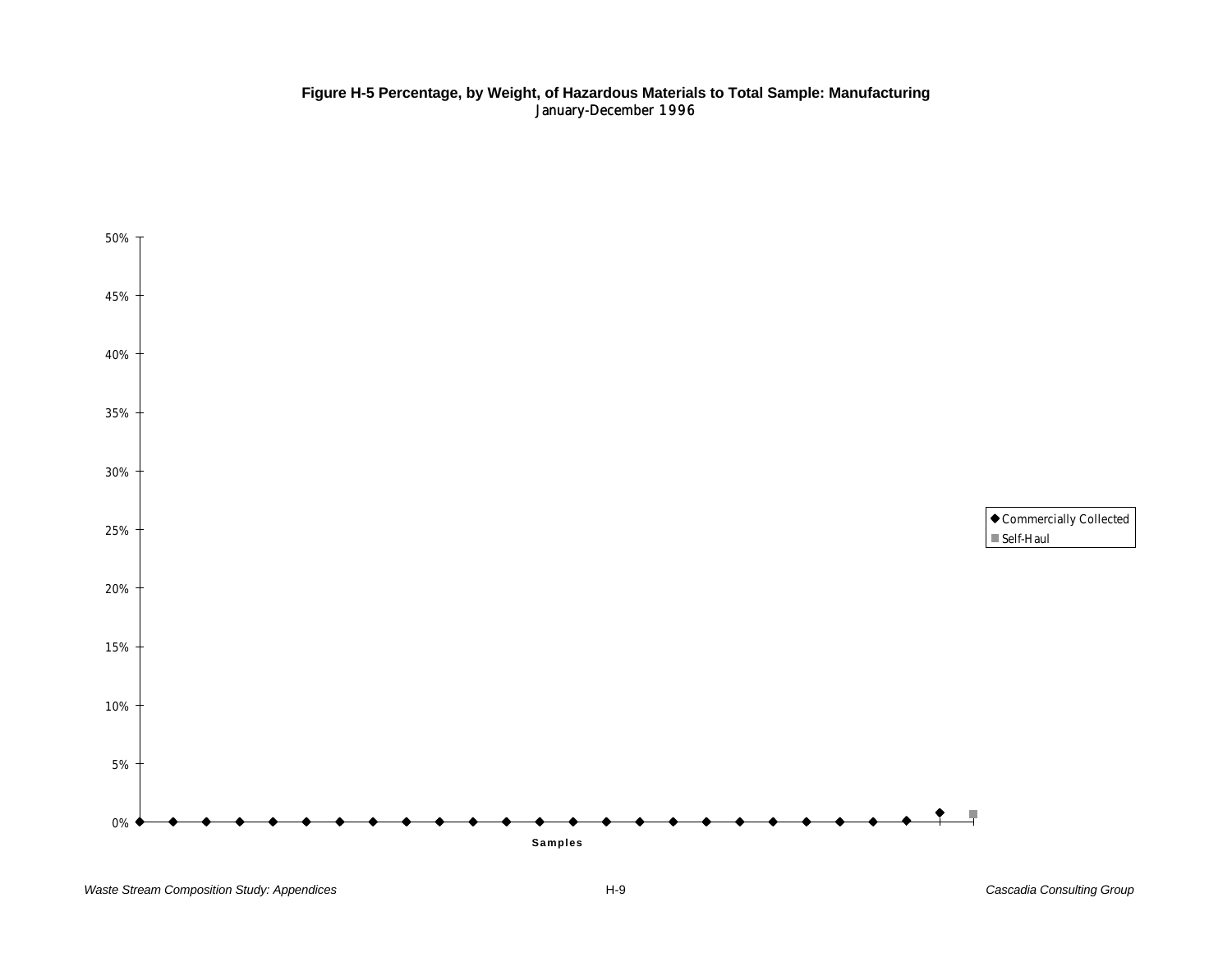### **Figure H-6 Percentage, by Weight, of Hazardous Materials to Total Sample: Office** January-December 1996

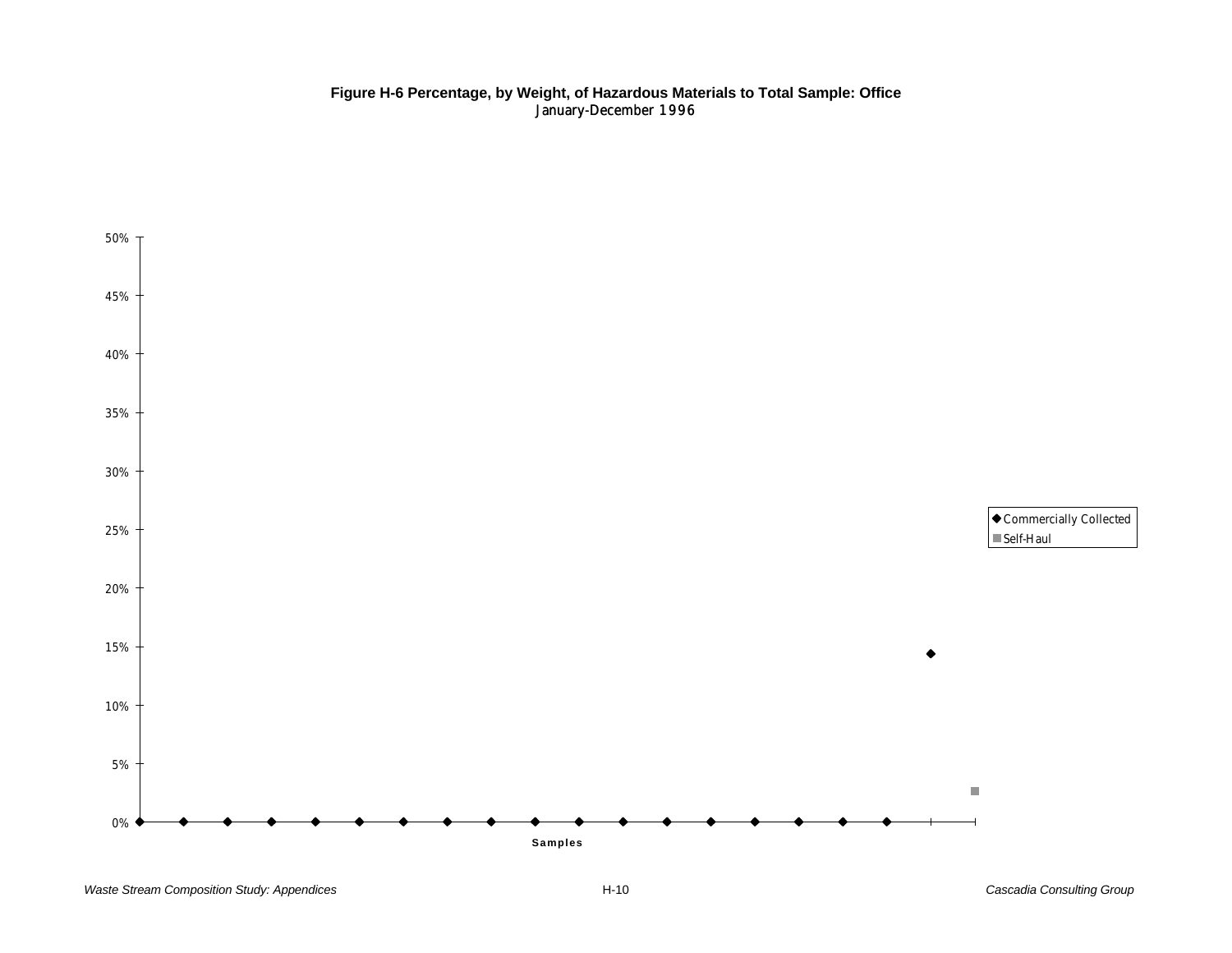### **Figure H-7 Percentage, by Weight, of Hazardous Materials to Total Sample: Other Services** January-December 1996

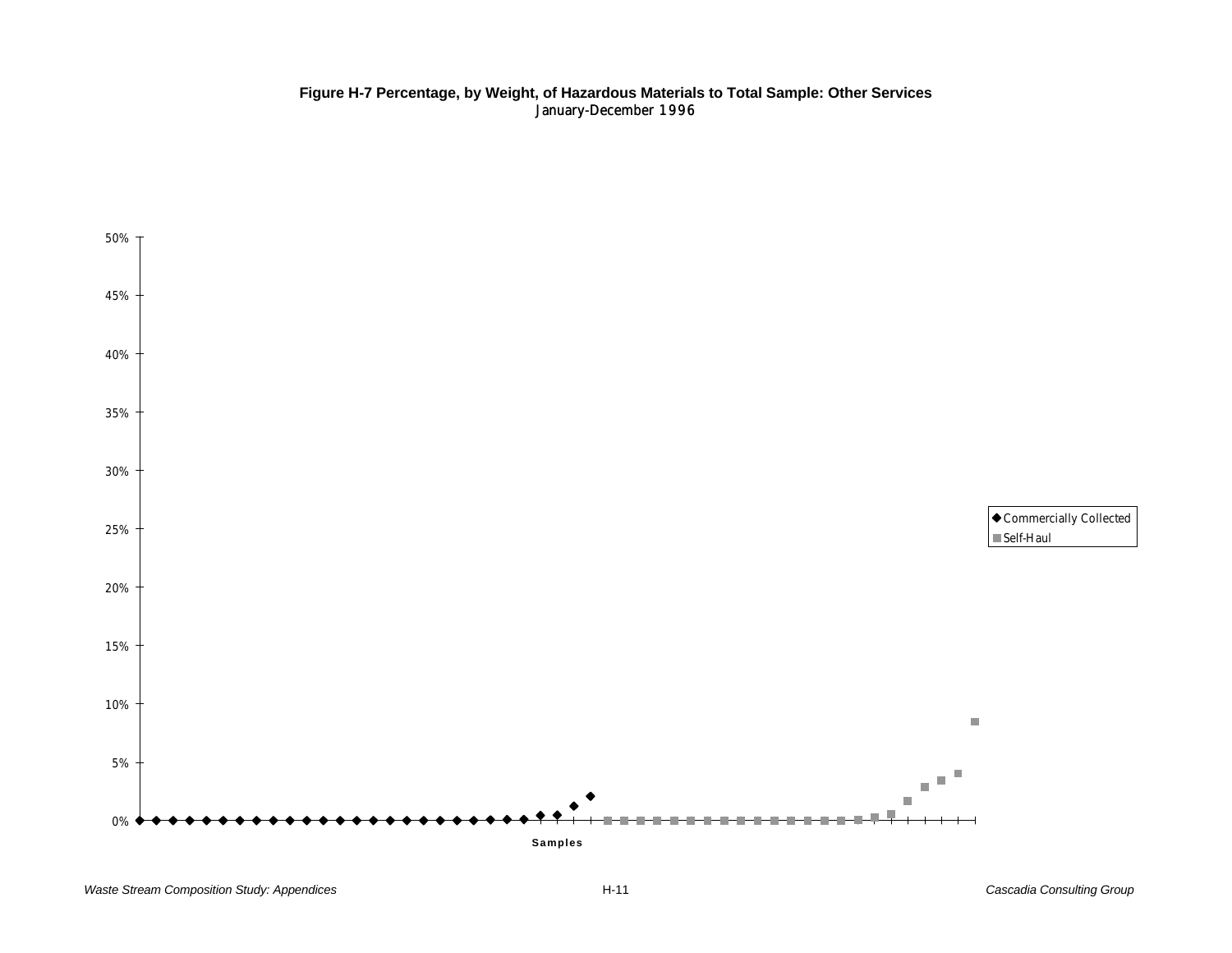### **Figure H-8 Percentage, by Weight, of Hazardous Materials to Total Sample: Restaurant** January-December 1996

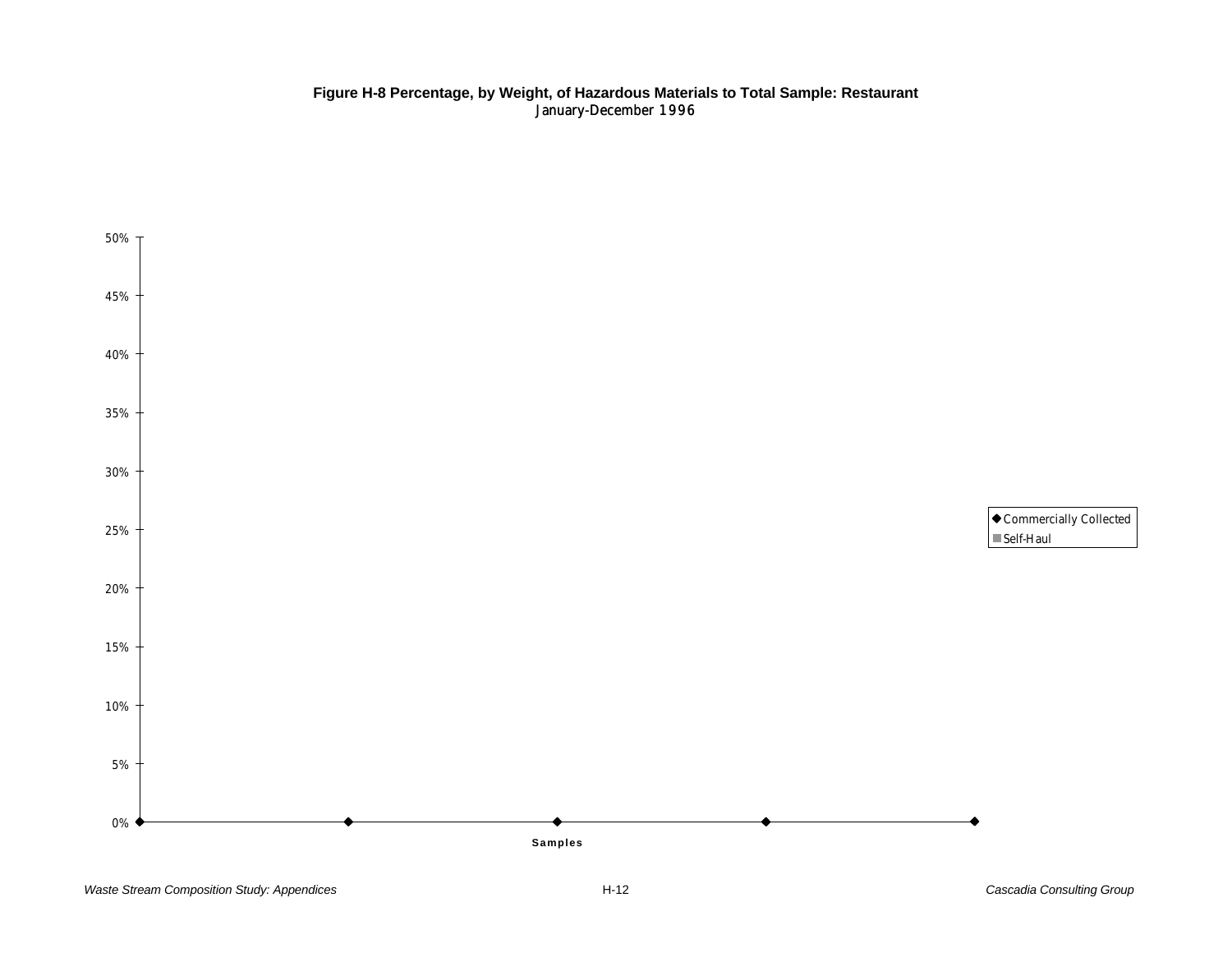### **Figure H-9 Percentage, by Weight, of Hazardous Materials to Total Sample: Retail** January-December 1996

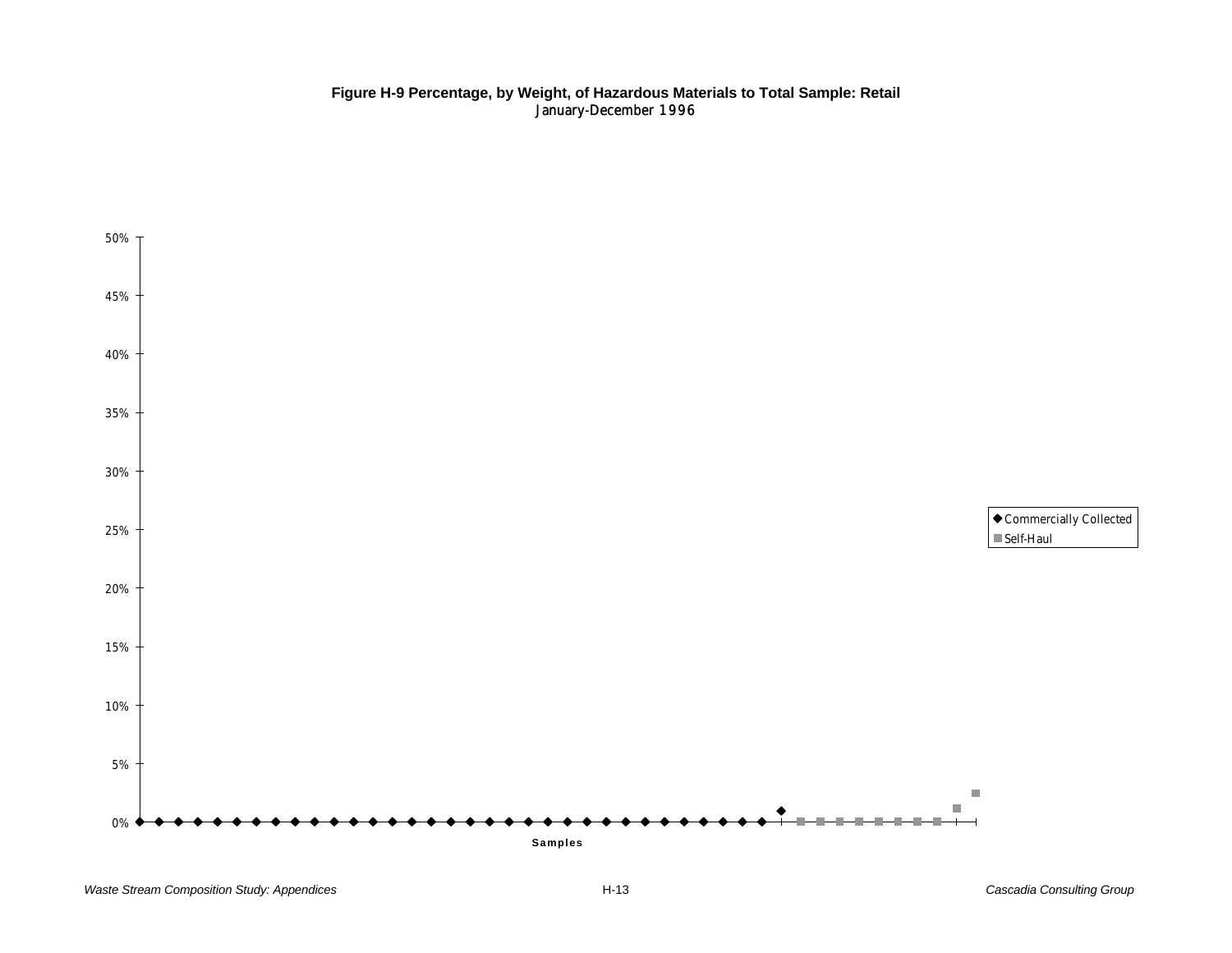### **Figure H-10 Percentage, by Weight, of Hazardous Materials to Total Sample: Transportation** January-December 1996

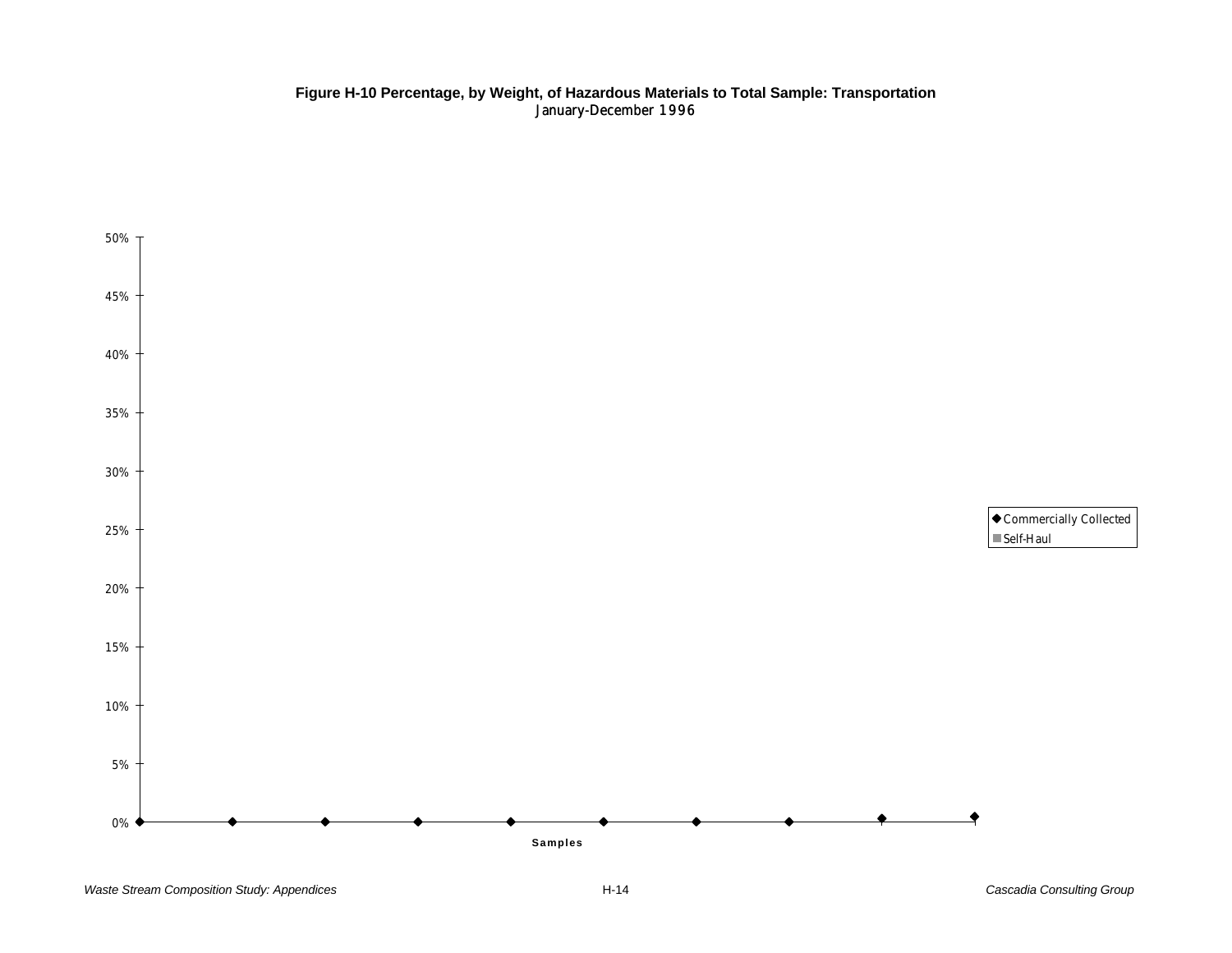### **Figure H-11 Percentage, by Weight, of Hazardous Materials to Total Sample: Wholesale** January-December 1996

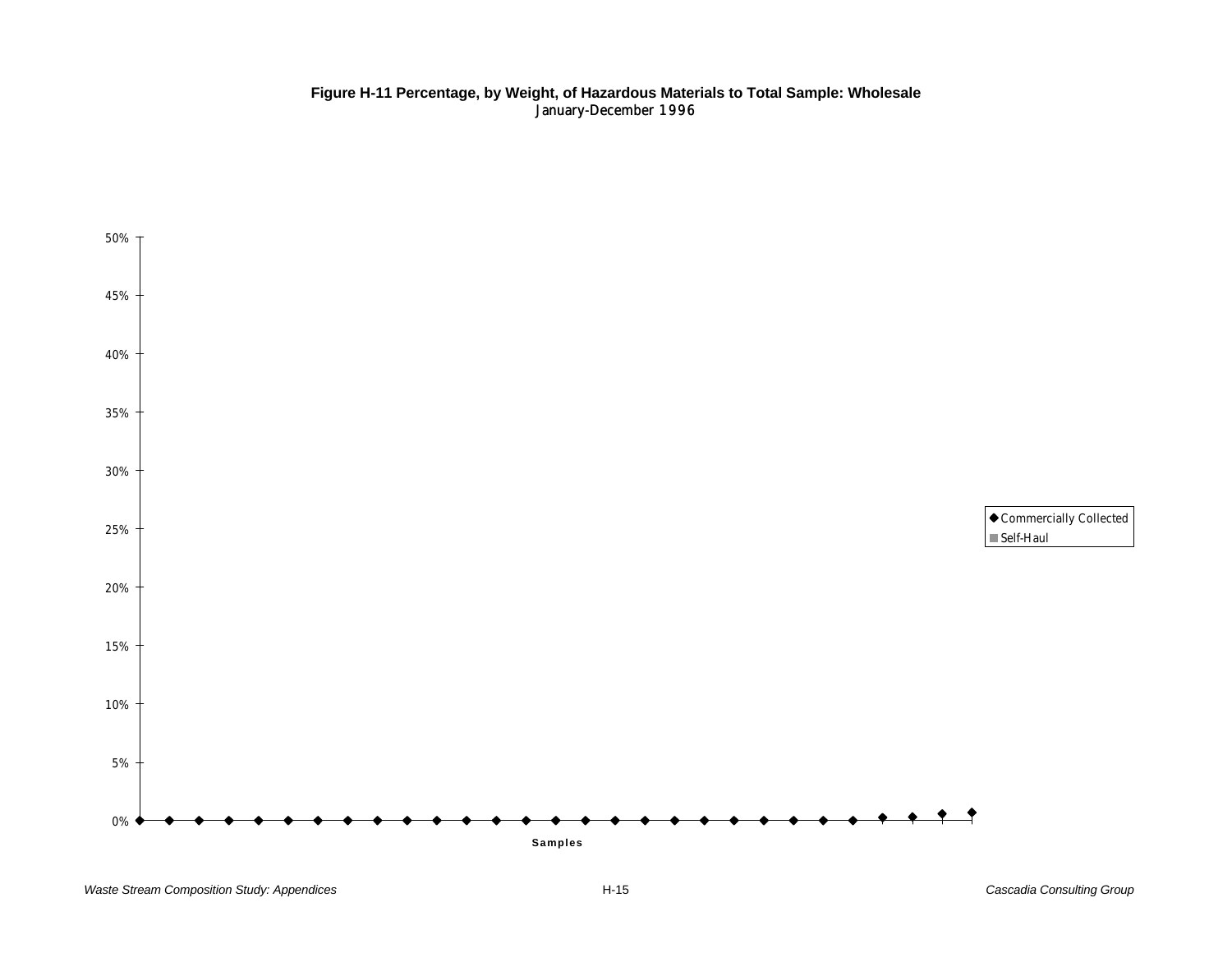### **Figure H-12 Percentage, by Weight, of Hazardous Materials to Total Sample: Mixed Commercial Generators** January-December 1996